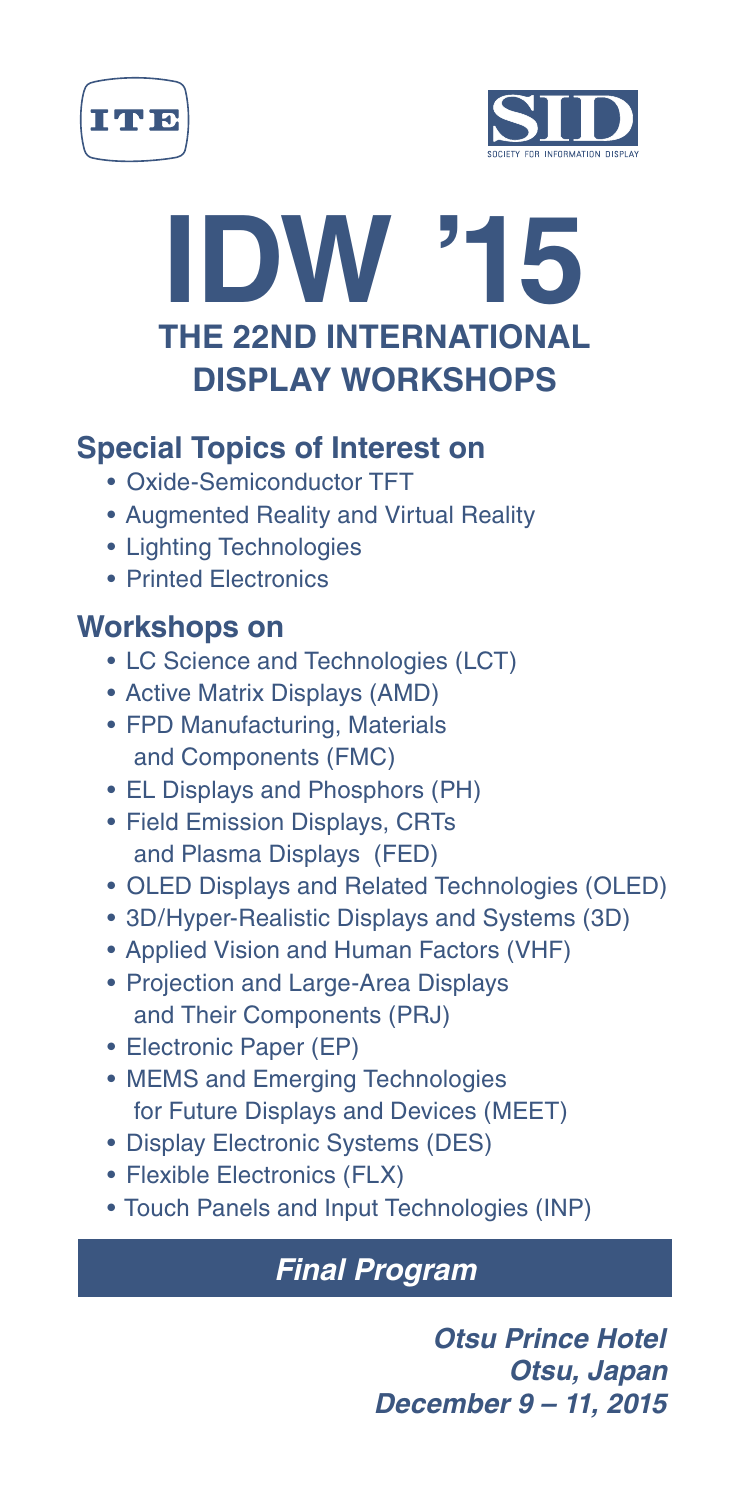# **CONTENTS**

#### **Plenary Sessions**

### **Special Topics of Interest on Oxide-Semiconductor TFT**

#### Thursday, December 10

| AMD2 High Resolution Displays Using LTPS and Oxide TFTs 32 |  |
|------------------------------------------------------------|--|

#### Friday, December 11

| AMD4 Oxide TFT: TFT Fabrication Technologies 34 |  |
|-------------------------------------------------|--|
|                                                 |  |
|                                                 |  |
|                                                 |  |

#### **Special Topics of Interest on Augmented Reality and Virtual Reality**

### Wednesday, December 9

#### Thursday, December 10

| DESp2 Poster: Image Processing for Augmented Reality 41 |  |
|---------------------------------------------------------|--|

#### Friday, December 11

| 3D4/VHF6 Autostereoscopic and Head-Mounted Displays 42 |  |
|--------------------------------------------------------|--|
|                                                        |  |
|                                                        |  |
|                                                        |  |

### **Special Topics of Interest on Lighting Technologies**

|--|--|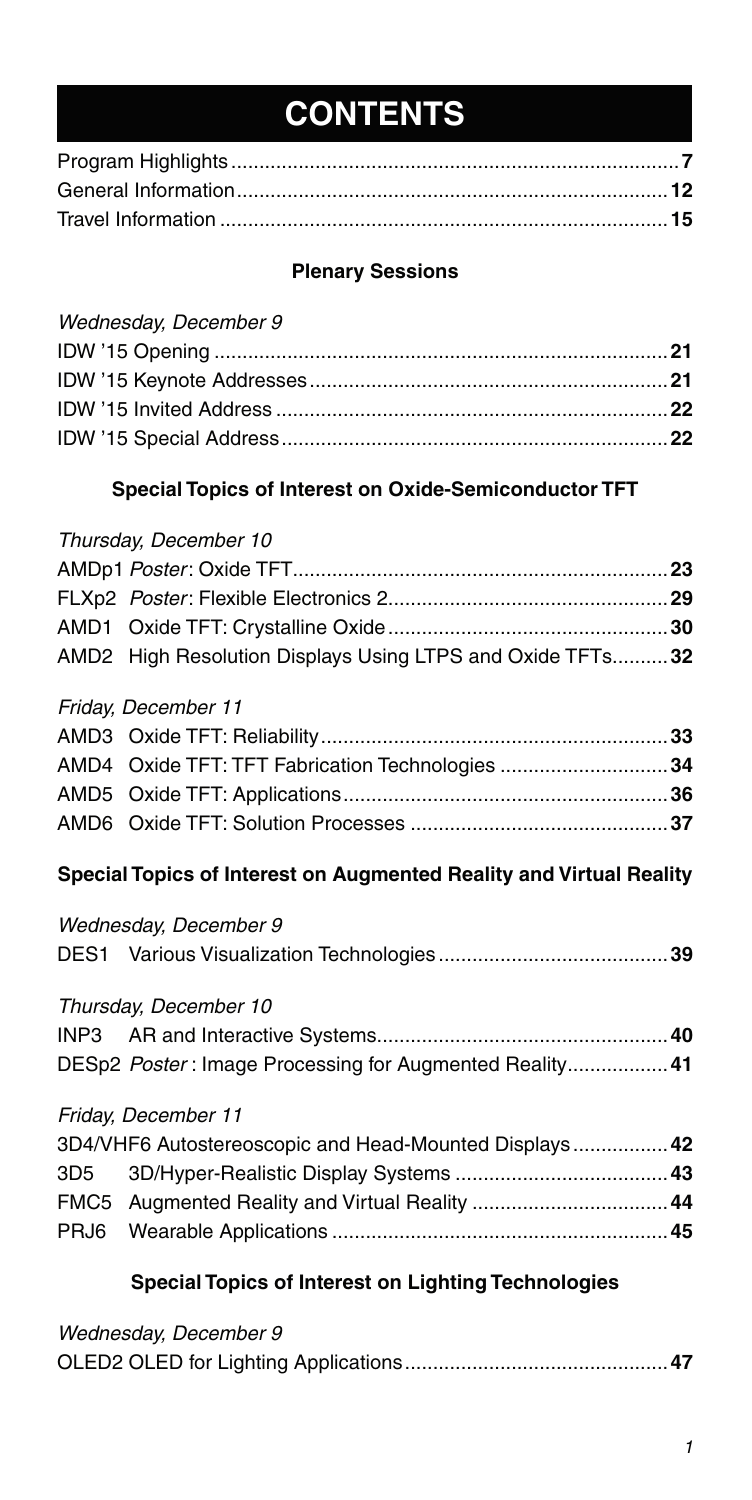| PH <sub>1</sub><br>PHp <sub>2</sub> | Thursday, December 10<br>Poster: Phosphors for Lighting Application 50                                                                               |  |  |
|-------------------------------------|------------------------------------------------------------------------------------------------------------------------------------------------------|--|--|
|                                     | <b>Special Topics of Interest on Printed Electronics</b>                                                                                             |  |  |
|                                     | Thursday, December 10                                                                                                                                |  |  |
|                                     | Friday, December 11                                                                                                                                  |  |  |
|                                     | Workshop on LC Science and Technologies                                                                                                              |  |  |
| LCT1<br>LCT2                        | Wednesday, December 9<br>Fascinating High Resolution Panel Technologies 55                                                                           |  |  |
|                                     | Thursday, December 10<br>LCTp2 Poster: Innovative Technology for Surface/Interface Control 58<br>LCTp3 Poster: Optical Elements for Phase Control 60 |  |  |
| LCT6<br>LCT7                        | Friday, December 11<br>Innovative Technology for Surface/Interface Control 71                                                                        |  |  |
|                                     | <b>Workshop on Active Matrix Displays</b>                                                                                                            |  |  |
|                                     | Thursday, December 10                                                                                                                                |  |  |

| AMD2 High Resolution Displays Using LTPS and Oxide TFTs 84 |    |
|------------------------------------------------------------|----|
| Friday, December 11                                        |    |
|                                                            |    |
| AMDA TET Eshrication Technologies                          | Яĥ |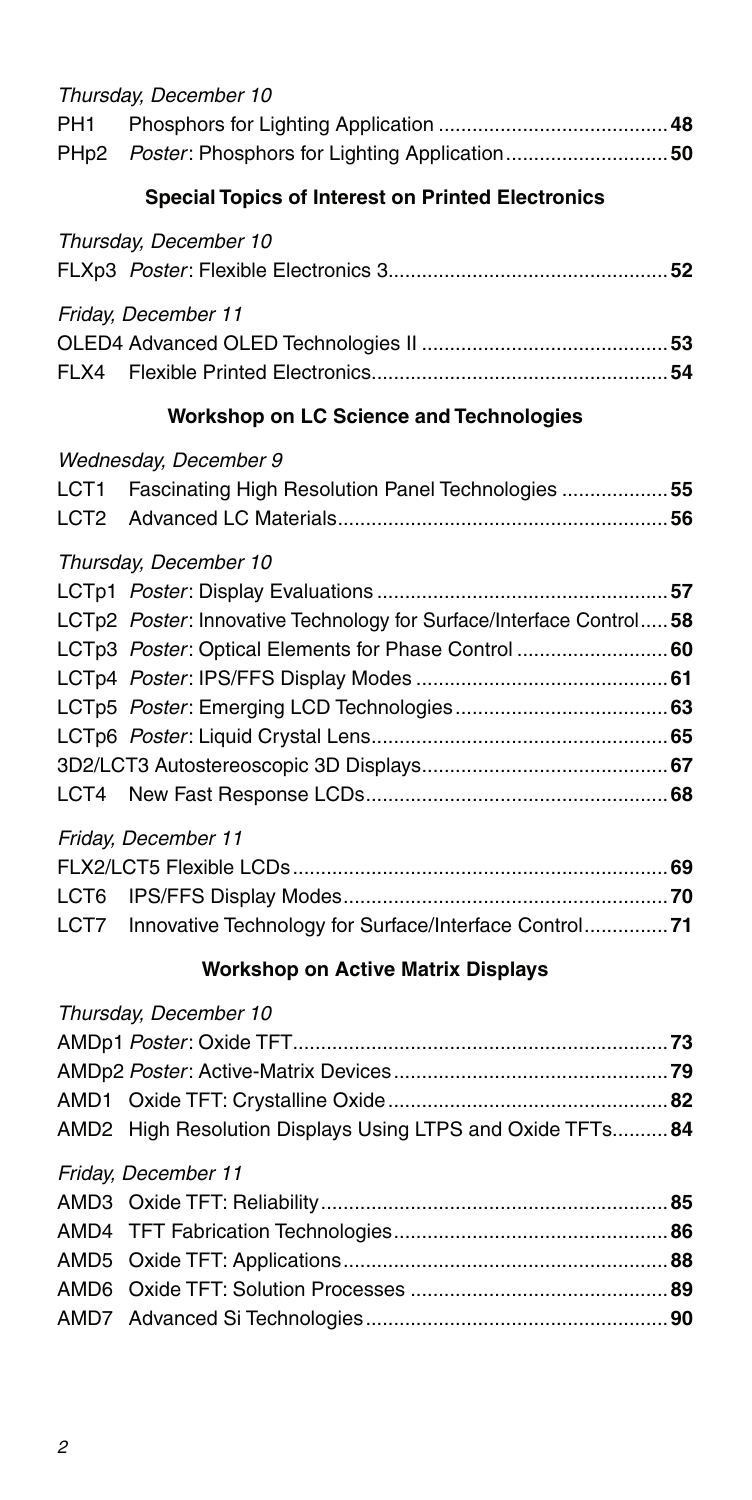### **Workshop on FPD Manufacturing, Materials and Components**

### Thursday, December 10

| FMCp2 Poster: Display Optics and Information Technologies 94 |  |
|--------------------------------------------------------------|--|
|                                                              |  |
|                                                              |  |
|                                                              |  |
| FMC2 Display Optics and Information Technologies 98          |  |
|                                                              |  |

#### Friday, December 11

| FMC5 Augmented Reality and Virtual Reality 102 |  |
|------------------------------------------------|--|

#### **Workshop on EL Displays and Phosphors**

#### Thursday, December 10

| Friday, December 11 |  |
|---------------------|--|
|                     |  |

### **Workshop on Field Emission Displays, CRTs and Plasma Displays**

#### Friday, December 11

| FED1 Advanced Technologies and FE Mechanism 112          |  |
|----------------------------------------------------------|--|
| FED2 FEA Fabrication Process and Novel Materials  113    |  |
| FED3 Flexible Light Source Using Plasma Technologies 115 |  |

### **Workshop on OLED Displays and Related Technologies**

| Wednesday, December 9 |  |
|-----------------------|--|
| Thursday, December 10 |  |
| Friday, December 11   |  |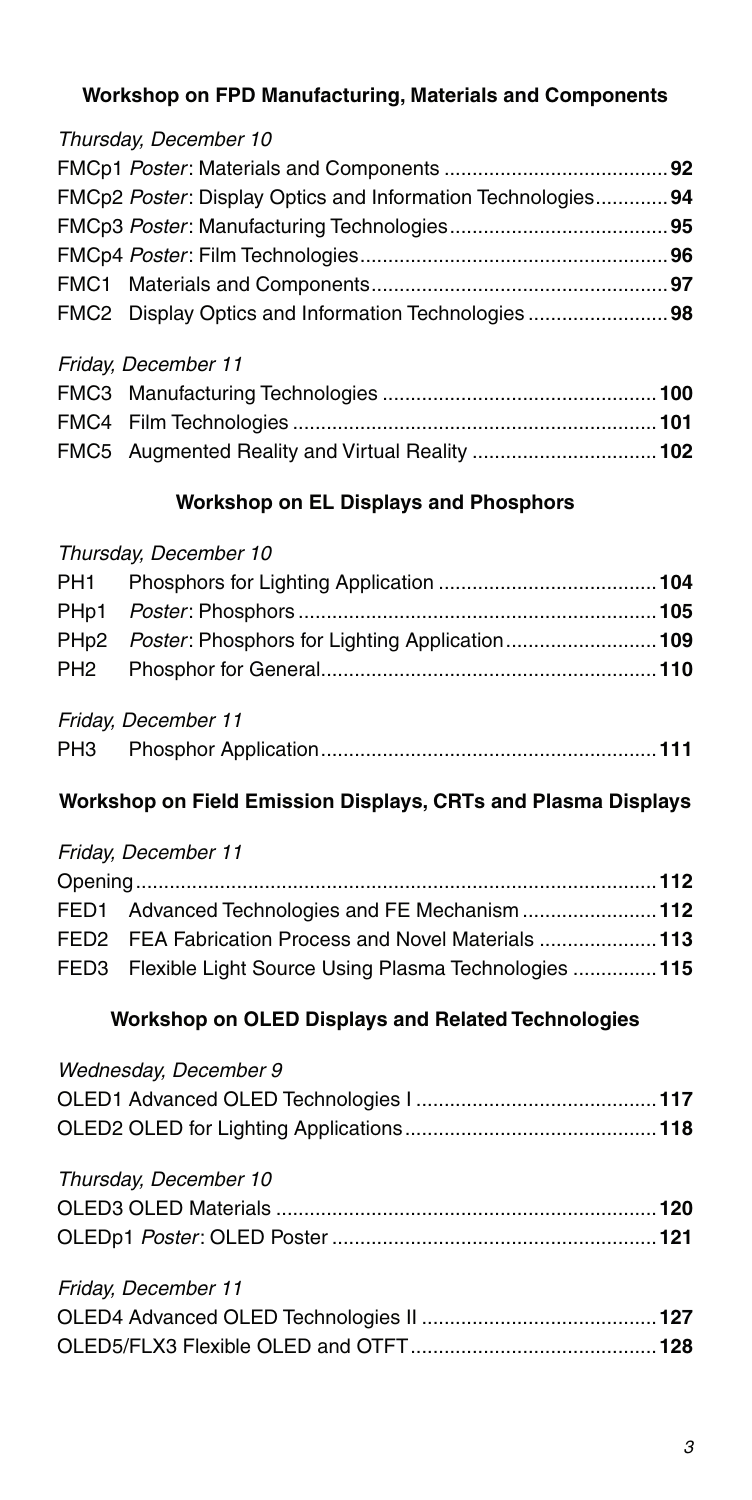#### **Workshop on 3D/Hyper-Realistic Displays and Systems**

# Thursday, December 10 3D1 Holography ............................................................................**130** 3Dp1 Poster: 3D/Hyper-Realistic Displays .....................................**131** 3D2/LCT3 Autostereoscopic 3D Displays ..........................................**139** 3D3 Wavefront/Light Field Recording and Rendering ..................**141**

#### Friday, December 11

|     | 3D4/VHF6 Autostereoscopic and Head-Mounted Displays  142 |  |
|-----|----------------------------------------------------------|--|
| 3D5 |                                                          |  |
| 3D6 | Floating and Omnidirectional Display Systems 144         |  |

#### **Workshop on Applied Vision and Human Factors**

#### Wednesday, December 9

#### Thursday, December 10

| VHFp1 Poster. Applied Vision and Human Factors149 |  |
|---------------------------------------------------|--|
|                                                   |  |
|                                                   |  |

#### Friday, December 11

| 3D4/VHF6 Autostereoscopic and Head-Mounted Displays 154 |  |
|---------------------------------------------------------|--|
|---------------------------------------------------------|--|

#### **Workshop on Projection and Large-Area Displays and Their Components**

#### Thursday, December 10

#### Friday, December 11

#### **Workshop on Electronic Paper**

| EP <sub>1</sub> |  |
|-----------------|--|
|                 |  |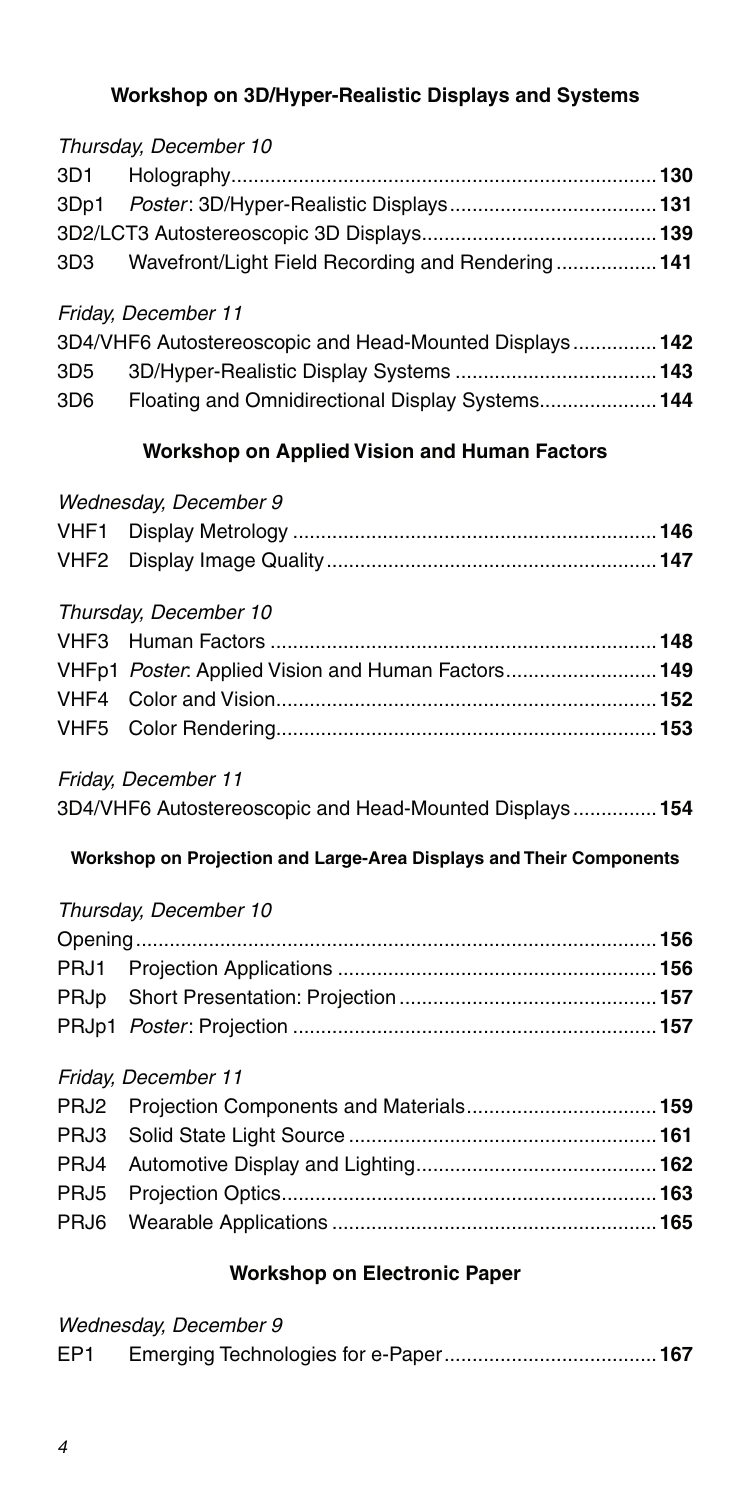| EP <sub>2</sub> |                                                                            |  |  |  |
|-----------------|----------------------------------------------------------------------------|--|--|--|
|                 | Thursday, December 10                                                      |  |  |  |
| EP3             | Electrophoretic Displays and Applications169                               |  |  |  |
| EPp             |                                                                            |  |  |  |
| EPp1            |                                                                            |  |  |  |
|                 | Workshop on MEMS and Emerging Technologies for Future Displays and Devices |  |  |  |
|                 | Thursday, December 10                                                      |  |  |  |
|                 |                                                                            |  |  |  |
|                 |                                                                            |  |  |  |
|                 |                                                                            |  |  |  |
|                 | Friday, December 11                                                        |  |  |  |
|                 |                                                                            |  |  |  |
|                 |                                                                            |  |  |  |
|                 | MEET4 Nanotechnologies for Display Applications 178                        |  |  |  |
|                 | MEET5 Emerging Quantum Dots and Nanotechnologies  179                      |  |  |  |

#### **Workshop on Display Electronic Systems**

#### Thursday, December 10

| DESp2 Poster: Image Processing for Augmented Reality186 |  |
|---------------------------------------------------------|--|
|                                                         |  |
|                                                         |  |
|                                                         |  |

### **Workshop on Flexible Displays**

# Thursday, December 10

#### Friday, December 11

### **Workshop on Touch Panels and Input Technologies**

| Wednesday, December 9 |  |
|-----------------------|--|
|                       |  |
|                       |  |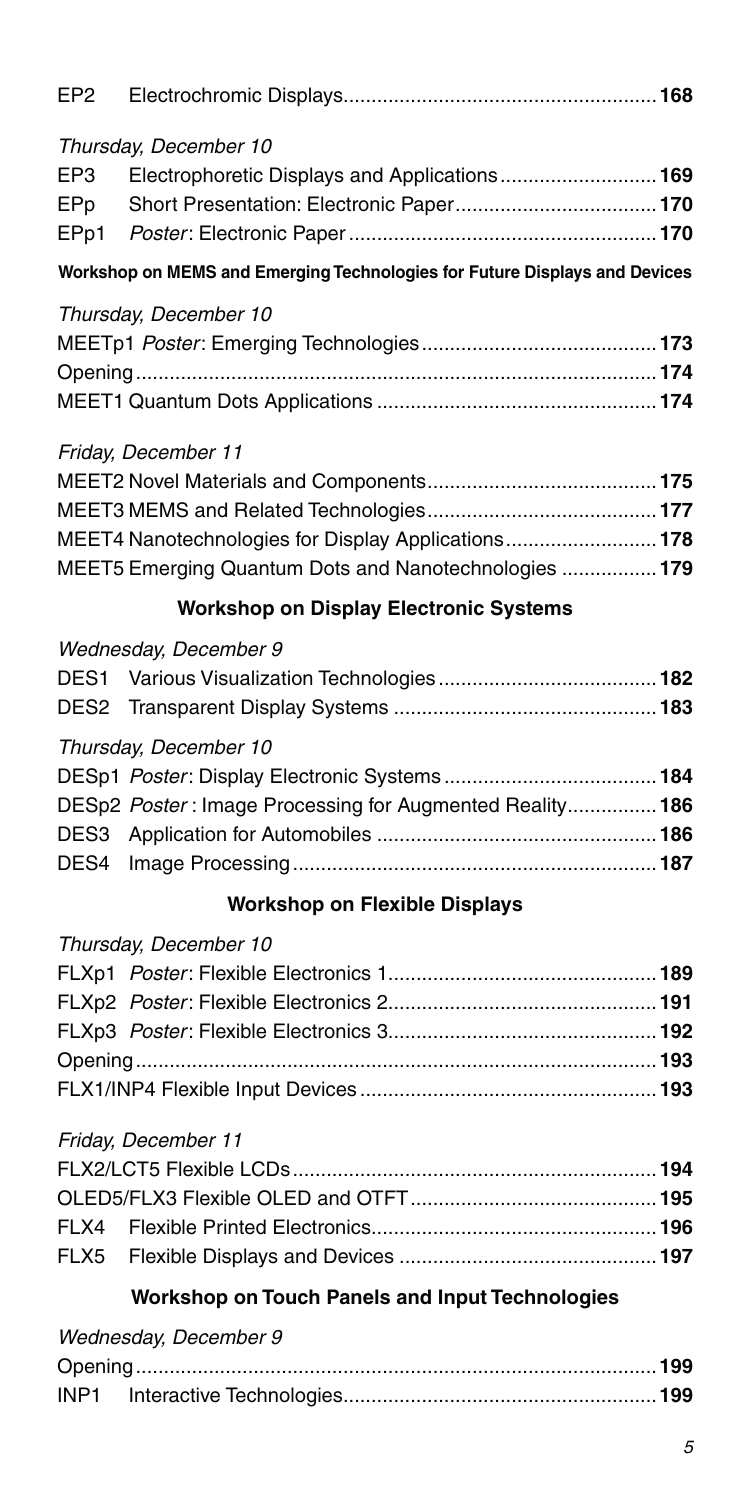| Thursday, December 10 |  |
|-----------------------|--|
|                       |  |
|                       |  |
|                       |  |

# **Innovative Demonstration Session**

| Thursday, December 10 |  |
|-----------------------|--|
|                       |  |
|                       |  |
|                       |  |
|                       |  |
|                       |  |
|                       |  |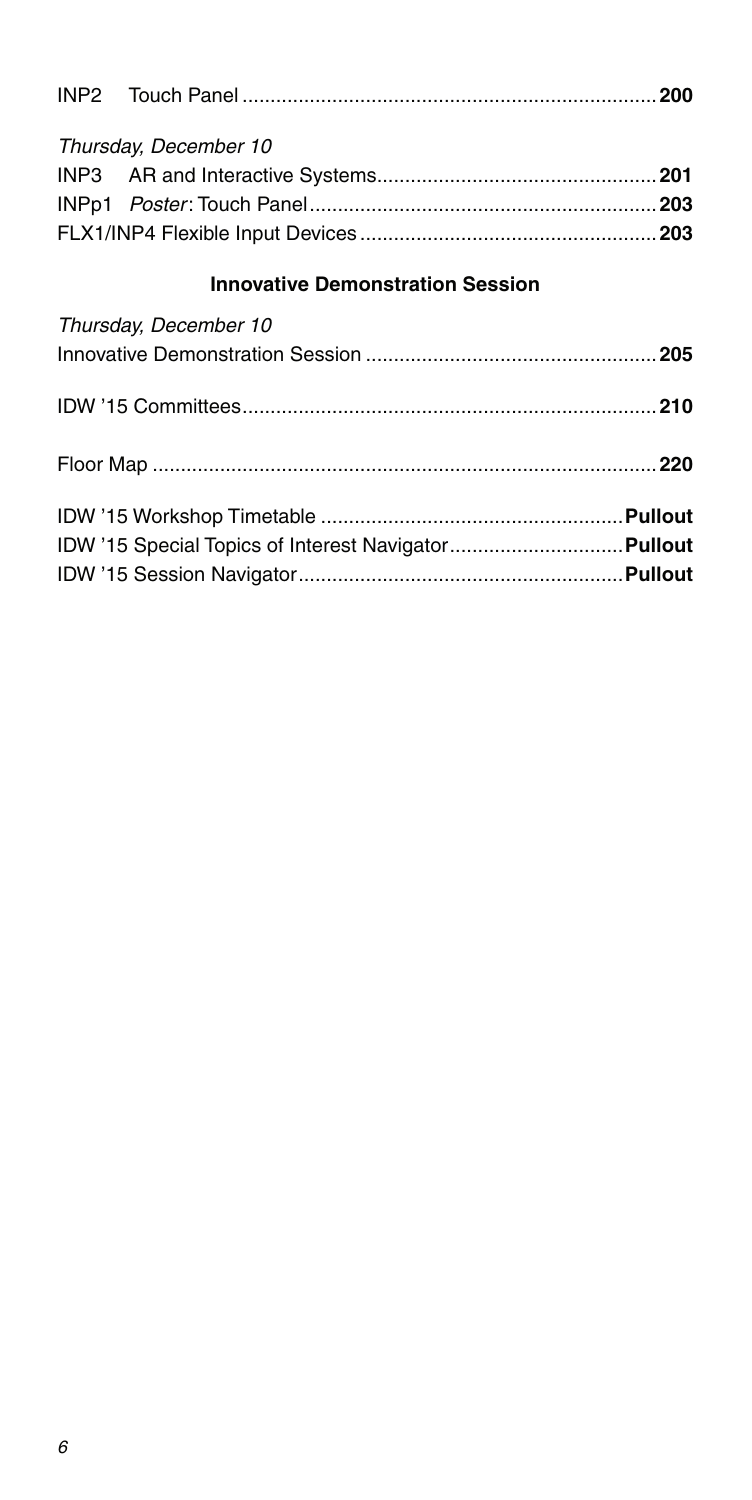# **PROGRAM HIGHLIGHTS**

The 22nd International Display Workshops will be held as IDW '15 for aggressive research and development of display technologies throughout the world and especially in the Asian region. IDW '15 focuses on the following four special topics, which are extremely timely, as well as fourteen active workshops.

Special Topics of Interest on

- Oxide-Semiconductor TFT
- Augmented Reality and Virtual Reality
- Lighting Technologies
- Printed Electronics

Workshops on

- LC Science and Technologies
- Active Matrix Displays
- FPD Manufacturing, Materials and Components
- EL Displays and Phosphors
- Field Emission Displays, CRTs and Plasma Displays
- OLED Displays and Related Technologies
- 3D/Hyper-Realistic Displays and Systems
- Applied Vision and Human Factors
- Projection and Large-Area Displays and Their Components
- Electronic Paper
- MEMS and Emerging Technologies for Future Displays and Devices
- Display Electronic Systems
- Flexible Electronics
- Touch Panels and Input Technologies

The three-day conference will feature 471 papers, including 2 Keynote addresses, an Invited address, a Special address, 102 invited presentations, 145 oral presentations, and 220 poster presentations. Following plenary session of Keynote and Invited addresses in the Wednesday morning, presentations will begin and continue in 7 parallel oral sessions through Friday, Poster sessions and author interviews and demonstrations will enable participants to discuss topics in detail. This year, special address will be given by Nobel Laureate, Prof. Hiroshi Amano of Nagoya University, in the Wednesday evening. Exhibits by universities and display industry-related businesses will also be featured from Wednesday to Friday in parallel with workshops. IDW '15 should be of interest to not only researchers and engineers, but also managers of companies and institutions in the display community.

#### **Special Topics of Interest on Oxide-Semiconductor TFT (OXT)**

Oxide TFTs are not only one of the most promising technologies in electronic displays but also could become key devices in all general electronics. In this IDW, you can hear many presentations on brand-new technologies, such as material, device structure, fabrication processes, transistor performance, reliability, and applications, from domestic and international university, institute, and companies. No OXT, no success! However, you will be lucky because you will get all the useful information you need once you attend IDW.

#### **Special Topics of Interest on Augmented Reality and Virtual Reality (AR&VR)**

In recent years, Augmented Reality and Virtual Reality applications have made substantial progress, benefitting from high-performance display devices, sensors, cameras with tracking capabilities, and computer graphics technologies. The FMC-WS session will present recent trends in 3D display, e.g., holographic display and retro-reflective imaging. The INP-WS session will cover new topics such as Real-world oriented UI (for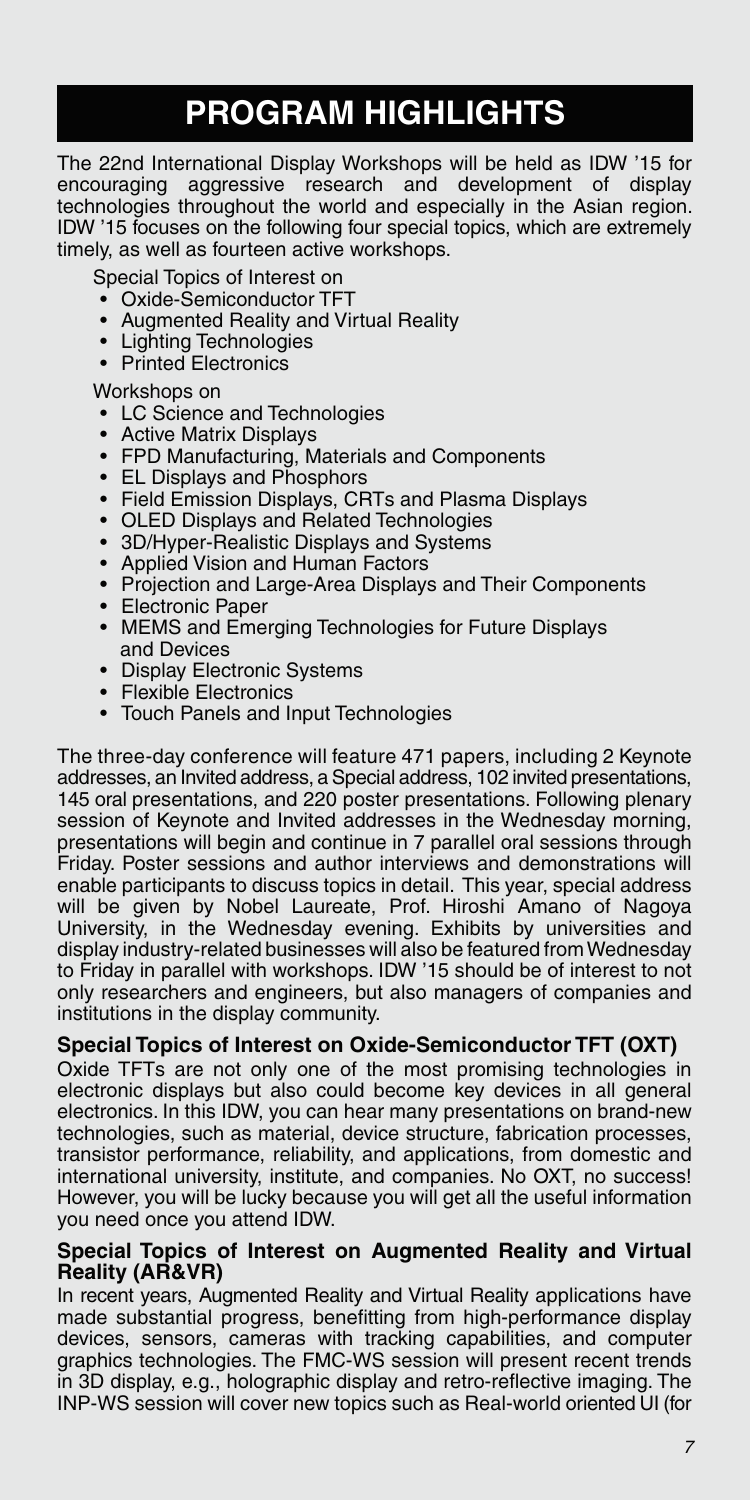making everything interactive) and interactive technologies (for designing everything in the world). The DES-WS session will introduce display techniques for the visualization of Augmented Reality and Virtual Reality. The talks cover various fields and thus can provide you different perspectives on display techniques. The PRJ-WS session focuses on wearable applications in Augmented Reality and Virtual Reality, typified by head-mounted displays. The two-session 3D-WS will highlight 3D and hyper-realistic display systems and floating and omnidirectional display systems. The 3D-WS and VHF-WS have co-organized the session, Autostereoscopic and Head-Mounted Displays, that focuses on 3D display-related topics as well as vision and human factors.

#### **Special Topics of Interest on Lighting Technologies (LIT)**

The Lighting Technologies of STI will cover all aspects of science and technologies of lighting including LED lighting, OLED lighting, flexible lighting, manufacturing of lighting, lighting materials, device structures for lighting and internal or external efficiency enhancement technologies. A highlight for IDW '15 will be the presentations on innovative high directional LED lighting devices combined with the holographic technology, development of a red phosphor with a narrow line spectra for general lighting and LCD backlights with high brightness and color quality (PH-WS), and OLED lighting technologies with high color rendering, light-outcoupling and color conversion methods (OLED-WS).

#### **Special Topics of Interest on Printed Electronics (PE)**

Printing technologies are opening up a new era of electronic devices with their high productivity, low cost, large scale and low environmentalburden fabrication advantages. Printed Electronics, a Special Topics of Interest from the last year, will cover all aspects concerning printed electronics from scientific and technological viewpoints. This year, two Work Shops (OLED, FLX) will hold oral sessions including the printed layer structure with white emission using an all phosphorescent system, soluble emitting material and film formation technologies(OLED), solution-processed superlattice transistors and fluorinated polymer for printed electronics (FLX).

#### **Workshop on LC Science and Technologies (LCT)**

The LCT workshop covers topics from fundamental studies to recent developments in LCD technologies and LC materials. The special notes of this year are the five invited presentations related to high resolution LCD technologies, photo alignment technologies, new LC materials for FFS-mode LCDs and new autostereoscopic 3D displays. Moreover, new LC technologies, such as LC lenses, and flexible displays will be presented.

#### **Workshop on Active Matrix Displays (AMD)**

The AMD workshop covers Si-TFT, oxide TFT, organic TFT, OLED, and sensors. Recent paper presentations tend to focus on oxide TFT, which may be expected to play a role in applications for higher definition LC and OLED displays than 8k4k or 800 ppi. We highlight the oxide TFT as a special topic of interest (STI) with six dedicated sessions covering a wide area from materials, physics, devices, and processes to applications. We look forward to your participation!

#### **Workshop on FPD Manufacturing, Materials and Components (FMC)**

The FMC workshop covers recent developments and achievements in the fields of flat panel display technologies that include materials, components, display panel manufacturing and measurement. The oral presentations contain 17 papers of which 8 are invited papers. In addition, 21 posters will be presented. Since display optics is a field with large number of innovations, a session is devoted to the issues and the developments in this field. Furthermore papers related to visible light communication, materials for visible light sources, materials for 3D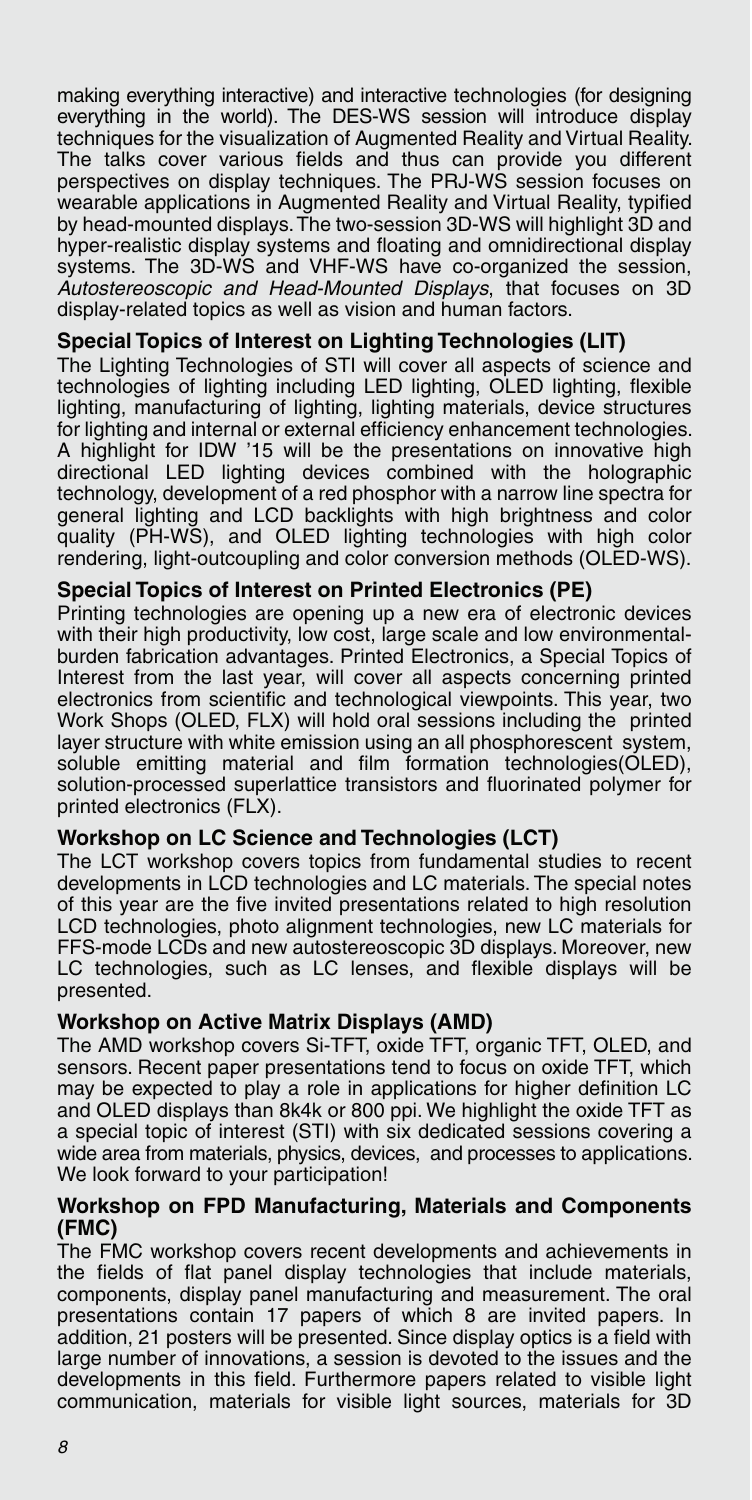holograms, medical display issues and innovations, optical film innovations, liquid crystal for high performance organic field effect transistors, and viewing angle control film will be presented. The FMC WS is supporting the AR/VR session devoted to special topics of interests, in which the recent trends in 3D will be presented.

#### **Workshop on EL Displays and Phosphors (PH)**

This workshop presents the latest achievements in devices and phosphors for emissive displays, general lighting and liquid-crystal backlighting. Invited talks will present emerging technologies such as high-efficiency phosphors, quantum dots, lighting source and backlights.

#### **Workshop on Field Emission Displays, CRTs and Plasma Displays (FED)**

This workshop thoroughly covers the fields of FED, CRT and PDP technologies. Recent progress in imaging devices and displays with field emitter arrays will be discussed. The invited talk will present a new promising electron source, a single-atom electron emission source for applications to electron microscopes. Additionally, fabrication processes, field emission characteristics and mechanisms, and applications to imaging devices under extreme conditions will be discussed. Since the invention of plasma displays in 1964, there has been much progress. Now, the PDP display technologies have stepped up to explore medical and biological applications. The characteristics of a flexible light source using PDP technologies will be presented.

#### **Workshop on OLED Displays and Related Technologies (OLED)**

The OLED workshop covers all aspects of the science and technologies of OLED and other organic devices, ranging from material research, basic device physics to display including backplane technologies and other applications. The oral and poster sessions will cover OLED device technologies including Printed Electronics (PE) as STI, OLED lighting technologies (LIT), OLED evaluation technologies and materials. Recent progress such as R to R process technology, high performance OLED lighting, molecular orientation and thermally activated delayed fluorescent (TADF), and materials etc. will be reported.

#### **Workshop on 3D/Hyper-Realistic Displays and Systems (3D)**

This workshop focuses on recent progress in image capturing, processing and display technologies, high-quality image coding and transmission technologies, AR/VR technologies, and visual evaluation for 3D and hyper-realistic display systems. It covers dual-/multiview stereoscopic image, autostereoscopic display, 2D/3D image conversion, holography and holographic elements, integral photography, light field processing and analysis, volumetric image, floating images, omnidirectional images, immersive visualization systems, depth and shape estimation, 3D scanners and printers, multi-/hyperspectral imaging, multiprimary and hyperspectral displays, crosstalk evaluation, visual depth and material perception, image coding and transmission, standardization, new optical components, and more for 3D/hyper-reality technologies. This year, some novel technologies will be presented as invited papers, such as 240 fps videos, super-multiview displays, floating displays and holograms. This workshop is intended to provide the audience with a good opportunity to understand the latest trends in these fields. We will also highlight AR/VR technology as a special topic of interest.

#### **Workshop on Applied Vision and Human Factors (VHF)**

The VHF workshop covers all topics on vision, human factors, and image quality relating to information displays. The oral and poster sessions include lively discussions on the latest topics ranging from fundamental theories to applications. We have five VHF oral sessions on Display Metrology, Display Image Quality, Human Factors, Color and Vision, and Color Rendering, in addition to a VHF poster session. We also have a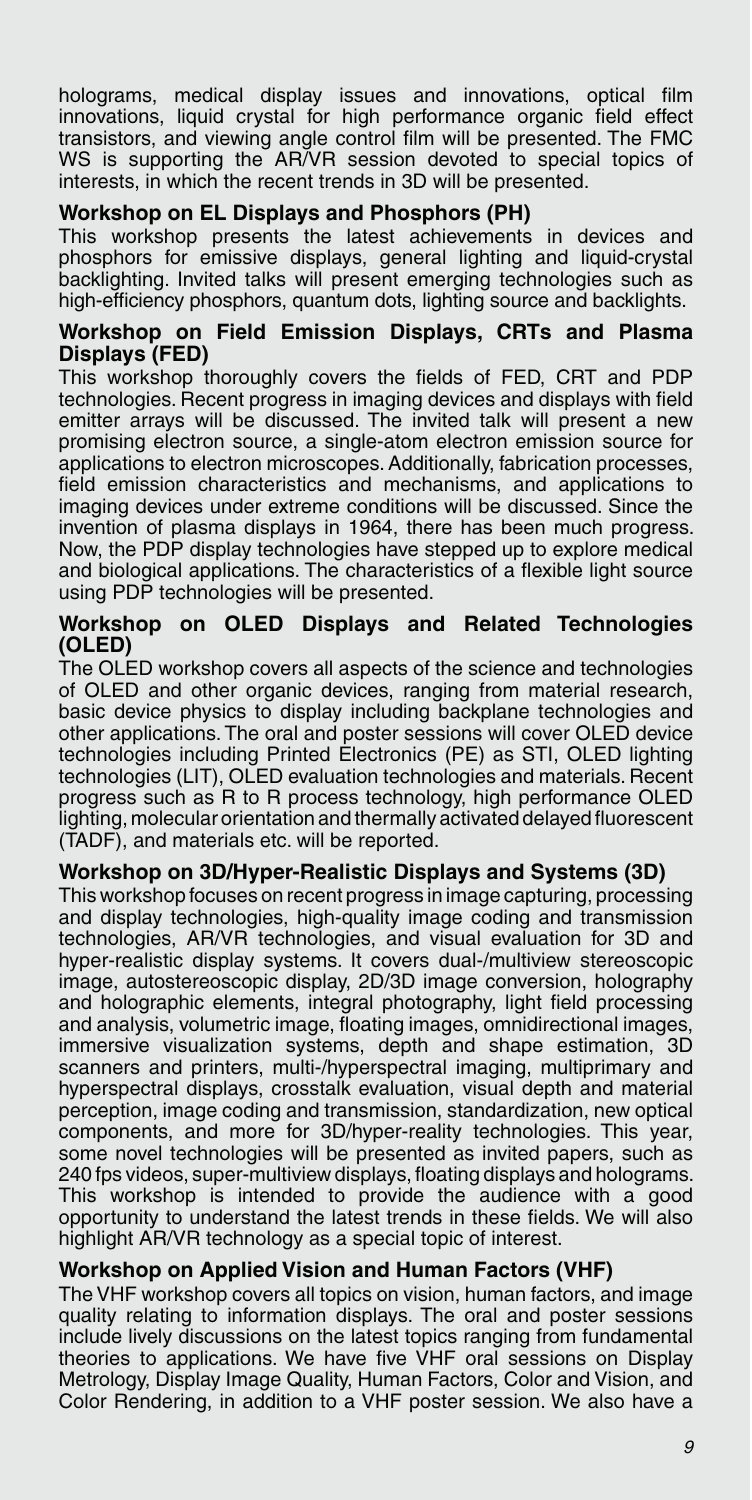joint session with a 3D workshop on the theme of AR (Augmented Reality), and promising groundbreaking interdisciplinary discussions. Four invited talks will be given in the oral sessions, concerning metric for relative display gamut size, aging of eye and display design, observer metamerism in displays, and the color rendering index required for UHDTV production.

#### **Workshop on Projection and Large-Area Displays and Their Components (PRJ)**

The PRJ workshop covers the latest wearable applications, vehicle display technologies, head light, solid-state light sources, holograms, short throw optics etc., projection mapping, Augmented Reality (virtual reality), 3D measurement (Sensing and ADAS: Advanced Driving Assistant Systems) and all the projection technologies. This year, our session will focus on head mounted displays, wearable-related technologies, laser light sources, projection devices, speckle reduction, and dressed photon technology. Recent studies of advanced technologies such as automotive solid state light, lighting (ADB: Adaptive Driving Beam), virtual imaging for wearable, medical applications and the latest coherent LIDAR systems will be featured. There will be 33 presentations. 17-oral and 8-poster, including 8 invited presentations in total.

#### **Workshop on Electronic Paper (EP)**

This workshop focuses on current topics in electronic paper including rewritable paper and flexible displays. Newly developed e-Paper technologies are now eagerly sought for emerging applications such as e-Books, e-Notes, electronic shelf labels, signage, and smart window. Various novel technologies such as electrophoretic, electro/thermo/ photo/gaso chromics will be presented. There will also be reports on promising applications for e-Paper in offices. Systems, devices, materials, applications, and usability of e-Paper are expected to be enthusiastically discussed.

#### **Workshop on MEMS and Emerging Technologies for Future Displays and Devices (MEET)**

The MEET workshop is unique in covering all aspects of MEMS, nanotechnologies and emerging technologies concerning future displays, imaging devices, and emerging electron devices. It seeks to broaden the horizon of display and imaging technologies into cuttingedge technologies. Research areas such as materials, basic physics and fabrication processes are included. Among all the MEMS and display conferences in the world, this is the only opportunity for MEMS and cutting-edge technology researchers to gather and discuss such devices. Authorities from top research institutions around the world in this field have been invited. Invited speakers are from MIT (QD Vision), Ecole Polytechnique, CEA-LETI, Brunel University, Kyung Hee University, 3M, Nano Photonica, Merck, Ritsumeikan University, Tohoku University and Keio University. Together with contributed papers with high-quality content, this workshop is aimed at participants who wish to open up new fields in displays, imaging devices and emerging devices.

#### **Workshop on Display Electronic Systems (DES)**

This workshop covers all aspects of display electronics and systems in relation to video data processing, interface technologies, and cooperative operations between display components such as cells and backlights and sensors. This year, we will have 22 papers including 9 invited talks, 5 oral presentations and 8 poster presentations. Sessions related to the transparent display technologies, vehicle display technologies, and the driving/low-power technologies for LCD/OLED are planned. We will also highlight various visualization technologies related to AR/VR as a STI.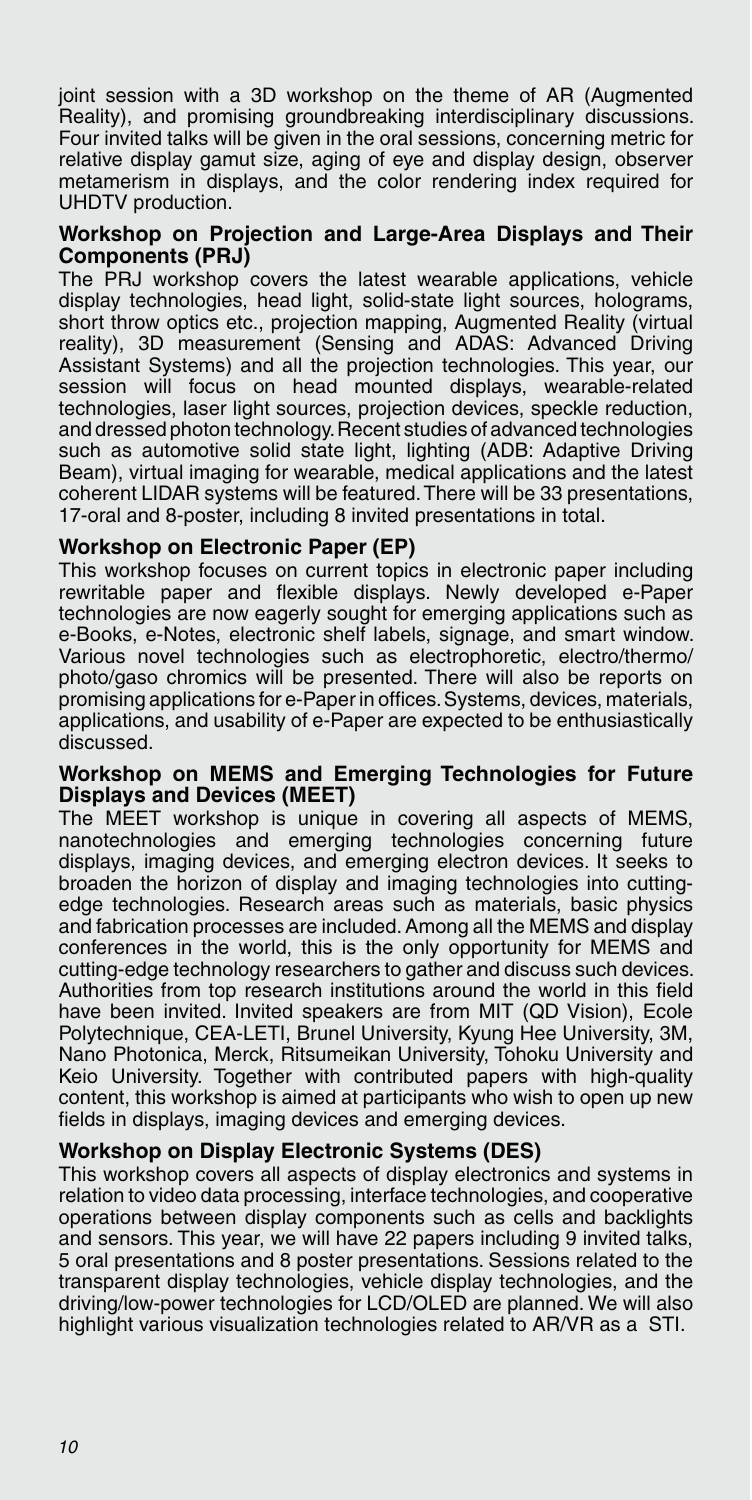#### **Workshop on Flexible Electronics (FLX)**

FLX-WS is focusing on advanced technologies for flexible electronics including displays, wearable sensors, and IoT technologies, which are composed of a wide range of fields from materials science to practical applications. The sessions cover all aspects of the hottest flexible devices and material technologies including TFT fabrication, substrates, encapsulation, printing processes and evaluation techniques.

#### **Workshop on Touch Panels and Input Technologies (INP)**

Interface technologies such as touch panels and interactive technologies are the stars of the session. AR/Interactive systems such as haptics and AR are special topics of INP. Computer vision and natural interface technologies are still important research topics of INP. This year, new topics will be presented: Real-world oriented UI which makes everything interactive and interactive technologies to design everything in the real world are special topics. INP papers will open a new window in displays and interactive technologies, not only for devices but also for systems, making them essential viewing.

#### **IDW Best Paper Award and IDW Outstanding Poster Paper Award**

IDW will present "IDW Best Paper Award" and "IDW Outstanding Poster Paper Award". The award committee of IDW will select the most outstanding papers from those presented at IDW '15. The award winners will be announced on the IDW website and given a plaque after the conference.

#### **Innovative Demonstration Session**

Innovative Demonstration Session will be held on December 10 at Ohmi 5 and Shakunage 2. IDW provides the opportunity for an interdisciplinary technical demonstration/ discussion in a larger space, more preparation and demonstration time than in the "Author Interviews and Demonstrations". Demonstration Award will be awarded to the demonstration that has the biggest impact on the audience.

#### **Special Address**

Nobel laureate, Prof. Hiroshi Amano of Nagoya University, will give a special address at IDW '15 on the theme, "Lighting the Earth by LEDs" .

Prof. Amano was awarded the 2014 Nobel Prize in Physics for the invention of blue light-emitting diodes. He will present his address at 17:20 on Wednesday, December 9 in Ohmi 1.

#### **Exhibition**

The IDW '15 Exhibition, which will be held from December 9 through December 11, covers materials, components, manufacturing and measuring equipment, software systems and other related products for display devices. Please join in and enjoy discussions at exhibitors' booths (Lobby, 2F).

December  $9$  (Wed.) 12:00 - 17:00 December 10  $(Thu.)$  10:00 - 18:00 December 11  $(Fri.)$  10:00 - 14:00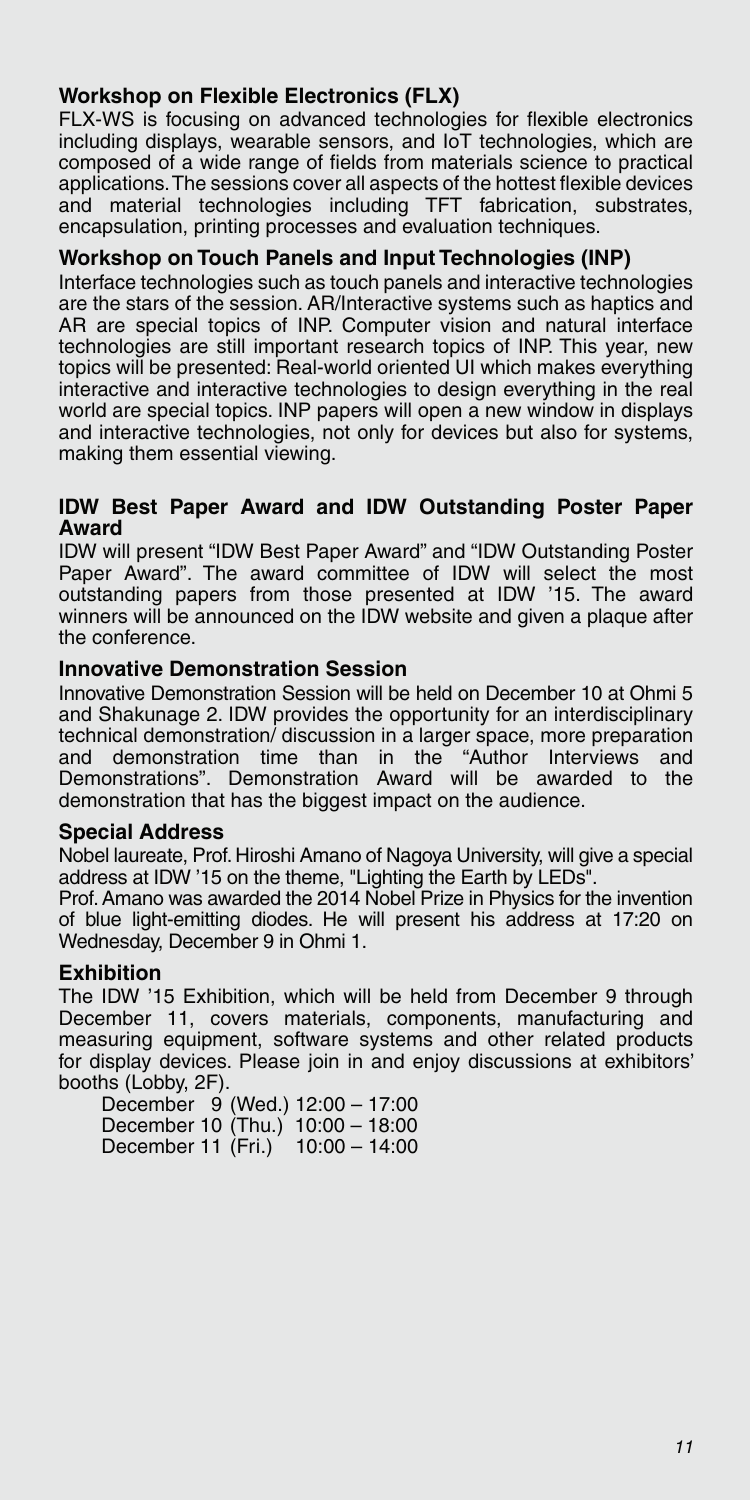# **GENERAL INFORMATION**

#### **SPONSORSHIP**

IDW '15 is sponsored by the Institute of Image Information and Television Engineers (ITE) and the Society for Information Display (SID).

#### **CONFERENCE SITE**

Otsu Prince Hotel 4-7-7, Nionohama, Otsu, Shiga, 520-8520, Japan Phone: +81-77-521-1111 FAX: +81-77-521-1110

#### **ON-SITE SECRETARIAT**

Telephone and fax machines for IDW '15 use will be temporarily set up in the secretariat room (Room Eizansumire 1) at Otsu Prince Hotel (December 9-11). Phone/Fax: +81-77-521-1380

#### **RECEPTION**

A buffet style reception will be held on December 9 from 18:50 to 20:50 at the Prince Hall (3F) in Otsu Prince Hotel. As the number of tickets is limited, you are urged to make an advance reservation through the registration website.

#### **EVENING GET-TOGETHER WITH WINE**

A get-together will be held on December 8 from 18:00 to 20:00 at Hiei (2F) in Otsu Prince Hotel. Wine (sponsored by Merck Ltd., Japan) will be served to participants in a relaxed atmosphere for networking.

#### **REGISTRATION**

Registration is available in advance and also on-site. However, advance registration is strongly recommended to speed up the arrival procedure at the conference site.

#### **Registration Fees**

The registration fee for IDW '15 includes admission to the conference and a USB Flash Drive of the proceedings. Detailed information will be announced on the website.

|                          | Until Oct. 30 | On and After Oct. 31 |
|--------------------------|---------------|----------------------|
| <b>Individual Member</b> | ¥40.000       | ¥ 50.000             |
| $(ITE/SID/ASO*)$         |               |                      |
| Non-Member**             | ¥50.000       | ¥ $60.000$           |
| Student***               | ¥13.000       | ¥15.000              |
| Life Member of ITE/SID   | ¥13.000       | ¥15.000              |
| Reception                | ¥ $8.000$     | ¥10,000              |

\*ASO: Academic Supporting Organizations

(See p.14 as well as "Supporting Organizations and Sponsors" at the end of each workshop section.)

\*\*Non-Member: If you intend to join either ITE or SID, the one year membership fee will be subsidized by IDW '15 committee.

\*\*\*Photocopy of student ID is required.

Please note that the payment of reduced registration fee is accepted until October 30. The full fee will be charged for payments made on and after October 31. Also note that the number of reception tickets to register on site is limited.

#### **Proceedings Data at the Conference Site**

Proceeding data can be accessed from the web-server via the wireless network only in the Free Wi-Fi Area at the conference site.

**Additional proceedings** (USB Flash Drive)

| At the conference site             | ¥ 8.000  |
|------------------------------------|----------|
| Airmail after the conference       | ¥12.000  |
| Domestic mail after the conference | ¥ 10.000 |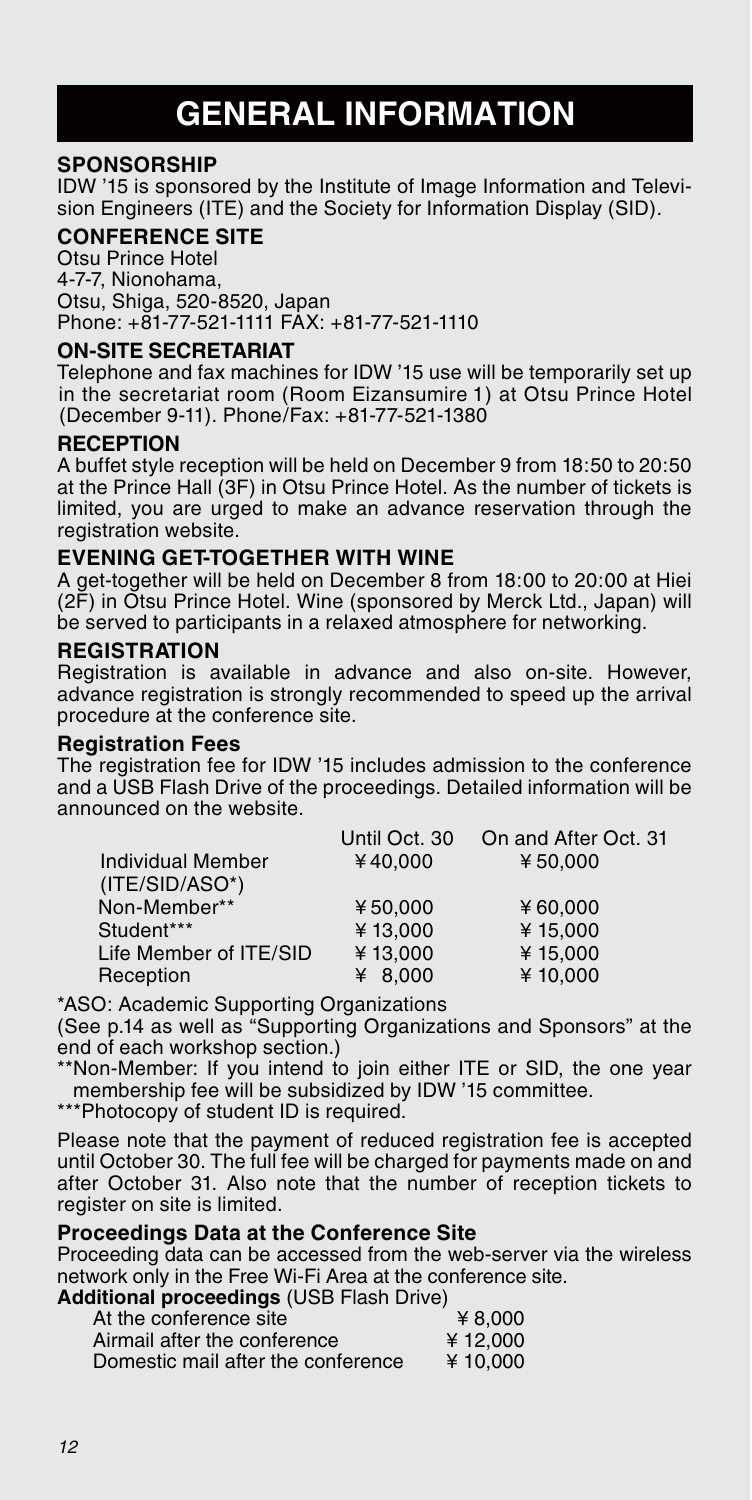#### **Payment**

Three ways are provided for registration.

#### **(1) e-Registration**

Access the following URL. http://www.idw.or.jp/regist.html e-Registration will be accepted until November 27, 2015.

#### **(2) Mail or Fax Registration**

Complete the registration form (download from the website) and send it to the secretariat shown below together with the proof of payment no later than November 27, 2015.

IDW '15 Secretariat

c/o Bilingual Group Ltd.

3-3-6 Kudan Minami, Chiyoda-ku, Tokyo 102-0074, Japan Phone: +81-3-3263-1345 Fax: +81-3-3263-1264 E-mail: idw@idw.or.jp

The registration fee should be paid by one of the following methods.

1. Credit Card (VISA, MasterCard, JCB, AMEX or Diners)

2. Bank Transfer to:

Bank of Tokyo-Mitsubishi UFJ (Swift Code: BOTKJPJT) Branch: Ichigaya Branch (Branch No. 14) Account No.: 0167640 (Ordinary Account) Account: IDW

Please attach a copy of the bank receipt to the registration form to avoid any confusion. Please note that **the remittance charges, including that of Bank of Tokyo Mitsubishi UFJ, should be paid by the payer**.

All above payments should be made in **JAPANESE YEN**.

Also, please note that personal and traveler's checks are not accepted.

#### **(3) On-site Registration**

Conference registration desk will open:

| December 8 (Tue.)  |  | $17:00 - 20:00$                                     |
|--------------------|--|-----------------------------------------------------|
| December 9 (Wed.)  |  | $8:00 - 18:00$                                      |
| December 10 (Thu.) |  | $8:00 - 18:00$                                      |
| December 11 (Fri.) |  | $8:00 - 13:00$                                      |
|                    |  | المنطا والطوينوس وعا الثبت وجاريه والمسلولة ومعتاره |

On-site registration fee will be payable by:

1. Cash (JAPANESE YEN only)

2. Credit Card (VISA, MasterCard, JCB, AMEX, China Union Pay) Bank transfer, bank checks, or personal/traveler's checks are not accepted.

#### **Cancellation Policy**

Until **October 30**, cancellation is accepted by writing to IDW '15 Secretariat to get refunds for registration and reception. For cancellations received **on and after October 31 or no-shows, refunds will not be made**. However, after IDW '15 closes, a USB Flash Drive of the proceedings will be sent to the registrants who have paid the registration fees. If it becomes difficult to hold IDW '15 due to the outbreak of infectious diseases and other unavoidable factors, we will substitute the IDW with the mail delivery of the IDW '15 proceedings at a later date to all those who have registered and completed payment.

#### **INQUIRIES**

IDW '15 Secretariat c/o Bilingual Group Ltd. 3-3-6 Kudan Minami, Chiyoda-ku, Tokyo 102-0074, Japan Phone:+81-3-3263-1345 Fax: +81-3-3263-1264 E-mail: idw@idw.or.jp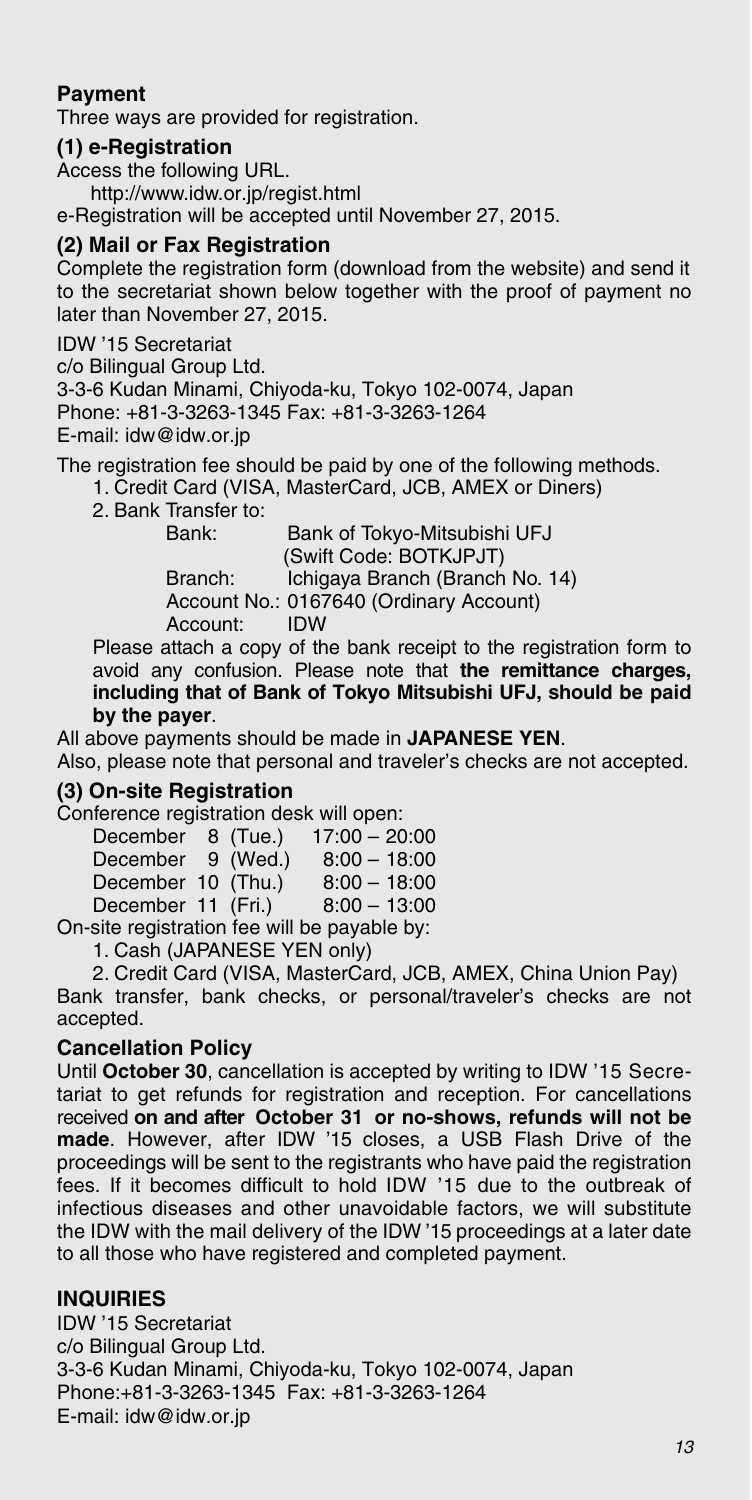#### **ACADEMIC SUPPORTING ORGANIZATIONS(ASO)**

- The Chemical Society of Japan
- The Electrochemical Society of Japan
- The Illuminating Engineering Institute of Japan
- The Imaging Society of Japan
- The Institute of Electrical Engineers of Japan
- The Institute of Electronics, Information and Communication **Engineers**
- The Institute of Image Electronics Engineers of Japan
- International Electrotechnical Commission
- The Japan Ergonomics Society
- The Japan Society of Applied Physics
- The Japanese Liquid Crystal Society
- The Optical Society of Japan
- The Society of Automotive Engineers of Japan
- The Society of Polymer Science, Japan
- The Virtual Reality Society of Japan

#### **FUNDS**

- Shiga Prefecture
- JSPS KAKENHI Grant Number 15HP0304

**For final updated information, please visit our website, http://www.idw.or.jp/**

# **IDW/AD '16**

The 23rd International Display Workshops in conjunction with Asia Display 2016

Dec. 7 – 9, 2016

Fukuoka Convention Center Fukuoka, Japan

http://www.idw.or.jp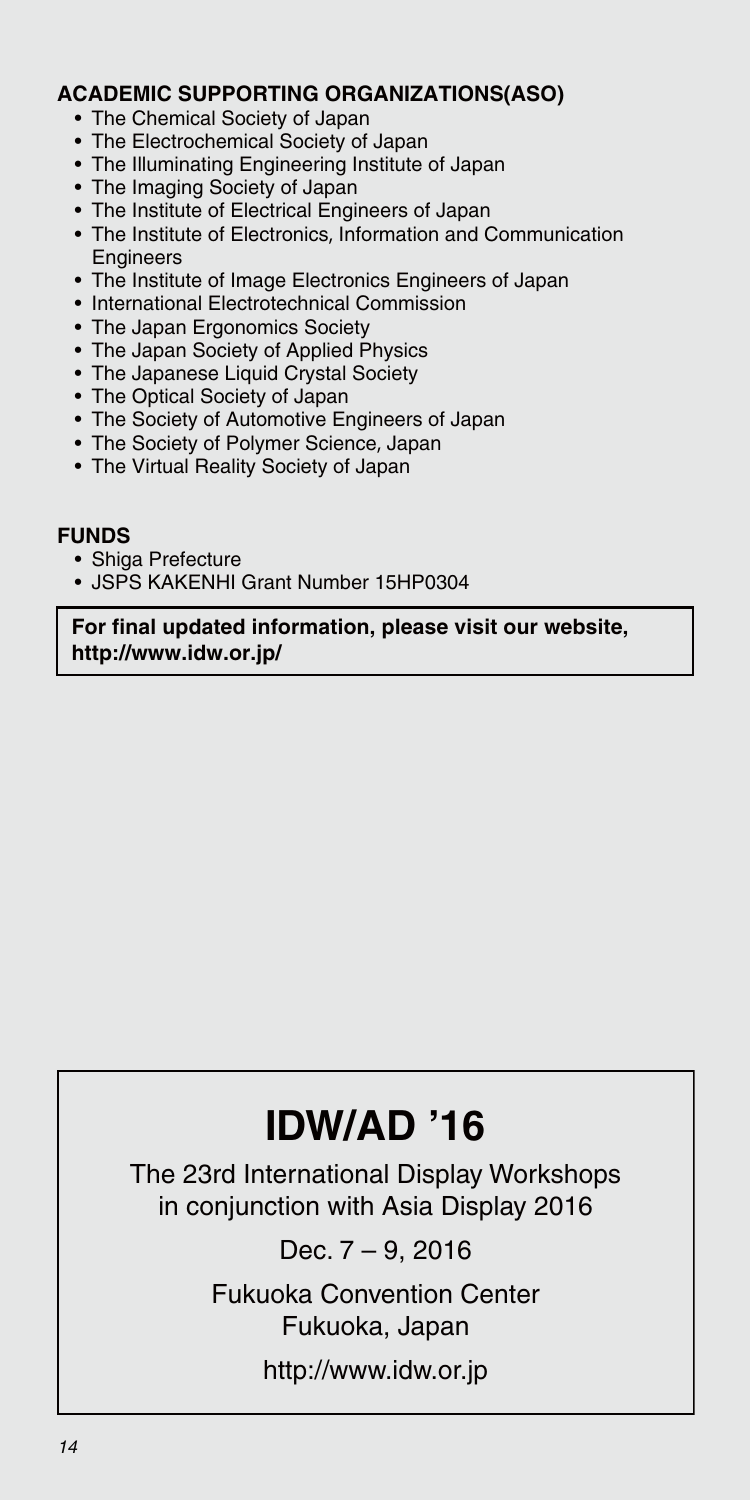# **TRAVEL INFORMATION**

#### **ACCOMMODATIONS**

JTB Western Japan, Corp. will handle arrangements for your hotel reservations.

It will be very hard to book a hotel in Otsu and Kyoto in December due to the peak tourist season. So we recommend you make reservations in advance at the hotels recommended by IDW.

Hotel reservations can be made at the IDW official website. http://www.idw.or.jp/accommodation.html

Hotel list and the rates are available on the Pullout of this Advance Program.

JTB Western Japan, Corp. Communication Division, MICE Center, IDW '15 Desk

Phone: +81-6-6252-2861 Fax: +81-6-6252-2862 Office Hours: 9:30-17:30 (Weekdays only) E-mail: westec\_op6@west.jtb.jp

There will be an on-site travel information desk during the conference period to handle arrangements for transportations.

#### **VISAS**

Visitors from countries whose citizens must have visas should apply to Japanese consular office or diplomatic mission in their respective countries. For further details, please contact your travel agency or the local consular office in your country.

Attention: For some countries' citizens, official documents prepared by the secretariat will be needed. Please access the IDW website for applications.

http://www.idw.or.jp/visa.html

#### **JAPAN RAIL PASS AND JR WEST PASS**

Japan Railway (JR) provides the following economical passes. They should be purchased before you leave your country. Please contact your travel agency. Visit following sites for the details.

(1) The JAPAN RAIL PASS is the most economical way to travel throughout Japan by rail and JR buses.

(2) The JR WEST PASS is an economical and flexible rail pass to travel around Western Japan.

Japan Rail Pass: http://www.japanrailpass.net/en/index.html JR West Pass: http://www.westjr.co.jp/global/en/travel-information/pass/ shop/

#### **CLIMATE**

The average temperature in Otsu during the conference should be around 10°C (50°F) in the daytime and 3°C (37°F) at night.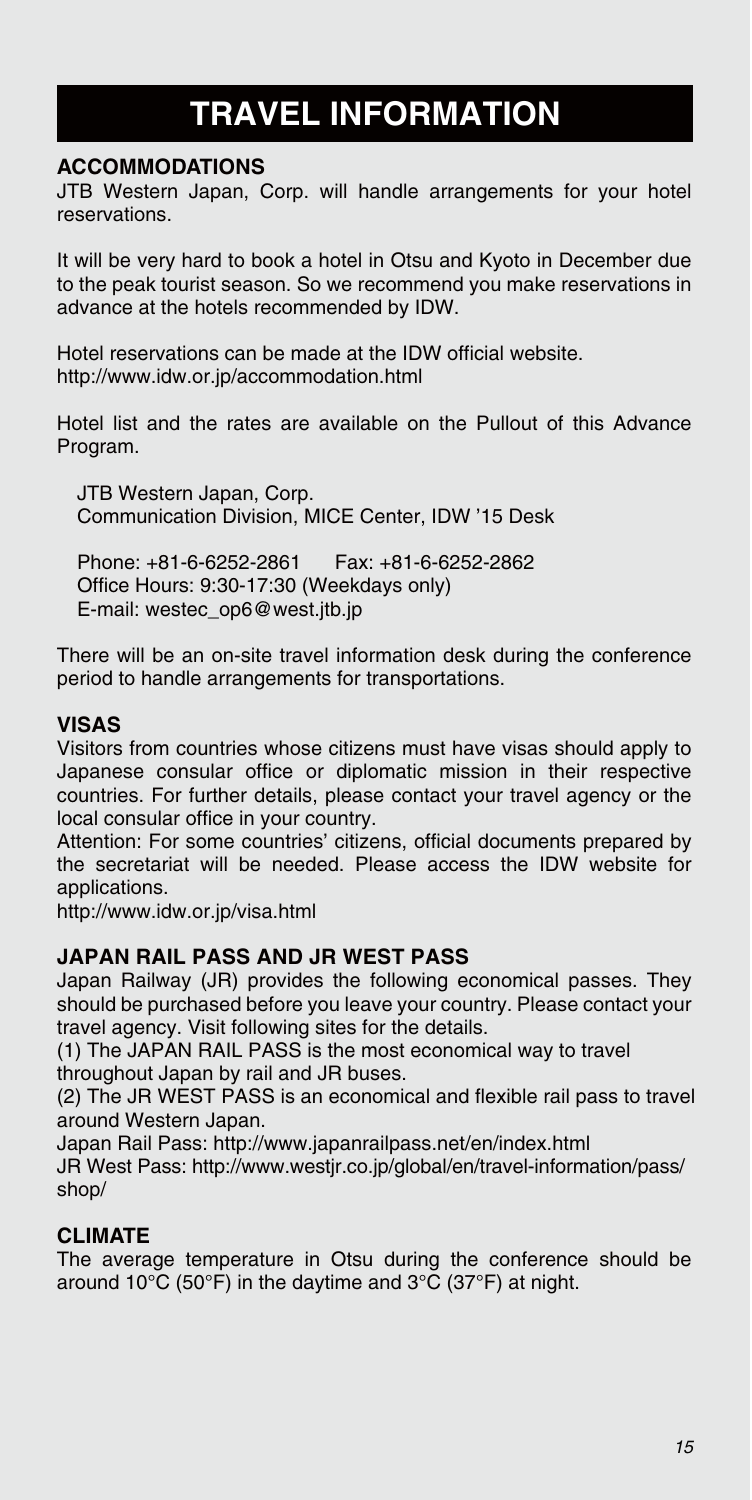#### **OTSU CITY**

Otsu City is easily accessible from Kyoto Station, only 9 minutes away by train. It is located on the southern edge of Biwako, which with a surface area of 672 km<sup>2</sup> is the largest lake in Japan. It is the capital of Shiga Prefecture and is rich in history and natural beauty. About 1,300 years ago, it was the capital of Japan for a brief period of time. At the end of the 8th century, Kyoto became the heart of Japan, and Otsu prospered as a gateway to Kyoto for both land and water transportation systems, while also becoming a center for Buddhism.

Now it is a tourist center and a port for excursion boats on Biwako. The views from Otsu Prince Hotel are magnificent. Around twilight, Biwako gradually changes its colors and the city starts to light up along the shore. The city's industrial products include electrical appliances, textiles, precision instruments, computer components, and machinery.

#### **PLACES OF INTEREST**

#### **Biwako (Lake Biwa)**

Biwako occupies 1/6 of Shiga Prefecture. More than 450 rivers flow into the lake and there is only one natural outlet, the Seta River.

The lake supplies water to some 14 million residents around and downstream of the lake including Osaka, Kyoto and Kobe Cities. There are a number of historic sites, hot springs, and other attrac-tive tourist spots around the lake. Several types of boat cruises

start from Nagisa-Koen Park as well as from Otsu Prince Hotel.

#### **Enryakuji Temple**

The temple was founded in 788 AD by the Buddhist Priest Saicho (767–822) to protect the former capital of Kyoto from evil spirits from the northeast. It was (and still is) the headquarters of the Tendai sect, the Buddhist sect that was popular among the aristocracy of the time and served as the foundation for a number of later sects. At the peak of its power, Enryakuji Temple was a huge complex of 3,000 subtemples.

A powerful army of warrior monks occasionally engaged in power struggles with other monasteries and political leaders. In 1571, warlord Oda Nobunaga ended this Buddhist militancy by attacking and razing the huge temple complex on Mt. Hiei. Currently, there are 200 temple buildings and its forest environment has great scenic charm. The temple itself is in an excellent state of preservation and the main buildings are National Treasures. Enryakuji Temple was registered as a UNESCO World Cultural Heritage site in 1994. It is located 10 minutes on foot from Enryakuji Station on the Hieizan-Sakamoto Cablecar Line. It takes about 25 minutes to get to JR Hieizan Sakamoto station from JR Otsu station.

#### **Miidera (Onjoji) Temple**

Located at the foot of Mt. Hiei, this temple was founded in 686 AD by Emperor Tenmu in honor and memory of his brother. The name "Miidera", literally means "Temple of Three Wells". The name derives from the springs at the temple which were used for the ritual bathing of newborns.

The Evening Bell of Miidera is one of the well-known Omi Hakkei (Best Eight Views of Omi). Miidera is also famous for the color of its autumn leaves and is an excellent place to enjoy beautiful

Japanese autumn scenery until early December. Take the Keihan Bus from JR Otsu Station to Miidera bus-stop, or take the Keihan Ishiyama Sakamoto Line to Miidera. The temple is 10 minutes on foot from Miidera station.

More information is available on

 http://www.pref.shiga.lg.jp/multilingual/english/index.html http://www.jnto.go.jp/eng/location/regional/shiga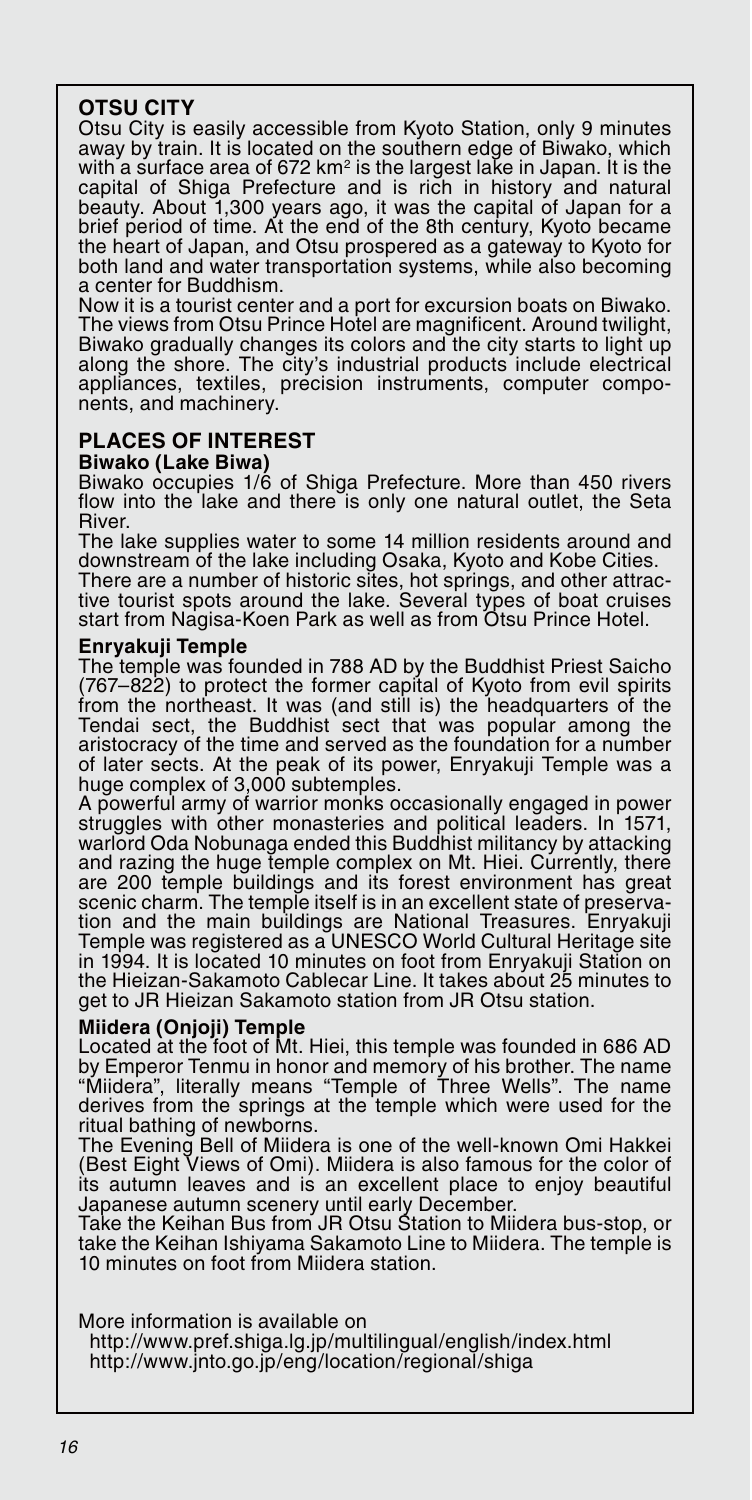

(as of Nov. 2015)

\*Information of this page may be changed. Please confirm the details in each company.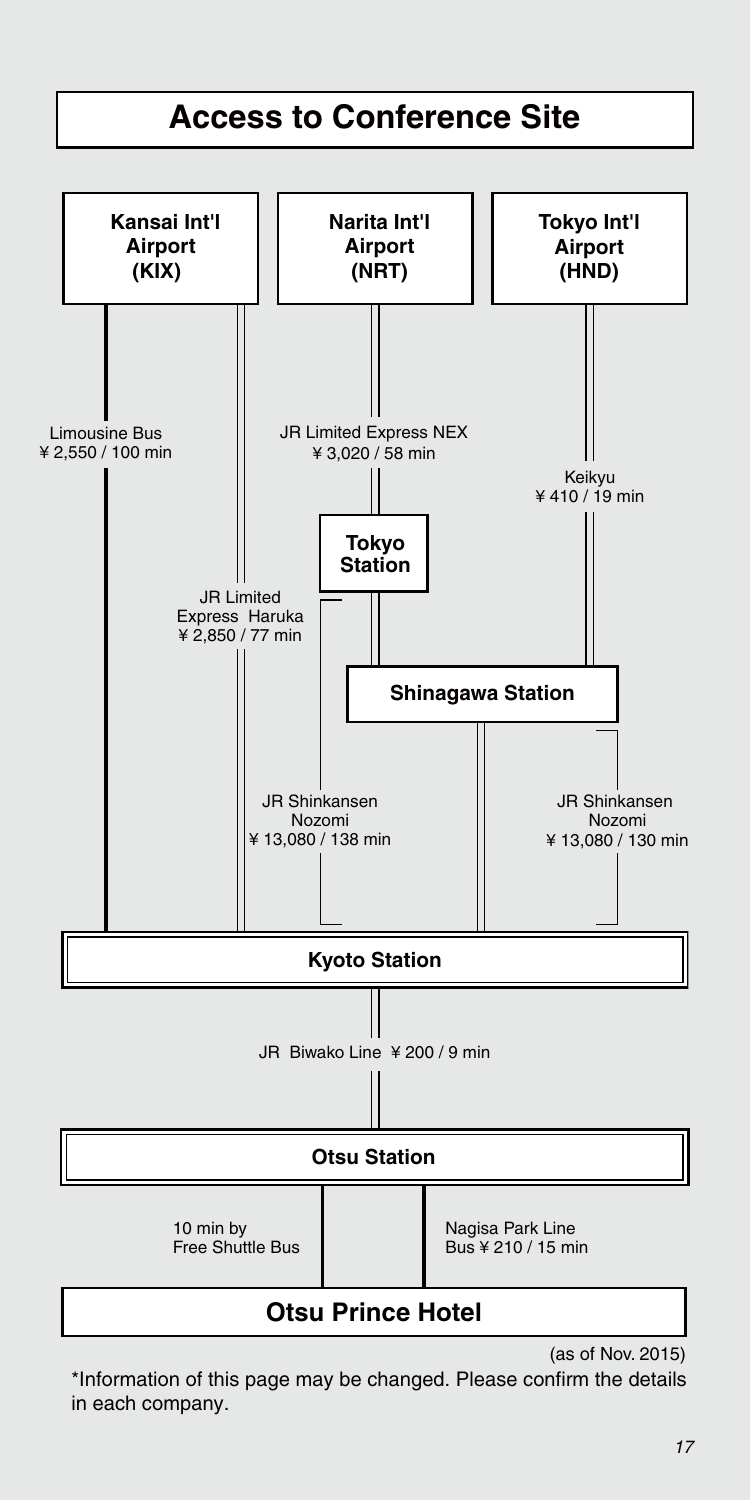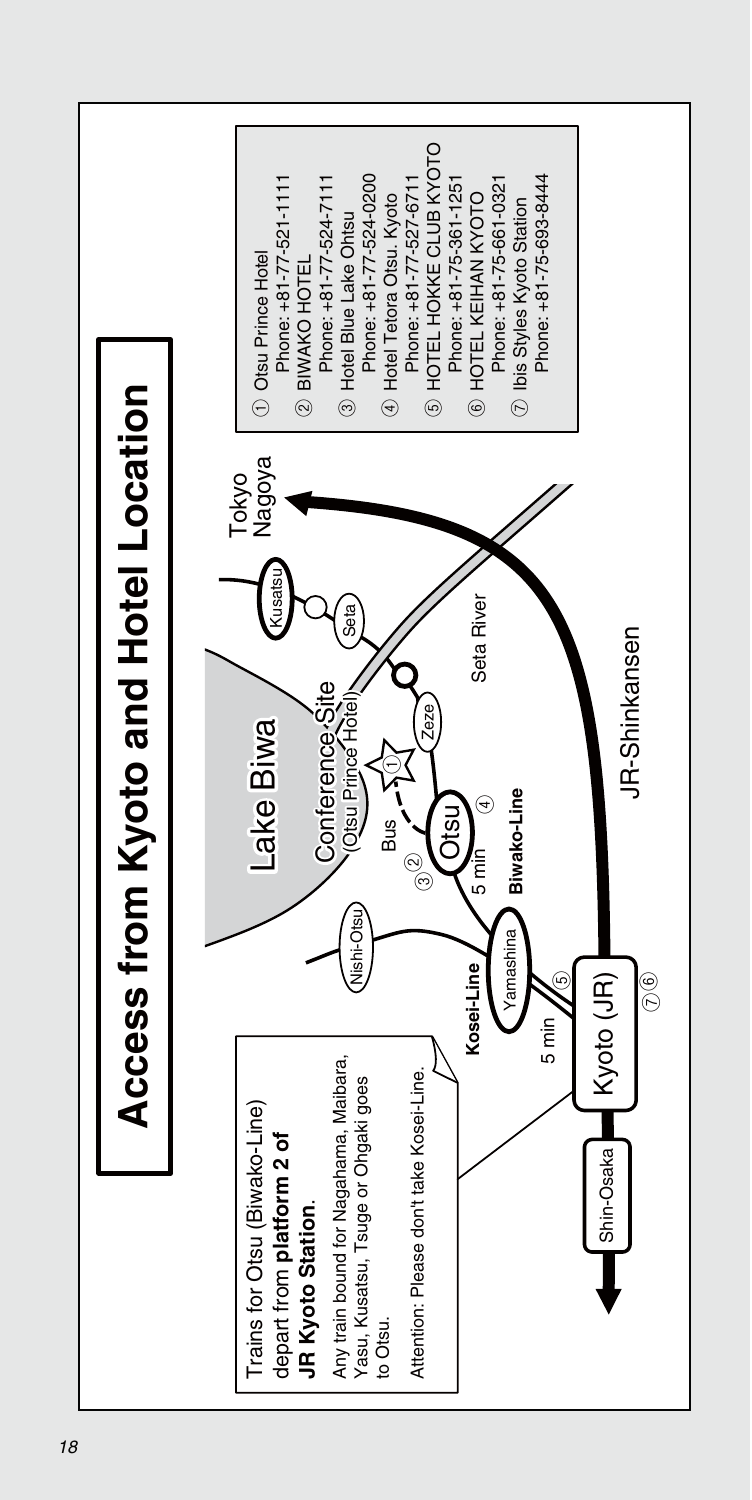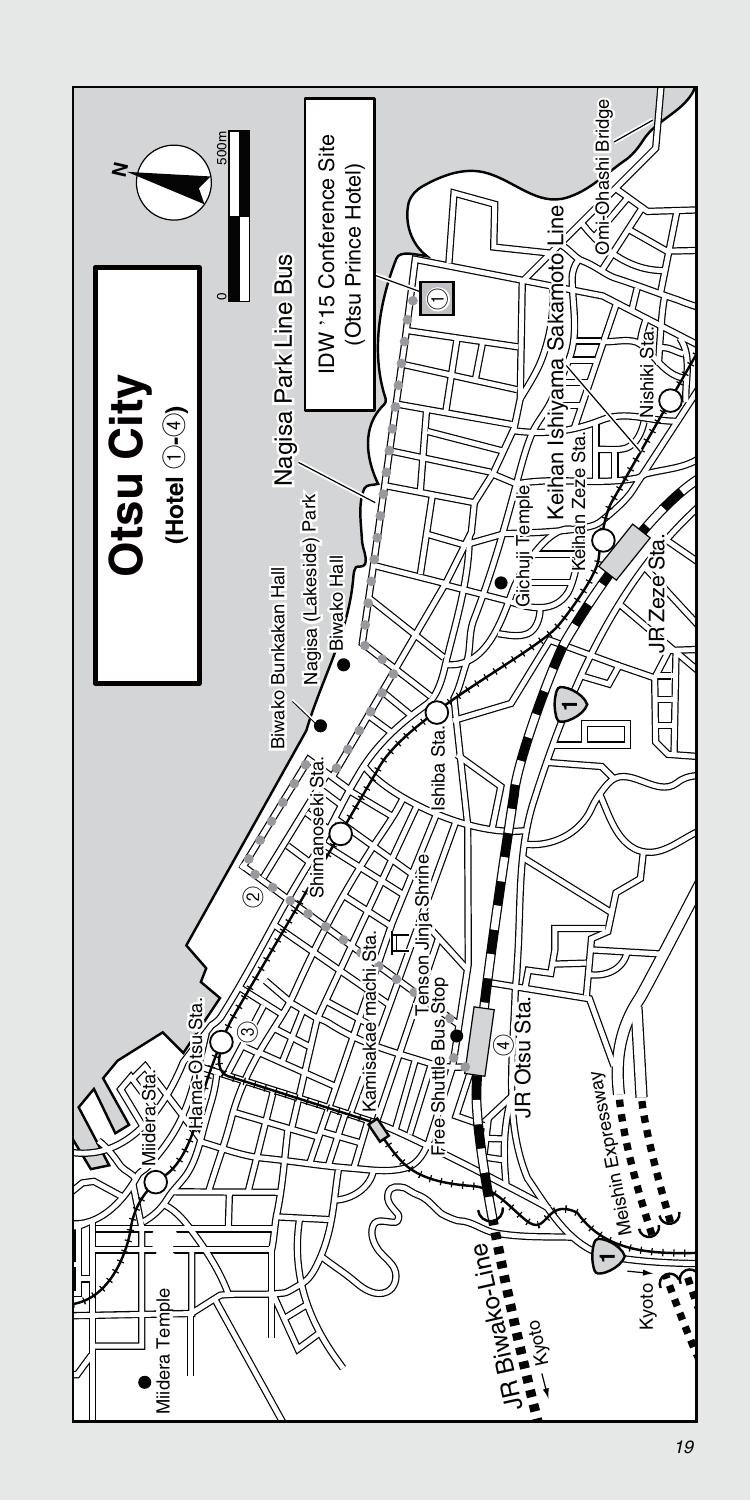# Otsu Station



# **SID Display Week 2016**

May 22 – 27, 2016

Moscone Convention Center

San Francisco, CA, USA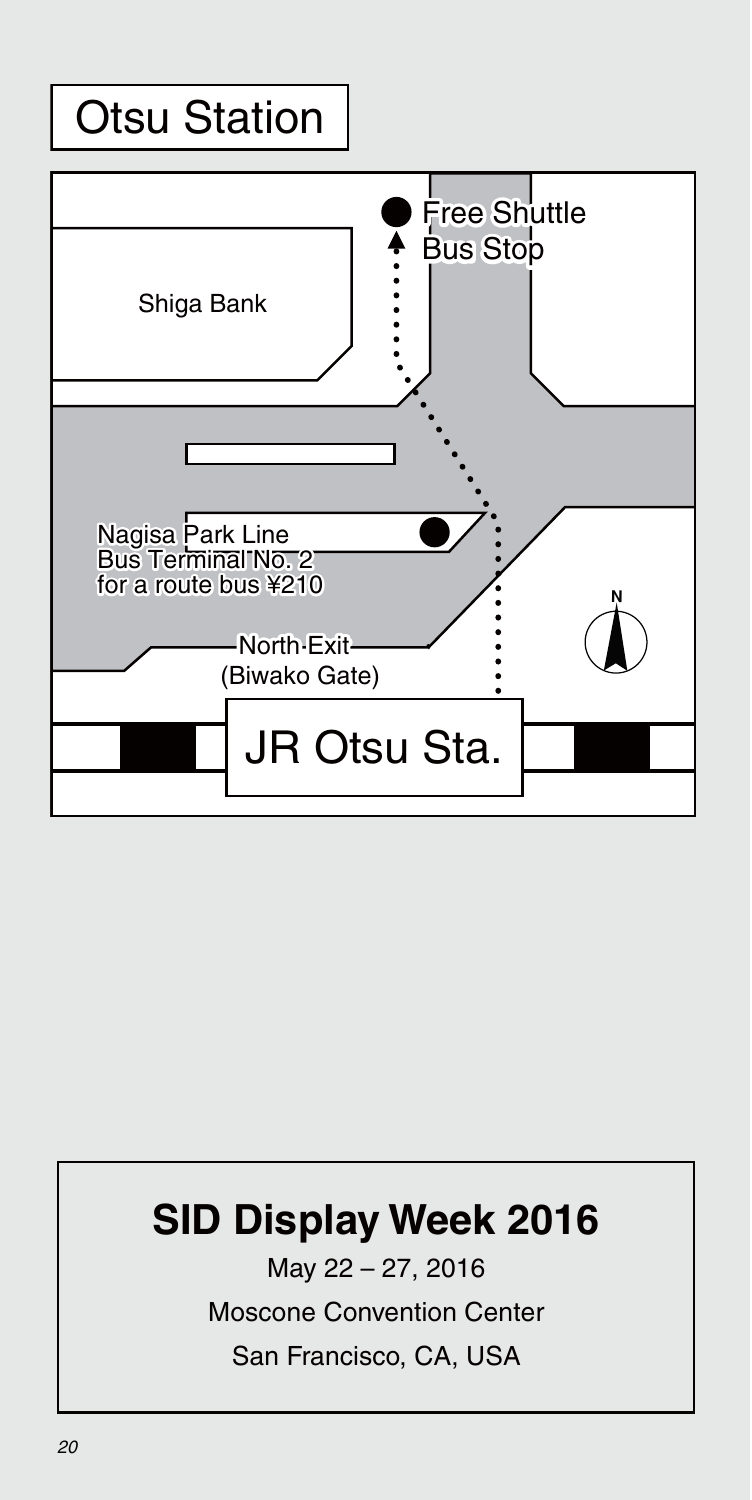# **Wednesday December 9**

# **Plenary Sessions**

### **Wednesday, December 9**

#### **9:30 - 9:50 Ohmi 1**

#### **Opening**

Master of Ceremony: K. Ishii, Executive Chair, IDW

#### **Opening Remarks 9:30**

H. Okumura, General Chair, IDW A. Ghosh, President, SID M. Doi, President, ITE M. Kimura, Program Chair, IDW

#### **9:50 - 11:10 Ohmi 1**

**Plenary**

#### **Keynote Addresses**

Chair: M. Kimura, Program Chair, IDW Co-Chair: H. Okumura, General Chair, IDW

**Keynote Address - 1 9:50 Dynamic Aware Interiors - Rethinking Interactive Displays**

Y. Kitamura

Tohoku Univ., Japan

Imagine reactive interior spaces which are aware of our actions and transform according to changing needs. Imagine furniture and walls that act as interactive displays and shapeshift to the correct physical form, and the appropriate interactive visual content and modality. I will present our recent efforts on realizing this vision.

#### **Keynote Address - 2 10:30 Global Business for Mobile Device**

J. Chu

Huawei Device, China

As the leading smartphone innovator in China, we would like to share the achievement of Huawei global business in mobile devices of years 2014 and 2015, and to foresee the future by market trends.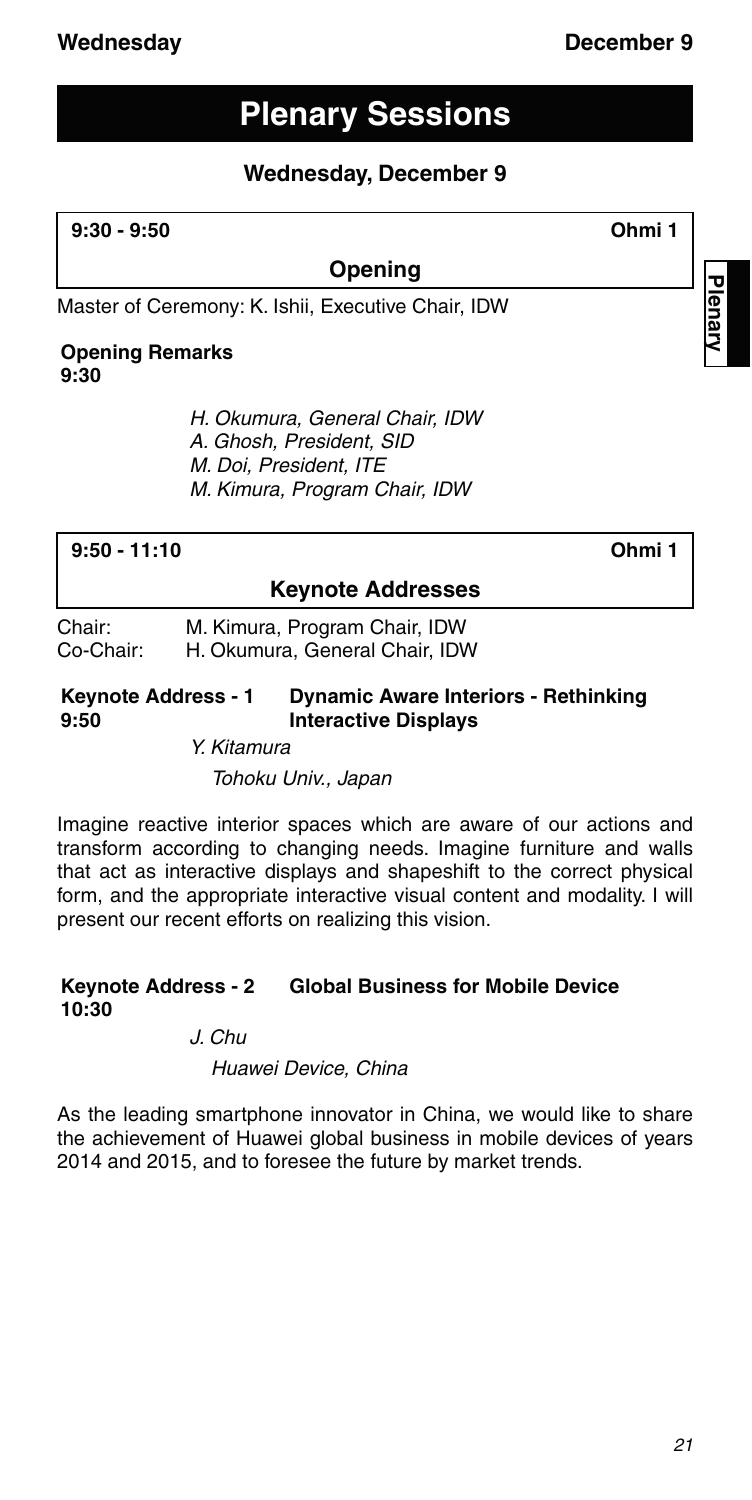| $11:10 - 11:50$     |                                                                 | Ohmi 1 |  |
|---------------------|-----------------------------------------------------------------|--------|--|
|                     | <b>Invited Address</b>                                          |        |  |
| Chair:<br>Co-Chair: | M. Kimura, Program Chair, IDW<br>H. Okumura, General Chair, IDW |        |  |

#### **Invited Address - 1 11:10 Information Flow of Things: Sensing, Networking, and Processing Technologies for Real-time Utilization of IoT Data**

K. Yasumoto

NAIST, Japan

Nowadays, a huge number of IoT devices including sensors, cameras, and various kinds of machines continuously produce data streams. It is expected to recognize the real world situation by analyzing these streams. For example, analysis of video streams captured by in-vehicle cameras may enable automatic detection and real-time sharing of scenic spots in wide geographical area. However, the real-time data analysis/processing will require a lot of computation and network resources depending on type and/or amount of data streams. This talk addresses existing technologies for handling IoT data streams in realtime and reveals technical challenges that must be solved in the future.

----- Lunch -----

**17:20 - 18:20 Ohmi 1**

**Special Address**

Chair: M. Kimura, Program Chair, IDW Co-Chair: Y. Nakanishi, Shizuoka Univ., Japan

**Special Address - 1 17:20 Lighting the Earth by LEDs**

H. Amano

Nagoya Univ., Japan

The success of blue/white LEDs has motivated the nitride researchers to attempt to realize longer-wavelength LEDs. Improvement of the crystalline quality of high-In-content InGaN is essential for the fabrication of high-performance yellow-to-red LEDs and LDs. We will review the growth of high-In-content InGaN by MOVPE and the present status of long-wavelength LEDs.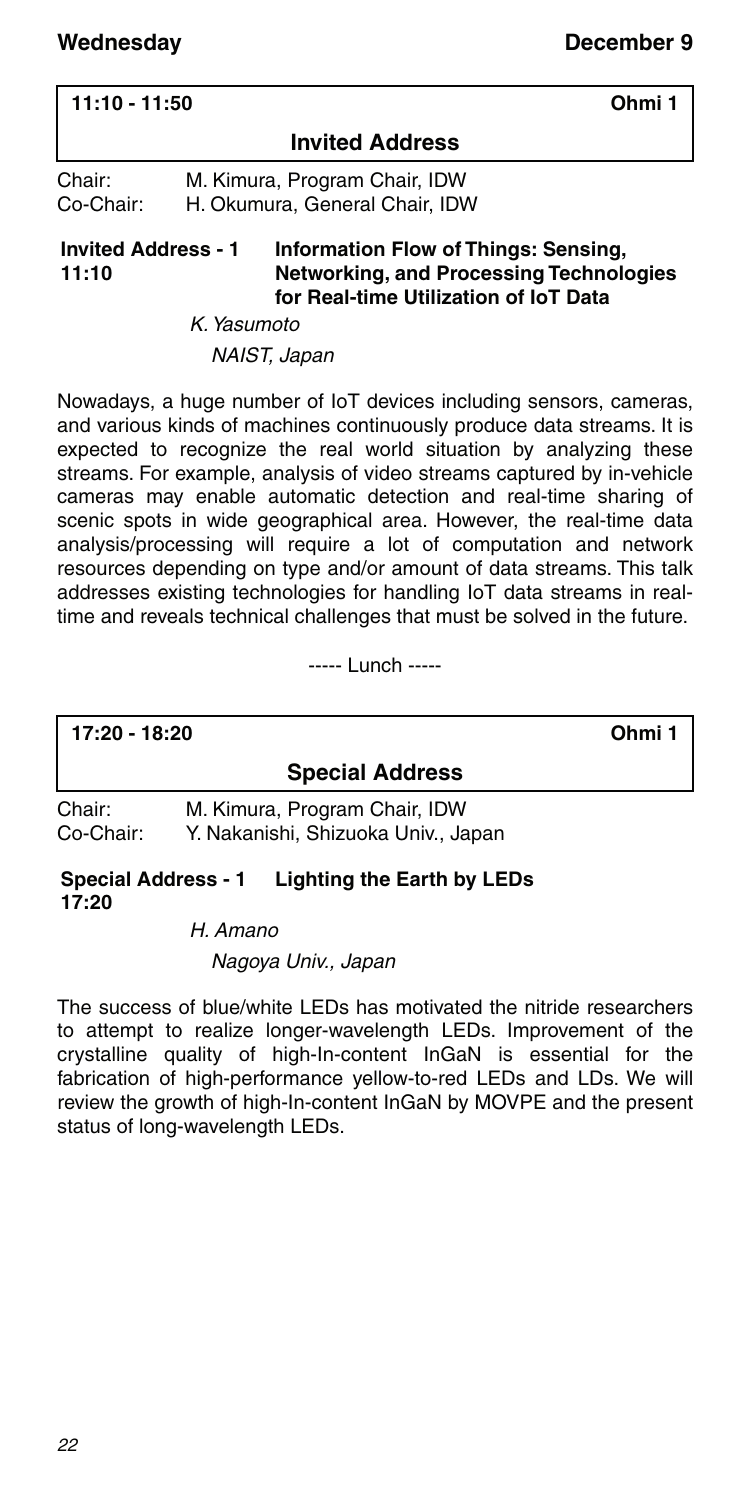# **Special Topics of Interest on Oxide-Semiconductor TFT**

### **Thursday, December 10**

**13:40 - 15:40 Ohmi 6**

#### *Poster* **AMDp1: Oxide TFT**

#### **AMDp1 - 1 Stress Durability of CAAC-IGZO TFTs**

R. Honda<sup>\*</sup>, H. Baba<sup>\*</sup>, A. Suzuki<sup>\*</sup>, M. Hayakawa<sup>\*\*</sup>, N. Ishihara\* , H. Kanemura\*\*, Y. Shima\*\*, S. Saito\*\*, S. Matsuda\*, K. Dairiki\*, J. Koezuka\*\*, S. Yamazaki\*,\*\* \* Semiconductor Energy Lab., Japan

\*Advanced Film Device, Japan

C-axis-aligned ab-plane-anchored crystalline In-Ga-Zn oxide (CAAC-IGZO) is a semiconductor material that has attracted attention in recent years. In this study, drain current stress tests for CAAC-IGZO TFTs were performed, and the TFTs under the stress were observed using emission microscopes to indicate hot-carrier effects.

#### **AMDp1 - 2 Correlation Among Crystal Morphology, Surface Shape, and Oxygen Vacancy Formations in In-Ga-Zn Oxide**

M. Nakashima, T. Hiramatsu, E. Kikuchi, Y. Yamada, M. Oota, K. Dairiki, S. Yamazaki Semiconductor Energy Lab., Japan

The crystal orientations and surface shapes of In-Ga-Zn oxide (IGZO) thin films were examined by cross-sectional TEM. Furthermore, the correlation between crystallinity and oxygen vacancy was investigated by first-principles calculations. The results reveal that oxygen vacancies are less likely to be formed in crystalline than in amorphous IGZO.

#### **AMDp1 - 3 Behavior of a-IGZTO TFTs with BCE Structures Containing Floating Metal Electrodes**

M. Ochi, S. Morita, H. Goto, T. Kugimiya, M. Kanamaru\* , M. N. Fujii<sup>\*\*</sup>, Y. Uraoka<sup>\*</sup>

Kobe Steel, Japan \* Kobelco Res. Inst., Japan \*\*NAIST, Japan

We report fabrication of back channel etch type oxide semiconductor TFTs equipped with floating metal electrodes on their channel region. The on-current was greatly enhanced by arranging of the additional electrodes. It is found that formation of parasitic TFTs also had a similar effect.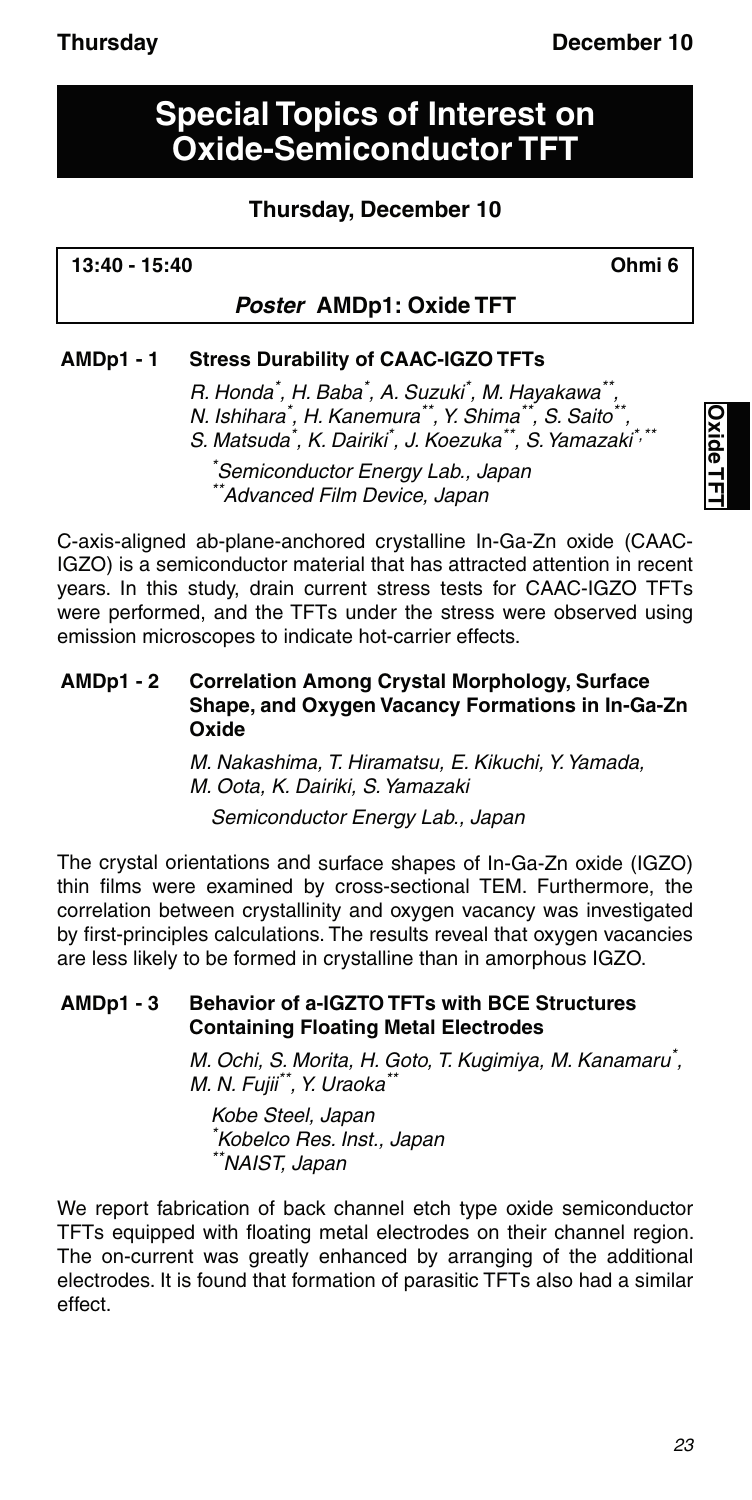#### **AMDp1 - 4 Suppression of Photo-Bias Instability of Transparent Amorphous Indium Oxide Thin Film Transistors by in situ Nitrogen Doping**

C.-H. Chang, C.-C. Chang, P.-T. Liu, Y.-C. Tsai\* Nat. Chiao Tung Univ., Taiwan \* Appl. Materials, Taiwan

In this study, we analyzed the  $In_2O_3$  thin films with different nitrogen flow rate during sputtering as the transistor's channel layer. The electrical analysis including device's reliability and material analysis were both examined.

#### **AMDp1 - 5 Related a-IGZO Oxide Structure Analysis for Reliability Improvement**

W.-T. Chen, K.-J. Chang, W.-P. Chen, C.-C. Nien, K.-K. Chen, H.-H. Lu, Y.-H. Lin AU Optronics, Taiwan

Different device structures stress were studied in this study. Top gate TFT device showed good PBS/NBS results due to top gate metal shielding and thinner  $SiO<sub>x</sub>$  to avoid gas/moisture permeation into the IGZO. The dual gate TFT device showed better PBIS/NBIS due to its nice electric field distribution.

#### **AMDp1 - 6 Simple Current-Biased Voltage-Programmed a-IGZO Pixel Circuit for High-Resolution AMOLED Displays**

F.-H. Chen, Y.-T. Liu, C.-M. Lu, C.-L. Lin Nat. Cheng Kung Univ., Taiwan

A current-biased voltage-programmed amorphous indium-gallium-zincoxide pixel circuit which consists of three transistors and one capacitor is proposed for the use in high-resolution active-matrix organic lightemitting diode (AMOLED) displays. The simulation results confirm that the OLED current has immunity to the degradation of driving TFT, OLED, and carrier mobility.

#### **AMDp1 - 7 Development of High Performance AM-OLED Display Using IGZO TFT**

X.-W. Lv, Y.-H. Meng, C.-Y. Su, W.-H. Li, L.-Q. Shi, H.-J. Zhang, W. Shi, S.-M. Ge, T. Sun, C.-Y. Lee, A. Lien\*

Shenzhen China Star Optoelect. Tech., China \* TCL Corporate Res., China

An optimized process of manufacturing IGZO TFT was developed. According to adjusting pattern sequence of GI, IGZO and ES, transfer characteristics and uniformity of TFTs were improved. Moreover, mura of panel is reduced greatly. Finally, a high performance 31-in. 4K2K AM-OLED display was fabricated.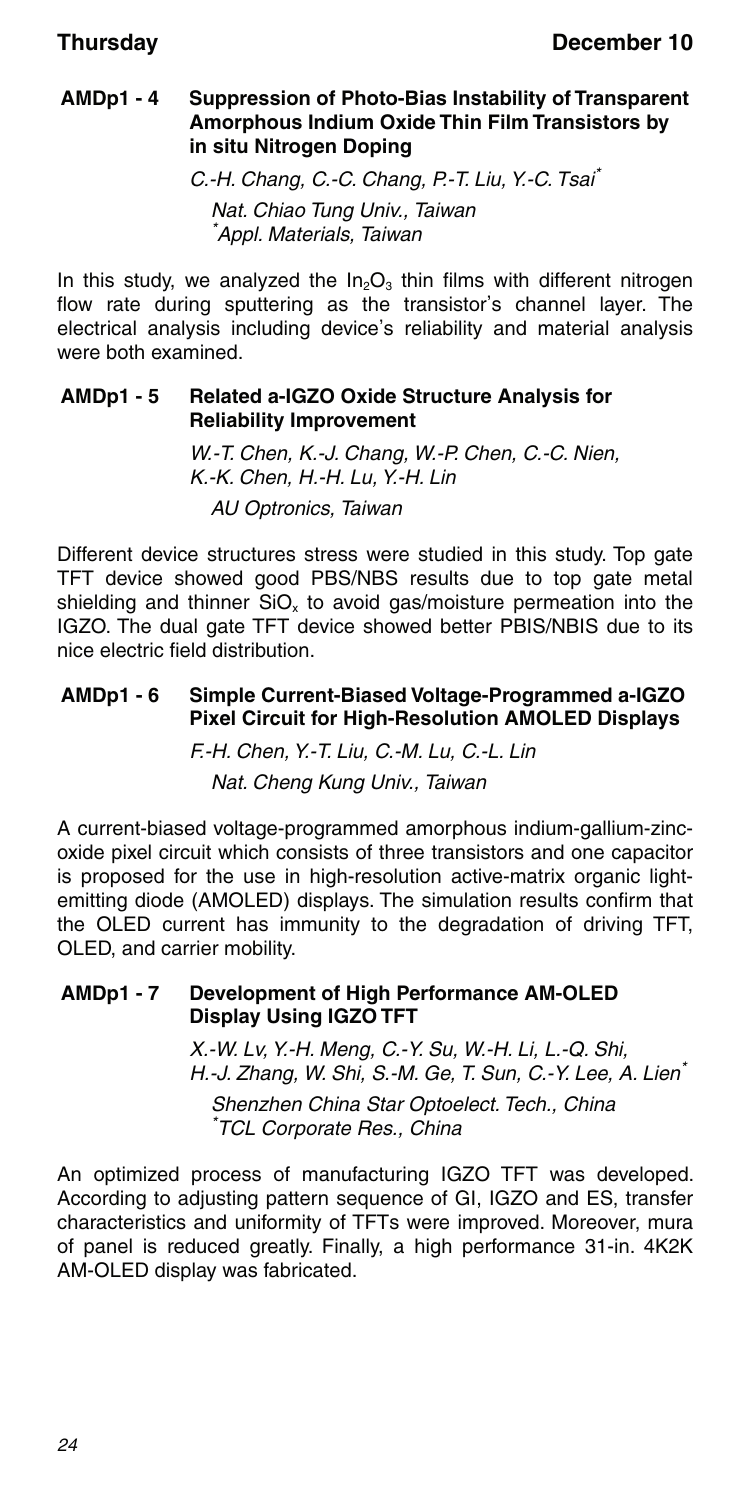#### **AMDp1 - 8 Investigation of Stacking Multi-Layers Oxide Thin Film Transistors Fabricated by Sol-Gel Process**

C. Y. Huang, C. E. Tsay, Y. W. Wang Nat. Changhua Univ. of Education, Taiwan

The effects of multi-stack oxide semiconductor layers on TFT. ZnO based semiconductors are processed sequentially as active multi-layer through sol-gel process. Tin/zinc oxide is as the donor provider and gallium/zinc oxide is as the resist layer. The result highest mobility reaches 6.4 cm<sup>2</sup>/Vs and on/off current ratio over  $10^5$ .

#### **AMDp1 - 9 High Reliable Indium Gallium Zinc Oxide Thin Film Transistor under Negative Bias Illumination Stress**

J. Liu, J. Li, S. Qin, J. Lee, C. Lee Shenzhen China Star Optoelect. Tech., China

We studied the influence of nitrogen plasma treatment on the indium gallium zinc oxide thin film transistor. Then we improved the performance of indium gallium zinc oxide through adding nitrogen into the deposition of silicon oxide insulator. Finally, we fabricated high reliable oxide thin film transistor under negative bias illumination stress.

#### **AMDp1 - 10 Characteristics Improvements by Adopting Multi-Active Layer Structure in a-IGZO Thin Film Transistors**

D. Xu, X. Duan, M. K. Baek, Y. Youn, C. Che, S. Lee Hefei BOE Optoelect. Tech., China

This paper demonstrates a characteristics improvement method using multi-active layer structure in a-IGZO TFTs. The multi-active layer comprises bottom oxygen-rich (OR), middle oxygen-deficient (OD), and top OR a-IGZO layers, forming carrier-confinement structure. By using above-mentioned multi-layered IGZO active layer, TFT devices exhibited relatively better and more stable characteristics was gained.

#### **AMDp1 - 11 Electrical Properties of a-IGZO TFT with Various Annealing Temperature**

Y.-H. Hsieh, M.-C. Chen, S.-Y. Chu Nat. Cheng Kung Univ., Taiwan

In this paper, we use rf magnetron sputtering method to fabricate InGaZnO thin-film transistors. We use surface energy to identify the relationship between InGaZnO thin-film transistors with various annealing temperature. We also examine the InGaZnO TFT devices characteristic and hysteresis.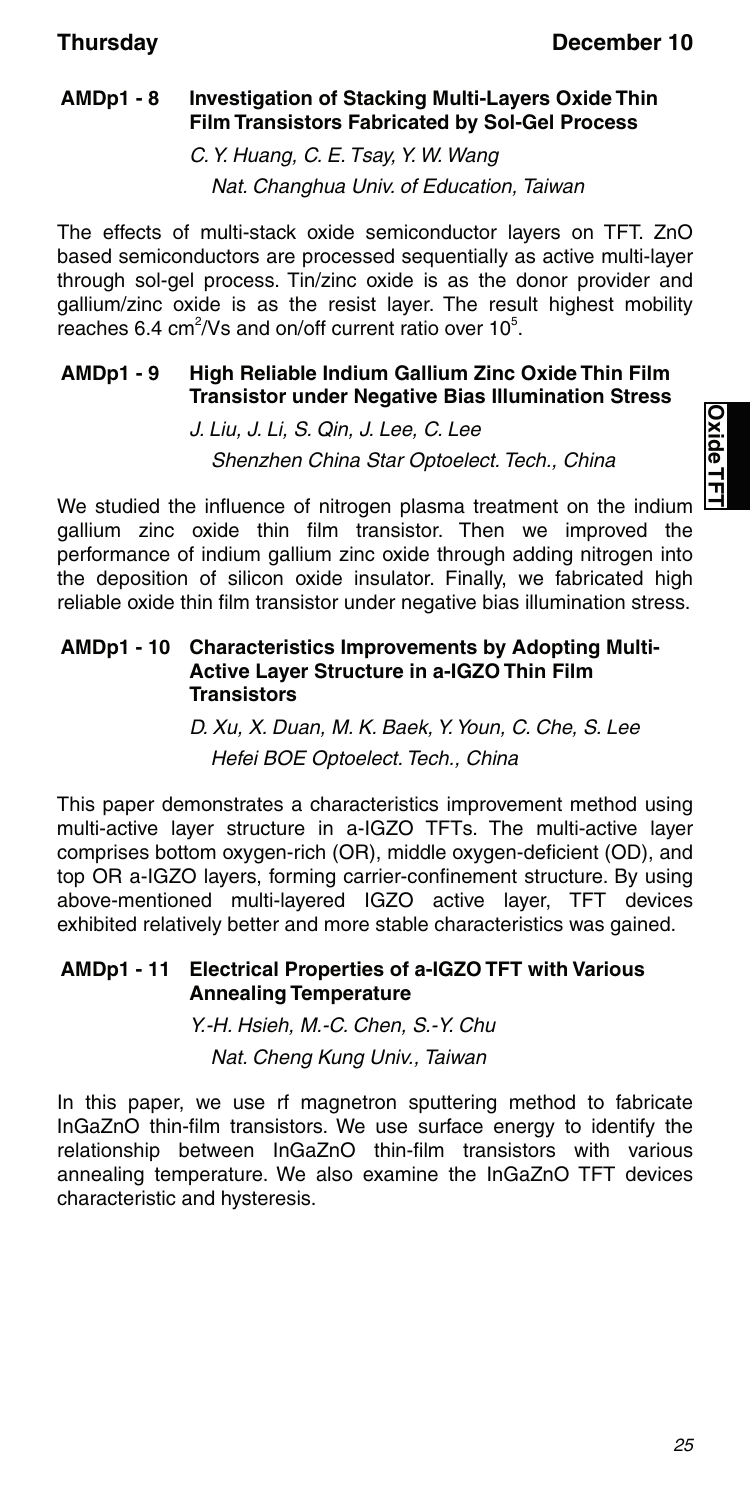#### **AMDp1 - 12 Comparison of Electrical Performance for a-IGZO Based Single Gate and Dual Gate Driving TFT Using TCAD**

M. M. Billah, M. D. H. Chowdhury, J. Jang Kyung Hee Univ., Korea

We compared electrical performances between single(SG) and dual(DG) driving a-IGZO TFTs using TCAD. DG-driving shows higher electric-field 2.59 (2.53) MV/cm and electron concentration  $1.04 \times 10^{19}$  $(1 \times 10^{19})$  cm<sup>3</sup> at back (front) channel and thus bulk-accumulation TFT is possible. Using I-V & C-V measurements DG-driving shows higher carrier-concentration and lower  $E_C-E_F$ , leads to increase the drain current and mobility.

- **AMDp1 13 Withdrawn**
- **AMDp1 14 Withdrawn**

**AMDp1 - 15 Investigation on Ambient Degradation of Amorphous InGaZnO Thin Film Transistors in an Unsealed Chamber**

> J. Xu, Q. Wu, L. Xu, H. Xie, S. Li<sup>\*</sup>, C.-Y. Lee<sup>\*</sup>, A. Lien<sup>\*\*</sup>, C. Dong

Shanghai Jiao Tong Univ., China \* Shenzhen China Star Optoelect. Tech., China \*\*TCL Corporate Res., China

The device transfer characteristics of the unpassivated amorphous InGaZnO thin film Transistors were separately measured under ambient  $N_2$ , Ar,  $O_2$ , and moisture in an unsealed chamber, proving that moisture instead of oxygen, nitrogen, and inert gases was dominant in the ambient degradation effects under atmospheric conditions.

#### **AMDp1 - 16L Reliability Improvement of Amorphous InGaZnO Thin-Film Transistors by Less Hydroxyl-Groups Siloxane Passivation**

C. Kulchaisit, Y. Ishikawa, M. N. Fujii, H. Yamazaki, J. P. S. Bermundo, S. Ishikawa<sup>\*</sup>, T. Miyasako<sup>\*</sup>, H. Katsui<sup>\*</sup>, K. Tanaka\* , K. Hamada\* , Y. Uraoka

NAIST, Japan \* JSR, Japan

We control the hydroxide content in amorphous InGaZnO surface by passivation to improve the thin-film transistor's (TFT) reliability. We achieved the stable device using an organic-inorganic hybrid material by controlling the OH bond, and found that the OH amount in the passivation is a key issue in oxide TFT reliability.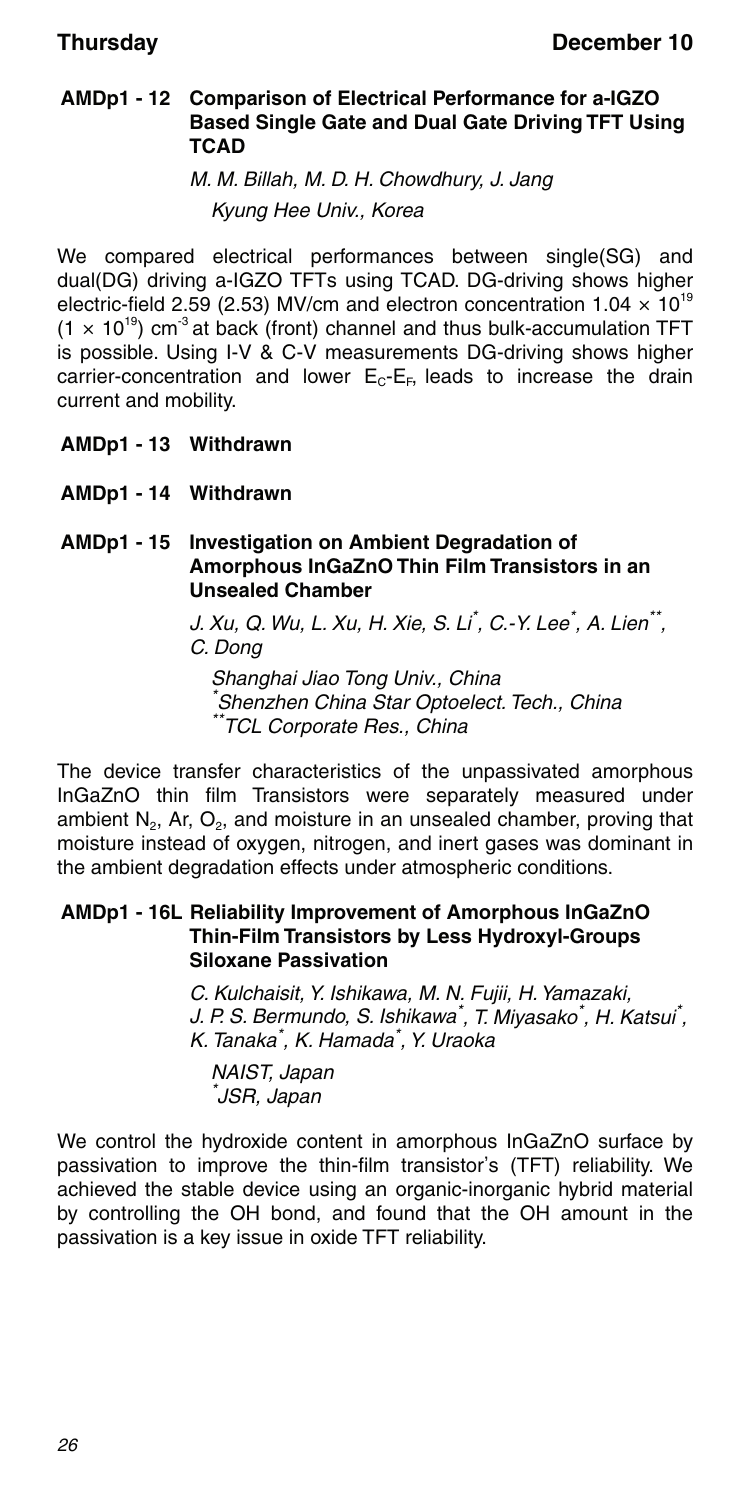#### **AMDp1 - 17L The Impact of Thermal-Assist UV/Ozone Treatment in Amorphous Zinc Oxynitride Thin Film Transistors**

K.-C. Ok, H.-J. Jeong, H.-M. Lee, J.-S. Park Hanyang Univ., Korea

We fabricated high mobility ( $\mu_{\text{sat}}$  > 40 cm<sup>2</sup>/Vs) and stable ( $\Delta$ Vth <  $\pm$  1 V @PBS and NBS for 1hr) amorphous zinc oxynitride thin film transistors (a-ZnON TFTs) using thermal assist UV/ozone treatment. The electrical characteristics of a-ZnON TFTs were investigated by chemical bonding properties.

#### **AMDp1 - 18L Influence of Copper Source/Drain Metal on BCE Amorphous IGZO TFTs**

C.-Y. Hou, L.-Y. Chiu, J.-J. Zeng, S.-F. Wu, S.-C. Lee, W.-C. Tsai

AU Optronics, Taiwan

BCE structure IGZO TFT using copper as the source/drain metal, we have developed a copper-blocked process to prevent Cu from diffusing into the IGZO active layer. The device characteristics and reliability of Cu BCE\_structure IGZO TFT can be improved by copper-blocked process.

#### **AMDp1 - 19L Improvement of High Mobility Al-Doped InSnZnO Back Channel Etch Thin Film Transistor with Double-Layered Passivation of SiO<sub>2</sub>/Al<sub>2</sub>O<sub>3</sub>**

G.-J. Jeon, K.-H. Lee, H. Yeom, Y. Nam, G. B. Mun, I.-S. Kang\* , S.-H. K. Park KAIST, Korea \* Nat. Nano-Fab Ctr., Korea

N<sub>2</sub>O plasma treatment was performed to back channel of Al-doped InSnZnO. TFTs were passivated with  $SiO<sub>2</sub>$  or  $SiO<sub>2</sub>/Al<sub>2</sub>O<sub>3</sub>$ . While subthreshold swing and hysteresis of TFTs with SiO<sub>2</sub> single layer were degraded after post-annealing, TFTs with SiO<sub>2</sub>/Al<sub>2</sub>O<sub>3</sub> showed much better performance with 0.09 V/decade and 30.55 cm<sup>2</sup>/Vs.

#### **AMDp1 - 20L Reliability and Performance Study of ZnO Co-Sputtered InGaZnO Thin Film Transistors Under Various Ambient Conditions**

N. Tiwari, R. N. Chauhan, P.-T. Liu, H.-P. D. Shieh Nat. Chiao Tung Univ., Taiwan

ZnO co-sputtered IGZO TFTs were fabricated and systematically investigated the impact of various annealing environments on their performance characteristics. The characteristics were improved in  $N_2$ ambient-displaying field effect mobility  $\sim$  16.10 cm<sup>2</sup>/Vs, threshold voltage  $\sim$  1.5 V, sub-threshold swing  $\sim$  0.21 V/decade and NBIS shifting  $\sim -2.75$  V.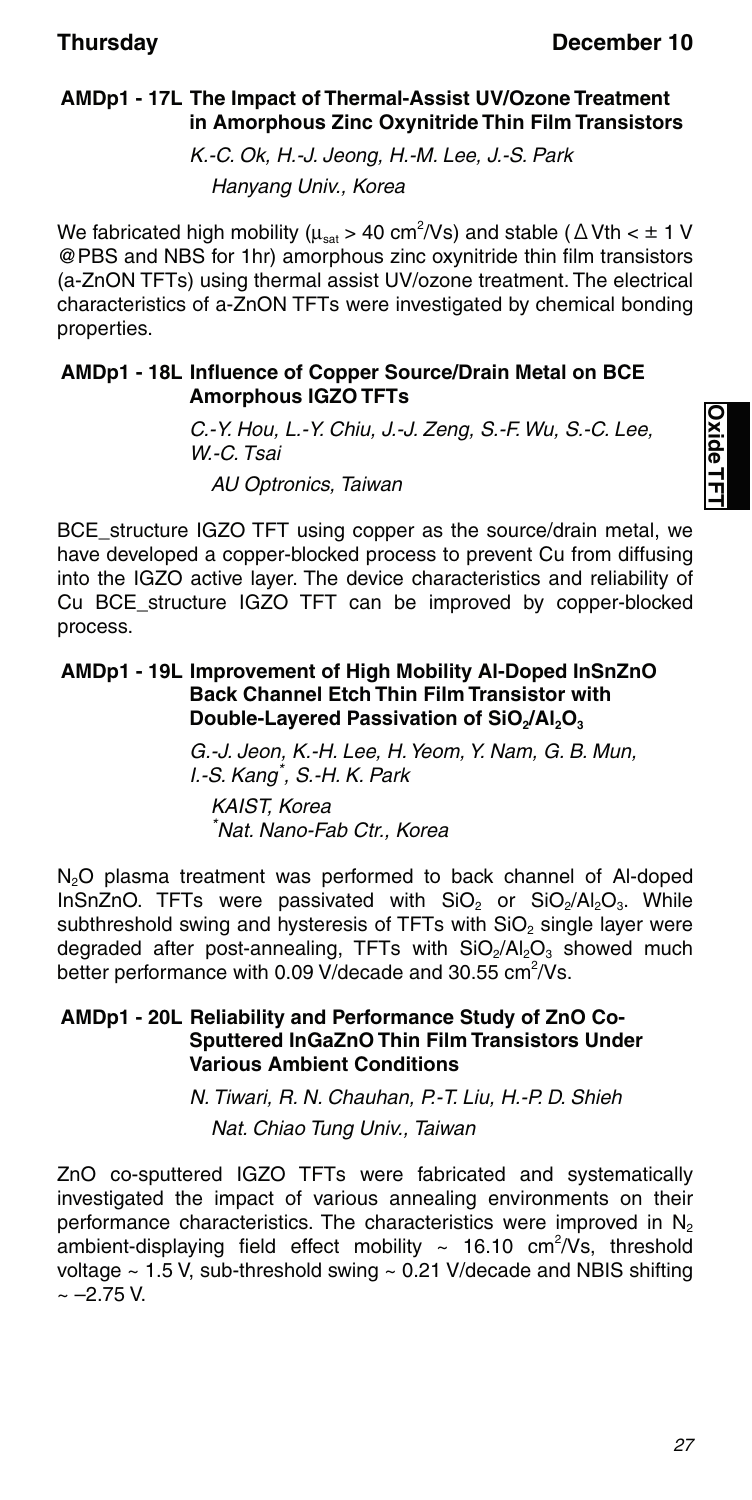#### **AMDp1 - 21L InZnO Capped with InZnO:Si Bi-Stack Layers for Enhanced Photo-Bias Stability and Performance in Metal Oxide Thin Film Transistors**

R. N. Chauhan, N. Tiwari, Y.-H. Tai, P.-T. Liu, H.-P. D. Shieh Nat. Chiao Tung Univ., Taiwan

A thin film transistor with bi-stack layers of silicon incorporated InZnO(IZO:Si) on InZnO layer is proposed to enhance device performance and negative photo-biased stability. The resulting device realizes as enhancement mode (V<sub>th</sub> ~ 1.30 V) with mobility of 15.3 cm<sup>2</sup>/ Vs, sub-threshold swing of 0.20 V/decade, better stability  $\sim -0.75$  V.

#### **AMDp1 - 22L Oxide TFT Shift Register Circuit with DC-type Output Driver**

S.-J. Song, H. Nam Kyung Hee Univ., Korea

This paper demonstrates a DC-type oxide TFT shift register that connects large size pull-up TFTs to positive supply instead of alternating clock signals to reduce the power consumption of clock drivers. The power consumption is simulated as 0.237 mW at a 16-stage gate driver for a 120 Hz full-HD display.

#### **AMDp1 - 23L High Performance Solution Oxide TFTs for AMOLED Applications**

L. Y. Lin, C. C. Cheng, C. Y. Liu, M. F. Chiang, P. H. Wu, M. T. Lee, C. K. Lo, L. F. Lin, S. H. Kuo AU Optronics, Taiwan

Solution-processed metal oxide TFT arrays have been fabricated for AMOLED application in this work. Two different kinds of TFT configurations have been introduced; the highest mobility is 4.24  $\text{cm}^2$ / Vs for coplanar and 11.37  $\text{cm}^2/\text{Vs}$  for island stop TFT structure. Characteristics and reliability of solution-processed metal oxide TFTs have been also presented in this work.

#### **AMDp1 - 24L Comparison of Performance and Stability of Tungsten-doped Indium Oxide Thin Film Transistor with SiO, SiN and SiO/SiN as Gate Insulators**

P.-W. Chen, C.-H. Chang, P.-T. Liu Nat. Chiao Tung Univ., Taiwan

In this study, we investigated the performance and stability of thin-film transistors with tungsten-doped indium oxide as channel layer, which were deposited on SiO, SiN and SiO/SiN. Positive/Negative bias stress were performed to explore the electrical reliability of IWO TFT with different gate insulators.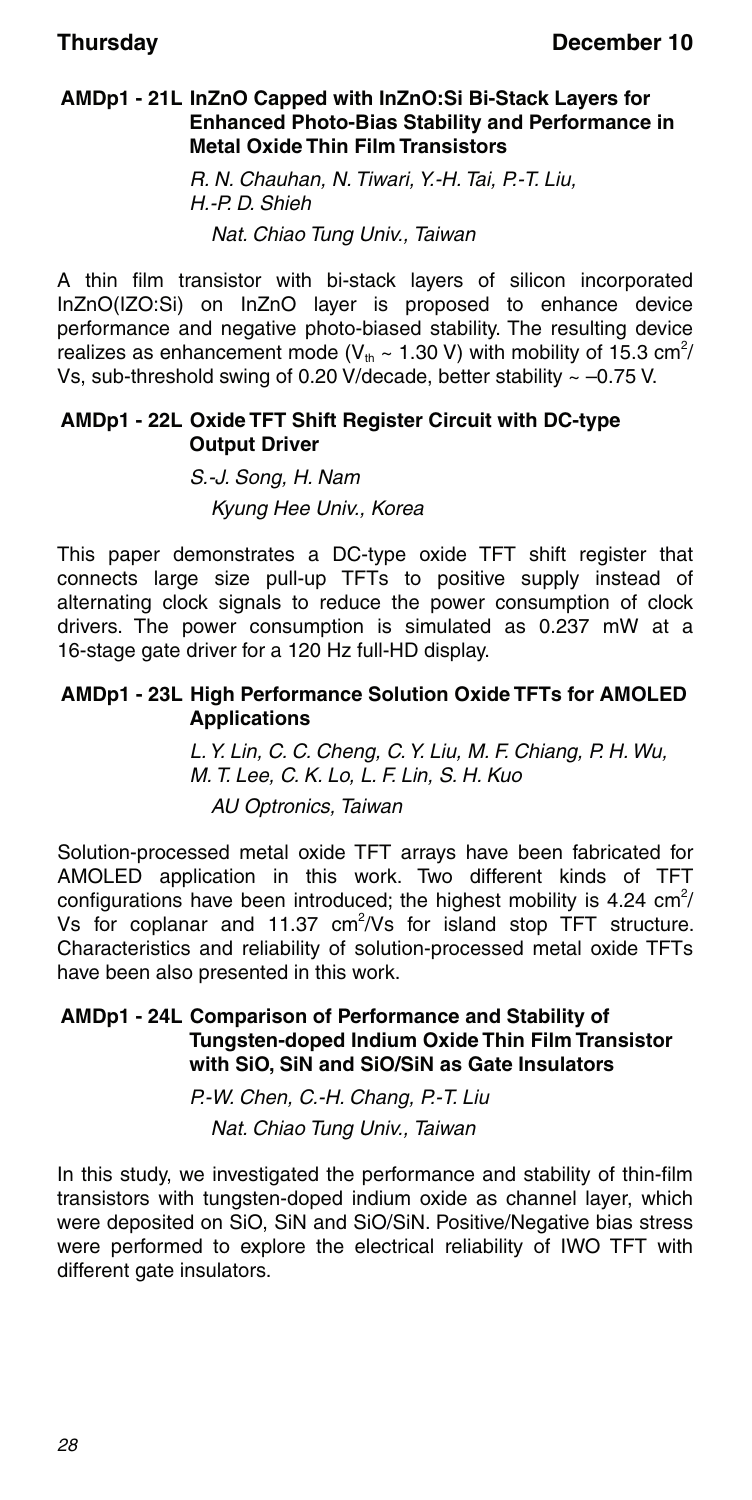**Oxide TFT**

#### **AMDp1 - 25L High-Mobility and High-Stability ZnON Thin-Film Transistors for Next-Generation Display Applications**

Y. S. Kim, J. H. Kim, H. S. Kim Chungnam Nat. Univ., Korea

In order to improve the performances of Zinc Oxynitride thin-film transistors, heat treatment conditions of ZnON semiconductors were studied here. Thin film properties and the resulting TFT performances including the device stability were evaluated. High-stability ZnON devices with ultra-high field-effect mobility  $(\mu_{FE})$  values exceeding 50 cm<sup>2</sup>/Vs were achieved.

#### **AMDp1 - 26L Withdrawn**

| <b>Poster FLXp2: Flexible Electronics 2</b> |  |
|---------------------------------------------|--|

#### **FLXp2 - 1 The Instability Change of Flexible a-IGZO TFTs under Different Mechanical Stress**

H.-J. Jeong, K.-C. Ok, H.-M. Lee, J.-S. Park Hanyang Univ., Korea

Amorphous InGaZnO (IGZO) thin film transistors (TFTs) were made on the polyimide (PI) substrate. We evaluated transistor performance and instability depends on mechanical stress, various bending radius (10 mm, 5 mm and 2 mm) were applied to flexible substrate. The variation in the threshold voltage under NBTS was –0.58 V (without bending)/  $-6.48$  V (2 mm).

#### **FLXp2 - 2L Highly Robust Flexible Oxide TFTs Achieved by Plastic Substrate with Embedded CNT/GO Backbone**

Y.-H. Kim, J. G. Um, M. Mativenga, J. Jang Kyung Hee Univ., Korea

We demonstrate the highly robust flexible oxide TFT fabricated on 5 um-thick PI. Particularly, by process employed of embedding the graphene oxide and carbon nanotubes mixture into the PI substrate, it makes excellent functionality as flexible substrate that self-standing without any supporting materials and prevent from the electrostatic discharge effect.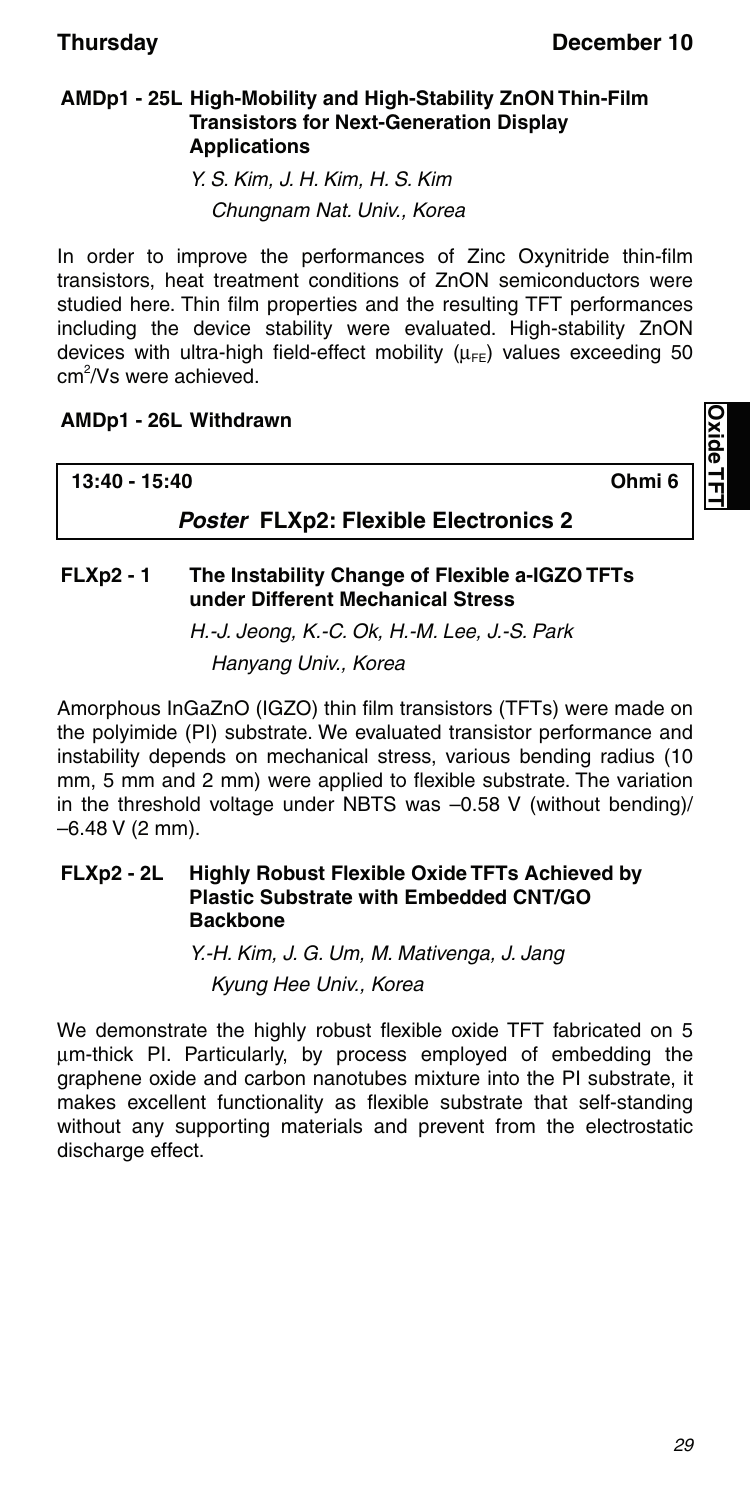#### **FLXp2 - 3L Thermal Analysis of Oxide Thin Film Transistor with Fluorinated Silicon Nitride Gate Insulator**

H. Yamazaki, Y. Ishikawa, M. N. Fujii, J. P. S. Bermundo, E. Takahashi\* , Y. Andoh\* , Y. Uraoka NAIST, Japan \* Nissin Elec., Japan

We found that amorphous In-Ga-Zn-O thin-film transistors with W=5  $\mu$ m showed higher mobility than TFTs with W=90  $\mu$ m, and showed a sharp mobility curve. The results of thermal analysis show local heating at the edge of the drain. We conclude that these effects are caused by mobile minus ions.

----- Break -----

| 16:00 - 17:25 | Ohmi 1 |
|---------------|--------|
|               |        |

#### **AMD1: Oxide TFT: Crystalline Oxide**

Chair: H. Kumomi, Tokyo Inst. of Tech., Japan Co-Chair: M. Hiramatsu, Japan Display, Japan

#### **AMD1 - 1:** *Invited* **CAAC-Oxide Semiconductor Material and Its 16:00 Applications**

M. Tsubuku, S. Yamazaki Semiconductor Energy Lab., Japan

C-axis-aligned a-b-plane-anchored crystal indium- gallium-zinc-oxide (CAAC-IGZO) has unique characteristics with a layered crystal structure. We found that the IGZO with new atomic ratios of In:Ga: $Zn =$ 4:2:3 to 4:2:4.1 and its neighborhood also has the layered CAAC structure and the electrical characteristics is improved in mobility and reliability.

#### **AMD1 - 2:** *Invited* **Change in Structure and TFT Performances 16:25 of IZO, IGO and IGZO Films by Crystallization**

A. Suko, J. Jia, S. Nakamura, Y. Shigesato

Aoyama Gakuin Univ., Japan

How the a-IGZO films crystallize and how the crystallinity affects the electrical properties, hence the TFT performances, have been investigated in detail. HREM analyses revealed the crystallization behavior in detail. For the comparative purpose the crystallization behaviors of a-IGO and a-IZO films are also investigated.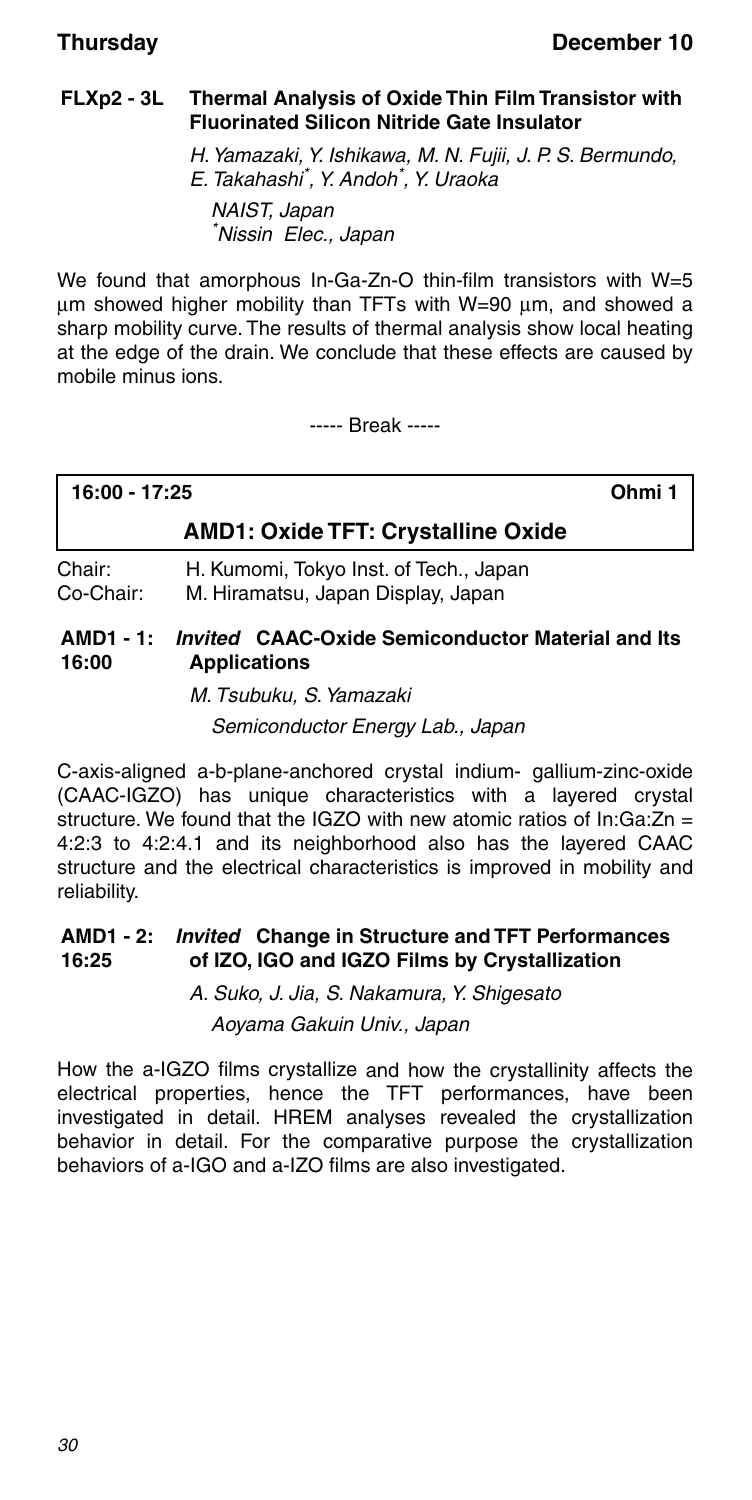#### **AMD1 - 3 16:50 Improvement in Characteristics, Reliability and Dispersion of CAAC-IGZO FETs with Surrounded Channel Structure**

M. Hayakawa\* , S. Matsuda\*\*, S. Saito\* , Y. Shima\* , D. Matsubayashi\*\*, M. Dobashi<sup>\*</sup>, K. Tsutsui\*\*, R. Honda\*\*, J. Koezuka<sup>\*</sup>, K. Okazaki<sup>\*</sup>, S. Yamazaki<sup>\*,\*\*</sup>

\* Advanced Film Device, Japan \*Semiconductor Energy Lab., Japan

Crystalline In-Ga-Zn-O (IGZO) field-effect transistors (FETs) with their channels electrically surrounded by two gate electrodes on the top side and the bottom side (we refer to such a structure as "surroundedchannel (S-ch) structure") were fabricated. Characteristics, reliability and dispersion of crystalline IGZO FETs were improved due to their S-ch structure.

#### **AMD1 - 4L 17:10 Double-Channel InZnO/AlSnZnInO Thin-Film Transistors with Ultra High Mobility**

J. H. Choi, J.-H. Yang, S. Nam, H.-O. Kim, O-S. Kwon, E.-S. Park, C.-S. Hwang, S. H. Cho ETRI, Korea

We report high performance double-channel InZnO/AlSnZnInO (IZO/ ATZIO) thin-film transistors (TFTs) with inverted staggered back channel etch (BCE) structure. The field-effect mobility  $(\mu_{FE})$ , Subthreshold slope (SS), turn-on voltage  $(V_{on})$ , and on/off ratio were 51.2 cm<sup>2</sup>/Vs, 0.15 V/decade,  $-1.6$  V, and  $3\times10^9$ , respectively.

----- Break -----

# **"Innovative Demonstration Session"** *by Oral and Poster Presenters*

Live demonstrations of emerging information display technologies

> Thursday, Dec. 10, 2015 10:30 – 16:00 Ohmi 5 (2F) Shakunage 2 (1F) See page 205-209 for details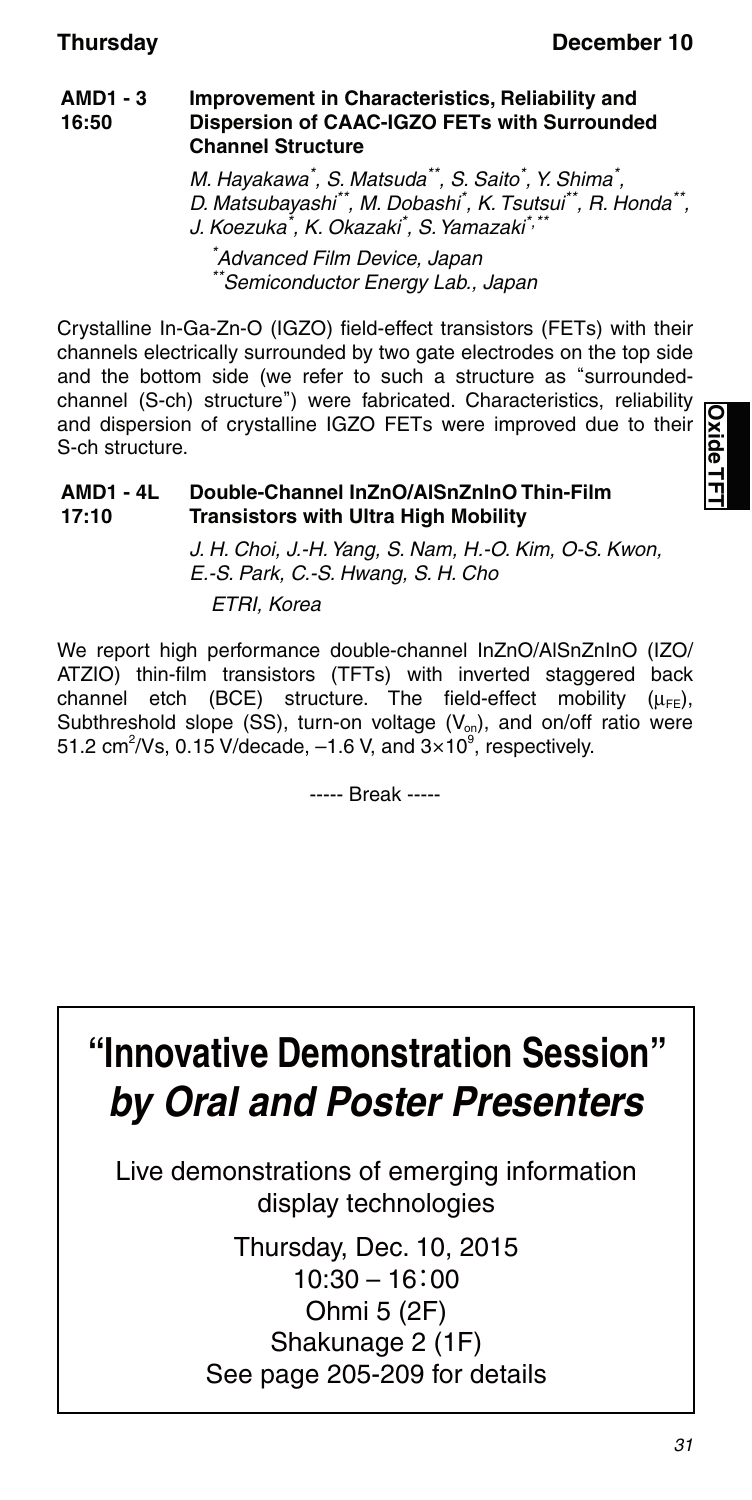#### **17:40 - 19:10 Ohmi 1**

### **AMD2: High Resolution Displays Using LTPS and Oxide TFTs**

| Chair:    | P. Heremans, imec, Belgium    |
|-----------|-------------------------------|
| Co-Chair: | H. Hamada, Kinki Univ., Japan |

#### **AMD2 - 1:** *Invited* **2K4K 550-ppi In-Cell Touch LTPS TFT-LCD 17:40**

M. Tada, T. Nakamura, H. Kimura Japan Display, Japan

2K4K 550-ppi in-cell touch LTPS TFT-LCD has been developed in which low power consumption is realized using RGBW pixel, local dimming and low frame-rate driving. This LCD can be driven in 30 Hz frame-rate by the advanced TFT process with narrower channel width and thinner insulator storage capacitance.

#### **AMD2 - 2 Withdrawn**

#### **AMD2 - 5L 18:05 Scalability Characteristics of Self-Aligned Top-Gate IGZO TFTs**

J. S. Seo, J. Noh, P. S. Yun, J. U. Bae, K.-S. Park, I. B. Kang LG Display, Korea

To achieve the short-channel scalability characteristics of self-aligned IGZO TFTs we perform to control the diffusion region (ΔL, LDD) inside channel and to reduce the total resistivity of S/D extension region. As a result of this work, we realize the below  $L < 4$   $\mu$ m TFTs and improve its current driving ability.

#### **AMD2 - 3 18:25 Development of 32-in. 8K4K LCD with Oxide Semiconductor and GOA Technology**

M. Wang, Y. Zhao, Q.-M. Gan, F. Zhao, C.-K. Zhang, L.-Q. Shi, L.-M. Zeng, C. Dai, T. Lee, H-L. Hu, J. Wu, C.-Y. Chiu, C.-Y. Lee, A. Lien<sup>\*</sup>

Shenzhen China Star Optoelect. Tech., China \* TCL Corporate Res., China

We have successfully developed a 32-in. 8K4K LCD prototype which has the highest pixel density (280PPI) in TV market. BCE type oxide semiconductor and photo- alignment FFS mode are used to gain enough aperture ratio. HSD method and GOA technology are also used to decrease COF quantity.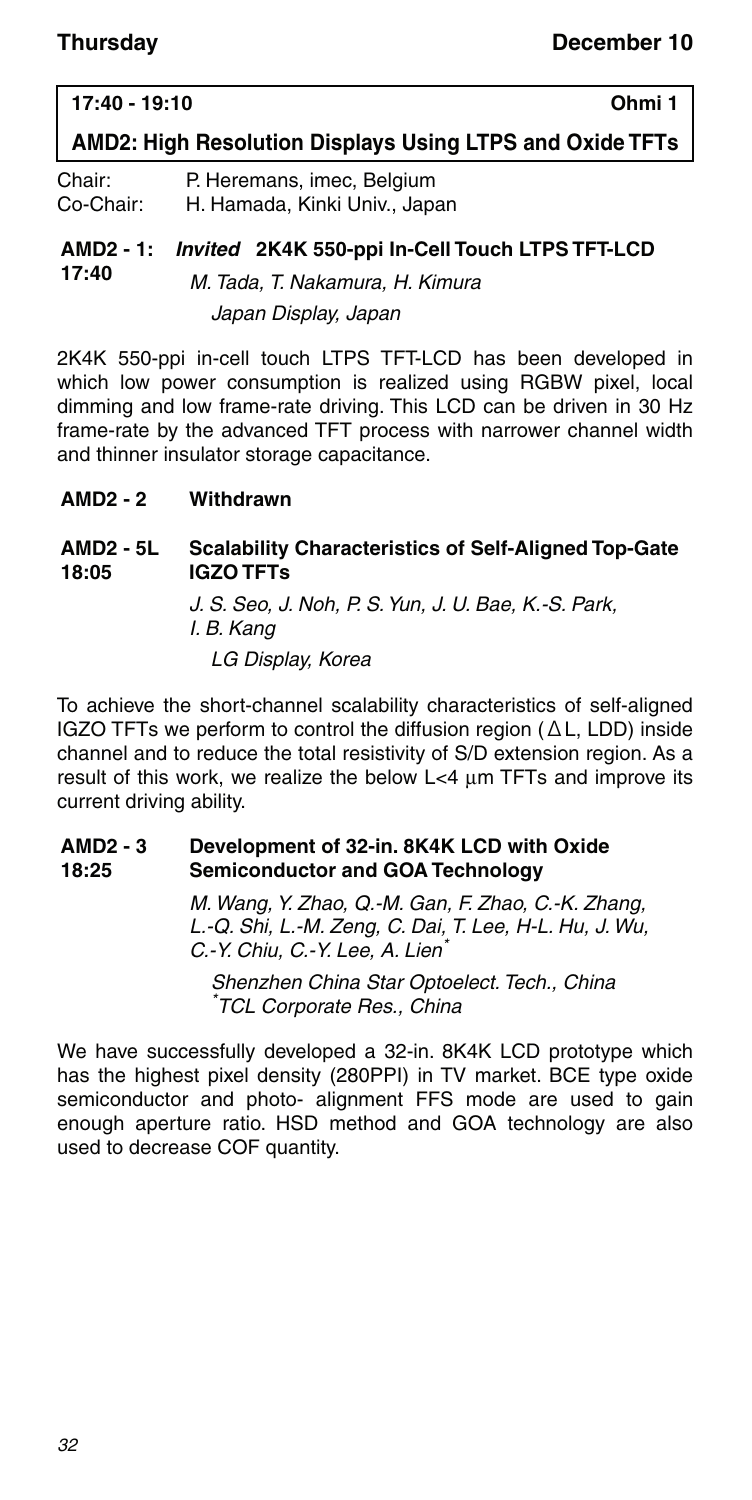#### **AMD2 - 4:** *Invited* **Over 800-ppi Liquid Crystal Display with 18:45 High Aperture Ratio Using IGZO Platform**

S. Uchida, N. Ueda, K. Okada, A. Oda, K. Yamamoto, K. Yamamoto, N. Noguchi, T. Matsuo Sharp, Japan

Using oxide semiconductor, we have developed a 806ppi (4K2K) LCD which pixel density reach 4K resolution smart-phone and Head-Mounted-Display(HMD). An excellent aperture ratio was achieved with patterning dimensions by a gh-line lithography manufacturing backplane. With i-line lithography, this technology can realize larger pixel density than 1000ppi which satisfy HMD demands.

### **Author Interviews and Demonstrations**

19:00 – 19:40, Ohmi 6

### **Friday, December 11**

| $9:00 - 10:30$      |                                                      | Ohmi 1 |
|---------------------|------------------------------------------------------|--------|
|                     | <b>AMD3: Oxide TFT: Reliability</b>                  |        |
| Chair:<br>Co-Chair: | Y. Yamamoto, Japan<br>K. Takatori, NLT Techs., Japan |        |

**AMD3 - 1:** *Invited* **Reliability of Oxide TFTs 9:00** B. S. Bae, S. M. Shin, K. M. Yu, E.-J. Yun Hoseo Univ., Korea

The negative shift of threshold voltage by light illumination was investigated for the oxide thin film transistor. By the light illumination, both the doubly ionized oxygen vacancy and charge trapping cause the negative shift of the threshold voltage.

#### **AMD3 - 2:** *Invited* **Highly Reliable Oxide Thin Film Transistors 9:25 for Flexible Devices**

Y. Uraoka, J. P. S. Bermundo, M. Fujii, Y. Ishikawa NAIST, Japan

Oxide TFT were investigated for flexible display. Fluorinated SiN gate insulator greatly improved reliability of oxide TFT under bias stress. Excimer laser annealing was performed for the TFT with siloxane passivation for low temperature annealing. Amorphous InZnO was fabricated by spin-coating method and Ag paste was patterned by screen print.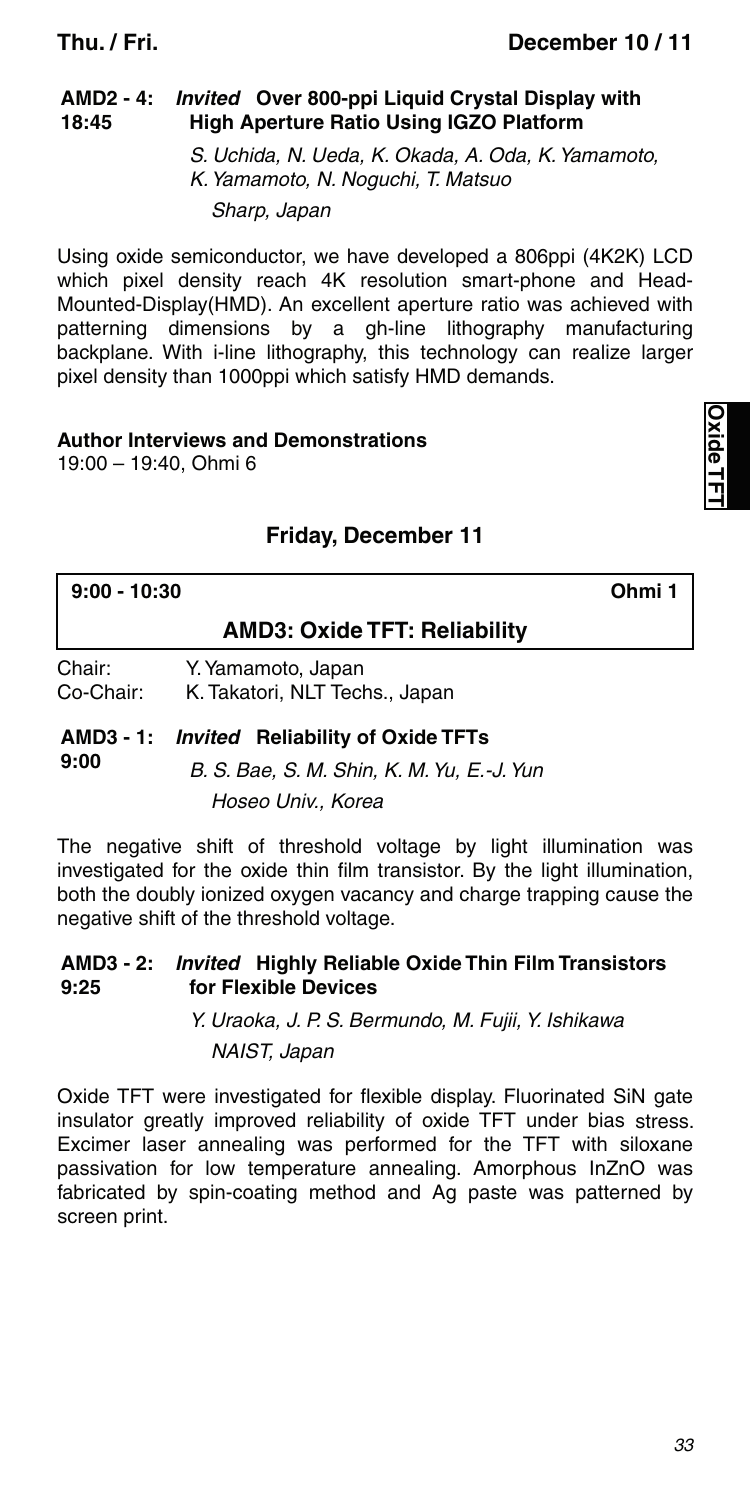#### **AMD3 - 3 9:50 Electrical Characteristics and Stability of Bottom Gate a-InGaZnO TFTs on Flexible Substrate**

H.-W. Li, C.-F. Yang, C.-P. Chang, C.-H. Tsai, H.-H. Lu AU Optronics, Taiwan

The bottom gate a-IGZO TFTs with different buffer layers fabricated on PI substrate was investigated. The devices characteristics would not be affected by buffer layers, while applying the plasma treatment on PI substrate. Devices show a good performance, and the threshold voltage shift is less than 1 V under bias stress.

#### **AMD3 - 4 10:10 Novel BTS Model and Methodology for AC-Stress-Induced Long-Term Reliability in Thin-Film Transistors**

J. Jang, K. Jeon, J. Yang, J. Park, M. Seo, Y. Yoon, K. Kim, K. Jung, Y. Kim, M. Yoo Samsung Display, Korea

A novel BTS(Bias-Temperature-Stress) model and methodology for predicting threshold voltage shifts( $\Delta V_{\text{TH}}$ ) under AC stress is firstly proposed. In order to verify this model, TFTs of the amorphous silicon gate driver integrated in a LCD panel were measured, and the proposed model has  $\Delta V_{TH}$  error rate of 11.7% on average.

----- Break -----

# **10:40 - 11:55 Ohmi 1**

### **AMD4: TFT Fabrication Technologies**

Chair: H. Minemawari, AIST, Japan Co-Chair: Y. Fujisaki, NHK, Japan

#### **AMD4 - 1: 10:40** *Invited* **Organic Blend Semiconductors for High Performance Thin-Film Transistor Applications**

T. D. Anthopoulos, J. Smith, S. Hunter Imperial College London, UK

We report the development of p-channel organic small-molecule/ polymer blend-based thin-film transistors with high hole mobility. Emphasis is placed on the use of molecular p-dopants as a mean to improve the transistors' operating characteristics as well as the operating frequency of integrated circuits such as multi-stage ring oscillators.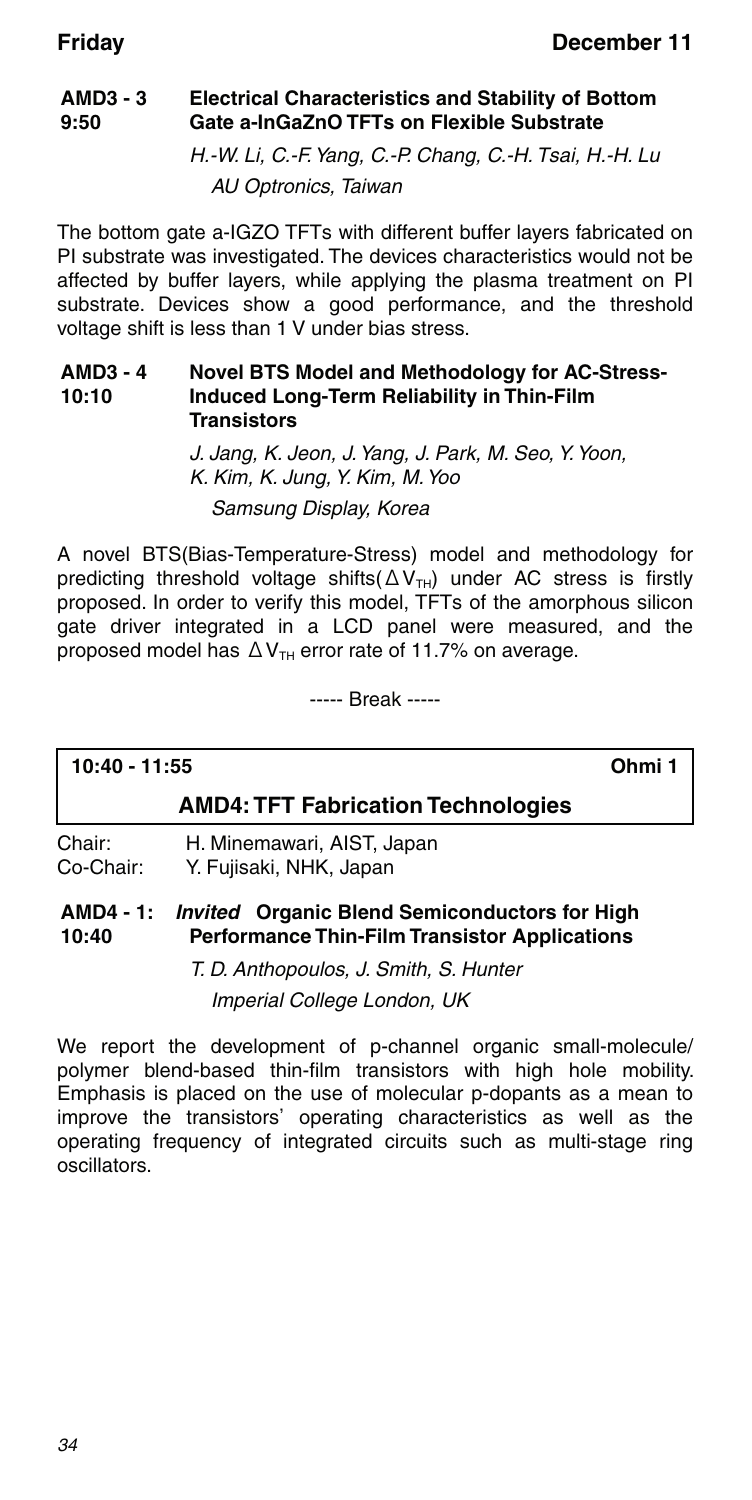#### **AMD4 - 2 11:05 Development of All Solution Processed TFT in ESL Configuration**

M. Marinkovic, S. Bom\* , T. Balster\* , K. Su, A. Merkulov, V. Wagner\* , R. Anselmann Evonik Inds., Germany

\* Jacobs Univ. Bremen, Germany

Liquid-phase processed metal oxide and directly patternable etch-stop materials were successfully integrated in TFTs with ESL configuration. Fabricated devices exhibit the mobility of 14 cm²/Vs, the negligible contact resistance and good electrical stability. The up-scaling feasibility of process to large substrates and integration in high-end display devices will be presented.

#### **AMD4 - 3L 11:25 KrF Excimer Laser Annealing of a-InGaZnO Thin-Film Transistors with Solution Processed Hybrid Passivation Layers**

J. P. S. Bermundo, Y. Ishikawa, M. N. Fujii, T. Nonaka<sup>\*</sup>, H. Ikenoue\*\*, Y. Uraoka

NAIST, Japan \* Merck, Japan \*\*Kyushu Univ., Japan

We show how KrF excimer laser annealing (ELA) can be used as a low temperature annealing process to improve the properties of passivated amorphous InGaZnO thin-film transistors. We analyzed the effect of KrF ELA on the electrical properties, physical structure, chemical bonding and composition of a-InGaZnO.

#### **AMD4 - 4L 11:40 High Performance and Uniformity of Poly-Si Thin-Film Transistors using Solid-Phase Crystallization on YSZ Layers by Two-step PLA Method**

L. T. K. Mai, S. Horita JAIST, Japan

Poly-Si TFTs were fabricated by two-step PLA method on two kinds of substrates, glass and YSZ/glass. TFTs on YSZ/glass show much better performance and uniformity of device-to-device, e.g., average mobility  $\sim$ 80 cm<sup>2</sup>/Vs and its standard deviation  $\sim$ 18 cm<sup>2</sup>/Vs, respectively, compared with ~40 cm<sup>2</sup>/Vs and ~28 cm<sup>2</sup>/Vs on glass, respectively.

### **Author Interviews and Demonstrations**

12:00 – 12:40, Ohmi 6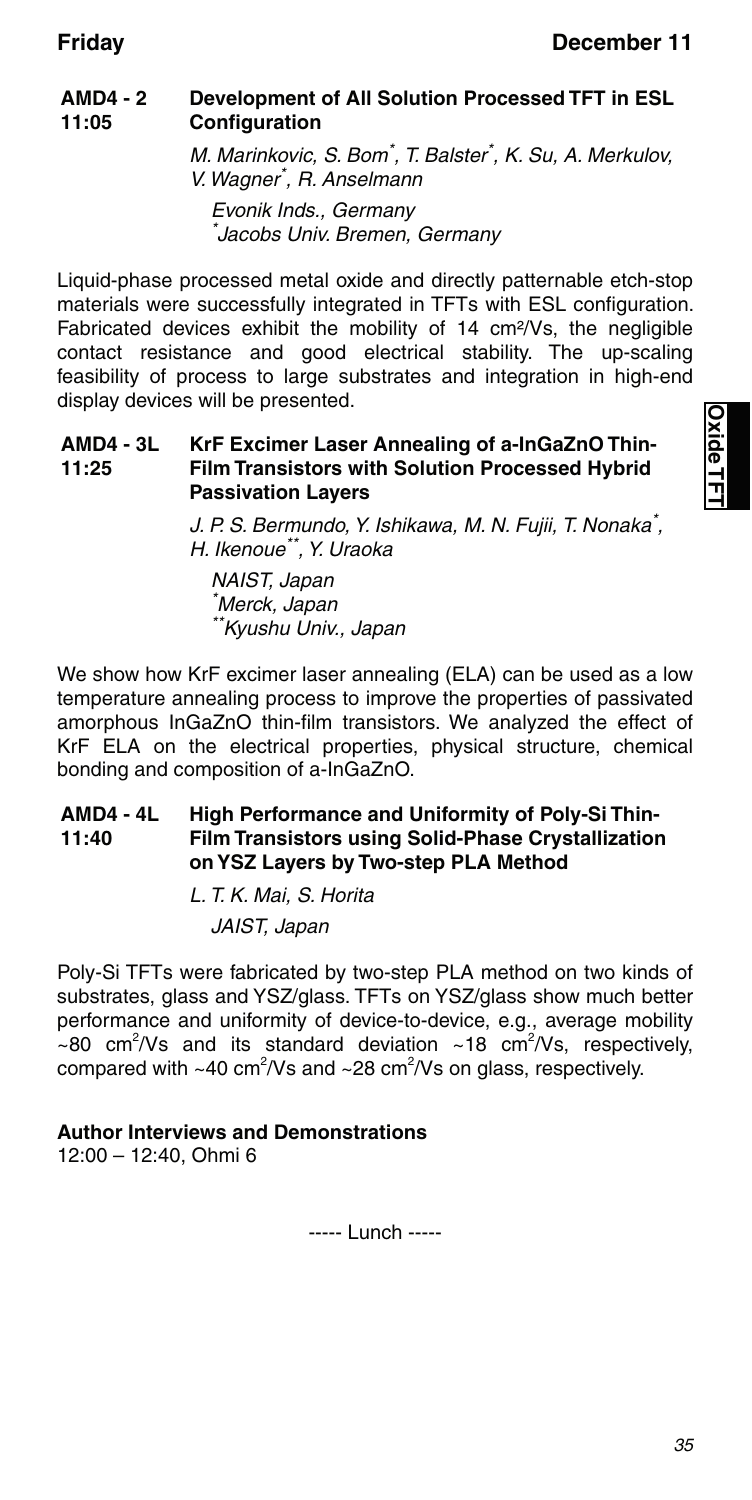## **13:30 - 15:00 Ohmi 1 AMD5: Oxide TFT: Applications** Chair: Y. Uraoka, NAIST, Japan Co-Chair: M. Inoue, Huawei Techs, Japan

#### **AMD5 - 1:** *Invited* **Properties of Oxide-Semiconductor TFTs 13:30 under Mechanical Strain for Flexible Electronics**

P. Heremans\*,\*\*\*, A. de Jamblinne de Meux\*,\*\*\*, B. Hou<sup>\*\*</sup>, A. Tripathi<sup>\*\*</sup>

\* imec, Belgium \*Holst Ctr., the Netherlands \*Univ. of Leuven, Belgium

We report on the mechanical properties of a-IGZO transistors. We find that the charge carrier mobility of a-IGZO transistors is remarkably independent of strain. We explain these experimental results by abinitio modeling of amorphous IGZO semiconductor material. We compare a-IGZO to covalent semiconductors, a-Si and LTPS, and to organic transistors.

#### **AMD5 - 2:** *Invited* **Novel Technologies for Source and Drain 13:55 Resistance Reduction in Short-Channel Self-Aligned InGaZnO Thin-Film Transistors**

K. Sakuma, K. Ota, T. Irisawa, C. Tanaka, K. Ikeda, D. Matsushita, M. Saitoh Toshiba, Japan

We have successfully demonstrated a low-resistance source and drain (S/D) region of InGaZnO-TFT using Ar ion implantation (Ar I/I) and selfaligned metallization processes. These silicon-compatible technologies are very promising for high performance and high density InGaZnO TFT as BEOL Tr. in 3D LSIs.

#### **AMD5 - 3 14:20 Advanced Compensation Technologies for Large-Size UHD OLED TVs**

S. Takasugi, H.-J. Shin, M.-K. Chang, S.-M. Ko, H.-J. Park, J.-P. Lee, H.-S. Kim, C.-H. Oh LG Display, Korea

In this paper, we present novel OLED display panel compensation technologies for large-size UHD OLED TVs considering variations of threshold voltage, mobility, channel size, OLED efficiency, and OLED uniformity. Using these technologies, we have successfully launched 55-, 65- and 77-in. UHD OLED TVs.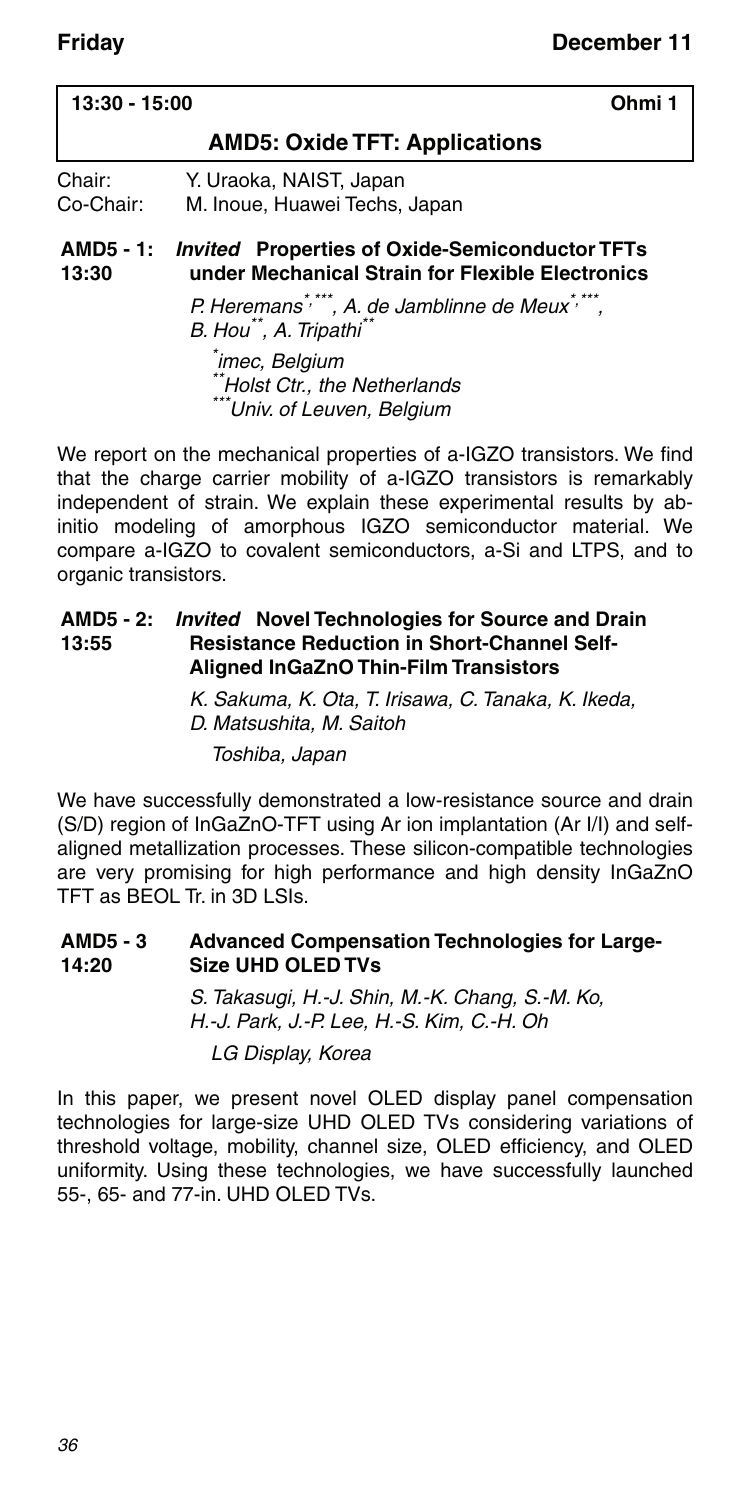#### **AMD5 - 4 14:40 Dual-Gate Self-Aligned a-IGZO TFTs Using 5-Mask Steps**

M. Nag\*\*\*, F. De Roose\*,\*\*, A. Bhoolokam\*,\*\*, K. Myny<sup>\*</sup>,<br>A. Kumar\*\*\*, S. Steudel<sup>\*</sup>, J. Genoe\*,\*\*, W. Dehaene\*\*, G. Groeseneken\*,\*\*, P. Heremans\*,\*

\* imec, Belgium \*\*Katholieke Univ. Leuven, Belgium \*Holst Ctr., the Netherlands

We report a dual-gate (DG) self-aligned (SA) a-IGZO TFT process that comprises only five mask steps. The top-gate (TG) is SA which enables high speed operation. The secondary bottom-gate (BG) enables to improve parameters such as on-current  $(I_{ON})$  and the sub-threshold slope (SS<sup>-1</sup>) substantially when both gates are connected together.

----- Break -----

### **15:10 - 16:35 Ohmi 1**

**Oxide Oxide TFT**

**AMD6: Oxide TFT: Solution Processes** *Special Topics of Interest on Oxide-Semiconductor TFT*

Chair: T. D. Anthopoulos, Imperial College London, UK Co-Chair: H. Kumomi, Tokyo Inst. of Tech., Japan

**AMD6 - 1:** *Invited* **Oxide-Channel Ferroelectric-Gate Thin Film 15:10 Transistors Prepared by Solution Process**

> E. Tokumitsu, T. Shimoda JAIST, Japan

Features of oxide-channel ferroelectric-gate thin film transistors (FGTs) are presented at first. Next, some recent topics, solution process and new printing process for TFT fabrications are presented. In particular, we demonstrate sub-micron channel FGTs fabricated by solution process with newly developed nano-rheology printing (n-RP) without using conventional lithography.

#### **AMD6 - 2: 15:35** *Invited* **Stable Metal Semiconductor Field Effect Transistors on Oxide Semiconductor Channels Grown via Mist-CVD**

G. T. Dang, T. Kawaharamura<sup>\*</sup>, M. Furuta<sup>\*</sup>, S. Saxena, M. W. Allen

Univ. of Canterbury, New Zealand Kochi Univ. of Tech., Japan

We demonstrate the successful production of transparent metalsemiconductor field-effect-transistors (MESFETs), using reactivelysputtered silver oxide Schottky gates on In-Ga-Zn-O, Zn-Sn-O, SnO<sub>2</sub>, and  $Ga<sub>2</sub>O<sub>3</sub>$  channels, grown by non-vacuum, solution-processed Mist Chemical Vapor Deposition (Mist-CVD). We examine the performance and stability of these devices and discuss their suitability for display applications.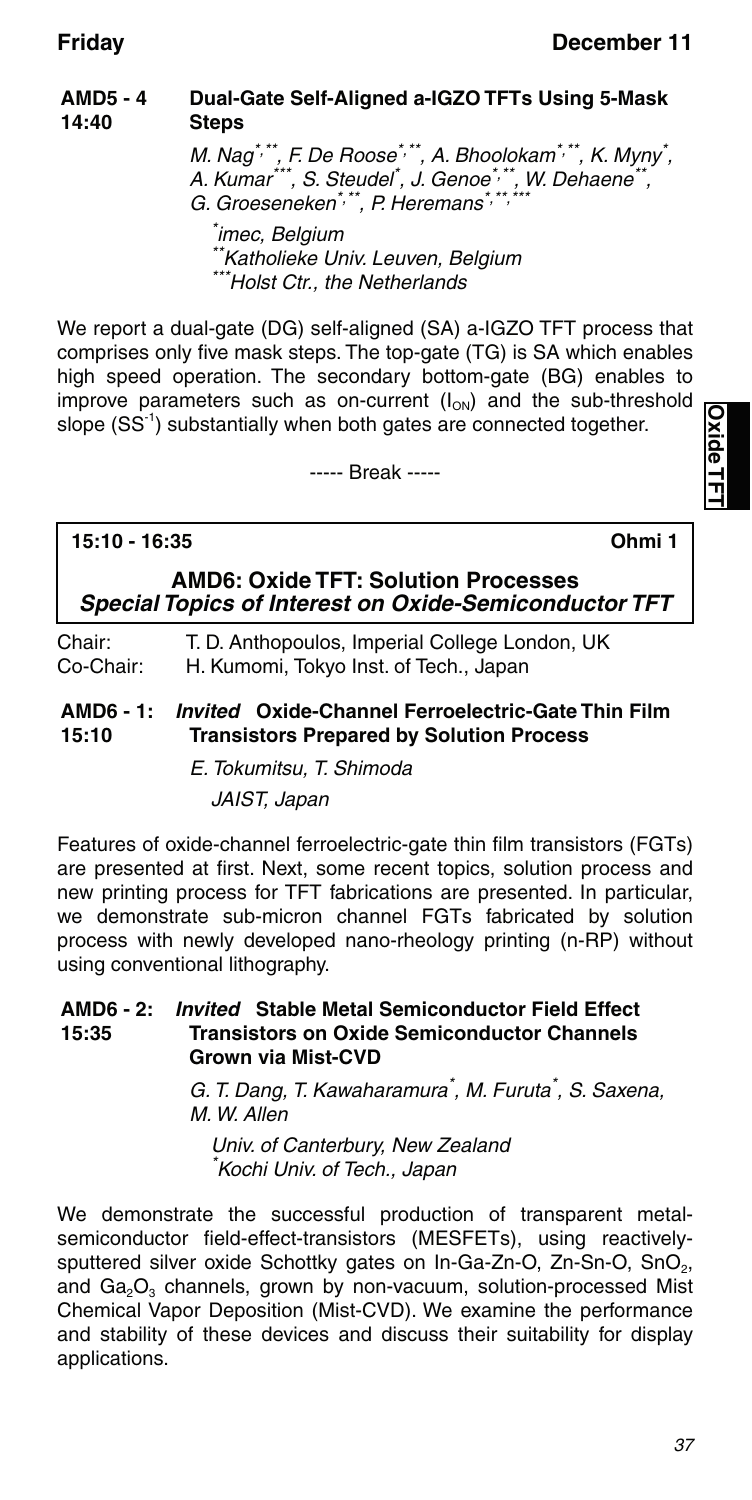#### **AMD6 - 3 16:00 Highly Reliable All-Printed Oxide TFT of High Work-Function Metal Electrodes with Low Contact Resistance by Doped Oxide Semiconductor**

Y. Hirano, S. Matsumoto, R. Saotome, Y. Sone, S. Arae, M. Kusayanagi, Y. Nakamura, N. Ueda, K. Yamada Ricoh, Japan

We have developed all-printed TFT with high work-function metal electrodes and novel oxide semiconductor in which carriers are generated by doping technique to make good contact with the electrodes. The TFT after forming planarization layer exhibited high mobility around 10 cm<sup>2</sup>/Vs and high reliability against bias-temperature stress and illumination tests.

#### **AMD6 - 4L 16:20 Self-Aligned Top-Gate InGaZnO Thin-Film Transistor Fabricated at 150°C Using Coatable Organic Insulator**

T. Toda, Y. Magari, M. Furuta Kochi Univ. of Tech., Japan

We fabricated self-aligned, top-gate InGaZnO thin-film transistors (IGZO TFTs) with a coatable organic insulator, Zeocoat, at a maximum process temperature of 150°C. The IGZO TFT with a channel protection layer showed good switching properties; saturation mobility: 10.7 cm<sup>2</sup>/ Vs, subthreshold swing: 0.19 V/dec., and hysteresis: 0.2 V.

----- Break -----

**Author Interviews and Demonstrations** 18:10 – 18:50, Ohmi 6

# **Special Address**

Lighting the Earth by LEDs

Hiroshi Amano 2014 Nobel Laureate Nagoya Univ., Japan

17:20 – 18:20 Wednesday, Dec. 9 Ohmi 1 (2F)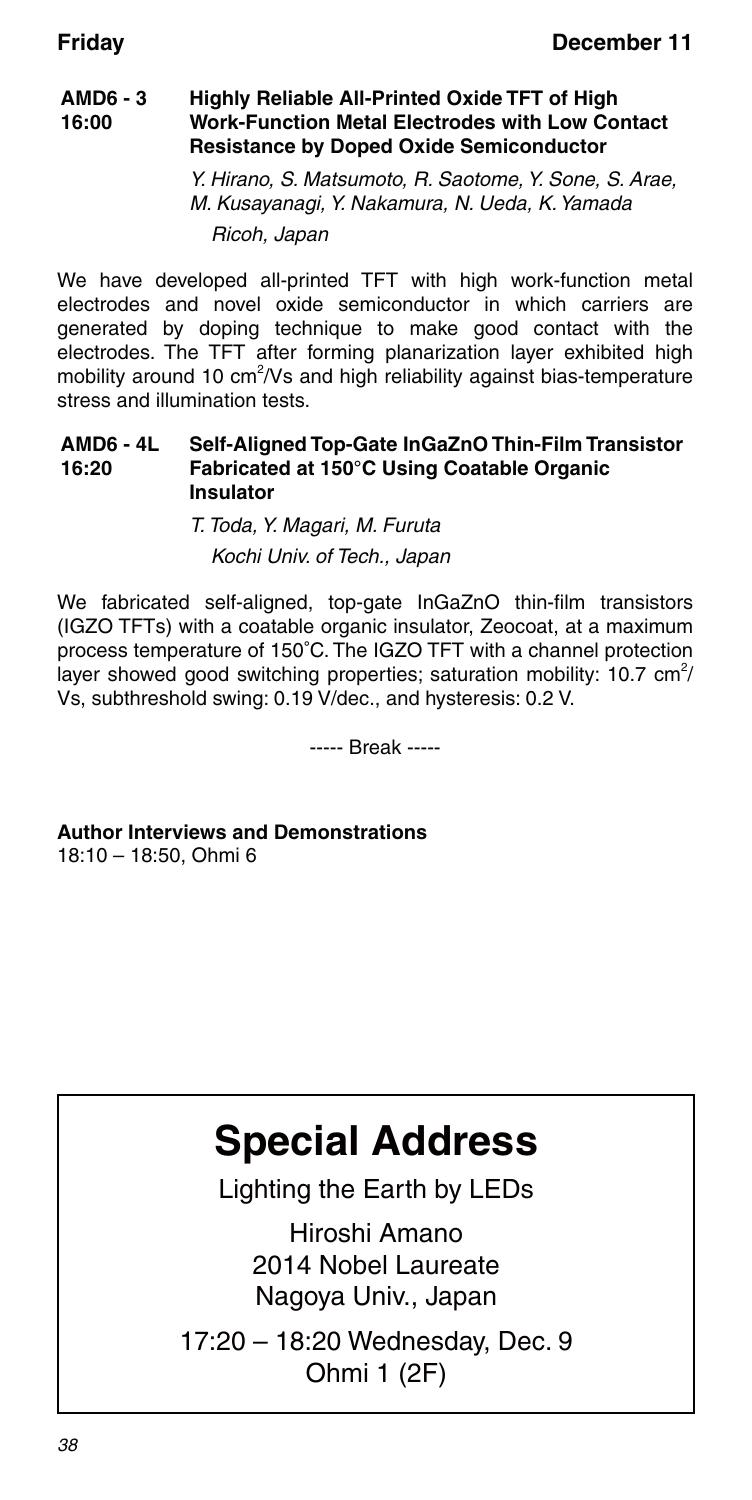**13:30**

# **Special Topics of Interest on Augmented Reality and Virtual Reality**

### **Wednesday, December 9**

| $13:30 - 15:10$                                 | Ohmi 10 |
|-------------------------------------------------|---------|
| <b>DES1: Various Visualization Technologies</b> |         |

Chair: Y. Oyamada, Tottori Univ., Japan Co-Chair: T. Mitasaki, NTT, Japan

### **DES1 - 1:** *Invited* **Near-Eye Display of Light Fields**

W. Wu, I. Tosic, N. Bedard, P. Llull, K. Berkner, N. Balram Ricoh Innovations, USA

We address processing of light field data captured using a plenoptic camera for the purpose of display on a personal near-eye display. Our technique optimizes the focal plane configuration of a multi-focal display for the captured data and produces significantly better visual quality than the uniform focal plane configuration.

#### **DES1 - 2:** *Invited* **Perceptual Illusions for Multisensory 13:55 Displays**

T. Amemiya

NTT, Japan

Human perceptual properties have been applied for designing multisensory display technologies. This paper overviews the sensoryillusion-based approach we have used to create a force display that elicits illusory continuous force sensation by presenting asymmetric vibrations and a self-motion display based on a cross-modal effect between visual and tactile motion.

#### **DES1 - 3: 14:20** *Invited* **Duality in Computational Photography and Display**

S. Hiura

Hiroshima City Univ., Japan

Computational Photography is a new concept of imaging to offer attractive functions such as blur reduction or posterior focus adjustment by assuming the optical devices as an encoder of the light to images. In this presentation, I will introduce several basic concepts and achievements in this field.

ЯR **AR & VR**œ \_<br>ธ

ı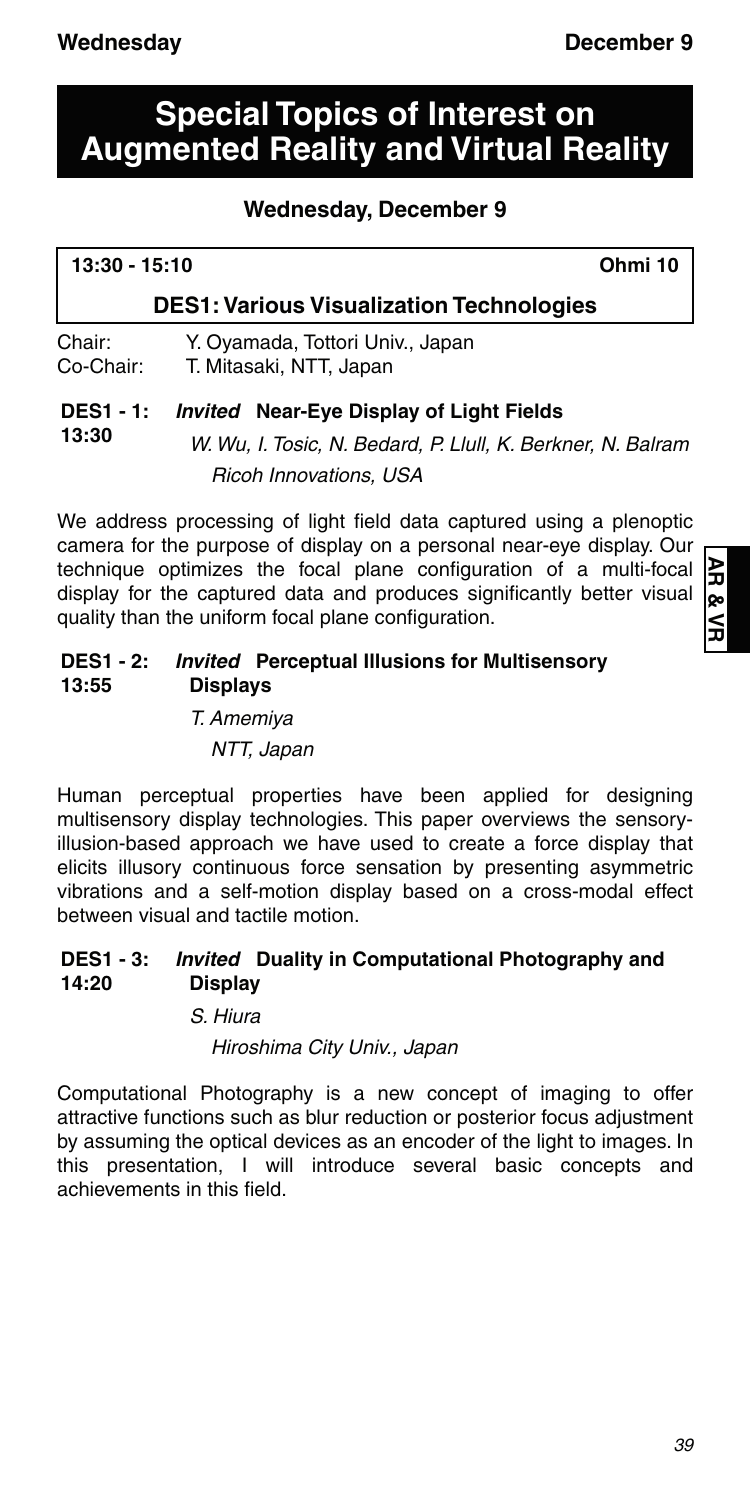#### **DES1 - 4: 14:45** *Invited* **Augmented Reality Visualization Fusion** Y. Oyamada

Tottori Univ., Japan

In this presentation, we introduce a new interaction in Augmented Reality applications. The interaction is to

overlap/overlay multiple markers that mimics physical action such as mixing and merging several objects.

----- Break -----

#### **Author Interviews and Demonstrations**

16:30 – 17:10, Ohmi 6

### **Thursday, December 10**

| $9:00 - 10:45$      |                                                                                     | Ohmi 8 |
|---------------------|-------------------------------------------------------------------------------------|--------|
|                     | <b>INP3: AR and Interactive Systems</b>                                             |        |
| Chair:<br>Co-Chair: | M. Sato, MIT Media Lab, USA<br>N. Hashimoto, Citizen Holdings, Japan                |        |
| $INP3 - 1:$<br>9:00 | <i>Invited</i> Development of a TV System Augmented<br><b>Outside the TV Screen</b> |        |

H. Kawakita\*<sup>,\*\*</sup>, M. Uehara<sup>\*</sup>, T. Nakagawa<sup>\*</sup>, M. Sato<sup>\*\*</sup>

\* NHK, Japan \*\*Tokyo Inst. of Tech., Japan

We advocated "Augmented TV" that gives an appearance of connecting the onscreen world, captured by the TV camera, to the real world in front of the TV screen. To realize the goal, we have developed AR system for TV video images, which is characterized by smoothness of the connecting representation.

*Also presented in Innovative Demonstration Session (see p. 208)*

#### **INP3 - 2: 9:25** *Invited* **Disappearing Touchscreens: Making the World Interactive without Instrumenting It**

 $M.$  Sato<sup>\*,\*\*</sup>

\* MIT Media Lab, USA \*\*Univ. of Tokyo, Japan

Interaction with physical objects and information in the real world is becoming increasingly important. However, conventional methods require adding physically complex touch sensors or tags. In this paper, we discuss several approaches to make the world more interactive without any need for these technical implementations.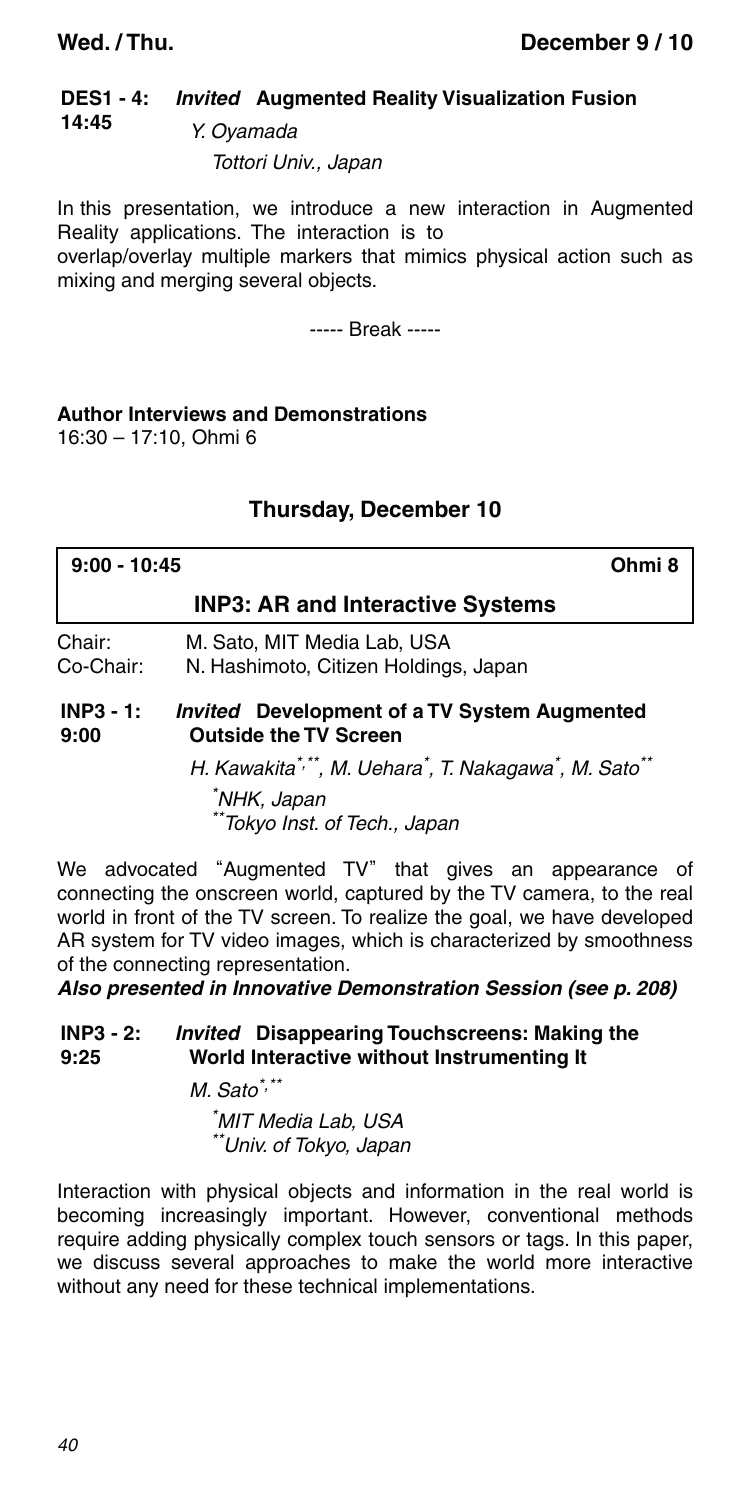#### **INP3 - 3: 9:50** *Invited* **Haptic Technologies for Surface Interaction** H. Kajimoto

Univ. of Electro-Commun., Japan

As the touch panel does not have physical cues such as bumps and edges of a keyboard, applying haptic (tactile) display technology to the touch panel was studied intensively. This talk introduce current trends of haptic interface for surface interaction, as well as our recent studies on electro-tactile displays.

#### **INP3 - 4L 10:15 Demonstration of Interactive 3D Display Using Holographic Screen and Consumer-Use 4K Projector**

T. Nakamura, S. Sakurai, S. Igarashi, M. Yamaguchi Tokyo Inst. of Tech., Japan

We previously proposed an interactive 3D display, which is based on a transparent holographic screen and a projector-camera system. In this report, we demonstrate the interactive 3D display with improved 3D image quality using a holographic screen and a consumer-use 4K projector whose pixel count is 4096×2160.

**INP3 - 5L 10:30 Character Recognition System Using Cellular Neural Network Suitable for Integration on Electronic Displays –Development of Simulator and Evaluation of Operation–**

T. Kameda<sup>\*</sup>, M. Kimura<sup>\*,\*\*</sup>, Y. Nakashima<sup>\*</sup>

\* NAIST, Japan \*\*Ryukoku Univ., Japan

We are developing cellular neural networks that might be suitable for integration on electronic displays. In order to decide best architecture of the neural networks, we developed a character recognition simulator. We confirmed that the neural networks can learn multiple characters. *Also presented in Innovative Demonstration Session (see p. 208)*

----- Break -----

**Author Interviews and Demonstrations** 19:00 – 19:40, Ohmi 6

**13:40 - 15:40 Ohmi 6**

*Poster* **DESp2: Image Processing for Augmented Reality**

ЯA œ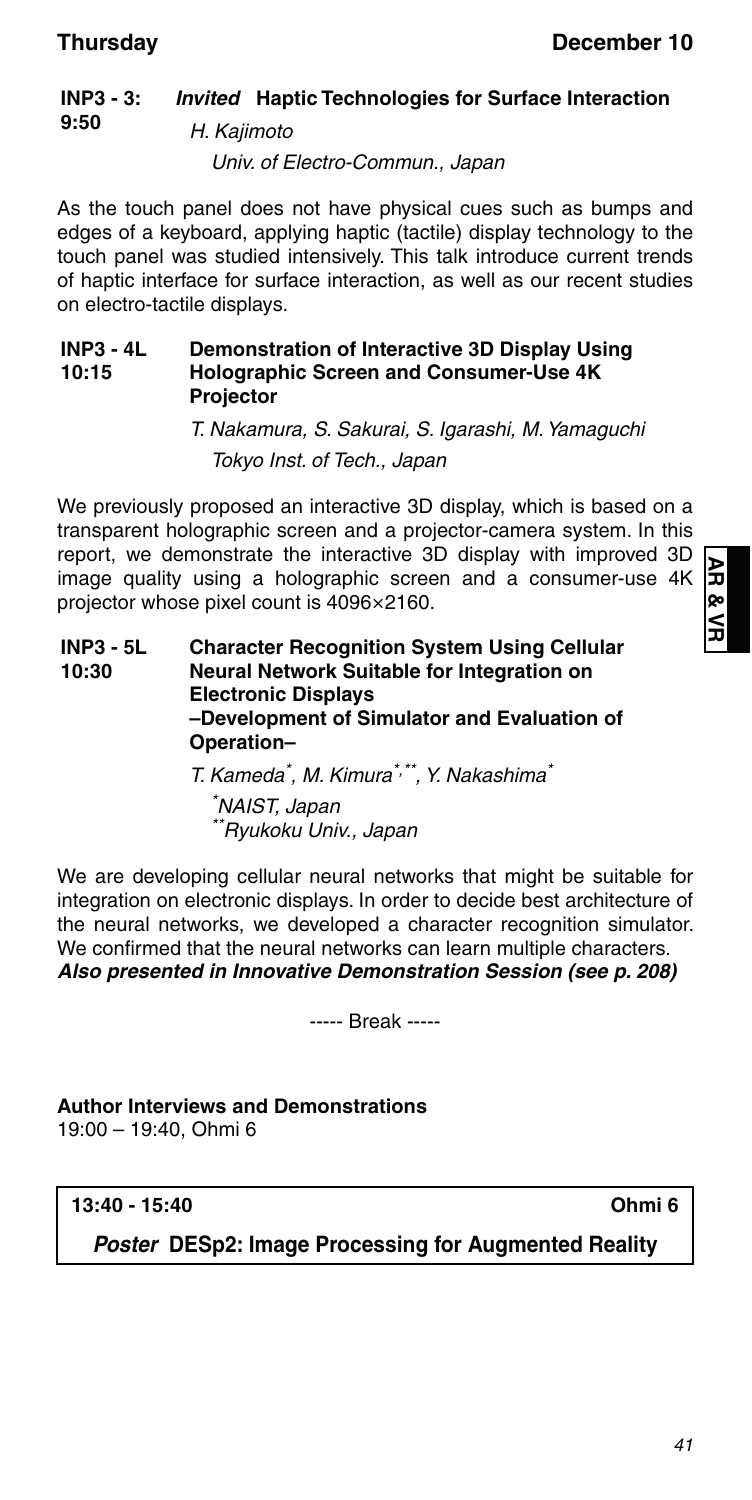### **DESp2 - 1L AR Marker Available on Foldable Surfaces**

H. Sasanuma, Y. Manabe, N. Yata Chiba Univ., Japan

This paper is focused on marker-based AR technology. Existing AR markers are almost available on only flat surface. Therefore, this paper proposes an original AR marker design and processing method that can recognize the marker on the foldable and cylindrical surface.

----- Break -----

### **Friday, December 11**

| $9:00 - 10:20$                  | Ohmi 9                                                                                                                    |
|---------------------------------|---------------------------------------------------------------------------------------------------------------------------|
|                                 | 3D4/VHF6: Autostereoscopic and Head-Mounted Displays                                                                      |
| Chair:<br>Co-Chair:             | Y. Takaki, Tokyo Univ. of A&T, Japan<br>S. Uehara, Toshiba, Japan                                                         |
| 3D4/<br><b>VHF6 - 1</b><br>9:00 | HaptoMIRAGE: An Active-Shuttered Real Imaged<br><b>Auto-Stereoscopic Display</b>                                          |
|                                 | Y. Ueda, H. Nii <sup>*</sup> , K. Minamizawa, S. Tachi <sup>**</sup><br>Keio Univ., Japan<br>*IIJ Innovation Inst., Japan |

HaptoMIRAGE is an auto-stereoscopic display that does not require the viewer to wear devices like 3D glasses. it is convenient to produce content such that real objects and 3D virtual objects are combined. Furthermore, multiple users can share the 3D view from their respective viewpoints.

#### **3D4/ VHF6 - 2 Dual Orthogonal Flat Panel Autostereoscopic Display Using Visible Gap Contraction Prism**

<sup>\*</sup>Univ. of Tokyo, Japan

| 9:20 | H. Imai. N. Takanashi |
|------|-----------------------|
|      | NEC, Japan            |

We have developed a dual orthogonal flat panel autostereoscopic display using visible gap contraction prism. Since the prism contracts the visible gap region between two orthogonal panels optically, it is possible to diminish visual discomfort for viewer in observing stereoscopic images.

#### **3D4/ VHF6 - 3 Sense of Height and Virtual Body in Head-Mounted Display Environments**

**9:40** T. Shibata, T. Inoue\* Tokyo Univ. of Social Welfare, Japan \* Kanagawa Inst. of Tech., Japan

When using a head-mounted display, we cannot see our own body. We conducted an experiment to evaluate effects of virtual body on the user's sense of height and fear of heights. The results showed that the virtual body increased the user sense of height slightly and fear of heights significantly.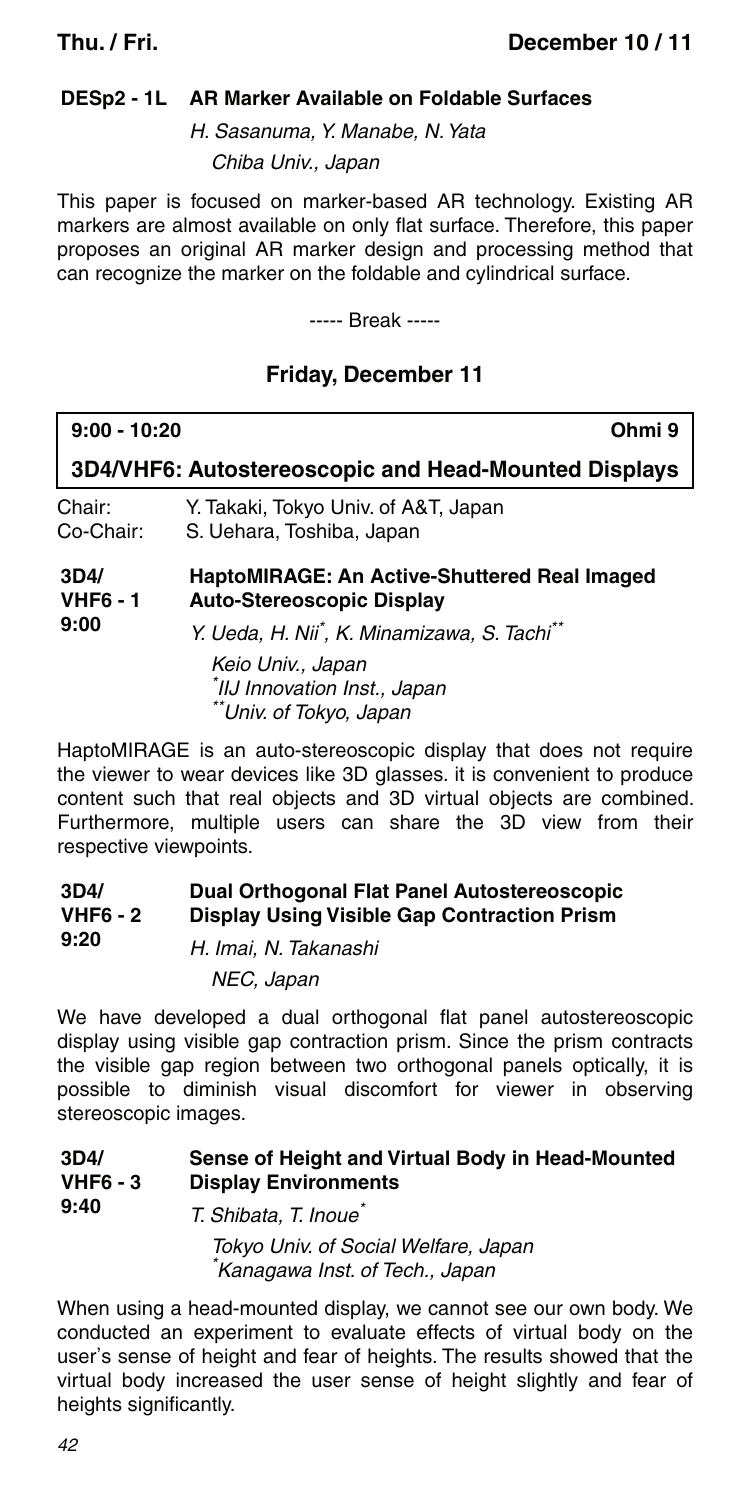| 3D4/<br><b>VHF6 - 4</b><br>10:00 | Development of Poor Man's 3D-AR Platform for<br><b>Amateur Game Creators</b>                     |
|----------------------------------|--------------------------------------------------------------------------------------------------|
|                                  | Y. Yoneda, E. Dong, T. Fujita, H. Kiriyama, K. Takemura,<br>K. Iwasaki, R. Urushihara*, T. Ichii |
|                                  | Tokyo Inst. of Tech., Japan<br>*Ochanomizu Univ., Japan                                          |

For 3D-AR by amateur creators, development of a low-cost and easy to use platform is necessary. The system should be composed of low-cost devices such as tablet-PCs and USB-cameras. However, the performance of each device is low. We'll show the way to cover the performance by combination of available sensors.

*Also presented in Innovative Demonstration Session (see p. 206)*

----- Break -----

# **10:40 - 12:00 Ohmi 9**

### **3D5: 3D/Hyper-Realistic Display Systems**

Chair: H. Sasaki, NICT, Japan<br>Co-Chair: M. Tsuchida, NTT, Japa M. Tsuchida, NTT, Japan

#### **3D5 - 1: 10:40** *Invited* **2D/3D Compatible Microstereopsis Display Using Patterned Retarder 4KTV**

Y. Kuroki

Comfort Vision Res. Lab., Japan

The effectiveness of good depth perception with microstereopsis video images of a 4KTV with patterned retarders was confirmed. This enables group viewing by persons wearing and without 3D-glasses. This development will lead toward the wide use of 2D/3D compatible motion images with low cost at high resolutions such as 8K.

#### **3D5 - 2: 11:00** *Invited* **See-Through Three-Dimensional Displays with Motion Parallax for Precise Image Superposition**

Y. Takaki

Tokyo Univ. of A&T, Japan

See-through displays can render digital information on real scenes. When see-through displays provide three-dimensional (3D) images having motion parallax, 3D images can be precisely superimposed on real objects. Two see-through displays with motion parallax are demonstrated: the super multi-view windshield display and the seethrough integral imaging display.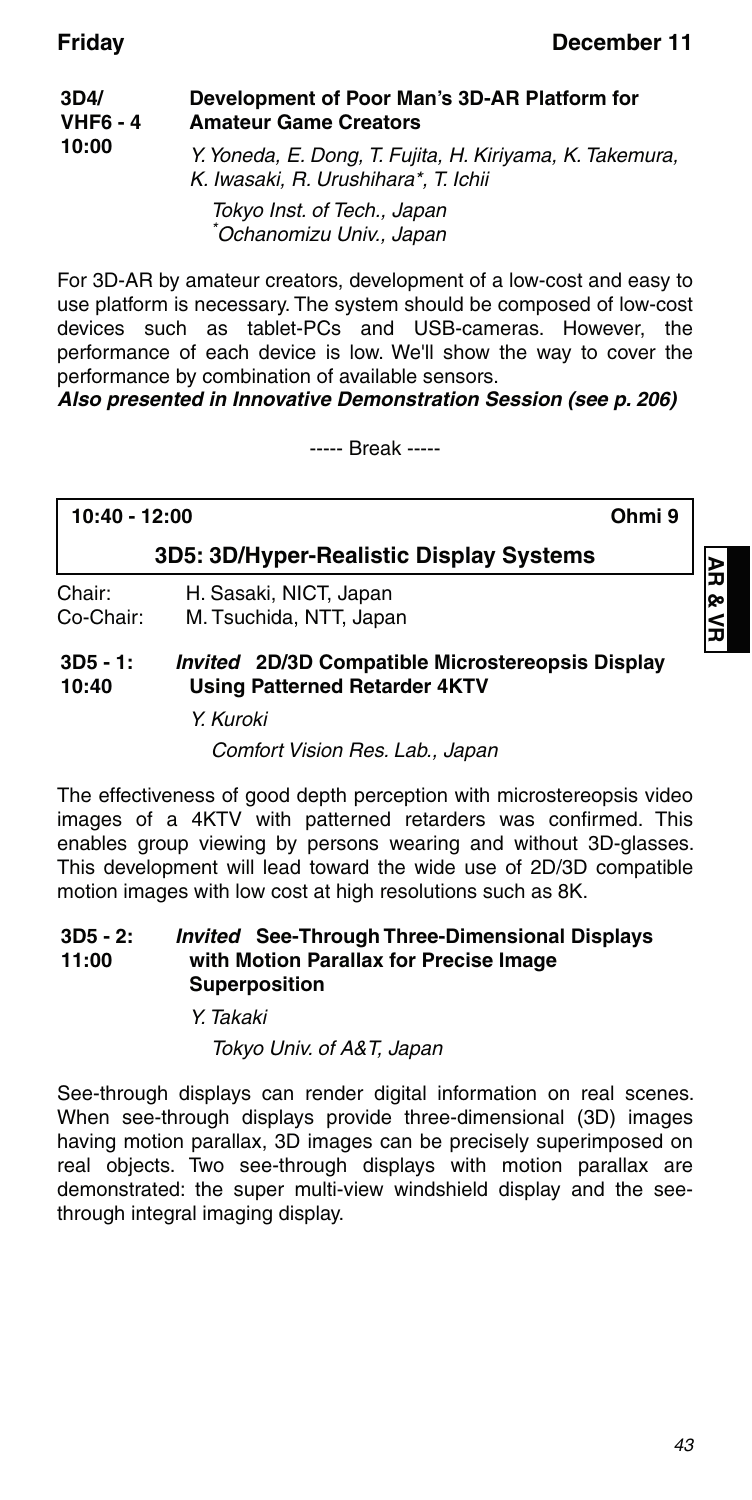#### **3D5 - 3: 11:20** *Invited* **See-Through Projection System**

T. Higuchi, T. Yoshikawa, K. Hashikawa, M. Akagi, T. Yoshizawa, K. Iwawaki, Y. Ito, H. Kogoma, N. Saegusa Pioneer, Japan

We developed a new display system, "See-through projection system", consist of a projector and a transparent screen. Our system can be seen both bright images on the screen and the background images through the screen. We introduce applications of See-through projection system.

#### **3D5 - 4: 11:40** *Invited* **Floating Image Display Based on a Dihedral Corner Reflector Array**

Y. Maeda

### Parity Innovations, Japan

A floating image display using a dihedral corner reflector array, which forms distortion-free real image based on retro-reflection, and its applications are introduced as a future multimedia device. In one instance, an observer can see a floating image by the naked eye and manipulate it by touching the floating image.

#### *Also presented in Innovative Demonstration Session (see p. 206)*

### **Author Interviews and Demonstrations**

12:00 – 12:40, Ohmi 6

----- Lunch -----

| 15:10 - 16:10    |                                                         |
|------------------|---------------------------------------------------------|
|                  | <b>FMC5: Augmented Reality and Virtual Reality</b>      |
| Chair:           | K. Käläntär, Global Optical Solutions, Japan            |
| Co-Chair:        | I. Amimori, LLC SN Partners, Japan                      |
| <b>FMC5 - 1:</b> | <i>Invited</i> Real-Time Dynamic Holographic 3D Display |
| 15:10            | in Materials to Future Holographic 3D Televisions       |

H. Gao, J. Liu, C. Zeng, Q. Yao, P. Liu, Y. Yu, H. Zheng, Z. Zeng

Shanghai Univ., China

We have realized real-time dynamic holographic 3D display in materials, which makes it possible to build large-size, high resolution, and video rate true 3D television or projector. In this talk, we will present property of our holographic display materials and their applications in future 3D displays.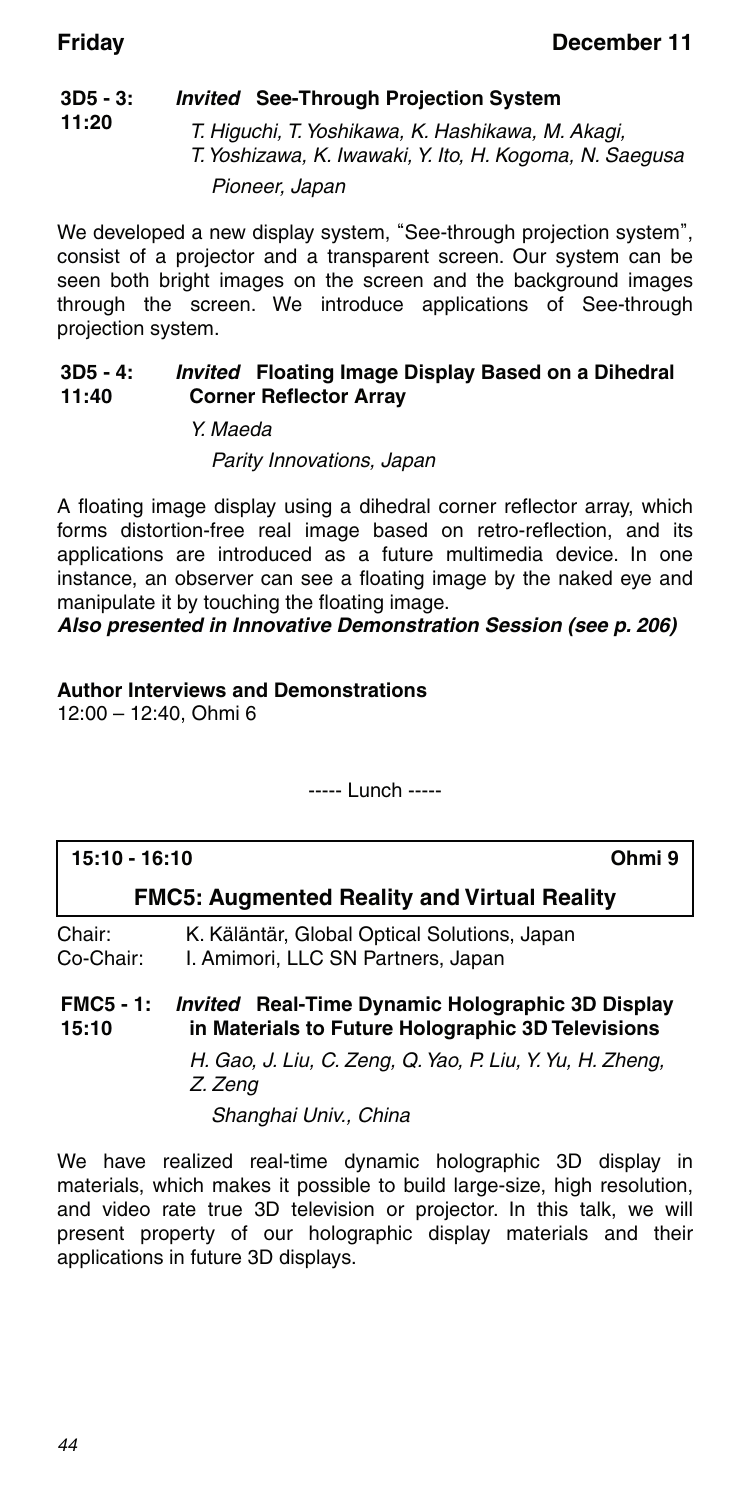#### **FMC5 - 2:** *Invited* **Aerial Three-Dimensional Display Based on 15:30 Retro-Reflective Optical Imaging**

D. Miyazaki, Y. Maeda\* , S. Onoda, Y. Tokubo, S. Murakami, R. Tamaki, T. Mukai

Osaka City Univ., Japan \* Parity Innovations, Japan

Imaging with a retro-reflective optical element can provide floating image formation with a wide view angle, because it has low-distortion in spite of high numerical aperture. Three-dimensional display technologies based on retro-reflection with mirror arrays, a dihedral corner reflector array and a roof mirror array are described.

*Also presented in Innovative Demonstration Session (see p. 205)*

#### **FMC5 - 3 15:50 Polarization State Analysis for Polarized Aerial Imaging by Retro-Reflection (PAIRR)**

M. Nakajima<sup>\*</sup>, K. Onuki<sup>\*</sup>, I. Amimori<sup>\*\*</sup>, Y. Hirotsugu<sup>\*,\*\*\*</sup>

\* Utsunomiya Univ., Japan \*\*LLC SN Partners, Japan \*JST, CREST, Japan

AR & VR **AR & VR**

This paper investigates polarization state of the reflected light from retro-reflector in order to improve the brightness of the polarized aerial imaging by retro-reflection (PAIRR). We have confirmed the importance of the effective reflectance. Then, we have found one of the suitable prism type reflector for the PAIRR.

----- Break -----

| 16:50 - 18:20             | Ohmi 10                                                                                                                        |
|---------------------------|--------------------------------------------------------------------------------------------------------------------------------|
|                           | <b>PRJ6: Wearable Applications</b>                                                                                             |
| Chair:<br>Co-Chair:       | S. Shikama, Setsunan Univ., Japan<br>S. Ouchi, Hitachi, Japan                                                                  |
| <b>PRJ6 - 1:</b><br>16:50 | <b>Invited</b> High-Luminance See-Through Eyewear<br>Display with Novel Volume Hologram Wavequide<br>Technology                |
|                           | S. Nakano, T. Oku, K. Akutsu, M. Kuwahara, T. Yoshida,<br>E. Kato, K. Aiki, I. Matsumura, A. Machida, H. Mukawa<br>Sony, Japan |

We have developed a see-through eyewear display with novel volume hologram waveguide. The waveguide has two in-coupling and one outcoupling reflection holograms. This technology enables to achieve highluminance (1000 cd/m<sup>2</sup>) and high-uniformity (70%) characteristics, which is indispensable for augmented reality applications in various environments.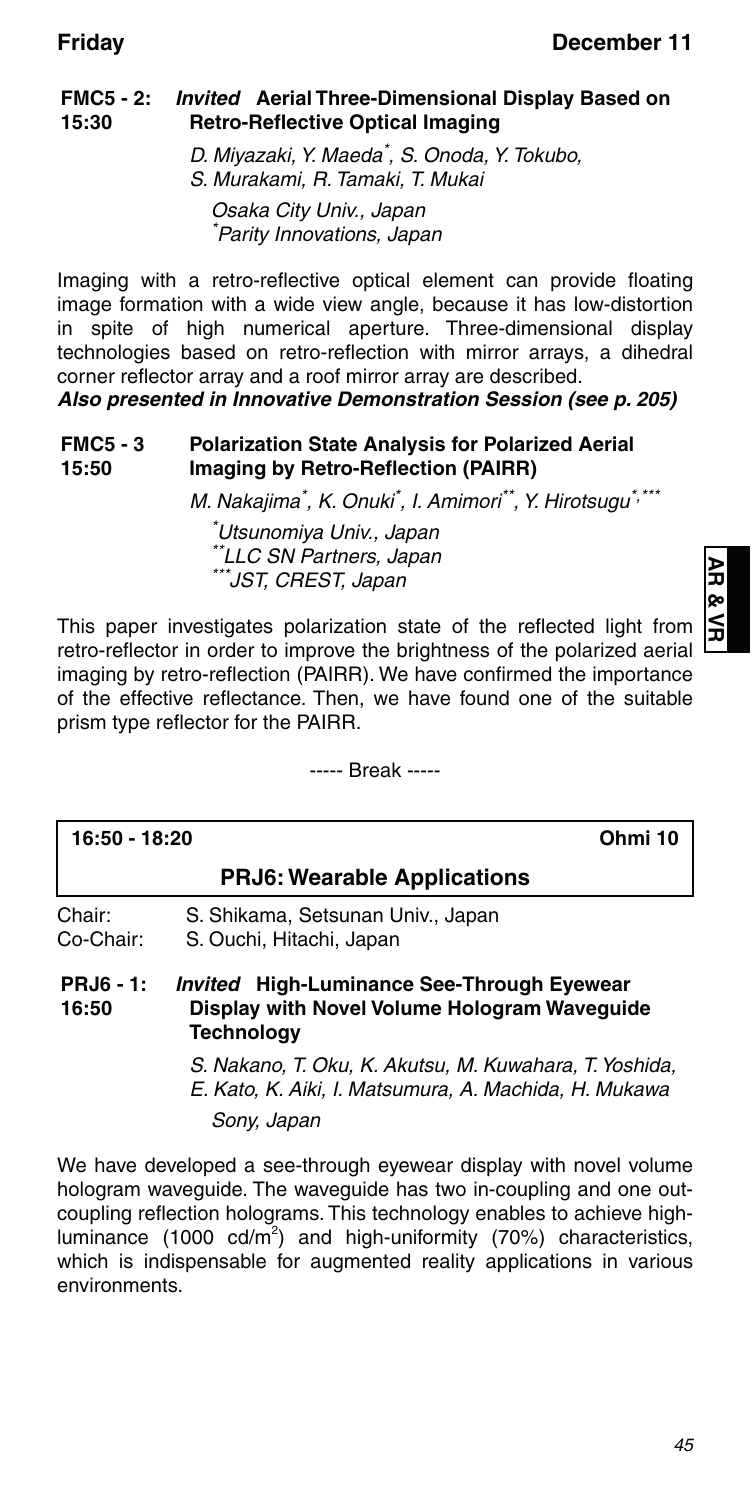#### **PRJ6 - 2: 17:15** *Invited* **Augmented Vision for Minimally Invasive Surgery**

T. Nakaguchi

Chiba Univ., Japan

Laparoscopic surgery is one of the most important trends in modern medicine. It, however, makes the surgical procedure much difficult and risky. Since augmented reality (AR) technologies have a potential to address these problems, we will present current situation and future problem of the projector-based AR system in Medicine.

#### **PRJ6 - 3 17:40 A Head Mounted Display Using the Original Flexible Arm and Headband**

M. Watanabe, Y. Fukuda, M. Yagi, H. Ishizaki, M. Nakanishi\* , N. Hanafusa\*\*, T. Katano Brother Inds, Japan \* Keio Univ., Japan \*\*Univ. of Tokyo Hospital, Japan

We have developed a Head Mounted Display "HMD" using the original flexible arm and headband. Users of this HMD can place the display at the free position. The feasibility test of this HMD on ultrasound guided vascular access puncture confirmed good operability.

*Also presented in Innovative Demonstration Session (see p. 207)*

#### **PRJ6 - 4L 18:00 An Applied Method for Wearable Device with Assortment Work in Logistics**

T. Fujiwara, T. Kosaka, T. Matsuda, Y. Nakajima, T. Sakurada\* , T. Ozaki

Hitachi, Japan \* Hitachi Transport Sys., Japan

Wearable device attracts many companies. Logistics department especially expects it because getting advantage of hands-free. In this study, we adapted wearable device to assortment work in logistics and evaluated cost cut effect in comparison with current method. As the result of evaluation, cost cut effect is approximately 15%.

### **Author Interviews and Demonstrations**

18:10 – 18:50, Ohmi 6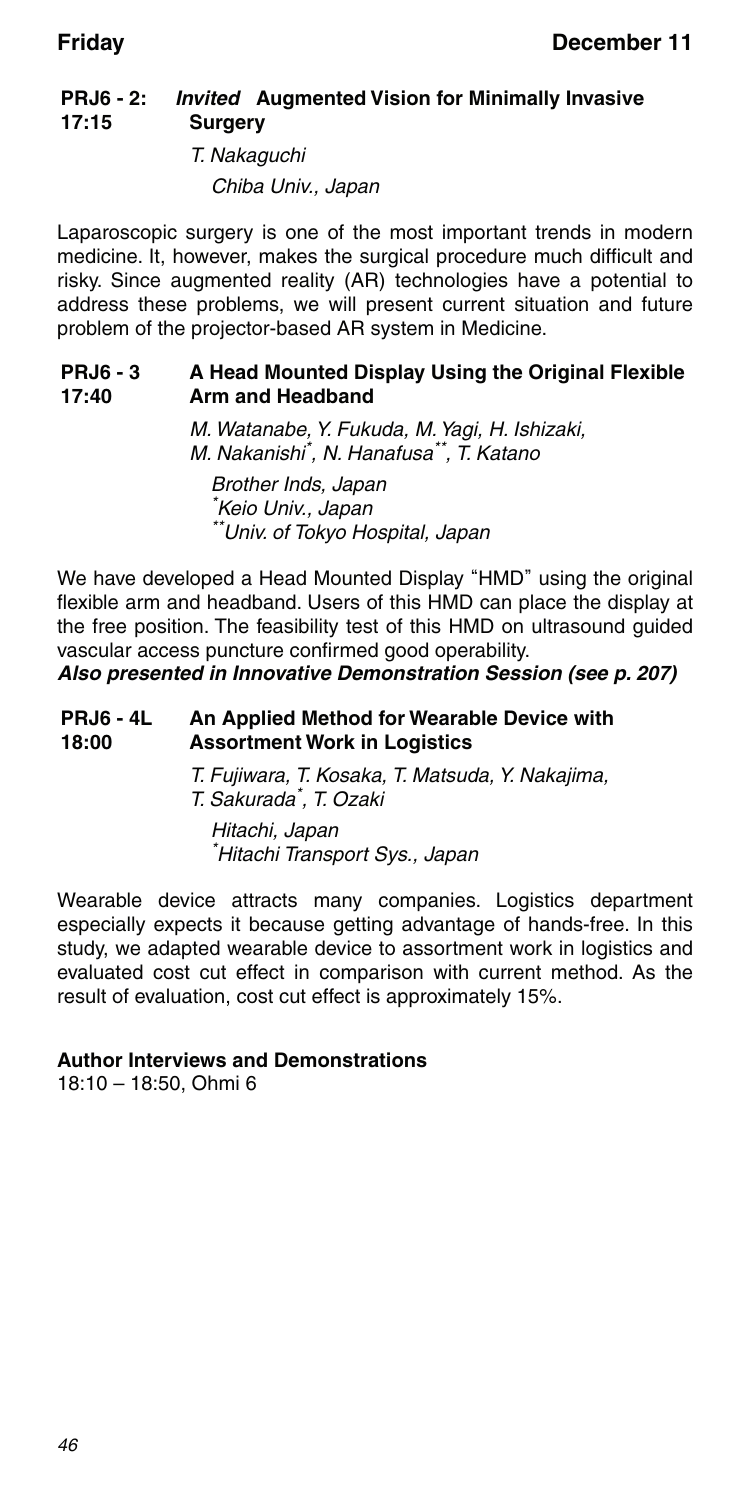# **Special Topics of Interest on Lighting Technologies**

### **Wednesday, December 9**

**15:10 - 16:45 Ohmi 1**

### **OLED2: OLED for Lighting Applications**

| Chair:    | Y. Kijima, JOLED, Japan        |
|-----------|--------------------------------|
| Co-Chair: | H. Kuma, Idemitsu Kosan, Japan |

#### **OLED2 - 1:** *Invited* **Recent Advances in OLED Lighting 15:10**

M. Boesing, F. Lindla, A. Koehnen, V. Gohri<sup>\*</sup>, M. Ruske<sup>\*</sup>, S. Hartmann, E. Meulenkamp<sup>\*</sup>

Philips Business Ctr. OLED Lighting, Germany \* OLEDWorks, USA

In this work we present our most recent advances w.r.t. OLED lighting panel performance: By employing a new (improved) device structure in combination with an internal light extraction concept and a highly reflective top contact, we are able to drastically increase light extraction efficacy of the panel.

#### **OLED2 - 2 15:30 Blue Light Efficiency Enhancement of OLED by Thin Film Included Micro-Particles and Copper Sulfate Solution**

C.-H. Chiu, W.-C. Chien<sup>\*</sup>, C.-H. Chien<sup>\*</sup>, Y.-H. Chen<sup>\*</sup>

Chunghwa Picture Tubes, Taiwan \* Tatung Univ., Taiwan

Copper sulfate solution and PDMS were used as the base material of optical film. Two kinds of micro metal oxide particles were chosen to be doped into the optical film. The optical thin film attached to the OLED can enhance 77% blue light intensity and increase color temperature of 550 K.

#### **OLED2 - 3 15:50 High Efficient and Stable Quantum Dots Film with Interdiffused Structure as Down-Conversion Material Utilized in Blue Organic Light Emitting Diode for Solid-State Lighting Application**

V. Arasu, D. Jo, B. Kim, H. Chung Sungkywnkwan Univ., Korea

QDs Down-conversion film with thin, efficiently dispersed, nonagglomerated were fabricated by ʻPolymer-free Nanoparticles Adhesion Technique'. The achieved down-conversion enhancement were 15% The major focuses were on development of high photoluminescence (91%), nearly zero interface and Interdiffused-core/ alloy/shell structure QDs materials synthesized by simple and reproducible one-pot hydrothermal injection method.

**LIT**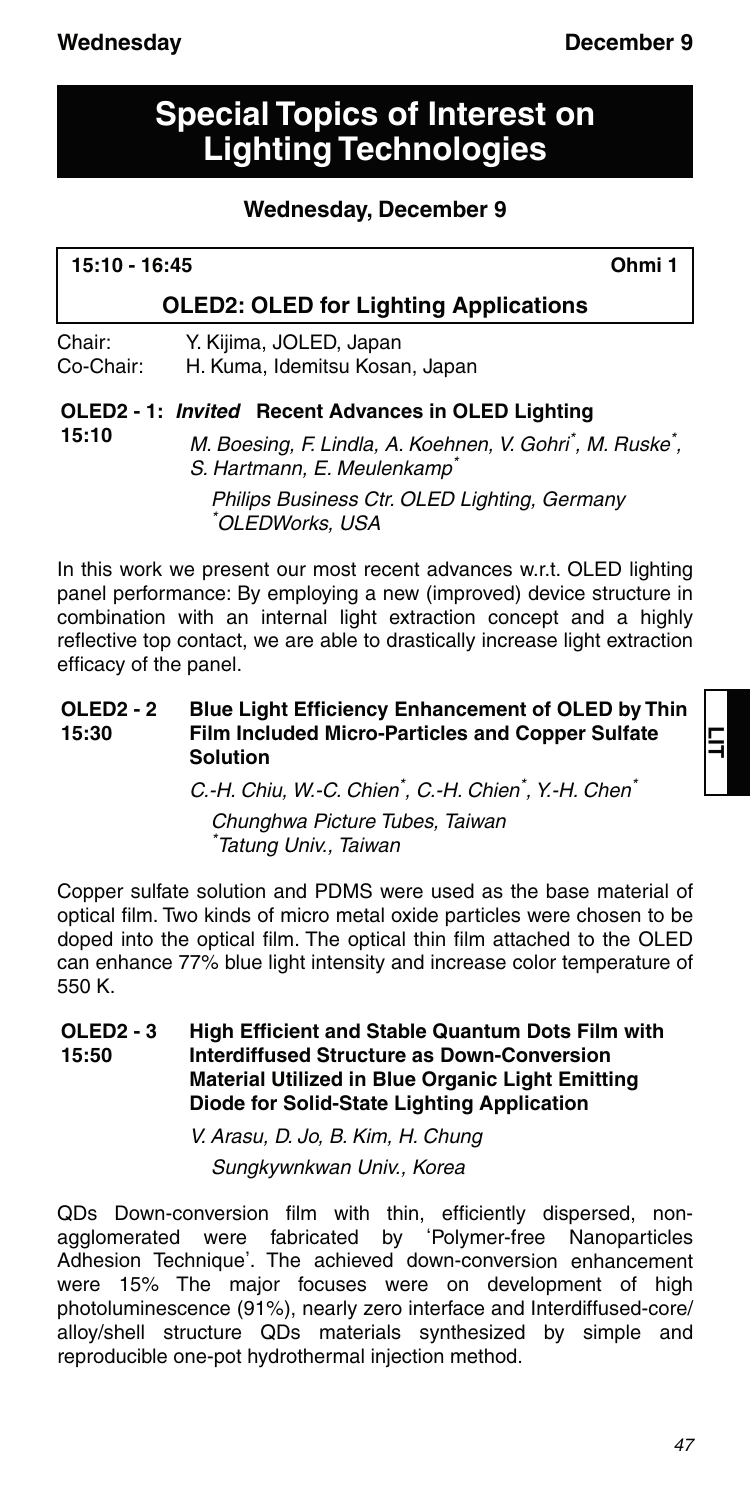#### **OLED2 - 4 16:10 Fabrication of High Efficiency Color-Conversion Layer for Hybrid OLED Lighting**

B. Kim, D. Jo, D. Yoon, H. Chung Sungkyunkwan Univ., Korea

Hybrid OLED has been used with blue OLED and giving color changing layer to generate the white emission. In order to achieve high CRI and efficiency, we have developed facile and efficient fabrication method for color conversion layer, called as Adhesive Transfer, yielding the high packing density and out-coupling efficiency.

#### **OLED2 - 5L 16:30 Soluble Bipolar Red Host Material for Solution Processed Organic Light Emitting Diodes**

S.-R. Park, Y.-R. Cho, M. C. Suh Kyung Hee Univ., Korea

We have fabricated highly efficient red phosphorescent organic light emitting diodes (OLEDs) by solution process combined with thermally evaporated blue common layer structure. To obtain high performances, we designed and synthesized a new bipolar host material with benzocarbazole and triphenyltriazine moieties (11-[3-(4,6-diphenyl-[1,3,5]triazin-2-yl)phenyl]-11H-benzo[a]carbazole, RH).

### **Author Interviews and Demonstrations**

16:30 – 17:10, Ohmi 6

| $9:00 - 10:25$  | Ohmi <sub>2</sub>                                        |
|-----------------|----------------------------------------------------------|
|                 | <b>PH1: Phosphors for Lighting Application</b>           |
| Chair:          | A. Meijerink, Utrecht Univ., the Netherlands             |
| Co-Chair:       | K. Wani, TAZMO, Japan                                    |
| <b>PH1 - 1:</b> | <i>Invited</i> High Directional LED Lighting for Forming |
| a nn            | <b>Pattern HOLOLIGHT: Its Rusiness Developments</b>      |

### **Thursday, December 10**

**9:00 Pattern, HOLOLIGHT: Its Business Developments and Prospects**

T. Ikeda

Pi Photonics, Japan

HOLOLIGHT is a unique patented LED lighting for forming pattern comprising square, round, line and arch. They have a lot of applications for inspection, stage, architecture, road, safety, art, sightseeing, laboratory, entertainment and so on.

### *Also presented in Innovative Demonstration Session (see p. 205)*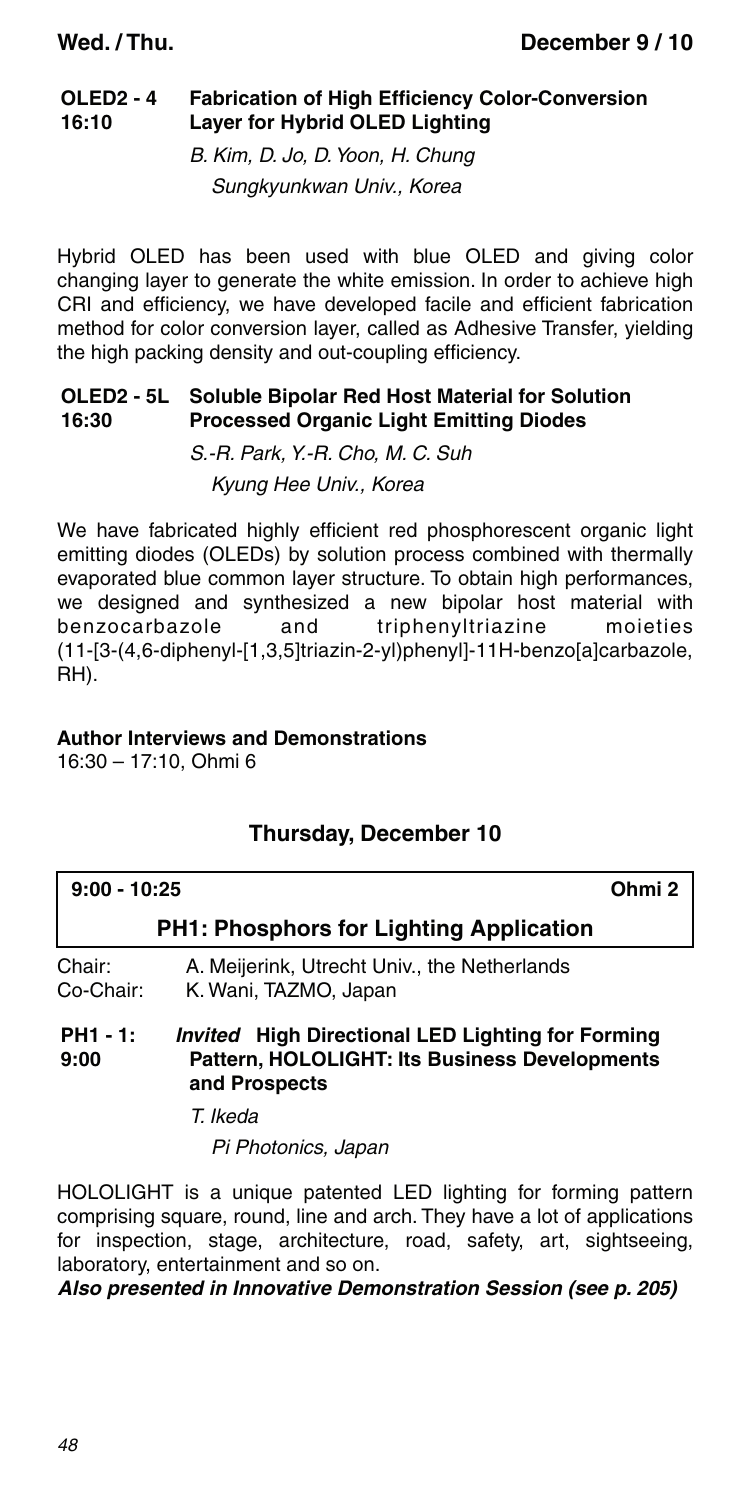#### **PH1 - 2: 9:25** *Invited* **The GE TriGain Phosphor Based upon**   $K_2$ SiF<sub>6</sub>: Mn<sup>4+</sup> and Its Use in LED Lighting and LCD **Backlights**

A. A. Setlur, F. Garcia, J. E. Murphy, S. P. Sista GE Global Res., USA

Narrow-emitting downconverters, like GE's TriGain K<sub>2</sub>SiF<sub>6</sub>:Mn<sup>4+</sup> phosphor, improve both brightness and color quality for general lighting and LCD backlights. We discuss the performance of TriGain phosphors, focusing on how better phosphor chemistry gives higher efficiency, reliability, and lower phosphor usage. TriGain phosphors are commercially available from GE Lighting.

#### **PH1 - 3 9:50 The Synthesis, Characterisation and Potential of Eu3+ Doped Molybdate Phosphors for White Light Emitting Diodes**

A. Lipman, M. Fathullah, R. Stone, G. R. Fern, T. G. Ireland, C. Frampton, J. Silver Brunel Univ. London, UK

A wide variety of  $Eu^{3+}$  doped molybdate phosphors were synthesised using the solid state reaction route and their photoluminescent properties were compared. Their crystal structures were investigated. A relationship between cell size and emission intensity was apparent. The implications of this for phosphor design are discussed.

#### **PH1 - 4L 10:10 White LEDs Using Sharp** β**-sialon:Eu Phosphor and K2SiF6:Mn Phosphor for Wide-Color Gamut Display Application**

K. Yoshimura, H. Fukunaga, M. Izumi, M. Masuda, T. Uemura, K. Takahashi<sup>\*</sup>, R.-J. Xie<sup>\*</sup>, N. Hirosaki<sup>'</sup>

Sharp, Japan \* NIMS, Japan

Sharp  $\beta$ -sialon:Eu (Si<sub>6-z</sub>Al<sub>z</sub>O<sub>z</sub>N<sub>8-z</sub>:Eu 0<z<0.1) green phosphor is suitable for wide-color gamut white LEDs backlighting system because of its sharp and asymmetric emission spectrum shape. In this work, red phosphors are investigated for the purpose for improvement of the display color gamut.

*Also presented in Innovative Demonstration Session (see p. 206)*

----- Break -----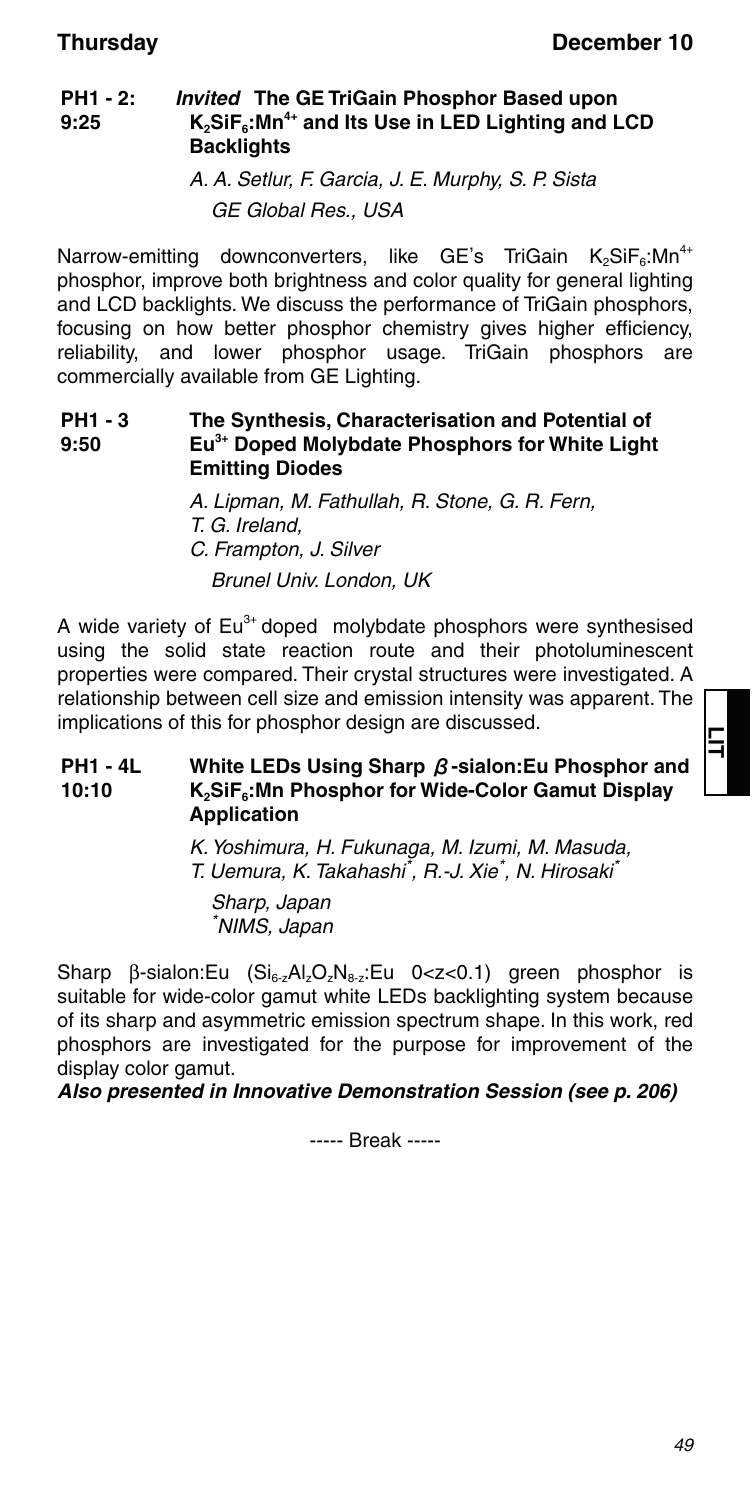### **10:30 - 12:30 Ohmi 6**

### *Poster* **PHp2: Phosphors for Lighting Application**

#### **PHp2 - 1 The Enhancement on Photoluminescence**  Characteristics of Ba<sub>1-x</sub>ZrSi<sub>3</sub>O<sub>9</sub>: xEu<sup>2+</sup> Phosphors by **Sr2+Substituting**

K.-C. Cheng, C.-H. Chiang, T.-S. Zhan, S.-Y. Chu Nat. Cheng Kung Univ., Taiwan

In this article, single-phase  $Ba_{(1-x)}ZrSi_3O_9$ : $xEu^{2+}$ ,  $Sr^{2+}$  phosphors were synthesized via the solid-state reaction method. The crystal structure and luminescence properties were investigated using X-ray diffraction and photoluminescence measurements, respectively. An increase of the dopant  $\text{Sr}^{2+}$ , increased the emission intensity of the phosphors.

#### **PHp2 - 2 Effects of Fluxes on Luminescent Properties of YAG:Ce Phosphors and Their Application to White Light-Emitting Diodes**

C.-H. Chiang, T.-S. Zhan, K.-C. Cheng, S.-Y. Chu Nat. Cheng Kung Univ., Taiwan

In this work, the dependence of amount of the fluxes  $(H_3BO_3 \text{ and } BaF_2)$ on the luminescence of  $Y_{2.95}Al_5O_{12}:0.05Ce^{3+}$  phosphors and their application to white light-emitting diodes were investigated. The difference in luminescent properties of phosphor prepared with BaF<sub>2</sub> and  $H_3BO_3$ , was well explained by the powder morphology.

### **PHp2 - 3 High Directivity Light Source Based on Photonic Crystal Structure**

C. C. Chiu, F.-L. Hsiao Nat. Changhua Univ. of Education, Taiwan

The light-emitting diodes(LED) have been widely applied in projector displays and backlight. Especially, 3D display need highly directional and High brightness light source. Some research also proved to limit the light in specific area with the characteristics of photonic crystal band gap so as to enhance the light extraction rate.

### **PHp2 - 4 Synthesis and Luminescent Properties of Novel**  Ce<sup>3+</sup>- and Eu<sup>2+</sup>-Doped La<sub>3</sub>Br(SiS<sub>4</sub>)<sub>2</sub> Bromothiosilicate **Phosphors for White LEDs**

S.-P. Lee, T.-M. Chen Nat. Chiao Tung Univ., Taiwan

Novel Ce<sup>3+</sup>- and Eu<sup>2+</sup>-doped La<sub>3</sub>Br(SiS<sub>4</sub>)<sub>2</sub>:Ce<sup>3+</sup>/Eu<sup>2+</sup> bromothiosilicate phosphors were prepared in a sealed ampule. The  $La_3Br(SiS_4)_2:Ce^{3+}$ phosphor is excitable at 370 to 400 nm and generates a cyan emission, and the  $La_3Br(SiS_4)$ . Eu<sup>2+</sup> phosphor can be excited over a broad range from UV to blue and generates a red broadband emission.

----- Lunch -----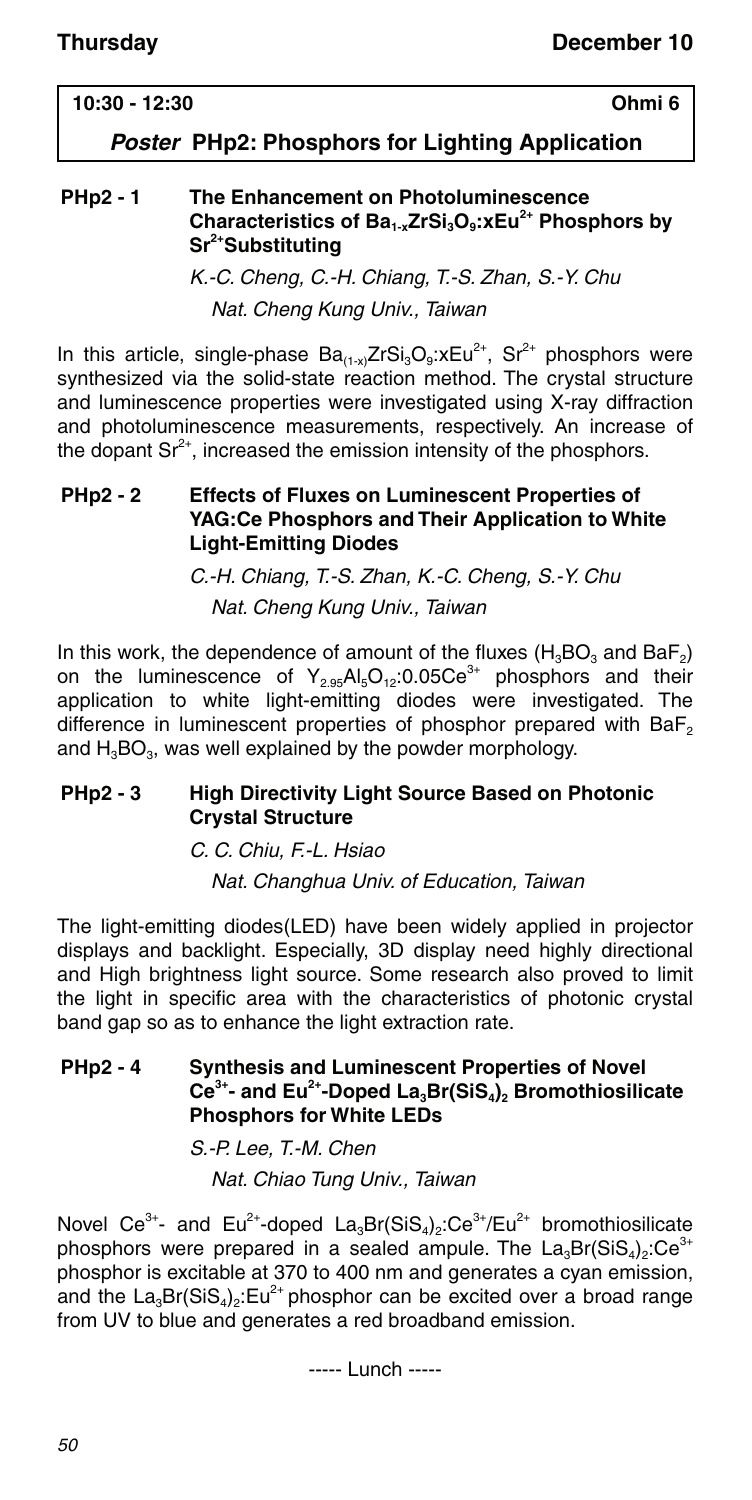**Author Interviews and Demonstrations** 19:00 – 19:40, Ohmi 6

# **IDW Best Paper Award IDW Outstanding Poster Paper Award**

These awards will go to the most outstanding papers selected from those presented at IDW '15. The 2015 award winners will be announced on the IDW website: http://www.idw.or.jp/award.html

# **Quantum Dots Sessions**

 PHp 10:30 – 12:30 Thursday, Dec. 10 Ohmi 6 (Poster)

 MEET1 16:05 – 17:25 Thursday, Dec. 10 PH3 9:00 – 10:00 Friday, Dec. 11 MEET5 16:50 – 18:20 Friday, Dec. 11 Ohmi 8 (Oral)

**LIT**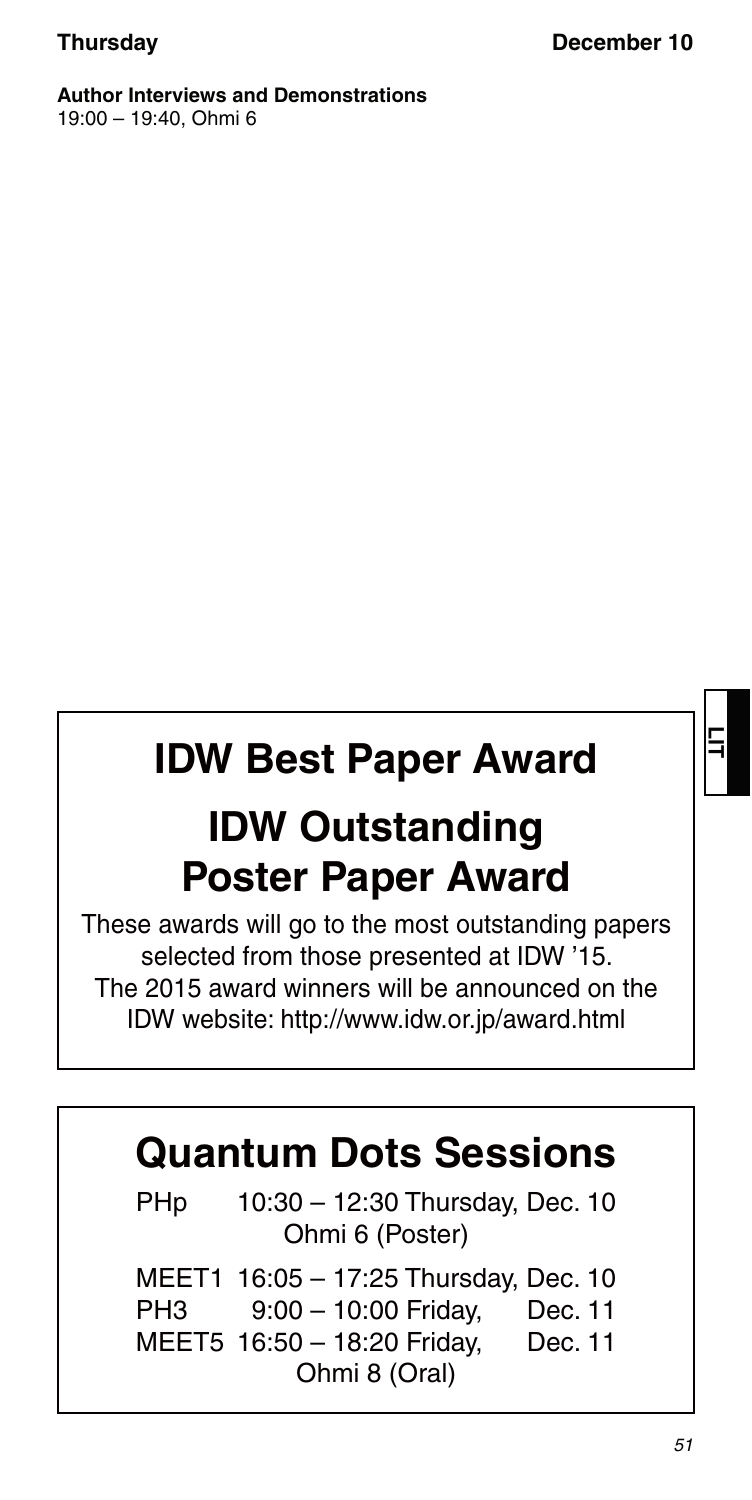# **Special Topics of Interest on Printed Electronics**

### **Thursday, December 10**

**13:40 - 15:40 Ohmi 6**

### *Poster* **FLXp3: Flexible Electronics 3**

### **FLXp3 - 1 Development of Novel Primer Material Suitable for COP Film and Ag Nano-Ink**

T. Yamate<sup>\*,\*\*</sup>, E. Mieda<sup>\*</sup>, K. Kumazawa<sup>\*</sup>, H. Suzuki<sup>\*</sup>, M. Akazome<sup>\*</sup>

\* Nippon Soda, Japan \*\*Chiba Univ., Japan

We have developed a unique organic-inorganic hybrid coating agent suitable for a primer which connects Ag nano-ink to COP film. This material forms the glass-like surface on the topmost surface of the hybrid layer after UV irradiation. Therefore, Ag nano-ink can adhere strongly with glass-like surface.

#### **FLXp3 - 2L Flexible Glass Substrate on Roll to Roll Gravure Off-Set Printing Process**

K.-T. Kuo, S. M. Garner, J.-C. Lin, P.-L. Tseng, S.-M. Lin, M.-H. Huang, R. L. Smith, T. H. Chou<sup>\*</sup>, C. W. Hsieh<sup>\*</sup>, Y. M. Wang<sup>\*</sup>, S. Yang<sup>\*</sup>, K. G. Wang<sup>\*</sup>, H. Y. Lin<sup>\*</sup>

Corning, USA \* ITRI., Taiwan

Glass enables high-quality and long-life devices compared to plastic in electronics industry. The ultra-slim flexible glass also allows for new device designs and continuous manufacturing enabled by roll-to-roll (R2R) processes. This paper describes how gravure off-set printing applied to R2R process and made functional touch sensors on ultraslim flexible glass.

### **FLXp3 - 3L Control and Improvement of Electrical Performance of Solution-Processable Organic Transistors by Spin Coating from Mixed Organic Solvents**

R. Nakamichi<sup>\*</sup>, T. Nagase<sup>\*,\*\*</sup>, T. Kobayashi<sup>\*,\*\*</sup>, Y. Sadamitsu\*\*\*, H. Naito\*,\*\*

\* Osaka Pref. Univ., Japan \*The Res. Inst. for Molecular Elect. Devices, Japan \*\*\*Nippon Kayaku, Japan

We have developed a simple method to control and improve the electrical characteristics of solution-processable OTFTs based on dialkylbenzothienobenzothiophenes by using mixed organic solvents. Top-gate OTFTs processed by spin coating from mixed non-halogen solvents exhibit high average field-effect mobility of 8.4  $\text{cm}^2\text{V}^1\text{s}^{-1}$  and low threshold voltage of  $-0.18$  V.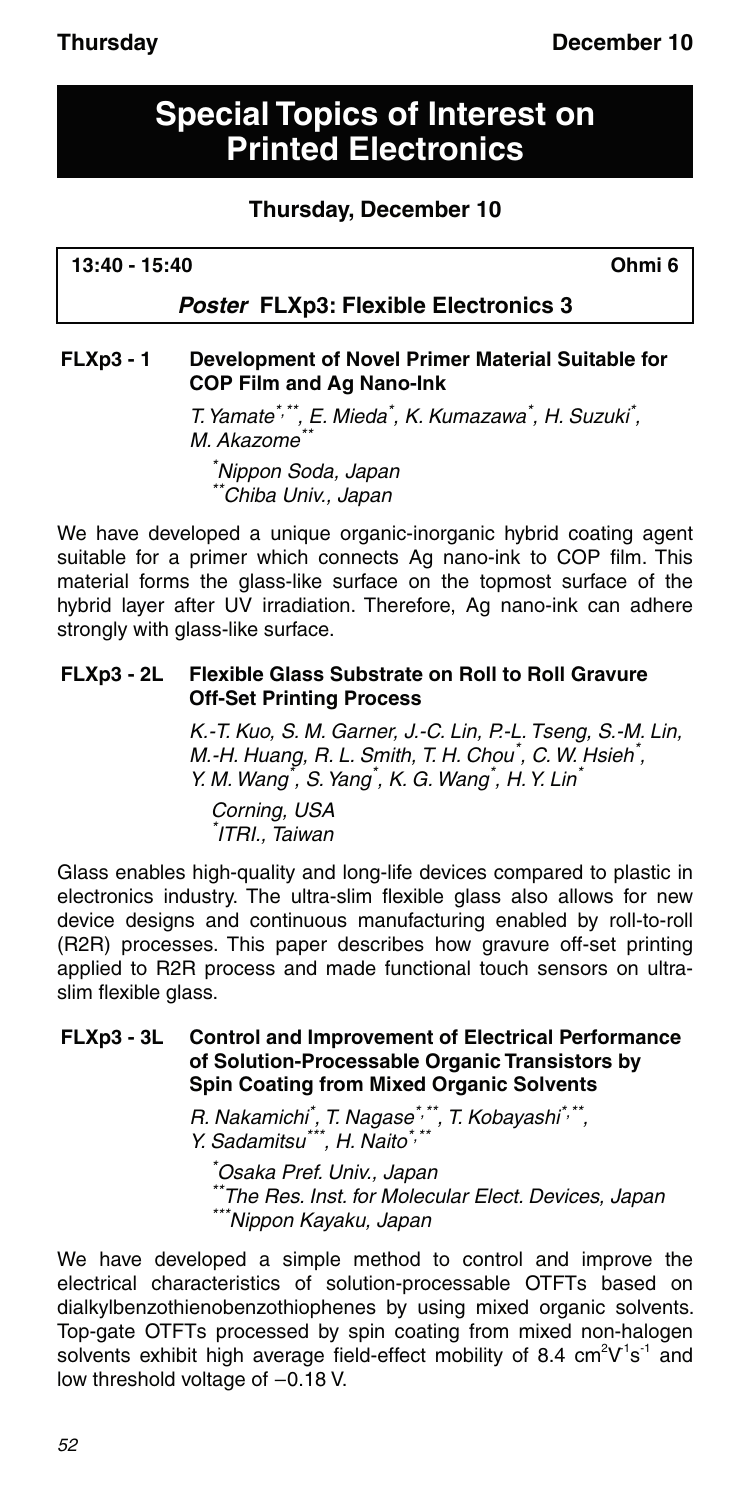### **Friday, December 11**

| $9:00 - 10:00$           |                                                                                        | Ohmi <sub>2</sub> |
|--------------------------|----------------------------------------------------------------------------------------|-------------------|
|                          | <b>OLED4: Advanced OLED Technologies II</b>                                            |                   |
| Chair:<br>Co-Chair:      | T. Komatsu, JOLED, Japan<br>T. Fukuda, Saitama Univ., Japan                            |                   |
| <b>OLED4 - 1</b><br>9:00 | Solution-Processed All Phosphorescent Small<br><b>Molecule White Multi-OLED System</b> |                   |

K. Oikawa, T. Iwasaki, T. Tsujimura, Y.-J. Pu<sup>\*</sup>, T. Chiba<sup>\*</sup>, S. Ohisa<sup>\*</sup>, J. Kido<sup>\*</sup> Konica Minolta, Japan

\* Yamagata Univ., Japan

White light emitting multi-OLED with small-molecule allphosphorescent system comprising two light emitting units and a charge generating layer (CGL) has been successfully developed for the first time in the world. In this paper, our proprietary solution-based process technologies, especially small-molecule phosphorescent materials and layer stack design technologies, will be discussed.

#### **OLED4 - 2 9:20 Novel Materials for Highly Efficient Long-Lived Solution-Processed Phosphorescent Red OLED Devices**

A. Hayer, P. Stoessel, N. Koenen, H. Heil, P. Levermore, B. Burkhart, K. Stegmaier, E. Böhm, H. Buchholz

Merck KGaA, Germany

We demonstrate highly efficient, long-lived ink-jet printable red phosphorescent materials. We show a series of new red emitters with high photoluminescence quantum efficiency, narrow spectra, excellent stability and very good printability. We further improve device performance by developing adapted hole transport layers.

#### **OLED4 - 3 9:40 OLED Dry Film Uniformity Compensation by Inkjet Process**

#### C.-Y. Lin, C.-Y. Lo

Nat. Tsing Hua Univ., Taiwan

Dry-film uniformity issue from wet-processed OLED because of the coffee-ring effect was improved by compensating the first inkjet-printed PEDOT:PSS with a second inkjet-printed one. Compensation volume, drop arrangement, and printing sequence were studied for optimized and improved film uniformity in this work.

----- Break -----

### **Author Interviews and Demonstrations**

12:00 – 12:40, Ohmi 6

----- Lunch -----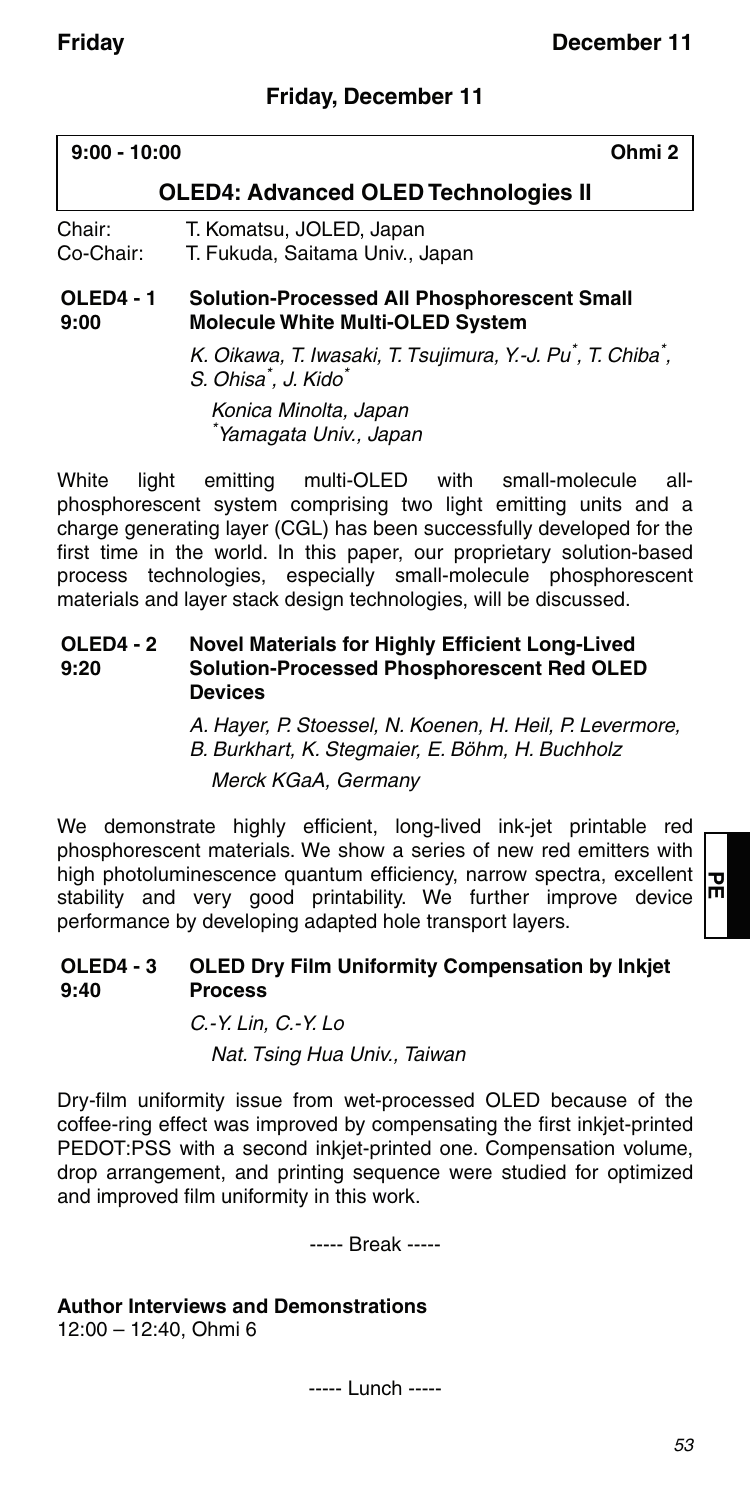| 13:30 - 14:40        | Ohmi 2                                                                                                                                             |
|----------------------|----------------------------------------------------------------------------------------------------------------------------------------------------|
|                      | <b>FLX4: Flexible Printed Electronics</b>                                                                                                          |
| Chair:<br>Co-Chair:  | T. Sekitani, Osaka Univ., Japan<br>M. Ito, Toppan Printing, Japan                                                                                  |
| $FLX4 - 1:$<br>13:30 | <b>Invited Exploring Low-Dimensional Charge</b><br><b>Transport Phenomena in Solution-Processed Metal</b><br><b>Oxide Superlattice Transistors</b> |
|                      | Y. H. Lin, K. Zhao <sup>*</sup> , R. Li <sup>**</sup> , A. Amassian <sup>*</sup> , T. D. Anthopoulos                                               |
|                      | Imperial College London, UK                                                                                                                        |
|                      | King Abdullah Univ. of S&T, Saudi Arabia                                                                                                           |
|                      | "Cornell Univ., USA                                                                                                                                |

We report on metal oxide superlattice systems grown from solution and their use in high electron mobility transistors. On the basis of temperature-dependent electron transport measurements and carrier distribution evaluation, we argue that the enhanced performance arises from the presence of 2-dimensional electron gas-like systems formed at the oxide-oxide heterointerfaces.

#### **FLX4 - 2: 13:55** *Invited* **Fluorophilicity as Selection Criterion of Solvents for Printed Organic Electronics**

Y. Kuwana, T. Abe, N. Shirota, T. Sakurada, M. Obi Asahi Glass, Japan

We investigated the deterioration of carrier mobility of organic thin film transistors after immersing into various solvents containing fluorine. The deterioration was correlated with the fluorophilicity, the partition ratio between solvents containing fluorine and without fluorine. The fluorophilicity will be a useful parameter for screening the process solvent.

#### **FLX4 - 3 14:20 Highly Stable Transparent Conductive Coatings on Ultra-Thin Glass for Flexible Devices**

M. Junghaehnel, S. Weller, T. Gebel<sup>\*</sup>, W. Skorupa<sup>\*\*</sup>, T. Schumann\*\*

Fraunhofer, Germany \* DTF Tech., Germany \*\*Helmholtz-Zentrum Dresden-Rossendorf, Germany

Ultra-slim flexible glass is an emerging flexible substrate material for flexible displays, devices or lighting.  $100 \mu m$  thick flexible glasses with a maximum dimension of 250 x 300 mm² were deposited with ITO and IZO at room temperature. The films were refined by in-line flash lamp annealing in the millisecond time range.

----- Break -----

#### **Author Interviews and Demonstrations**

18:10 – 18:50, Ohmi 6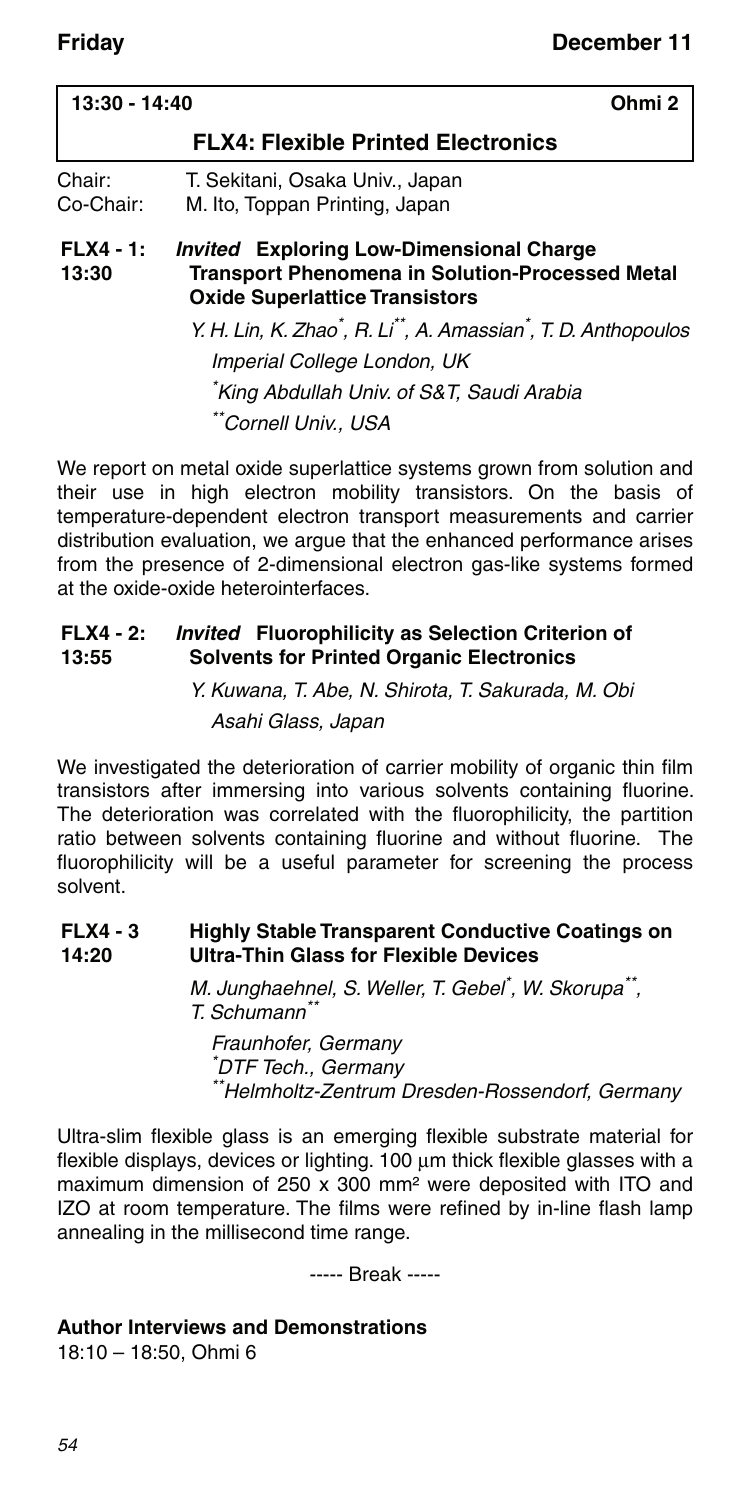# **Workshop on LC Science and Technologies**

### **Wednesday, December 9**

| 13:30 - 14:55 | Ohmi 9 |
|---------------|--------|
|               |        |

### **LCT1: Fascinating High Resolution Panel Technologies**

Chair: S. Ishihara, Osaka Inst. of Tech., Japan Co-Chair: A. Kubono, Shizuoka Univ., Japan

#### **LCT1 - 1: 13:30** *Invited* **The Latest IPS LCD Technology Realizing Super High Resolution and Wide Color Gamut**

I. Hiyama, R. Oke, K. Miyazaki, J. Maruyama, N. Sato, T. Kato, A. Hirota

Panasonic Liquid Crystal Display, Japan

We applied the unique pixel driving technology by a-Si TFT to 55-in. 8K4K panels and have achieved super high resolution and wide color gamut in the world's smallest size. This brings a new level of performance for the professional applications such as medical, broadcast and special industrial displays.

#### **LCT1 - 2 13:55 Reflective Color LCDs with High Image Quality Using LTPS TFTs in Low Frequency Driving**

H. Yamaguchi, Y. Kawata, Y. Matsuura, M. Akiyoshi, K. Takebayashi, T. Sano, A. Murayama, Y. Fukunaga, M. Tamaki, M. Mitsui, N. Takasaki, T. Nakamura, Y. Aoki, H. Hayashi

Japan Display, Japan

Image persistence and flicker are major issues for low frequency driving. Detailed investigation of the mechanism that produced these phenomena enabled us to reduce them to acceptable levels. We successfully developed a 7.0-in. WUXGA (1200×RGBW×1920) reflective color LCD driven by low temperature poly-silicon (LTPS) TFTs at 1Hz.

#### **LCT1 - 3 14:15 High Resolution Display Solution with LTPS Technology**

C. P. Xiang, Z. D. Zhang, H. Wu, Y. Z. Ma, B. P. Liu, B. Z. Liu, L. Wen, X. F. Zhou, B. P. Shen, J. Y. Li, Z. H. Zeng Xiamen Tianma Microelect., China

The resolution of smartphone display will be increased to satisfy the demand of high performance. In this paper, we indicate the challenges of high resolution display: lower luminance, poor chromatism and serious technology process control; figure out the solutions and show the LCD display with a resolution of 847 ppi.

*Also presented in Innovative Demonstration Session (see p. 205)*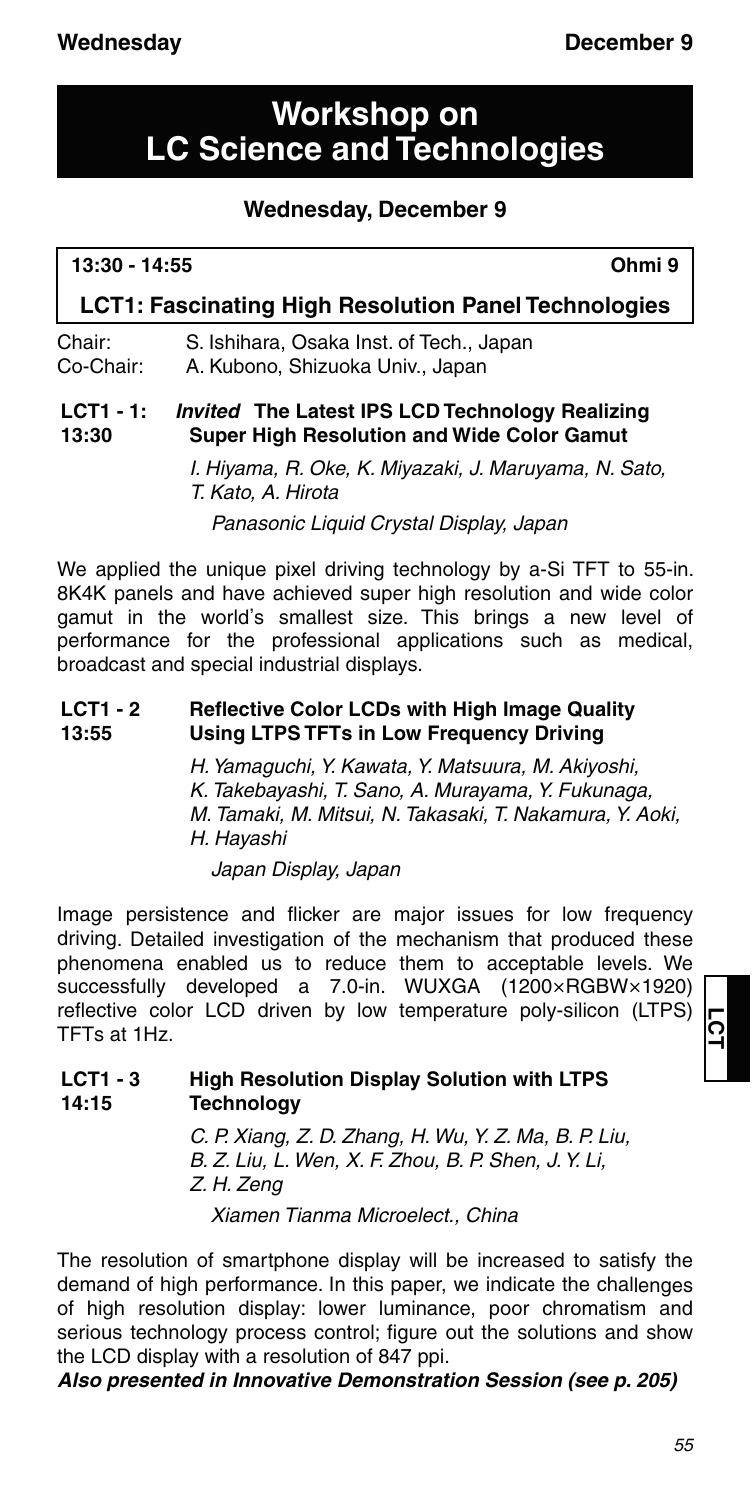#### **LCT1 - 4 14:35 High Performance Active-Matrix Transparent Display by PDLC and High Transmittance Backlight Module**

C.-H. Chen, C.-W. Su, J.-T. Lien

Chunghwa Picture Tubes, Taiwan

 In this paper, we have succeeded to develop a 6.1-in. transparent LCD by using polymer-dispersed liquid crystal and high transmittance backlight module technology, which transmittance can be achieved 20% upward. In addition, there are some advantages, such as, polarizer free, driving voltage satisfied with active-matrix TFT, and so  $\overline{on}$ 

----- Break -----

| 15:10 - 16:10       |                                                                                                                                                 | Ohmi 9 |
|---------------------|-------------------------------------------------------------------------------------------------------------------------------------------------|--------|
|                     | <b>LCT2: Advanced LC Materials</b>                                                                                                              |        |
| Chair:<br>Co-Chair: | I. Hiyama, Panasonic Liquid Crystal Display, Japan<br>F. Araoka, RIKEN, Japan                                                                   |        |
| $LCT2 - 1$<br>15:10 | <b>Oligothiophene-Based Chiral LC Semiconductors:</b><br><b>Circularly Polarized Light Emission and Anomalous</b><br><b>Photovoltaic Effect</b> |        |

M. Funahashi, T. Hamamoto, Y. Funatsu, A. Seki Kagawa Univ., Japan

Conventional organic semiconductors including liquid crystalline semiconductors are achiral. And conventional chiral LC compounds are not electroactive. In this presentation, we report circularly polarized light emission and luminescence color tuning from the N\* phase of phenylterthiophene dimers and anomalously photovoltaic effect in the SmC\* phase of phenylterthiophene derivatives.

**LCT2 - 2 Withdrawn**

#### **LCT2 - 4L 15:30 Enhancing Azimuthal Anchoring for IPS and FFS modes by Polymer Surface Stabilized Method**

K. Obayashi, H. Ozeki, Y. Iimura Tokyo Univ. of A&T, Japan

To reduce the image sticking, we use a polymer surface stabilized method to enhance surface anchoring for a photo-alignment method. The method is applied not only to IPS, but also to FFS. The results are discussed by considering the differences surface electric field distribution for the two modes.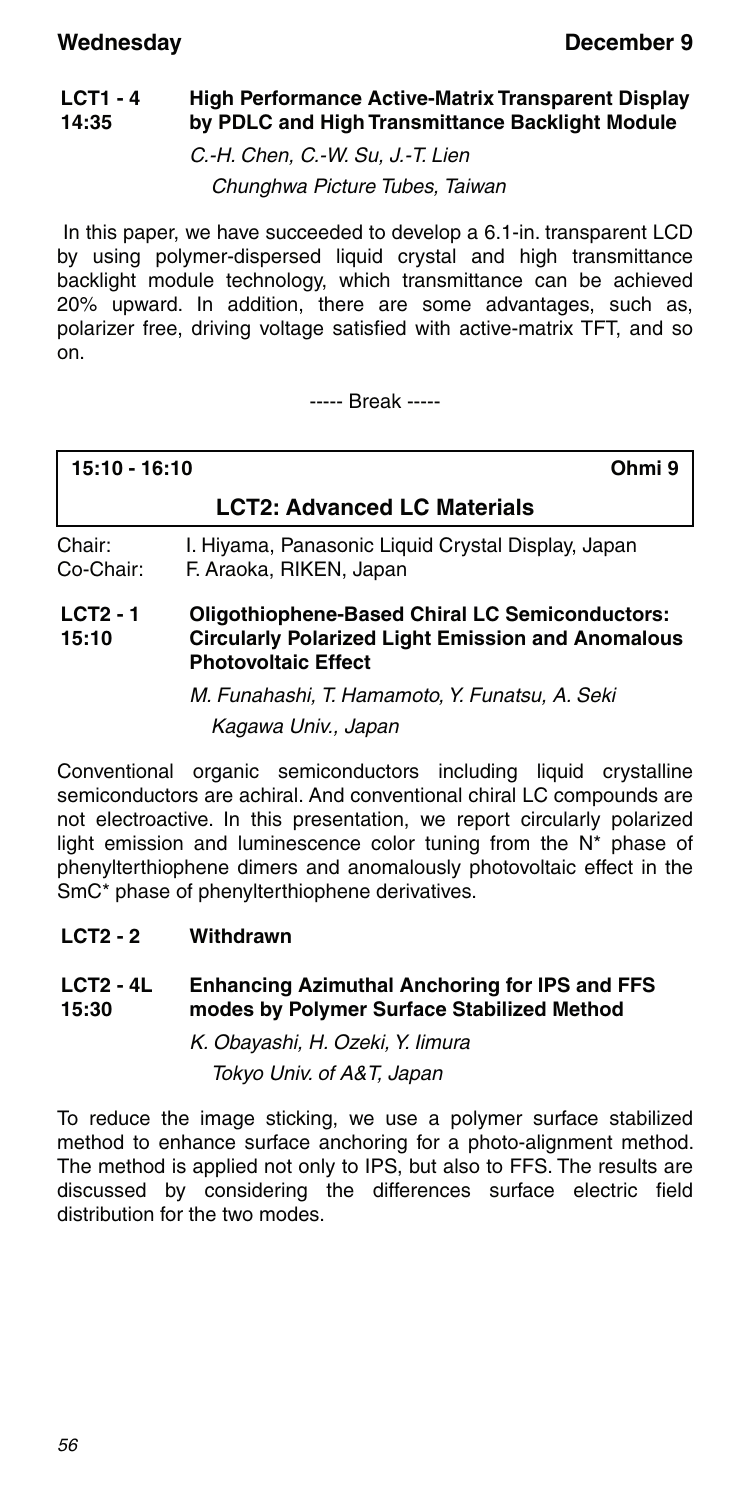#### **LCT2 - 3 15:50 Gradual Transition from Ferroelectric to Antiferroelectric LC Phase for Binary Mixture System**

Z. Feng, K. Ishikawa Tokyo Inst. of Tech., Japan

Phase transition of ferroelectric MC452 and antiferroelectric MC881 mixtures were measured by an improved simultaneous method. We confirmed the most easily deformable region in the Electric field and Temperature contour diagram of electric-field-induced birefringence arises from the divergence of helical pitch, which can be used in novel display technologies.

### **Author Interviews and Demonstrations**

16:30 – 17:10, Ohmi 6

### **Thursday, December 10**

| 10:30 - 12:30                            | Ohmi 6 |
|------------------------------------------|--------|
| <b>Poster LCTp1: Display Evaluations</b> |        |

#### **LCTp1 - 1 Improving L0 Leakage of LCD Panel with COA Structure by Optimizing Through Hole Profile of Color Filter and Shape of Second Metal**

Shenzhen China Star Optoelect. Tech., China

Two methods have been carried out to improve the L0 leakage of LCD panel with the structure of COA: tuning the hole profile of RGB color filter, and redesigning the shape of second metal layer (M2). The result show that the L0 leakage was substantially improved.

#### **LCTp1 - 2 Research Gamma Curve of VA Mode and ADS Mode in Oblique Direction**

Y. Y. Qu, H. L. Zhang, H. B. Zhao, T. Dong, F. F. Wang, S. M. Lee, D. Wang, X. B. Shao BOE Display Tech., China

Our experimental results show the difference of gamma curve in ADS mode and VA mode, Especially in the high gray scale, and analyze the cause.

### **LCTp1 - 3 Analysis of the Flicker Shift of Advanced Super Dimension Switch Mode TFT-LCD**

C. Chen, S. Wang, Z. Zhang, H. Chu, J. Ma, J. Zhang, K. H. Park, Y. B. Lee, C. Che, S. K. Lee BOE HF, China

We investigated the flicker shift behavior of ADS (Advanced Super Dimension Switch) mode TFT-LCD with different LC and PI. For the precisely explain the flicker shift behavior in different LC and PI test split, the residual DC Discharge characteristic was studied.

J. Li, H. H. Chen, Y.-J. Lee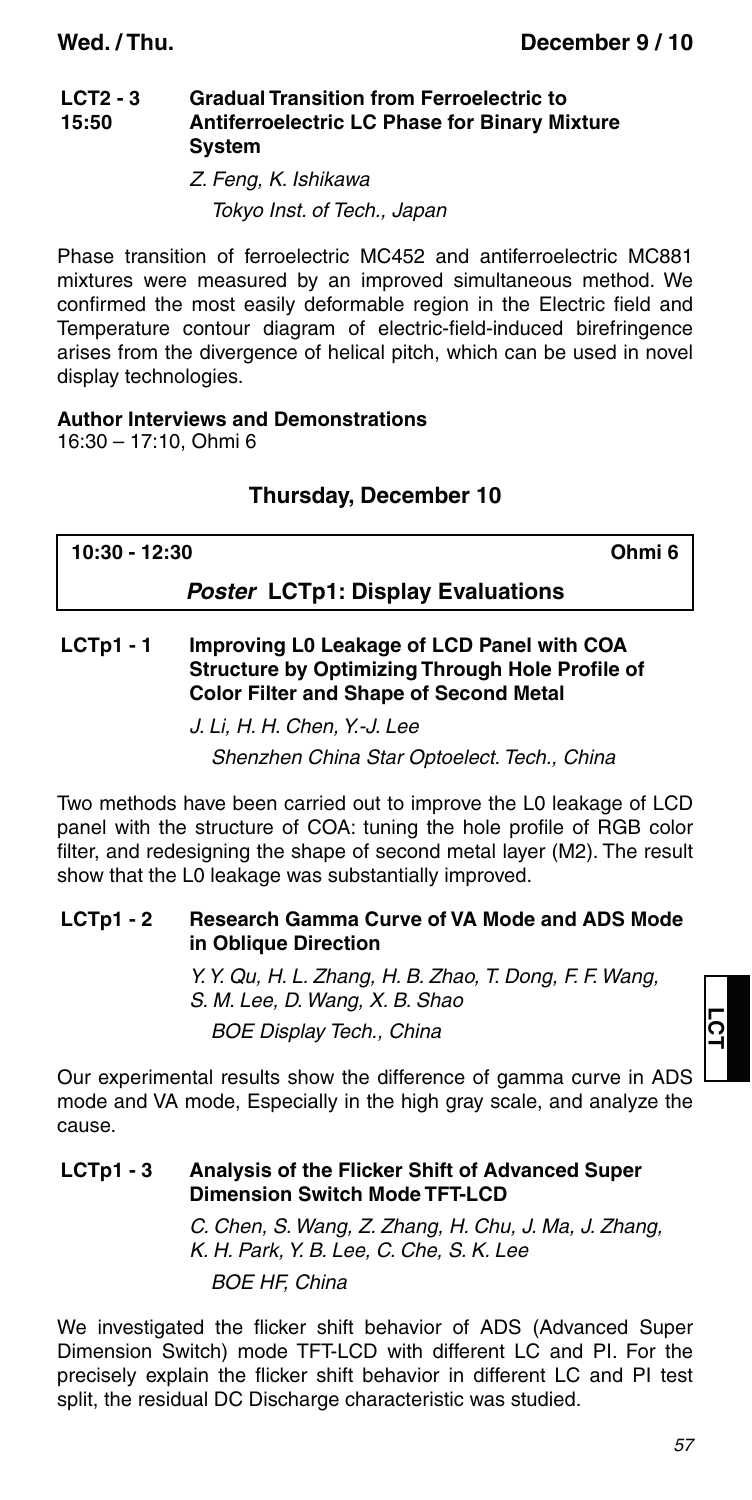### **LCTp1 - 4 Research of Optical Performance about TFT-LCD with Different Array Layer Combinations**

Z.D. Zhang, B.Y. Zheng, L. Wu, B.P. Shen, C.H. Tseng Xiamen Tianma Microelect., China

We have developed different array layer combinations through simulation and experiment, in case of the device electrical performance, aimed to receive a perfect array layer combination .The combination have good optical performance in chromaticity, JNCD, view-angle and also have large margin in manufacturing process to achieve high yields.

### **10:30 - 12:30 Ohmi 6**

*Poster* **LCTp2: Innovative Technology for Surface/Interface Control**

### **LCTp2 - 1 Photoinduced In-Plane Alignment of Nematic LCs Doped with Photoalignable Composite Materials**

N. Kawatsuki, Y. Hashimoto, M. Kondo, T. Sasaki\* , H. Ono<sup>\*</sup>

Univ. of Hyogo, Japan \* Nagaoka Univ. of Tech., Japan

Photoalignment of low-molecular-liquid crystalline (LC) cell is explored without surface treatment of the substrates. A linearly polarized (LP) light exposure to a LC cell containing nematic LCs and a small amount of photoresponsive material generates homogenous LC orientation of the cell. Material design, mixture ratio and exposure condition are investigated.

#### **LCTp2 - 2 Two-Band Photo-Alignment Method for High Speed TN-LC Cell**

K.-W. Park, B.-J. Mun, J. H. Lee<sup>\*</sup>, B. K. Kim<sup>\*</sup>, H. C. Choi<sup>\*</sup>, G.-D. Lee

Dong-A Univ., Korea \* LG Display, Korea

We proposed the high speed twisted nematic (TN) liquid crystal (LC) cell on the photosensitive polyimide (PI) embedded with reactive mesogens (RMs) by applying two-bend separated UV exposure method. Demonstration for electro-optical properties is performed by experiments and we finally confirmed the enhanced response time of photo-aligned TN LC cell.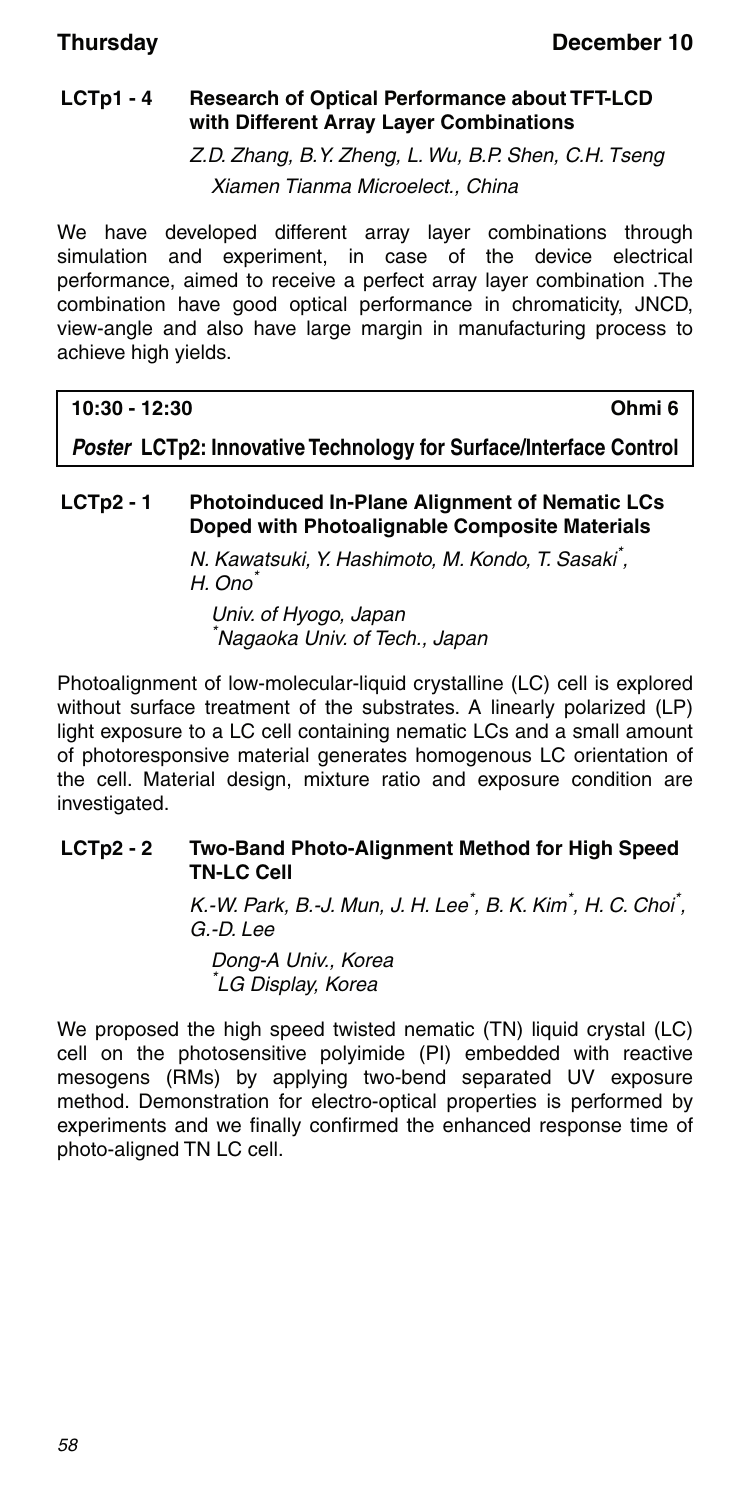#### **LCTp2 - 3 The Study of Pre-Tilt Alignment with Different Photo-Reactive Side Chains in Surface-Controlled VA Mode**

R. Zhao<sup>\*</sup>, C.-C. Hsieh<sup>\*</sup>, Y. Zhao<sup>\*</sup>, Y. Song<sup>\*</sup>, X. Li<sup>\*</sup>, C.-Y. Chiu<sup>\*</sup>, C.-Y. Lee<sup>\*</sup>, A. Lien<sup>\*,\*\*</sup> \* Shenzhen China Star Optoelect. Tech., China TCL Corporate Res., China

Surface-controlled vertical alignment is an upgrading method of PS-VA. In this study, we use reactive mesogen as side chains of polyimide and adopt UV curing process to investigate the pre-tilt alignment of liquid crystal. The pre-tilt formation and reliability performance of different side chains are discussed, respectively.

### **LCTp2 - 4 Pretilt Angle Control of LCs with Homeotropic Alignment Using Photocurable Polymer**

C.-J. Hsu, B.-L. Chen, C.-Y. Huang Nat. Changhua Univ. of Education, Taiwan

We proposed an approach to control pretilt angle of liquid crystals(LCs) by LC/NOA65 mixture in homeotropic LC cell, which features simple fabrication process without applied voltages during exposure and less scattering because of low polymer concentration. The pretilt angle can be controlled from  $90^{\circ}$  to  $\sim 3^{\circ}$  with various NOA65 concentrations.

#### **LCTp2 - 5 Zinc Oxide Films for Controlling the Pretilt Angles of LC Devices**

C.-C. Liu, J.-W. Hu, S.-C. Jeng Nat. Chiao Tung Univ., Taiwan

The tunable pretilt angles of liquid crystal (LC) molecules aligned on the inorganic zinc oxide (ZnO) film with controllable surface wettability are demonstrated. Our experimental results show that the pretilt angles of LCs on ZnO films can be successfully adjusted over a wide range.

#### **LCTp2 - 6 Random Alignment of Nematic LC on Graphene Films and the Electro-Optical Characteristics**

A. Nakamura, T. Nakagaki, A. Kubono Shizuoka Univ., Japan

Fast response and a wide viewing angle of a liquid crystal display were achieved using a graphene CVD film as one of the electrodes. The high performances were associated with the specific alignment.

### **LCTp2 - 7 Film Substrate Which Needs No Alignment Layer for LC Molecules**

T. Araishi, Y. Yoshida, Y. Kimura, S. Ishihara Osaka Inst. of Tech., Japan

We have been investigating different film compositions for a flexible film substrate that does not need an alignment layer. In this study, we investigated factors that influenced the LC alignment on the film and demonstrated a good switching behavior in IPS mode film LCDs.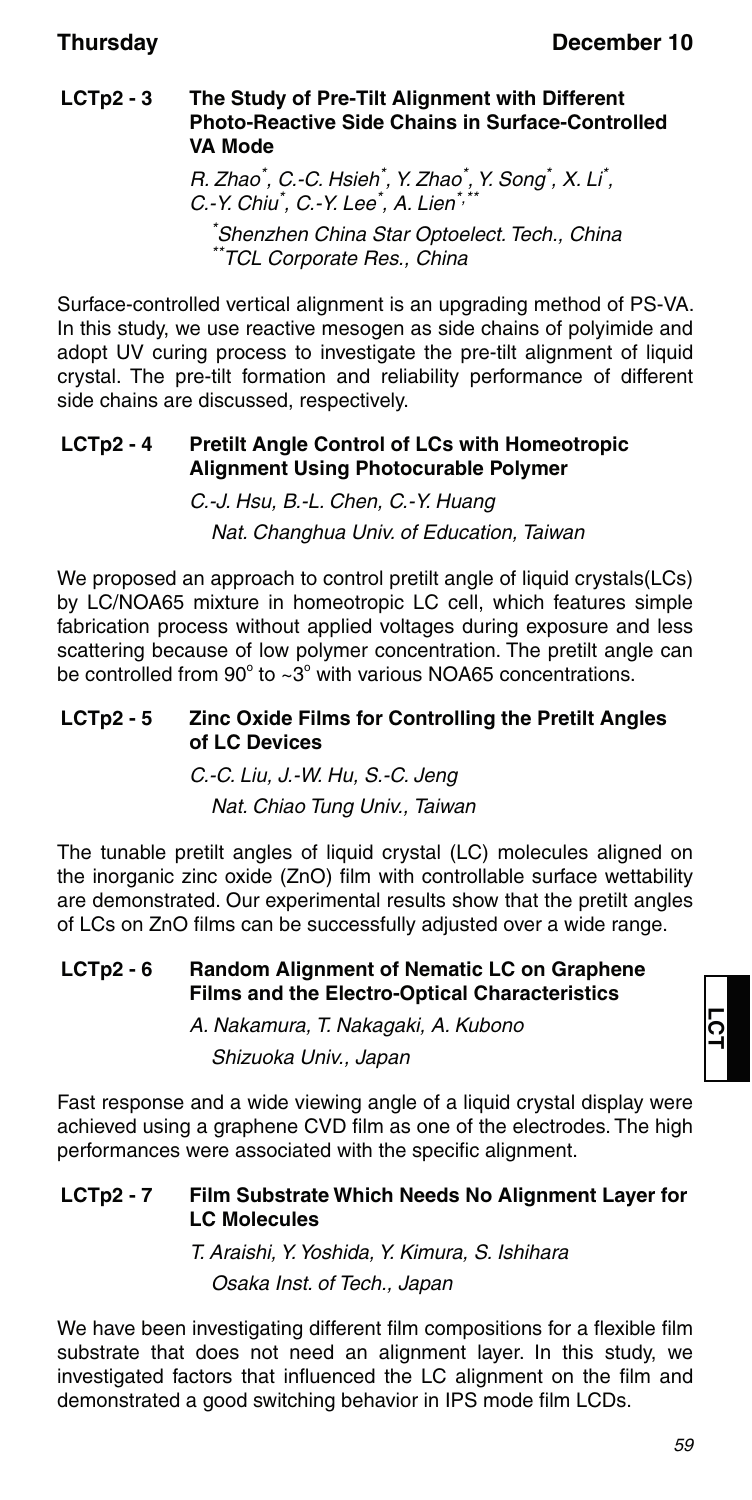### **10:30 - 12:30 Ohmi 6**

*Poster* **LCTp3: Optical Elements for Phase Control**

### **LCTp3 - 1 The Optical Characteristic of a Polarization-Dependent Diffuser Based on NOA65-Doped E7**

W.-K. Lin, W.-C. Su

Nat. Changhua Univ. of Education, Taiwan

A polarization-dependent diffuser is fabricated with liquid-crystal (E7) and polymer (NOA65). In this study, the optical characteristic of the sample is researched, and the diffuser is proved it can be a seethrough screen without applied voltage.

#### **LCTp3 - 2 Negative Dispersion-Negative Birefringence Retarder for the Compensation Film of LCDs**

A.K. Srivastava, S. Yang, H. Lee, H. Kim, S. Yeo, J.-H. Lee Chonbuk Nat. Univ., Korea

We demonstrated negative dispersion half and quarter wave retarders by varying the angle  $(\phi)$  between the extraordinary axes of two negative birefringence films and their retardation values. The optimum values of  $\phi$  for half and quarter quarter-wave retarders were 40° and 70° respectively for different retardation values of the films.

### **LCTp3 - 3L Electro-Optical Iris Diaphragm Based on Twist Nematic Liquid Crystal Films Coating with Poly(N-Vinyl Carbazole)**

S. T. Wu, A. Y.-G. Fuh, K. N. Chen Nat. Cheng Kung Univ., Taiwan

This study develops an electro-optical light shutter that automatically determines the optimum transmittance upon the intensities of the exposed UV lights. The film applies photoconductive polymer poly(Nvinyl carbazole) based on twist nematic liquid crystals that could be operated under a parallel/cross-polarizer to adjust the light beam/ring in optic integrated system.

#### **LCTp3 - 4L Mechanism of Low Driving Voltage in Polymer Stabilized Reverse Mode Cell**

K. Inoue, R. Yamaguchi Akita Univ., Japan

A mechanism of low driving voltage of 3 V is discussed in a polymer stabilized reverse mode cell. LC dielectric constants in large and small domains are estimated and the difference of LC reorientation voltage in each domains is indicated to mainly cause a strong light scattering.

----- Lunch -----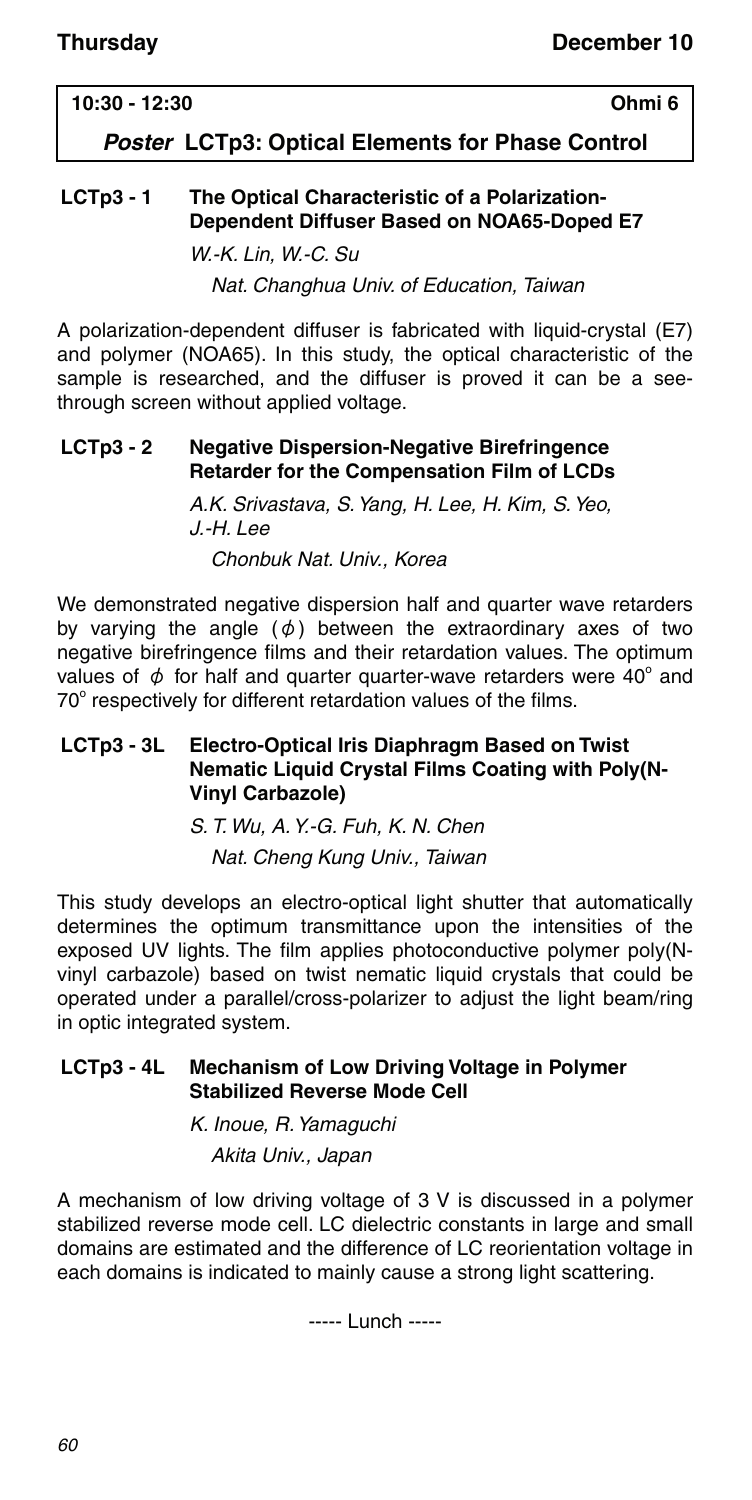### **13:40 - 15:40 Ohmi 6**

### *Poster* **LCTp4: IPS/FFS Display Modes**

#### **LCTp4 - 1 A Novel Method to Simulate the Flexoelectric Effect in FFS LCD**

K.-C. Chu, S.-Y. Su, H.-W. Cheng, W.-C. Tsai AU Optronics, Taiwan

We propose a method to simulate the flexoelectric effect (FEE) in positive/negative liquid crystals. The suitable flexoelectric coefficients for FEE calculations were obtained by comparing the pixel images between experiment and simulation. Using this method, the FEE simulations agree with the previous works and look forward to the FEE improvement effectively.

#### **LCTp4 - 2 Withdrawn**

#### **LCTp4 - 3 The Chromaticity Study of the Photo Alignment IPS LC Mode**

Y. Zhao, Y. Song, C.-C. Hsieh, R. Zhao, X. Li, C.-Y. Chiu, C.-Y. Lee, A. Lien\*

Shenzhen China Star Optoelect. Tech., China \* TCL Corporate Res., China

A new photo alignment material for in-plane switching (IPS) has been presented We have investigated the effect of the manufacturing process and material composition on the alignment ability and panel chromaticity. An excellent chromatic performance and alignment stability can be achieved by optimized the composition of photo alignment material.

#### **LCTp4 - 4 The Study of Transmittance of Negative and Positive LC Effect on FFS/IPS Mode**

Y. Song, Y. Zhao, R. Zhao, C.-C. Hsieh, C.-Y. Chiu, C.-Y. Lee<sup>\*</sup>, A. Lien<sup>\*</sup>

Shenzhen China Star Optoelect. Tech., China \* TCL Corporate Res., China

The in-plane switching (IPS) and fringe field switching (FFS) liquid crystal mode has widely application for manufacturing high performance displays due to the wide viewing angle and high resolution. In this paper, we have investigated the transmittance of negative and positive liquid crystal effect on IPS and FFS mode.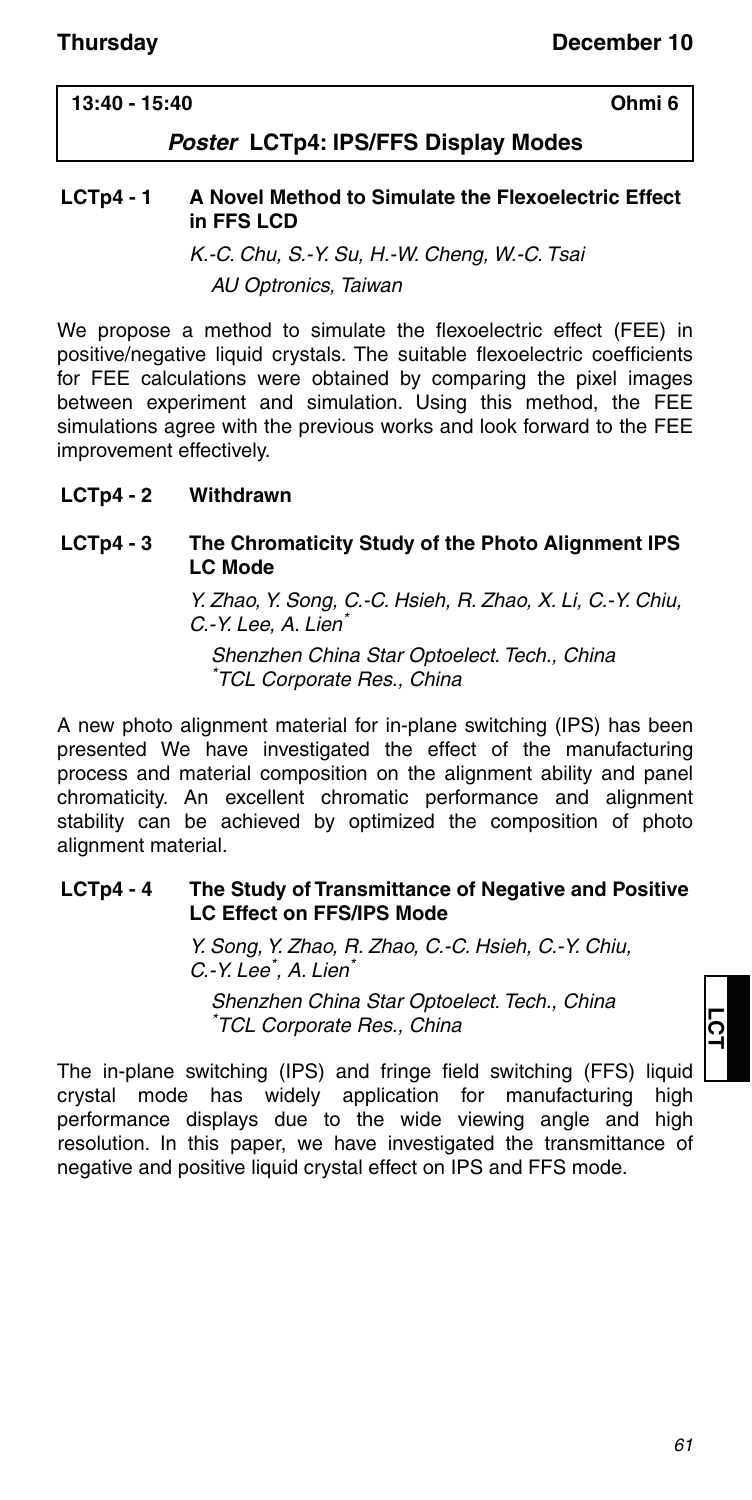### **LCTp4 - 5L Suppression of Image Flicker in a Liquid Crystal Display Under Low-Frequency Driving**

S.-W. Oh, J.-H. Park, T.-H. Yoon Pusan Nat. Univ., Korea

In case a liquid crystal display panel is driven by a low-frequency fringe field, image flickering phenomenon can be noticeable by the naked human eye. We investigated dependence of image flicker in a homogeneously-aligned liquid crystal cell on the sign of dielectric anisotropy, electrode structure, and applied voltage waves.

### **LCTp4 - 6L Design and Simulation of OC-IPS, OC-FFs, and OC-HV-FLCD Exhibiting High Speed Response**

S. Kobayashi, H. Akiyama\* Tokyo Univ. of Sci. Yamaguchi, Japan \* DIC, Japan

A designing theory and simulation of optically compensated IPS, FFS and HV-FLCD has been developed and it is shown that  $\tau_{off}$  is reduced over five-fold and more by setting the angle of optical compensator, +A plate is to be  $3\pi/4 + \alpha$ , where  $\alpha = -0.10 \sim 0.12$ .

### **LCTp4 - 7L Micro Vision Cell Parameter Comparison of FFS Photo Alignment LCD Using High and Low Power Exposure Energy**

K.-T. Huang, Y.-W. Hung, R.-X. Fang, Y.-T. Chao, T. Lee, C. Lee, S.-C. Lin, C. Kuo, T.-S. Jen HannStar Display, Taiwan

In this paper, we analysis the cell parameter of FFS LCD which are made with the same UV dosage and different exposure power of photo alignment technology. Decomposition photo reaction type PI material and 254 nm LPUV is used. The local area of sub-pixel cell parameter are compared and be discussed.

#### **LCTp4 - 8L Fast In-Plane Switching of a Liquid Crystal Cell by Using Parallel Patterned Electrodes**

J. Heo, T.-H. Choi, J.-W. Huh, T.-H. Yoon Pusan Nat. Univ., Korea

We propose a LC cell with parallel patterned electrodes for fast response time. The proposed cell shows faster response time than that of the conventional FFS mode, because of smaller optimum thickness of the LC layer. The proposed cell exhibits wide viewing angle characteristics similar to the conventional FFS mode.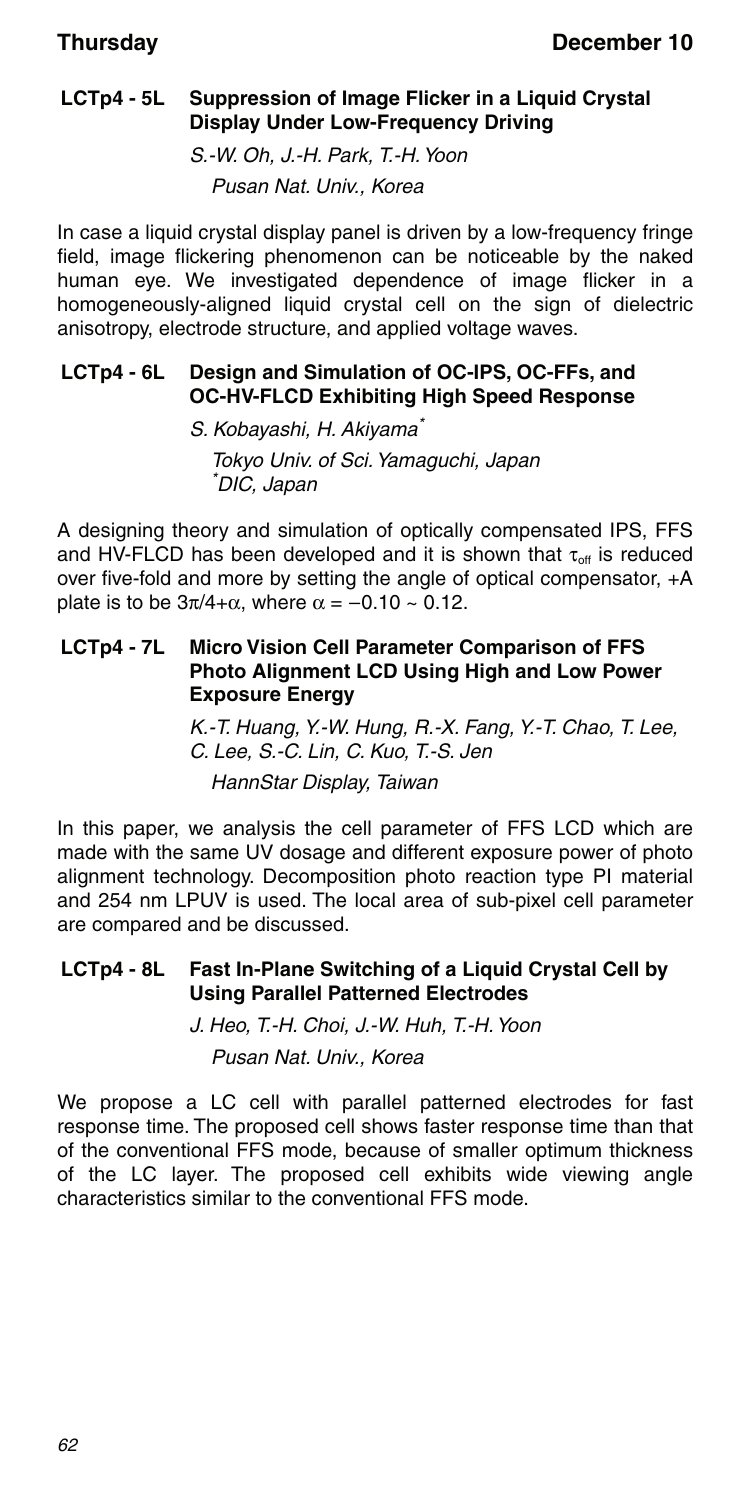### **13:40 - 15:40 Ohmi 6**

### *Poster* **LCTp5: Emerging LCD Technologies**

### **LCTp5 - 1 Polarizer-Free LCD Having Black Dyes**

G. H. Kim, W.-J. Lee, Y.-H. Kim, C.-S. Hwang ETRI, Korea

Polarizer-free LCDs were prepared by doping a black dye into NLCs. To evaluate electro-optical performance, we developed a 3.5-in. AM TFT transparent LCD and a 3-in. PM LCD by using black dye doped-LC technology. The obtained LCDs exhibit good optical performance, fast response times and low driving voltage.

### **LCTp5 - 2 Edge Emission Patterns from an LC/Dye Cell**

S. Itaya, N. D. B. M Azumi, M. Ohta, S. Ozawa, I. Fujieda Ritsumeikan Univ., Japan

Edge emission from an LC/dye cell is more intense in certain angular ranges. Its spectrum varies with the emission angle in a complicated manner. Some effects might be due to self-absorption and re-emission by the dye material and others might be purely optical. Further experiments will verify these speculations.

#### **LCTp5 - 3 A Transparent Display Based on Dye-Doped LC Technology**

J.-N. Lin, C.-W. Su

Chunghwa Picture Tubes, Taiwan

In this paper, we have succeeded to develop a 4.7-in. transparent display by using dye-doped liquid crystal (DDLC) technology. The DDLC can be achieved low operating voltage, high transmittance, and good contrast ratio. Thus, the 4.7-in. colorful transparent display by using DDLC technology has good visibility and transparency.

### **LCTp5 - 4 Dual-View Blue Phase LCD**

C.-T. Hsieh, C.-H. Chang, C.-Y. Lin<sup>\*</sup>, C.-Y. Tsui<sup>\*</sup>, C.-Y. Huang<sup>\*</sup>, C.-J. Hsu<sup>\*</sup>, C.-J. Tien<sup>\*\*</sup>, K.-Y. Lo<sup>\*\*\*</sup>

AU Optronics, Taiwan \* Nat. Changhua Univ. of Education, Taiwan \*Cheng Shiu Univ., Taiwan \*\*Nat. Cheng Kung Univ., Taiwan

We design a blue phase dual-view display with high contrast ratio and low cross talk. The patterned-electrode provides inclined field parallel to the unintended viewing direction, creating zero phase retardation and dark state in the unintended viewing direction. The operation mechanism, device parameters are discussed.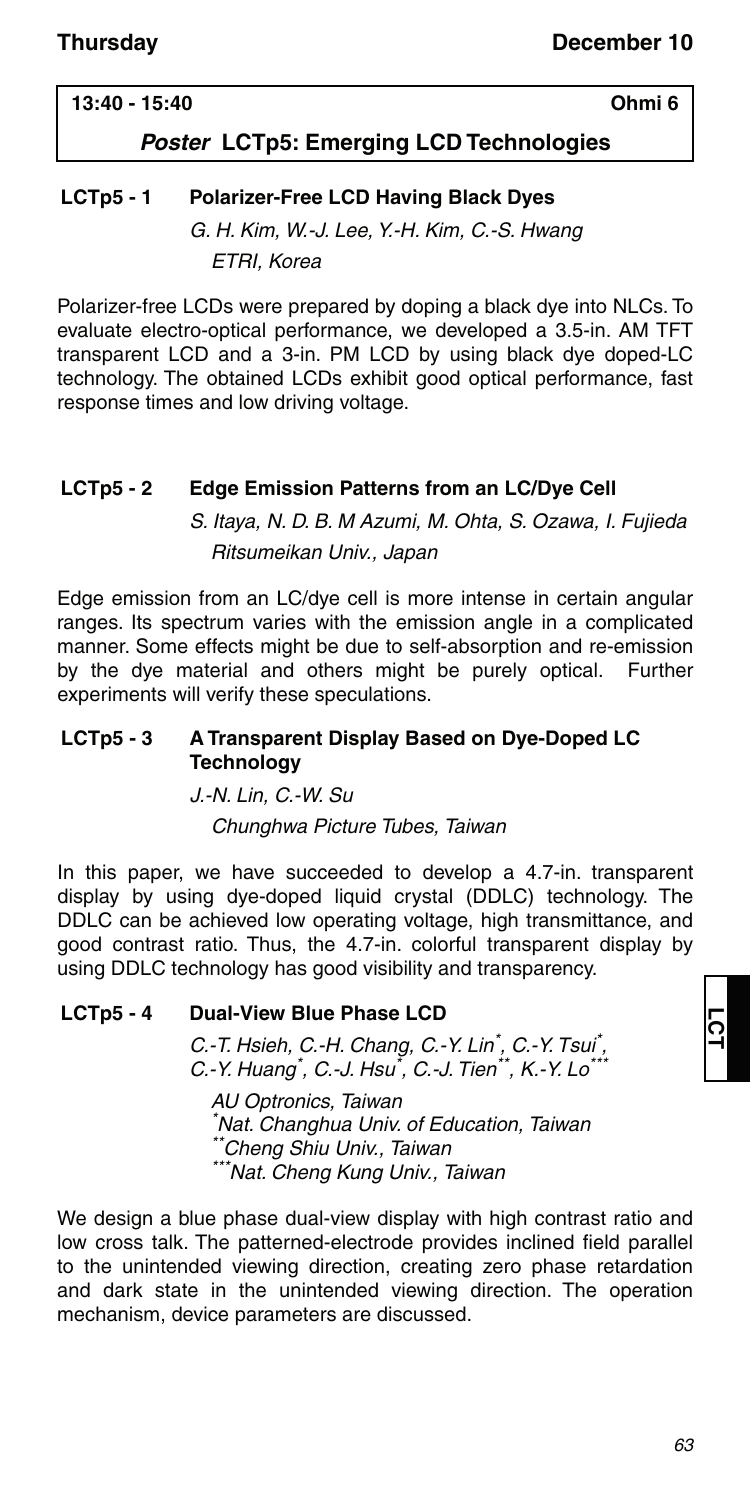**LCTp5 - 5 Withdrawn**

### **LCTp5 - 6 Electric Field Effect on Polymerization Process of Polymer-Stabilized Blue Phase LC**

W.-H. Li, D.-C. Hu, Y.-J. Lee<sup>\*</sup>, A. Lien<sup>\*\*</sup>, J.-G. Lu Shanghai Jiao Tong Univ., China \* Shenzhen China Star Optoelect. Tech., China \*TCL Corporate Res., China

The process of applying electric field during polymerization of polymerstabilized blue phase LC (PS-BPLCs) is proposed to improve the driving capacity and contrast ratio of PS-BPLCs. By optimizing the process, the Kerr constant and hysteresis can be improved significantly. Meanwhile, it is also an effective way to improve the contrast ratio.

#### **LCTp5 - 7L Fundamental Study on Lateral Shearing Properties of Nematic LC Cells**

T. Nose, S. Ishisaka, K. Okano, N. Fujita, J. Murata, H. Muraguchi, N. Ozaki, M. Honma, R. Ito Akita Pref. Univ., Japan

LC cell can be used as uniaxial crystal whose optic axis is oblique by applying a suitable voltage. Incident ordinary and extraordinary rays sprit laterally just a little, and the behavior is useful for differentialinterference-contrast (DIC) observation. Then, lateral shearing properties are investigated for various types of LC cells.

### **LCTp5 - 8L Response Properties of Twisted Nematic Liquid Crystal Gratings**

M. Honma, Y. Aki, K. Takahashi\* , R. Yamaguchi\* , T. Nose Akita Pref. Univ., Japan \* Akita Univ., Japan

We investigate the response properties of micropatterned twisted nematic liquid crystal (TN LC) gratings. The rise and decay times are discussed together with the theoretical expression of the response time. It is revealed that the measured response time obeys the similar formula to that for conventional uniformly aligned LC cells.

#### **LCTp5 - 9L Morphological Control of the Liquid Crystal Droplets in Molecular-Aligned Polymer for Substrate-Free LCDs**

D. Sasaki, T. Ishinabe, H. Fujikake Tohoku Univ., Japan

To realize substrate-free liquid crystal displays with high contrast images, we have proposed a new molecular-aligned composite film of LC and polymer. We clarified that the aggregate morphology of twisted LC droplets can be controlled by the temperature and UV intensity during UV exposure through the photo mask.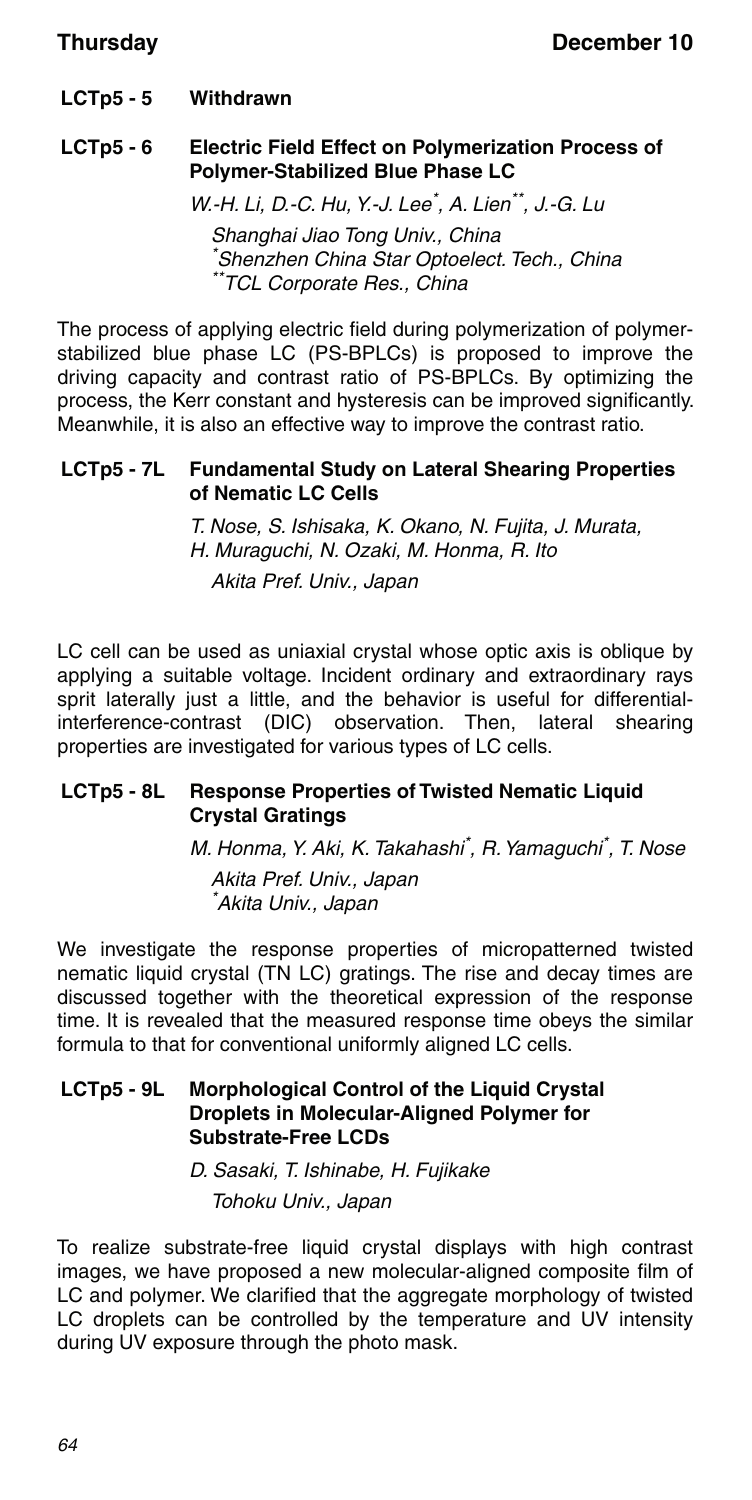### **LCTp5 - 10L Enhanced Electro-Optic Characteristics of a Liquid Crystal Display Aided by Polymer Networks**

T.-H. Choi, Y. Choi, Y.-J. Park, J.-W. Kim, T.-H. Yoon Pusan Nat. Univ., Korea

We confirmed that we can increase the cell gap in a polymernetworked cell for higher transmittance without sacrificing the response time. By employing a polymer-networked cell with a polymer concentration of 3 wt%, we achieved a relatively fast response time of 18 ms even at –20 °C.

### **LCTp5 - 11L Driving Voltage Reduction of Flexible Blue Phase Liquid Crystal Devices Containing Polymer Walls**

H. Sakai, T. Ishinabe, H. Fujikake Tohoku Univ., Japan

A flexible blue phase LCD with polymer wall structure has been proposed for high-contrast display. We clarified that the driving voltage largely depends on the collimation angle of UV light and monomer concentration during patterned UV irradiation. We successfully realized low driving voltage of blue phase LC with polymer walls.

#### **LCTp5 - 12L Fabrication of Flexible Ultra-Thin Liquid Crystal Devices Using Coat-Debond Plastic Substrates with Etched Post Spacers**

Y. Obonai, T. Ishinabe, H. Fujikake Tohoku Univ., Japan

To realize flexible LCDs, high dimensional stability for temperature is required for plastic substrates. Using polyimide substrates formed by the coat-debond method, we have developed flexible LC devices with etched post spacers. As a result, we successfully achieved flexible LCDs that have high flexibility without degradation of optical characteristics.

| 13:40 - 15:40                     | Ohmi 6 |  |
|-----------------------------------|--------|--|
| Poster LCTp6: Liquid Crystal Lens |        |  |
|                                   |        |  |

### **LCTp6 - 1 LC Lens with Different Cell Gap**

R. Bao, G. Chen, H. Mai, M. Ye SuperD, China

The dependence of optical power and decay time on cell gap of a liquid crystal lens are studied. The maximum optical power increases nearly linearly with the increase of cell gap, and the decay time increases approximately linearly with increasing cell gap squared.

**LCT**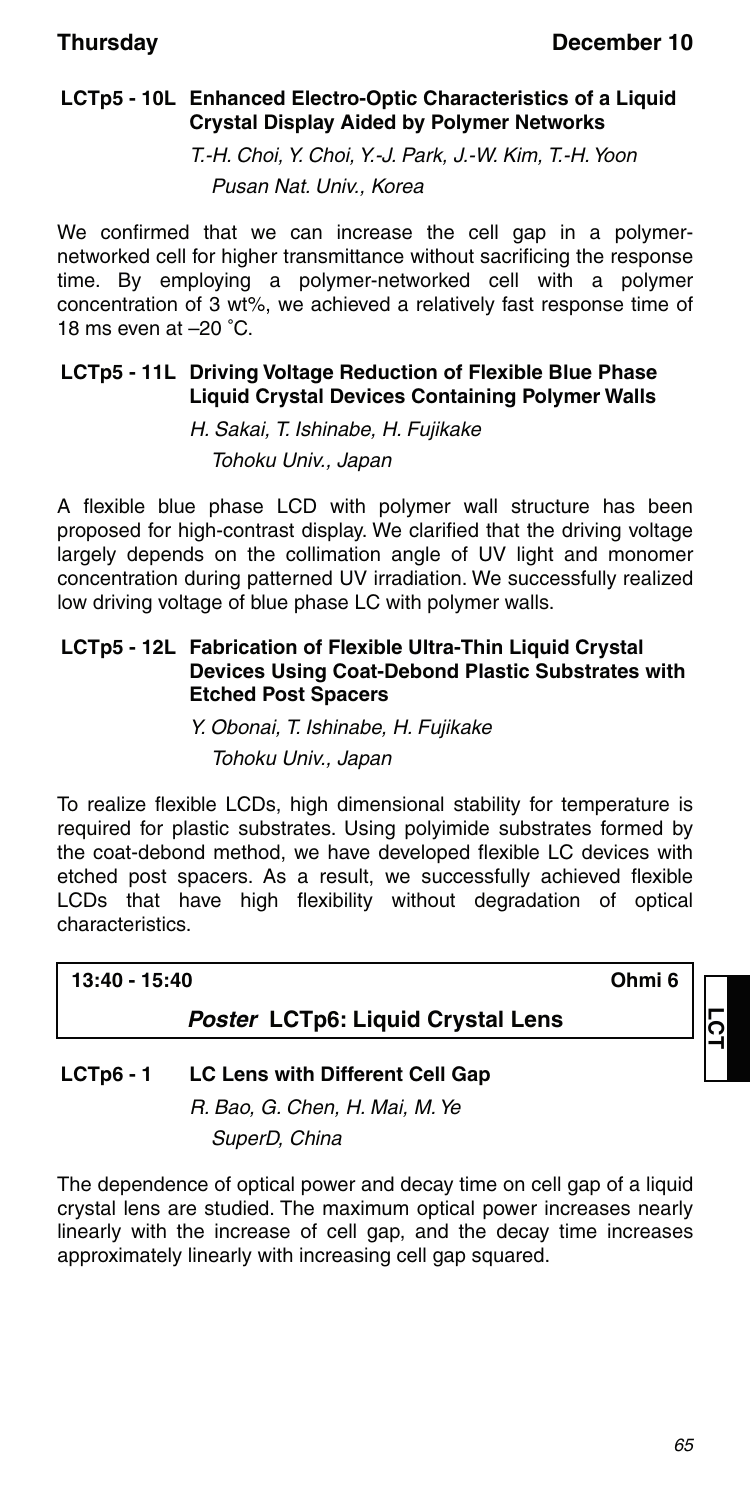#### **LCTp6 - 2 Thermally Controllable and Polarization Independent LC Lenses Fabricated on Flexible Substrates**

Y.-Y. Chiu, C.-Y. Chien, C.-R. Sheu Nat. Cheng Kung Univ., Taiwan

In this study, a convex liquid crystal (LC) lens fabricated on flexible PDMS substrates is demonstrated. Due to PDMS surface providing a homeotropic LC alignment, the fabricated LC lenses are polarization independent and thermally tunable focuses. Furthermore, the LC lenses still keep lens functions even in bending situation.

### **LCTp6 - 3 Withdrawn**

#### **LCTp6 - 4 Tunable Optical Deflector with Fresnel Type of LC Device**

### G. Shibuya, H. Yoshida, M. Ozaki Osaka Univ., Japan

We have developed a new type of tunable Fresnel deflector composed of liquid crystal. Novel structure of thin films makes a saw-tooth distribution of refractive index in the LC material. Optical tilt angle of  $\pm$ 0.6 deg. was achieved to apply for optical image stabilizer (OIS) without any moving parts.

#### **LCTp6 - 5 Completely Preventing Disclination Lines Occurred in LC Lens Array via an Additionally Whole Photoresist Film**

P.-H. Tang, Y.-J. Chang, C.-R. Sheu

Nat. Cheng Kung Univ., Taiwan

A simple and effective method to prevent disclination lines in liquid crystal (LC) lens array is proposed. By means of an extra whole photoresist film coated on hole-patterned ITO (indium tin oxide) electrodes, there will be no disclination line when electrically operating LC lens arrays.

### **LCTp6 - 6L 2D-3D Switchable Auto-Stereoscopic Multi-View 3D Mobile Display Using Polarization Dependent Reactive Mesogen Lens Array Film**

M.-K. Park, K.-B. Son, M. Kim, H.-R. Kim Kyungpook Nat. Univ., Korea

We demonstrate a 2D-3D switchable auto-stereoscopic 15-view 3D mobile display using polarization dependent reactive mesogen (RM) lens array film. In our active RM lens array with slim thickness, an ideal lens profile is obtained with short focusing behavior and a spherical aberration is eliminated by using the aspherical lens curvature.

### *Also presented in Innovative Demonstration Session (see p. 205)*

----- Break -----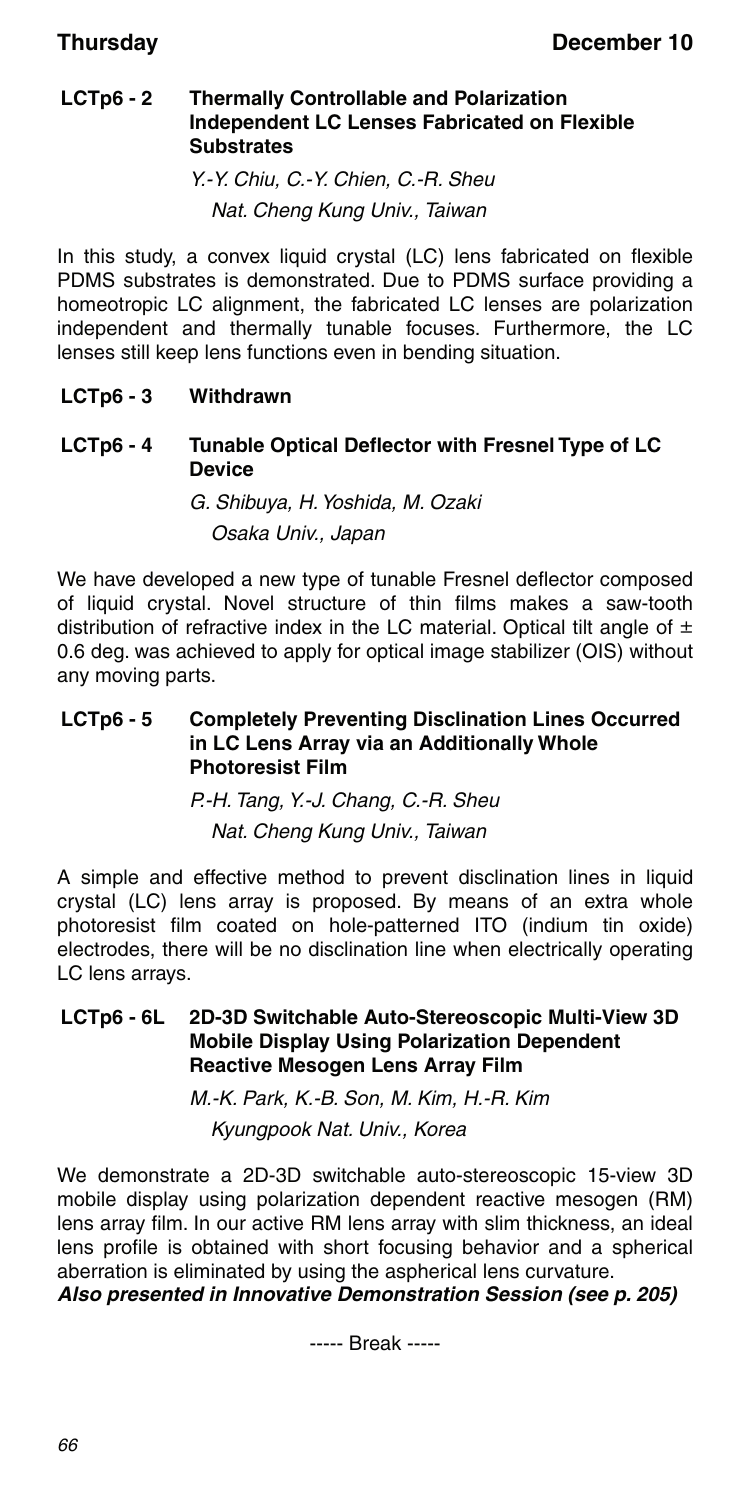| 16:00 - 17:25                          |                                                                            | Ohmi 9 |
|----------------------------------------|----------------------------------------------------------------------------|--------|
| 3D2/LCT3: Autostereoscopic 3D Displays |                                                                            |        |
| Chair:<br>Co-Chair:                    | Y. Kuroki, Confort Vision Res. Lab., Japan<br>S. Oka, Japan Display, Japan |        |
| 3D2/<br>$LCT3 - 1:$                    | Invited LC GRIN Lens Technology for Multi-<br><b>Functional 3D Display</b> |        |
| 16:00                                  | S Habara                                                                   |        |

S. Uehara Toshiba, Japan

An LC GRIN lens is a significant component for 2D/3D display, because the lens function is easily changed due to an electrode design and driving method. We introduce our recent developments of three core technologies for the LC GRIN lens, those are, LC lens mode, driving method, and electrode structure.

#### **3D2/ LCT3 - 2 Video Capable Dual-Layer Autostereoscopic Display with Motion Parallax**

**16:25** H. Suginohara, M. Sugano, K. Minami Mitsubishi Elec., Japan

We have developed the prototype of video capable dual-layer autostereoscopic display. We implement Depth-Image-Based Rendering in an FPGA so that we can render the dual-layered individual viewpoint video following the viewer position in real-time. Our prototype can display a 3D video with motion parallax within +/- 20 degrees viewing area.

#### **3D2/ LCT3 - 3 Resolution Multiplication Method for Autostereoscopic 3D Display**

**16:45** F. Mukhtarov, S. D. Hwang Samsung Elect., Korea

In this paper we present new resolution multiplication methods for Displays, based on controllable variations of refractive index of liquid crystal prism array. Simultaneously with index variations the displayed contents need to be updated in time-sequential mode. Initial tests show promising results for both 2D and 3D types of displays.

| 3D2/<br>$LCT3 - 4$<br>17:05 | Wide Viewing Angle Autostereoscopic 3D Display<br>with Eye-Tracking System              |
|-----------------------------|-----------------------------------------------------------------------------------------|
|                             | Y. Hyodo, S. Oka, T. Koit, H. Sugiyama, Y. Maede,<br>T. Ochiai, T. Takahashi, S. Komura |
|                             | Japan Display, Japan                                                                    |

A new eye-tracking 3D panel was developed by smoothing the motion of a liquid crystal (LC) active barrier and by reducing crosstalk using new designs of supporting electrodes in the barrier and in-plane switching electrode of an LC panel. We demonstrated excellent visibility in a 3D viewing zone.

### *Also presented in Innovative Demonstration Session (see p. 206)*

----- Break -----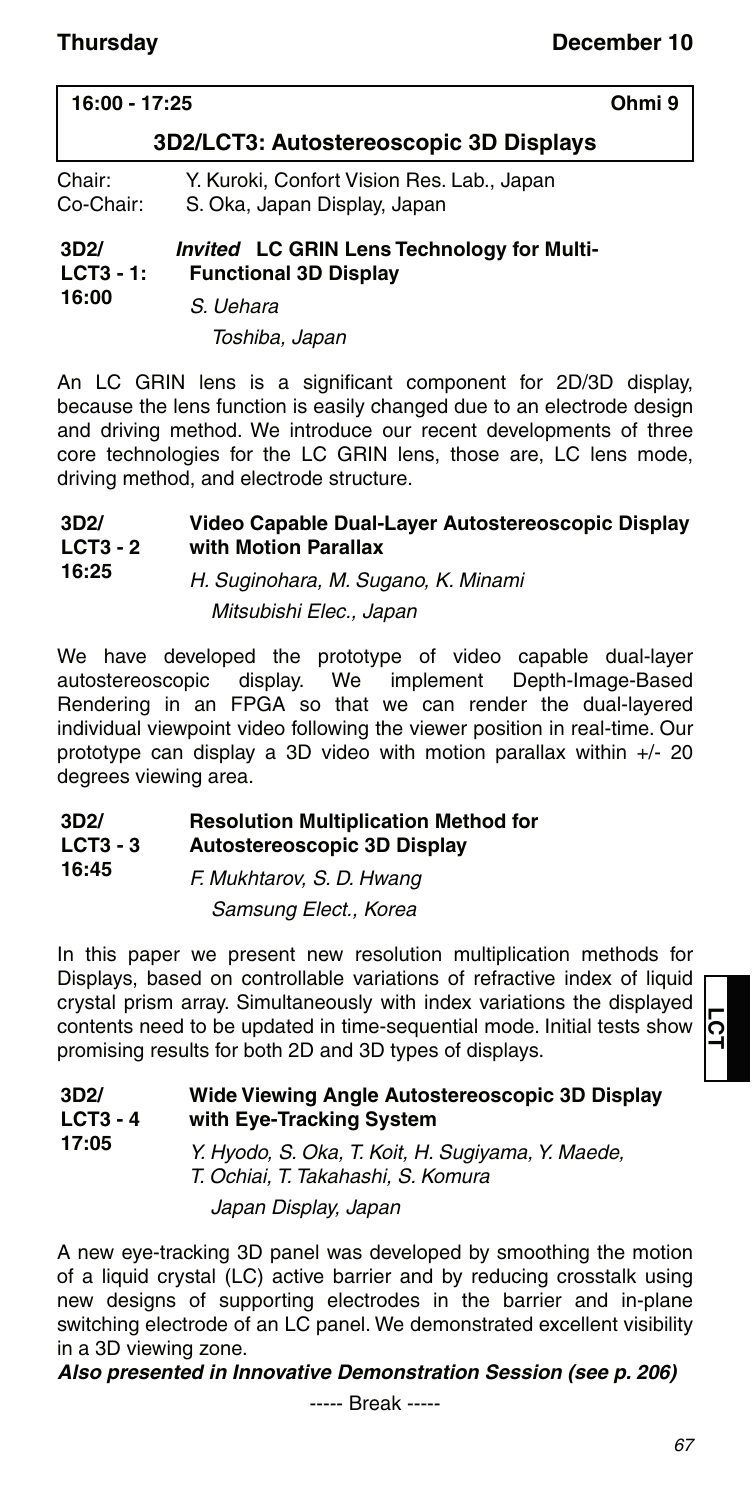| 17:40 - 18:40                                                                          | Ohmi <sub>2</sub> |
|----------------------------------------------------------------------------------------|-------------------|
| <b>LCT4: New Fast Response LCDs</b>                                                    |                   |
| Chair:<br>N. Kawatsuki, Univ. of Hyogo, Japan<br>Co-Chair:<br>K. Miyachi, Sharp, Japan |                   |
| $LCT4 - 1$<br><b>Fast Twist-VA Bidirectional Field Switching Mode</b><br>17:40<br>LCD  |                   |
| A. R. Geivandov, M. I. Barnik, I. V. Kasyanova,<br>V. S. Palto, S. P. Palto            |                   |
| Shubnikov Inst. of Crystallography RAS, Russia                                         |                   |

For the first time we have used bidirectional field switching mode for inducing twist in VA LC cell. The advantage of the new method is submillisecond speed of the switching achieved by excluding the fieldoff viscous-elastic relaxation of nematic LC molecules.

#### **LCT4 - 2 18:00 Properties of Nano-Phase-Separated LCs with Fast Response**

T. Fujisawa, K. Jang, F. Kodera, M. Gushiken, S. Kosaka, G. Sudou, H. Hasebe, H. Takatsu

DIC, Japan

A Nano-Phase Separated LCs, which is one of polymer/liquid crystal composite, realizes faster response than polymer sustained vertical aligned liquid crystals. In further improvement, the decay time less than 1 ms is achieved. In addition, a relatively fast decay time is attained even at a low temperature.

#### **LCT4 - 3 18:20 LC Phase Modulators with Fast Optical Response and Low Light Scattering Realized via Processes of He-Ne Laser Holographic Exposure**

C.-Y. Chien, Y. -W. Chen, C.-R. Sheu Nat. Cheng Kung Univ., Taiwan

Phase modulators play an important role in most electro-optical applications. In this study, a process of He-Ne laser holographic exposure is used to realize liquid crystal phase modulator with fast optical response and low light scattering. The fabricated phase modulator is capable of  $2\pi$  phase modulation when applying voltages.

#### **Author Interviews and Demonstrations**

19:00 – 19:40, Ohmi 6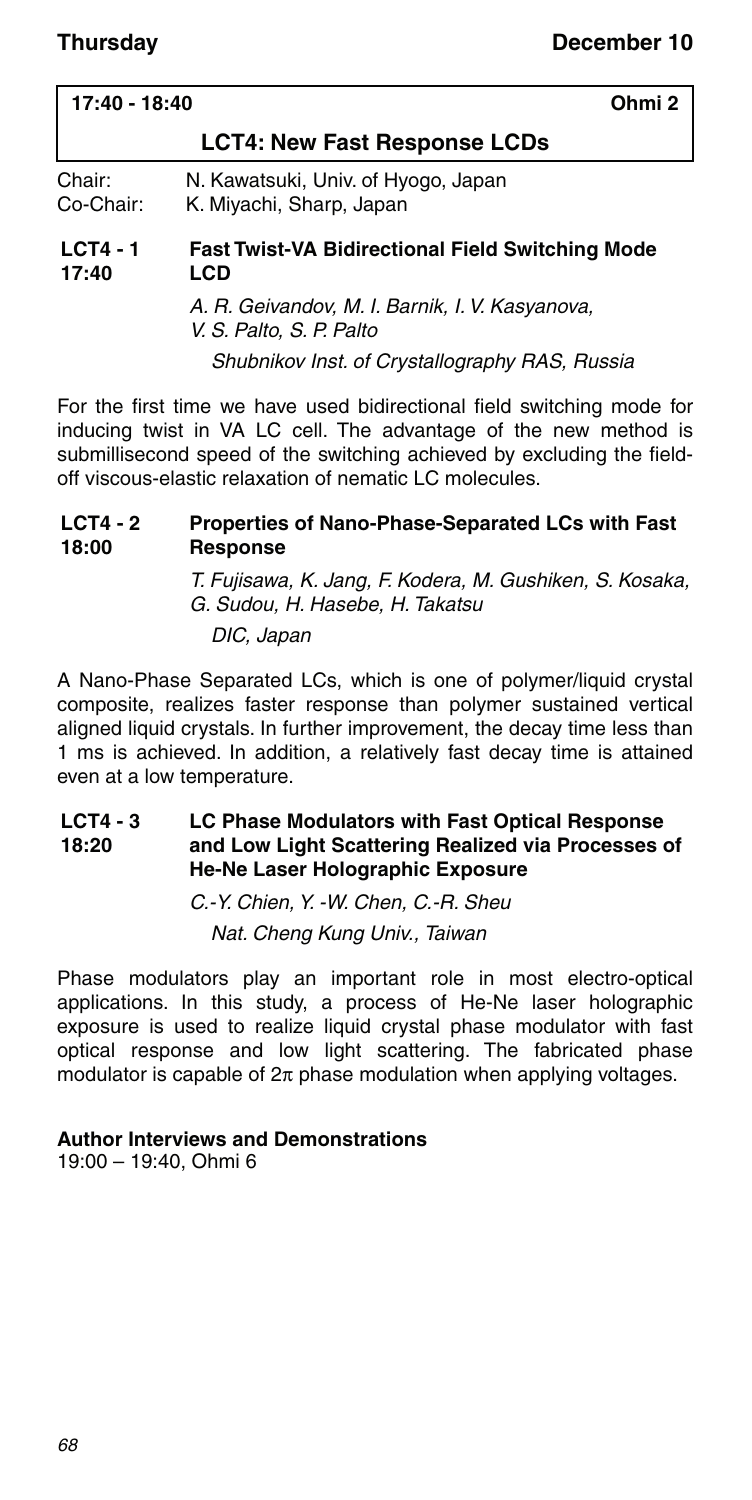### **Friday, December 11**

| $9:00 - 10:30$<br>Ohmi 3             |                                                                                                  |
|--------------------------------------|--------------------------------------------------------------------------------------------------|
|                                      | <b>FLX2/LCT5: Flexible LCDs</b>                                                                  |
| Chair:<br>Co-Chair:                  | H. Funahashi, Kagawa Univ., Japan<br>H. Okada, Toyama Univ., Japan                               |
| <b>FLX2/</b><br>$LCT5 - 1$ :<br>9:00 | <i>Invited</i> Advanced Polymer and LC Technologies for<br><b>High Quality Flexible Displays</b> |
|                                      | H. Fujikake, H. Sakai, A. Sato, E. Uchida, D. Sasaki,<br>Y. Obonai, Y. Isomae, T. Ishinabe       |
|                                      | Tohoku Univ., Japan                                                                              |

For a practical flexible liquid crystal display, fine polymer spacer walls and networks are formed in a nematic liquid crystal layer for stabilizing substrate gap. Total optical compensating design methods using plastic substrates are also presented for wide viewing angle, and flexible backlight is discussed for whole flexible display systems.

#### **FLX2/ LCT5 - 2 9:25 Uniform Lying Helix of Cholesteric LC Aligned by Means of Coating Method with Electric Treatment**

### N. Endo, M. Kimura Nagaoka Univ. of Tech., Japan

The feature of Uniform Lying Helix (ULH) is its fast response speed whereas the alignment process of ULH is not simple. Previously we proposed a novel fabrication process of liquid crystal display (LCD) by means of slit coater. Paying attention to the shear flow force, we applied this method to align the ULH with using electric field treatment. Optimum fabrication condition and characteristics of ULH will be demonstrated.

#### **FLX2/ LCT5 - 3L:** *Invited* **Development of World's Largest 60-in. Roll Display**

**9:45** M. Shigeta, M. Kawabata, K. Kobayashi, M. Teragawa Sakai Display Prods., Japan

The 60-in. roll display with radius 500 mm has been developed. No alignment defect due to the displacement of the panel appears for UV2A mode, and excellent optical performance is confirmed.

As the roll display has the perspective features and texture gradient, the three dimensional sensation is enhanced by the physiological effects.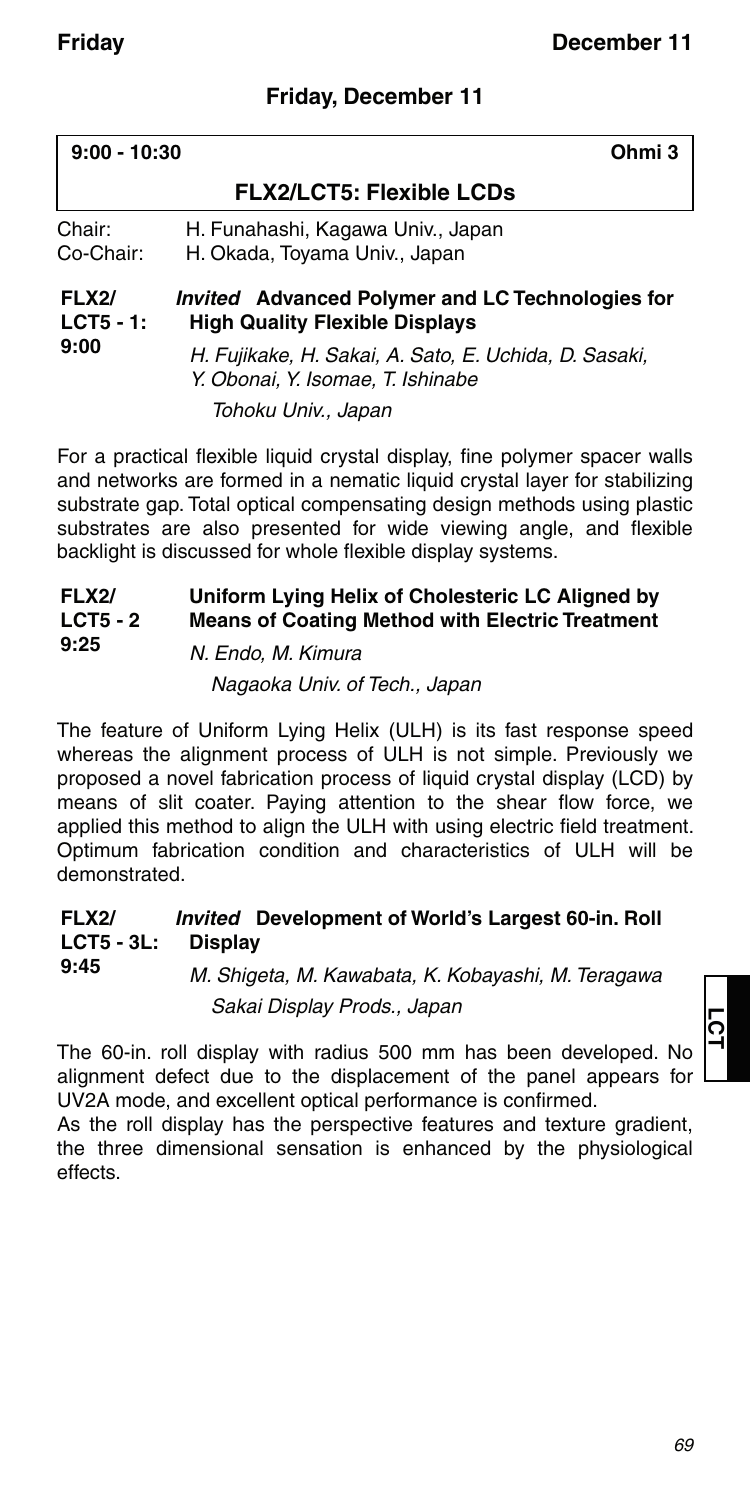#### **FLX2/ LCT5 - 4L 10:10 Novel Alignment-Process-Free Flexible VA-LCDs with highly-Stable LC Alignment** M. Yamamoto, K. Asanuma, Y. Iimura

Tokyo Univ. of A&T, Japan

We investigate fabrication processes of high-performance flexible VA-LCDs. It is shown that using special-shaped pole spacers and a PSS method gives multi-domain pixel structure with highly-stable LC alignment. A fabricated flexible VA-LCD is highly resistive against external stresses such as bend deformation.

----- Break -----

#### **Author Interviews and Demonstrations** 12:00 – 12:40, Ohmi 6

----- Lunch -----

| 13:30 - 15:00       |                                                                       | Ohmi 5 |
|---------------------|-----------------------------------------------------------------------|--------|
|                     | <b>LCT6: IPS/FFS Display Modes</b>                                    |        |
| Chair:<br>Co-Chair: | T. Ishinabe, Tohoku Univ., Japan<br>H. Wakemoto, Japan Display, Japan |        |
| $1$ $CTR - 1$       | Invited Analysis of Noval IDS Mode for East                           |        |

#### **LCT6 - 1: 13:30** *Invited* **Analysis of Novel IPS Mode for Fast Response**

T. Matsushima, K. Takizawa Japan Display, Japan

We developed a new fast response time in-plane switching (IPS) LCD that is three times faster than the optical performance obtainable in the conventional IPS mode. We also proposed an analytical model that considers the elastic energy function under electric field stress.

#### **LCT6 - 2: 13:55** *Invited* **Development of Novel LC Compounds and Mixtures to Improve Transmittance for Np-FFS Mode**

Y. Matsumura, H. Tanaka, T. Maeda, T. Asakura, E. Machida

JNC Petrochem., Japan

To improve transmittance in FFS mode display with positive dielectric anisotropy (Np) LC mixture, we have designed and synthesized the novel Np compound (Compound J). The fast response, high reliability and high transmittance properties compared to the conventional technology are achieved by use of the LC mixture including Compound J.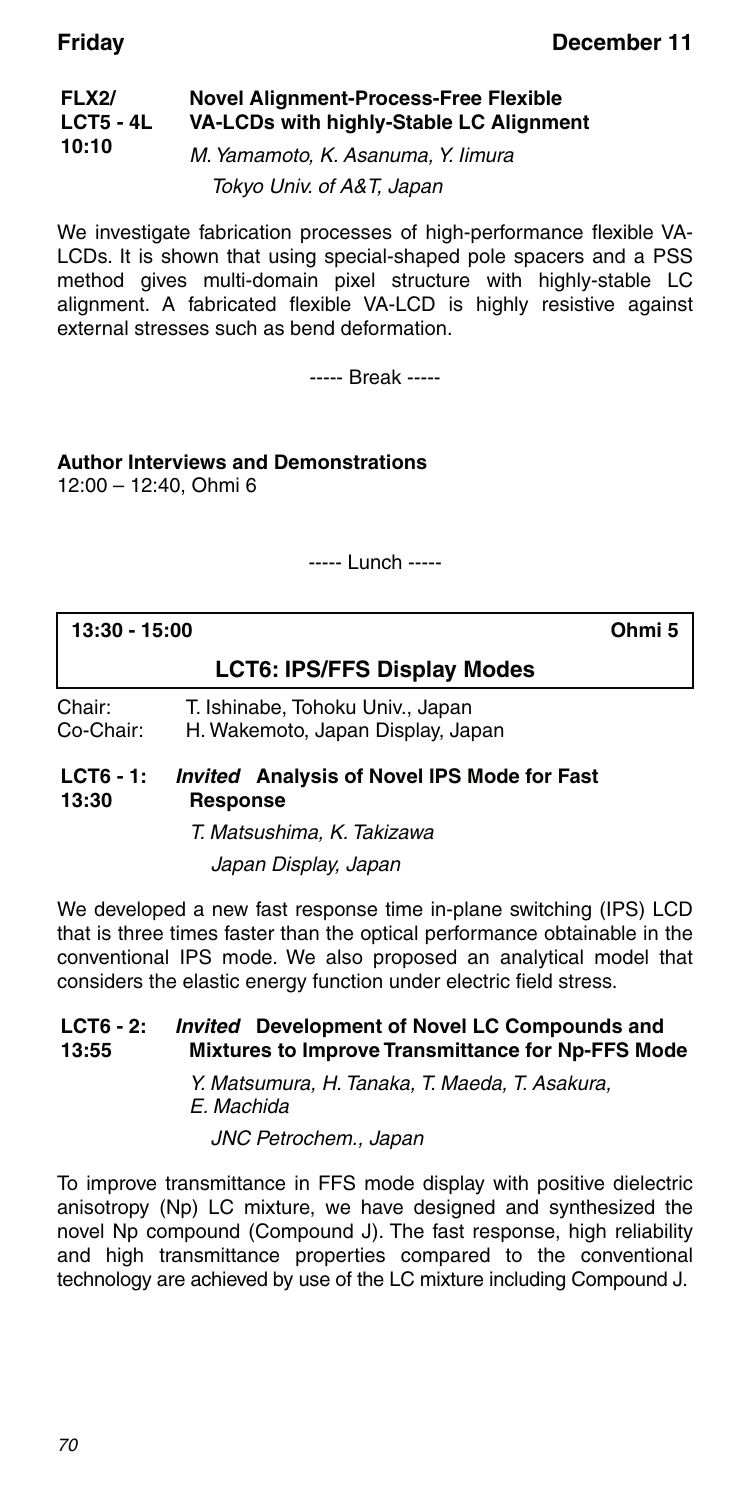#### **LCT6 - 3 14:20 The Influence of LC Dielectric Properties on Cell Transmittance in FFS-LCD**

C.-R. Huang, P.-C. Liao, Y.-L. Yeh, Y.-C. Chen, W.-H. Hsu AU Optronics, Taiwan

The transmittance of fringe-field switching (FFS) LCD with positive liquid crystal is analyzed with different LC dielectric properties. An index for cell transmittance and a simplified physical model are presented.

#### **LCT6 - 4 14:40 Study on Flickering Behavior in Low-Frequency Driven AH-IPS LC Mode**

D.-J. Lee<sup>\*,\*\*</sup>, M.-K. Park<sup>\*\*</sup>, J.-S. Park<sup>\*\*</sup>, H. Lee<sup>\*</sup>, J.-H. Baek<sup>\*</sup>, J.-H. Lee $\check{\,}$ , H. Choi $\check{\,}$ , Y. M. Ha $\check{\,}$ , H.-R. Kim $\check{\,}$ 

\* LG Display, Korea \*\*Kyungpook Nat. Univ., Korea

We investigated the flickering behaviors of AH-IPS LC modes using positive dielectric LC and negative dielectric LC at the operating frequency of 0.5 Hz. We found out various origins causing the flickering phenomena and proposed adequate solutions for each cause.

----- Break -----

# **15:10 - 16:30 Ohmi 5**

### **LCT 7: Innovative Technology for Surface/Interface Control**

Chair: K. Ishikawa, Tokyo Inst. of Tech., Japan Co-Chair: Y. Matsumura, JNC Petrochem., Japan

#### **LCT7 - 1: 15:10** *Invited* **Photoalignment Materials for LCDs and Functional Films**

N. Kawatsuki

Univ. of Hyogo, Japan

This paper describes photoresponsive materials for photoalignment of liquid crystals (LCs) and photoinduced molecular reorientation for functional films. Axis-selective photoreaction of thin films generates photoinduced small optical anisotropy, which is amplified to attain molecular reorientation based on the self-organization due to LC characteristics of the material.

# **LCT**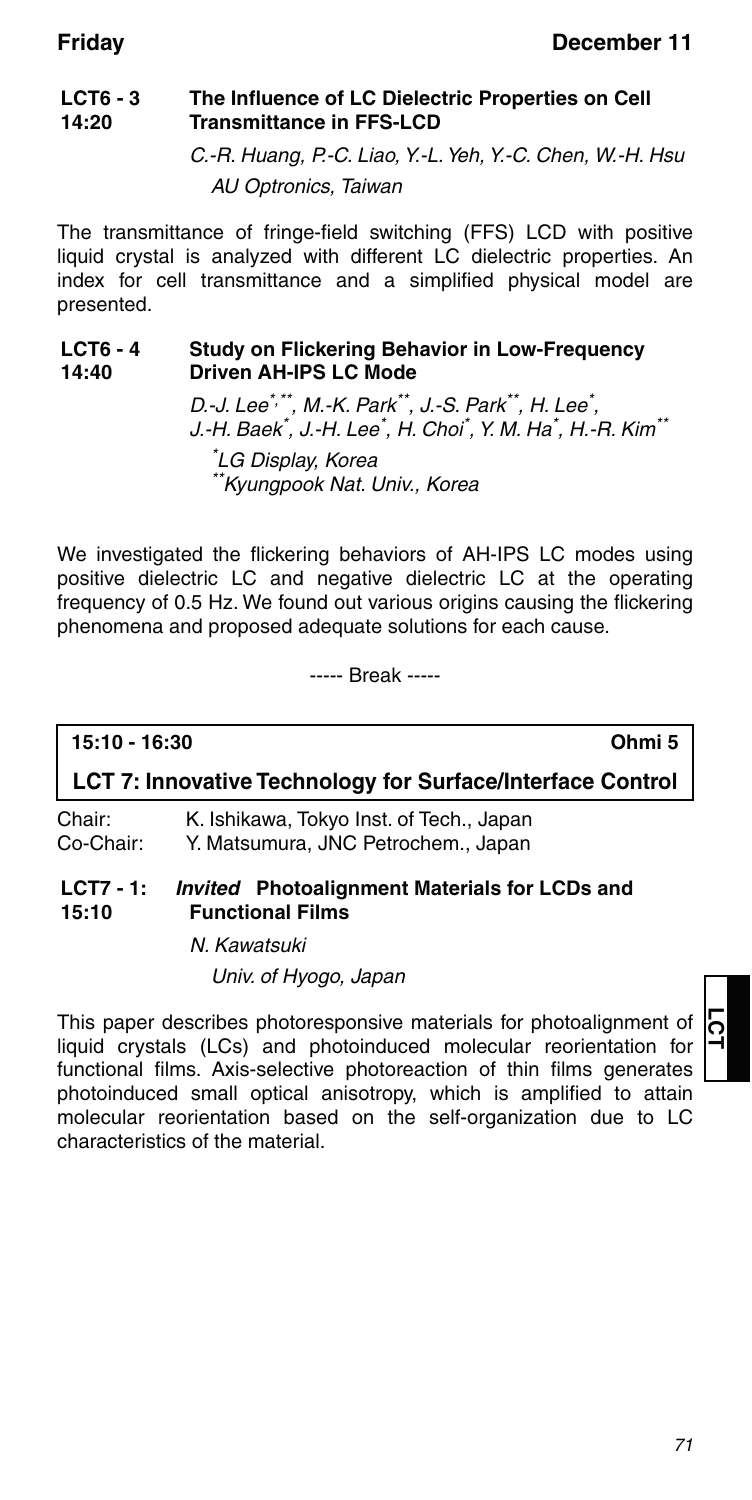#### **LCT7 - 2 15:35 Electrowetting of Nematic LCs**

T. Unate, T. Nagase, H. Naito Osaka Pref. Univ., Japan

We have studied electrowetting using polar materials of nematic liquid crystal instead of commonly used non-polar oils. The contact angle of the liquid crystal shows larger change in negative applied voltage than in positive applied voltage. These findings are expected to increase materials selections and develop novel devices.

#### **LCT7 - 3 15:55 Reduction of Optical Scattering and Driving Voltage of PDLCs**

G.-Y. Shim\* , H. G. Kim\* , J.-S. Park\* , D.-J. Lee\*,\*\*, J.-H. Baek\*\*, J.-H. Lee\*\*, B. K. Kim\*\*, H.-R. Kim\*

\* Kyungpook Nat. Univ., Korea \*\*LG Display, Korea

A conventional polymer-dispersed liquid crystal using scattered and transparent light has a difficulty realizing a dark state in retardation layer between crossed polarizers. The PDLC that has the optically isotropic LC nanodroplets was fabricated and reduced driving voltages of the nanodroplet PDLC by doping nanoparticles with high K properties.

#### **LCT7 - 4L 16:15 Quantitative Characterization of Uniaxial Anisotropy of Rubbed Polyimide Alignment Layer Using Reflection Ellipsometry**

M. S. Park, S. M. Yang, S. U. Park\* , S. Y. Kim

Ajou Univ., Korea \* Ellipso Tech., Korea

The orientational angles and the magnitude of uniaxial anisotropy of rubbed PI surfaces are quantitatively characterized using an improved reflection ellipsometer.

----- Break -----

**Author Interviews and Demonstrations** 18:10 – 18:50, Ohmi 6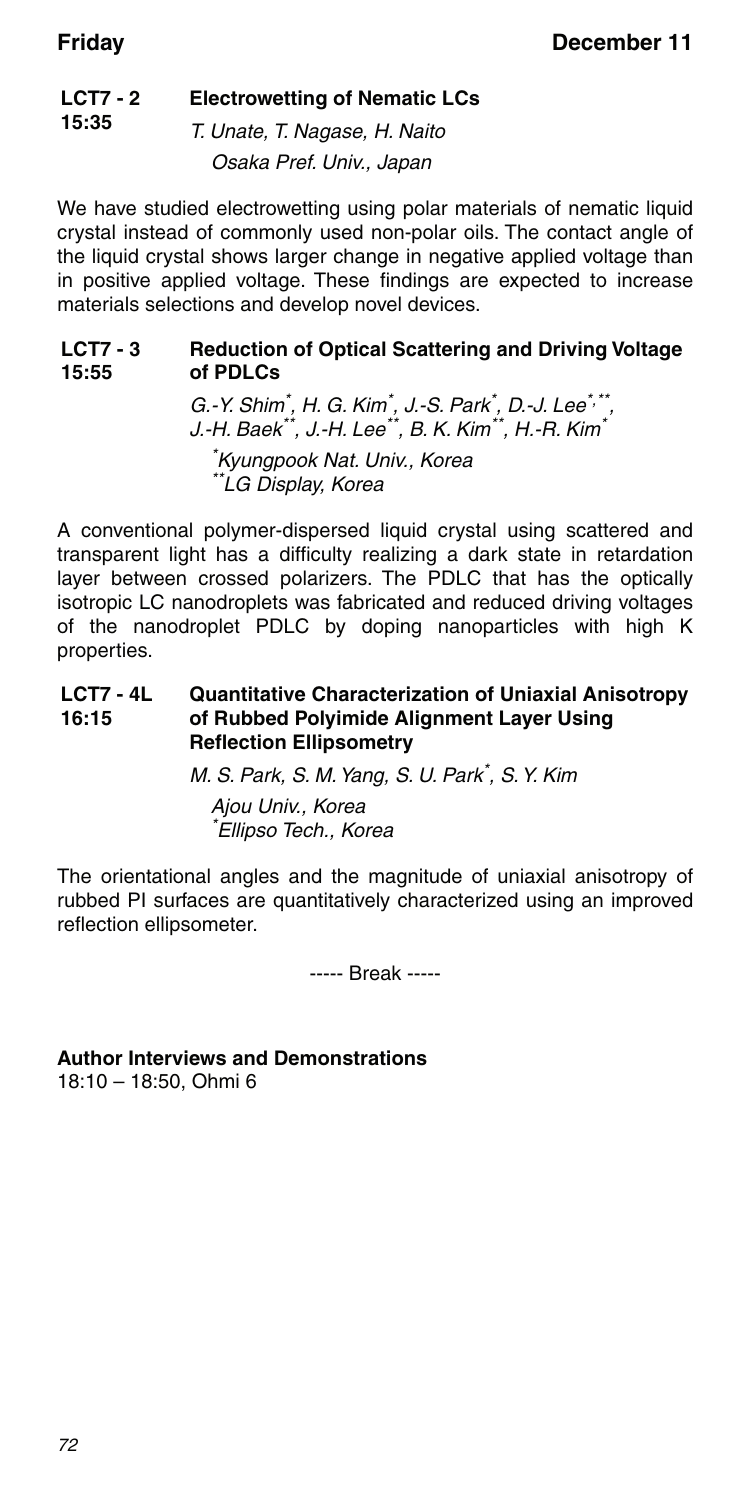# **Workshop on Active Matrix Displays**

### **Thursday, December 10**

#### **13:40 - 15:40 Ohmi 6**

*Poster* **AMDp1: Poster: Oxide TFT** *Special Topics of Interest on Oxide-Semiconductor TFT*

### **AMDp1 - 1 Stress Durability of CAAC-IGZO TFTs**

R. Honda\*, H. Baba\*, A. Suzuki\*, M. Hayakawa\*\*, N. Ishihara\* , H. Kanemura\*\*, Y. Shima\*\*, S. Saito\*\*, S. Matsuda<sup>\*</sup>, K. Dairiki<sup>\*</sup>, J. Koezuka\*\*, S. Yamazaki<sup>\*,\*\*</sup>

\* Semiconductor Energy Lab., Japan \*Advanced Film Device, Japan

C-axis-aligned ab-plane-anchored crystalline In-Ga-Zn oxide (CAAC-IGZO) is a semiconductor material that has attracted attention in recent years. In this study, drain current stress tests for CAAC-IGZO TFTs were performed, and the TFTs under the stress were observed using emission microscopes to indicate hot-carrier effects.

#### **AMDp1 - 2 Correlation Among Crystal Morphology, Surface Shape, and Oxygen Vacancy Formations in In-Ga-Zn Oxide**

M. Nakashima, T. Hiramatsu, E. Kikuchi, Y. Yamada, M. Oota, K. Dairiki, S. Yamazaki

Semiconductor Energy Lab., Japan

The crystal orientations and surface shapes of In-Ga-Zn oxide (IGZO) thin films were examined by cross-sectional TEM. Furthermore, the correlation between crystallinity and oxygen vacancy was investigated by first-principles calculations. The results reveal that oxygen vacancies are less likely to be formed in crystalline than in amorphous IGZO.

### **AMDp1 - 3 Behavior of a-IGZTO TFTs with BCE Structures Containing Floating Metal Electrodes**

M. Ochi, S. Morita, H. Goto, T. Kugimiya, M. Kanamaru\* , M. N. Fujii\*\*, Y. Uraoka\*

Kobe Steel, Japan \* Kobelco Res. Inst., Japan \*\*NAIST, Japan

We report fabrication of back channel etch type oxide semiconductor TFTs equipped with floating metal electrodes on their channel region. The on-current was greatly enhanced by arranging of the additional electrodes. It is found that formation of parasitic TFTs also had a similar effect.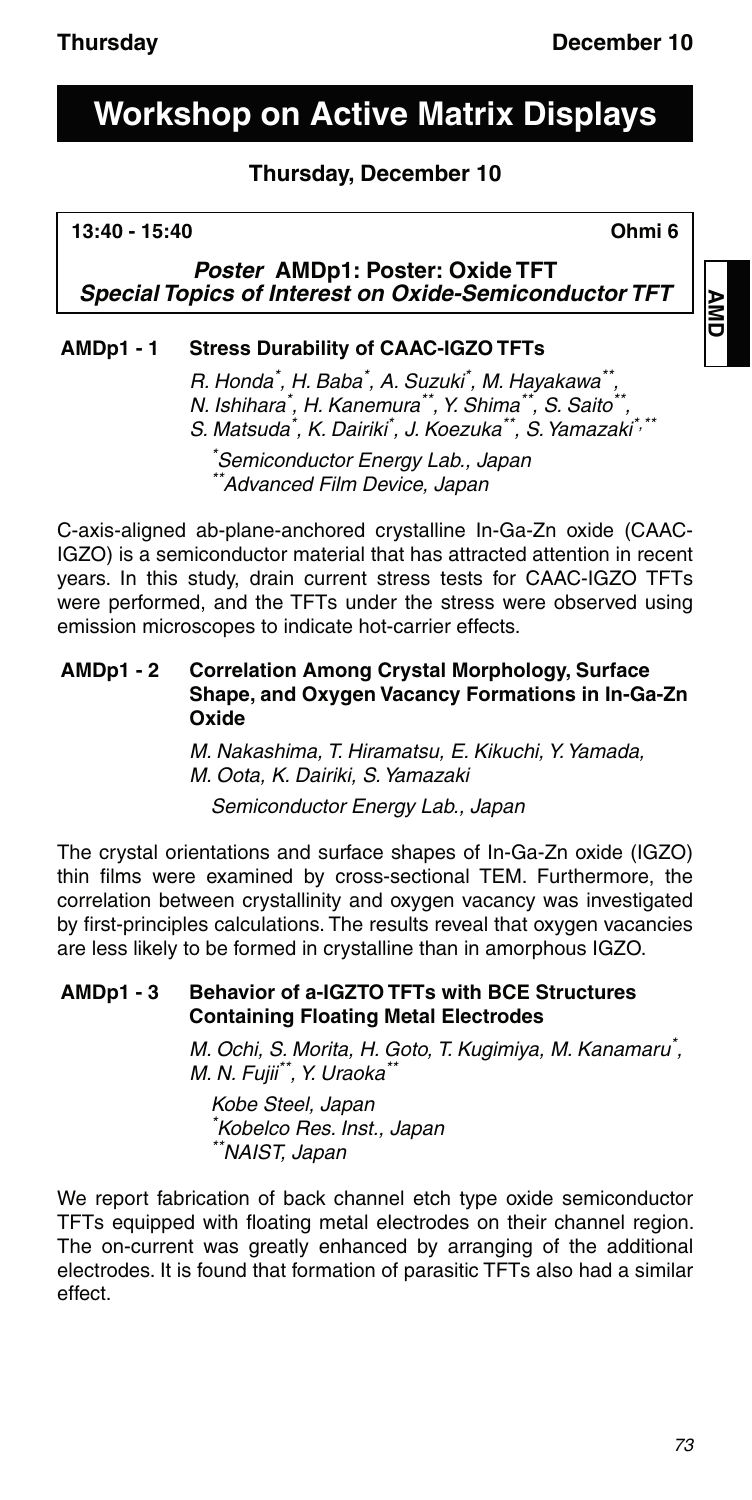#### **AMDp1 - 4 Suppression of Photo-Bias Instability of Transparent Amorphous Indium Oxide Thin Film Transistors by in situ Nitrogen Doping**

C.-H. Chang, C.-C. Chang, P.-T. Liu, Y.-C. Tsai\* Nat. Chiao Tung Univ., Taiwan \* Appl. Materials, Taiwan

In this study, we analyzed the  $In_2O_3$  thin films with different nitrogen flow rate during sputtering as the transistor's channel layer. The electrical analysis including device's reliability and material analysis were both examined.

#### **AMDp1 - 5 Related a-IGZO Oxide Structure Analysis for Reliability Improvement**

W.-T. Chen, K.-J. Chang, W.-P. Chen, C.-C. Nien, K.-K. Chen, H.-H. Lu, Y.-H. Lin AU Optronics, Taiwan

Different device structures stress were studied in this study. Top gate TFT device showed good PBS/NBS results due to top gate metal shielding and thinner  $SiO<sub>x</sub>$  to avoid gas/moisture permeation into the IGZO. The dual gate TFT device showed better PBIS/NBIS due to its nice electric field distribution.

#### **AMDp1 - 6 Simple Current-Biased Voltage-Programmed a-IGZO Pixel Circuit for High-Resolution AMOLED Displays**

F.-H. Chen, Y.-T. Liu, C.-M. Lu, C.-L. Lin Nat. Cheng Kung Univ., Taiwan

A current-biased voltage-programmed amorphous indium-gallium-zincoxide pixel circuit which consists of three transistors and one capacitor is proposed for the use in high-resolution active-matrix organic lightemitting diode (AMOLED) displays. The simulation results confirm that the OLED current has immunity to the degradation of driving TFT, OLED, and carrier mobility.

#### **AMDp1 - 7 Development of High Performance AM-OLED Display Using IGZO TFT**

X.-W. Lv, Y.-H. Meng, C.-Y. Su, W.-H. Li, L.-Q. Shi, H.-J. Zhang, W. Shi, S.-M. Ge, T. Sun, C.-Y. Lee, A. Lien\*

Shenzhen China Star Optoelect. Tech., China \* TCL Corporate Res., China

An optimized process of manufacturing IGZO TFT was developed. According to adjusting pattern sequence of GI, IGZO and ES, transfer characteristics and uniformity of TFTs were improved. Moreover, mura of panel is reduced greatly. Finally, a high performance 31-in. 4K2K AM-OLED display was fabricated.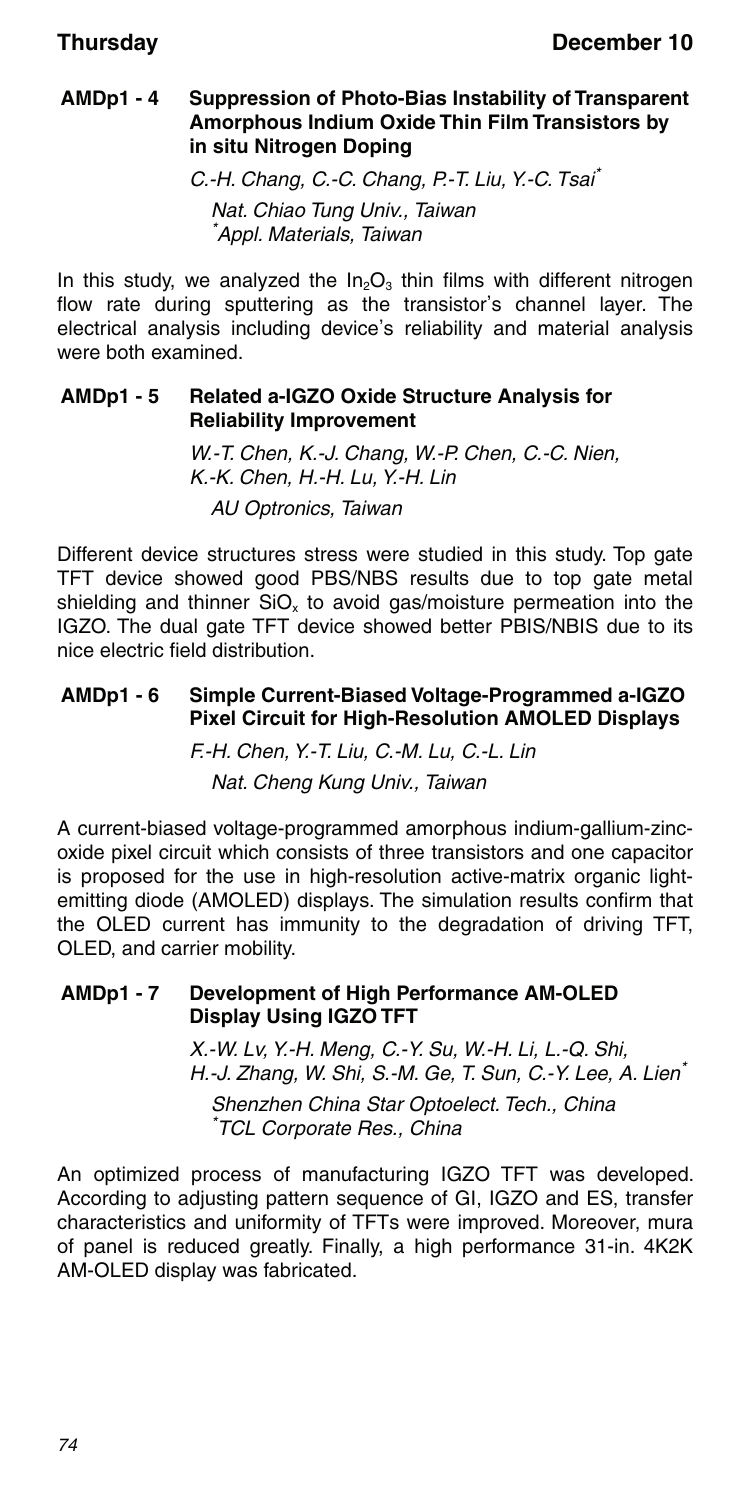### **AMDp1 - 8 Investigation of Stacking Multi-Layers Oxide Thin Film Transistors Fabricated by Sol-Gel Process**

C. Y. Huang, C. E. Tsay, Y. W. Wang Nat. Changhua Univ. of Education, Taiwan

The effects of multi-stack oxide semiconductor layers on TFT. ZnO based semiconductors are processed sequentially as active multi-layer through sol-gel process. Tin/zinc oxide is as the donor provider and gallium/zinc oxide is as the resist layer. The result highest mobility reaches 6.4 cm<sup>2</sup>/Vs and on/off current ratio over  $10^5$ .

#### **AMDp1 - 9 High Reliable Indium Gallium Zinc Oxide Thin Film Transistor under Negative Bias Illumination Stress**

J. Liu, J. Li, S. Qin, J. Lee, C. Lee Shenzhen China Star Optoelect. Tech., China

We studied the influence of nitrogen plasma treatment on the indium gallium zinc oxide thin film transistor. Then we improved the performance of indium gallium zinc oxide through adding nitrogen into the deposition of silicon oxide insulator. Finally, we fabricated high reliable oxide thin film transistor under negative bias illumination stress.

#### **AMDp1 - 10 Characteristics Improvements by Adopting Multi-Active Layer Structure in a-IGZO Thin Film Transistors**

D. Xu, X. Duan, M. K. Baek, Y. Youn, C. Che, S. Lee Hefei BOE Optoelect. Tech., China

This paper demonstrates a characteristics improvement method using multi-active layer structure in a-IGZO TFTs. The multi-active layer comprises bottom oxygen-rich (OR), middle oxygen-deficient (OD), and top OR a-IGZO layers, forming carrier-confinement structure. By using above-mentioned multi-layered IGZO active layer, TFT devices exhibited relatively better and more stable characteristics was gained.

#### **AMDp1 - 11 Electrical Properties of a-IGZO TFT with Various Annealing Temperature**

Y.-H. Hsieh, M.-C. Chen, S.-Y. Chu Nat. Cheng Kung Univ., Taiwan

In this paper, we use rf magnetron sputtering method to fabricate InGaZnO thin-film transistors. We use surface energy to identify the relationship between InGaZnO thin-film transistors with various annealing temperature. We also examine the InGaZnO TFT devices characteristic and hysteresis.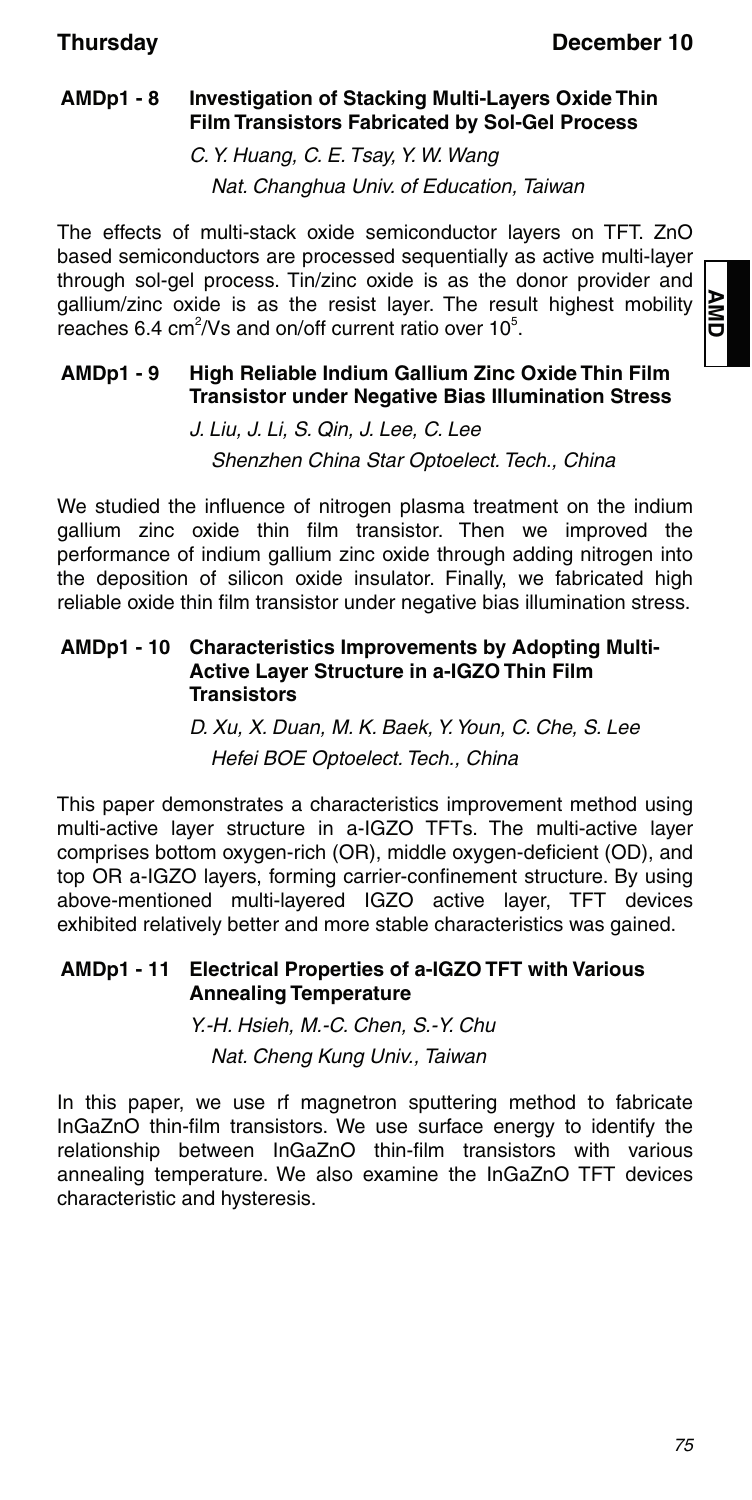#### **AMDp1 - 12 Comparison of Electrical Performance for a-IGZO Based Single Gate and Dual Gate Driving TFT Using TCAD**

M. M. Billah, M. D. H. Chowdhury, J. Jang Kyung Hee Univ., Korea

We compared electrical performances between single (SG) and dual (DG) driving a-IGZO TFTs using TCAD. DG-driving shows higher electric-field 2.59 (2.53) MV/cm and electron concentration  $1.04 \times 10^{19}$  $(1 \times 10^{19})$  cm<sup>3</sup> at back (front) channel and thus bulk-accumulation TFT is possible. Using I-V & C-V measurements DG-driving shows higher carrier-concentration and lower  $E_C-E_F$ , leads to increase the drain current and mobility.

- **AMDp1 13 Withdrawn**
- **AMDp1 14 Withdrawn**

**AMDp1 - 15 Investigation on Ambient Degradation of Amorphous InGaZnO Thin Film Transistors in an Unsealed Chamber**

> J. Xu, Q. Wu, L. Xu, H. Xie, S. Li<sup>\*</sup>, C.-Y. Lee<sup>\*</sup>, A. Lien<sup>\*\*</sup>, C. Dong

Shanghai Jiao Tong Univ., China \* Shenzhen China Star Optoelect. Tech., China \*\*TCL Corporate Res., China

The device transfer characteristics of the unpassivated amorphous InGaZnO thin film Transistors were separately measured under ambient  $N_2$ , Ar,  $O_2$ , and moisture in an unsealed chamber, proving that moisture instead of oxygen, nitrogen, and inert gases was dominant in the ambient degradation effects under atmospheric conditions.

#### **AMDp1 - 16L Reliability Improvement of Amorphous InGaZnO Thin-Film Transistors by Less Hydroxyl-Groups Siloxane Passivation**

C. Kulchaisit, Y. Ishikawa, M. N. Fujii, H. Yamazaki, J. P. S. Bermundo, S. Ishikawa<sup>\*</sup>, T. Miyasako<sup>\*</sup>, H. Katsui<sup>\*</sup>, K. Tanaka\* , K. Hamada\* , Y. Uraoka

NAIST, Japan \* JSR, Japan

We control the hydroxide content in amorphous InGaZnO surface by passivation to improve the thin-film transistor's (TFT) reliability. We achieved the stable device using an organic-inorganic hybrid material by controlling the OH bond, and found that the OH amount in the passivation is a key issue in oxide TFT reliability.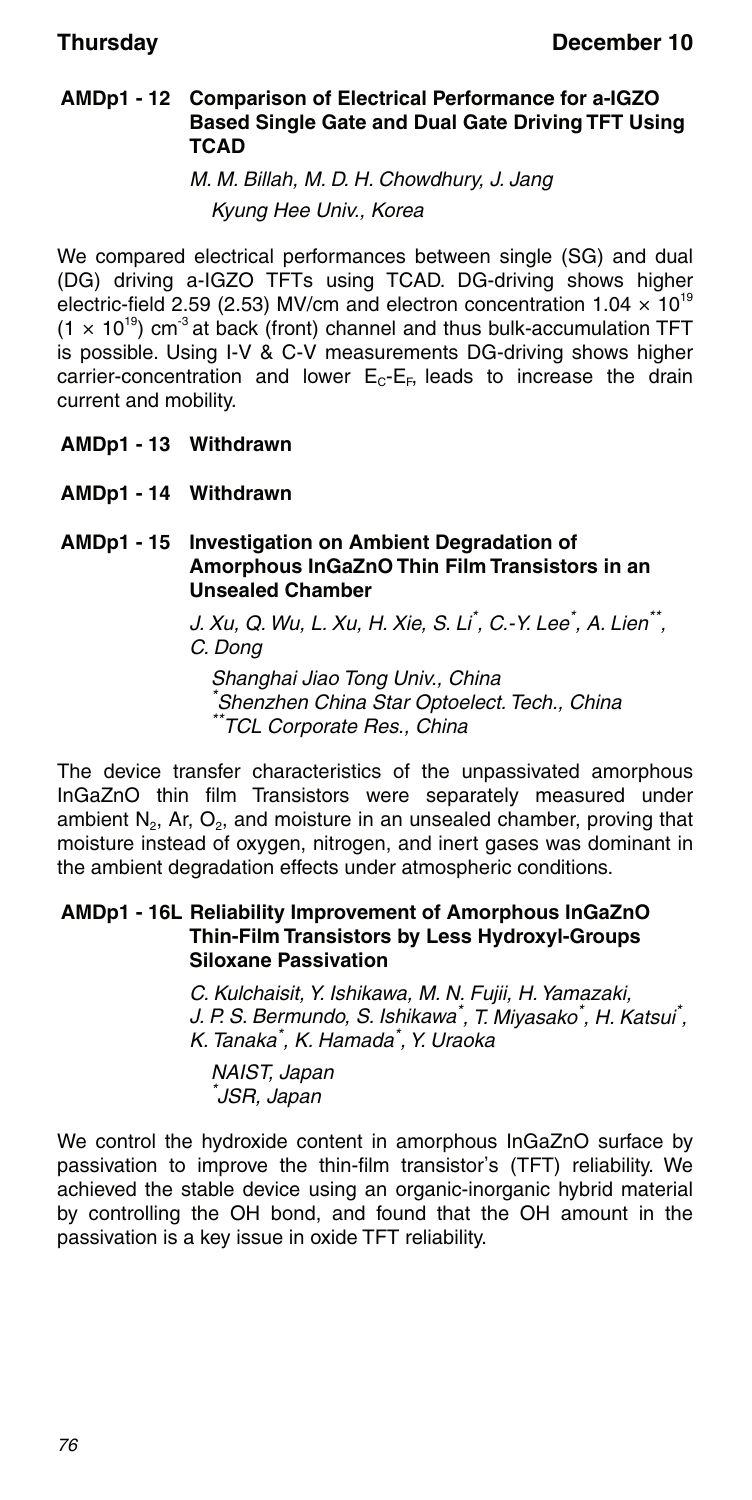### **AMDp1 - 17L The Impact of Thermal-Assist UV/Ozone Treatment in Amorphous Zinc Oxynitride Thin Film Transistors**

K.-C. Ok, H.-J. Jeong, H.-M. Lee, J.-S. Park Hanyang Univ., Korea

We fabricated high mobility ( $\mu_{\text{sat}}$  > 40 cm<sup>2</sup>/Vs) and stable ( $\Delta$ Vth <  $\pm$  1 V @PBS and NBS for 1hr) amorphous zinc oxynitride thin film transistors (a-ZnON TFTs) using thermal assist UV/ozone treatment. The electrical characteristics of a-ZnON TFTs were investigated by chemical bonding properties.

#### **AMDp1 - 18L Influence of Copper Source/Drain Metal on BCE Amorphous IGZO TFTs**

C.-Y. Hou, L.-Y. Chiu, J.-J. Zeng, S.-F. Wu, S.-C. Lee, W.-C. Tsai AU Optronics, Taiwan

BCE structure IGZO TFT using copper as the source/drain metal, we have developed a copper-blocked process to prevent Cu from diffusing into the IGZO active layer. The device characteristics and reliability of Cu BCE\_structure IGZO TFT can be improved by copper-blocked process.

#### **AMDp1 - 19L Improvement of High Mobility Al-Doped InSnZnO Back Channel Etch Thin Film Transistor with Double-Layered Passivation of SiO<sub>2</sub>/Al<sub>2</sub>O<sub>3</sub>**

G.-J. Jeon, K.-H. Lee, H. Yeom, Y. Nam, G. B. Mun, I.-S. Kang\* , S.-H. K. Park KAIST, Korea \* Nat. Nano-Fab Ctr., Korea

N<sub>2</sub>O plasma treatment was performed to back channel of Al-doped InSnZnO. TFTs were passivated with  $SiO<sub>2</sub>$  or  $SiO<sub>2</sub>/Al<sub>2</sub>O<sub>3</sub>$ . While subthreshold swing and hysteresis of TFTs with SiO<sub>2</sub> single layer were degraded after post-annealing, TFTs with SiO<sub>2</sub>/Al<sub>2</sub>O<sub>3</sub> showed much better performance with 0.09 V/decade and 30.55 cm<sup>2</sup>/Vs.

#### **AMDp1 - 20L Reliability and Performance Study of ZnO Co-Sputtered InGaZnO Thin Film Transistors Under Various Ambient Conditions**

N. Tiwari, R. N. Chauhan, P.-T. Liu, H.-P. D. Shieh Nat. Chiao Tung Univ., Taiwan

ZnO co-sputtered IGZO TFTs were fabricated and systematically investigated the impact of various annealing environments on their performance characteristics. The characteristics were improved in  $N_2$ ambient-displaying field effect mobility  $\sim$  16.10 cm<sup>2</sup>/Vs, threshold voltage  $\sim$  1.5 V, sub-threshold swing  $\sim$  0.21 V/decade and NBIS shifting  $\sim -2.75$  V.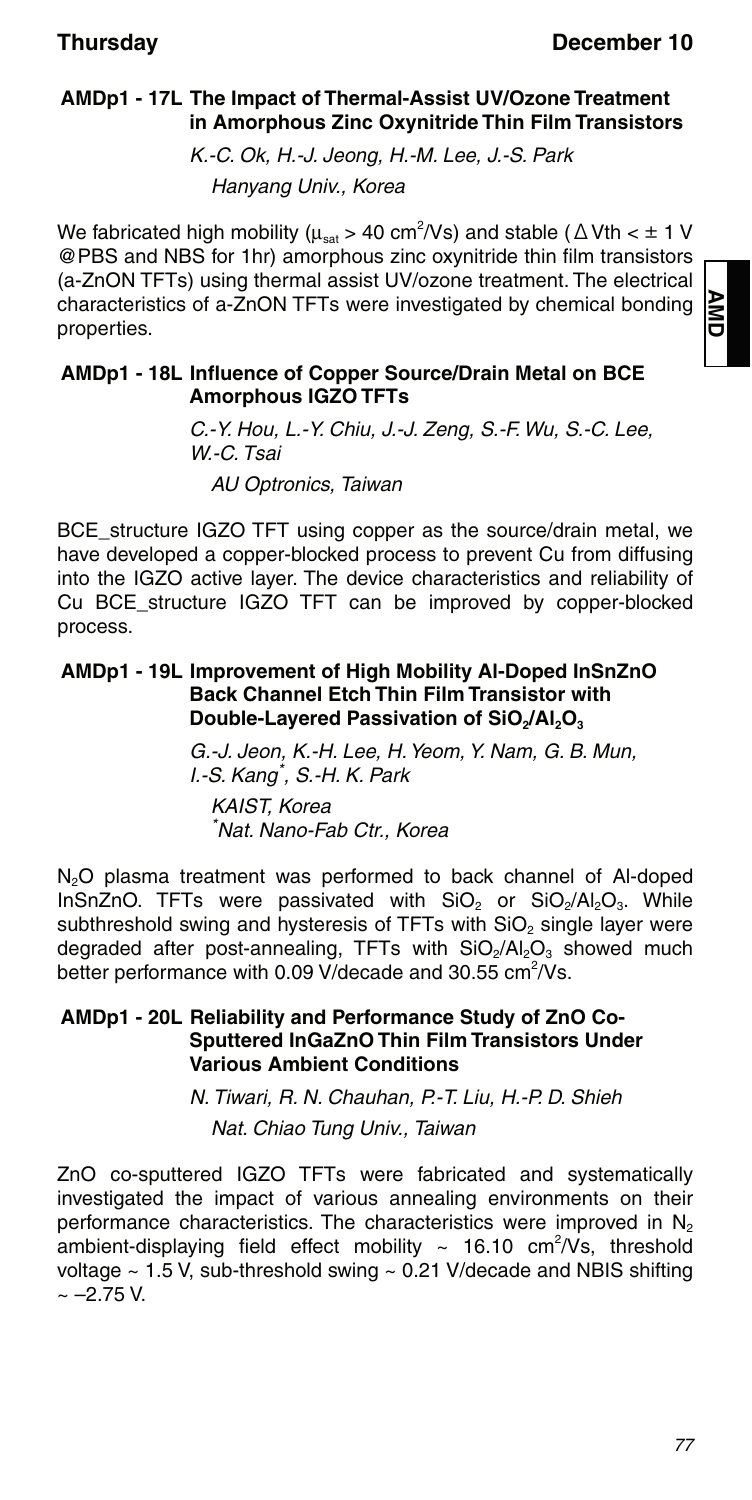#### **AMDp1 - 21L InZnO Capped with InZnO:Si Bi-Stack Layers for Enhanced Photo-Bias Stability and Performance in Metal Oxide Thin Film Transistors**

R. N. Chauhan, N. Tiwari, Y.-H. Tai, P.-T. Liu, H.-P. D. Shieh Nat. Chiao Tung Univ., Taiwan

A thin film transistor with bi-stack layers of silicon incorporated InZnO (IZO:Si) on InZnO layer is proposed to enhance device performance and negative photo-biased stability. The resulting device realizes as enhancement mode ( $V_{th} \sim 1.30$  V) with mobility of 15.3 cm<sup>2</sup>/Vs, subthreshold swing of 0.20 V/decade, better stability  $\sim -0.75$  V.

#### **AMDp1 - 22L Oxide TFT Shift Register Circuit with DC-type Output Driver**

S.-J. Song, H. Nam Kyung Hee Univ., Korea

This paper demonstrates a DC-type oxide TFT shift register that connects large size pull-up TFTs to positive supply instead of alternating clock signals to reduce the power consumption of clock drivers. The power consumption is simulated as 0.237 mW at a 16-stage gate driver for a 120 Hz full-HD display.

#### **AMDp1 - 23L High Performance Solution Oxide TFTs for AMOLED Applications**

L. Y. Lin, C. C. Cheng, C. Y. Liu, M. F. Chiang, P. H. Wu, M. T. Lee, C. K. Lo, L. F. Lin, S. H. Kuo AU Optronics, Taiwan

Solution-processed metal oxide TFT arrays have been fabricated for AMOLED application in this work. Two different kinds of TFT configurations have been introduced; the highest mobility is 4.24  $\text{cm}^2/\text{Vs}$ for coplanar and 11.37  $\text{cm}^2/\text{Vs}$  for island stop TFT structure. Characteristics and reliability of solution-processed metal oxide TFTs have been also presented in this work.

#### **AMDp1 - 24L Comparison of Performance and Stability of Tungsten-doped Indium Oxide Thin Film Transistor with SiO, SiN and SiO/SiN as Gate Insulators**

P.-W. Chen, C.-H. Chang, P.-T. Liu Nat. Chiao Tung Univ., Taiwan

In this study, we investigated the performance and stability of thin-film transistors with tungsten-doped indium oxide as channel layer, which were deposited on SiO, SiN and SiO/SiN. Positive/Negative bias stress were performed to explore the electrical reliability of IWO TFT with different gate insulators.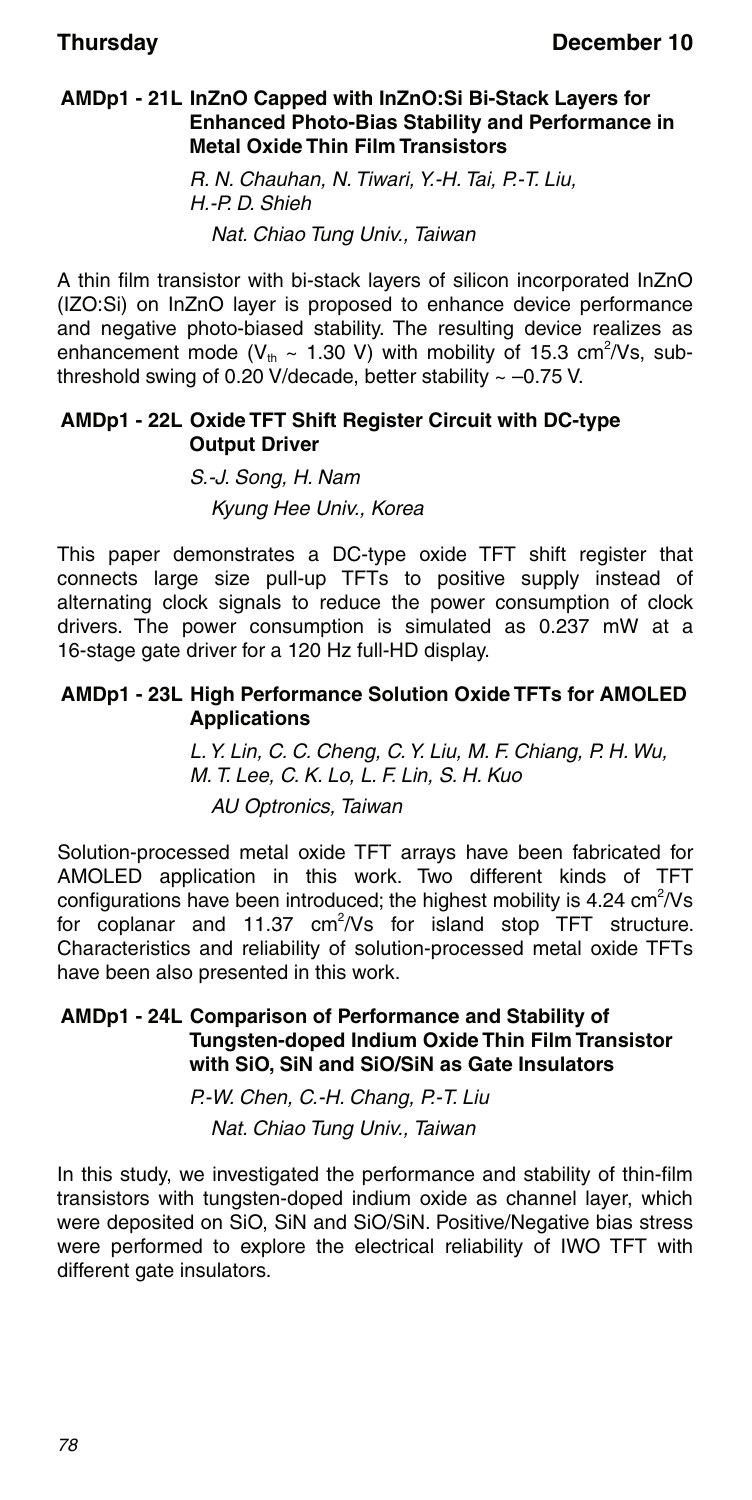### **AMDp1 - 25L High-Mobility and High-Stability ZnON Thin-Film Transistors for Next-Generation Display Applications**

Y. S. Kim, J. H. Kim, H. S. Kim Chungnam Nat. Univ., Korea

In order to improve the performances of zinc oxynitride thin-film transistors, heat treatment conditions of ZnON semiconductors were studied here. Thin film properties and the resulting TFT performances including the device stability were evaluated. High-stability ZnON devices with ultra-high field-effect mobility  $(\mu_{FF})$  values exceeding 50 cm<sup>2</sup>/Vs were achieved.

### **AMDp1 - 26L Withdrawn**

| 13:40 - 15:40                                      | Ohmi 6 |
|----------------------------------------------------|--------|
| <b>Poster AMDp2: Poster: Active-Matrix Devices</b> |        |

#### **AMDp2 - 1 491-ppi High Resolution a-Si TFT-LCD with High Transmittance and Slim Border**

H. Y. Cheng, P. C. Yeh, H. C. Huang, C. S. Cheng, W. M. Huang AU Optronics, Taiwan

We successfully demonstrated a novel 5.98-in. WQHD (1440\*RGB\*2560) mobile display used a-Si (Amorphous Silicon) backplane. The demonstration achieves 1.0 mm panel border and over 4% transmittance under 491PPI high resolution display. Compared to LTPS(Low Temperature Poly-Silicon) backplane, the a-Si structure has the competitive advantage on fabrication cost and process capability.

#### **AMDp2 - 2 Poly-Si Hall Devices for Magnetic-Field Sensors - Sensitivity Enhancement by High-Voltage Application -**

M. Kimura, A. Yoshikawa, T. Matsumoto, H. Shiga, T. Matsuda, T. Ozawa<sup>\*</sup>, K. Aoki<sup>\*</sup>, C.-C Kuo<sup>\*</sup>

Ryukoku Univ., Japan \* AU Optronics Japan, Japan

We are developing poly-Si Hall devices for magnetic-filed sensors and succeeded in sensitivity enhancement by high-voltage. We achieved the magnetic-filed sensitivity of 5.13 V/T by applying 580 V, 1000 times higher than the previous sensitivity. This is owing to high carrier-velocity due to not only high-voltage but high carrier-mobility.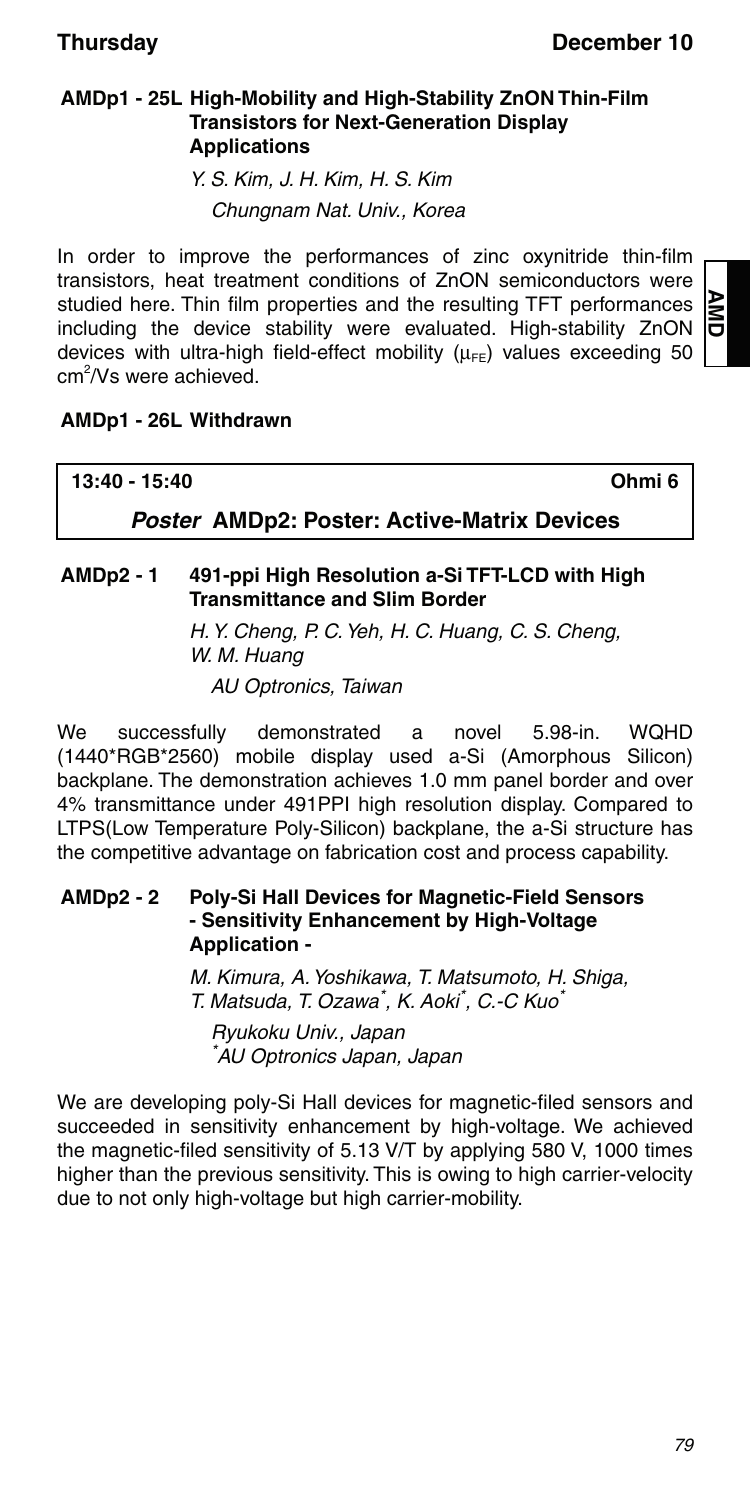### **AMDp2 - 3 Novel SPC Poly-Si TFTs for AMOLED Application**

Y. J. Hsu, R. Kakkad, Y. Li, X. Y. Zhou, X. X. Zhang, Y. C. Wu, H. Li

Shenzhen China Star Optoelect. Tech., China

We have demonstrated a 5.5-in. AMOLED display using novel SPC TFT which have significantly higher mobility (4-5 times) compared to those fabricated using conventional SPC poly-Si film. The Novel SPC TFTs are suitable for AMOLED back-plane fabrication due to their lower crystallization thermal budget and higher performance, and absence of ELA scanning mura.

#### **AMDp2 - 4 Novel Low-Power Negative Level Shifter for Negative High Voltage Generators Using LTPS-TFTs**

A. Ueda, M. Yoshida Tokai Univ., Japan

In this paper, we propose a novel low-power level shifter based on lowtemperature polycrystalline silicon thin-film transistors (LTPS-TFTs) for negative high-voltage generators. The proposed level shifter converts input clock signals whose amplitude switches between 0 and  $+V_{\text{DD}}$  to output signals whose amplitude switches between 0 and  $-2V_{DD}$ .

#### **AMDp2 - 5 Novel a-Si:H Gate Driver Circuit with Sharing Pull-Down Structure**

M.-Y. Deng, P.-C. Lai, F.-H. Chen, C.-L. Lin Nat. Cheng Kung Univ., Taiwan

This work presents a novel gate driver circuit producing two output signals in one stage and sharing a pull-down circuit to reduce the layout area. Simulation results demonstrate that the circuit with acdriving method maintains outputs at VL as threshold voltages of input and pull-down TFTs shift by 10 V.

#### **AMDp2 - 6 Precise Simulation of Brightness Variation on Whole AMOLED Panel Caused by Power Line Voltage Drop**

C.-H. Shim, C. Tsukii, S.-K. Kim, R. Hattori, T. Munakata\*

Kyushu Univ., Japan \* Jedat, Japan

A precise simulation method to evaluate the brightness variation across an entire AMOLED panel with actual pixel numbers caused by power line voltage drop is presented. The voltage drop is evaluated for four types of simplified compensated pixel circuits which cover all of the AMOLED pixel circuits.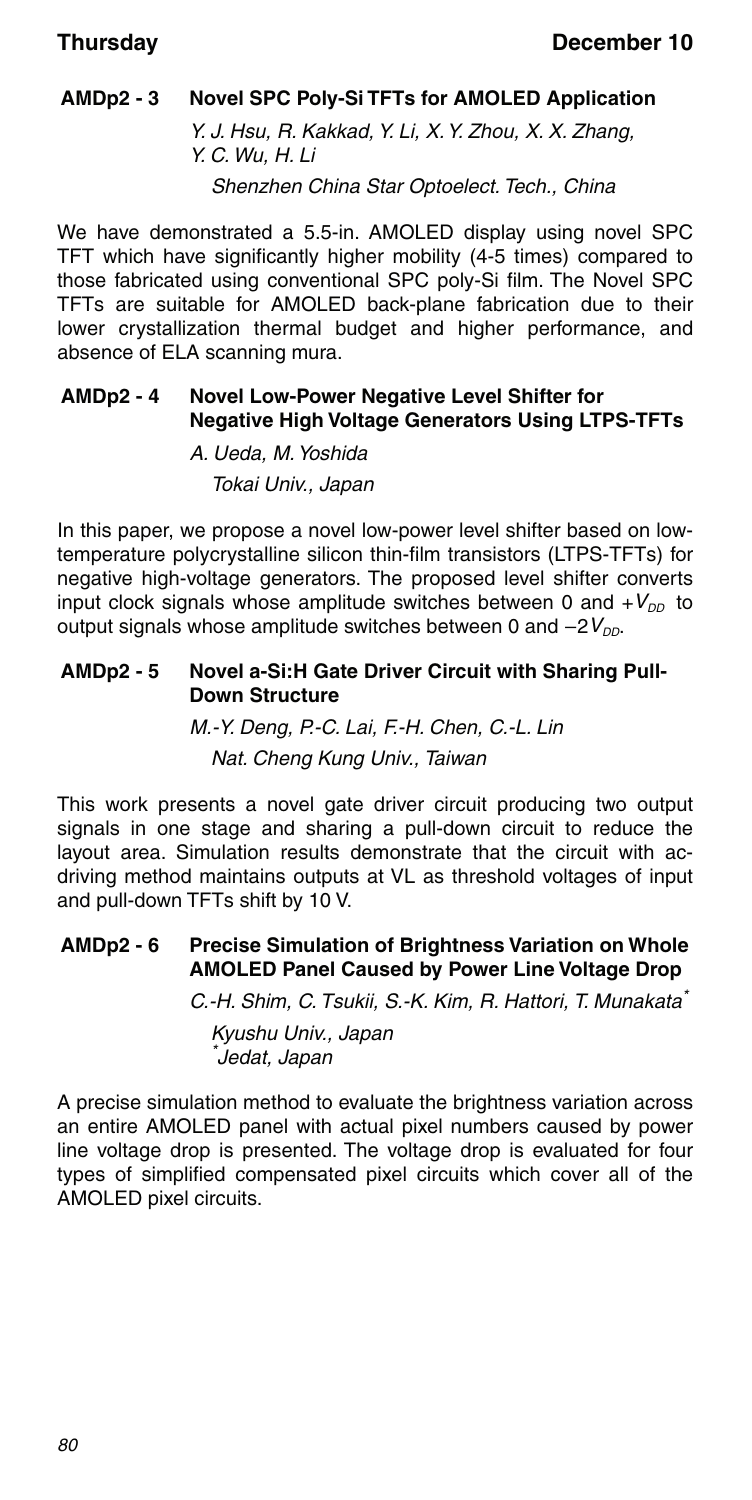#### **AMDp2 - 7 Amorphous Silicon Integrated Memory Pixel Circuit with Low Power Consumption in TFT-LCD Application**

G.-Y. Zheng, P.-T. Liu<sup>\*</sup>, C.-Y. Tsai<sup>\*</sup>, Y.-F. Tu<sup>\*</sup> Nat. Tsing Hua Univ., Taiwan \* Nat. Chiao-Tung Univ., Taiwan

This paper presents integrated amorphous silicon thin film transistor (a-Si) memory pixel circuit which is composed of one N-type inverter block and coupling capacitor to achieve one second holding voltage for reducing the frequency to 1 Hz of data driver in static mode.

#### **AMDp2 - 8 New AMOLED Pixel Circuit with Resolution-Independent V<sub>TH</sub> Compensation Capability**

C.-E. Lee, Y.-T. Liu, P.-S. Chen, C.-L. Lin Nat. Cheng Kung Univ., Taiwan

This work proposes a new active-matrix organic light-emitting diode (AMOLED) pixel circuit composed of five TFTs and two capacitors. The proposed pixel circuit can compensate for the  $V<sub>TH</sub>$  variations of the driving TFT and the compensation capability can be unaffected by the resolution of displays through using parallel addressing scheme.

#### **AMDp2 - 9 Electrical Characteristics of Two-Step Gate Insulator Deposition on Low-Temperature Poly-Si TFTs**

Y.-S. Cho, W.-H. Son, Y.-K. Lee, H.-S. Lee, K.-H. Moon, W. -S. Son LG Display, Korea

The gate insulator deposited at higher RF power induced higher plasma damage on the surface of active layer. It also can create additional defects, more especially at the  $Si/SiO<sub>2</sub>$  interface due to  $SiO<sub>2</sub>$ grow mechanism. Thus, we attempted two-step gate insulator deposition method to confirm the effect of  $SiO<sub>2</sub>$  interface characteristics.

#### **AMDp2 - 10L Self-Aligned Planar Metal Double-Gate Junctionless P-Channel Low-Temperature Poly-Ge TFTs with High-K Gate Dielectric on Glass Substrate**

Y. Nishimura, T. Nakashima, A. Hara

Tohoku Gakuin Univ., Japan

We demonstrate for the first time a self-aligned planar metal doublegate junctionless (JL) p-ch low-temperature (LT) poly-Ge TFT on a glass substrate with a high-k gate dielectric that showed superior performance compared to top-gate JL p-ch LT poly-Ge TFTs.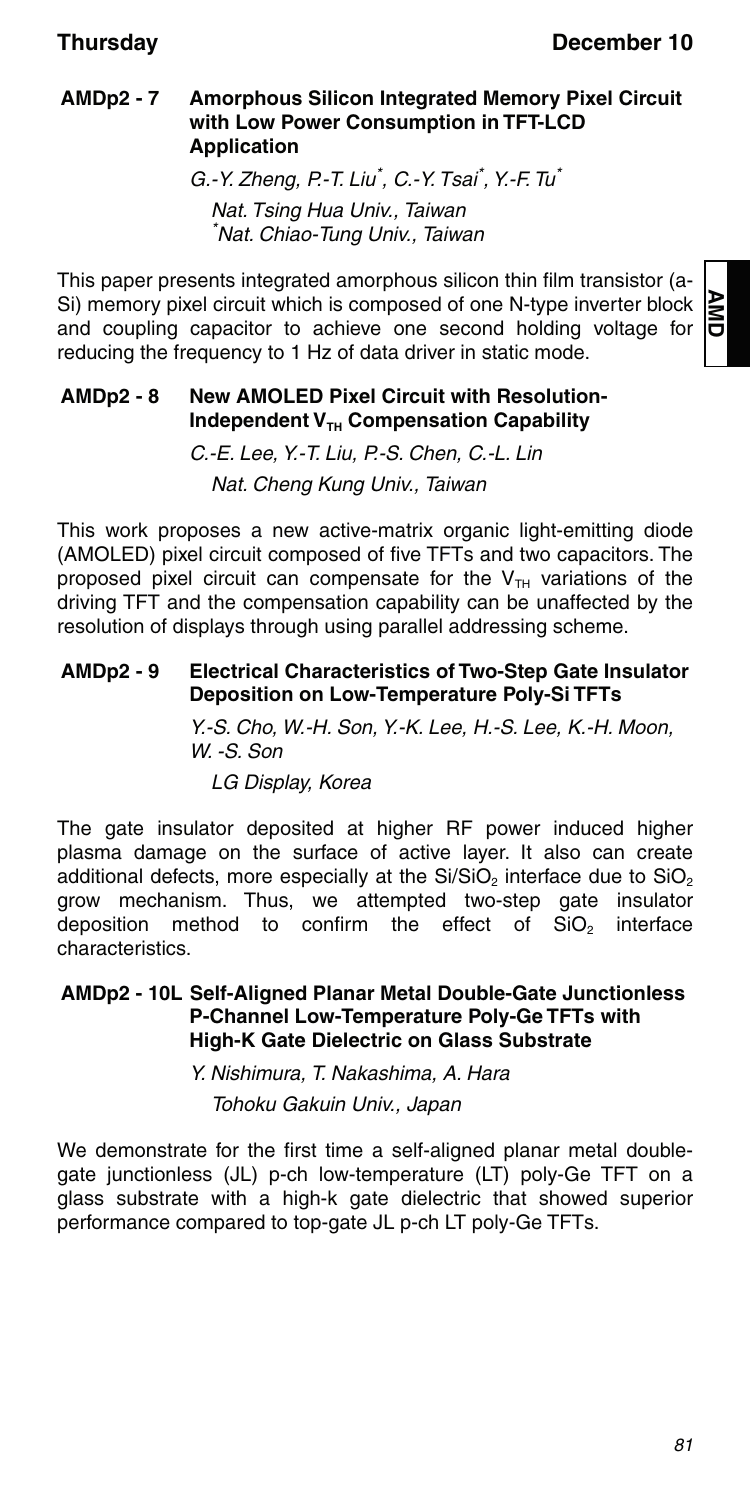### **AMDp2 - 11L Research on Low-power Digital Driver AMOLED Display**

H. Zhu, S. Hu, N. Yang, X. Gao, X. Huang Kunshan New Flat Panel Display Tech. Ctr., China

We propose a digital driving technique using a novel 2T0C pixel circuit and a high speed analog shift register for an active-matrix organic lightemitting diode (AMOLED) to effectively reduce power consumption. A 2.8-in. QVGA AMOLED system using the proposed technique shows high image quality while allowing small power consumption.

#### **AMDp2 - 12L A New LTPS Pixel Compensation Circuit for AMOLED Display**

S. Hu, H. Zhu, N. Yang, T. Zhang, Z. Wang, X. Gao, X. Huang

Kunshan New Flat Panel Display Tech. Ctr., China

An AMOLED pixel circuit is proposed for improving the image quality of the display, which can compensate the threshold voltage variation and VDD IR drop. Simulation results showed that the current variation through OLED decreased to 10% comparing with the conventional pixel.

----- Break -----

**16:00 - 17:25 Ohmi 1**

### **AMD1: Oxide TFT: Crystalline Oxide** *Special Topics of Interest on Oxide-Semiconductor TFT*

Chair: H. Kumomi, Tokyo Inst. of Tech., Japan Co-Chair: M. Hiramatsu, Japan Display, Japan

#### **AMD1 - 1:** *Invited* **CAAC-Oxide Semiconductor Material and Its 16:00 Applications**

M. Tsubuku, S. Yamazaki Semiconductor Energy Lab., Japan

C-axis-aligned a-b-plane-anchored crystal indium- gallium-zinc-oxide (CAAC-IGZO) has unique characteristics with a layered crystal structure. We found that the IGZO with new atomic ratios of In:Ga:Zn = 4:2:3 to 4:2:4.1 and its neighborhood also has the layered CAAC structure and the electrical characteristics is improved in mobility and reliability.

#### **AMD1 - 2:** *Invited* **Change in Structure and TFT Performances 16:25 of IZO, IGO and IGZO Films by Crystallization**

A. Suko, J. Jia, S. Nakamura, Y. Shigesato Aoyama Gakuin Univ., Japan

How the a-IGZO films crystallize and how the crystallinity affects the electrical properties, hence the TFT performances, have been investigated in detail. HREM analyses revealed the crystallization behavior in detail. For the comparative purpose the crystallization behaviors of a-IGO and a-IZO films are also investigated.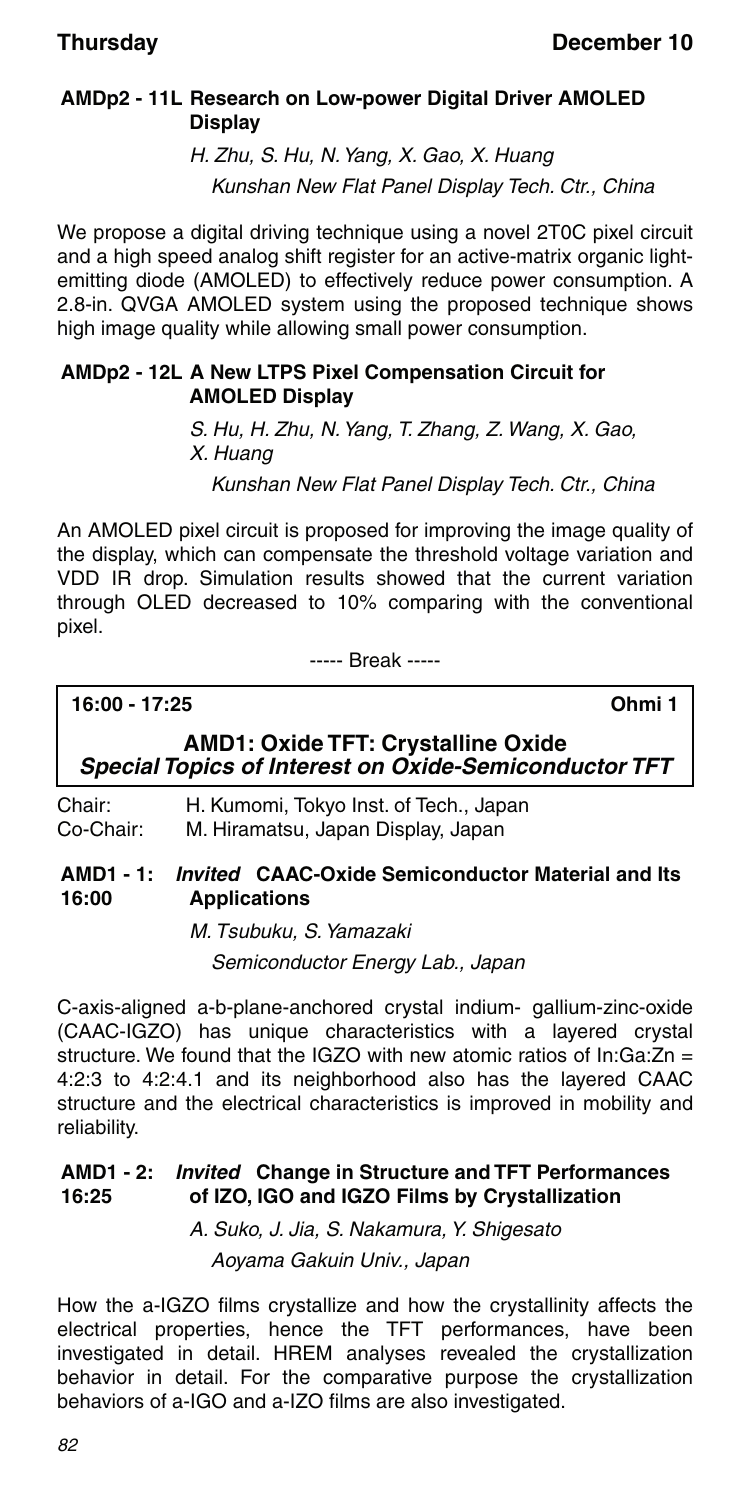#### **AMD1 - 3 16:50 Improvement in Characteristics, Reliability and Dispersion of CAAC-IGZO FETs with Surrounded Channel Structure**

M. Hayakawa\* , S. Matsuda\*\*, S. Saito\* , Y. Shima\* , D. Matsubayashi\*\*, M. Dobashi<sup>\*</sup>, K. Tsutsui\*\*, R. Honda\*\*, J. Koezuka<sup>\*</sup>, K. Okazaki<sup>\*</sup>, S. Yamazaki<sup>\*,\*\*</sup>

\* Advanced Film Device, Japan \*Semiconductor Energy Lab., Japan

Crystalline In-Ga-Zn-O (IGZO) field-effect transistors (FETs) with their channels electrically surrounded by two gate electrodes on the top side and the bottom side (we refer to such a structure as "surroundedchannel (S-ch) structure") were fabricated. Characteristics, reliability and dispersion of crystalline IGZO FETs were improved due to their S-ch structure.

#### **AMD1 - 4L 17:10 Double-Channel InZnO/AlSnZnInO Thin-Film Transistors with Ultra High Mobility**

J. H. Choi, J.-H. Yang, S. Nam, H.-O. Kim, O-S. Kwon, E.-S. Park, C.-S. Hwang, S. H. Cho ETRI, Korea

We report high performance double-channel InZnO/AlSnZnInO thinfilm transistors with inverted staggered back channel etch structure. The field-effect mobility, Subthreshold slope, turn-on voltage, and on/off ratio were 51.2 cm<sup>2</sup>/Vs, 0.15V/decade,  $-1.6V$ , and  $3 \times 10^9$ , respectively.

----- Break -----



Organized by SID Japan Chapter

Tuesday, Dec. 8, 2015 12:50 – 17:50 Ohmi 10 (2F) Otsu Prince Hotel

Detailed information is available on http://www.sid-japan.org/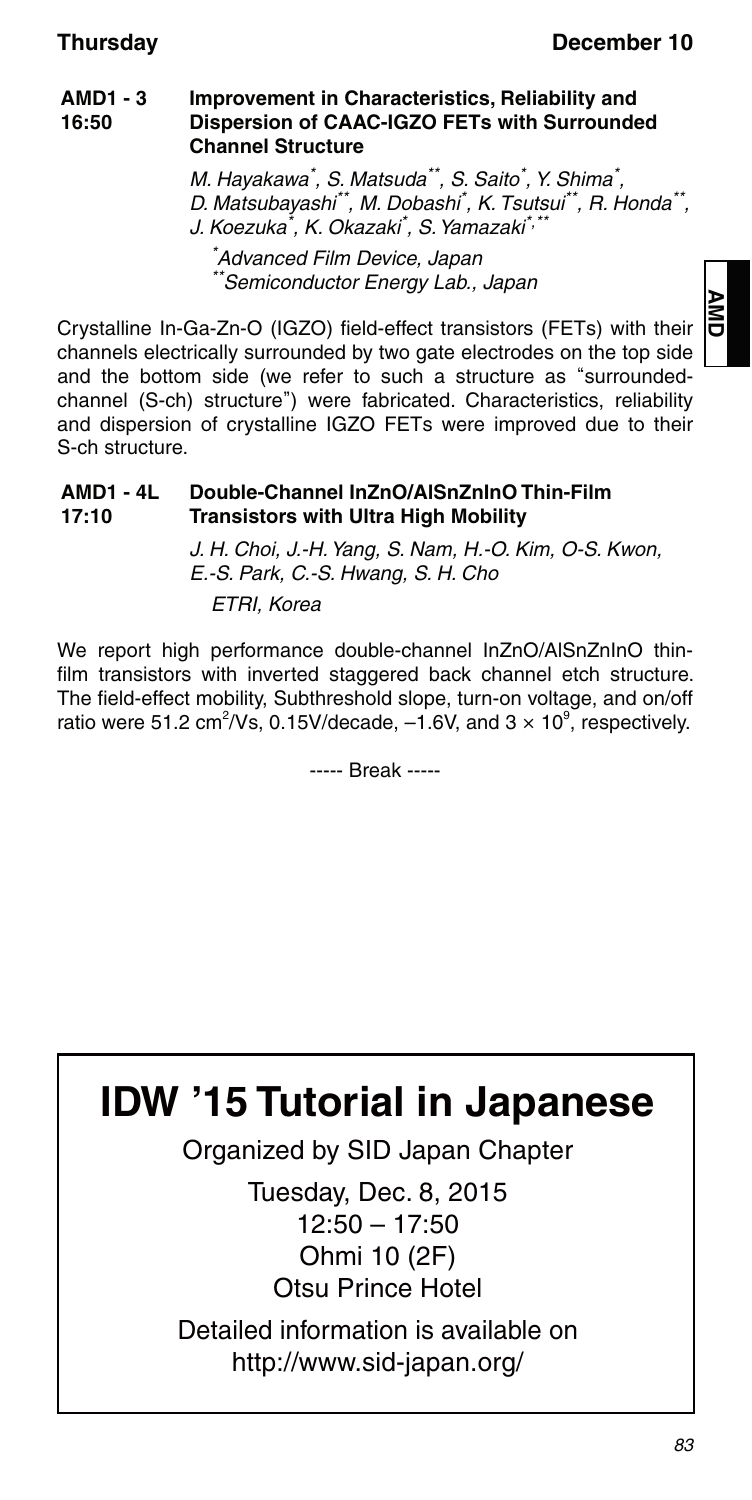#### **17:40 - 19:10 Ohmi 1**

**AMD2: High Resolution Displays Using LTPS and Oxide TFTs** *Special Topics of Interest on Oxide-Semiconductor TFT*

Chair: P. Heremans, imec, Belgium Co-Chair: H. Hamada, Kinki Univ., Japan

#### **AMD2 - 1:** *Invited* **2K4K 550-ppi In-Cell Touch LTPS TFT-LCD 17:40** M. Tada, T. Nakamura, H. Kimura Japan Display, Japan

2K4K 550-ppi in-cell touch LTPS TFT-LCD has been developed in which low power consumption is realized using RGBW pixel, local dimming and low frame-rate driving. This LCD can be driven in 30 Hz frame-rate by the advanced TFT process with narrower channel width and thinner insulator storage capacitance.

**AMD2 - 2 Withdrawn**

#### **AMD2 - 5L 18:05 Scalability Characteristics of Self-Aligned Top-Gate IGZO TFTs**

J. S. Seo, J. Noh, P. S. Yun, J. U. Bae, K.-S. Park, I. B. Kang LG Display, Korea

To achieve the short-channel scalability characteristics of self-aligned IGZO TFTs we perform to control the diffusion region (ΔL, LDD) inside channel and to reduce the total resistivity of S/D extension region. As a result of this work, we realize the below  $L < 4 \mu m$  TFTs and improve its current driving ability.

#### **AMD2 - 3 18:25 Development of 32-in. 8K4K LCD with Oxide Semiconductor and GOA Technology**

M. Wang, Y. Zhao, Q.-M. Gan, F. Zhao, C.-K. Zhang, L.-Q. Shi, L.-M. Zeng, C. Dai, T. Lee, H-L. Hu, J. Wu, C.-Y. Chiu, C.-Y. Lee, A. Lien

Shenzhen China Star Optoelect. Tech., China \* TCL Corporate Res., China

We have successfully developed a 32-in. 8K4K LCD prototype which has the highest pixel density (280PPI) in TV market. BCE type oxide semiconductor and photo- alignment FFS mode are used to gain enough aperture ratio. HSD method and GOA technology are also used to decrease COF quantity.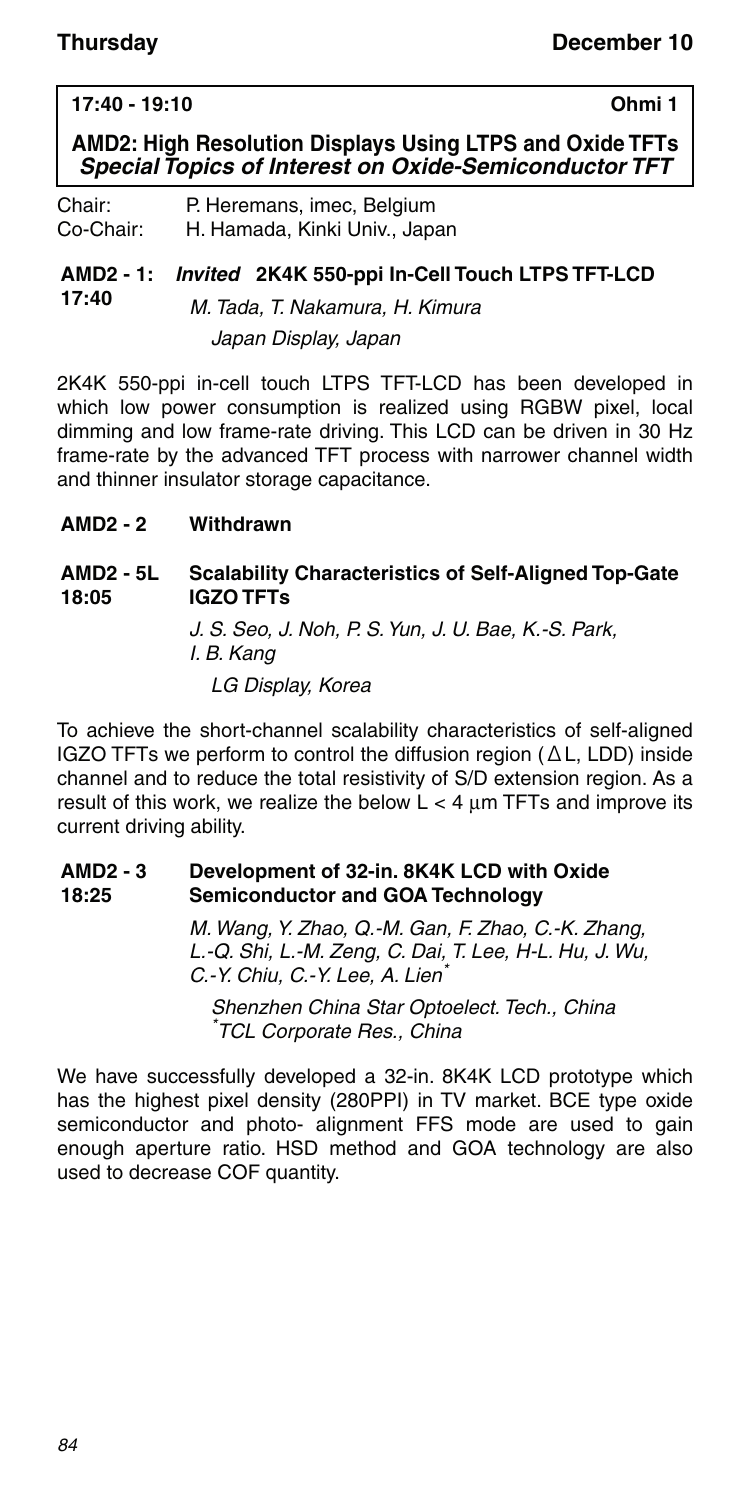#### **AMD2 - 4:** *Invited* **Over 800-ppi Liquid Crystal Display with 18:45 High Aperture Ratio Using IGZO Platform**

S. Uchida, N. Ueda, K. Okada, A. Oda, K. Yamamoto, K. Yamamoto, N. Noguchi, T. Matsuo Sharp, Japan

Using oxide semiconductor, we have developed a 806ppi (4K2K) LCD which pixel density reach 4K resolution smart-phone and Head-Mounted-Display (HMD). An excellent aperture ratio was achieved with patterning dimensions by a gh-line lithography manufacturing backplane. With i-line lithography, this technology can realize larger pixel density than 1000ppi which satisfy HMD demands.

### **Author Interviews and Demonstrations**

19:00 – 19:40, Ohmi 6

## **Friday, December 11**

### **9:00 - 10:30 Ohmi 1**

**AMD**

**AMD3: Oxide TFT: Reliability** *Special Topics of Interest on Oxide-Semiconductor TFT*

Chair: Y. Yamamoto, Japan Co-Chair: K. Takatori, NLT Techs., Japan

### **AMD3 - 1:** *Invited* **Reliability of Oxide TFTs**

**9:00** B. S. Bae, S. M. Shin, K. M. Yu, E.-J. Yun Hoseo Univ., Korea

The negative shift of threshold voltage by light illumination was investigated for the oxide thin film transistor. By the light illumination, both the doubly ionized oxygen vacancy and charge trapping cause the negative shift of the threshold voltage.

#### **AMD3 - 2:** *Invited* **Highly Reliable Oxide Thin Film Transistors 9:25 for Flexible Devices**

Y. Uraoka, J. P. S. Bermundo, M. Fujii, Y. Ishikawa NAIST, Japan

Oxide TFT were investigated for flexible display. Fluorinated SiN gate insulator greatly improved reliability of oxide TFT under bias stress. Excimer laser annealing was performed for the TFT with siloxane passivation for low temperature annealing. Amorphous InZnO was fabricated by spin-coating method and Ag paste was patterned by screen print.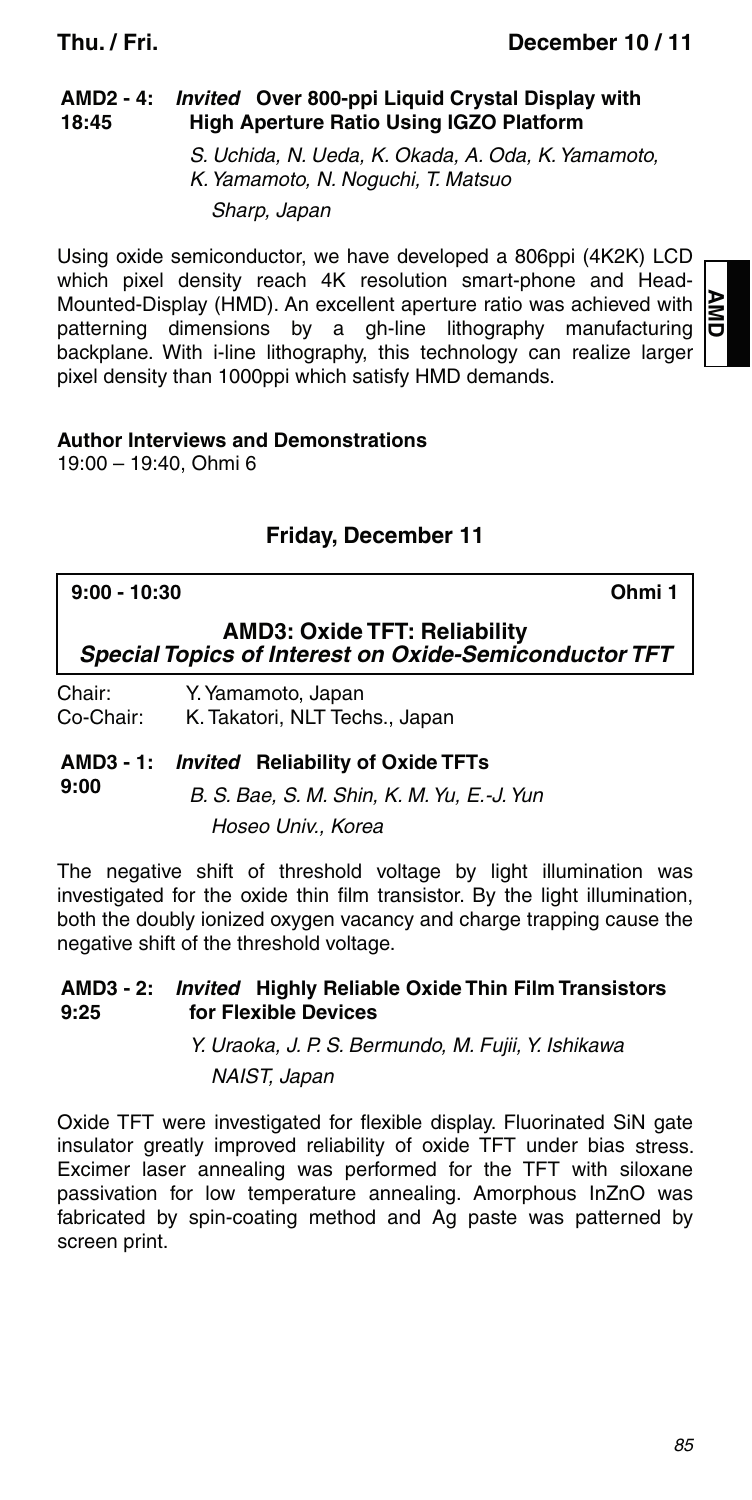#### **AMD3 - 3 9:50 Electrical Characteristics and Stability of Bottom Gate a-InGaZnO TFTs on Flexible Substrate**

H.-W. Li, C.-F. Yang, C.-P. Chang, C.-H. Tsai, H.-H. Lu AU Optronics, Taiwan

The bottom gate a-IGZO TFTs with different buffer layers fabricated on PI substrate was investigated. The devices characteristics would not be affected by buffer layers, while applying the plasma treatment on PI substrate. Devices show a good performance, and the threshold voltage shift is less than 1 V under bias stress.

#### **AMD3 - 4 10:10 Novel BTS Model and Methodology for AC-Stress-Induced Long-Term Reliability in Thin-Film Transistors**

J. Jang, K. Jeon, J. Yang, J. Park, M. Seo, Y. Yoon, K. Kim, K. Jung, Y. Kim, M. Yoo Samsung Display, Korea

A novel BTS (Bias-Temperature-Stress) model and methodology for predicting threshold voltage shifts  $(ΔV<sub>TH</sub>)$  under AC stress is firstly proposed. In order to verify this model, TFTs of the amorphous silicon gate driver integrated in a LCD panel were measured, and the proposed model has  $\Delta V_{TH}$  error rate of 11.7% on average.

----- Break -----

### **10:40 - 11:55 Ohmi 1**

### **AMD4: TFT Fabrication Technologies** *Special Topics of Interest on Oxide-Semiconductor TFT*

Chair: H. Minemawari, AIST, Japan Co-Chair: Y. Fujisaki, NHK, Japan

**AMD4 - 1:** *Invited* **Organic Blend Semiconductors for High 10:40 Performance Thin-Film Transistor Applications**

> T. D. Anthopoulos, J. Smith, S. Hunter Imperial College London, UK

We report the development of p-channel organic small-molecule/ polymer blend-based thin-film transistors with high hole mobility. Emphasis is placed on the use of molecular p-dopants as a mean to improve the transistors' operating characteristics as well as the operating frequency of integrated circuits such as multi-stage ring oscillators.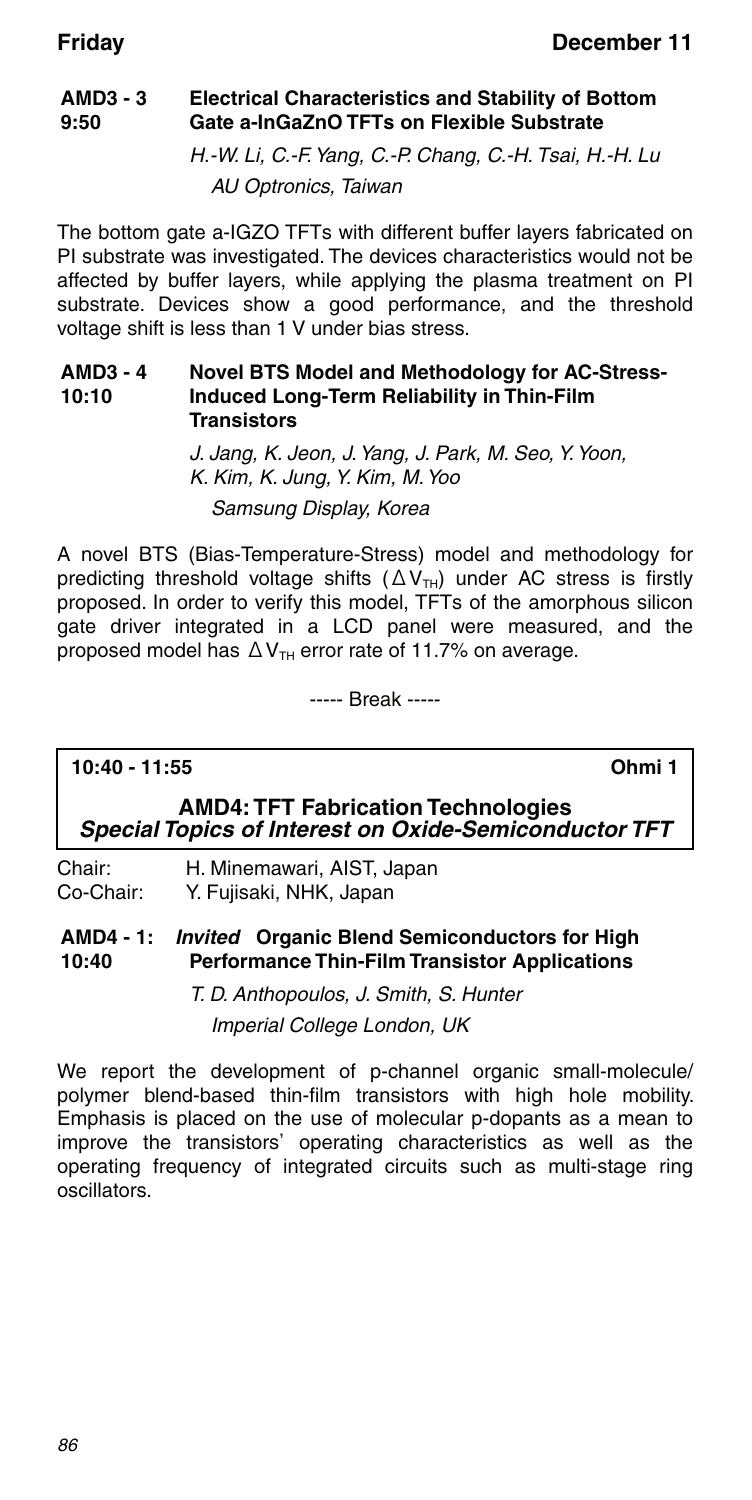#### **AMD4 - 2 11:05 Development of All Solution Processed TFT in ESL Configuration**

M. Marinkovic, S. Bom\* , T. Balster\* , K. Su, A. Merkulov, V. Wagner\* , R. Anselmann Evonik Inds., Germany

\* Jacobs Univ. Bremen, Germany

Liquid-phase processed metal oxide and directly patternable etch-stop materials were successfully integrated in TFTs with ESL configuration. Fabricated devices exhibit the mobility of 14 cm²/Vs, the negligible contact resistance and good electrical stability. The up-scaling feasibility of process to large substrates and integration in high-end display devices will be presented.

#### **AMD4 - 3L 11:25 KrF Excimer Laser Annealing of a-InGaZnO Thin-Film Transistors with Solution Processed Hybrid Passivation Layers**

J. P. S. Bermundo, Y. Ishikawa, M. N. Fujii, T. Nonaka<sup>\*</sup>, H. Ikenoue\*\*, Y. Uraoka

NAIST, Japan \* Merck, Japan \*\*Kyushu Univ., Japan

We show how KrF excimer laser annealing (ELA) can be used as a low temperature annealing process to improve the properties of passivated amorphous InGaZnO thin-film transistors. We analyzed the effect of KrF ELA on the electrical properties, physical structure, chemical bonding and composition of a-InGaZnO.

#### **AMD4 - 4L 11:40 High Performance and Uniformity of Poly-Si Thin-Film Transistors using Solid-Phase Crystallization on YSZ Layers by Two-step PLA Method**

L. T. K. Mai, S. Horita JAIST, Japan

Poly-Si TFTs were fabricated by two-step PLA method on two kinds of substrates, glass and YSZ/glass. TFTs on YSZ/glass show much better performance and uniformity of device-to-device, e.g., average mobility  $\sim$ 80 cm<sup>2</sup>/Vs and its standard deviation  $\sim$ 18 cm<sup>2</sup>/Vs, respectively, compared with ~40 cm<sup>2</sup>/Vs and ~28 cm<sup>2</sup>/Vs on glass, respectively.

### **Author Interviews and Demonstrations**

12:00 – 12:40, Ohmi 6

----- Lunch -----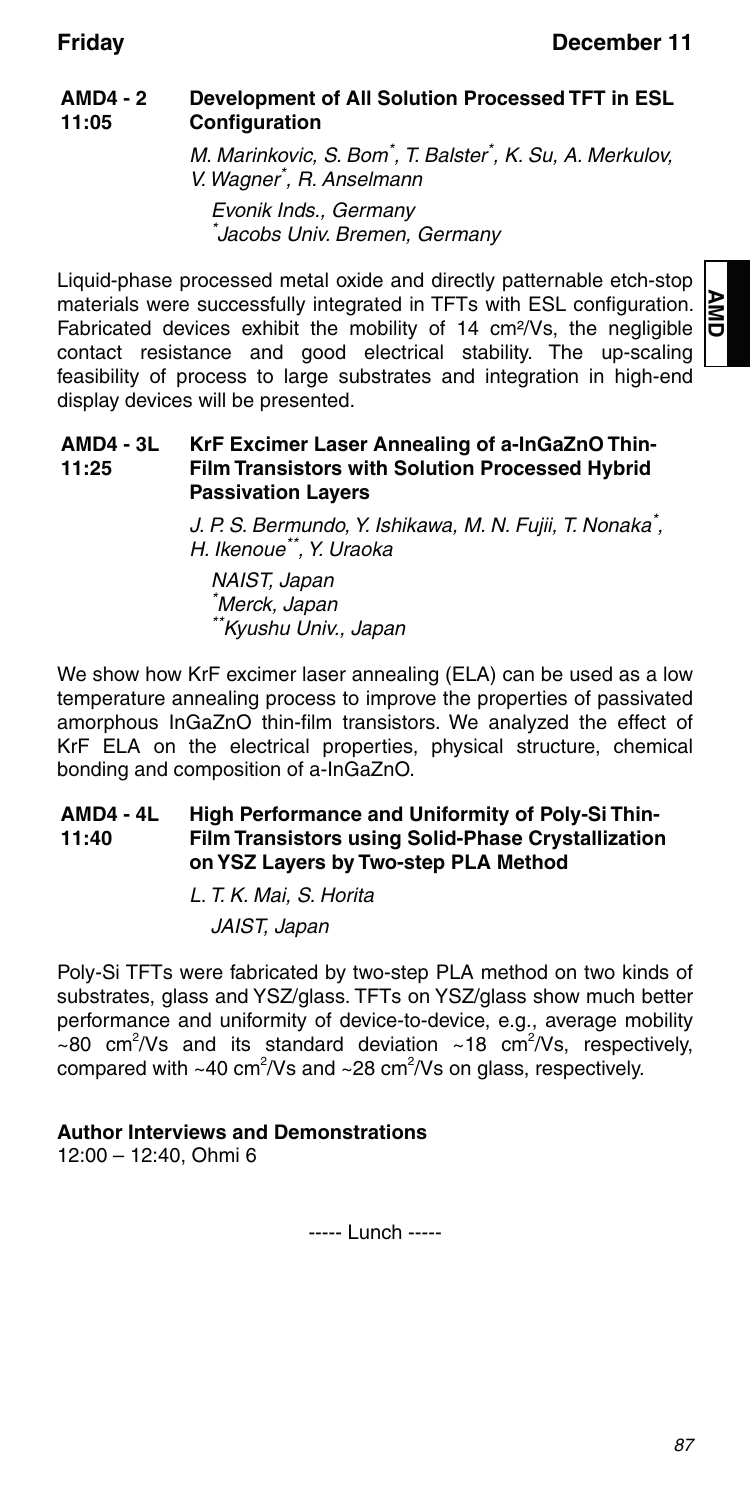#### **13:30 - 15:00 Ohmi 1**

### **AMD5: Oxide TFT: Applications** *Special Topics of Interest on Oxide-Semiconductor TFT*

Chair: Y. Uraoka, NAIST, Japan Co-Chair: M. Inoue, Huawei Techs., Japan

#### **AMD5 - 1:** *Invited* **Properties of Oxide-Semiconductor TFTs 13:30 under Mechanical Strain for Flexible Electronics**

P. Heremans<sup>\*,\*\*\*</sup>, A. de Jamblinne de Meux<sup>\*,\*\*\*</sup>, B. Hou\*\*, A. Tripathi\*\*

\* imec, Belgium \*Holst Ctr., the Netherlands \*\*\*Univ. of Leuven, Belgium

We report on the mechanical properties of a-IGZO transistors. We find that the charge carrier mobility of a-IGZO transistors is remarkably independent of strain. We explain these experimental results by abinitio modeling of amorphous IGZO semiconductor material. We compare a-IGZO to covalent semiconductors, a-Si and LTPS, and to organic transistors.

#### **AMD5 - 2: 13:55** *Invited* **Novel Technologies for Source and Drain Resistance Reduction in Short-Channel Self-Aligned InGaZnO Thin-Film Transistors**

K. Sakuma, K. Ota, T. Irisawa, C. Tanaka, K. Ikeda, D. Matsushita, M. Saitoh

Toshiba, Japan

We have successfully demonstrated a low-resistance source and drain (S/D) region of InGaZnO-TFT using Ar ion implantation (Ar I/I) and selfaligned metallization processes. These silicon-compatible technologies are very promising for high performance and high density InGaZnO TFT as BEOL Tr. in 3D LSIs.

#### **AMD5 - 3 14:20 Advanced Compensation Technologies for Large-Size UHD OLED TVs**

S. Takasugi, H.-J. Shin, M.-K. Chang, S.-M. Ko, H.-J. Park, J.-P. Lee, H.-S. Kim, C.-H. Oh LG Display, Korea

In this paper, we present novel OLED display panel compensation technologies for large-size UHD OLED TVs considering variations of threshold voltage, mobility, channel size, OLED efficiency, and OLED uniformity. Using these technologies, we have successfully launched 55-, 65- and 77-in. UHD OLED TVs.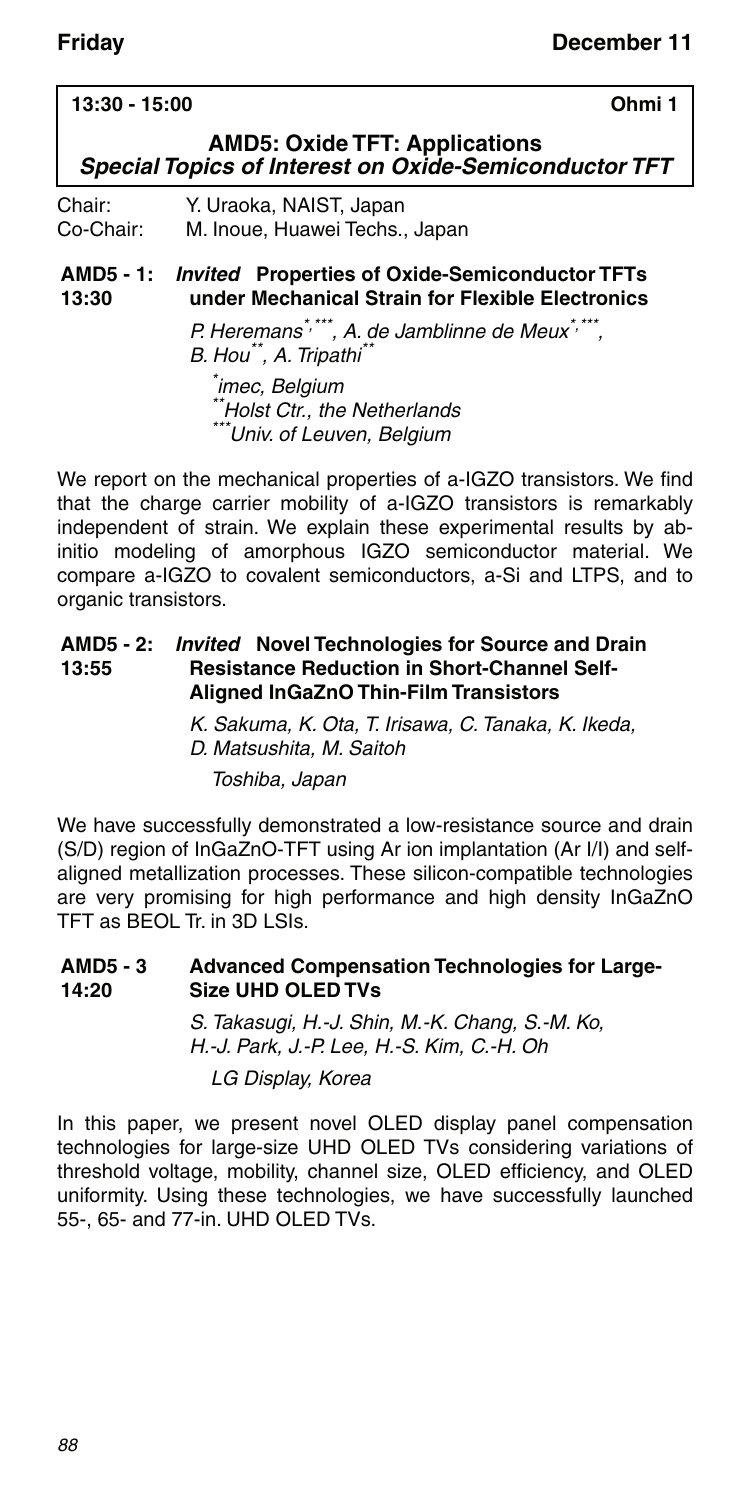#### **AMD5 - 4 14:40 Dual-Gate Self-Aligned a-IGZO TFTs Using 5-Mask Steps**

M. Nag\*\*\*, F. De Roose\*,\*\*, A. Bhoolokam\*,\*\*, K. Myny<sup>\*</sup>,<br>A. Kumar\*\*\*, S. Steudel<sup>\*</sup>, J. Genoe\*,\*\*, W. Dehaene\*\*, G. Groeseneken\*,\*\*, P. Heremans\*,\*

\* imec, Belgium \*\*Katholieke Univ. Leuven, Belgium \*Holst Ctr., the Netherlands

We report a dual-gate (DG) self-aligned (SA) a-IGZO TFT process that comprises only five mask steps. The top-gate (TG) is SA which enables high speed operation. The secondary bottom-gate (BG) enables to improve parameters such as on-current  $(I_{ON})$  and the sub-threshold slope (SS<sup>-1</sup>) substantially when both gates are connected together.

----- Break -----

### **15:10 - 16:35 Ohmi 1**

**AMD**

**AMD6: Oxide TFT: Solution Processes** *Special Topics of Interest on Oxide-Semiconductor TFT*

Chair: T. D. Anthopoulos, Imperial College London, UK Co-Chair: H. Kumomi, Tokyo Inst. of Tech., Japan

**AMD6 - 1:** *Invited* **Oxide-Channel Ferroelectric-Gate Thin Film 15:10 Transistors Prepared by Solution Process**

> E. Tokumitsu, T. Shimoda JAIST, Japan

Features of oxide-channel ferroelectric-gate thin film transistors (FGTs) are presented at first. Next, some recent topics, solution process and new printing process for TFT fabrications are presented. In particular, we demonstrate sub-micron channel FGTs fabricated by solution process with newly developed nano-rheology printing (n-RP) without using conventional lithography.

#### **AMD6 - 2: 15:35** *Invited* **Stable Metal Semiconductor Field Effect Transistors on Oxide Semiconductor Channels Grown via Mist-CVD**

G. T. Dang, T. Kawaharamura<sup>\*</sup>, M. Furuta<sup>\*</sup>, S. Saxena, M. W. Allen

Univ. of Canterbury, New Zealand Kochi Univ. of Tech., Japan

We demonstrate the successful production of transparent metalsemiconductor field-effect-transistors (MESFETs), using reactivelysputtered silver oxide Schottky gates on In-Ga-Zn-O, Zn-Sn-O, SnO<sub>2</sub>, and  $Ga<sub>2</sub>O<sub>3</sub>$  channels, grown by non-vacuum, solution-processed Mist Chemical Vapor Deposition (Mist-CVD). We examine the performance and stability of these devices and discuss their suitability for display applications.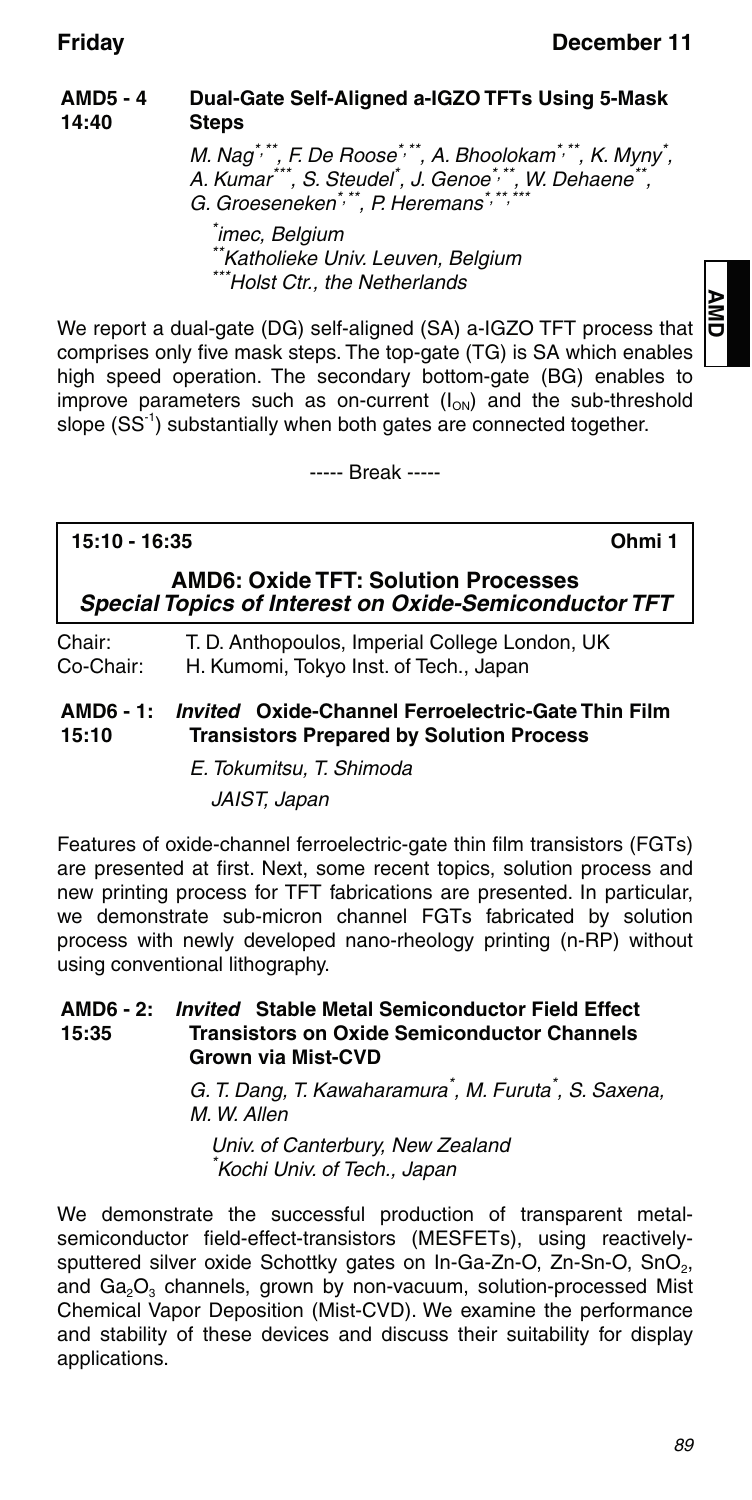#### **AMD6 - 3 16:00 Highly Reliable All-Printed Oxide TFT of High Work-Function Metal Electrodes with Low Contact Resistance by Doped Oxide Semiconductor**

Y. Hirano, S. Matsumoto, R. Saotome, Y. Sone, S. Arae, M. Kusayanagi, Y. Nakamura, N. Ueda, K. Yamada Ricoh, Japan

We have developed all-printed TFT with high work-function metal electrodes and novel oxide semiconductor in which carriers are generated by doping technique to make good contact with the electrodes. The TFT after forming planarization layer exhibited high mobility around 10 cm<sup>2</sup>/Vs and high reliability against bias-temperature stress and illumination tests.

#### **AMD6 - 4L 16:20 Self-Aligned Top-Gate InGaZnO Thin-Film Transistor Fabricated at 150°C Using Coatable Organic Insulator**

### T. Toda, Y. Magari, M. Furuta Kochi Univ. of Tech., Japan

We fabricated self-aligned, top-gate InGaZnO thin-film transistors (IGZO TFTs) with a coatable organic insulator, Zeocoat, at a maximum process temperature of 150°C. The IGZO TFT with a channel protection layer showed good switching properties; saturation mobility: 10.7 cm<sup>2</sup>/Vs, subthreshold swing: 0.19 V/dec., and hysteresis: 0.2 V.

----- Break -----

| 16:50 - 18:25       | Ohmi 1                                                                                                                                                                                                                      |
|---------------------|-----------------------------------------------------------------------------------------------------------------------------------------------------------------------------------------------------------------------------|
|                     | <b>AMD7: Advanced Si Technologies</b>                                                                                                                                                                                       |
| Chair:<br>Co-Chair: | B. S. Bae, Hoseo Univ., Korea<br>T. Noguchi, Univ. of the Ryukyus, Japan                                                                                                                                                    |
| AMD7 - 1:<br>16:50  | <b>Invited Solution-Processed LTPS on Paper</b><br>R. Ishihara <sup>*,**</sup> , M. Trifunovic <sup>*</sup> , P. Sberna <sup>*</sup> , T. Shimoda <sup>**</sup><br>*Delft Univ. of Tech., the Netherlands<br>**JAIST, Japan |

We introduce a novel method that allows polysilicon formation on paper directly from the liquid-silicon ink. Using this method, polysilicon TFTs were created at a maximum temperature of only 150°C. This method allows printing of silicon devices on inexpensive, temperature sensitive substrates such as PET, PEN or paper.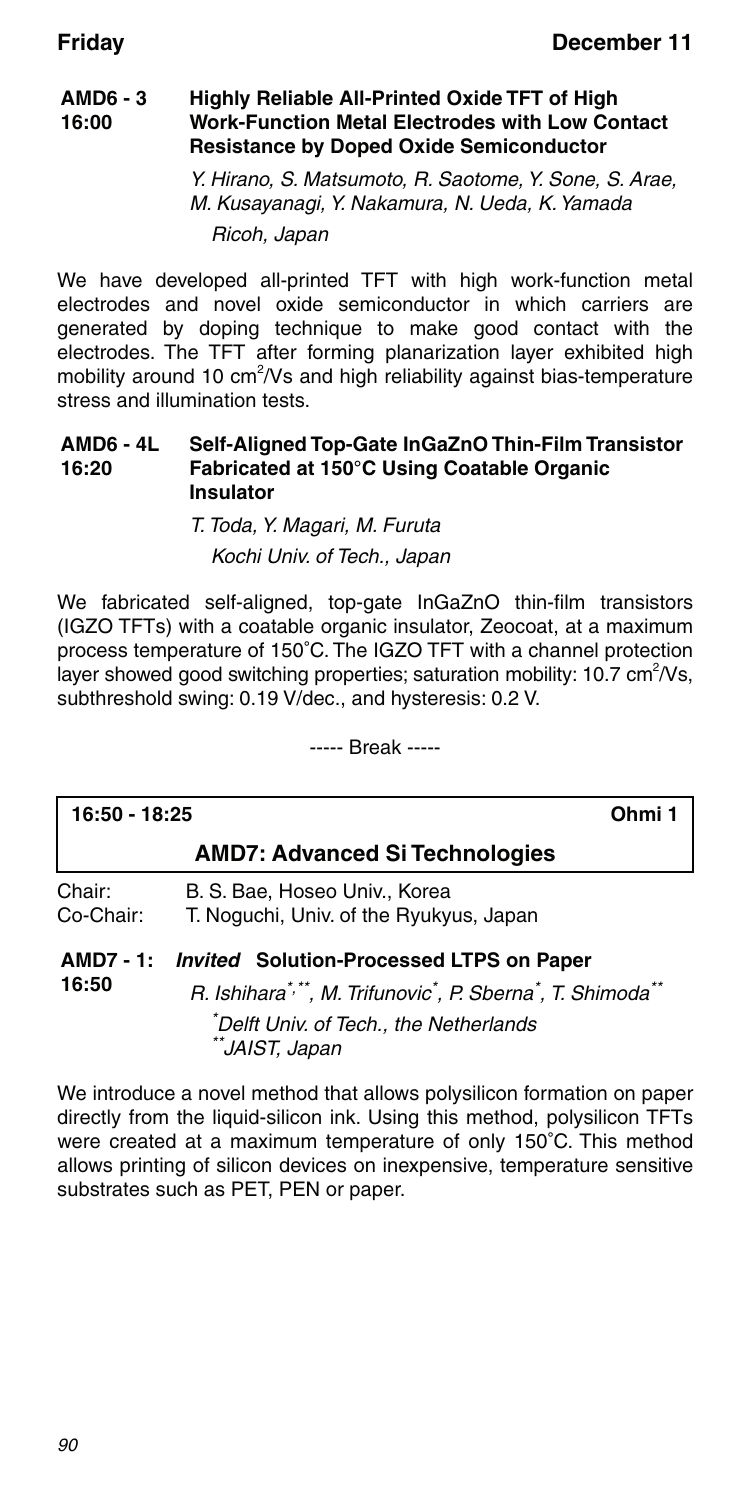#### **AMD7 - 2:** *Invited* **Prospect of Low-Temperature Poly-Si, Poly-17:15 SiGe, Poly-Ge TFTs on Glass Substrate**

A. Hara, T. Meguro, Y. Nishimura, S. Nibe, H. Ohsawa Tohoku Gakuin Univ., Japan

Now a day, mainstream of high on-current TFTs are oxide TFTs. However, polycrystalline group-IV TFTs are also attractive as system on panel due to capability of integration of CMOS circuit. In this paper, feasibility of low-temperature poly-Si, -SiGe, -Ge TFTs will be discussed based on our experimental data.

#### **AMD7 - 3:** *Invited* **Smart Pixel TFT Circuits for High Image 17:40 Quality AMOLED Displays**

O.-K. Kwon, K. Oh, N.-H. Keum

Hanyang Univ., Korea

We briefly review previously reported smart AMOLED pixel circuits using LTPS TFTs. Moreover, recent trend and state-of-the-art smart pixel TFT circuits are discussed.

#### **AMD7 - 4 18:05 Appearance of p-Channel TFT Performance with Metal Source-Drain Using BLDA Aiming for Low-Cost CMOS**

T. Ashitomi, T. Harada, K. Shimoda, T. Okada, T. Noguchi, O. Nishikata<sup>\*</sup>, A. Ota<sup>\*</sup>, K. Saito<sup>\*</sup>

Univ. of the Ryukyus, Japan \* ULVAC, Japan

p-type top-gate TFT was fabricated with low temperature process below 490°C using BLDA without adopting ion-implantation. In place of impurity doping, Au was used for source-drain region. After hydrogenation, the formed TFT showed typical p-type Vg-Id characteristics.

### **Author Interviews and Demonstrations**

18:10 – 18:50, Ohmi 6

#### **Supporting Organizations:**

Technical Committee on Electronic Information Displays, Electronics Society, IEICE Thin Film Materials & Devices Meeting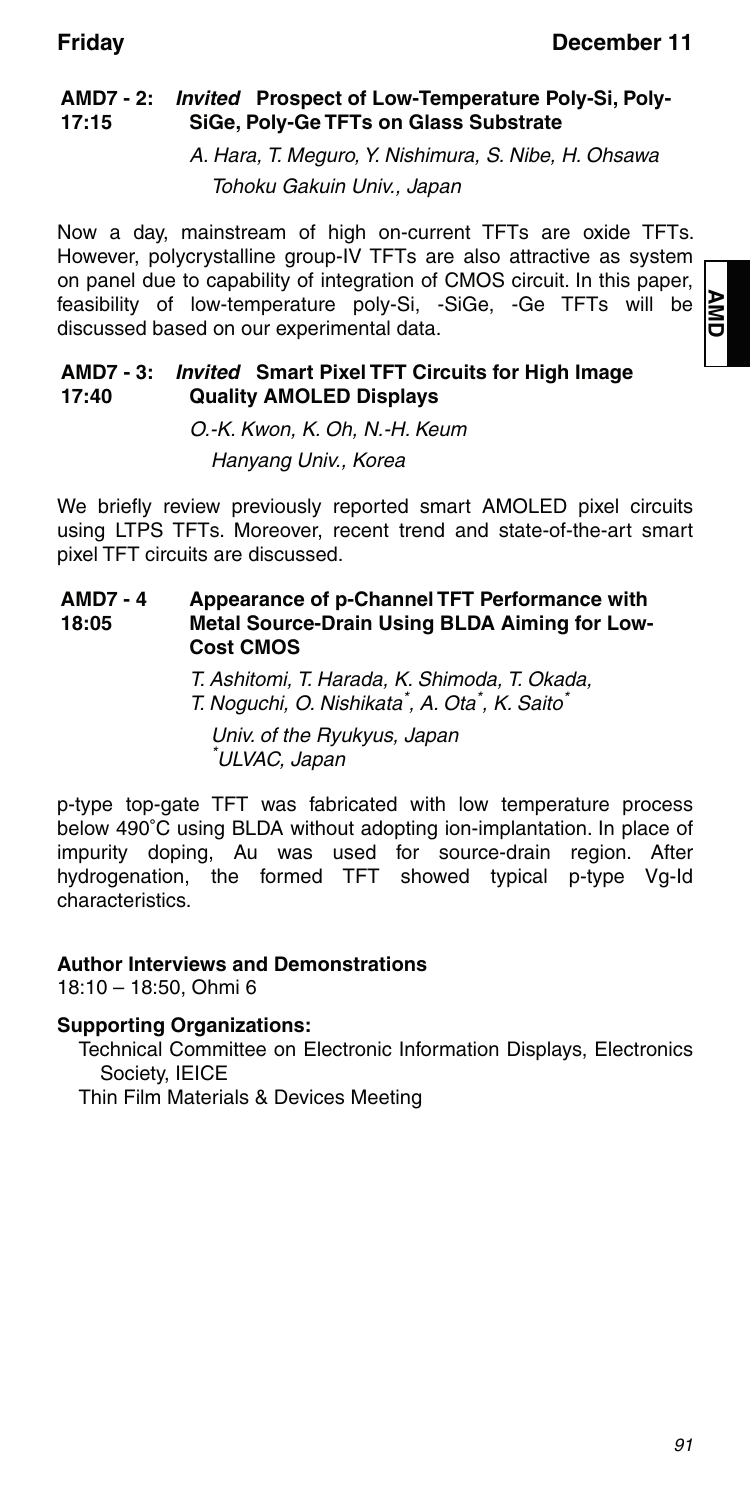## **Workshop on FPD Manufacturing, Materials and Components**

## **Thursday, December 10**

### *Poster* **FMCp1: Materials and Components**

### **FMCp1 - 1 Microstructure, Electric Properties and Chemical Bonds of Lead-Free Piezoelectric Thin Films**

C.-W. Su, C.-C. Chen, S.-Y. Chu, C.-C. Tsai\* ,  $C.-H. Hung*$ 

Nat. Cheng Kung Univ., Taiwan \* Tung Fang Design Univ., Taiwan \*\*Nat. Kaohsiung Normal Univ., Taiwan

The lead-free non-stoichiometric piezoelectric  $(Na_{0.5}K_{0.5})NbO<sub>3</sub>$  films and lithium dopants  $Li_x(Na_{0.5}K_{0.5})_{1-x}NbO_3$  were fabricated by sol-gel processing on Pt(111)/TiO<sub>2</sub>/SiO<sub>2</sub>/Si(100) substrates. The effects of lithium doping on the microstructures and electrical properties of the samples were investigated. Finally, we found the remnant polarization and piezoelectric coefficient were improved effectively through doping lithium.

#### **FMCp1 - 2 High Energy Density for Energy Harvesting Devices**  of (Ba<sub>0.98</sub>Ca<sub>0.02</sub>)(Ti<sub>0.94</sub>Sn<sub>0.06</sub>)O<sub>3</sub> Piezoelectric Ceramics Fabricated by SiO<sub>2</sub> Modified

Z.-Y. Chen, C.-C. Tsai\* , C.-S. Hong\*\*, S.-Y. Chu, W.-H. Chao, H.-H. Hsieh\*

Nat. Cheng Kung Univ., Taiwan \* Tung Fang Design Inst., Taiwan \*\*Nat. Kaohsiung Normal Univ., Taiwan

The development of lead-free material system becomes the current trend for replacing the lead-based ones. This project aims to explore the  $(Ba_{0.98}Ca_{0.02})(Ti_{0.94}Sn_{0.06})O_3$  doped x mol% SiO<sub>2</sub> (BCTS-xSi) materials system. This piezoelectric ceramic compound is a new test that with high energy density and to achieve the drive LED light.

### **FMCp1 - 3 Recrystallization of Single Crystal 6,13-bis (triisopropylsilylethynyl)pentacene within LC**

H.-B. Park, H.-T. Jang, J.-H. Kim, C.-J. Yu Hanyang Univ., Korea

We investigate the recrystallization of 6,13-Bis(triisopropylsilylethynyl) (TIPS) pentacene within liquid crystal. Single crystalline structure of the TIPS pentacene was grown up to a few hundred micro-meters within liquid crystal as a solvent. The large anisotropy of the single crystalline TIPS pentacene flake also was observed.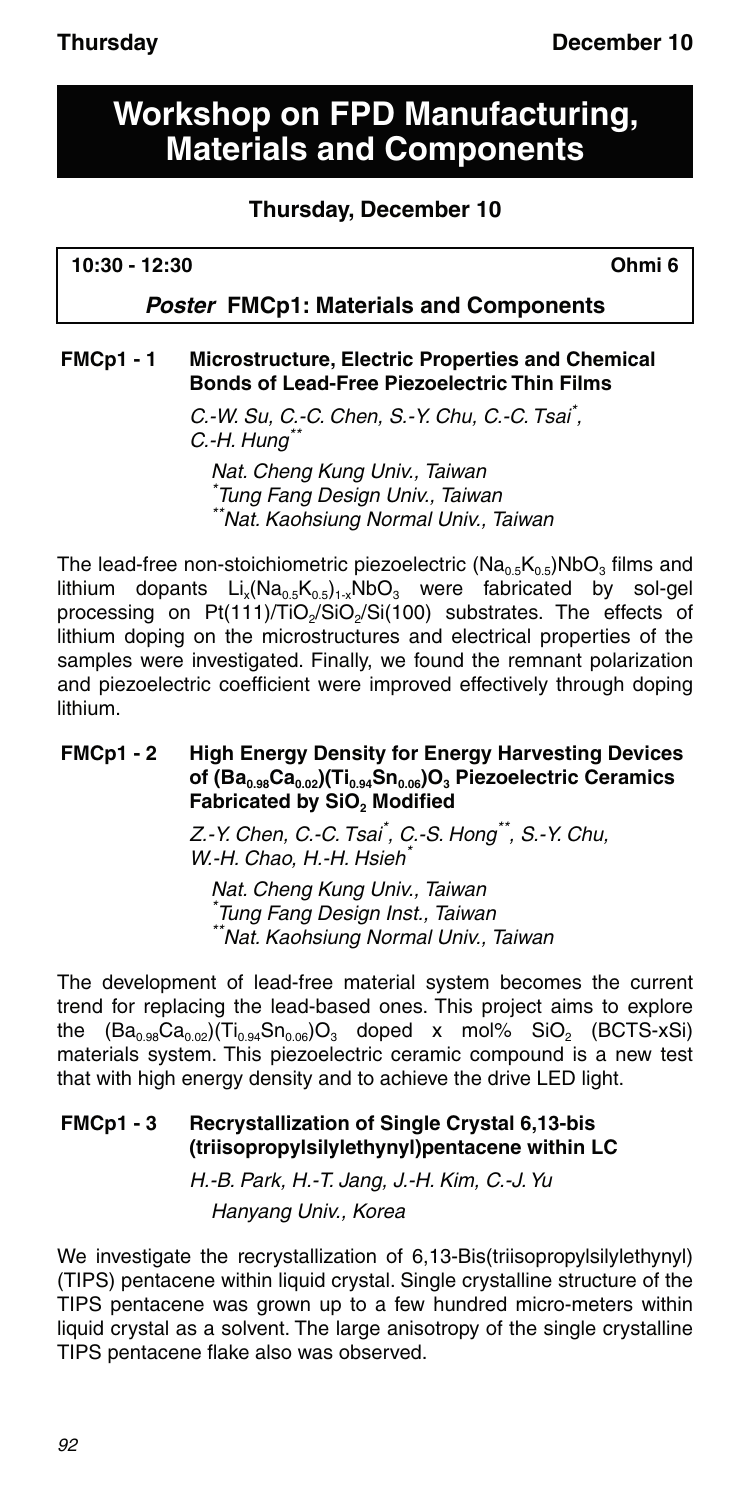### **FMCp1 - 4 Characterization of Two Dimensional MoS<sub>2</sub> Produced by RF-Sputtering and Thermal Evaporation Methods**

Y. J. Kim, T. K. Park, H.-N. Lee Soonchunhyang Univ., Korea

We fabricated two dimensional (2D) MoS<sub>2</sub> thin-film using sputtering and thermal evaporation methods. Dependence of the MoS<sub>2</sub> thin-film characteristics on the deposition method and after-deposition heat treatment conditions was examined. Using the MoS<sub>2</sub> active layers, 2D thin-film transistors are being developed.

### **FMCp1 - 5 Slicing and Halftoning Algorithm for High Quality Color 3D Printing**

C.-I. Lin, Y.-P. Sie, T.-H. Lin, P.-L. Sun Nat. Taiwan Univ. of S&T, Taiwan

This paper focuses on color reproduction for light-curable type 3D printing technology. We proposed a volumetric slicing method with halftoning algorithm to simultaneously convert the color of 3D models into printable layers. The experimental result shows our method is able to improve the color quality, particularly for light-curable 3D printing.

### FMCp1 - 6L SrTiO<sub>3</sub> Modified Lead-Free Ceramics Materials for **Energy Harvesting Applications**

H.-H. Su, C.-S. Hong\* , C.-C. Tsai\*\*, S.-Y. Chu

Nat. Cheng Kung Univ., Taiwan \* Nat. Kaohsiung Normal Univ., Taiwan \*\*Tung Fang Design Inst., Taiwan

In this study, composition of potassium sodium niobate based ceramics were synthesized by the conventional solid-state reaction process. The phase formation and microstructures using X-ray diffraction and scanning electron microscope. When  $x = 0.003$  had the best electrical property of  $k_p = 45\%$  and  $d_{33} = 245$  pC/N.

### **FMCp1 - 7L Disk-Type Piezoelectric Transformer of the CuF2- Doped Potassium Sodium Niobate Lead-Free Ceramics for Driving LED Bar**

C.-M. Weng, S.-Y. Chu, C.-C. Tsai\*, C.-S. Hong\*\*

Nat. Cheng Kung Univ., Taiwan \* Tung Fang Design Inst., Taiwan \*\*Nat. Kaohsiung Normal Univ., Taiwan

In this paper, the development of  $(Na_{0.5}K_{0.5})NbO<sub>3</sub> + xCuF<sub>2</sub> (NKNCF<sub>x</sub>, x =$ 0 - 3.5 mol%) ceramics were investigated. The best piezoelectric properties of NKCF<sub>x</sub> ceramics with  $k_p = 48\%$ ,  $Q_m = 2331$  were obtained at  $x = 1.5$ . Furthermore, disk-type transformers have been developed for driving LED bar using proposed ceramics.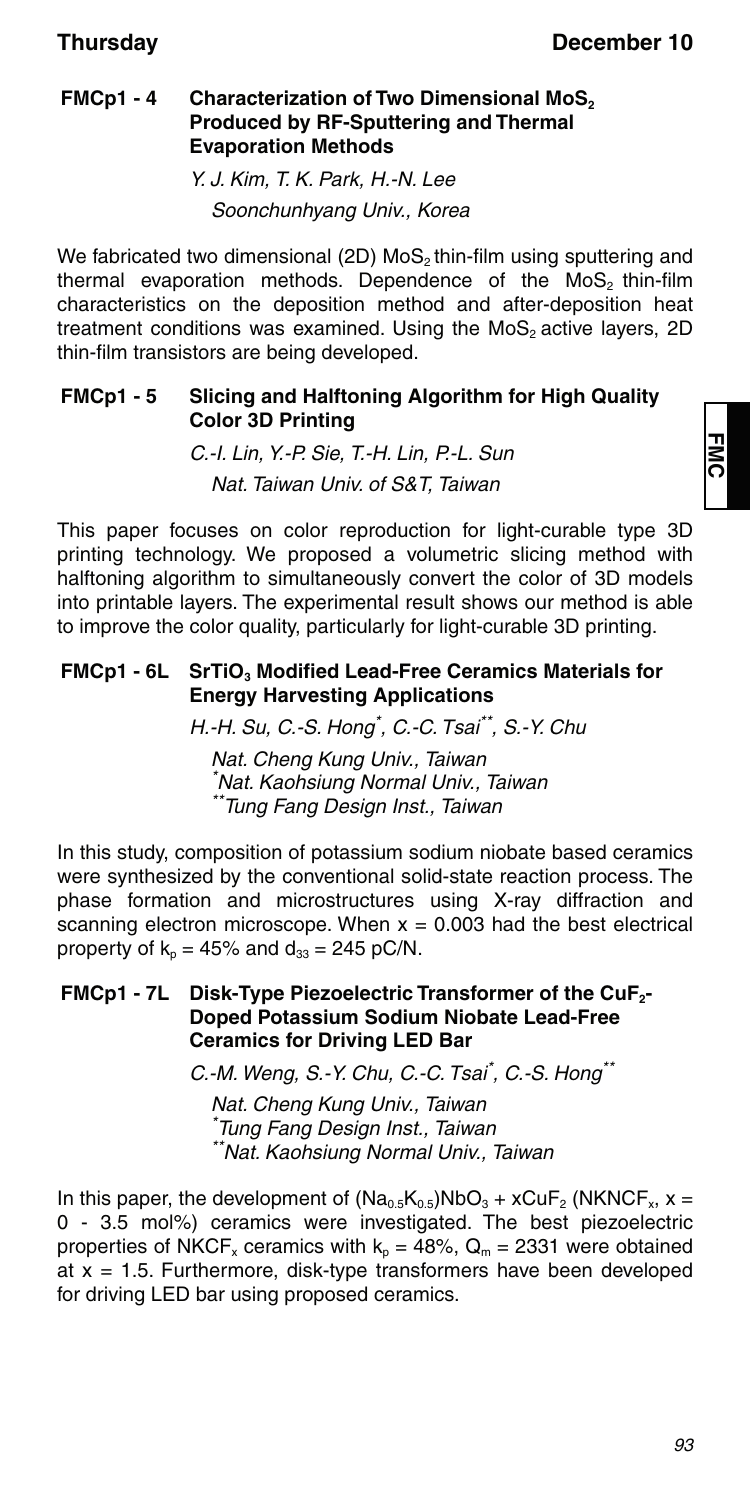#### **FMCp1 - 8L Large-Area Uniform Film Formation and Optical Anisotropy of Soluble Organic Semiconductor Single Crystals in Liquid Crystal Solutions**

T. Matsuzaki, T. Ishinabe, H. Fujikake Tohoku Univ., Japan

To achieve organic TFTs with high mobility, we examined large-area uniform-thickness orientation-controlled film formation of organic semiconductor single crystals by liquid crystal solvents. We clarified 800 nm-thick crystal films (maximum length: over 10 mm) have optical slow axes and stronger ultraviolet absorption axes perpendicular to rubbing direction of substrates.

**10:30 - 12:30 Ohmi 6**

*Poster* **FMCp2: Display Optics and Information Technologies**

### **FMCp2 - 1 Emiflective Display with High Brightness Characteristics**

D.-M. Lee, S. I. Jo, Y.-J. Lee, J. H. Han, C.-J. Yu, J.-H. Kim

Hanyang Univ., Korea

We propose a high brightness emiflective display operated in a whole pixel configuration consisting of the OLED and TN LC cell which are used for backlight and reflector, and switching device, respectively. Emission and reflection mode acts simultaneously under dim environment without any optical path difference giving higher brightness characteristics.

### **FMCp2 - 2 The Effect Phosphor-Gel Concentrations on the Extraction Light of White Light Emitting Diode**

T.-S. Zhan, C.-H. Chiang, K.-C. Cheng, S.-Y. Chu Nat. Cheng Kung Univ., Taiwan

In this article, the characteristics of extraction light of conventionally packaged white LEDs with different phosphor-gel concentrations were investigated. To dismiss the affections of other parameters as much as possible, all the samples were adjusted to have identical CIE coordinates, color temperature and curvature.

#### **FMCp2 - 3 Improved Lumens per Watt Efficiency of LED Using Light Recycling Technology for Lighting Applications**

K. Li

Wavien, USA

A standard white LED made from a blue LED coated with a yellow phosphor layer has lower efficiency at lower color temperature. This paper discloses the use of the recycling light technology for making low color temperature LEDs such that the lumens/watt efficiency is higher.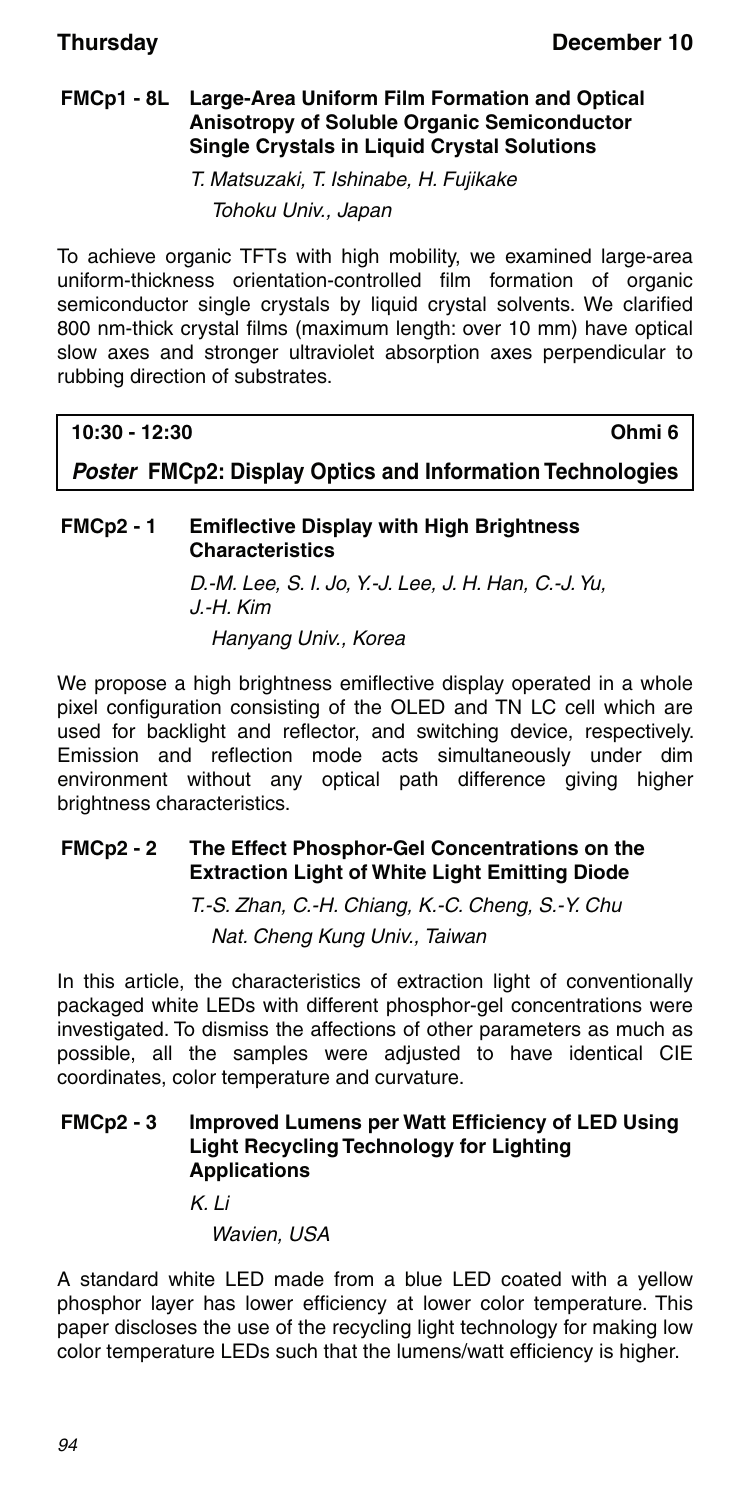### **FMCp2 - 4L The Design of Emit Structures for Hot Spot Free with All Kinds of Patterns in LGP**

Y. W. Chang, S. Liao, S. Y. Tsai

AU Optronics, Taiwan

We successfully develop a kind of emit structure named TAPS which could enhance BLU emitting efficiency >4% and improve LCM picture quality simultaneously without any side effects. TAPS is specially effective with bottom vcut pattern design, and could reduce hot spot area from 6 mm to 2 mm (300% improved).

### **10:30 - 12:30 Ohmi 6**

コ<br>0<br>0

*Poster* **FMCp3: Manufacturing Technologies**

### **FMCp3 - 1 Issues and Developments of 1.2 μm Resolution Technologies for FPD Mass-Production**

N. Yabu, N. Izumi, Y. Nagai, T. Ooyanagi, M. Ando, K. Nagano Canon, Japan

Although DUV is effective to obtain high resolution and large DOF, there are still some issues for FPD mass-production, such as CD difference between inner- and outer-lines for line & space pattern and high dose for contact hole. We investigate these issues by simulations and exposure tests.

#### **FMCp3 - 2 Design Consideration on Optical Fiber Layout for Laser Backlight Applications**

T. Kojima, T. Zanka, I. Fujieda Ritsumeikan Univ., Japan

For a backlight unit based on a curved optical fiber, how the optical power is distributed inside a light-guide is mainly determined by its layout design. In experiment, we show that uniformity of light extraction is improved by positioning curved portions at four quadrants in a square light-guide.

#### **FMCp3 - 3 Fabrication of Quasi-Black Mask for LCDs by Selective Coating Technique Using an Electro-Spray Deposition Method**

Y. Kudoh, Y. Uchida, T. Takahashi Kogakuin Univ., Japan

A novel technique to fabricate a quasi-black mask (q-BM) has been proposed; the q-BM was composed by the vertical and the hybrid orientation areas, which patterned by separation coating technique using an electro-spray deposition method. That can be formed easily without additional masks for the BM by using our technique.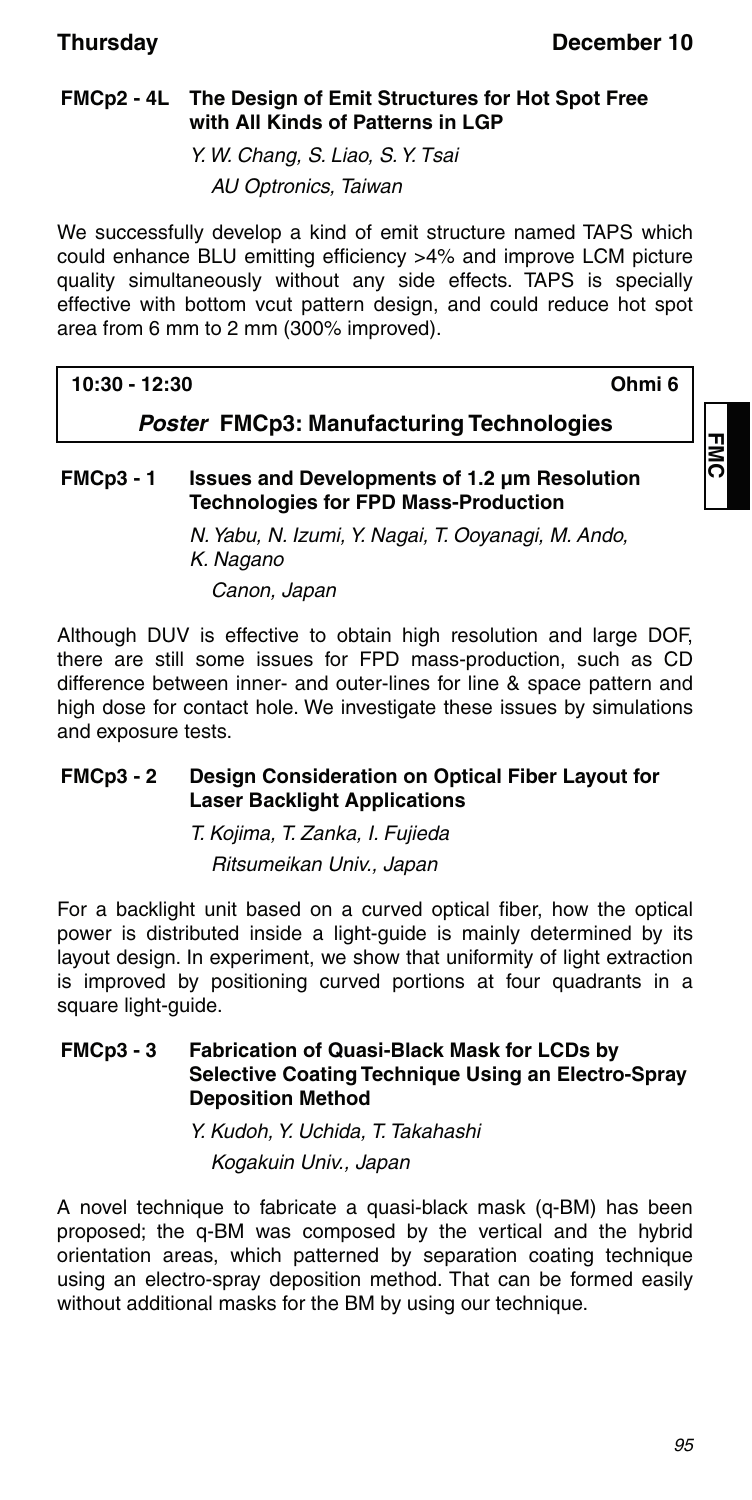## **FMCp3 - 4 Cell Slimming for Curved Display to Enhance Strength**

S. M. Huang, J. K. Lu, C. -H. Liao, H. K. Chang, W. C. Wang, S. K. Lin AU Optronics, Taiwan

Curved display is an extending application of the glass substrate. Ideal glass material can withstand a certain bending stress and forming a curvature, but defects of glass surface from process reduce bending degree. In this researching, we study and recommend a improving cell slimming process for enhance strength of panel.

#### **FMCp3 - 5 Research on Effect of the Multi Factors to Improve via Etch Uniformity and Profile**

X. Chang, Z. Cao<sup>\*</sup>, Z. Wang, C. Gao, J. Gao<sup>\*</sup>, W. Deng, B. Zhang, J. Lv, Y. Choi

Chongging BOE Optoelect., China \* BOE Tech. Group, China

In this paper, the effect of factors to Via etch uniformity and profile were researched at ICP etcher on G8.5 substrate. we find the best condition of Via etch can be got only using about ten sheet glasses, which is helpful for the application in other process development and optimization.

**10:30 - 12:30 Ohmi 6**

### *Poster* **FMCp4: Film Technologies**

### **FMCp4 - 1 Darkness Colorimetry of VA-LCDs : Factors and Performance**

L.-X. Chen, C.-T. Kang, C. Ning

Shenzhen China Star Optoelect. Tech., China

Color of dark status of VA-LCDs has been studied. It is found that the polarizer and color filter as well as voltage settings of 0 gray and backlight unit influence the result. This paper also illustrates the mechanism of these factors and gives some design suggestion.

#### FMCp4 - 2 Growth of C<sub>s</sub>-BTBT Films during Drop-Casting **under an External Temperature Gradient**

N. Iizuka, T. Zanka, Y. Onishi, I. Fujieda Ritsumeikan Univ., Japan

We generated a temperature gradient in a substrate by heat stages and drop-casted a  $C_8$ -BTBT solution on it. The growth direction of the thin film was initially along this external temperature gradient and it was reversed later. An AFM image confirmed 3nm-steps on the film region formed earlier.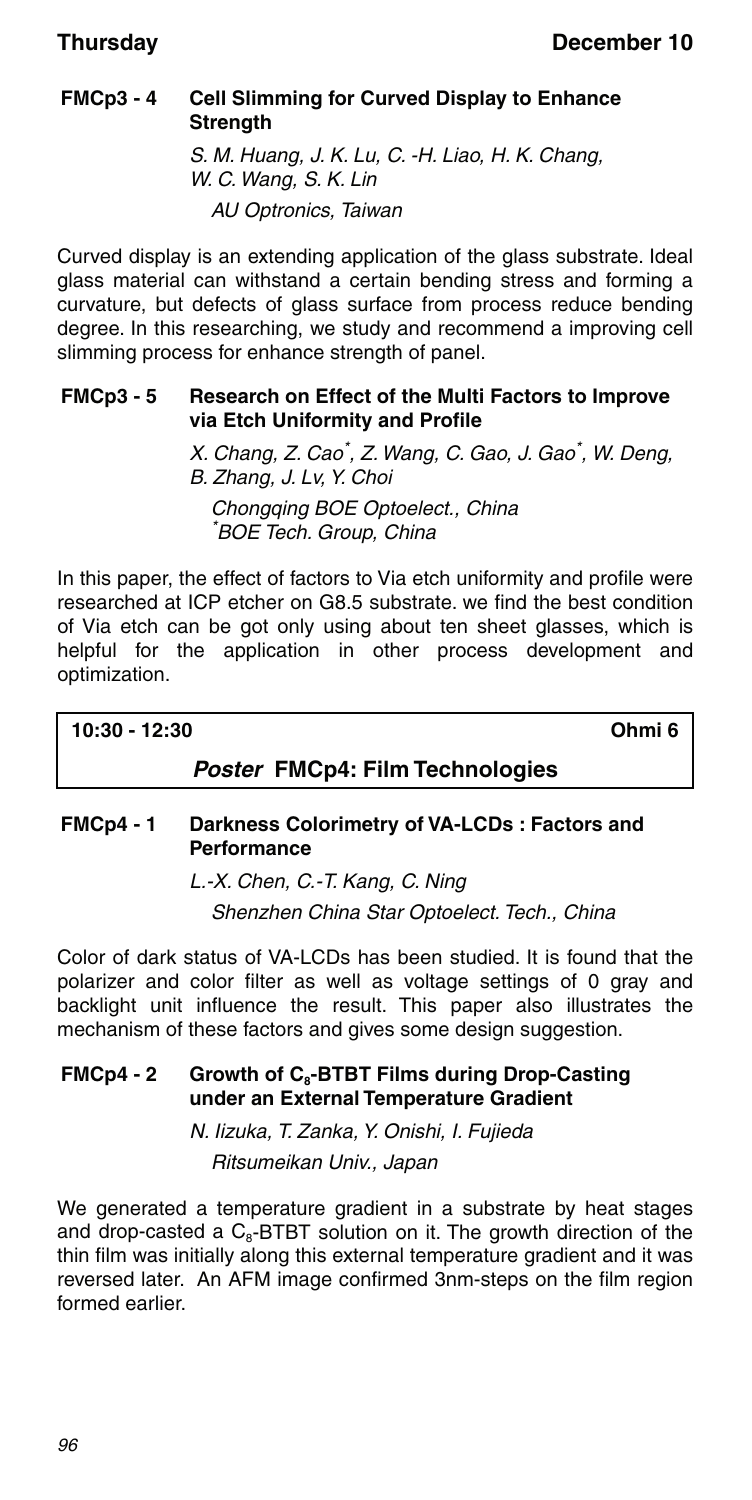### **FMCp4 - 3 Viewing Angle Control Device Based on Array of Optical Micro-Rods with High Aspect Ratio**

K. Shiota, M. Okamoto, H. Tanabe NLT Techs., Japan

We have successfully demonstrated a multi-axial viewing angle control film that ensures privacy from prying eyes from all directions. It consists of a light-transmitting portion formed using optical micro-rods with a high aspect-ratio and a shielding portion formed of cross stripes. The viewing angle can be controlled to within  $+/-30$ .

#### **FMCp4 - 4L Diffusion Angle Control of Light Diffusing Films Having Alternative Polymer Layer Structure**

S. Seo, M. Nishizawa, T. Ishinabe, H. Fujikake

Tohoku Univ., Japan

We focused on the light diffusing film having alternative polymer layer structure, and investigated the effects of ultraviolet illuminance and combination ratio of monomers on the layer structure and light diffusion property to control diffusion angle range. Moreover, we proposed a novel evaluation method using reflected light from layer structure.

----- Lunch -----

**16:00 - 17:15 Ohmi 3 FMC1: Materials and Components** Chair: R. Yamaguchi, Akita Univ., Japan T. Tomono, Toppan Printing, Japan

#### **FMC1 - 1: 16:00** *Invited* **High-Speed On-Chip Light Emitters Based on Nanocarbon Materials**

H. Maki

Keio Univ., Japan

We report the electrically driven, high-speed light emitters based on nanocarbon materials such as carbon nanotubes and graphene. This emitter, with the advantages of ultrafast response speeds, a small footprint and integration on silicon, can enable novel architectures for photonic and optoelectronic integrated devices.

#### **FMC1 - 2: 16:20** *Invited* **Liquid Crystals for High Performance Organic Field Effect Transistors**

J. Hanna, H. Iino Tokyo Inst. of Tech., Japan

We discuss how liquid crystallinity can be utilized for film fabrication process and for improvement of device performance, and demonstrate them with a highly ordered smectic liquid crystal of Ph-BTBT-10, which gives us excellent mobility of over 10 cm<sup>2</sup>/Vs in its small variation, in addition to high thermal durability up to  $200^{\circ}$ C.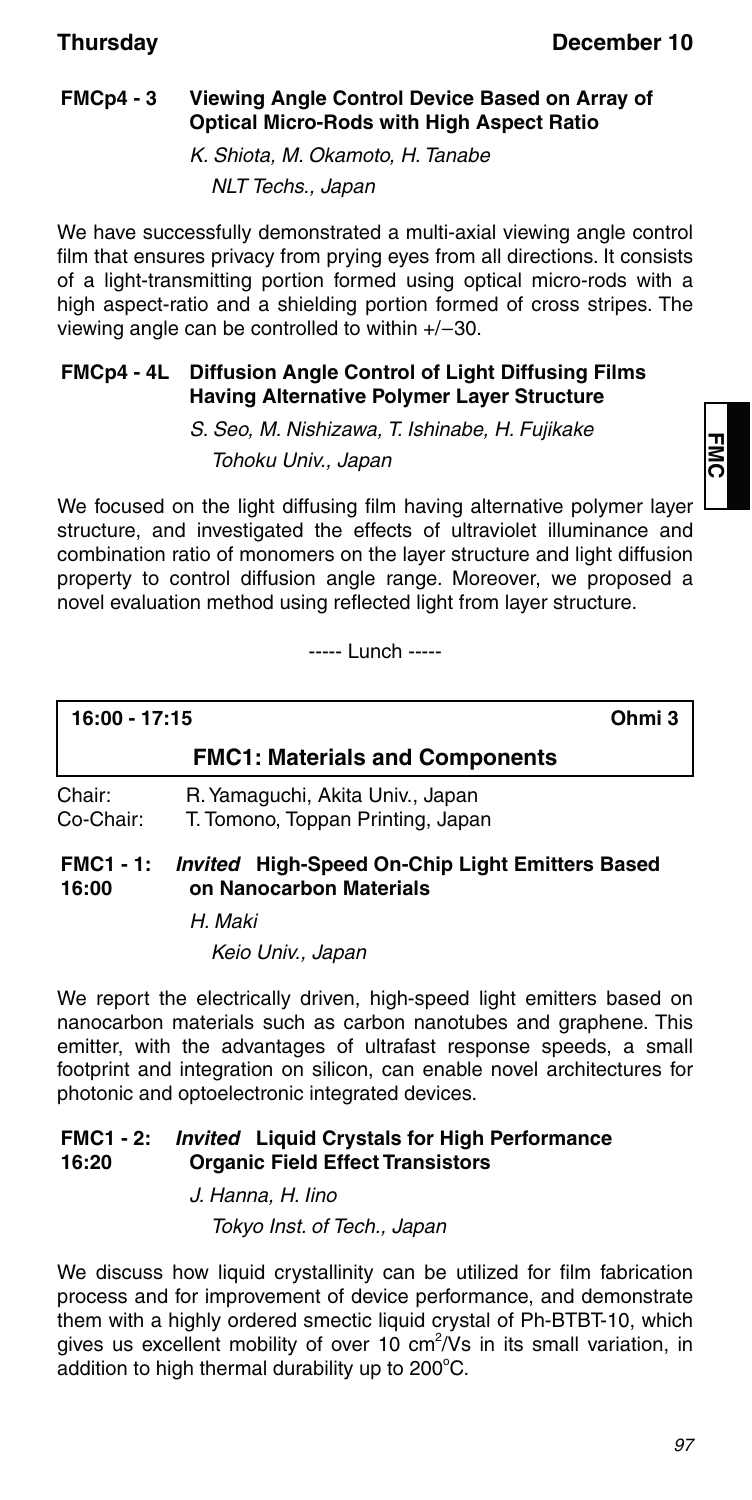#### **FMC1 - 3 16:40 Coating ZnO:Zn Nanoparticles with Alumina for Polymer Protection**

J. Silver, R. Li, G. R. Fern, P. Bishop<sup>\*</sup>, B. Thiebaut<sup>\*</sup>

Brunel Univ. London, UK \* Johnson Matthey Tech. Ctr., UK

Using a modified preparation large nanoparticles of ZnO and ZnO:Zn were coated (without destroying the luminescent properties of the latter), but the coating is a layer of AZO not  $Al_2O_3$ . Large nanoparticles of ZnO:Zn were coated with a layer of ZnO by using only  $(NH_4)HCO_3$  in the absence of  $AI<sub>2</sub>SO<sub>4</sub>$ .

#### **FMC1 - 4L 17:00 The Electrical and Optical Properties of Dielectrophoresis Purified Silver Nanowires Film as Transparent Electrode**

C. Wei, W. Fu Tatung Univ., Taiwan

The sheet resistance and optical transmittance were investigated by dielectrophoresis purified silver nanowires coated on glass. The results show the DEP purified AgNWs exhibit better electric resistance and optical transmittance. DEP force that dispersed the agglomerated AgNWs is the mechanism.

----- Break -----

#### **17:40 - 18:55 Ohmi 3**

### **FMC2: Display Optics and Information Technologies**

Chair: K. Kurokawa, Entegris Japan, Japan Co-Chair: A. Fujita, JNC, Japan

#### **FMC2 - 1: 17:40** *Invited* **Recent Progress of Visible Light Communication**

S. Haruyama Keio Univ., Japan

New devices for visible light communication are proposed such as image sensor as receiver and DMD as transmitter. Capability of image sensor to detect accurate direction of incoming data and of DMD to control direction of transmitted data will be a key enabler to realize useful applications.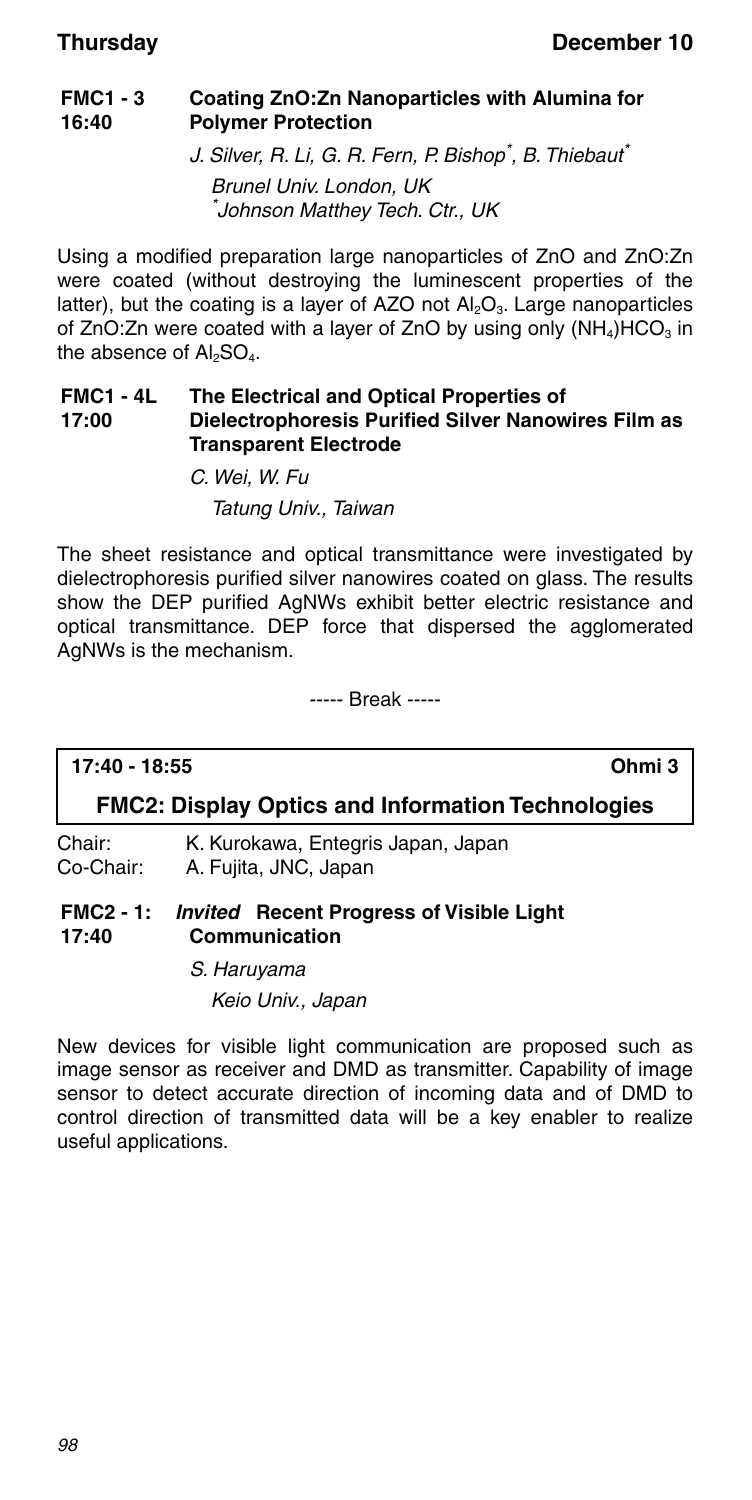#### **FMC2 - 2: 18:00** *Invited* **Requirements for Diagnostic Monitors and Supporting Latest Image Processing Technologies**

Y. Bamba, M. Ogaki, M. Kita, S. Tokurei\*,\*\*. K. Shiotsuki\*\*\*, J. Morishita\* , A. Hayashi, Y. Ohoto EIZO, Japan \* Kyushu Univ., Japan \*\*Yamaguchi Univ. Hospital, Japan

Medical monitors have many special requirements distinguished in guidelines and standards of countries which are introduced in this paper. Then, this paper describes our image processing technology necessary for diagnostic monitors, performance of which should be the highest in medical monitors, to have an optimized display performance in image sharpness.

\*Oita Univ. Hospital, Japan

#### **FMC2 - 3 18:20 Panels with 100% Coverage of Adobe in LED Light Source Used Displays and Lifetime Estimation**

I.-H. Hsieh, S. CW. Wang, S. Hsieh AU Optronics, Taiwan

We have performed several high color gamut (HCG) displays which achieve 90% up Adobe RGB coverage and 100% up NTSC (CIE 1931), thereby providing lifetime estimation. The 100% Adobe RGB coverage panels' LED light source solutions are discussed.

#### **FMC2 - 4L 18:40 Prototyping of LED Color Generator for Imaging Systems with Wide Gamut**

H. Suzuki, H. Urabe<sup>\*</sup>, M. Katoh<sup>\*\*</sup>, Y. Shimodaira<sup>\*</sup>

Nobuo Elect., Japan \* Shizuoka Univ., Japan \*\*Papalab, Japan

For colorimetric image capture and reproduction a "ruler" is required to characterize color reproduction property of imaging systems. Prototyping of a programmable light emission system as the ruler was made. It employs plural LEDs and aims to display colors over wider gamut than conventional printed color targets.

*Also presented in Innovative Demonstration Session (see p. 205)*

**Author Interviews and Demonstrations**

19:00 – 19:40, Ohmi 6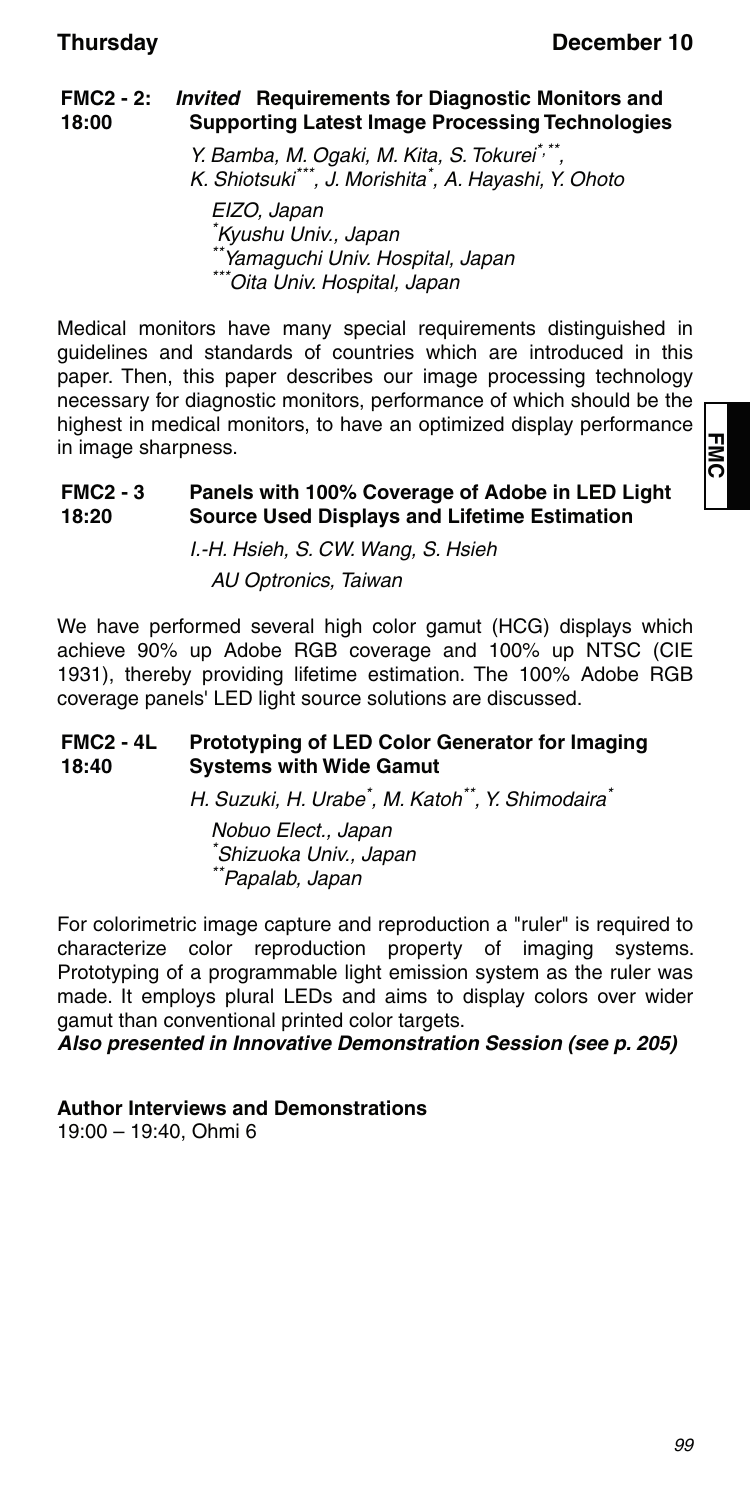## **Friday, December 11**

| $9:00 - 10:00$   | Ohmi 5                                                      |
|------------------|-------------------------------------------------------------|
|                  | <b>FMC3: Manufacturing Technologies</b>                     |
| Chair:           | T. Arikado, Tokyo Electron, Japan                           |
| Co-Chair:        | T. Nonaka, Merck Performance Materials, Japan               |
| <b>FMC3 - 1:</b> | <i>Invited</i> Planarized Stainless Steel Foil for Flexible |
| 9:00             | <b>Substrate</b>                                            |

N. Yamada, S. Yamaguchi, J. Nakatsuka\* , Y. Hagiwara, K. Uemura

Nippon Steel & Sumitomo Metal, Japan \* Nippon Steel & Sumikin Materials, Japan

In order to study the possibility of metal foil as a flexible substrate, stainless steel foil with a planarization layer was produced by both spincoating and R2R-coating. Outgas from the planarization layer was found to be negligibly small. Prototype OLED lighting device was successfully fabricated on both substrates.

#### **FMC3 - 2:** *Invited* **High Resolution Printed Patterning by Using 9:20 Seamless Roller Mold (SRM) Technology**

T. Tanaka, T. Kitada, M. Abe, N. Ito, M. Oshikata, M. Ataka<sup>\*</sup>, T. Kishiro<sup>\*</sup>, S. Matsui<sup>\*\*</sup>

Asahi Kasei, Japan \* Holon, Japan \*\*Univ. of Hyogo, Japan

For the future electronics devices, like printed electronics, Asahi-Kasei has been developing SRM fabrication technology. We got fine and accurate patterns on the roller surface by development applied process of conventional EB lithography, named rEBL process. This paper shows the detail of rEBL process and demonstrated patterns on plastic substrates.

#### **FMC3 - 3 9:40 Ultra Thin LTPS-TFT LCD by Using New Technology**

C.-H. Liao, T.-C. Fan, M.-C. Tsai, L.-K. Chia, W.-S.Wang, C.-H. Chan, J.-K. Lu, N. Sugiura

AU Optronics, Taiwan

A new technology was developed and applied to LTPS TFT-LCD. A newly optimized adhesion layer SiON successfully provided easily peeling of the glass from the carrier even after LTPS high temperature process. Finally an ultra thin LTPS TFT-LCD whose total thickness is 0.915 mm was realized by the new technology.

### **FMC3 - 4 Withdrawn**

----- Break -----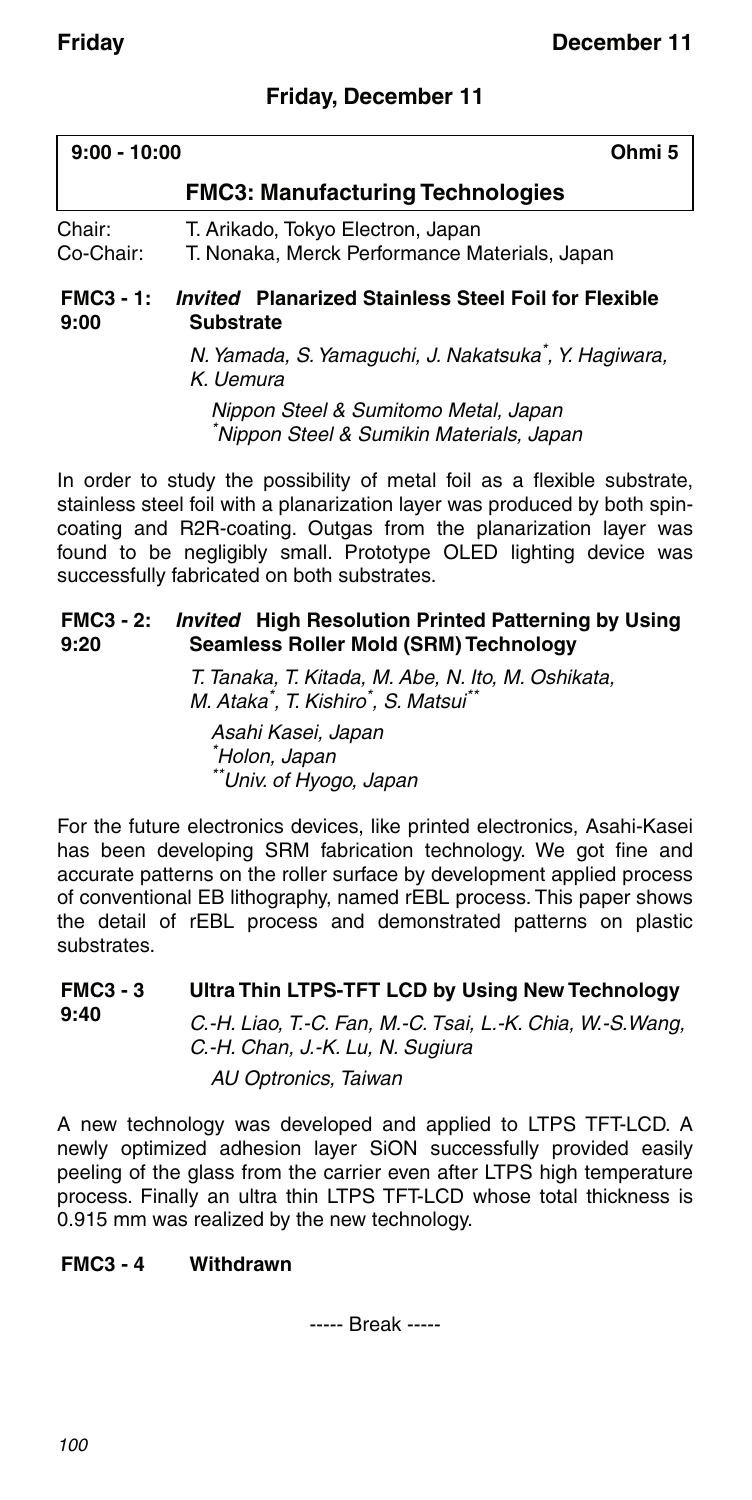| 10:40 - 11:40<br>Ohmi 5  |                                                                                                                             |
|--------------------------|-----------------------------------------------------------------------------------------------------------------------------|
|                          | <b>FMC4: Film Technologies</b>                                                                                              |
| Chair:<br>Co-Chair:      | Y. Yang, China Star Optoelect. Tech., China<br>Y. Saitoh, FUJIFILM, Japan                                                   |
| <b>FMC4 - 1</b><br>10:40 | Control of Three Dimensional Birefringence of an<br>Uniaxial Oriented Film by Using Two Different Types<br>of Nanoparticles |
|                          | K. Takatoh, M. Akimoto, N. Yasutomo <sup>*</sup> , T. Abo <sup>*</sup>                                                      |
|                          | Tokyo Univ. of Sci. Yamaguchi, Japan<br>*Kaneka, Japan                                                                      |

For LCD optical compensation films, both controls of  $\Delta N_{xy}$  and  $\Delta P$ have been expected. It was found that by using plural number of nanoparticles possessing different type of refractive index distributions, like  $n_x < n_y = n_z$  and  $n_x n_y > n_z$ , both of two birefringence  $\triangle N_{xx}$  and  $\triangle P$ of uniaxial stretched film could be controlled.

#### **FMC4 - 2 11:00 Development of Super Retardation Film (SRF) and Its Application to Substrates of Polarizing Plates**

Y. Sasaki, K. Murata, T. Oya, T. Suzuki TOYOBO, Japan

COSMOSHINE SRF is a new PET film which eliminated iridescence (Rainbow-mura) derived from birefringence. In this report, the application of SRF to the substrate of polarizing plates is proposed. By this application, the reliability of LCDs is remarkably improved.

#### **FMC4 - 3 11:20 Simulation and Design of MIM Nanoresonators for Color Filter Applications**

S. Banerjee

Sumitomo Chem., Japan

We simulated metal-insulator-metal nanoresonator structures that can be realized by sandwiching an insulator layer between two metal grating layers with subwavelength periods and heights. Results indicate that such structures employing relatively low refractive index polymeric materials can function as color filters with reasonably narrow bandwidths in transmission mode.

### **Author Interviews and Demonstrations**

12:00 – 12:40, Ohmi 6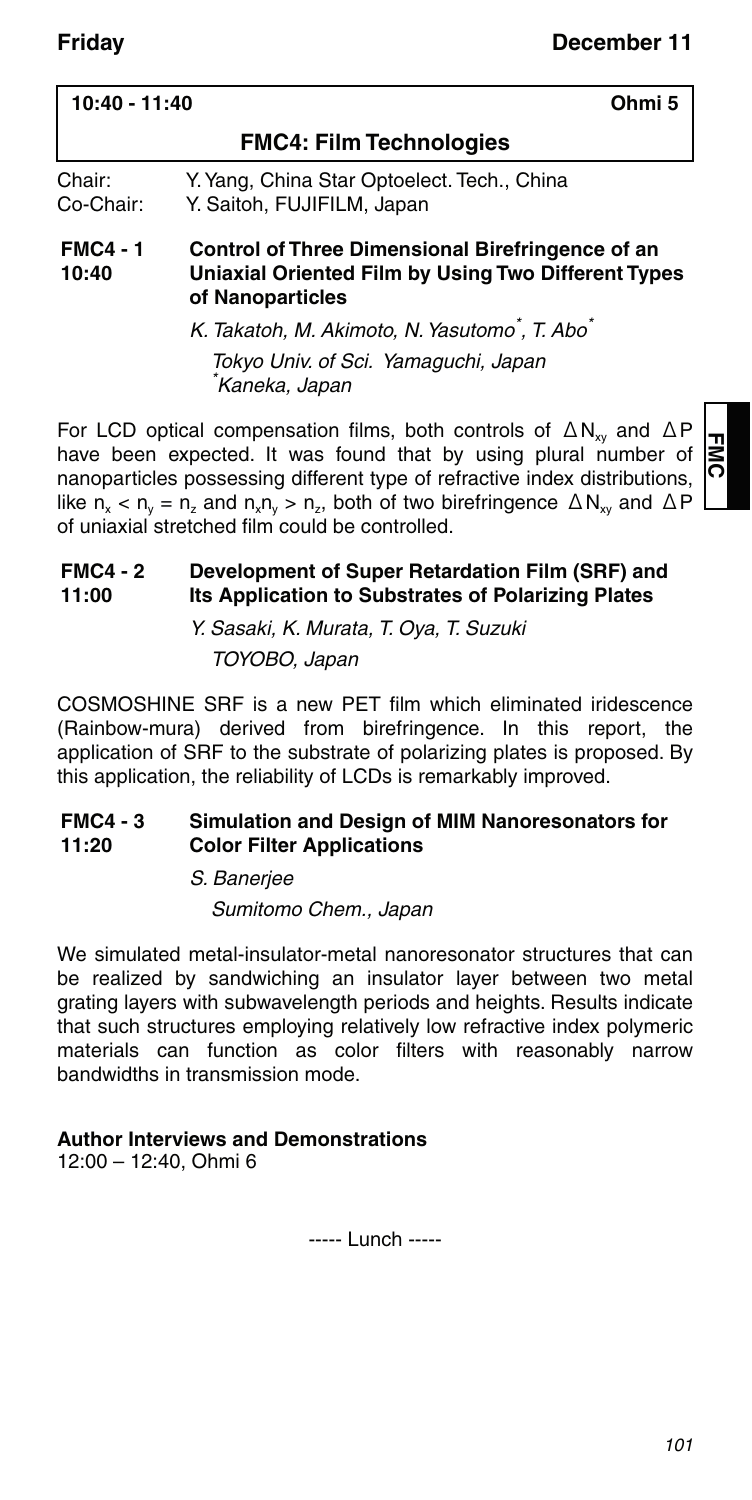### **15:10 - 16:10 Ohmi 9**

**FMC5: Augmented Reality and Virtual Reality** *Special Topics of Interest on Augmented Reality and Virtual Reality*

Chair: K. Käläntär, Global Optical Solutions, Japan Co-Chair: I. Amimori, SN Partners, Japan

#### **FMC5 - 1:** *Invited* **Real-Time Dynamic Holographic 3D Display 15:10 in Materials to Future Holographic 3D Televisions**

H. Gao, J. Liu, C. Zeng, Q. Yao, P. Liu, Y. Yu, H. Zheng, Z. Zeng

Shanghai Univ., China

We have realized real-time dynamic holographic 3D display in materials, which makes it possible to build large-size, high resolution, and video rate true 3D television or projector. In this talk, we will present property of our holographic display materials and their applications in future 3D displays.

#### **FMC5 - 2:** *Invited* **Aerial Three-Dimensional Display Based on 15:30 Retro-Reflective Optical Imaging**

D. Miyazaki, Y. Maeda\* , S. Onoda, Y. Tokubo, S. Murakami, R. Tamaki, T. Mukai

Osaka City Univ., Japan \* Parity Innovations, Japan

Imaging with a retro-reflective optical element can provide floating image formation with a wide view angle, because it has low-distortion in spite of high numerical aperture. Three-dimensional display technologies based on retro-reflection with mirror arrays, a dihedral corner reflector array and a roof mirror array are described.

*Also presented in Innovative Demonstration Session (see p. 205)*

#### **FMC5 - 3 15:50 Polarization State Analysis for Polarized Aerial Imaging by Retro-Reflection (PAIRR)**

M. Nakajima<sup>\*</sup>, K. Onuki<sup>\*</sup>, I. Amimori<sup>\*\*</sup>, H. Yamamoto<sup>\*,\*\*\*</sup>

\* Utsunomiya Univ., Japan \*\*SN Partners, Japan  $^*$ JST, CREST, Japan

This paper investigates polarization state of the reflected light from retro-reflector in order to improve the brightness of the polarized aerial imaging by retro-reflection (PAIRR). We have confirmed the importance of the effective reflectance. Then, we have found one of the suitable prism type reflector for the PAIRR.

----- Break -----

#### **Author Interviews and Demonstrations**

18:10 – 18:50, Ohmi 6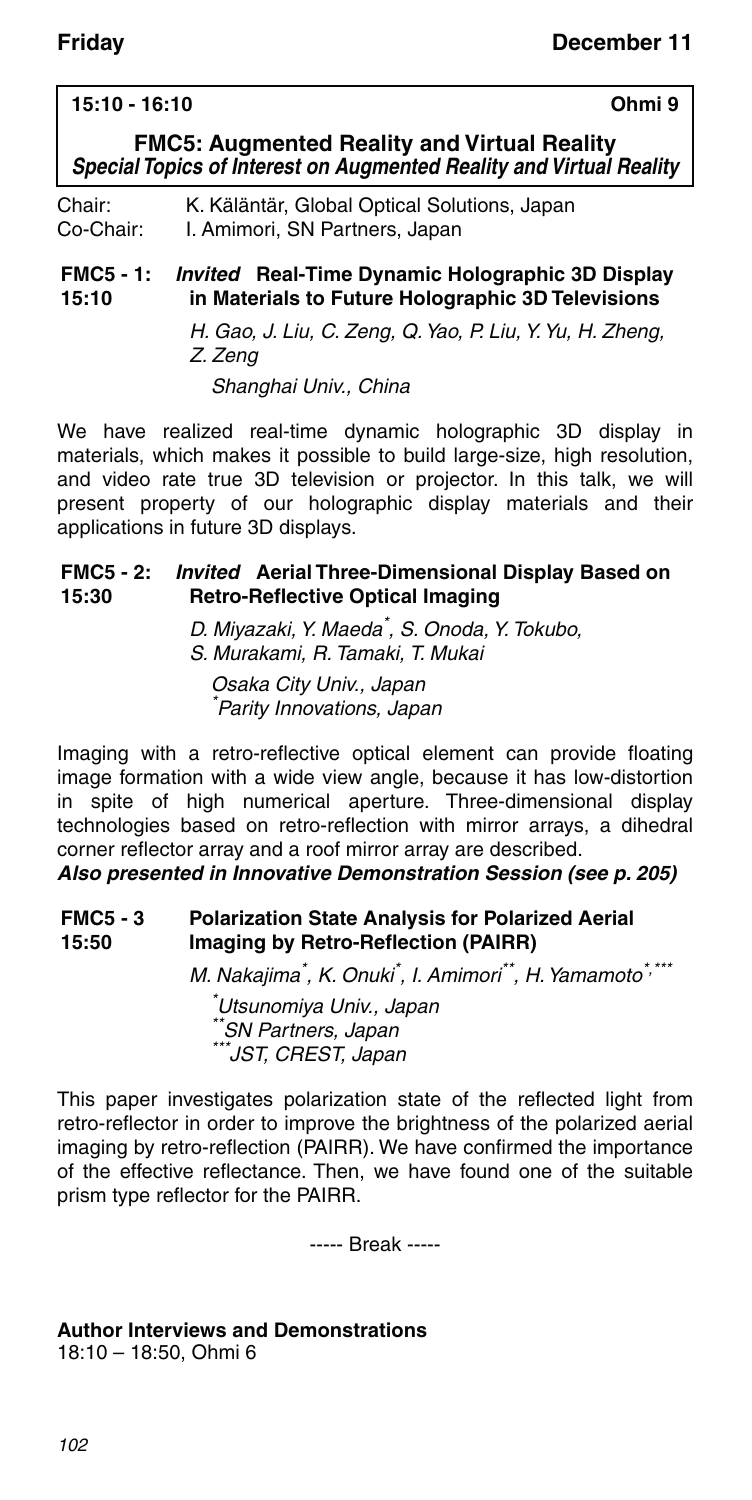### **Supporting Organizations:**

Japan Electronics Packaging and Circuits Association Japan Society of Colour Material The Japanese Research Association for Organic Electronics Materials The Japanese Society of Printing Science and Technology RadTech Japan

The Society of Photography and Imaging of Japan The Technical Association of Photopolymers, Japan

# **Evening Get-Together with Wine**

Tuesday, Dec. 8, 2015 18:00 – 20:00 Hiei (2F) Otsu Prince Hotel (Sponsored by Merck Ltd., Japan) See page 12 for details

# **IDW Best Paper Award**

# **IDW Outstanding Poster Paper Award**

These awards will go to the most outstanding papers selected from those presented at IDW '15. The 2015 award winners will be announced on the IDW website: http://www.idw.or.jp/award.html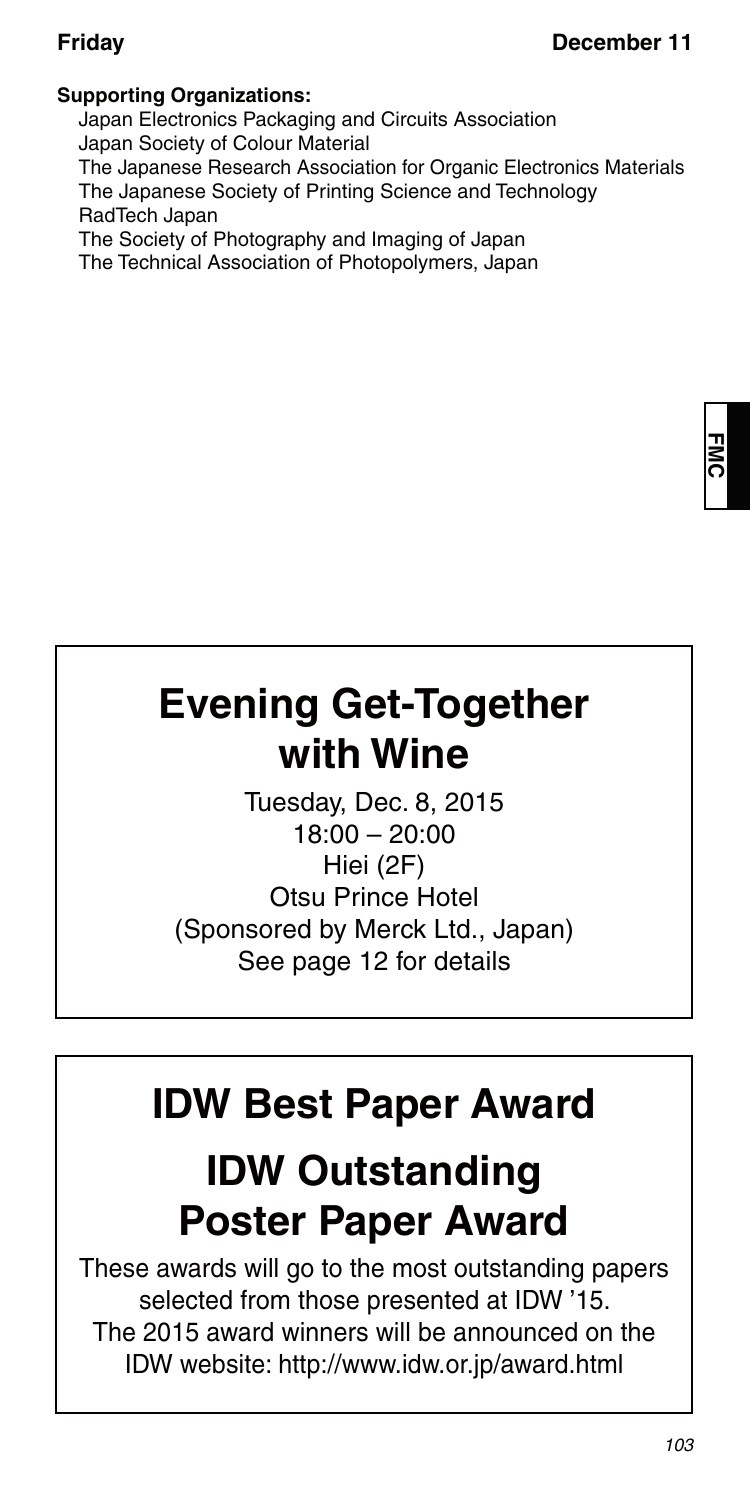## **Workshop on EL Displays and Phosphors**

## **Thursday, December 10**

#### **9:00 - 10:25 Ohmi 2**

**PH1: Phosphors for Lighting Application** *Special Topics of Interest on Lighting Technologies*

Chair: A. Meijerink, Utrecht Univ., the Netherlands Co-Chair: K. Wani, TAZMO, Japan

**PH1 - 1: 9:00** *Invited* **High Directional LED Lighting for Forming Pattern, HOLOLIGHT: Its Business Developments and Prospects**

T. Ikeda

Pi Photonics, Japan

HOLOLIGHT is a unique patented LED lighting for forming pattern comprising square, round, line and arch. They have a lot of applications for inspection, stage, architecture, road, safety, art, sightseeing, laboratory, entertainment and so on.

*Also presented in Innovative Demonstration Session (see p. 205)*

#### **PH1 - 2: 9:25** *Invited* **The GE TriGain Phosphor Based upon K2SiF6:Mn4+ and Its Use in LED Lighting and LCD Backlights**

A. A. Setlur, F. Garcia, J. E. Murphy, S. P. Sista GE Global Res., USA

Narrow-emitting downconverters, like GE's TriGain  $K_2$ SiF<sub>6</sub>:Mn<sup>4+</sup> phosphor, improve both brightness and color quality for general lighting and LCD backlights. We discuss the performance of TriGain phosphors, focusing on how better phosphor chemistry gives higher efficiency, reliability, and lower phosphor usage. TriGain phosphors are commercially available from GE Lighting.

#### **PH1 - 3 9:50 The Synthesis, Characterisation and Potential of Eu3+ Doped Molybdate Phosphors for White Light Emitting Diodes**

A. Lipman, M. Fathullah, R. Stone, G. R. Fern, T. G. Ireland, C. Frampton, J. Silver

Brunel Univ. London, UK

A wide variety of  $Eu^{3+}$  doped molybdate phosphors were synthesised using the solid state reaction route and their photoluminescent properties were compared. Their crystal structures were investigated. A relationship between cell size and emission intensity was apparent. The implications of this for phosphor design are discussed.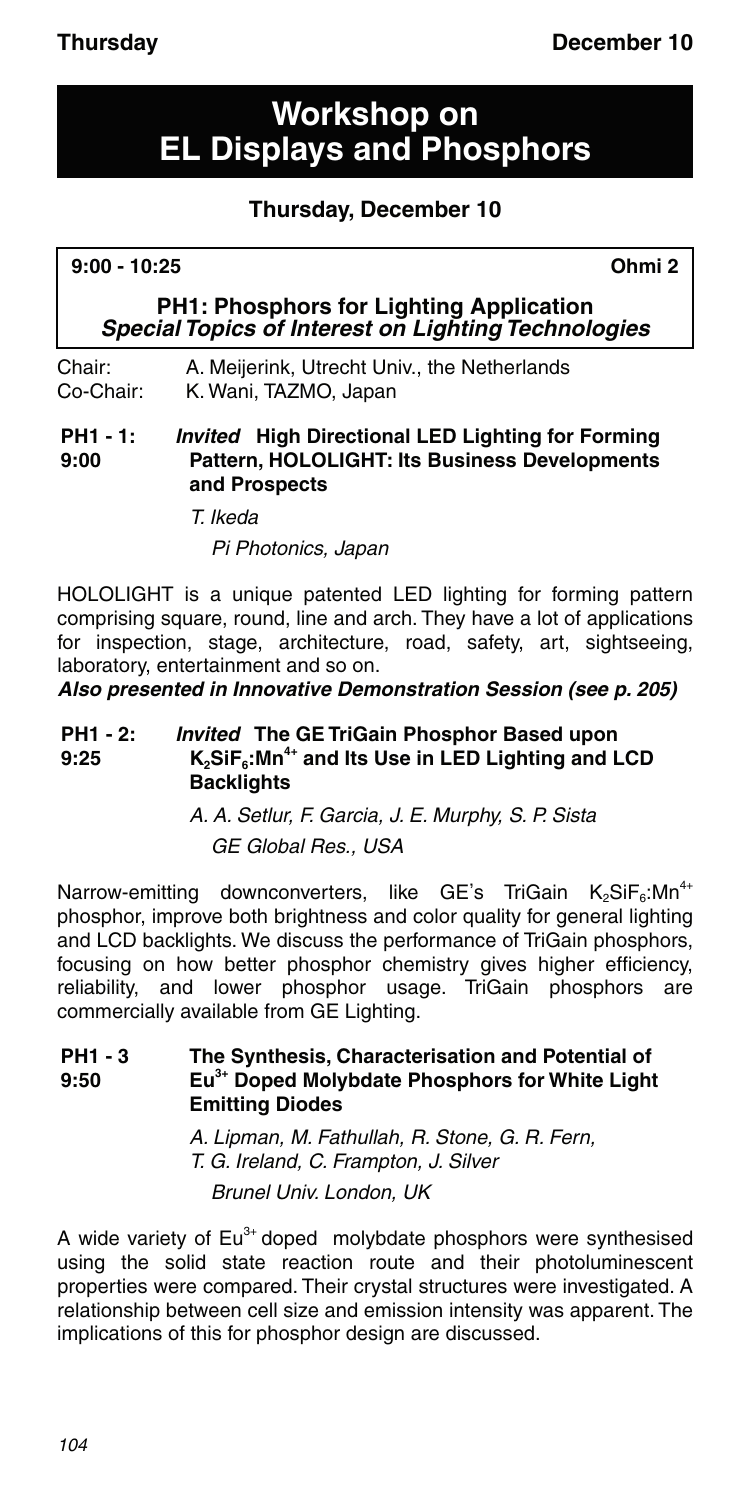#### **PH1 - 4L 10:10 White LEDs Using Sharp** β**-sialon:Eu Phosphor and K2SiF6:Mn Phosphor for Wide-Color Gamut Display Application**

K. Yoshimura, H. Fukunaga, M. Izumi, M. Masuda, T. Uemura, K. Takahashi<sup>\*</sup>, R.-J. Xie<sup>\*</sup>, N. Hirosaki<sup>\*</sup> Sharp, Japan \* NIMS, Japan

Sharp  $\beta$ -sialon:Eu (Si<sub>6-z</sub>Al<sub>z</sub>O<sub>z</sub>N<sub>8-z</sub>:Eu 0<z<0.1) green phosphor is suitable for wide-color gamut white LEDs backlighting system because of its sharp and asymmetric emission spectrum shape. In this work, red phosphors are investigated for the purpose for improvement of the display color gamut.

### *Also presented in Innovative Demonstration Session (see p. 206)*

----- Break -----

**10:30 - 12:30 Ohmi 6**

모

## *Poster* **PHp1: Phosphors**

### **PHp1 - 1 Photoluminescence Study of Symmetry-Related Transitions in the Spectrum of Y<sub>2</sub>O<sub>3</sub>:Tb<sup>3+</sup>**

D. den Engelsen, J. Silver, T. G. Ireland, G. R. Fern, P. G. Harris

Brunel Univ. London, UK

Herein we describe the results of a study on the photoluminescence of cubic nanosized  $Y_2O_3$ : These results confirm our earlier conclusions based on cathodoluminescence about the energy flow from excited Tb<sup>3+</sup> in a  $S_6$  lattice site to Tb<sup>3+</sup> in a  $C_2$  site.

#### **PHp1 - 2 Blue and Red Cathodoluminescent Emission of**  Y<sub>2</sub>O<sub>3</sub>: Eu Phosphor Studied as a Function of **Temperature in a Transmission Electron Microscope**

G. R. Fern, A. Lipman, J. Silver, A. Howkins, T. G. Ireland, P. Marsh, D. den Engelsen Brunel Univ. London, UK

Combined EELS, CL and STEM imaging are used to characterize and study  $Y_2O_3$ : Eu to confirm the variation in CL properties and photoluminescent properties observed. The synthetic procedures used have facilitated this material to manifest a strong blue emission at low temperature with the expected red emission dominating at room temperature.

#### **PHp1 - 3 Withdrawn**

105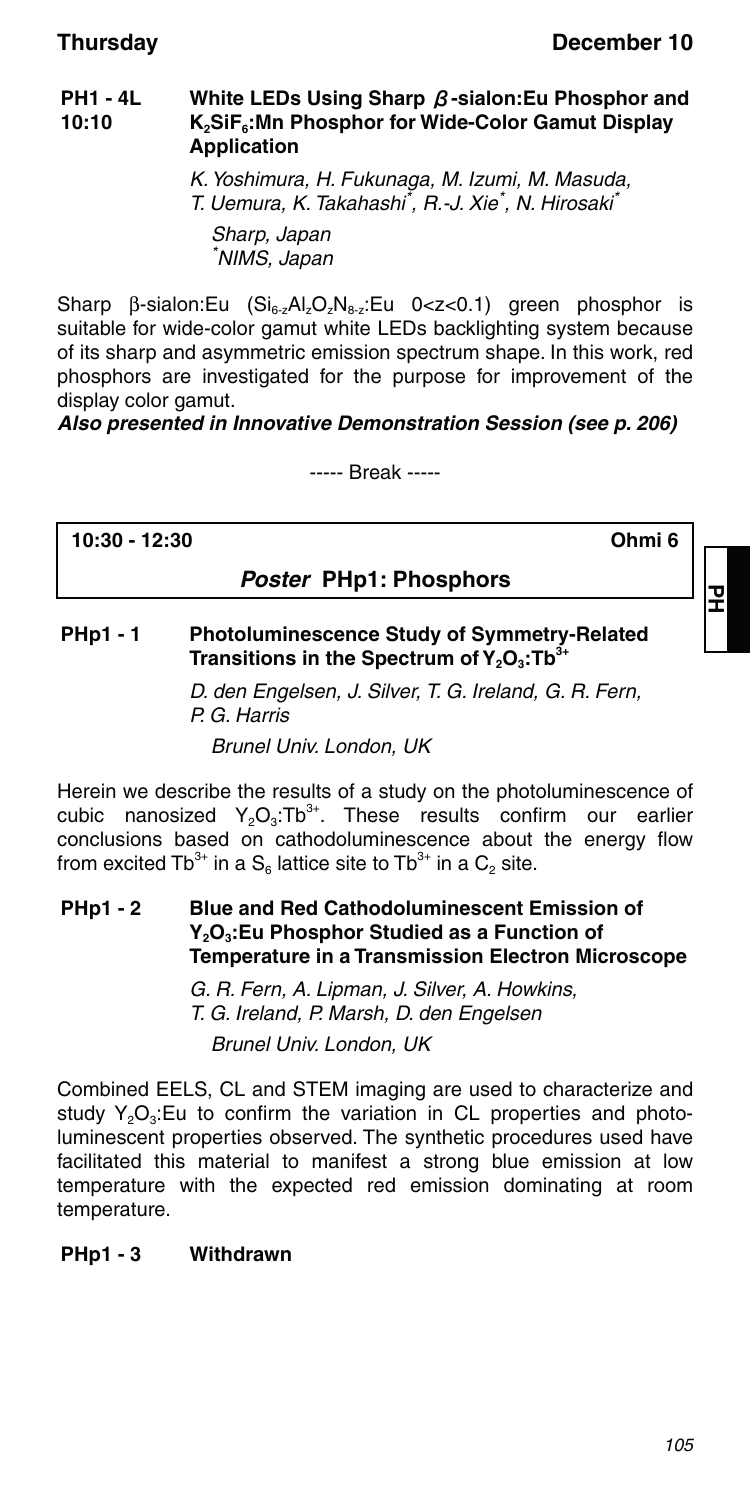### **PHp1 - 4 Multiple Quantum Dot Layers by Electrospray Method for White Light Emitting Diodes**

J. Jeong, N. Kim, H. Chae Sungkyunkwan Univ., Korea

We made the white QD-LED by staking of R, G and B quantum dots with electrospray deposition. We studied on the device controlling carriers by changing hole transport layer. It was analyzed for förster resonance energy transfer. The maximum brightness and current efficiency reached  $1,112$  cd/m<sup>2</sup> and 2.60 cd/A.

#### **PHp1 - 5 Withdrawn**

#### **PHp1 - 6 Photoluminescence Properties of ZnO Nanorods on AZO Substrates Synthesized by Different Methods**

C. Li, S. Hou Kochi Univ. of Tech., Japan

The ZnO nanorods on AZO thin films were synthesized by chemical bath deposition and reducing annealing methods. Both kinds of ZnO nanorods showed vertical alignment with high transmittance. However, the photoluminescence from ZnO nanorods obtained from annealing method had much strong blue-green intensity. The emission mechanism is discussed in detail.

#### **PHp1 - 7 Enhancement of Powder EL Performance by Mixing Two Kinds of ZnS Phosphors with Donor or Acceptor Type Activator**

K. Wani, T. Kanda, E. Hashimoto TAZMO, Japan

Enhancement of luminance and efficacy was observed for powder dispersed type inorganic EL, in which two kinds of ZnS phosphor powders were mixed as emission materials in the phosphor layer. The enhancement was observed when one type of phosphor is Cuactivated, and the other is Al or Cl-activated.

### **PHp1 - 8L** Continuous Hydrothermal Synthesis of YVO<sub>4</sub>:Eu,Bi **Nanophosphor Using Flow Channel and Microwave Heating**

T. Kunimoto, Y. Fujita, H. Okura\*

Tokushima Bunri Univ., Japan \* Merck, Japan

A continuous solution synthesis of nanophosphor was succeeded through the rapid hydrothermal method using a microwave heating. The internal quantum efficiency of  $YVO<sub>4</sub>:Eu,Bi$  nanophosphor obtained by microwave heating is about 30% at 320 nm as high as that obtained by conventional autoclave treatment.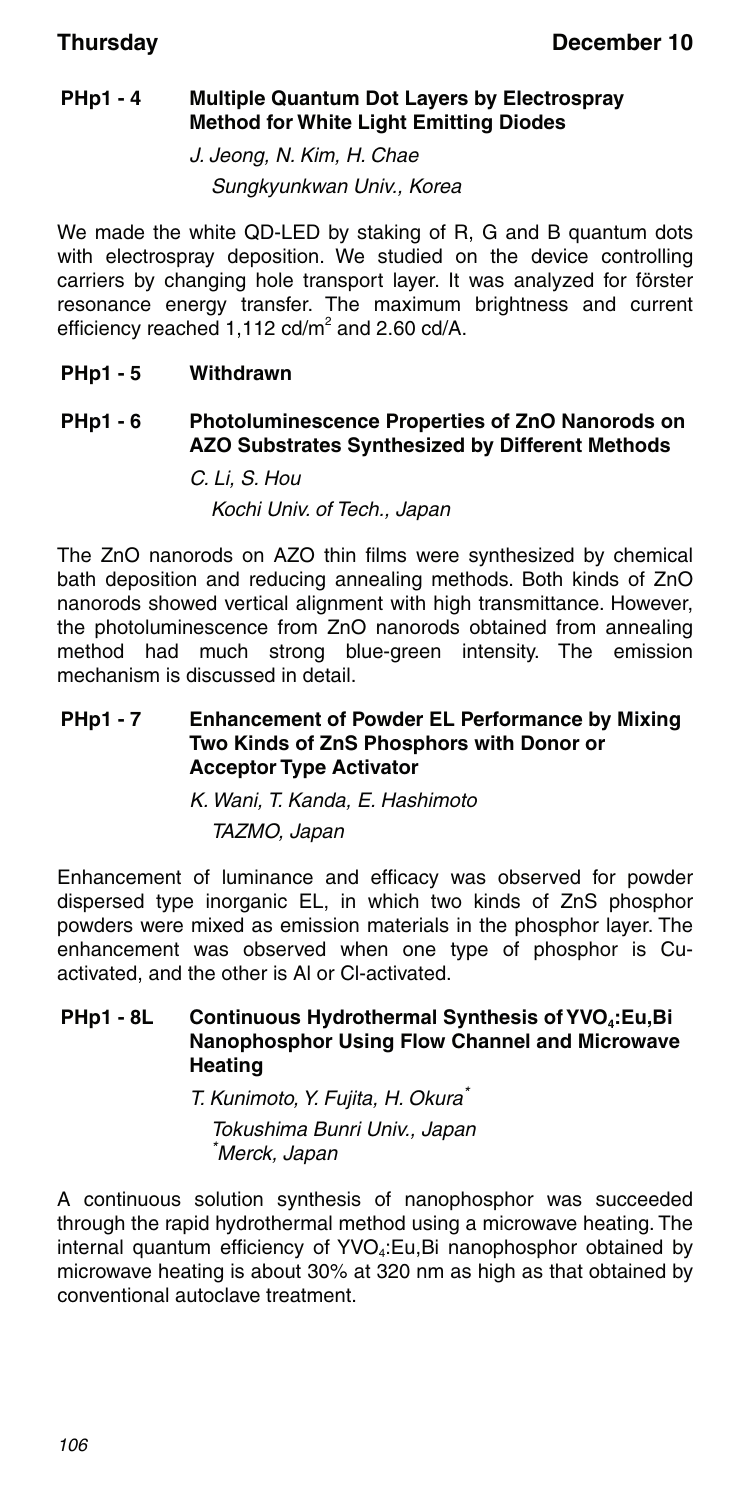### **PHp1 - 9L Influence of Fe Doping for Luminescent Properties of Phosphors**

K. Akao, H. Kominami, K. Hara, Y. Nakanishi Shizuoka Univ., Japan

We investigated the influence of the phosphors on Fe-doping. D-A pair and oxygen-defect phosphor was strongly influenced, on the other hand, SrTiO<sub>3</sub>:Pr showed different property by Fe-doping. Interestingly, CL property was almost independent of Fe-addition. It is thought that Fe might be formed the conductive layer on the phosphor surface.

#### **PHp1 - 10L Synthesis and Luminescent Properties of Eu Doped Sr-Al-O Phosphor**

T. Akahori, H. Kominami, K. Hara, Y. Nakanish Shizuoka Univ., Japan

Eu-doped Sr-Al-O phosphor for phosphorescent material was studied. According to increase of firing temperature,  $SrAl<sub>2</sub>O<sub>4</sub>$  phase became dominant. Annealing in reduced atmosphere was necessary to obtain  $Eu^{2+}$  emission. The phosphor fired for 6 hours showed the highest PL intensity. Preparation with reduced Sr ratio was important to avoid  $Sr<sub>3</sub>Al<sub>2</sub>O<sub>6</sub>$  formation.

#### **PHp1 - 11L Preparation and Luminescent Properties of Ultra Violet Emitting ZnAl<sub>2</sub>O<sub>4</sub> Thin Film by Thermal Diffusion**

T. Ito, H. Kominami, Y. Nakanishi, K. Hara Shizuoka Univ., Japan

 $ZnAl<sub>2</sub>O<sub>4</sub>$  film was prepared by  $ZnO$  deposition on sapphire and thermal diffusion by annealing. From XRD and CL, it is shown that UV emitting  $ZnAl<sub>2</sub>O<sub>4</sub>$  layer was formed and the crystallinity was improved by annealing time. It is thought that sufficient thermal diffusion occurs between the  $Al_2O_3$  substrate and ZnO film.

#### **PHp1 - 12L The Study of Enhanced Photoluminescence : CaTiO3:Pr3+ Red Phosphors by the Ammonolysis Method**

S. H. Lee, S. J. Lee, H. S. Lee, W. B. Son, S. J. Kim, Y. S. Kim, S. Kikkawa\*

Hyosung RnD Ctr., Korea \* Hokkaido Univ., Japan

The produced phosphors were characterized with regards to enhance photoluminescence properties. The ammonolysis method treated samples shown that red emission was enhanced from  $CaTiO<sub>3</sub>:Pr<sup>3+</sup>$ phosphors and qualifies these phosphors for further consideration as promising candidates for UV region convertible phosphors in lightemitting devices.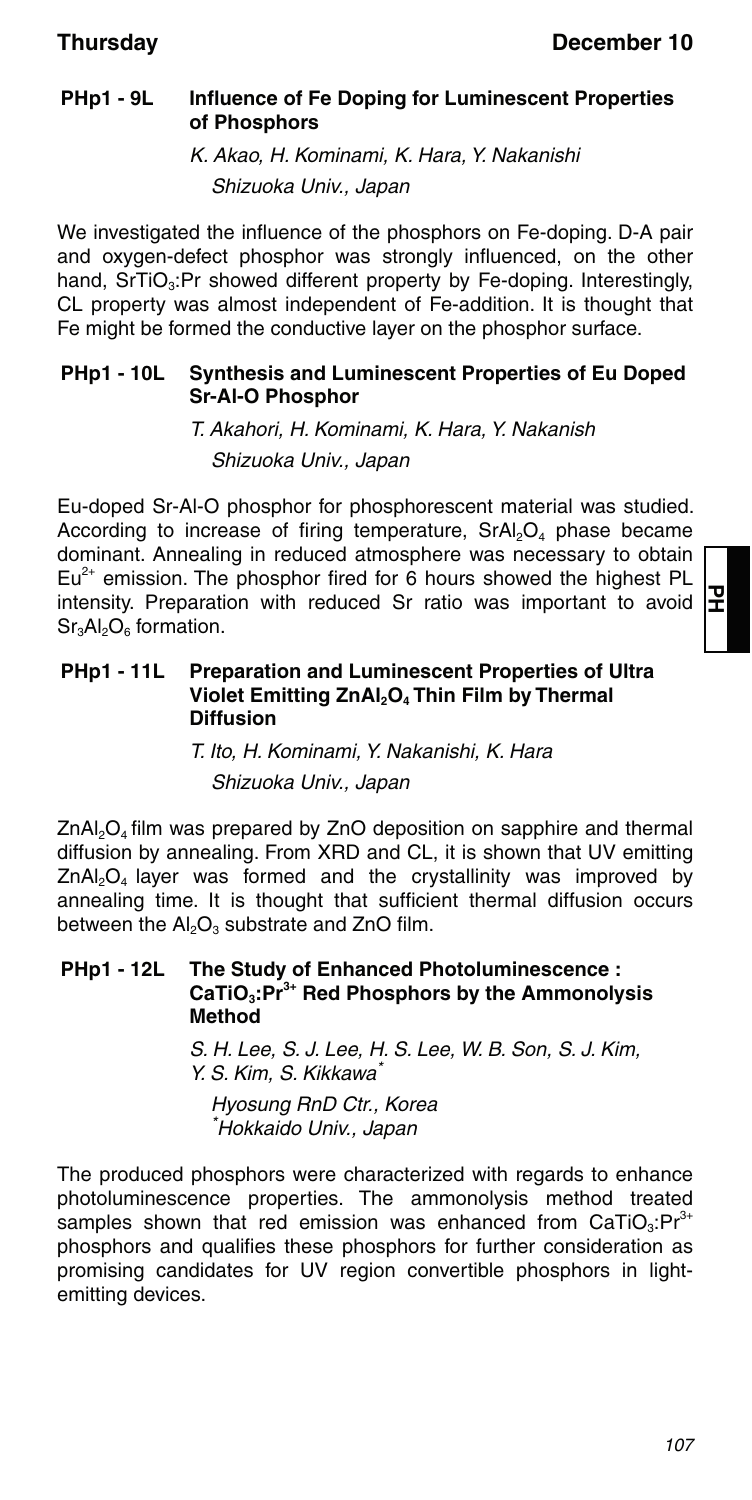### **PHp1 - 13L Great Influence of Inorganic Salts for Controllable**  Synthesis of YF<sub>3</sub>:Yb<sup>3+</sup>/Er<sup>3+</sup> Nanocrystals

G. Murali, R. K. Mishra, J. M. Lee, B. H. Lee, H. G. Ham, J. H. Kim, D.-K. Lim\* , S. H. Lee Chonbuk Nat. Univ., Korea \* Korea Univ., Korea

Shape controllable synthesis of  $YF_3:Yb^{3+}/Er^{3+}$  upconversion nanoparticles is of significant importance for understanding the shape dependent properties as well as for exploration of potential applications. Herein, YF<sub>3</sub>:Yb/Er nanorods and nanoneedles were selectively synthesized using  $CaCl<sub>2</sub>$ .  $2H<sub>2</sub>O$  and  $KNO<sub>3</sub>$  inorganic salts, respectively.

### **PHp1 - 14L Electroluminescence from DC Biased ZnS:Mn Phosphor Layers Having Cu<sub>2</sub>O Semiconductor**

K. Hashimuko, K. Yanagihara, N. Miura Meiji Univ., Japan

DC inorganic electroluminescence (EL) devices having p-type Cu<sub>2</sub>O semiconductor were proposed. The phosphor layers were formed on n-p-n structure which acts as not only current control but also hot electron source. P-type Cu<sub>2</sub>O was prepared by oxidization of Cu sheet. This device shows the electroluminescence from low driving voltage region.

### **PHp1 - 15L Reduced Efficiency Roll-off in Inverted Quantum-Dot Light Emitting Diodes Using Metal Oxide ETL**

E. Hwang, H.-M. Kim, J. Lee, J. Kim Kyung Hee Univ., Korea

This research reviews the reduced efficiency roll-off property of yellowemitting quantum-dot light-emitting diodes (Y-QLEDs) using metal oxide electron transport layer (ETL). The efficiency roll-off is improved from 27% to 10% at 10,000 cd/m<sup>2</sup> with increasing the ETL thickness up to 120 nm.

#### **PHp1 - 16L First Principle Calculations for Estimating Charge Transfer State Energy of Eu3+ Centers in Ionic and Covalent Host Materials**

R. Yoshimatsu<sup>\*,\*\*</sup>, M. Okada<sup>\*</sup>, T. Ishigaki<sup>\*\*\*</sup>, K. Ohmi<sup>\*</sup>, S. Watanabe<sup>\*\*</sup>

\* Tottori Univ., Japan \*\*Denka, Japan<br>\*\*\*TiFREC, Japan \*\*\*\*Nagoya Univ., Japan

The first principles calculations have been performed for estimating the charge transfer state (CTS) energy of  $Eu<sup>3+</sup>$  centers activated in several ionic and covalent host materials. It has been found that the CTS energy correlates well with the effective charge values of La ions in each host material.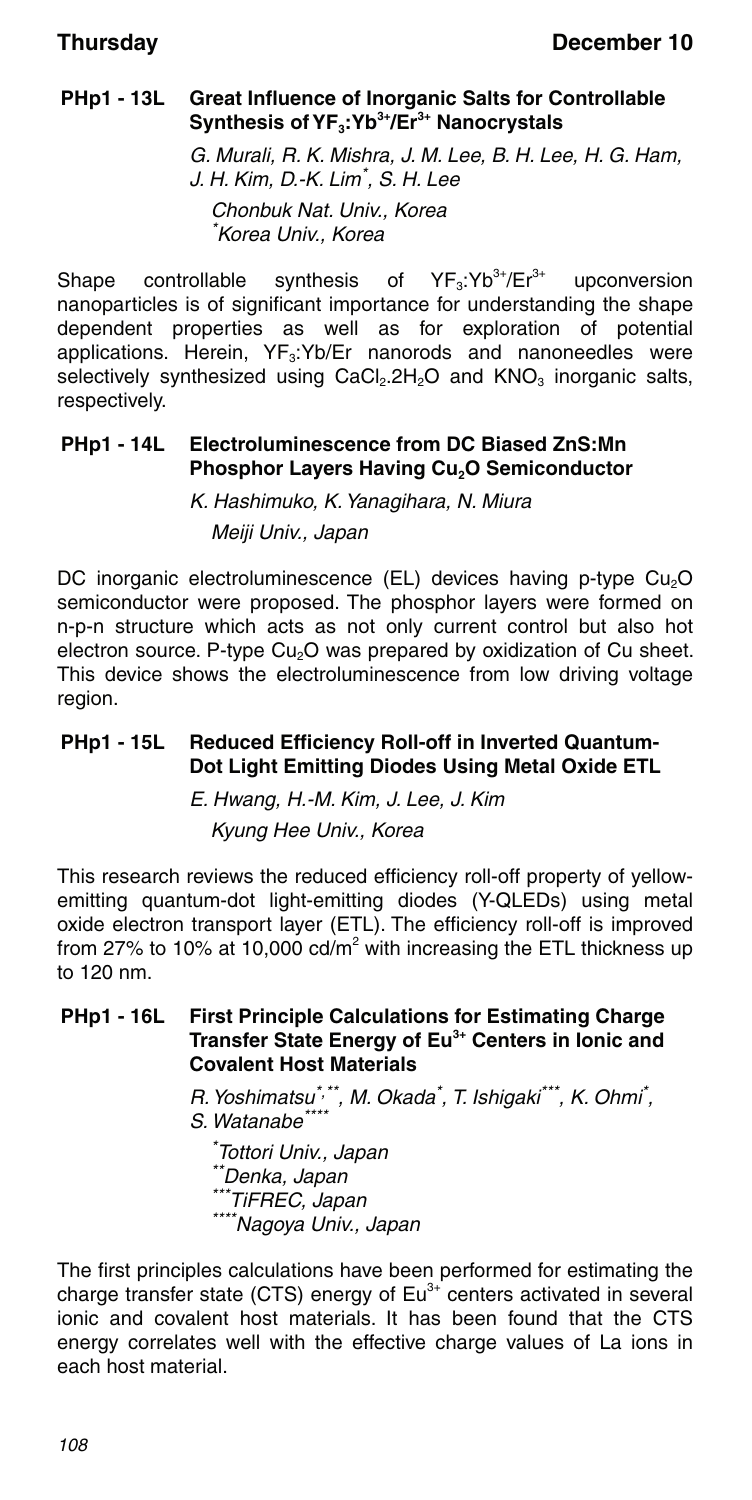### **10:30 - 12:30 Ohmi 6**

*Poster* **PHp2: Phosphors for Lighting Application** *Special Topics of Interest on Lighting Technologies*

#### **PHp2 - 1 The Enhancement on Photoluminescence**  Characteristics of Ba<sub>1-x</sub>ZrSi<sub>3</sub>O<sub>9</sub>:xEu<sup>2+</sup> Phosphors by **Sr2+ Substituting**

K.-C. Cheng, C.-H. Chiang, T.-S. Zhan, S.-Y. Chu Nat. Cheng Kung Univ., Taiwan

In this article, single-phase  $Ba_{(1-x)}ZrSi_3O_9$ : $xEu^{2+}$ , Sr<sup>2+</sup> phosphors were synthesized via the solid-state reaction method. The crystal structure and luminescence properties were investigated using X-ray diffraction and photoluminescence measurements, respectively. An increase of the dopant  $\text{Sr}^{2+}$ , increased the emission intensity of the phosphors.

#### **PHp2 - 2 Effects of Fluxes on Luminescent Properties of YAG:Ce Phosphors and Their Application to White Light-Emitting Diodes**

C.-H. Chiang, T.-S. Zhan, K.-C. Cheng, S.-Y. Chu Nat. Cheng Kung Univ., Taiwan

In this work, the dependence of amount of the fluxes  $(H_3BO_3 \text{ and } BaF_2)$ on the luminescence of  $Y_{2.95}Al_5O_{12}:0.05Ce^{3+}$  phosphors and their application to white light-emitting diodes were investigated. The difference in luminescent properties of phosphor prepared with BaF<sub>2</sub> and  $H_3BO_3$ , was well explained by the powder morphology.

### **PHp2 - 3 High Directivity Light Source Based on Photonic Crystal Structure**

C. C. Chiu, F.-L. Hsiao Nat. Changhua Univ. of Education, Taiwan

The light-emitting diodes (LED) have been widely applied in projector displays and backlight. Especially, 3D display need highly directional and High brightness light source. Some research also proved to limit the light in specific area with the characteristics of photonic crystal band gap so as to enhance the light extraction rate.

#### **PHp2 - 4 Synthesis and Luminescent Properties of Novel**  Ce<sup>3+</sup>- and Eu<sup>2+</sup>-Doped La<sub>3</sub>Br(SiS<sub>4</sub>)<sub>2</sub> Bromothiosilicate **Phosphors for White LEDs**

S.-P. Lee, T.-M. Chen Nat. Chiao Tung Univ., Taiwan

Novel Ce<sup>3+</sup>- and Eu<sup>2+</sup>-doped La<sub>3</sub>Br(SiS<sub>4</sub>)<sub>2</sub>:Ce<sup>3+</sup>/Eu<sup>2+</sup> bromothiosilicate phosphors were prepared in a sealed ampule. The  $La_3Br(SiS_4)_{2}$ :Ce<sup>3+</sup> phosphor is excitable at 370 to 400 nm and generates a cyan emission, and the  $La_3Br(SiS_4)$ . Eu<sup>2+</sup> phosphor can be excited over a broad range from UV to blue and generates a red broadband emission.

----- Lunch -----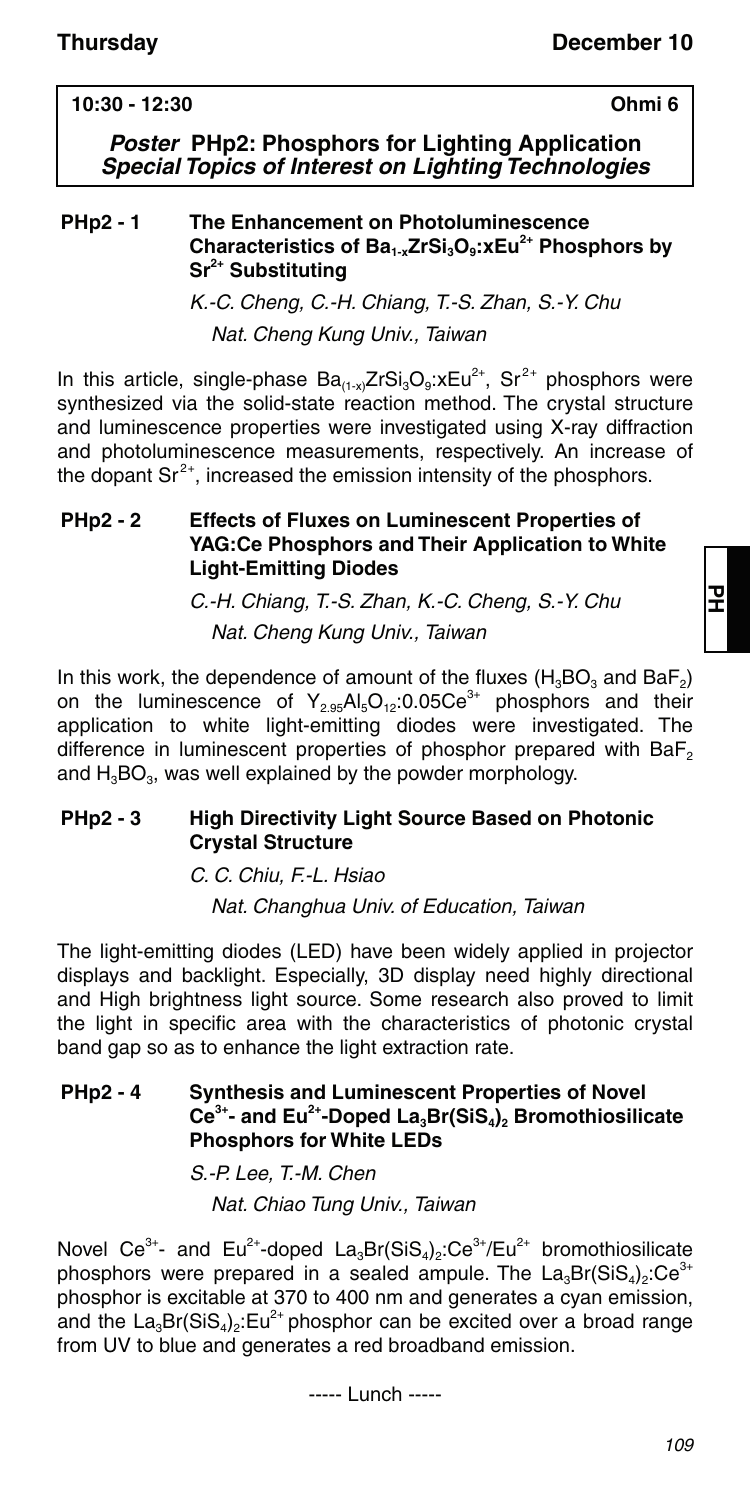| $16:00 - 17:10$     |                                                           | Ohmi 2 |
|---------------------|-----------------------------------------------------------|--------|
|                     | <b>PH2: Phosphor for General</b>                          |        |
| Chair:<br>Co-Chair: | A. A. Setlur. GE Global Res USA<br>R.-J. Xie, NIMS, Japan |        |

#### **PH2 - 1: 16:00** *Invited* **Light from Lanthanides**

A. Meijerink

Utrecht Univ., the Netherlands

Lanthanides form a prominent class of luminescent ions for wLEDs and displays. Here we discuss important challenges including temperature quenching in YAG:Ce and narrow band emitting QDs. Recent development for the emerging class of Ln-doped luminescent nanocrystals will be discussed.

#### **PH2 - 2: 16:25** *Invited* **Chemical Control of Crystal Structure and**

### **Photoluminescence in Oxonitridosilicate Phosphors** R.-S. Liu

#### Nat. Taiwan Univ., Taiwan

To improve the color rendering index, correlated color temperature and thermal stability of layer-structured  $MSi<sub>2</sub>O<sub>2</sub>N<sub>2</sub>$ : Eu (M = Sr, Ba) phosphors, cation substitutions have been used to adjust their luminescent properties. This study serves as a guide in developing oxynitride luminescent materials with controllable optical properties based on variations in local coordination environments through cation substitutions.

#### **PH2 - 3 16:50 Studies on the Infrared Emitting ZnCdS:Cu, In, Cl Phosphors –Phosphors for Marking, Coding, and Identification–**

J. Silver, P. J. Marsh, G. R. Fern Brunel Univ. London, UK

 $Zn_{1-x}Cd_xS:Cu_{0.03\%}$ , Cl infrared emitting phosphors have been synthesized by an aqueous thermal decomposition method. Co-doping  $Zn_{1x}Cd_{x}S:Cu_{0.03\%}$ with  $\ln^{3+}$  increased the infrared emission intensity by up to 50% over that of the equivalent  $Zn_{1-x}Cd_xS:Cu_{0.03\%}$  phosphor with no indium codoping, with the highest intensities being where  $x = 0.7 - 0.8$ .

----- Break -----

#### **Author Interviews and Demonstrations**

19:00 – 19:40, Ohmi 6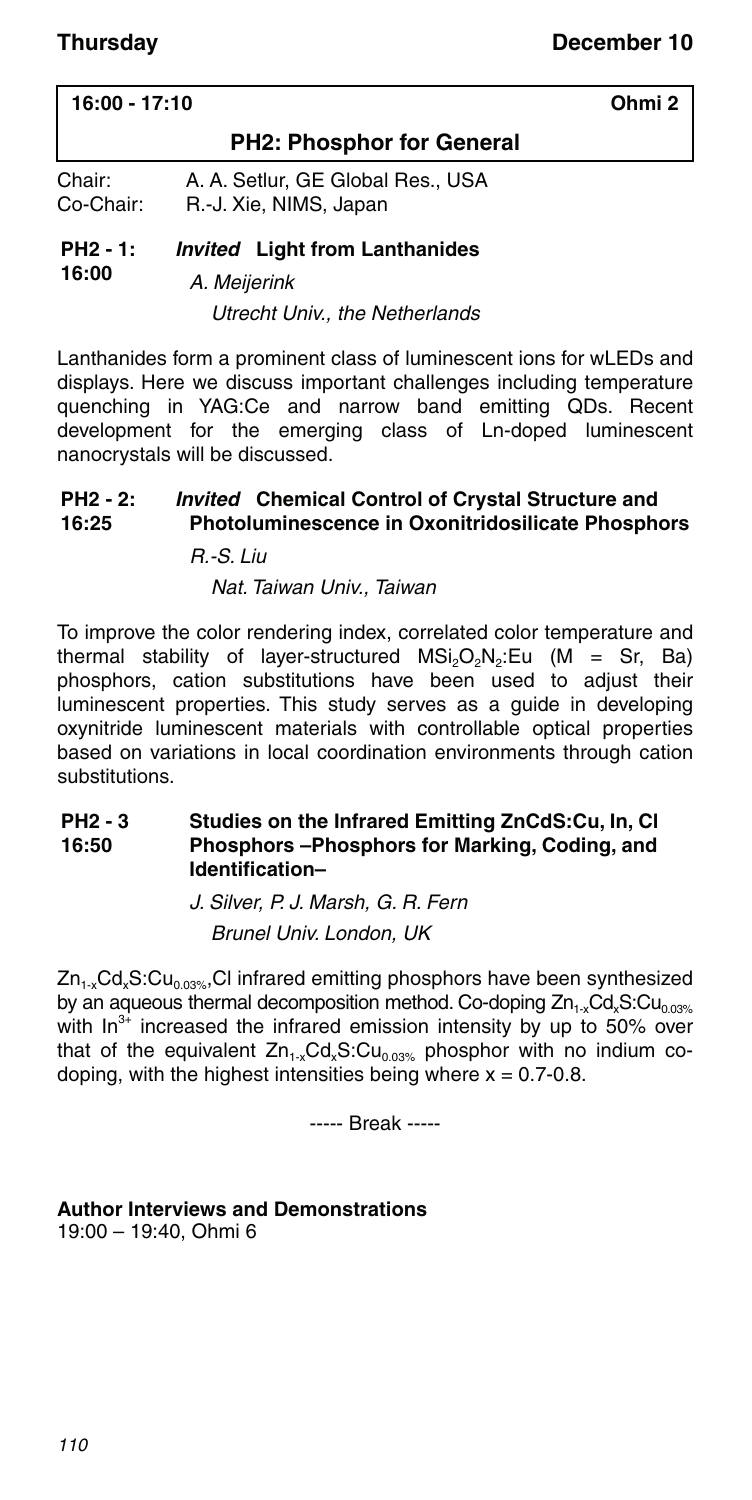### **Friday, December 11**

| $9:00 - 10:00$       | Ohmi 8                                                                                                      |  |
|----------------------|-------------------------------------------------------------------------------------------------------------|--|
|                      | <b>PH3: Phosphor Application</b>                                                                            |  |
| Chair:<br>Co-Chair:  | J. Silver, Brunel Univ, London, UK<br>R.-S. Liu, Nat. Taiwan Univ., Taiwan                                  |  |
| <b>PH3-1</b><br>9:00 | <b>Inverted Quantum Dot Light-Emitting Diodes with</b><br>CdSe/ZnS and CulnS <sub>2</sub> /ZnS Quantum Dots |  |

M. Hishinuma, J. Maki, T. Fukuda, N. Kamata, Z. Honda Saitama Univ., Japan

Since quantum dot light-emitting diodes have been interested as novel emitting devices due to the high stability and the controlled emission wavelength, several structures have been investigated. In this study, we succeeded in stabilizing the current density-voltage characteristics by optimizing the washing process of the synthesized CuInS<sub>2</sub>/ZnS quantum dot.

#### **PH3 - 2: 9:20** *Invited* **Polarized Emission of Quantum Rods Dispersed Nanofiber Sheet**

M. Hasegawa, Y. Hirayama, S. Dertinger Merck, Japan

We fabricated a sheet of aligned electrospun polymer nanofibers embedded with semiconductor quantum rods and confirmed the production of polarized fluorescence emission. The thickness and polarization ratio of the sheet were 1.5 microns and 0.6, respectively. We also examined the effect of electrospinning parameters on the polarization ratio.

### **PH3 - 3 Withdrawn**

#### **PH3 - 4L 9:45 Seeded Growth in Continuous Flow: Synthetical Insights into CdSe/CdS Nanorods for Optoelectronic Devices**

T. Jochum\* , J. S. Niehaus\* , H. Weller\*,\*\* \* Ctr. for Appl. NanoTech., Germany \*\*Univ. of Hamburg, Germany

Hereby we present a novel synthetic approach for producing high quality CdSe/CdS nanorods for optoelectronic devices. The synthesis is based on the continuous flow technique allowing high reproducibility, user friendly handling and facile up-scaling procedure for industrial demand.

----- Break -----

#### **Author Interviews and Demonstrations**

12:00 – 12:40, Ohmi 6

#### **Supporting Organizations:**

The 125th Research Committee on Mutual Conversion between Light and Electricity, Japan Society for Promotion of Science Phosphor Research Society, The Electrochemical Society of Japan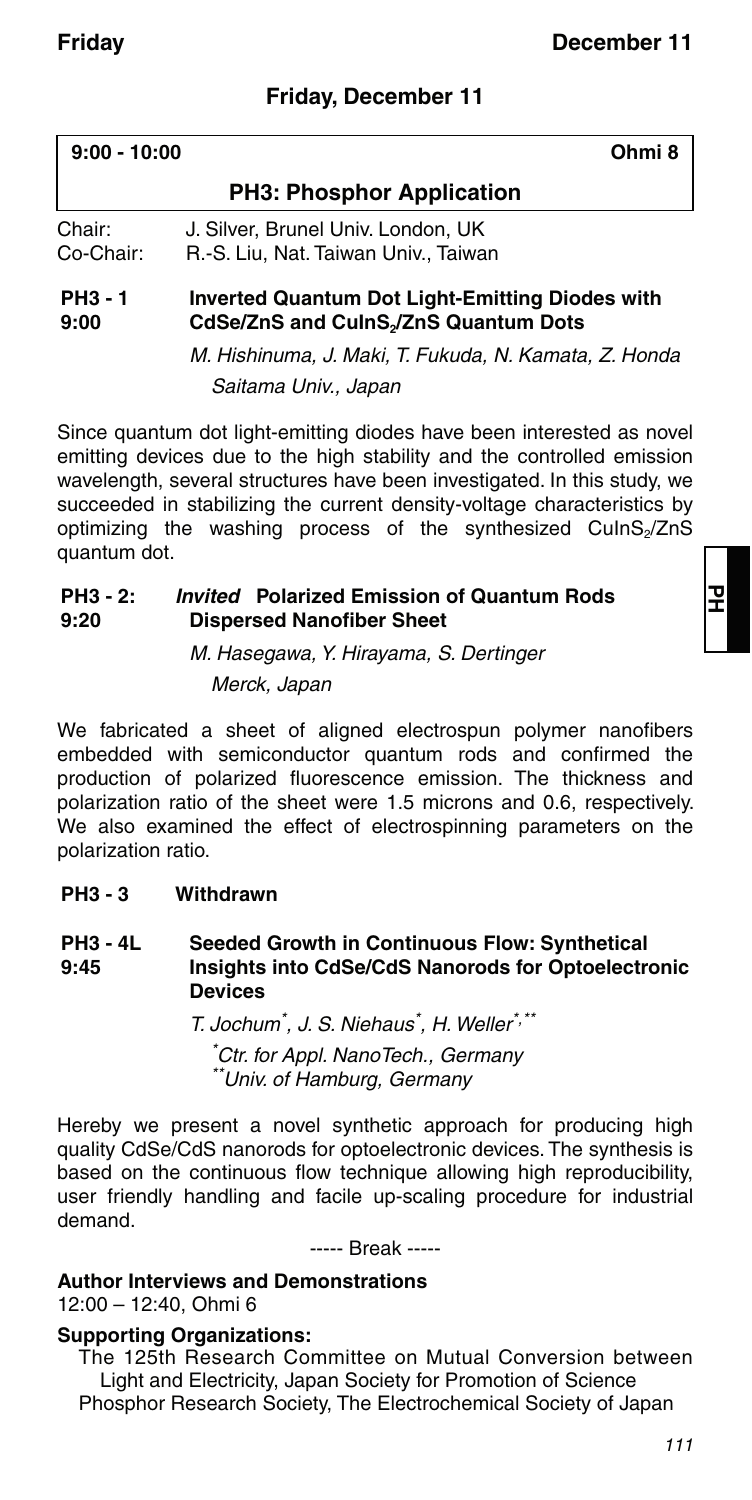# **Workshop on Field Emission Displays, CRTs and Plasma Displays**

### **Friday, December 11**

**10:40 - 10:45 Ohmi 3**

### **Opening**

#### **Opening Remarks 10:40**

H. Mimura, Shizuoka Univ., Japan

| $10:45 - 12:25$<br>Ohmi 3                    |                                                      |  |
|----------------------------------------------|------------------------------------------------------|--|
| FED1: Advanced Technologies and FE Mechanism |                                                      |  |
| Chair:                                       | M. Nagao, AIST, Japan                                |  |
| Co-Chair:                                    | Y. Neo, Shizuoka Univ., Japan                        |  |
| $FED1 - 1:$                                  | <i>Invited</i> Coherent Electron Source: Single-Atom |  |
| 10:45                                        | <b>Electron Emission Source</b>                      |  |

C. Oshima Waseda Univ., Japan

We review our recent results concerned with basic electron emission properties of single-atom electron sources, and their applications to the low-energy SEM and TEM. Except their energy widths, all the others such brightness, stability, collimation of the observed electron beams have been excellent in comparison with conventional ones.

#### **FED1 - 2 11:25 Field Emission Characteristics from Molybdenum (100) Surface with Thin Yttrium Oxide Layer**

T. Kawakubo, T. Kitani, H. Nakane\* Nat. Inst. of Tech. Kagawa College, Japan \* Muroran Inst. of Tech., Japan

In this research, we observed the electron emission from yttrium oxide/ molybdenum(100) emitter sample which is a molybdenum sharp needle modified yttrium oxide.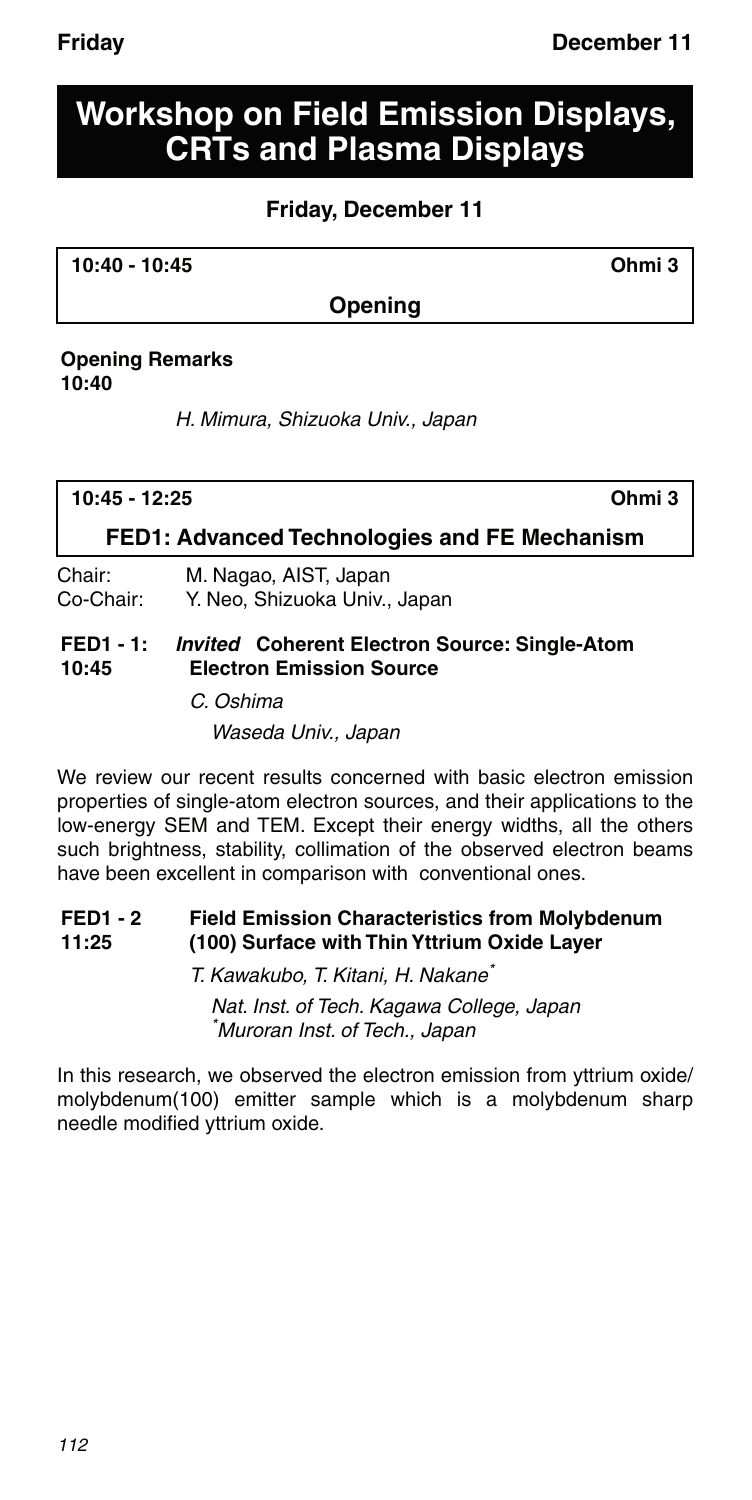#### **FED1 - 3 11:45 Deposition of Glycine Molecules on Tungsten Emitter and Observation of Its Surface with Field Ion Microscope**

N. Nyuba, M. Okada, H. Tsuji, Y. Gotoh Kyoto Univ., Japan

Glycine was deposited on a tungsten needle, and its surface was observed by field ion microscope. The position of the field desorbed spots was analyzed by calculating the image intensities before and after desorption. It was found that bright spots were localized around the ridge.

#### **FED1 - 4 12:05 Surface Activation of GaAs Photocathode and Its Photoemission Characteristics**

T. Masuzawa, K. Mitsuno, Y. Hatanaka, Y. Neo, H. Mimura Shizuoka Univ., Japan

In this study, surface activation process of GaAs photocathode was investigated. Spectral sensitivity of the photocathode with different surface conditions showed that surface activation by alternative Cs and O exposure forms negative-electron-affinity surface on GaAs, enhancing its photoemission.

### **Author Interviews and Demonstrations**

12:00 – 12:40, Ohmi 6

----- Lunch -----

| 13:30 - 15:10                                     |                                                                                         | Ohmi 3 |
|---------------------------------------------------|-----------------------------------------------------------------------------------------|--------|
| FED2: FEA Fabrication Process and Novel Materials |                                                                                         |        |
| Chair:<br>Co-Chair:                               | F. Wakaya, Osaka Univ., Japan<br>H. Shimawaki, Hachinohe Inst. Tech., Japan             |        |
| <b>FED2 - 1</b><br>13:30                          | <b>Revised Fabrication of Volcano-Structured Double-</b><br><b>Gate Spindt-Type FEA</b> |        |
|                                                   | M. Nagao, Y. Gotoh <sup>*</sup> , T. Masuzawa**, Y. Neo**,<br>H. Mimura                 |        |
|                                                   | AIST, Japan<br>*Kyoto Univ., Japan<br>**Shizuoka Univ., Japan                           |        |

Volcano-structured double-gate Spindt-type FEA is fabricated for the image sensor application. The fabrication is revised in order to improve the beam focusing characteristics. The beam spot diameter of 50  $\mu$ m is achieved at the emission current of  $1 \mu A$  which is necessary for imaging operation.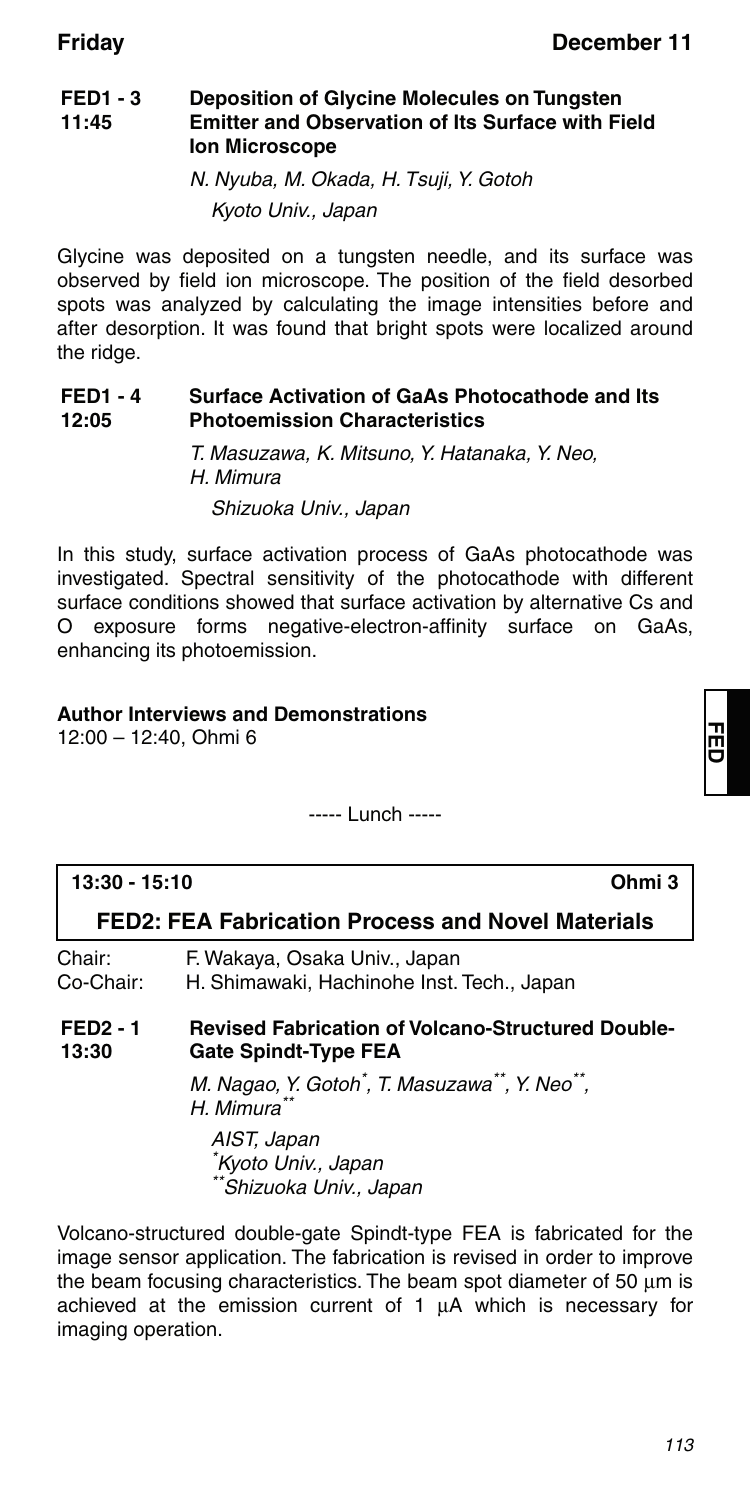#### **FED2 - 2 13:50 Effect of Electrode Geometry on Focusing Property of Volcano-Structured Double-Gate Spindt-Type FEAs**

Y. Gotoh, H. Tsuji, M. Nagao\* Kyoto Univ., Japan \* AIST, Japan

Effect of the electrode geometry on the focusing properties of volcanostructured double-gate Spindt-type FEAs was investigated by computer simulation. Several different geometries of the gate and the focusing electrode were examined, and it was found that the radius of the focusing electrode gave no significant difference in the focusing property.

#### **FED2 - 3 14:10 Electrostatic-Focusing FEA-HARP Image Sensor with Volcano-Structured Spindt-Type FEA**

Y. Honda\*,\*\*, M. Nanba\*, K. Miyakawa\*, M. Kubota\*, M. Nagao\*\*\*, M. Nanba , K. Miyakawa , M. Rubo<br>M. Nagao\*\*\*, Y. Neo\*\*, H. Mimura\*\*, N. Egami\*\*\*\* \* NHK, Japan \*\*Shizuoka Univ., Japan<br>\*\*\*Shizuoka Univ., Japan<br>\*\*\*AIST, Japan \*\*\*\*Kinki Univ., Japan

An electrostatic-focusing FEA-HARP (high-gain avalanche rushing amorphous photoconductor) image sensor with volcano-structured Spindt-type FEA was fabricated and tested. Experimental results showed that higher electron-beam current was extracted from the volcano-structured FE than from conventional double-gated FE and this sensor could obtain images by utilizing the effect of electrostatic focusing.

#### **FED2 - 4 14:30 Field Emission from Volcano-Structured Silicon Field Emitter Arrays under Pulsed Laser Illumination**

H. Shimawaki, M. Nagao<sup>\*</sup>, Y. Neo<sup>\*\*</sup>, H. Mimura<sup>\*\*</sup>, F. Wakaya\*\*\*, M. Takai\*\*\* Hachinohe Inst. of Tech., Japan \* AIST, Japan \*Shizuoka Univ., Japan \*Osaka Univ., Japan

We investigate the photoresponse of a p-type silicon field emitter array under irradiation of laser pulses for generating of pre-bunched electron beam. The measured rise and fall times of the emission current were improved to less than 2 ns by using the emitters with volcano structure.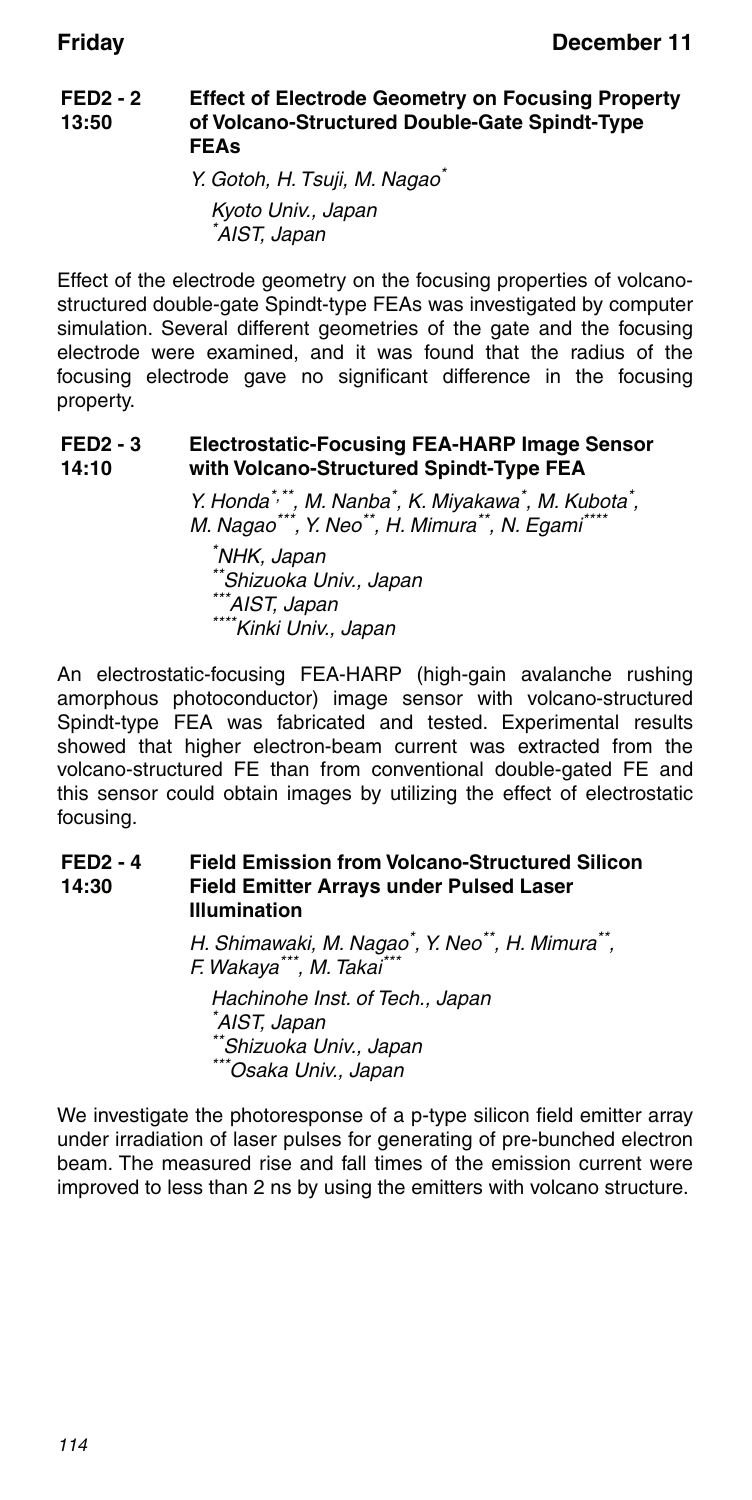#### **FED2 - 5 14:50 Fabrication of GOS (Graphene/Oxide/ Semiconductor) Type Electron Emission Devices**

S. Tanaka, K. Murakami, M. Nagao\*, J. Fujita

Univ. of Tsukuba, Japan \* AIST, Japan

The graphene was used as the topmost electrode for the metal/oxide/ semiconductor type electron emission devices. The 3~4 layer graphene electrode on the thin oxide layer was directly deposited by gallium vapor-assisted chemical vapor deposition. The maximum electron emission efficiency was approximately 0.2%.

----- Break -----

| 15:20 - 16:40            | Ohmi 3                                                                                                                         |  |
|--------------------------|--------------------------------------------------------------------------------------------------------------------------------|--|
|                          | FED3: Flexible Light Source Using Plasma Technologies                                                                          |  |
| Chair:<br>Co-Chair:      | H. Kajiyama, Tokushima Bunri Univ., Japan<br>T. Shiga, Univ. of Electro-Commun., Japan                                         |  |
| <b>FED3 - 1</b><br>15:20 | A Mechanism of Photochromic Transition of<br><b>Semiconductor Nanoparticles</b>                                                |  |
|                          | H. Kajiyama, T. Kawamoto, K. Uchino*, K. Takata**,<br>S. Inoue                                                                 |  |
|                          | Tokushima Bunri Univ., Japan<br><sup>*</sup> Kyushu Univ., Japan<br>Kansai Univ., Japan<br><sup>*</sup> Hiroshima Univ., Japan |  |

Semiconductor nanoparticles are synthesized using a VHF plasma assisted chemical vapor deposition apparatus. Such nanoparticles show a photochromic transition by UV irradiation. The effects of particle size and baking temperature on the stability of the photochromic states are investigated. The possible mechanisms of the photochromic transition are discussed.

#### **FED3 - 2 15:40 Pulse Lighting Effect on the Photosynthesis of Leaf Vegetables**

S. Nagahara, T. Kono, S. Funai, H. Kajiyama Tokushima Bunri Univ., Japan

The effects of pulsed lighting on leaf vegetables are investigated using a new type of plasma light source. It is confirmed that pulsed lighting is the efficient way to promote photosynthesis with less energy. The electric power consumption of plasma light source is estimated to be 10% of LED.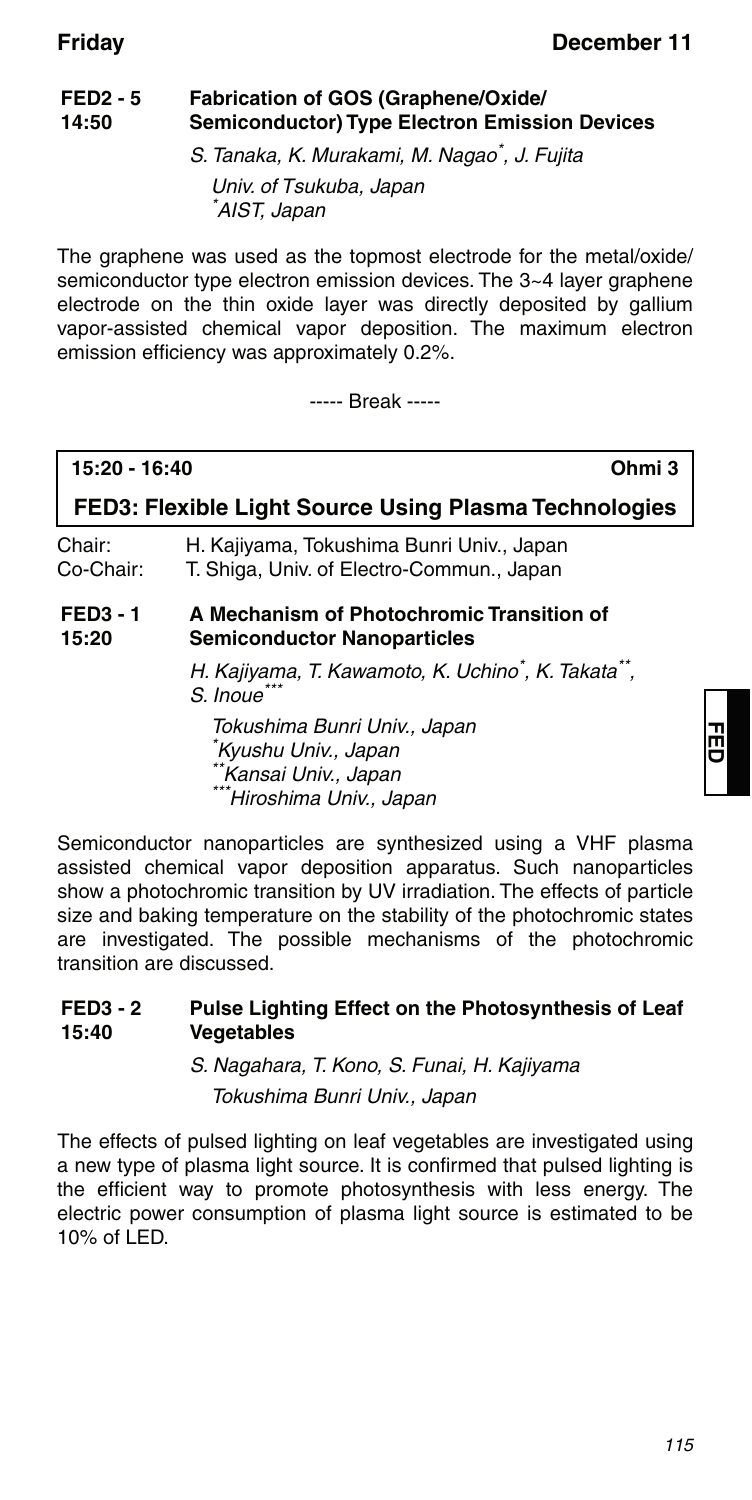#### **FED3 - 3L 16:00 Dependence of Luminous Efficacy on Electrode Gap in Ultra Thin Discharge Tube**

K. Komatsu, T. Shiga Univ. of Electro-Commun., Japan

Luminous efficacy in the ultra thin discharge tube having a cross section 1.0 mm  $\times$  0.55 mm increases as the electrode gap increases. When the discharge tube with 4 mm gap is driven at 100 kHz, 325 V, green luminance and luminous efficacy are 3900 cd/m<sup>2</sup> and 10.2 lm/W.

#### **FED3 - 4L:** *Invited* **Current Status of the Flexible Surface Light 16:15 Source Development Using LAFi Technology**

K. Awamoto, H. Hirakawa, B. Guo, T. Shinoda Shinoda Plasma, Japan

A Luminous Array Film (LAFi) technology, that is a flexible surface light source device, can generate light from visible to deep ultraviolet. We developed a new device structure of LAFi, and found the good characteristics without mercury for a deep UV light source for medical and several industrial applications.

----- Break -----

### **Author Interviews and Demonstrations**

18:10 – 18:50, Ohmi 6

### **Supporting Organizations:**

JSPS 158th Committee on Vacuum Nanoelectronics Technical Meeting on Plasma Science and Engineering

# **IDW '15 Tutorial in Japanese**

Organized by SID Japan Chapter

Tuesday, Dec. 8, 2015 12:50 – 17:50 Ohmi 10 (2F) Otsu Prince Hotel

Detailed information is available on http://www.sid-japan.org/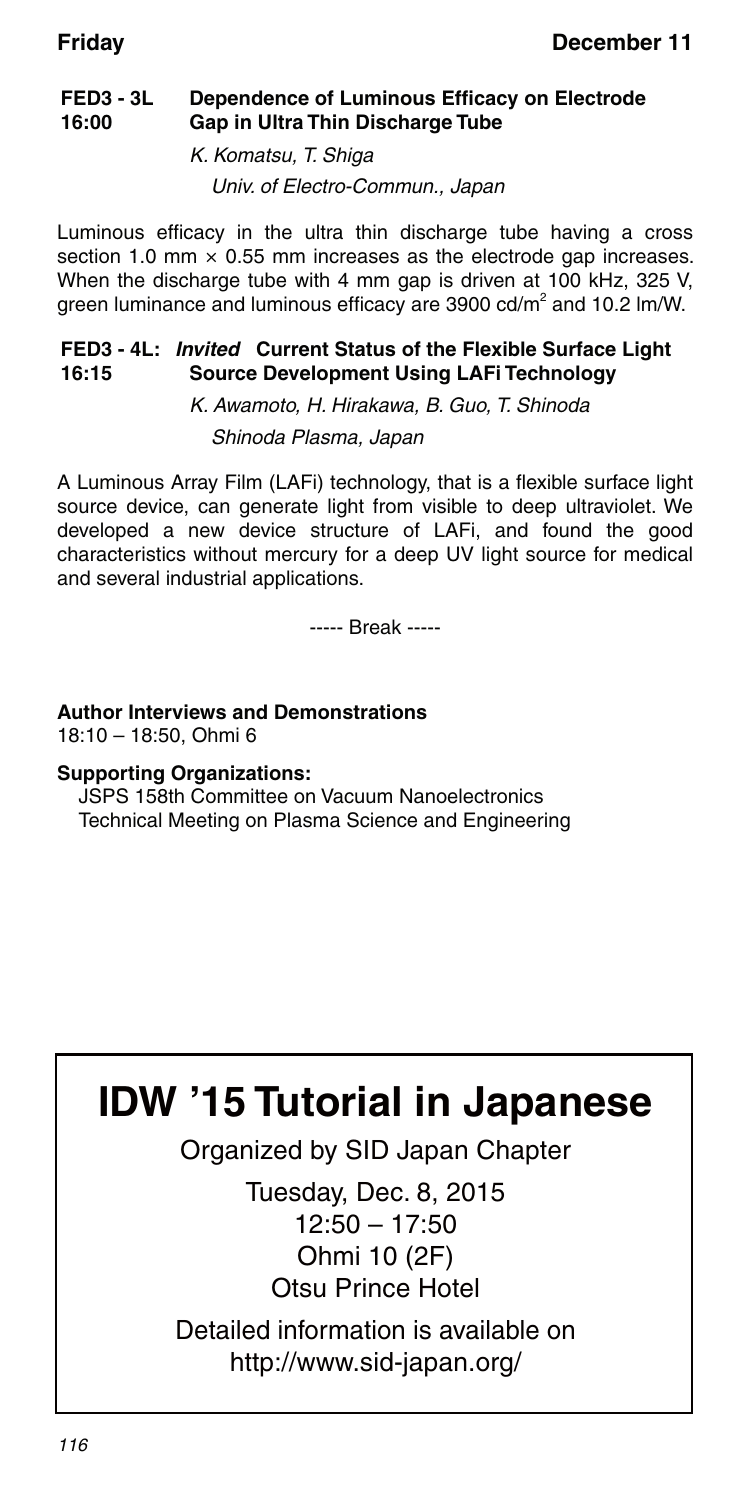# **Workshop on OLED Displays and Related Technologies**

### **Wednesday, December 9**

| 13:30 - 14:45 | Ohmi 1 |
|---------------|--------|
|               |        |

### **OLED1: Advanced OLED Technologies I**

#### Chair: K. Monzen, Nissan Chem., Japan Co-Chair: T. Wakimoto, Merck, Japan

#### **OLED1 - 1:** *Invited* **Recent Progress on the Understanding of 13:30 Molecular States in OLED Films: Molecular Orientation, Packing, and Mixing**

D. Yokoyama

Yamagata Univ., Japan

Along with the continuous progress on the device performance of OLEDs, the importance of fundamental understanding of their amorphous films has been increasing to further improve their efficiency and stability. This presentation reviews the recent progress on the understanding of molecular states, especially focusing on molecular orientation, packing, and mixing.

#### **OLED1 - 2:** *Invited* **Recent Advances in Understanding of the 13:50 Electronic Processes in OLEDs**

J.-J. Kim

Seoul Nat. Univ., Korea

Recent advances in the understanding of the electronic processes including the triplet harvesting by fluorescent molecules, emitting dipole orientation of phosphorescent dyes and its influence on efficiency, degradation and recombination in OLEDs are discussed based on our most recent works using Intermolecular excited state charge transfer complexes.

# **OLED**

#### **OLED1 - 3 14:10 Durability of Flexible Display Using Air-Stable Inverted Organic Light-Emitting Diodes**

T. Tsuzuki, G. Motomura, Y. Nakajima, T. Takei, H. Fukagawa, T. Shimizu, M. Seki\* , K. Morii\*\*, M. Hasegawa\*\*, T. Yamamoto

NHK, Japan \* NHK Eng. Sys., Japan \*\*Nippon Shokubai, Japan

We fabricated passive matrix flexible displays using air-stable inverted OLEDs to examine their adaptability to the display fabrication process and to evaluate the durability of the displays. The display, which was encapsulated with a low-barrier film (WVTR:  $3\times10^{-4}$  g/m<sup>2</sup>/day), exhibited clear moving images even three months after fabrication.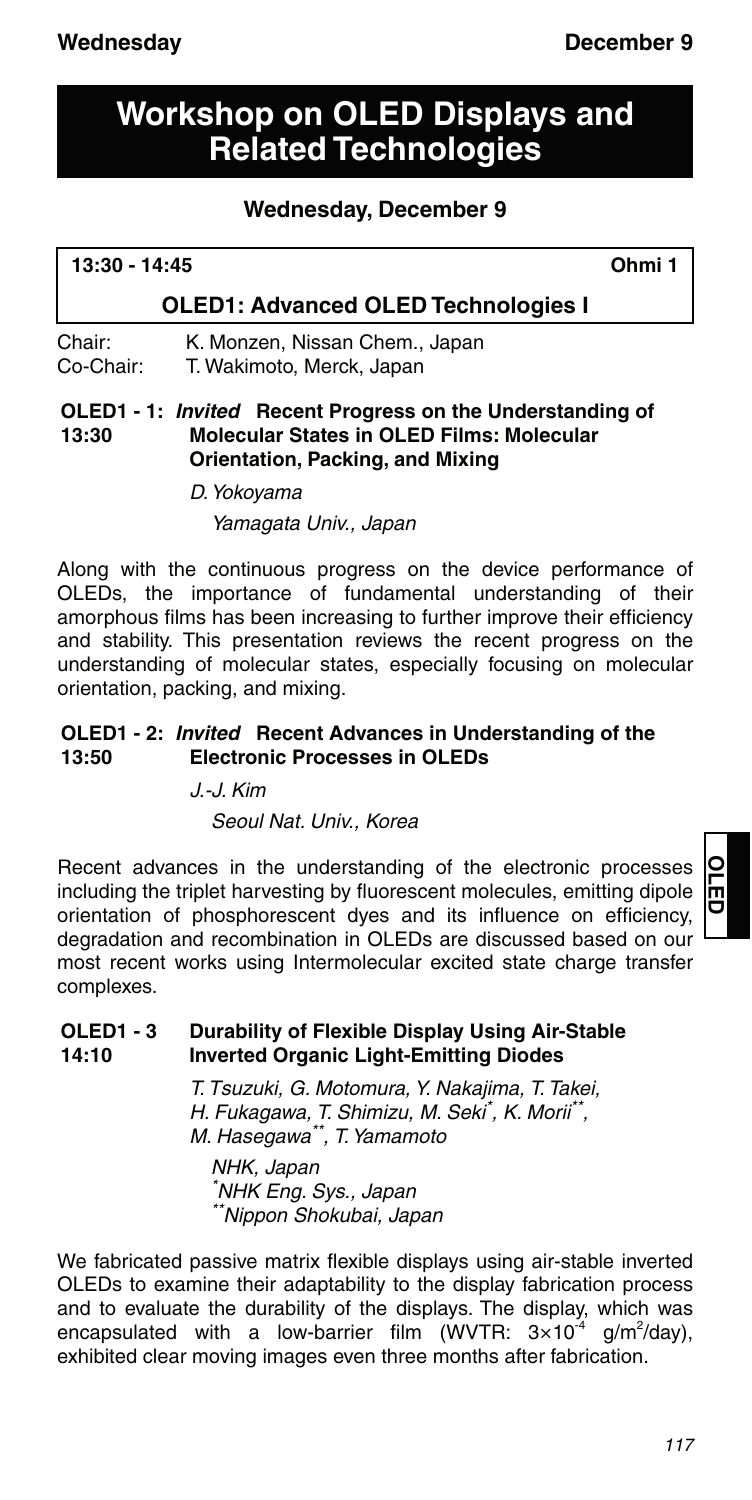#### **OLED1 - 4 Withdrawn**

#### **OLED1 - 5L 14:30 High Aperture Ratio Organic Light Emitting Diodes (OLED) Pixels with 640 ppi Resolution Realized by CA i-Line Photolithography**

T.-H. Ke<sup>\*</sup>, P. Malinowski<sup>\*</sup>, A. Nakamura<sup>\*\*</sup>, S. Steudel<sup>\*</sup>, D. Janssen\*\*, Y. Kamochi\*\*\*, I. Koyama\*\*\*, Y. Iwai\*\*\*, P. Heremans\*

\* imec, Belgium \*\*FUJIFILM Elect. Materials, Belgium<br>\*\*\*FUJIFILM, Japan \*\*\*\*Holst Ctr., the Netherlands

We realized high resolution OLED pixels with aperture ratio (AR) scaling via photolithography. Surface coverage of the patterned organic layers is nearly 80%. Passive OLED arrays with AR of 34% are realized with subpixel pitch of 20  $\mu$ m. The lifetime of the patterned OLED is increased by increasing AR in pixel design.

----- Break -----

### **15:10 - 16:45 Ohmi 1**

### **OLED2: OLED for Lighting Applications** *Special Topics of Interest on Lighting Technologies*

| Chair:    | Y. Kijima, JOLED, Japan        |
|-----------|--------------------------------|
| Co-Chair: | H. Kuma, Idemitsu Kosan, Japan |

#### **OLED2 - 1:** *Invited* **Recent Advances in OLED Lighting**

**15:10**

M. Boesing, F. Lindla, A. Koehnen, V. Gohri\*, M. Ruske\*, S. Hartmann, E. Meulenkamp<sup>\*</sup>

Philips Business Ctr. OLED Lighting, Germany \* OLEDWorks, USA

In this work we present our most recent advances w.r.t. OLED lighting panel performance: By employing a new (improved) device structure in combination with an internal light extraction concept and a highly reflective top contact, we are able to drastically increase light extraction efficacy of the panel.

#### **OLED2 - 2 15:30 Blue Light Efficiency Enhancement of OLED by Thin Film Included Micro-Particles and Copper Sulfate Solution**

C.-H. Chiu, W.-C. Chien<sup>\*</sup>, C.-H. Chien<sup>\*</sup>, Y.-H. Chen<sup>\*</sup> Chunghwa Picture Tubes, Taiwan \* Tatung Univ., Taiwan

Copper sulfate solution and PDMS were used as the base material of optical film. Two kinds of micro metal oxide particles were chosen to be doped into the optical film. The optical thin film attached to the OLED can enhance 77% blue light intensity and increase color temperature of 550 K.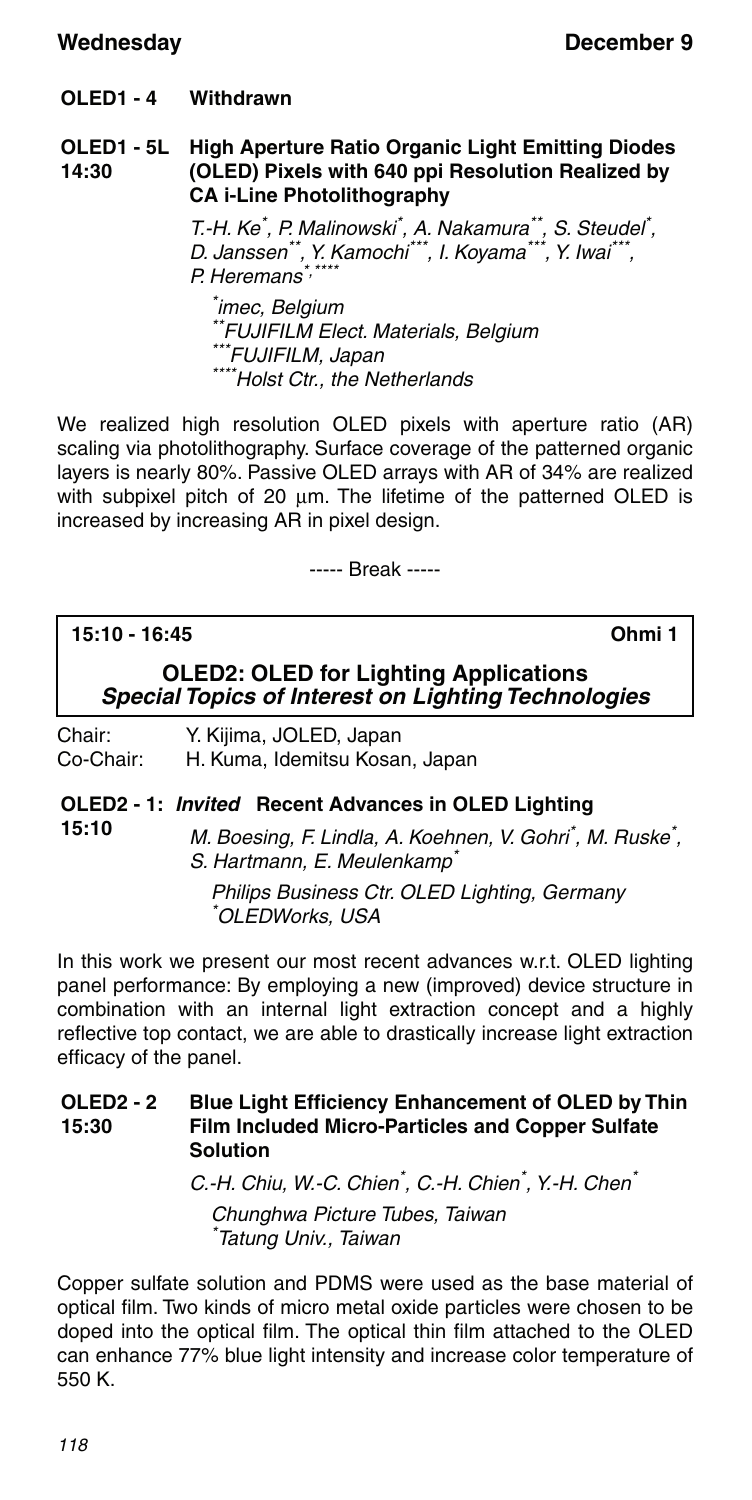#### **OLED2 - 3 15:50 High Efficient and Stable Quantum Dots Film with Interdiffused Structure as Down-Conversion Material Utilized in Blue Organic Light Emitting Diode for Solid-State Lighting Application**

V. Arasu, D. Jo, B. Kim, H. Chung Sungkyunkwan Univ., Korea

QDs Down-conversion film with thin, efficiently dispersed, nonagglomerated were fabricated by ʻPolymer-free Nanoparticles Adhesion Technique'. The achieved down-conversion enhancement were 15% The major focuses were on development of high photoluminescence (91%), nearly zero interface and Interdiffused-core/ alloy/shell structure QDs materials synthesized by simple and reproducible one-pot hydrothermal injection method.

#### **OLED2 - 4 16:10 Fabrication of High Efficiency Color-Conversion Layer for Hybrid OLED Lighting**

B. Kim, D. Jo, D. Yoon, H. Chung Sungkyunkwan Univ., Korea

Hybrid OLED has been used with blue OLED and giving color changing layer to generate the white emission. In order to achieve high CRI and efficiency, we have developed facile and efficient fabrication method for color conversion layer, called as Adhesive Transfer, yielding the high packing density and out-coupling efficiency.

#### **OLED2 - 5L 16:30 Soluble Bipolar Red Host Material for Solution Processed Organic Light Emitting Diodes**

S.-R. Park, Y.-R. Cho, M. C. Suh Kyung Hee Univ., Korea

We have fabricated highly efficient red phosphorescent organic light emitting diodes (OLEDs) by solution process combined with thermally evaporated blue common layer structure. To obtain high performances, we designed and synthesized a new bipolar host material with benzocarbazole and triphenyltriazine moieties (11-[3-(4,6-diphenyl-[1,3,5]triazin-2-yl)phenyl]-11H-benzo[a]carbazole, RH).

### **Author Interviews and Demonstrations**

16:30 – 17:10, Ohmi 6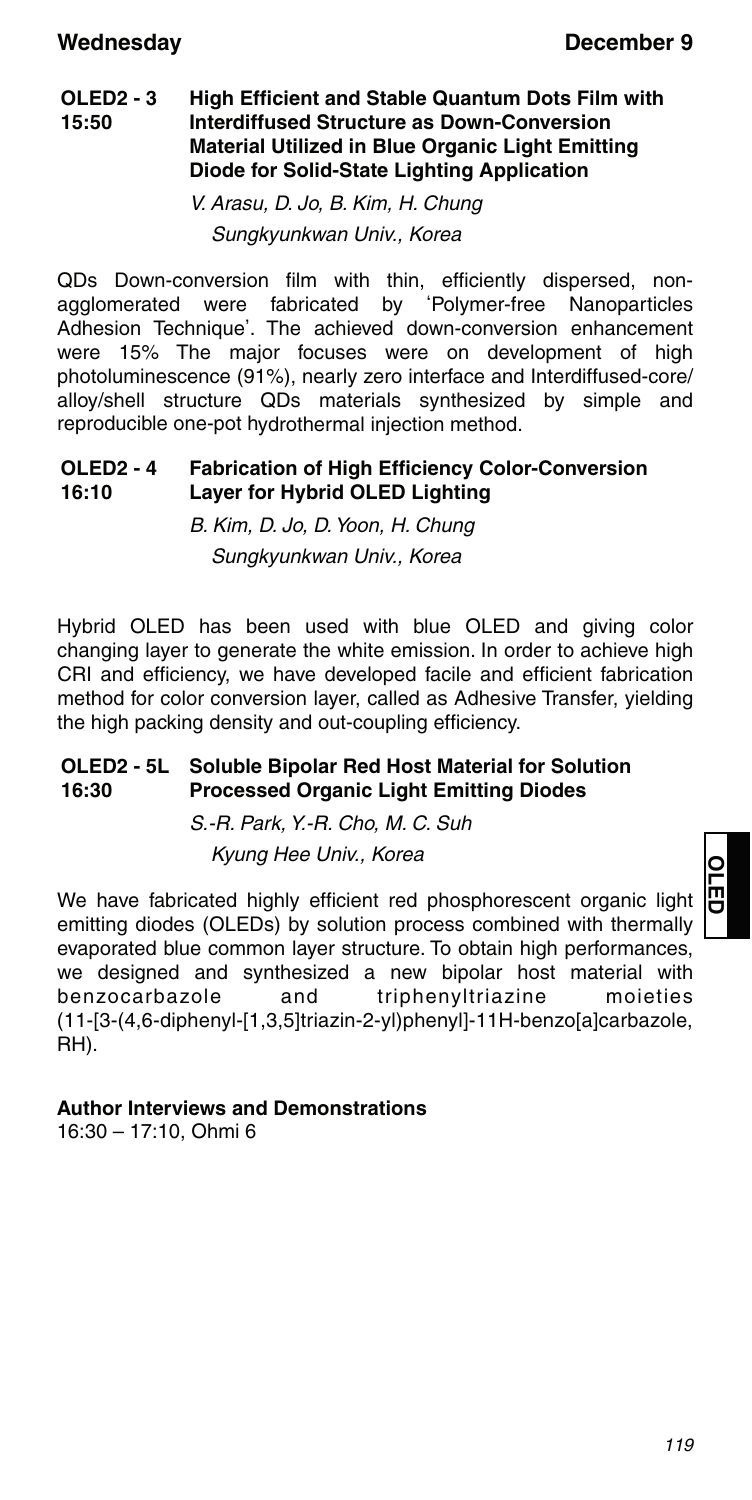### **Thursday, December 10**

| $9:00 - 10:15$      |                                                                    | Ohmi 1 |
|---------------------|--------------------------------------------------------------------|--------|
|                     | <b>OLED3: OLED Materials</b>                                       |        |
| Chair:<br>Co-Chair: | T. Ikuta, JNC Petrochem., Japan<br>S. Naka, Univ. of Toyama, Japan |        |

#### **OLED3 - 1:** *Invited* **Molecular Design of High Efficiency 9:00 Thermally Activated Delayed Fluorescent Emitters**

D. R. Lee, S. K. Jeon, W. Song, J. Y. Lee Sungkyunkwan Univ., Korea

We designed several triazine and carbazole based thermally activated delayed fluorescent emitters as high efficiency and stable emitters. It was found that a molecular design derived from the triazine and carbazole could improve the external quantum efficiency up to 25% and provide reasonable lifetime.

#### **OLED3 - 2 9:20 Improvement Efficiency of Blue Fluorescence Device with TADF Host Material**

W. Song, J. Y. Lee Sungkyunkwan Univ., Korea

A blue fluorescence device of emission layer (EML) structure of CzAcSF:DPEPO:TBPe (1:1:0.5%) showed a high quantum efficiency of 17.7% compared to a quantum efficiency of 4.4% of conventional TBPe device. The blue fluorescence device with EML structure of CzAcSF:TBPe showed quantum efficiency of 14.1%.

#### **OLED3 - 3 9:40 UV-Ozone-Treated Ultra-Thin Li-Doped NiO Film as Anode Buffer Layer on Organic Light Emitting Diodes**

H.-W. Lu, P.-C. Kao, S.-Y. Chu Nat. Cheng Kung Univ., Taiwan

In this paper, the UV-ozone treated 5 wt%  $Li<sub>2</sub>CO<sub>3</sub>$ -doped NiO layers for 0.5 nm as anode buffer layer were prepared by thermal evaporation. The current density enhanced from 235 to 530 mA/cm<sup>2</sup>, luminance enhanced from 7588 to 17730  $\text{cd/m}^2$ , and efficiency enhanced from 3.2 to 3.34 cd/A.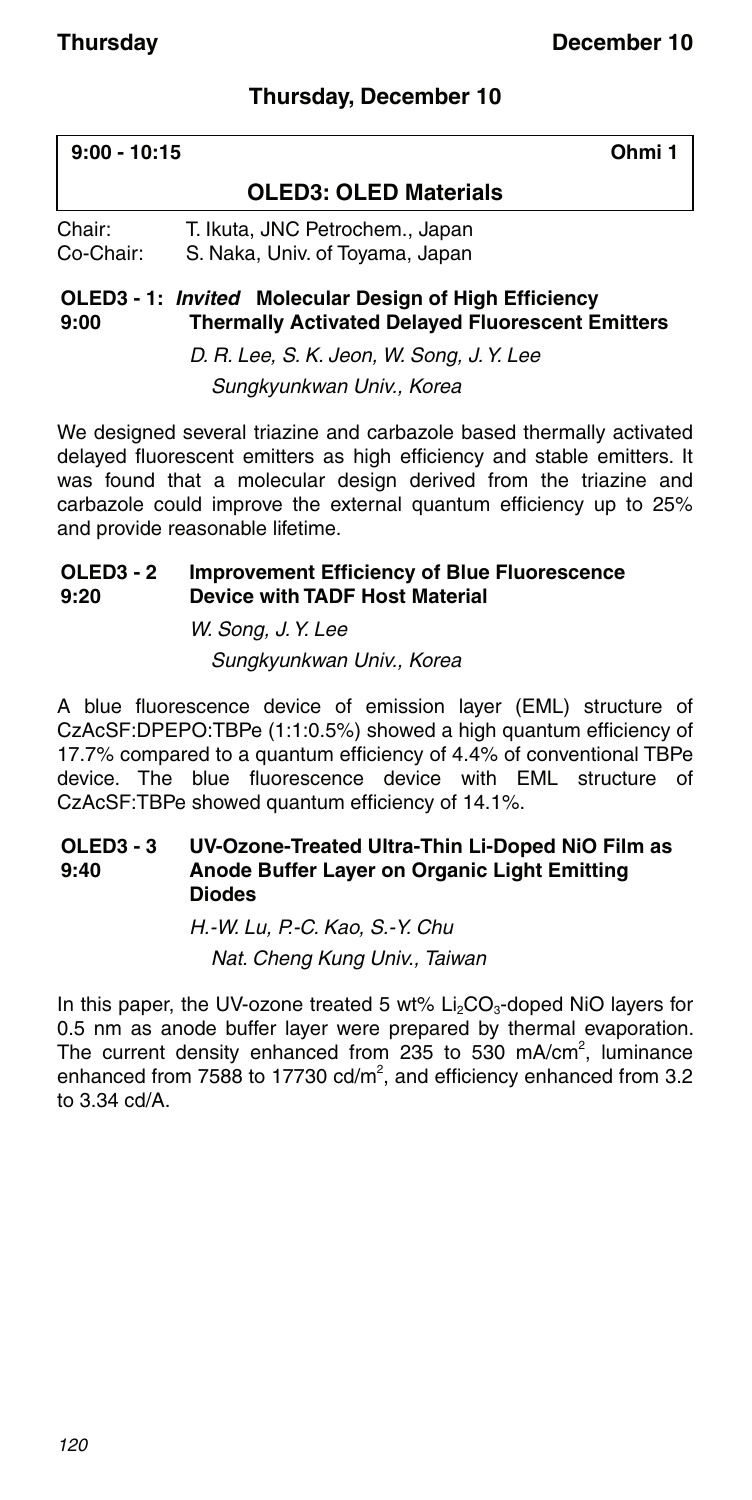#### **OLED3 - 4L Efficient Blue Thermally Activated Delayed 10:00 Fluorescence Material with Carboline Donor Moiety**

B. Y. Kang, J. M. Lee, G. H. Kim, J. Y. Lee, J. H. Kwon Kyung Hee Univ., Korea

We report two synthesized blue thermally activated delayed fluorescence (TADF) emitters, 4,5-bis- $\alpha$ -carboline-9-yl-phthalonitrile  $(\alpha$ -2CbPN) and 4.5-bis- $\delta$ -carboline-9-yl-phthalonitrile ( $\delta$ -2CbPN).  $(\alpha$ -2CbPN) and 4,5-bis- $\delta$ -carboline-9-yl-phthalonitrile ( $\delta$ -2CbPN). Synthesized  $\delta$ -2CbPN emitter shows about 92% photoluminescence quantum yield with excellent TADF process. Fabricated blue OLED with the  $\delta$ -2CbPN emitter shows 23% maximum external quantum efficiency.

----- Break -----

**10:30 - 12:30 Ohmi 6**

### *Poster* **OLEDp1: OLED Poster**

#### **OLEDp1 - 1 Flexible OLED Lighting Panel with Capacitive Coupling Wireless Power Supply**

Y. Murozono, R. Hattori, T. Yagi<sup>\*</sup>, K. Omata<sup>\*</sup>

Kyushu Univ., Japan \* Konica Minolta, Japan

An organic light-emitting diode (OLED) lighting panel is powered by a capacitive-coupling wireless-power transmission system with a wide power-receiving position. The panel consists of only OLEDs with flexible plastic substrate and rectifying diodes, which result in a very simple and ultrathin lighting device.

#### **OLEDp1 - 2 Inorganic High Gas Barrier Films Deposited by PECVD Using a Novel Precursor, TG-4E, for OLED Devices**

H. Chiba, K. Tokuhisa Tosoh, Japan

Inorganic high gas barrier films were deposited by PECVD using a novel precursor, TG-4E, and tetraethoxysilane (TEOS), and these films were colorless, transparent, and flat. The water vapor transmission rate (WVTR) of a three-layer coated film deposited from TG-4E achieved  $4.1\times10^{-5}$  g/m<sup>2</sup>/day under 40°C, 90%RH condition.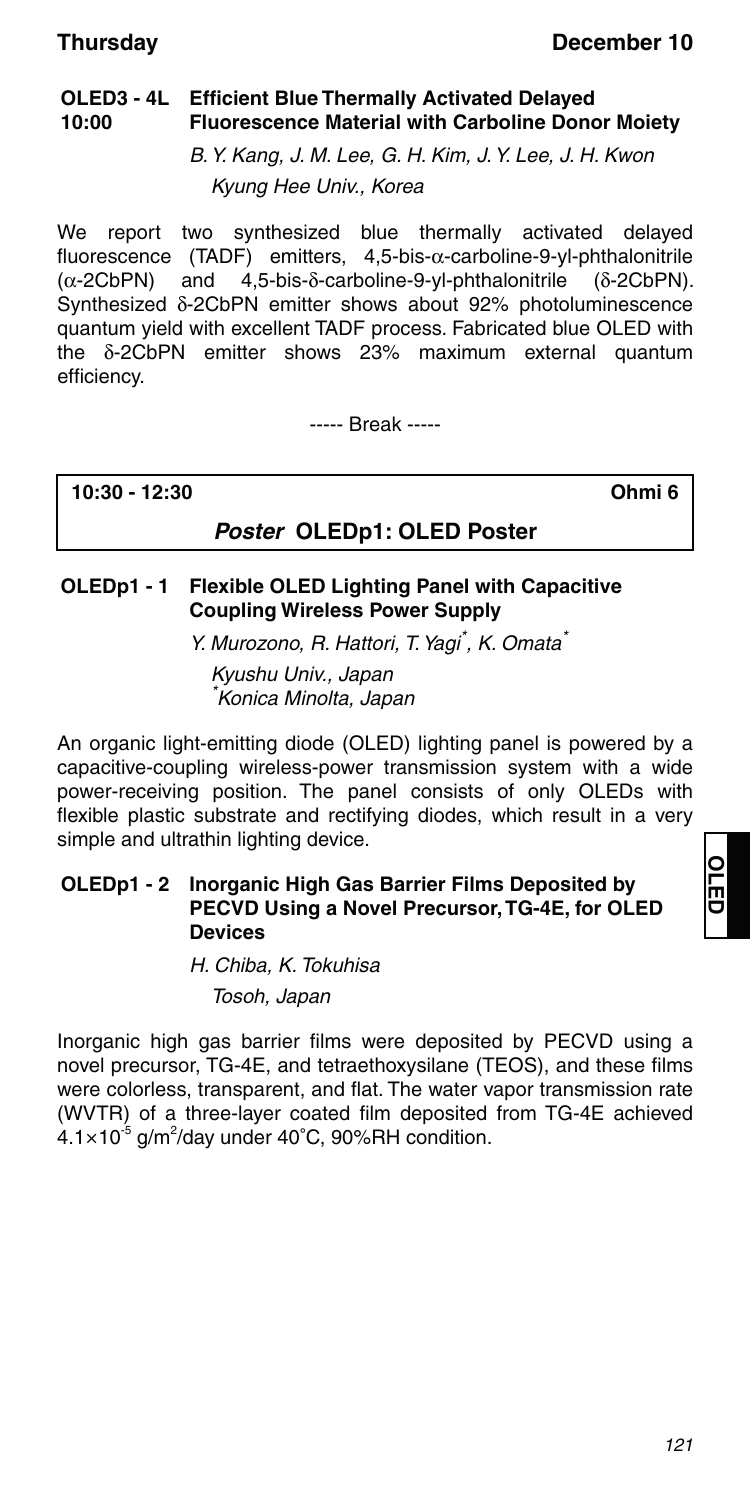#### **OLEDp1 - 3 Fabrication and Analysis of Tandem-Structure Dual-Function Photovoltaic Organic Light Emitting Diodes**

D.-J. Kim, H.-N. Lee Soonchunhyang Univ., Korea

We designed and fabricated dual-function photovoltaic organic-lightemitting-diodes (PVOLEDs) with a common electrode structure. The light-emission function and the power conversion function of PVOLEDs are analyzed and reported here. 21000 cd/m2 luminance and 2.8% power conversion efficiency were obtained.

### **OLEDp1 - 4 The Application of Cyclic Tryphenylamine Compounds to Wet-Processable OLED**

K. Ishitsuka, T. Sugioka, S. Funyuu, H. Sawamoto\*, R. Ohata<sup>\*</sup>, K. Ogino<sup>\*</sup> Hitachi Chem., Japan \* Tokyo Univ. of A&T, Japan

The spectroscopic character, energy level and hole transport property of cyclic triphenylamine (CTPA) compounds were investigated to determine novel hole transport material for wet-processable organic light-emitting diodes (OLEDs). It was shown that CTPA have suitable hole transport properties and energy level for the hole transport layer material of OLED.

### **OLEDp1 - 5 Vertical Organic Light Emitting Transistors in the Presence of Various ETL Materials**

S. I. Yoo\*, J. W. Kim\*, J. S. Kang\*, G. J. Yoon\*, W. Y. Kim\*,\*\*

\* Hoseo Univ., Korea \*McMaster Univ., Canada

We fabricated vertical organic light emitting transistors (VOLETs) with various ETL materials to investigate physical and electrical properties about carrier injection in the device performance. ETL materials(Alq3, TPBi and 3TPYMB) were selected for VOLET based upon low electron mobility and minimum energy barrier between EML and ETL.

#### **OLEDp1 - 6 Energy Transfer of Triplet Excitons between EML and ETL Materials in Single Emissive White Phosphorescent OLEDs with Three Primary Colors**

J. W. Kim<sup>\*</sup>, S. I. Yoo<sup>\*</sup>, J. S. Kang<sup>\*</sup>, G. J. Yoon<sup>\*</sup>, S. E. Lee,  $Y. K.$  Kim, W. Y. Kim

Hongik Univ., Korea \* Hoseo Univ., Korea

Performance of collisional quenching process between ETL materials and blue phosphorescent dopant was analyzed through spectroscopic study to verify loss of diffusive triplet excitons between them. EQE of the white PHOLED with TmPyPB as ETL is higher than the others with Bphen and TPBi due to preventing collisional quenching process.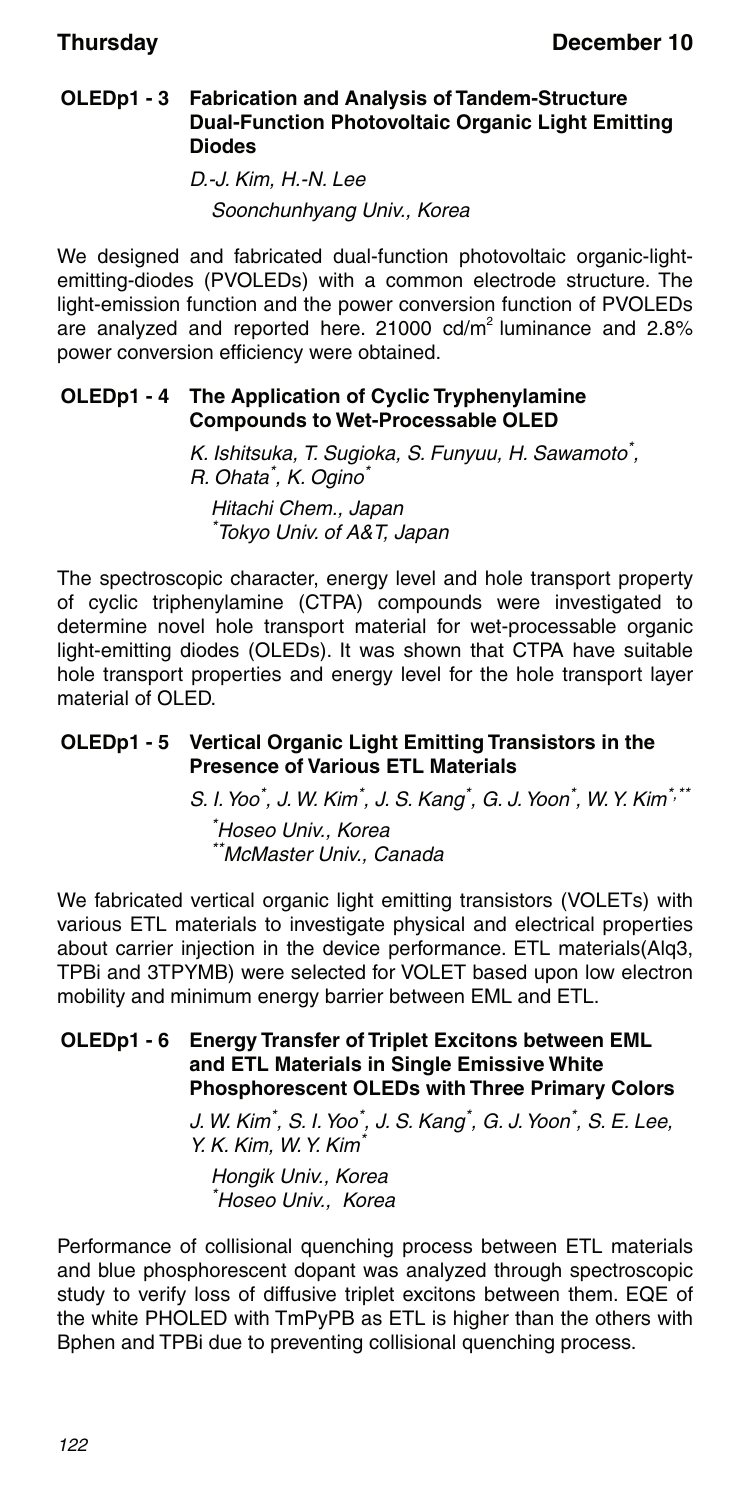### **OLEDp1 - 7 Fabrication of Multi-Layer Inverted Organic Light Emitting Diodes by a Spin Coating Method**

J. Hasegawa $\check{ }$ , M. Takada $\check{ }$ , T. Nagase $\check{ }$ , $\check{ }$ , T. Kobayashi $\check{ }$ , $\check{ }$ , $\check{ }$  $H$ . Naito<sup>\*,\*</sup>

\* Osaka Pref. Univ., Japan The Res. Inst. for Molecular Elect. Devices, Japan

We characterized multi-layer inverted organic light emitting diodes (iOLEDs) fabricated by a spin coating method. The device showed the highest brightness of 15,500  $\text{cd/m}^2$  and maximum current efficiency of  $10 \text{ c}d/\text{A}$ 

### **OLEDp1 - 8 High-Efficiency and Color Tunable Hybrid White OLED Devices**

H.-L. Huang, B. Balaganesan, H.-M. Kuo, C.-J. Lin, T.-C. Chao eRay Optoelect. Tech., Taiwan

The novel phosphorescent host for phosphorescent yellow dopant was designed and prepared with easy scale-up reaction procedures. Under 10 mA/cm<sup>2</sup>, the hybrid WOLED can be tuned from warm white 32.1 lm/W@(0.50,0.43), 24.3 lm/W@CIE(0.46,0.41) to cold white 15.0 lm/W @CIE(0.38,0.37) under different thickness of the blue layer.

#### **OLEDp1 - 9 Optimization of Organic Photodetector Using OLED Lighting Device**

J. S. Kang້, S. I. Yoo໋, J. W. Kim໋, G. J. Yoon໋, W. Y. Kim໋<sup>,</sup> ゙゙ \* Hoseo Univ., Korea \*\*McMaster Univ., Canada

We studied optical characteristics of OLED lighting device controlled by an OPD using 5,12-dihydro-5,12-dimethylquino[2,3-b]acridine-7,14 dione (DMQA) as donor and bisbenzimidazo[2,1-a :1',2-b']anthra[2,1,9 def :6,5,10-d'e'f']diisoguinoline-10,21-dione, with cis isomer (PTCBI) as acceptor. OPD was optimized throughout optical and electrical characterization of red, green and blue emission in mono color OLED.

### **OLEDp1 - 10 A Green Thermally Activated Delayed Fluorescent Material Based on Dual Emitting Core Design**

H.-M. Kim, J.-Y. Lee

Sungkyunkwan Univ., Korea

DDCzPDCN with a donor-acceptor structure was synthesized for effectively separating HOMO and LUMO, so that the gap between singlet energy and triplet energy can be reduced. We fabricated a device for electroluminescence properties of the synthesized compound. The device showed external quantum efficiency of 10.6%.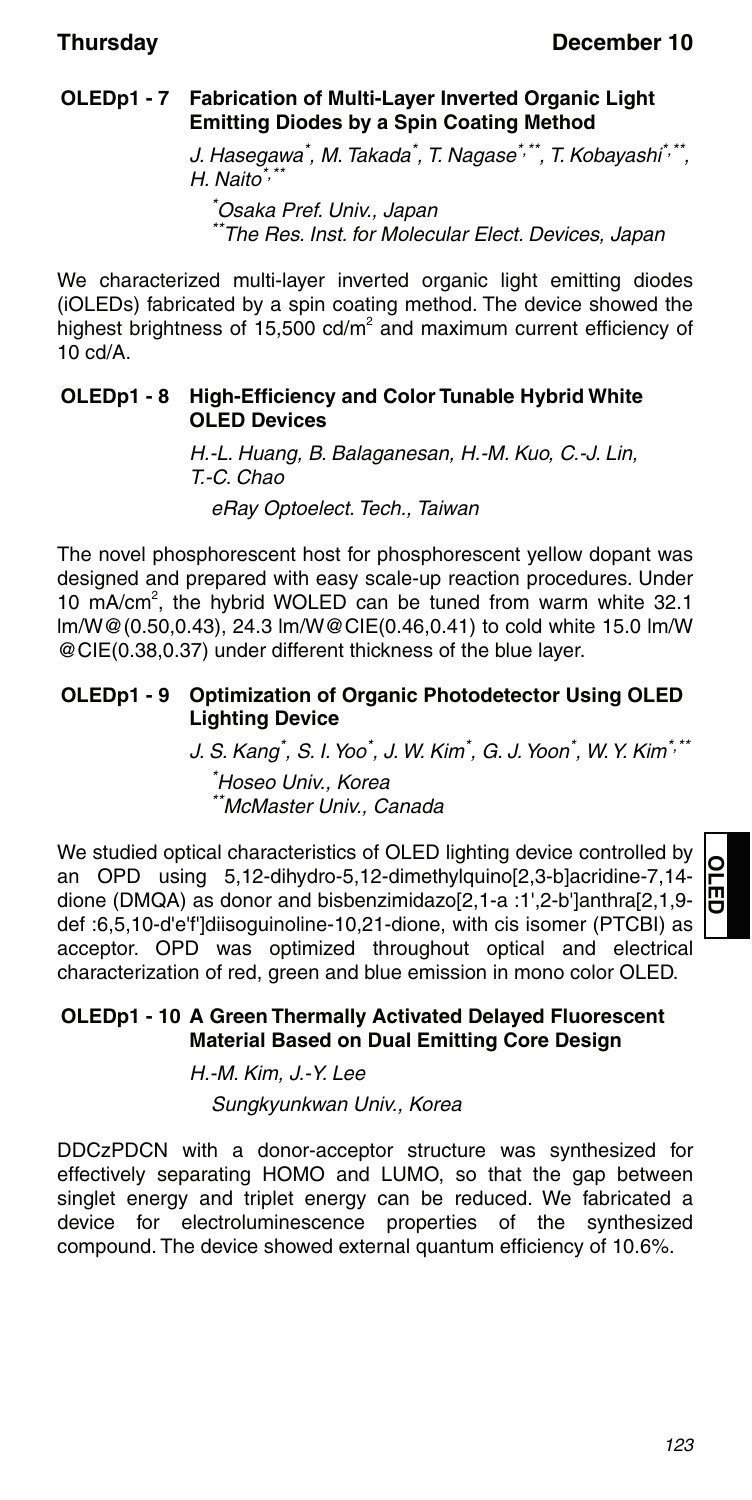#### **OLEDp1 - 11 Electrooptic Characteristics of Organic Light Emitting Diode Using an Index Mitigating Scattering Layer**

H. Jung, T. W. Gong, J. S. Gwag Yeungnam Univ., Korea

In order to improve the external efficiency, PLED structures with a scattering layer which exists for mitigating index mismatching layer are proposed. The experimental data showed that the coupling-out efficiency of PLED was improved by 18% for inner scattering layer and by 48% for outer scattering layer.

#### **OLEDp1 - 12 Enhancement of OLED Light Extraction Efficiency with Patterned Structure and Micro-Lens Array**

Z. Zhang, B. Kim, H. Chung Sungkyunkwan Univ., Korea

Light extraction of OLED has been widely developed for light emitting. We fabricated high efficient OLED devices by using novel modified substrate. The gathered lights can be extracted by micro-lens-array. By applying the modified structure, highly efficiency enhanced OLED device can be achieved simply.

#### **OLEDp1 - 13 AC-Operated Electrochemiluminescent Device Containing Ruthenium(II) Complex with High Emission Intensity and Long Device Lifetime**

### S. Tsuneyasu, K. Ichihara, K. Nakamura, N. Kobayashi Chiba Univ., Japan

Electrochemiluminescence (ECL) is an emission phenomenon from electrochemically generated excited state. In this study, we introduced TiO2 nanoparticle in Ruthenium(II) complex-based ECL electrolyte in order to improve ECL properties of AC-operated ECL device. As a result, the ECL intensity and long term stability of the device were improved by adding  $TiO<sub>2</sub>$  nanoparticle in ECL solution.

#### **OLEDp1 - 14L Phosphor-Converted Flexible White OLEDs from Fluorescent Blue OLEDs**

S. H. Kim, C. Kim<sup>\*</sup>, Y. Chae<sup>\*</sup>, S. H. Lee<sup>\*</sup>, S. M. Cho<sup>\*</sup>

SABIC Korea, Korea \* Sungkyunkwan Univ., Korea

Phosphor-converted flexible white organic light-emitting diodes (OLEDs) were fabricated with fluorescent blue OLEDs. The maximum power efficiency of the white OLEDs was 35 lm/W. The 8.4 lm/W power efficiency of original blue fluorescent OLEDs was enhanced to 17.5 lm/ W by applying a light scattering layer and micro-lens array.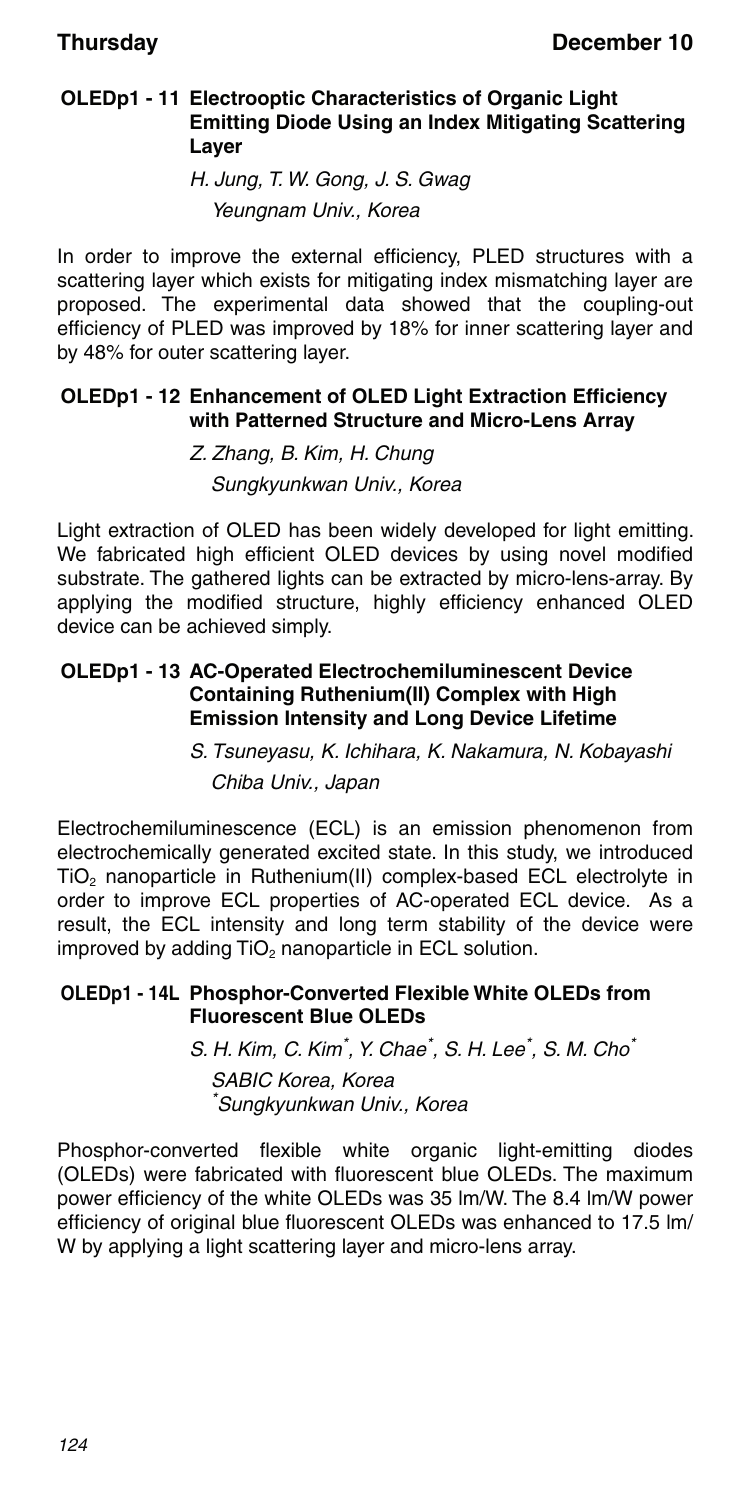### **OLEDp1 - 15L A Deep Blue TADF Emitter as Potential Replacement for Conventionally Used Emitter Systems**

G. Liaptsis CYNORA, Germany

The replacement of conventional fluorescent blue emitters by TADF related systems, which can either be copper based or truly organic, allows for a reasonable decrease in power consumption of lightemitting devices and enables a deeper blue emission compared to recently used triplet emitters without losses in efficiency.

#### **OLEDp1 - 16L Novel Bis-Cyclometalated Iridium(III) Complexes with π-Extended Cyclometalated Ligands Showing Highly Efficient Red Phosphorescence**

S. Yagi, L. Sun, N. Okamura, T. Maeda, H. Nakazumi, Y. Masahiro\*

Osaka Pref. Univ., Japan \* TANAKA Holdings, Japan

Highly efficient red phosphorescent bis-cyclometalated iridium(III) complexes were developed using  $\pi$ -extended cyclometalated ligands. The aromatic ancillary ligand with bulky substituents is essential to obtain high photoluminescence quantum yields (> 0.40 in PMMA). Using the developed complexes as an emitting dopant, OLEDs were fabricated, emitting reddish orange to deep red.

### **OLEDp1 - 17L Enhanced Efficiency and Stability of Organic Light-Emitting Diodes with a P-I-N-P Structure**

L. Zhang, Z.-K. Wang, L.-S. Liao Soochow Univ., China

Organic light-emitting diodes (OLEDs) with P-I-N-P structure were developed. This P-I-N-P-based device showed lower driving voltage, higher efficiency and longer operational lifetime than conventional P-I-N-based device. The improved device performance is ascribed to a superior conductivity and a protection of electron transporting layer by the p-doped layer.

### **OLEDp1 - 18L Solution-Processed Yellow OLED with Longer Lifetime**

J.-Y. Liao, J.-S. Lin, H.-C. Yeh, P.-C. Huang, H.-L. Huang\* , M.-R. Tseng

ITRI, Taiwan \* eRay Optoelect. Tech, Taiwan

A solution-processed yellow device, composed of a novel POT-09 emitter, with a longer lifetime is studied. Lifetime tests of different initial brightness are recorded and power factors for LT50, LT70, and LT95 are also correlated. The half lifetime at initial 1000 nits is estimated as 6,745 hours.

**OLED**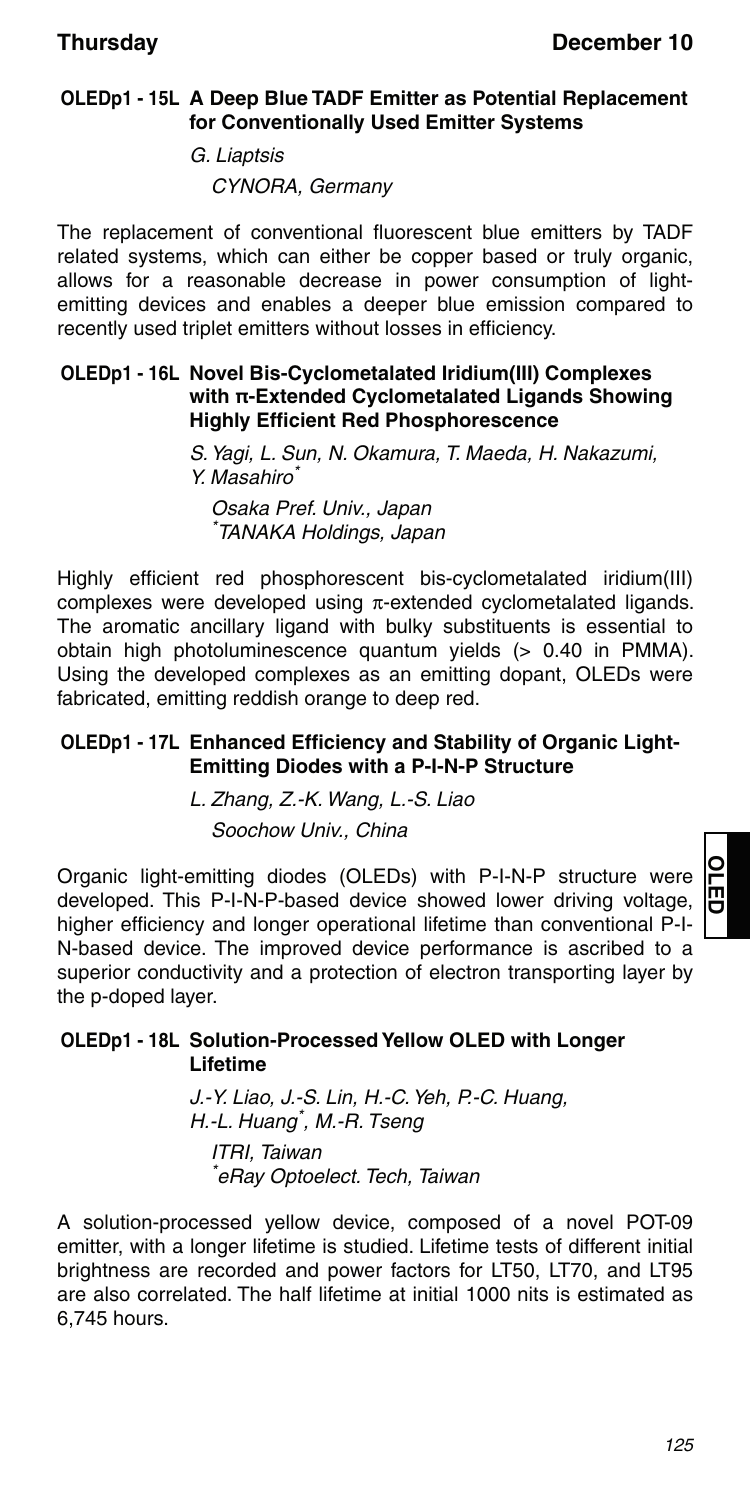### **OLEDp1 - 19L Highly-Efficient Solution-Processed Organic Light-Emitting Diodes**

H.-C. Yeh, J.-S. Lin, C.-H. Chou, J.-L. Liou, J.-Y. Liao, M.-H. Chang, T.-C. Chao\* , M.-R. Tseng ITRI, Taiwan \* e-Ray OptoElect. Tech., Taiwan

PB-05, PG-15, PY-03 and PR-13 are newly synthesized iridium complexes. A solution-processed white emission OLED using PY-03 and PB-05 as dopants exhibits high performance with current efficacy of 32.3 cd/A and power efficacy of 25.3  $\text{Im}/\text{W}$  at 1,000 cd/m<sup>2</sup>.

#### **OLEDp1 - 20L Low Operating Voltage Vertical Organic Light-Emitting Transistor Using Oriented Molecular Thin Film**

S. Kobayashi, H. Fukagawa<sup>\*</sup>, K. Kudo<sup>\*\*</sup>, Y. Watanabe Tokyo Univ. of Sci. Suwa, Japan \* NHK, Japan \*\*Chiba Univ., Japan

We proposed a novel OLET for displays. In the OLET, the OLED is formed on the vertical organic transistor. We succeeded to obtain luminance of 1000  $cd/m^2$  at gate voltage of  $-2$  V. ON/OFF ratio of luminance is 10 $^3$  at gate voltage of  $-2$  V to 0 V.

#### **OLEDp1 - 21L Enhancement of Hole-Injection Efficiency by Utilizing a Novel P-Doping Step-Like Architecture for Organic Light-Emitting Devices**

C.-T. Tsai, S.-Y. Chu, P.-C. Kao<sup>\*</sup>, Y.-H. Liu

Nat. Cheng Kung Univ., Taiwan \* Nat. Chiayi Univ., Taiwan

This study demonstrated a step-like hole injecting architecture to improve efficiency for OLEDs. A novel p-doping structure utilizing combinations of two organic layers with different doping concentration composed of  $MoO<sub>3</sub>$  and NPB observed to facilitate hole-injection therefore accomplished a maximum luminance of 31250 cd/m<sup>2</sup> and a significant increase in efficiency.

### **OLEDp1 - 22L Introduction of Nanoscatter Medium to Suppress the Viewing Angle Dependence of Organic Light Emitting Diodes with Strong Microcavity Effect**

B. Pyo, H. S. Kim, M. C. Suh

Kyung Hee Univ., Korea

A nanoscatter layer was utilized to suppress the viewing angle dependence of top-emitting organic light emitting diodes (TEOLEDs). It could be controlled by its shapes such as concave and convex. It could be optimized by applying thin film encapsulation (TFE) on the top of OLEDs device. The viewing angle dependence was diminished after application of nanoscatter layer although the current efficiency collected from the normal direction was reduced by 15~20%.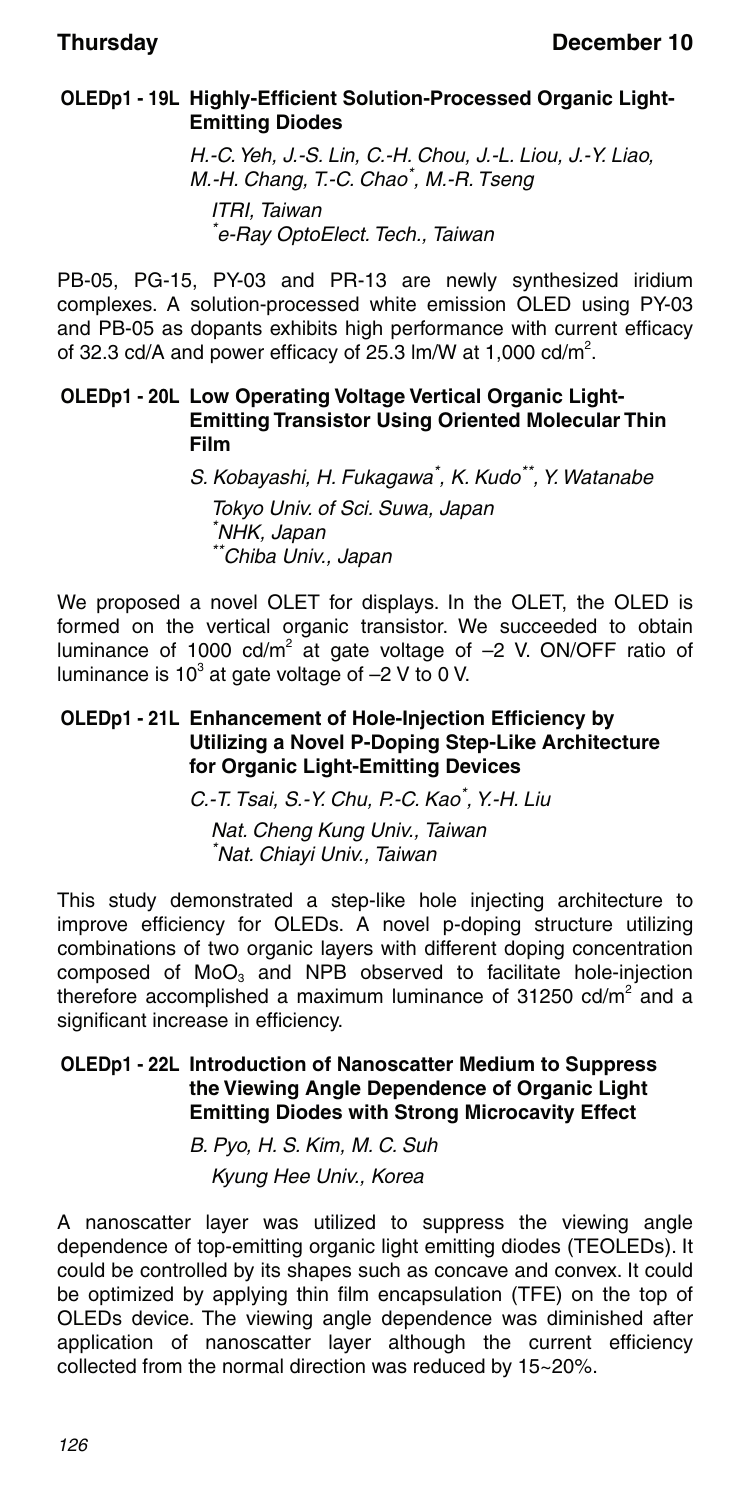#### **OLEDp1 - 23L ITO/Al-Ni Alloy Films for Anode Electrodes in Top-Emission OLEDs**

K. Nishiyama, N. Jiko, M. Ochi, T. Kugimiya, H. Okuno\* , M. Kanamaru<sup>\*</sup> Kobe Steel, Japan \* Kobelco Res. Inst., Japan

We report Al-Ni-Cu-La anode electrodes for top-emission organic lightemitting diodes (OLEDs) enabling low driving voltage of OLEDs same as Ag-Zn Alloy anode electrodes. The Al-Ni-Cu-La anode electrodes that are annealed and alkaline cleaned can be directly contacted with ITO by forming Al<sub>3</sub>Ni precipitates.

----- Lunch -----

**Author Interviews and Demonstrations** 19:00 – 19:40, Ohmi 6

### **Friday, December 11**

**9:00 - 10:00 Ohmi 2**

**OLED4: Advanced OLED Technologies II** *Special Topics of Interest on Printed Electronics*

Chair: T. Komatsu, JOLED, Japan Co-Chair: T. Fukuda, Saitama Univ., Japan

#### **OLED4 - 1 9:00 Solution-Processed All Phosphorescent Small Molecule White Multi-OLED System**

K. Oikawa, T. Iwasaki, T. Tsujimura, Y.-J. Pu<sup>\*</sup>, T. Chiba<sup>\*</sup>, S. Ohisa<sup>\*</sup>, J. Kido<sup>\*</sup>

Konica Minolta, Japan \* Yamagata Univ., Japan

White light emitting multi-OLED with small-molecule allphosphorescent system comprising two light emitting units and a charge generating layer (CGL) has been successfully developed for the first time in the world. In this paper, our proprietary solution-based process technologies, especially small-molecule phosphorescent materials and layer stack design technologies, will be discussed.

**OLED**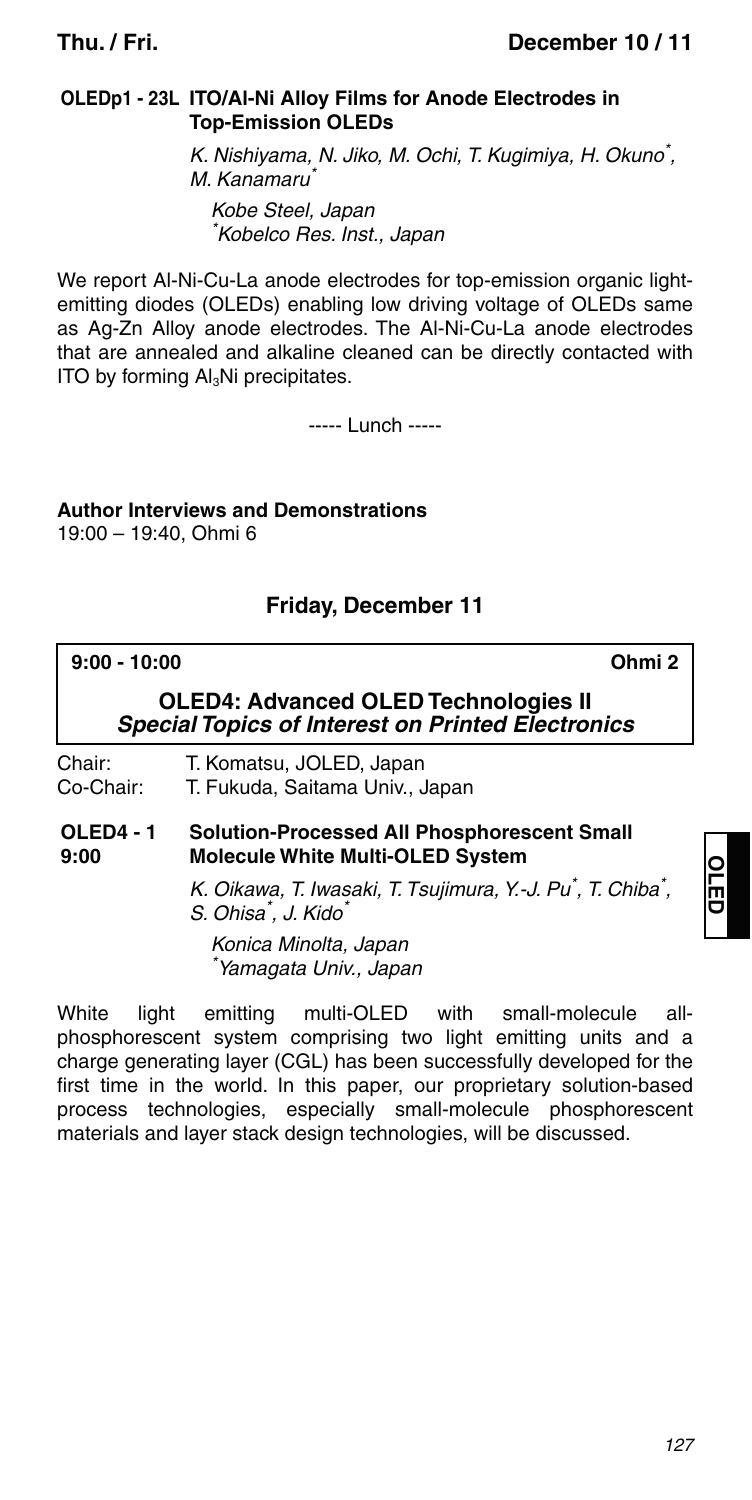#### **OLED4 - 2 9:20 Novel Materials for Highly Efficient Long-Lived Solution-Processed Phosphorescent Red OLED Devices**

A. Hayer, P. Stoessel, N. Koenen, H. Heil, P. Levermore, B. Burkhart, K. Stegmaier, E. Böhm, H. Buchholz Merck KGaA, Germany

We demonstrate highly efficient, long-lived ink-jet printable red phosphorescent materials. We show a series of new red emitters with high photoluminescence quantum efficiency, narrow spectra, excellent stability and very good printability. We further improve device performance by developing adapted hole transport layers.

#### OLED4 - 3 OLED Dry Film Uniformity Compensation by Inkjet **9:40 Process**

C.-Y. Lin, C.-Y. Lo Nat. Tsing Hua Univ., Taiwan

Dry-film uniformity issue from wet-processed OLED because of the coffee-ring effect was improved by compensating the first inkjet-printed PEDOT:PSS with a second inkjet-printed one. Compensation volume, drop arrangement, and printing sequence were studied for optimized and improved film uniformity in this work.

----- Break -----

| 10:40 - 12:00                               | Ohmi <sub>2</sub>                                                                                        |
|---------------------------------------------|----------------------------------------------------------------------------------------------------------|
|                                             | OLED5/FLX3: Flexible OLED and OTFT                                                                       |
| Chair:<br>Co-Chair:                         | Y. Sakai, Mitsubishi Chem. S&T Res. Ctr., Japan<br>T. Kamata, AIST, Japan                                |
| OLED <sub>5</sub> /<br>$FLX3 - 1:$<br>10:40 | <i>Invited</i> Flexible OLED Fabricated with Fully R2R<br><b>Process and Their Evaluation Technology</b> |
|                                             | Y. Mitamura, T. Minakata, A. Sugimoto, M. Tanamura,<br>Y. Ohzu, A. Suzuki, N. Ibaraki, H. Tomiyasu       |

Chem. Materials Evaluation & Res. Base, Japan

Flexible organic light-emitting diodes (OLEDs) on continuous plastic film have been successfully fabricated with full roll-to-roll (R2R) processes and exhibit good stability and high performance comparable to OLEDs on glass. Degradation due to penetration of moisture have been studied qualitatively and respectively.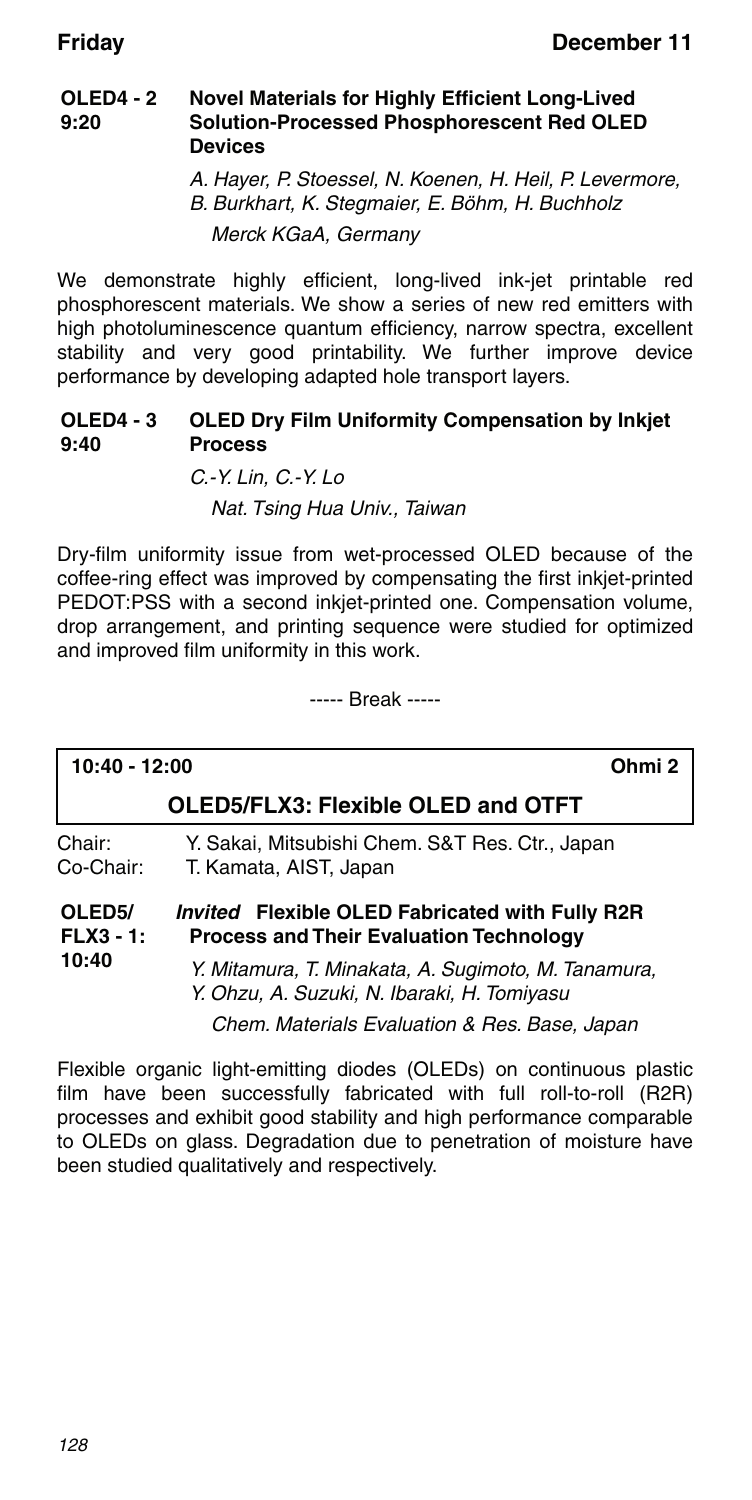#### **OLED5/ FLX3 - 2 11:00 Accurate Evaluation of Water Vapor Transmission for Flexible OLEDs** A. Suzuki, A. Uehigashi

Chem. Materials Evaluation & Res. Base, Japan

An evaluation technique for determining the water vapor transmission rate (WVTR) has been developed using our reference films with multiple pinholes created strategically. The WVTR was reliably obtained at a level of 10<sup>-5</sup> g/m<sup>2</sup>/day. The films can be widely applied to accurately calibrate several WVTR measurement systems.

| OLED <sub>5</sub> / | Withdrawn |
|---------------------|-----------|
| $FLX3 - 3$          |           |

| OLED <sub>5</sub> /<br><b>FLX3 - 5L</b> | Solution-Processed, Air-Stable N-Type Organic<br><b>Single Crystal Microribbon Transistors</b> |  |
|-----------------------------------------|------------------------------------------------------------------------------------------------|--|
| 11:20                                   | C.-Y. Tan, P.-Y. Tseng, C.-W. Wang, C.-Y. Hung,<br>C.-W. Tsai. G.-W. Hsieh                     |  |
|                                         | Nat. Chiao Tung Univ., Taiwan                                                                  |  |

We used halogen-substituted perylene diimide derivatives to form selfassembled microribbons for organic field effect transistors. Devices based on a network of microribbons have showed typical n-channel field effect behaviors with average ON/OFF current ratio  $>10^3$  and revealed remarkable stability under ambient air over 90 days.

| OLED <sub>5</sub> /<br>$FLX3 - 4$ | <b>Solution Processed P-Type Top-Gate Small-</b><br><b>Molecular Organic TFT</b>                                       |  |
|-----------------------------------|------------------------------------------------------------------------------------------------------------------------|--|
| 11:40                             | H.-C. Hsiao, Z.-X. Jiang, S. Su, H.-Y. Xu, M. Zeng,<br>B. Sun, C.-Y. Lee, H. Zhou <sup>*</sup> , S. Zhang <sup>*</sup> |  |
|                                   | China Star Optoelect. Tech., China<br>*Peking Univ., China                                                             |  |

A p-type organic thin film transistor (OTFT) technology on plastic substrates was developed, in which, a small molecular organic semiconductor (OSC) material was used as channel layer. The fabricated p-OTFT at processed temperature below 120°C shows a high hole mobility of 3.4  $cm<sup>2</sup>/Vs$  and an excellent performance stability under gate electrical stress.

#### **Author Interviews and Demonstrations**

12:00 – 12:40, Ohmi 6

----- Lunch -----

#### **Supporting Organizations:**

The Japanese Society of Printing Science and Technology The Society of Photography and Imaging of Japan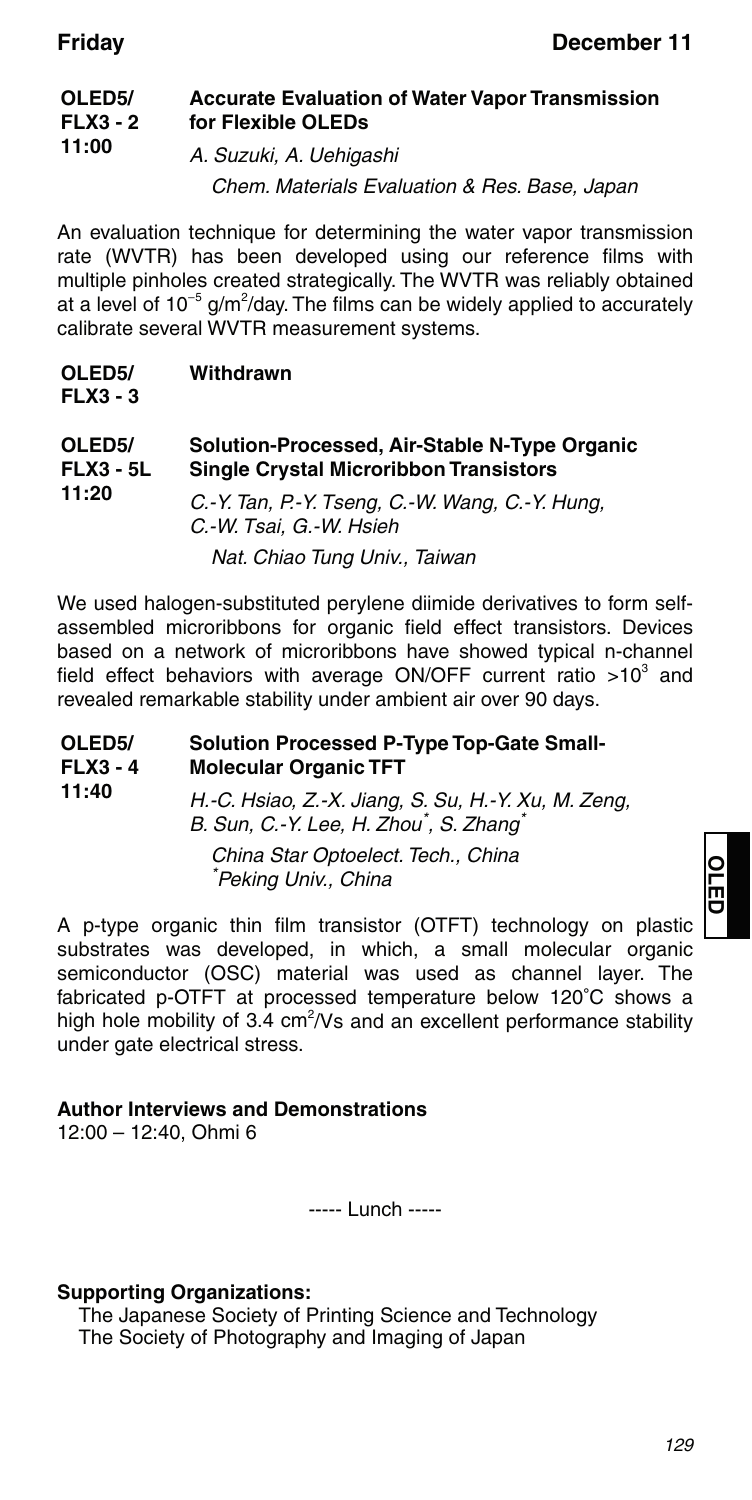## **Workshop on 3D/Hyper-Realistic Displays and Systems**

### **Thursday, December 10**

| 9:00 - 10:20 | Ohmi 9 |
|--------------|--------|
|              |        |

### **3D1: Holography**

Chair: M. Date, NTT, Japan Co-Chair: T. Koike, Hosei Univ., Japan

#### **3D1 - 1: 9:00** *Invited* **Occlusion Processing in Computer Holography – With a Focus on Switch-Back Technique –**

K. Matsushima Kansai Univ., Japan

A powerful technique called the switch-back technique is presented for occlusion processing. The technique allows us to process polygon-bypolygon light-shielding very fast. The computation times for various sizes of computer-generated holograms as well as optical reconstruction are presented for verifying the performance and validity of the technique.

*Also presented in Innovative Demonstration Session (see p. 206)*

#### **3D1 - 2: 9:20** *Invited* **Electronic Holography Using Multiple Spatial Light Modulators**

H. Sasaki, K. Wakunami, Y. Ichihashi, R. Oi, T. Senoh, K. Yamamoto NICT, Japan

We introduce methods of using multiple SLMs to increase the size of 3D images that are displayed using electronic holography and compensation for luminance differences between these SLMs. We apply these methods to a 16 (4×4) 4K×2K-pixel SLM-system to improve the image quality of a large full-parallax holographic threedimensional image.

#### **3D1 - 3 9:40 Moire Noise Reduction in the Off-Axis Holographic Display**

W. Seo, J. Seo, H. Song, J. An, G. Sung, S. Kim, C.-S. Choi, H. Kim, Y.-T. Kim, Y. Kim, H.-S. Lee, S. Hwang Samsung Advanced Inst. of Tech., Korea

We realized a 10.1-in. off-axis holographic display with viewing distance 1 m and maximum depth over 50 cm. To reduce the Moire noise, which is the typical problem in the off-axis digital reconstruction method using RGB stripe pixels, we introduced 1) multi-frame sequences and 2) the same modulation period for RGB colors.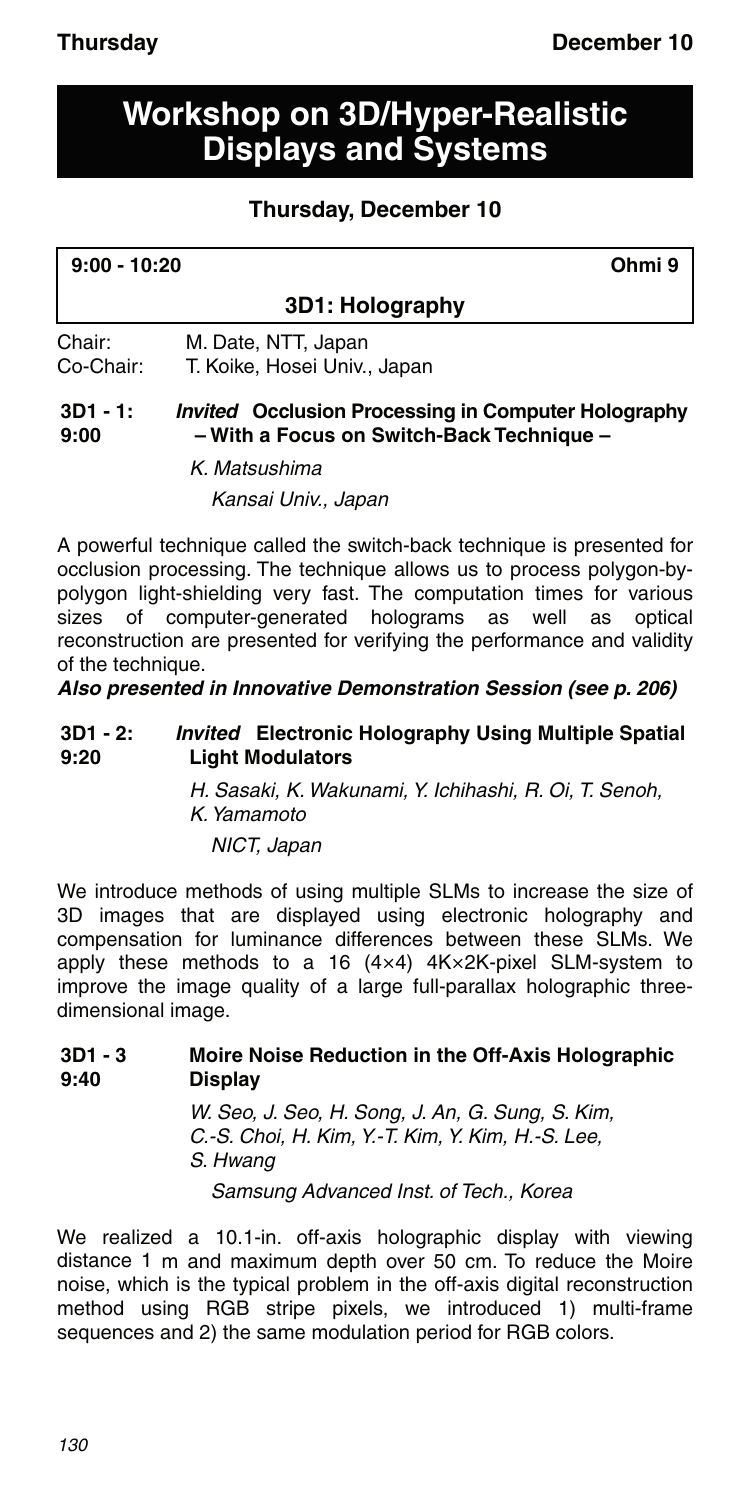#### **3D1 - 4: 10:00** *Invited* **Lensless Holographic Projection and Its Related Work**

T. Shimobaba, Y. Nagahama, T. Kakue, T. Ito Chiba Univ., Japan

We describe our latest results for holographic projection, including lensless zoomable holographic projection, the speckle reduction technique which is named random phase-free method, and color zoomable holographic projection with the random phase-free method and color space conversion method in order to increase the image quality and accelerate the calculation time.

----- Break -----

| 10:30 - 12:30 | Ohmi <sub>6</sub> |  |
|---------------|-------------------|--|
|               | .                 |  |

*Poster* **3Dp1: 3D/Hyper-Realistic Displays**

### **3Dp1 - 1 Optical Design of the Stereo Imaging Capsule Endoscopy System**

C.-H. Lin<sup>\*</sup>, K.-Y. Hsu<sup>\*</sup>, C.-Y. Chen, B.-S. Lin<sup>\*\*</sup>, P.-J. Wu<sup>\*\*</sup>

Nat. Taiwan Univ. of S&T, Taiwan \* Nat. Yunlin Univ. of S&T, Taiwan \*\*Nat. Chiao Tung Univ., Taiwan

With the spectral characteristics of a micro-prism array plate, the left/ right stereo image pair could be acquired merely by using a single lens block-shoot in the capsule endoscopy system. The acquired stereo image pair is further proceeded the depth analysis to make up the insufficient depth information.

#### **3Dp1 - 2 Waving-Hand Steganography on Aerial LED Screen Formed with AIRR**

M. Takahashi<sup>\*</sup>, H. Yamamoto<sup>\*,\*\*</sup> \* Utsunomiya Univ., Japan \*\*JST, CREST, Japan

We propose a kind of steganography on aerial LED screen. Our proposed steganography employs a high-frame-rate LED display to embed a secret image in successive 16 fields that are changed at 960 Hz. Then, our aerial imaging technology is used the retro-reflective material and a half mirror.

#### **3Dp1 - 3 A Proposal for Objective Evaluation System for Optical and Electro-Optical Characteristics of See-Through Type Near-Eye Display Devices**

Y. Tang, Y. Yang, Y. Zheng, X. Li, B. Wang Southeast Univ., China

An objective evaluation system with multiple characteristics and their test methods is required for the emerging near-eye display devices. A proposal with four types of characteristics is proposed, which are common display type, transparent display type, binocular convergence type and near-eye display type.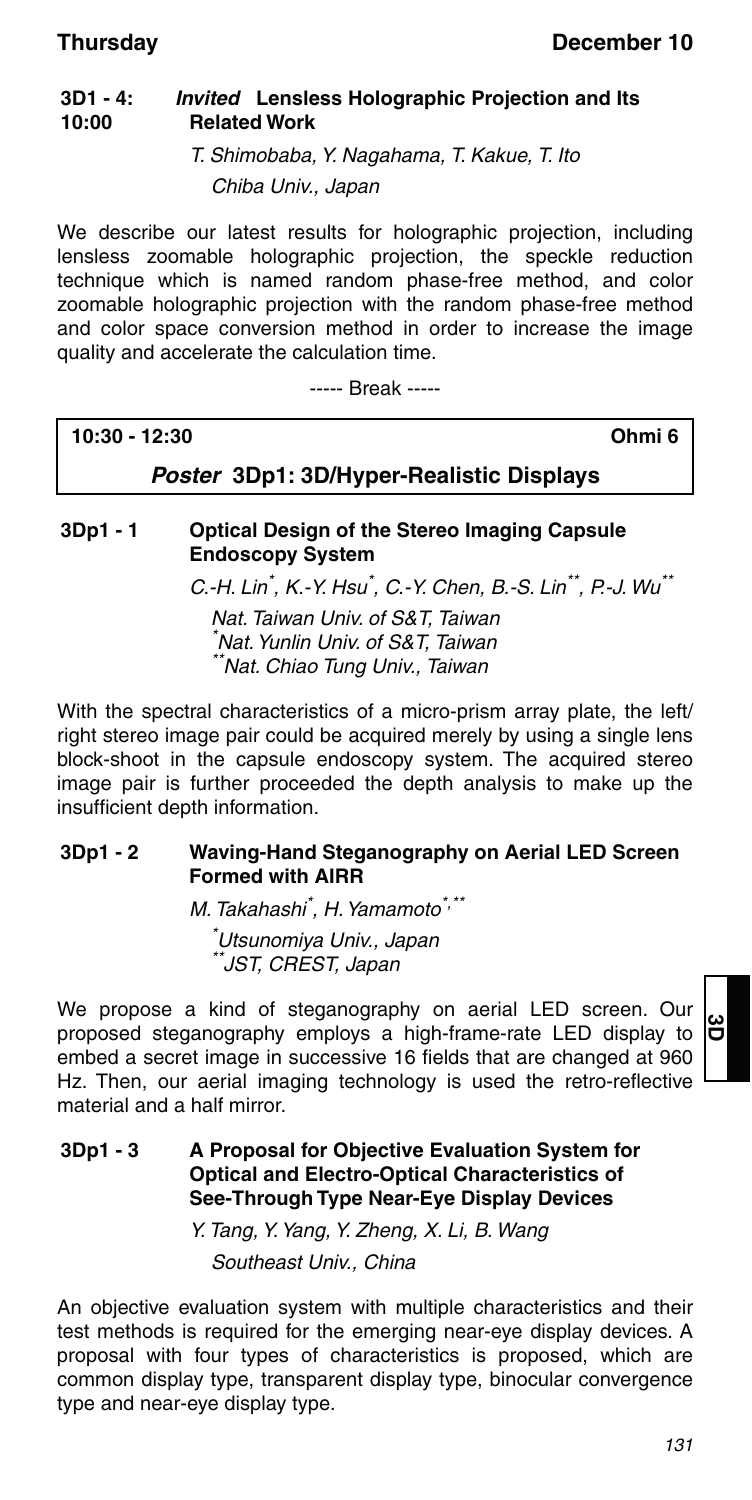#### **3Dp1 - 4 Comparisons of Viewing Depth Enhancement in Integral Imaging System Operated with Double Lens Arrays and Double Liquid Crystal Lens Arrays**

W.-Y. Lu, C.-R. Sheu Nat. Cheng Kung Univ., Taiwan

The capability of viewing depth is an important factor in integral imaging (InIm) system. In this study, double lens arrays are used to enhance the range of viewing depth. In addition, we compare the operation with double lens arrays and double liquid crystal lens arrays.

#### **3Dp1 - 5 Depth Evaluation from Monocular Motion Parallax by Passive Head Movement with Different Amplitudes**

K. Oko, S. Yamada, H. Mizushina, S. Suyama Tokushima Univ., Japan

Perceived depth differences of motion parallax between by active head movement and by passive head movement have been estimated. Perceived depth by passive head movement is almost the same as one by active head movement, which can provide a 3D impact to stereoblind people by only monocular motion parallax.

### **3Dp1 - 6 How to Converge Long Wave-Length Sound by Small-Aperture Crossed-Mirror Array**

R. Kujime<sup>\*</sup>, H. Mizushina<sup>\*,\*\*</sup>, S. Suyama<sup>\*</sup>, H. Yamamoto<sup>\*,\*\*</sup> \* Tokushima Univ., Japan \*\*Utsunomiya Univ., Japan

We can successfully converge much longer wave-length sound than aperture size of crossed-mirror array (CMA) by using ultrasounds for carrier wave. Although CMA usually needs to have much larger aperture than its wave length for converging sound wave, this proposed method can converge very long wave-length sound by small-aperture CMA.

### **3Dp1 - 7 Multi-Image Arc 3D Display with Narrow Scratches by Using Non-Overlapping Method at Cross Points**

S. Nishiyama, H. Mizushina, S. Suyama

Tokushima Univ., Japan

We proposed Multi-image Arc 3D display which can change various 3D images by using projector. Multi-image Arc 3D display can successfully switch three 3D images by changing the illuminating arcs. 3D image spot size on the arc can be decreased to less than 1 mm in Multiimage Arc 3D display.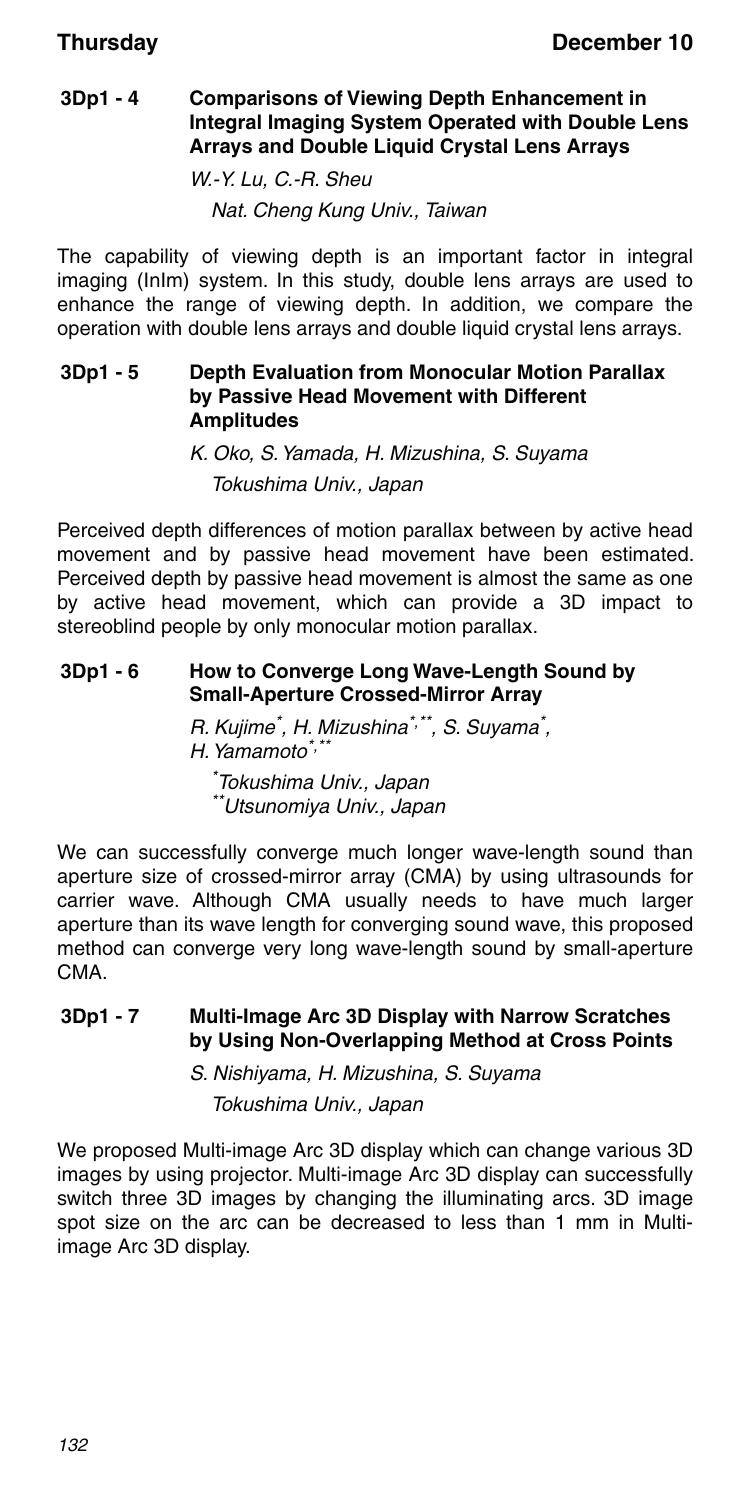### **3Dp1 - 8 Wide Vertical Viewing Zone in Arc DFD (Depth-Fused 3D) Display**

K. Yoshioka, S. Nishiyama, H. Mizushina, S. Suyama Tokushima Univ., Japan

We have proposed a new arc DFD display by the fusion of DFD display and arc 3D display. This new display has merits of compact, simple and thinner structure and large depth. In this paper, we evaluated vertical viewing zone in arc DFD display, resulting in wide vertical viewing zone. *Also presented in Innovative Demonstration Session (see p. 207)*

### **3Dp1 - 9 Stereoscopic Display by Using a New Radial Parallax Barrier for All Surrounding Viewpoints**

R. Ozaki, H. Yamamoto\* , H. Mizushina, S. Suyama

Tokushima Univ., Japan \* Utsunomiya Univ., Japan

In order to realize stereoscopic display for all surrounding viewpoints, a new circularly configuration with a radial parallax barrier has been proposed. Six-view auto-stereoscopic images can be successfully obtained by continuous change of stereoscopic images and corresponding area of parallax barrier, which is the fundamental results for all surrounding view.

#### **3Dp1 - 10 An Autostereoscopic Display Combining Parallax Barrier and Volumetric Images Using Non-Negative Edge Filter**

### B. Yu, H. Kakeya

Univ. of Tsukuba, Japan

We propose an autostereoscopic display system based on parallax barrier and volumetric imaging. The proposed system detects the viewer's eyes and the layered images are adjusted so that they may reproduce the original image. The use of non-negative edge filter mitigates image deterioration due to eye-tracking delay.

*Also presented in Innovative Demonstration Session (see p. 207)*

#### **3Dp1 - 11 Rendering Architecture for Photorealistic Simulation of Light Field Display**

T. Koike

Hosei Univ., Japan

We discuss about a rendering architecture for photorealistic simulation of light field display. We use path tracing to render sub images for each lens, and merge these sub images to a final photorealistic image. We have also compared rendering times and images between existing method and our method.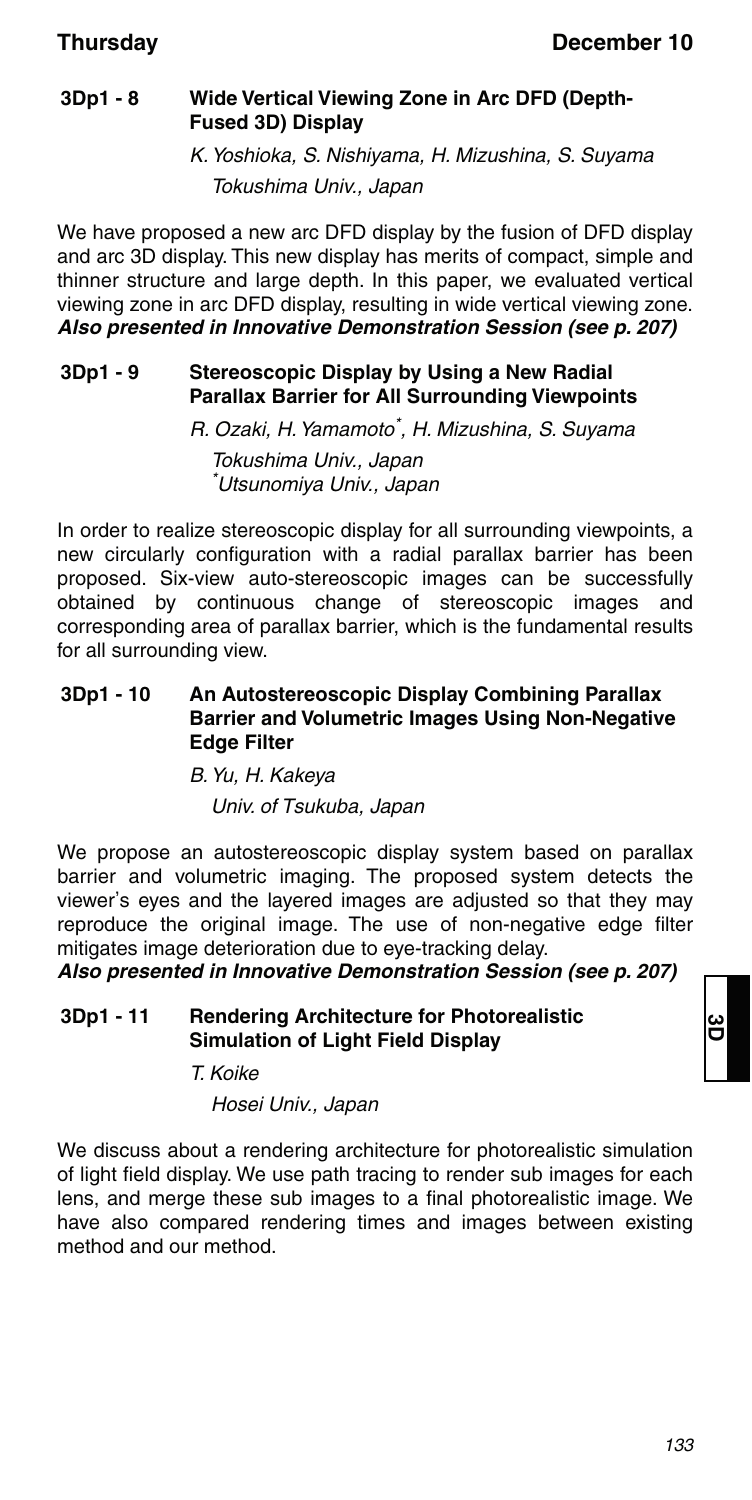### **3Dp1 - 12 Tunable Magnification of Fourier Hologram by Using a Zoom Lens**

S.-K. Lin, W. K. Lin, W.-C. Su

Nat. Changhua Univ. of Education, Taiwan

A hologram is reconstructed on the Fourier plane of a zoom lens. By changing the effective focal length of the zoom lens, the magnification of the holographic image becomes tunable without changing its image location.

### **3Dp1 - 13 Improvement of Reconstructed Image Quality of 3D Display Using 1D Phase Modulation SLM by Iterative Fresnel Method**

R. Toritani, K. Masuda, P. Xia, K. Nitta, O. Matoba Kobe Univ., Japan

A three-dimensional display using a phase-mode 1D spatial light modulator is proposed. Optimization of phase distribution by using iterative Fresnel method and a dummy area can improve the reconstructed image quality. Numerical results show that the contrast of the reconstructed image is improve.

### **3Dp1 - 14 Improvement of Image Quality of Three-Dimensional Display Using a Binary Phase Distribution**

K. Masuda, Y. Saita, R. Toritani, P. Xia, K. Nitta, O. Matoba Kobe Univ., Japan

A method to improve the quality of the reconstructed 3D image by using a binary phase distribution is presented. The proposed method consists of two sub-methods that are the optimization of binary phase distribution by modified Fresnel ping-pong algorithm and temporally average of the speckle patterns. The results are presented.

#### **3Dp1 - 15 A Naked-Eye 3D Display Using Liquid Crystal Lenticular Lens with Low Cell Gap**

J.-H. Chen, Q.-S. Liao, Q. Wei, C.-M. Yang, C.-Y. Chiu, C.-Y. Lee, A. Lien<sup>\*</sup> Shenzhen China Star Optoelect. Tech., China

\* TCL Corporate Res., China

A 32" naked-eye 2D/3D display with 4K panel using Liquid-crystal-Lenticular (LCL) lens was fabricated. To be compatible with photo process and decrease 2D/3D switching time, cell gap was designed as  $6.2 \mu m$ , and to overcome electric field inefficiency triggered by low cell gap, multi-electrode driven mode was employed.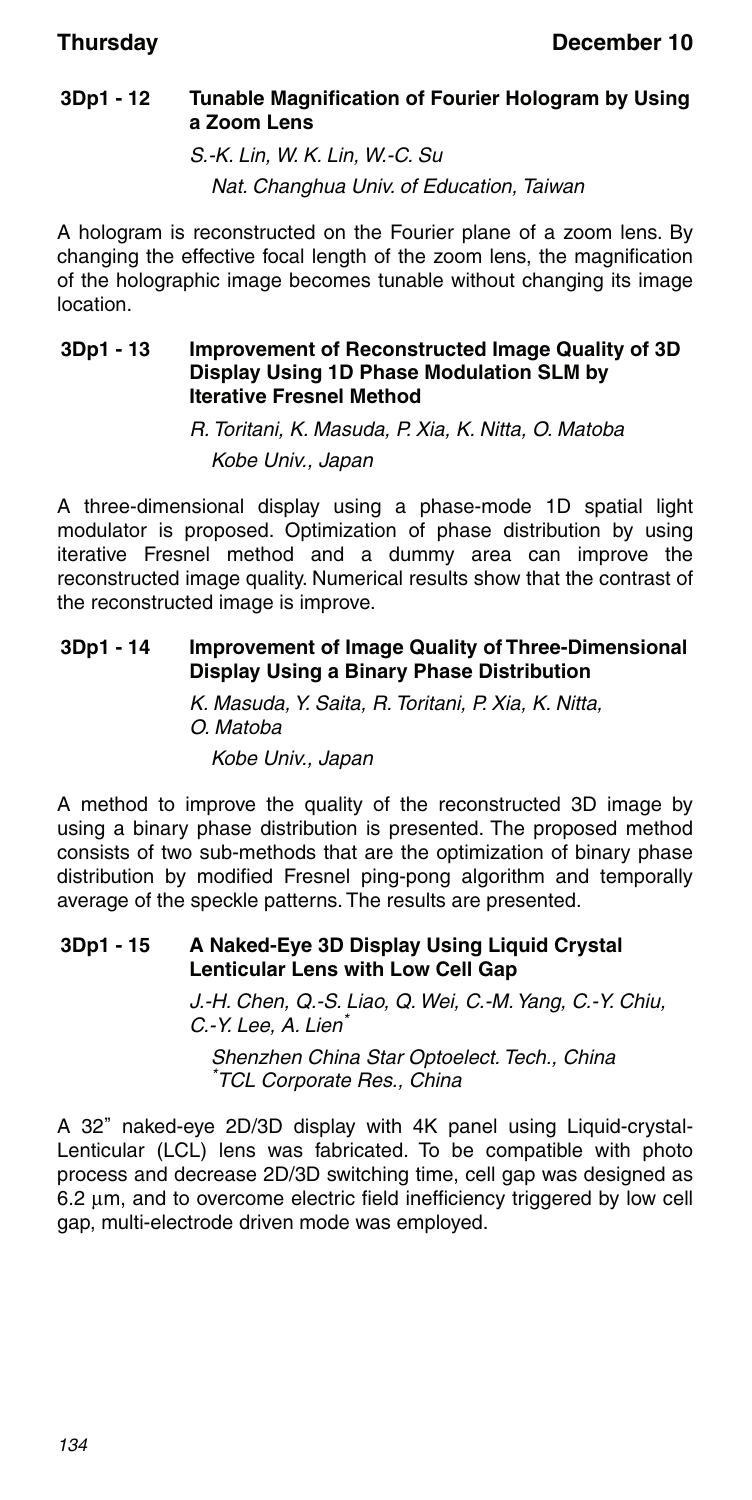### **3Dp1 - 16 A Novel Driving System for AMOLED 3D Display**

H. Li, Y. Jin, S.-S. Syu, M.-J. Jou Shenzhen China Star Optoelect. Tech., China

Most of 3D system solutions suffer problems including flicker, high frame rate and loss of luminance. CSOT will illustrate a novel 3D driving architecture to improve luminance with lower frame rate that can also reduce system complexity and total power consumption in paper.

#### **3Dp1 - 17 Developing a Quality Normal Map Acquisition Device Based On LED Array**

C.-H. Wang, Y.-L. Liu, T.-H. Lin Nat. Taiwan Univ. of S&T, Taiwan

This study focuses on how to general normal map from a selffabricated device. A normal map indicates the local surface geometry which is stored as R-G-B pixels to represent local  $[x, y, z]$  vectors. Therefore, we propose a practical solution to directly retrieve image channels with corresponding lighting sources to synthesize a quality normal map.

#### **3Dp1 - 18L Real-Time Electroholography Using Multi-GPU Cluster System with a Single Spatial Light Modulator and Infiniband Network**

N. Takada, H. Niwase, H. Araki, Y. Maeda, M. Fujiwara, H. Nakayama\* , T. Kakue\*\*, T. Shimobaba\*\*, T. Ito\*\*

Kochi Univ., Japan \* Nat. Astronomical Observatory of Japan, Japan  $\check{ }$ Chiba Univ., Japan

The practical use of electroholography is limited by the complexity of the computer-generated hologram. We propose real-time electroholography using the multi-GPU cluster system with 13 GPUs (NVIDIA GeForce GTX TITAN X). Finally, we succeed to display reconstructed 3D movie consisting of 95,949 object points at about 30 fps.

#### **3Dp1 - 19L Gradation Expression of Time-Division Color Electroholography Using LCD Panels**

M. Fujiwara, N. Takada, H. Araki, H. Niwase, Y. Maeda, S. Ikawa, H. Nakayama\* , T. Kakue\*\*, T. Shimobaba\*\*,  $T.$  Ito $*$ 

Kochi Univ., Japan \* Ctr. for Computational Astrophysics, Japan \*\*Chiba Univ., Japan

Electroholography requires grayscale representation of reconstructed 3D image to realize 3D television. We propose gradation representation of reconstructed 3D image from the binary hologram drawn in black and gray on bit-plane. Finally, we succeed to display color gradation 3D image reconstructed by the proposed method.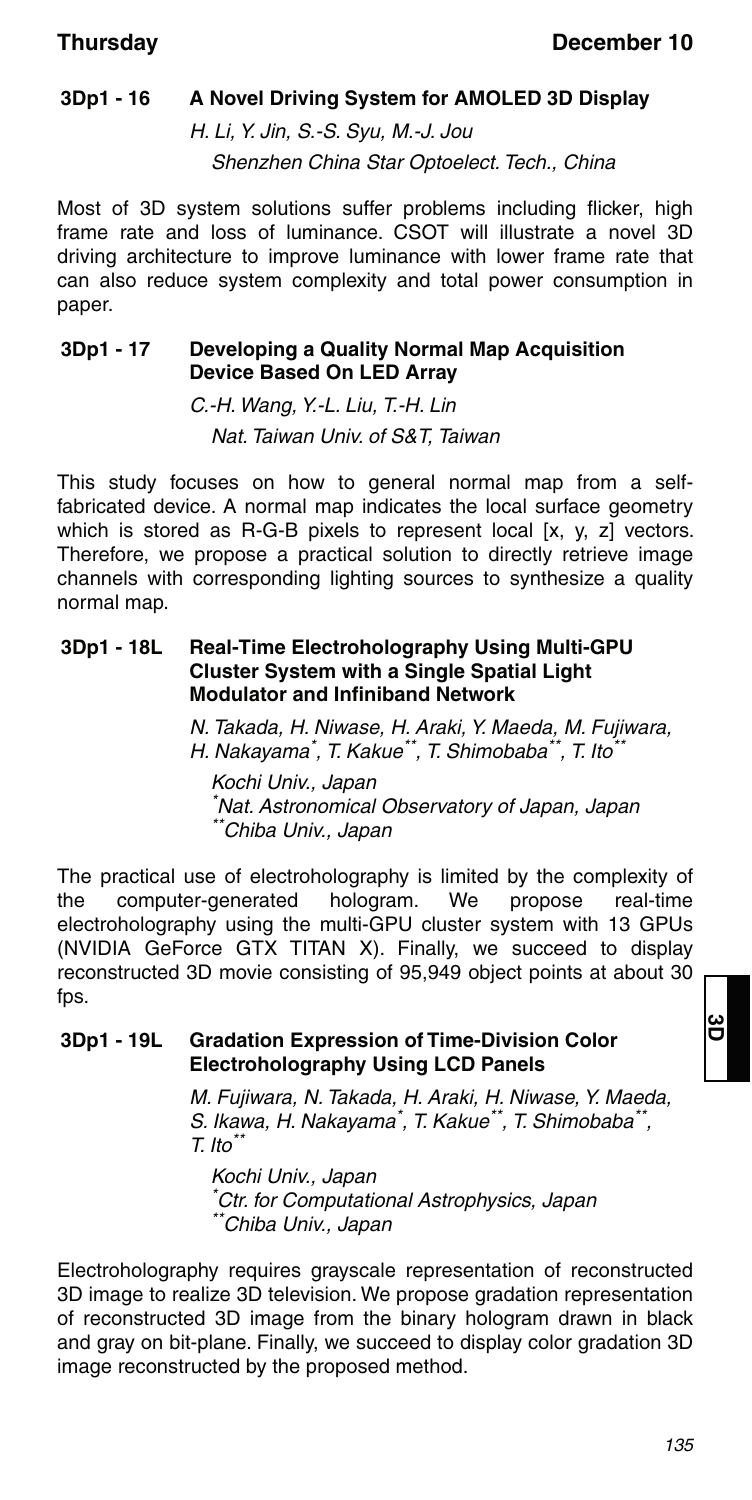### **3Dp1 - 20L Image Quality Improvement of Electroholography by Using Spatiotemporal Division Method**

Y. Maeda, N. Takada, H. Niwase, H. Araki, M. Fujiwara, S. Ikawa, H. Nakayama\*, T. Kakue\*\*, T. Shimobaba\*\*,  $T.$  Ito $*$ 

Kochi Univ., Japan \* Ctr. for Computational Astrophysics, Japan \*Chiba Univ., Japan

We propose spatiotemporal division electro-holography for highdefinition reconstruction of 3D object composed of huge number object points. Finally, we succeed to display a reconstructed high-definition image and movie of 3D object consisting of about 900,000 points.

#### **3Dp1 - 21L Design and Light Modulation of Sub-micron LC Pixels with Dielectric Shield Walls for Wide-Angle Holographic Displays**

Y. Isomae, T. Ishinabe, H. Fujikake Tohoku Univ., Japan

To achieve electric holographic displays with wide field of view, it is necessary to fabricate sub-micron pixel structures. To suppress fringe electric field leakage, we have proposed dielectric shield wall structures. In this paper, we discussed effects of the wall structures on the reconstructed images and alignment of LC.

### **3Dp1 - 22L The Effects of Crosstalk on Fusion and Protrusion of Stereoscopic Image**

S. Chou, T. Yamakawa, F. Kinoshita, T. Kojima\*, M. Miyao

Nagoya Univ., Japan \* Chubu Gakuin Univ., Japan

We carried out an experiment to evaluate the influence of crosstalk on stereoscopic images. During the experiment, subjects subjectively judged the protrusion of images under different crosstalk ratios. This study found a relationship between the limit of fusion, protrusion and the crosstalk ratios.

#### **3Dp1 - 23L Using Auxiliary Images to Extend the Fusional Limits For Stereoscopic Images**

S. Kamino, T. Yamakawa, F. Kinoshita, C. Uneme, T. Kojima\* , M. Miyao

Nagoya Univ., Japan \* Chubu Gakuin Univ., Japan

In this study, we conduct an experiment with 104 participants, to show using auxiliary images are useful to extend the fusional limits of stereoscopic images. The experiment showed how much the fusional limit was increased by using auxiliary images.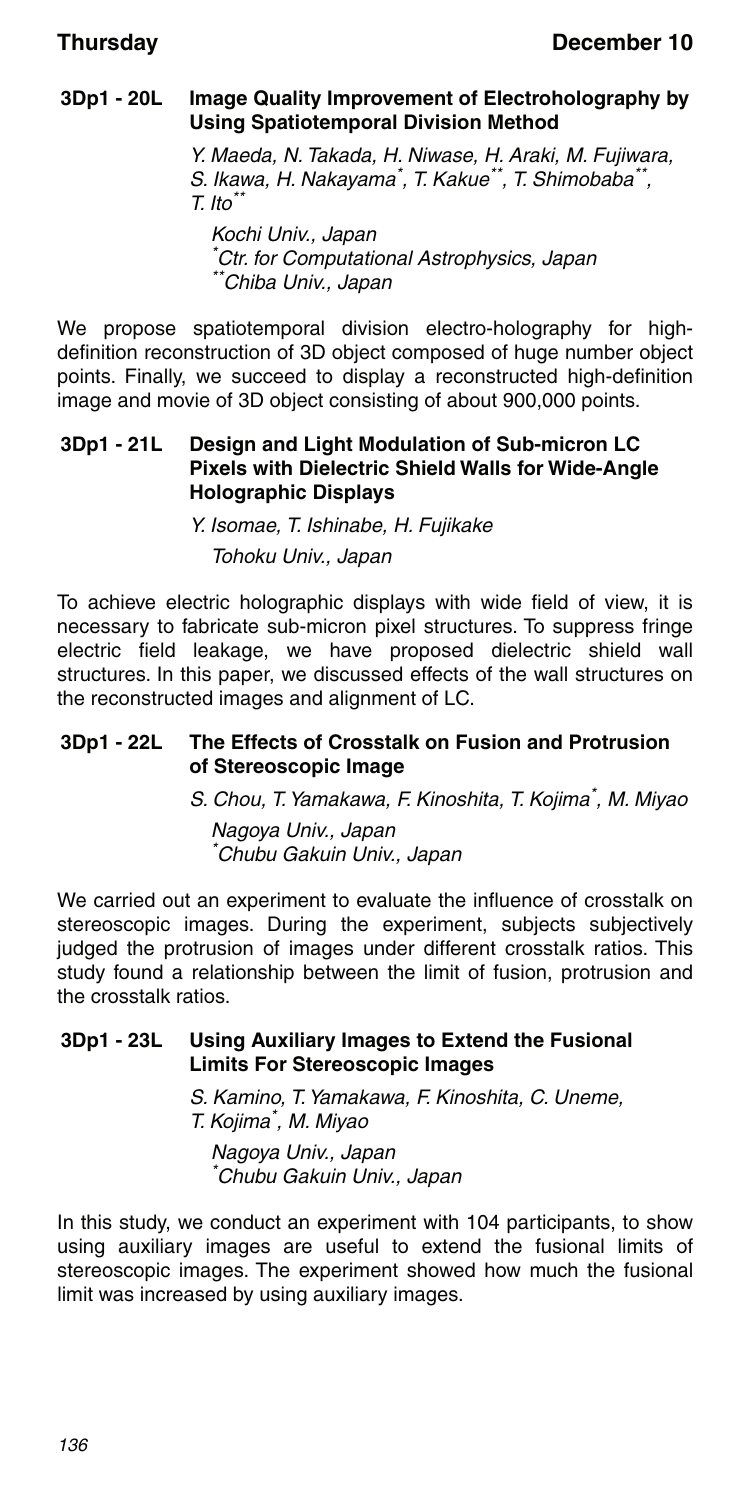### **3Dp1 - 24L The Training Effect to the Fusional Limit of Stereoscopic Images**

T. Yamakawa, Y. Honda, F. Kinoshita, I. Morita, T. Kojima\* , M. Miyao Nagoya Univ., Japan \* Chubu Gakuin Univ., Japan

There is variation in the fusional limit that people can recognize from the protrusion of stereoscopic images. The fusional limit is different depending on personal experience. In this study, we verified that an observer's fusional limit with stereoscopic images can be improved with visual training.

#### **3Dp1 - 25L Verification of Image Distance in a Projection Type Virtual Image Display Using Lens Array**

T. Iwaya, T. Yendo Nagaoka Univ. of Tech., Japan

Head Up Display (HUD) is promising to be a key device of AR on automobile. However conventional HUD has not sufficient viewing field because of single-axis optics of imaging. We propose a novel HUD using small caliber optics. In this paper, we confirm the virtual image is located at infinite distance.

#### **3Dp1 - 26L Elemental Images Resizing Method to Compress Integral Three-dimensional Image Using 3D-HEVC**

K. Hara, J. Arai, M. Kawakita, T. Mishina NHK, Japan

We propose a method for changing the sizes of elemental images based on an integer multiple before coding. The method was evaluated using the PSNR and subjectively evaluated using the MOS of coded integral 3D images using 3D-HEVC. The results suggest the proposed method is superior to a conventional method.

#### **3Dp1 - 27L The Accommodation Responses for Still Images of Integral Photography**

H. Imai, Y. Katayose, S. Yano, M.-C. Park<sup>\*</sup> Shimane Univ., Japan \* KIST, Korea

In integral photography, three-dimensional images are displayed based on the principle of light field reproduction. For this reason, it is said that the conflict between convergence and accommodation is not aroused. We examined the accommodation response for still images of integral photography.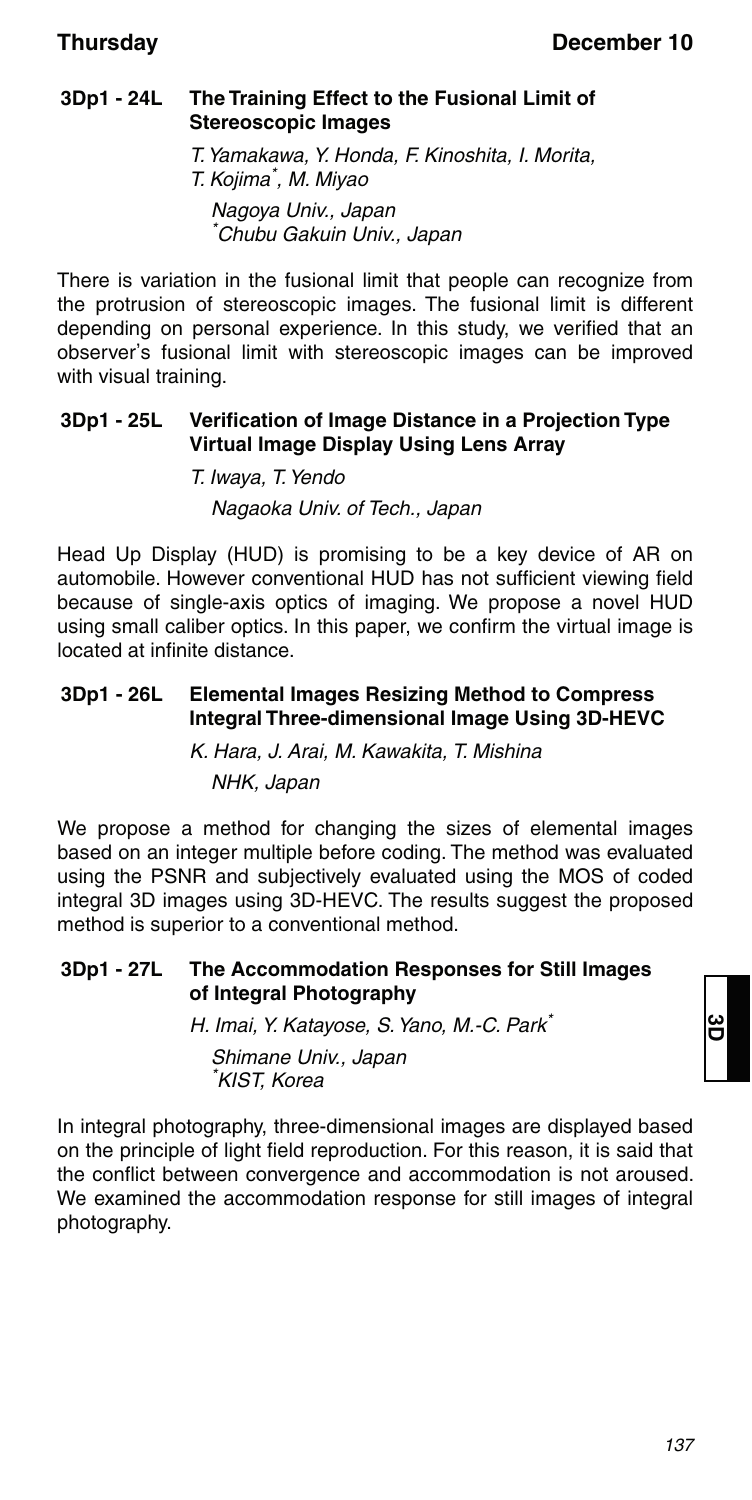#### **3Dp1 - 28L Evaluation of Autostereoscopic Imaging Performance with Respect to Color Sub-pixel Arrangements via Computer Graphic Processes**

Y. W. Chen, L. Y. Wu, C. R. Sheu Nat. Cheng Kung Univ., Taiwan

In this paper, parallax images for usage of lenticular lens autostereoscopic simulation were generated by computer graphic processes, which were further used to evaluate autostereoscopic imaging performance with respect to various sub-pixel arrangements. Generally, it shows better distinguishability to evaluate imaging performance than previous work by camera recording parallax images.

### **3Dp1 - 29L Study on the Implementation of the Low Cross-Talk Glasses-Free 3D Display**

K. Choi, J.-H. Lee, Y. Choi, D. Nam Samsung Elect., Korea

This article investigates the cause of the 3D cross-talk explains how to minimize the 3D cross-talk when realizing a 3D image in a glasses-free 3D display system. In particular, the article presents an optimal light output pattern in which light goes through a 3D optical plate with the resulting 3D spatial light distribution minimizing cross-talk.

#### **3Dp1 - 30L Study on Generating Binary Colors for Monochrome 3D Intraoral Laser Scanner**

Y.-L. Liu, Y.-C. Chen, T.-H. Lin, P.-C. Hu\* Nat. Taiwan Univ. of S&T, Taiwan \* Metal Inds. R&D Ctr., Taiwan

Nowadays, the intraoral scanner has become more and more popular for orthodontic treatment. However, most of current intraoral scanners can't automatically recognize the difference between the crown and gingiva. In this paper, we present an intensity compensation method to separate the crow and gingiva.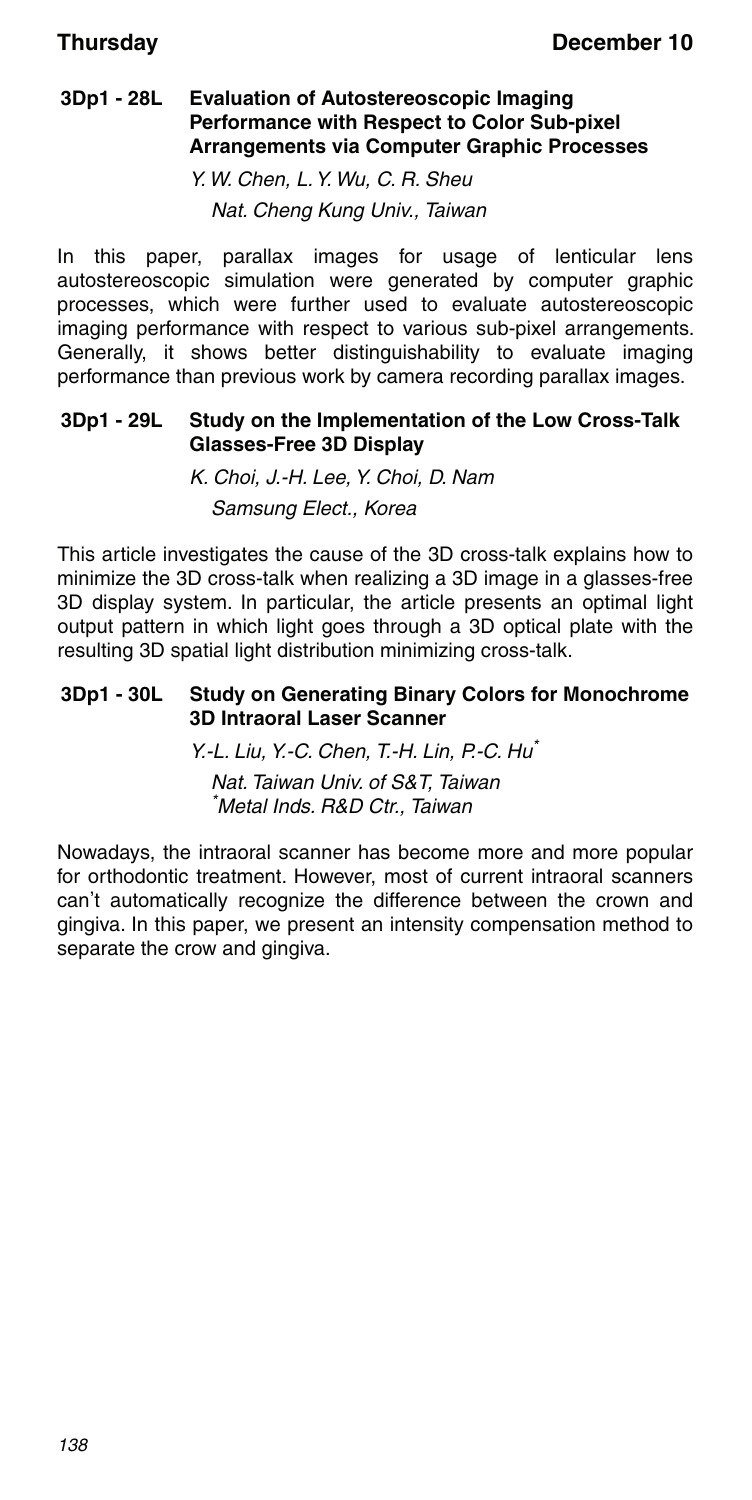### **3Dp1 - 31L Virtual Reality/Head-Up Display Systems Using Smart Phones**

K. Li

Wavien, USA

Many smart phones have built-in gyroscope and GPS capabilities. This paper describes optical systems making use of the built-in GPS and gyroscope functions of smart phones and allows them to be used in Head-Up-Displays (HUD) and Virtual Reality Displays (VRD) applications.

#### **3Dp1 - 32L A Novel LED Display Architecture Using 4 Color Sub-Pixel Rendering**

D.-S. Kim, T. Shigeta, S.-K. Im, H.-S. Lee Samsung Elect., Korea

We have developed a novel LED display architecture with RGGB 4 sub-pixels rendering. LED light control filter algorithm is proposed in order to reduce color fringes by sub-pixel rendering which is a method of perceptual enhancement. The results show that it has 2 times higher perceptual resolution without artifacts.

----- Lunch -----

**16:00 - 17:25 Ohmi 9**

### **3D2/LCT3: Autostereoscopic 3D Displays**

Chair: Y. Kuroki, Comfort Vision Res. Lab., Japan<br>Co-Chair: S. Oka. Japan Display. Japan S. Oka, Japan Display, Japan

#### **3D2/ LCT3 - 1: 16:00** *Invited* **LC GRIN Lens Technology for Multi-Functional 3D Display**

S. Uehara

Toshiba, Japan

An LC GRIN lens is a significant component for 2D/3D display, because the lens function is easily changed due to an electrode design and driving method. We introduce our recent developments of three core technologies for the LC GRIN lens, those are, LC lens mode, driving method, and electrode structure.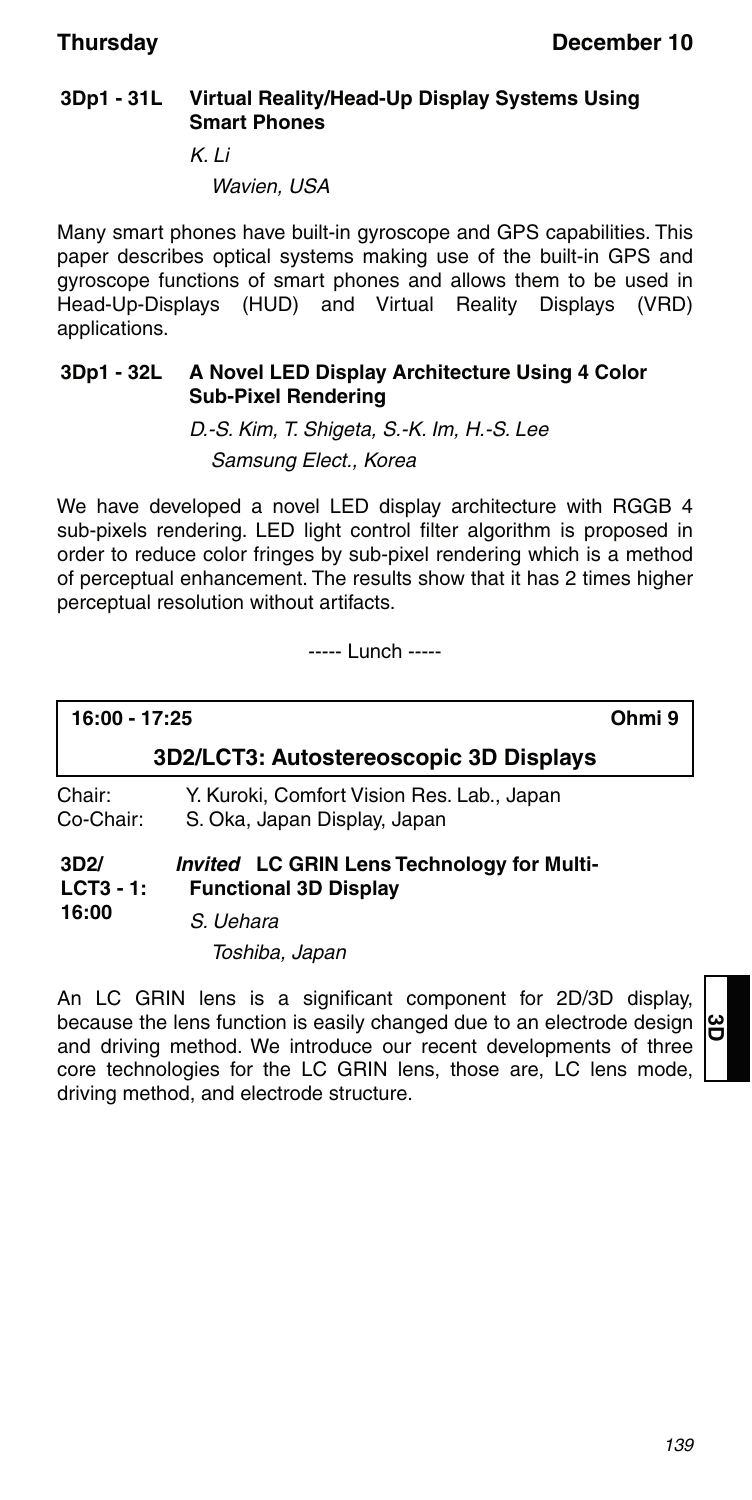#### **3D2/ LCT3 - 2 16:25 Video Capable Dual-Layer Autostereoscopic Display with Motion Parallax** H. Suginohara, M. Sugano, K. Minami

Mitsubishi Elec., Japan

We have developed the prototype of video capable dual-layer autostereoscopic display. We implement Depth-Image-Based Rendering in an FPGA so that we can render the dual-layered individual viewpoint video following the viewer position in real-time. Our prototype can display a 3D video with motion parallax within +/- 20 degrees viewing area.

#### **3D2/ LCT3 - 3 16:45 Resolution Multiplication Method for Autostereoscopic 3D Display**

F. Mukhtarov, S. D. Hwang Samsung Elect., Korea

In this paper we present new resolution multiplication methods for Displays, based on controllable variations of refractive index of liquid crystal prism array. Simultaneously with index variations the displayed contents need to be updated in time-sequential mode. Initial tests show promising results for both 2D and 3D types of displays.

| 3D2/<br>$LCT3 - 4$<br>17:05 | Wide Viewing Angle Autostereoscopic 3D Display<br>with Eye-Tracking System               |  |
|-----------------------------|------------------------------------------------------------------------------------------|--|
|                             | Y. Hyodo, S. Oka, T. Koito, H. Sugiyama, Y. Maede,<br>T. Ochiai, T. Takahashi, S. Komura |  |
|                             | Japan Display, Japan                                                                     |  |

A new eye-tracking 3D panel was developed by smoothing the motion of a liquid crystal (LC) active barrier and by reducing crosstalk using new designs of supporting electrodes in the barrier and in-plane switching electrode of an LC panel. We demonstrated excellent visibility in a 3D viewing zone.

*Also presented in Innovative Demonstration Session (see p. 206)*

----- Break -----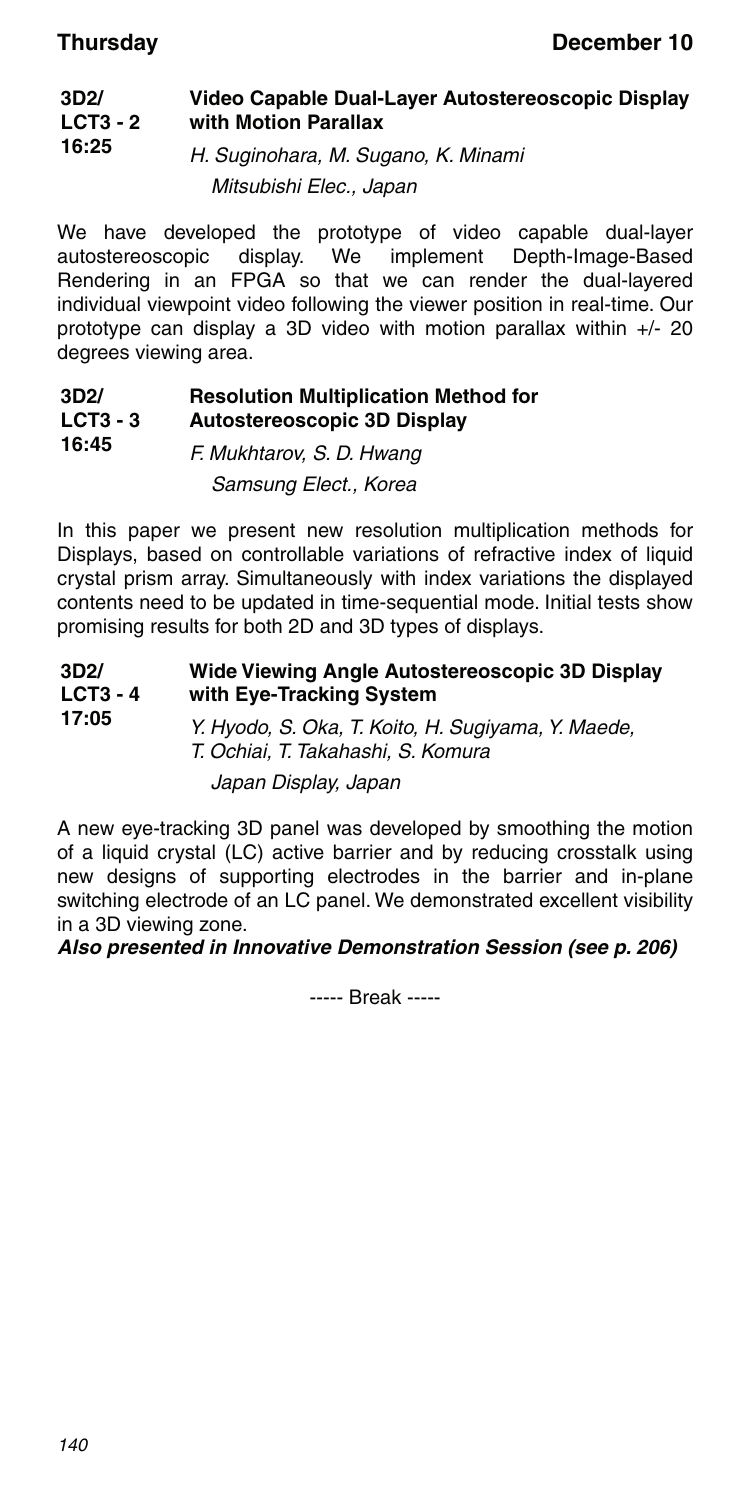### **17:40 - 19:00 Ohmi 9**

**3D3: Wavefront/Light Field Recording and Rendering**

Chair: T. Shimobaba, Chiba Univ., Japan Co-Chair: J. Arai, NHK, Japan

#### **3D3 - 1 17:40 Acceleration of Computer-Generated Hologram by Optimizing Arrangement of Wavefront Recording Planes**

N. Hasegawa, T. Shimobaba, T. Kakue, T. Ito Chiba Univ., Japan

In a three-dimensional display by computer-generated holograms (CGHs), fast CGH calculation is required. The wavefront recording plane (WRP) method is able to reduce the calculation amount by placing WRPs in the vicinity of an object. In this paper, we optimized arrangement of WRPs to accelerate CGH generation.

#### **3D3 - 2 18:00 Fast Calculation of Stereoscopic Viewpoints via Fourier Slice Transformation**

J. Zhao $\check{ }$ , J. Xia $\check{ }$ , C. Chen $\check{ }$ , Z. Yang $\check{ }$ , J. Chen $\check{ }$ \* Southeast Univ., China \*China Star Optoelect. Tech., China

We propose a method of calculating the multiple viewpoints for autostereoscopic display based on Fourier slice theorem. A set of twodimensional (2D) projection images were recovered from a 2D image and a depth mapping. The proposed method was operated in the frequency domain, so that the algorithm was much faster.

#### **3D3 - 3 18:20 Light Field Subpixel Rendering Framework on Special Subpixel Structures**

J. Park, D.-K. Nam Samsung Elect., Korea

Recently, various subpixel structures like PenTile are introduced from mobile to TV devices. Light field subpixel rendering for displays comprised with those special subpixel structures need to consider more than subpixel structure conversion. We propose a light field subpixel rendering framework on those special subpixel structures.

#### **3D3 - 4 18:40 Increased Perspective Size of Light Field Cameras Using a Reflector System**

 $K$  li

Wavien, USA

The perspective size of the light field camera is limited by the pupil size of the camera lens. In this paper, a reflector system will be presented such that the pupil size of the camera lens is increased by large reflectors such that a larger perspective size can be achieved.

### **Author Interviews and Demonstrations**

19:00 – 19:40, Ohmi 6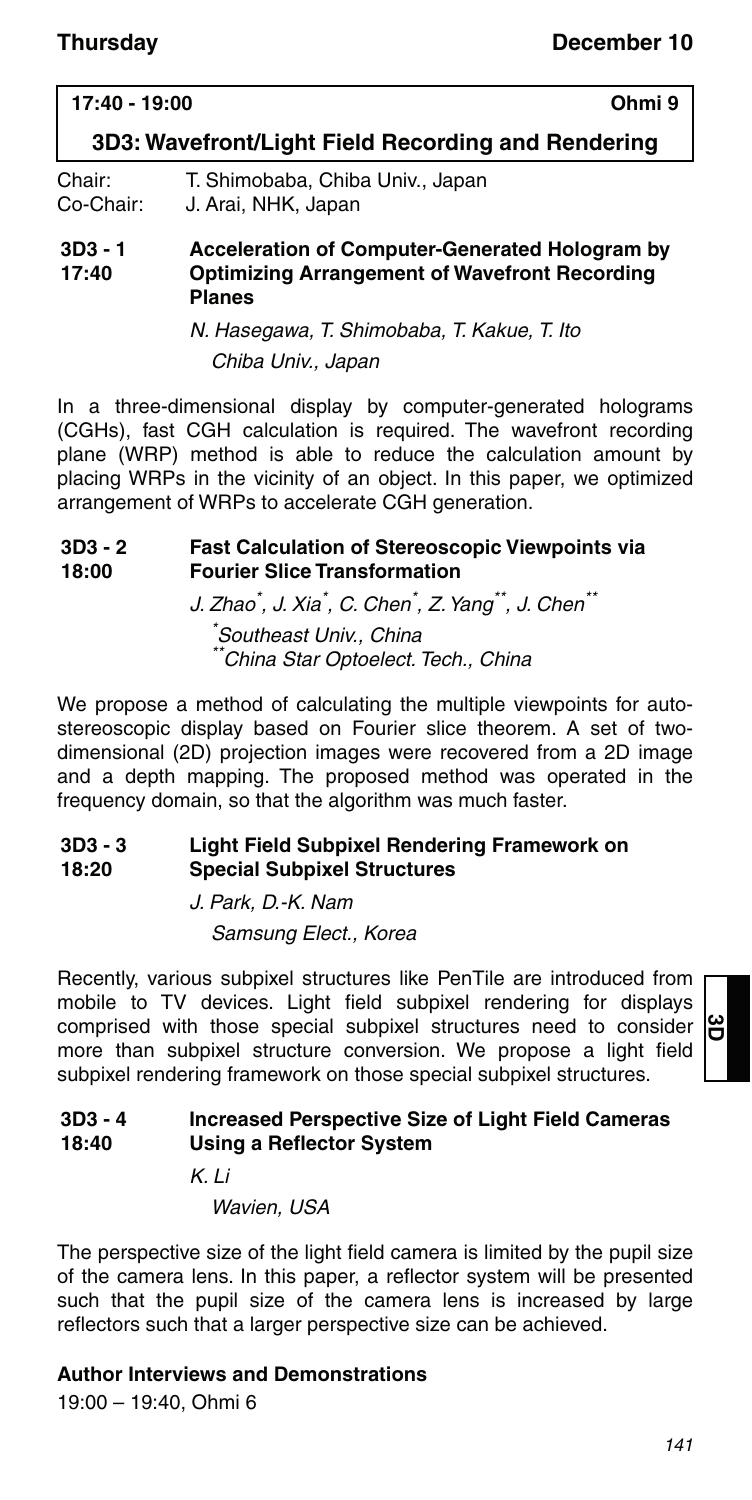### **Friday, December 11**

#### **9:00 - 10:20 Ohmi 9**

**3D4/VHF6: Autostereoscopic and Head-Mounted Displays** *Special Topics of Interest on Augmented Reality and Virtual Reality*

| Chair:    | Y. Takaki, Tokyo Univ. of A&T, Japan |
|-----------|--------------------------------------|
| Co-Chair: | S. Uehara, Toshiba, Japan            |

#### **3D4/ VHF6 - 1 HaptoMIRAGE: An Active-Shuttered Real Imaged Auto-Stereoscopic Display**

**9:00**

Y. Ueda, H. Nii<sup>\*</sup>, K. Minamizawa, S. Tachi<sup>\*\*</sup>

Keio Univ., Japan \* IIJ Innovation Inst., Japan \*\*Univ. of Tokyo, Japan

HaptoMIRAGE is an auto-stereoscopic display that does not require the viewer to wear devices like 3D glasses. it is convenient to produce content such that real objects and 3D virtual objects are combined. Furthermore, multiple users can share the 3D view from their respective viewpoints.

#### **3D4/ VHF6 - 2 9:20 Dual Orthogonal Flat Panel Autostereoscopic Display Using Visible Gap Contraction Prism**

H. Imai, N. Takanashi NEC, Japan

We have developed a dual orthogonal flat panel autostereoscopic display using visible gap contraction prism. Since the prism contracts the visible gap region between two orthogonal panels optically, it is possible to diminish visual discomfort for viewer in observing stereoscopic images.

#### **3D4/ VHF6 - 3 Sense of Height and Virtual Body in Head-Mounted Display Environments**

**9:40** T. Shibata, T. Inoue\* Tokyo Univ. of Social Welfare, Japan \* Kanagawa Inst. of Tech., Japan

When using a head-mounted display, we cannot see our own body. We conducted an experiment to evaluate effects of virtual body on the user's sense of height and fear of heights. The results showed that the virtual body increased the user sense of height slightly and fear of heights significantly.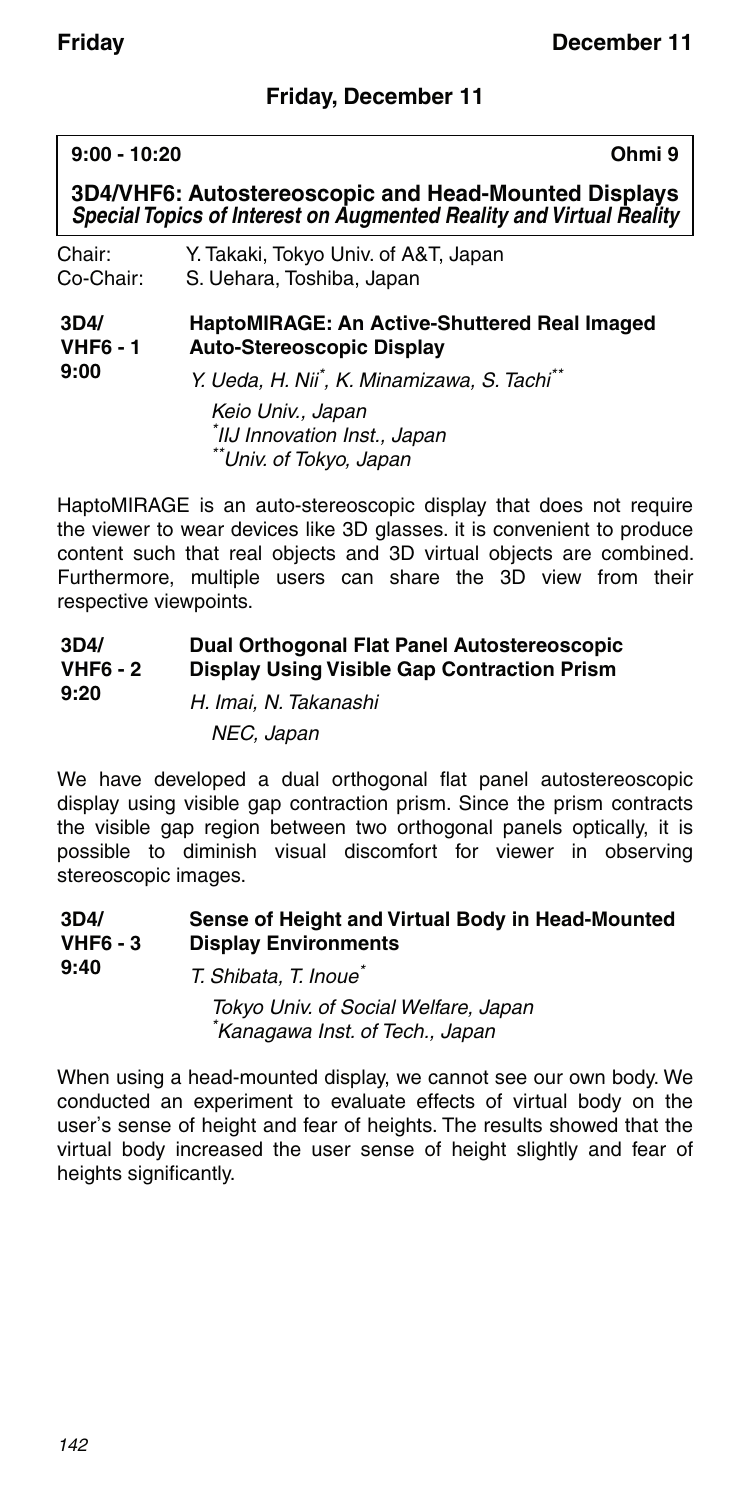| 3D4/<br><b>VHF6 - 4</b><br>10:00 | Development of Poor Man's 3D-AR Platform for<br><b>Amateur Game Creators</b>                                  |  |
|----------------------------------|---------------------------------------------------------------------------------------------------------------|--|
|                                  | Y. Yoneda, E. Dong, T. Fujita, H. Kiriyama, K. Takemura,<br>K. Iwasaki, R. Urushihara <sup>*</sup> , T. Ichii |  |
|                                  | Tokyo Inst. of Tech., Japan<br>*Ochanomizu Univ., Japan                                                       |  |

For 3D-AR by amateur creators, development of a low-cost and easy to use platform is necessary. The system should be composed of low-cost devices such as tablet-PCs and USB-cameras. However, the performance of each device is low. We'll show the way to cover the performance by combination of available sensors.

*Also presented in Innovative Demonstration Session (see p. 206)*

----- Break -----

#### **10:40 - 12:00 Ohmi 9**

**3D5: 3D/Hyper-Realistic Display Systems** *Special Topics of Interest on Augmented Reality and Virtual Reality*

Chair: H. Sasaki, NICT, Japan Co-Chair: M. Tsuchida, NTT, Japan

**3D5 - 1: 10:40** *Invited* **2D/3D Compatible Microstereopsis Display Using Patterned Retarder 4KTV**

Y. Kuroki

Comfort Vision Res. Lab., Japan

The effectiveness of good depth perception with microstereopsis video images of a 4KTV with patterned retarders was confirmed. This enables group viewing by persons wearing and without 3D-glasses. This development will lead toward the wide use of 2D/3D compatible motion images with low cost at high resolutions such as 8K.

#### **3D5 - 2: 11:00** *Invited* **See-Through Three-Dimensional Displays with Motion Parallax for Precise Image Superposition**

Y. Takaki

Tokyo Univ. of A&T, Japan

See-through displays can render digital information on real scenes. When see-through displays provide three-dimensional (3D) images having motion parallax, 3D images can be precisely superimposed on real objects. Two see-through displays with motion parallax are demonstrated: the super multi-view windshield display and the seethrough integral imaging display.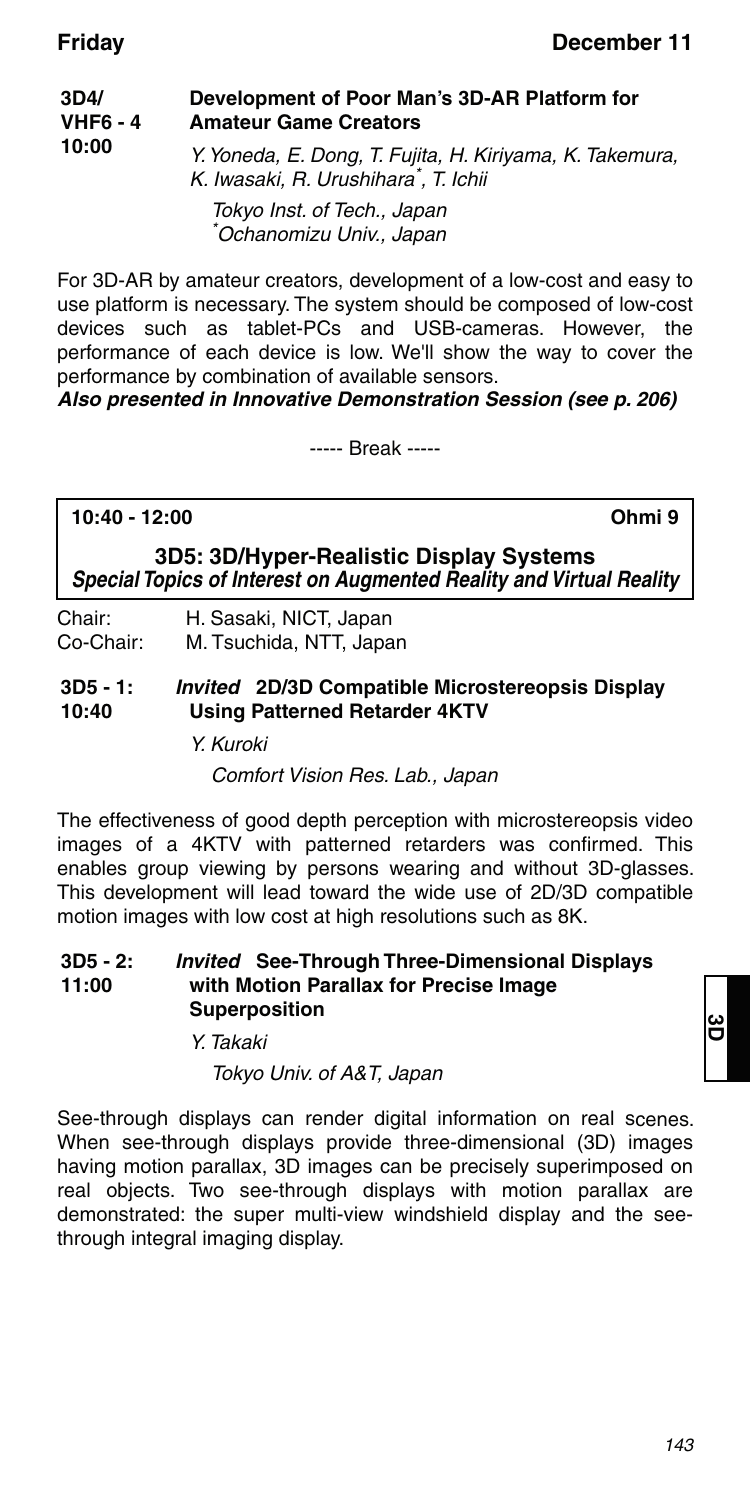#### **3D5 - 3: 11:20** *Invited* **See-Through Projection System**

T. Higuchi, T. Yoshikawa, K. Hashikawa, M. Akagi, T. Yoshizawa, K. Iwawaki, Y. Ito, H. Kogoma, N. Saegusa Pioneer, Japan

We developed a new display system, "See-through projection system", consist of a projector and a transparent screen. Our system can be seen both bright images on the screen and the background images through the screen. We introduce applications of See-through projection system.

#### **3D5 - 4: 11:40** *Invited* **Floating Image Display Based on a Dihedral Corner Reflector Array**

Y. Maeda

### Parity Innovations, Japan

A floating image display using a dihedral corner reflector array, which forms distortion-free real image based on retro-reflection, and its applications are introduced as a future multimedia device. In one instance, an observer can see a floating image by the naked eye and manipulate it by touching the floating image.

### *Also presented in Innovative Demonstration Session (see p. 206)*

### **Author Interviews and Demonstrations**

12:00 – 12:40, Ohmi 6

----- Lunch -----

### **13:30 - 14:50 Ohmi 9 3D6: Floating and Omnidirectional Display Systems** Chair: Y. Maeda, Parity Innovations, Japan K. Yamamoto, NICT, Japan **3D6 - 1 13:30 Evaluation Method of Sharpness on Aerial Image Formed with AIRR** N. Kawagishi\*,\*\*, H. Yamamoto\* \* Utsunomiya Univ., Japan \*\*Yazaki, Japan

This paper proposes a method to evaluate sharpness on aerial image that is formed with aerial imaging by retro-reflection (AIRR). The proposed method employs calculation of contrast transfer function (CTF) on recorded aerial image with a camera. Performance of retroreflectors is evaluated with CTF curves. Furthermore, F-number dependency is investigated.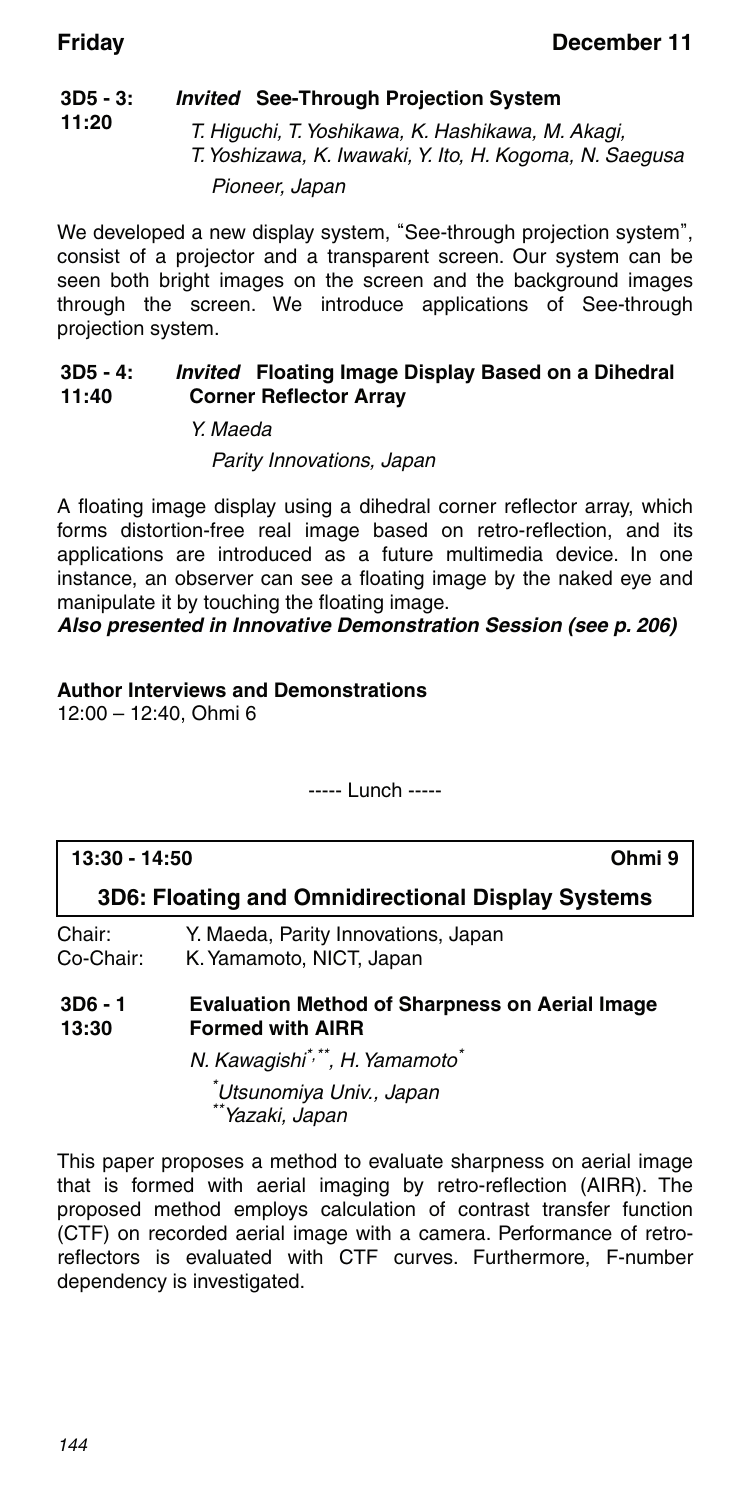#### **3D6 - 2 13:50 Aerial Imaging by Retro-Reflection with Transparent Retro-Reflector (AIRR with TRR)**

Y. Tokuda<sup>\*,\*\*</sup>, K. Onuki<sup>\*</sup>, M. Takahashi<sup>\*</sup>, S. Onose<sup>\*</sup>, T. Okamoto<sup>\*</sup>, M. Hirose<sup>\*\*</sup>, H. Yamamoto<sup>\*,\*\*\*</sup>

\* Utsunomiya Univ., Japan \*\*Univ. of Tokyo, Japan  $^*$ CREST, Japan

We propose a novel design of aerial displays. Our proposed design employs a transparent retro-reflector (TRR) for aerial imaging by retroreflection (AIRR). AIRR with TRR can reduce a hardware space. Furthermore, AIRR with TRR can show images on TRR planes and can realize both a dual-view and dual-layered aerial display.

*Also presented in Innovative Demonstration Session (see p. 206)*

#### **3D6 - 3 14:10 Superimposed 3D Display Viewable from 360 Degrees**

H. Kato, T. Yendo Nagaoka Univ. of Tech., Japan

We propose a novel 3D display that 3D image can be superimposed on the real object, and viewable from 360 degrees. The display consist of high speed projector and rotating thin strip of mirror.

*Also presented in Innovative Demonstration Session (see p. 206)*

#### **3D6 - 4 14:30 A Method to Make 360 Degree Contents for Realistic 3D Image Display Using Direct Light Scanning**

X. Luo, H. Horimai\* , X. Tan

Beijing Inst. of Tech., China \* 3Dragons, Japan

The realistic 3D image display using Direct Light Scanning Method, socalled Holo-Table have been introduced last year. In this paper, an image processing method for the Holo-Table is proposed. Real parallax images from a 360 degree scanning camera are used, and a 3D scene from any directions can be displayed.

*Also presented in Innovative Demonstration Session (see p. 207)*

----- Break -----

### **Author Interviews and Demonstrations**

18:10 – 18:50, Ohmi 6

### **Supporting Organizations:**

Holographic Display Artists and Engineers Club (HODIC), The Optical Society of Japan Technical Group on Three-Dimensional Image Technology, ITE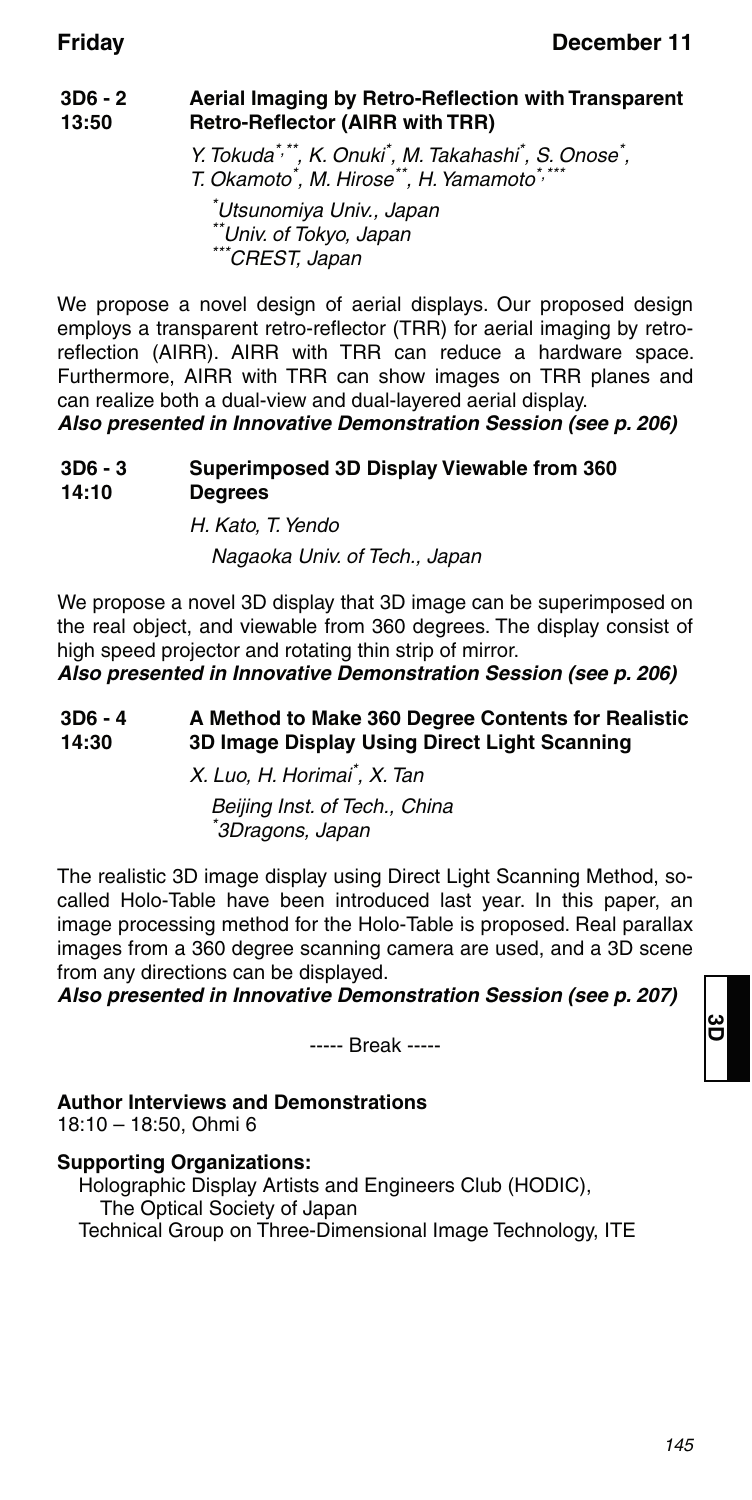## **Workshop on Applied Vision and Human Factors**

## **Wednesday, December 9**

| 13:30 - 14:55 | Ohmi 7 |
|---------------|--------|
|               |        |

### **VHF1: Display Metrology**

Chair: J. Bergquist, Nokia, Japan Co-Chair: N. Hiruma, NHK, Japan

#### **VHF1 - 1: 13:30** *Invited* **Metric for Quantifying Relative Display Gamut Size**

K. Masaoka NHK, Japan

The Rec. 2020 area-coverage ratios for wide-gamut displays in the xy chromaticity diagram are much more correlated to the volumecoverage ratios in color-appearance spaces than the area-coverage ratios in the u′v′ chromaticity diagram. We recommend a single metric using the xy diagram for calculation of the Rec. 2020 area-coverage ratio.

#### **VHF1 - 2 14:00 Characterization of the Spectral BRDF & BTDF of Optical Components for Displays and Lightings** P. Boher, T. Leroux, V. Collomb-Patton, T. Bignon

ELDIM, France

Realistic optical simulation of the stack of a LC display requires the accurate and easy to obtain optical properties of each of its components. In the present paper we show how to obtain rapidly the spectral BRDF and BTDF of different display components using Fourier optics system with different illumination configurations.

#### **VHF1 - 3 14:20 Near-Field Analysis on Curved AMOLED Display by Directional Imaging Photometric Measurements**

S.-W. Hsu, Z.-Y. Chung ITRI, Taiwan

By a method based on directional imaging photometric measurements and near-field analyses, the photometric properties of curved AMOLED display can be widely studied. The dependences of tri-stimulus values on vertical photometric angle, photometric azimuth and surface coordinates were carried out and investigated on a demonstrated sample.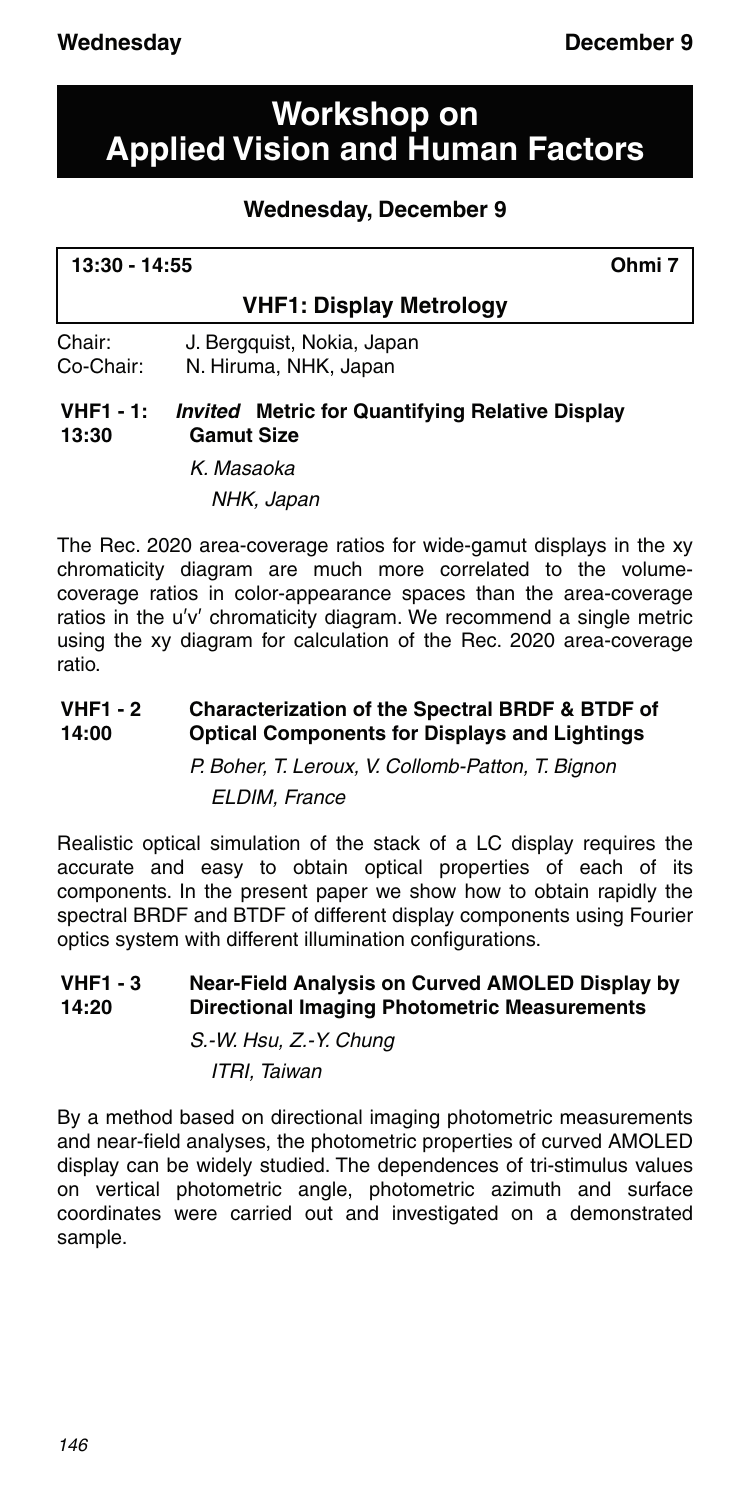#### **VHF1 - 4L 14:40 Novel Sparkling Quantification Method on TFT LCD at Off-axis Viewing Angle**

Y.-H. Chiang, T.-W. Hsu, S.-C. Lin, C.-H. Liao, J.-J. Su AU Optronics, Taiwan

An innovative sparkling quantification CCD system at off-axis viewing angle with excellent human factor correlations has been built up. The CCD measurement result not merely shows exceedingly high linear relationship with a great number of human eye observation results, but shows greater degree of consistency than human eye.

----- Break -----

≦<br>∓

### **15:10 - 16:25 Ohmi 7**

### **VHF2: Display Image Quality**

Chair: T. Kurita, NHK Media Tech., Japan K. Sakamoto, Panasonic, Japan

**VHF2 - 1 15:10 Image Quality Comparison between ULED and OLED Based on Perception Study**

> J. Wang, J. Cao<sup>\*</sup>, X. Li, W. Liu<sup>\*</sup>, J. Yang<sup>\*</sup>, S. Huang<sup>\*</sup>, Y. Zhang<sup>\*</sup>, S. Gao<sup>\*</sup>

Southeast Univ., China \* Hisense Elec., China

A perception experiment using pair-comparing method is designed and conducted to compare the performance between OLED and ULED in different image quality evaluation items. Due to different display mechanism, the two types of technologies show advantages against the other in dark scene and bright scene respectively.

#### **VHF2 - 2 15:30 High Visual Performance of Transparent Liquid Crystal Display by Using Image Optimization**

C.-T. Su, C.-W. Su, J.-T. Lien Chunghwa Picture Tubes, Taiwan

In this paper, the image quality has succeeded to enhance of 6.1-in. transparent display by using image firmware analysis. Moreover, comparing the image optimization for purity, gamma, photometric exposure and sharpness was studied. Our results demonstrate a significant different from each parameter adjustment, which reveal a great potential property.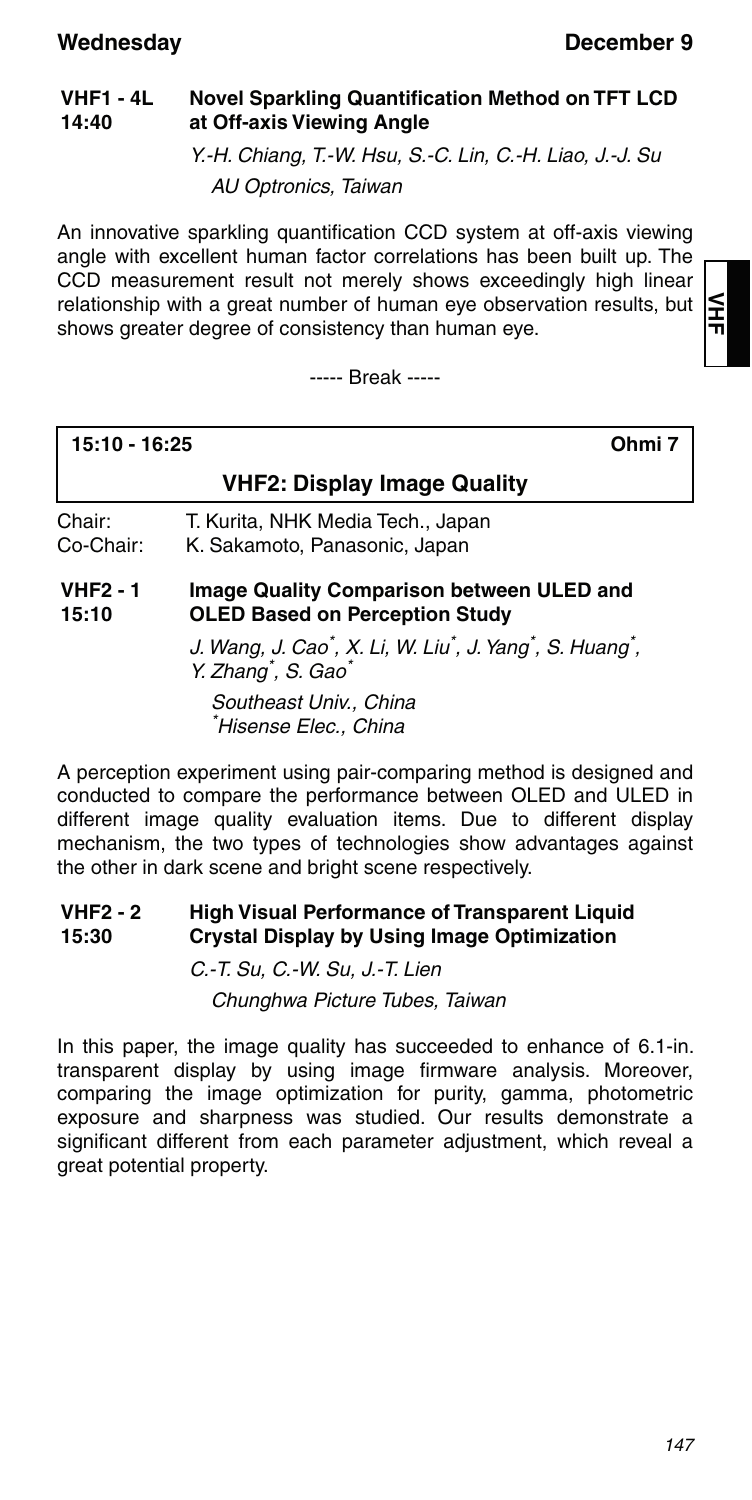#### **VHF2 - 3 15:50 An Algorithm of Backlight Mura Reduction for Direct-Lit LEDs** P. S. Kuo, Y. H. Fu, W. Q. Zhao, H. Zhang, J. W. He,

L. W. Chu, Y. Y. Chen Shenzhen China Star Optoelect. Tech., China

The penetration rate of direct-lit LEDs begins to transcend the edge-lit LEDs in 2014. For the sake of further shrinkage of the module thickness, an algorithm for reducing backlight mura of direct-lit LEDs is proposed in the first time. A quantification procedure of backlight mura is also described.

#### **VHF2 - 4L 16:10 Implications of the Number of Local Dimming Zones and Native LCD Contrast on Visual Quality of HDR Displays**

D. M. Hoffman, N. Stepien, W. Xiong Samsung Display, USA

We used a paired comparison methodology on an RGB OLED panel to create image quality emulations of HDR displays based on liquid crystal with local dimming. The native panel contrast was most important for visual quality. Increasing local dimming zone count had a comparatively modest impact on image quality.

### **Author Interviews and Demonstrations**

16:30 – 17:10, Ohmi 6

### **Thursday, December 10**

| $9:00 - 10:35$      | Hiei                                                                                  |  |
|---------------------|---------------------------------------------------------------------------------------|--|
|                     | <b>VHF3: Human Factors</b>                                                            |  |
| Chair:<br>Co-Chair: | Y. Hisatake, Japan Display, Japan<br>T. Shibata, Tokyo Univ. of Social Welfare, Japan |  |
| $VHF3 - 1:$<br>9:00 | <i>Invited</i> Aging of the Eye and Vision Centered Design<br>of Display              |  |

T. Kawamorita

Kitasato Univ., Japan

Age-related optical and physiological changes in the eye produce progressive reduction in visual performance. The reduction in visual performance cause decrease of readability and legibility of display. My presentation will discuss the aging of the eye, especially optical structure and properties, and the vision centered design of electronic display.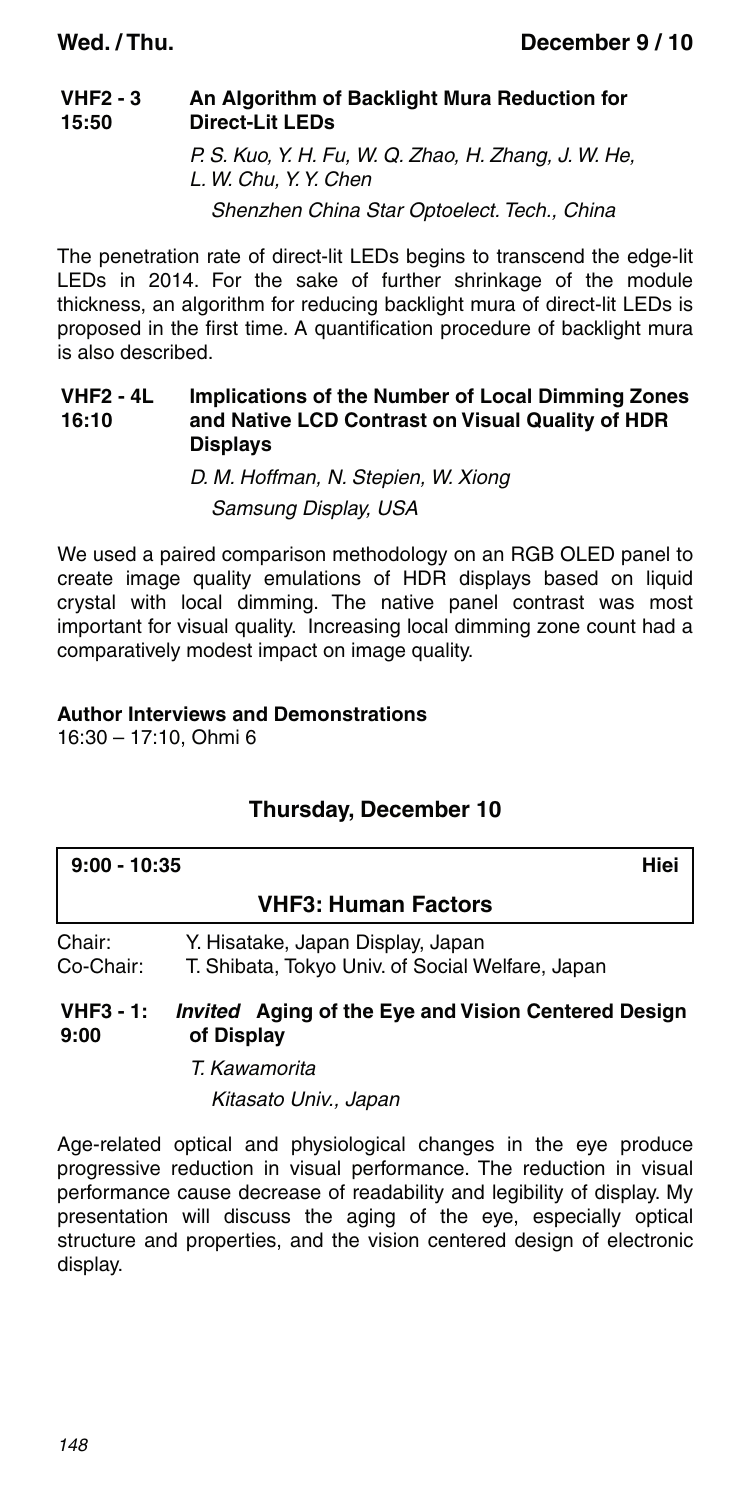#### **VHF3 - 2 9:30 Visual Characteristics of After-Image under Dark Surround Conditions**

H.-C. Li, P.-L. Sun, R. Luo Nat. Taiwan Univ. of S&T, Taiwan

Three psycho-visual experiments were carried out to investigate the visual afterimage characteristics of high luminance LED under dark surround conditions. The result shows that the intensity of illumination, exposure time and luminance of background are the primary factors influencing characteristic of afterimage.

#### **VHF3 - 3 9:50 Cosmetic Color Mapping Technology Applying to Facial Images**

L. Lu, Y.-P. Pi, H.-S. Chen Nat. Taiwan Univ. of S&T, Taiwan

This study proposes a cosmetic simulated method, which can make a raw image reproduce preferred or natural cosmetic effect. We proposed a workflow, including the operations of DRMF, image morphing and cosmetic color separation. Three adjusting coefficients are designed to adjust the lightness, detail and color of cosmetic simulated results.

#### **VHF3 - 4L:** *Invited* **Modeling the Visibility of Temporal Light 10:10 Artifacts**

M. Perz, D. Sekulovski, I. Vogels<sup>\*</sup>, I. Heynderickx<sup>\*</sup> Philips Res., The Netherlands \* Eindhoven Univ. of Tech., the Netherlands

This paper describes temporal light artifacts with a focus on flicker and presents the state of the art of quantifying the visibility of these artifacts. The results of new experiments are compared against previous measures of display flicker.

----- Lunch -----

**13:40 - 15:40 Ohmi 6**

*Poster* **VHFp1: Applied Vision and Human Factors**

### **VHFp1 - 1 Verification of the Personal Authentication Using the Hand Shape Image That Holds the Doorknob**

Y. Ueda, F. Saitoh Gifu Univ., Japan

We propose a personal authentication system using hand shape images that holds the doorknob. This method performs biometrics authentication using physical character focused on hand shape that holds the doorknob. The experimental results show that the proposed system yields sufficient accuracy for personal authentication.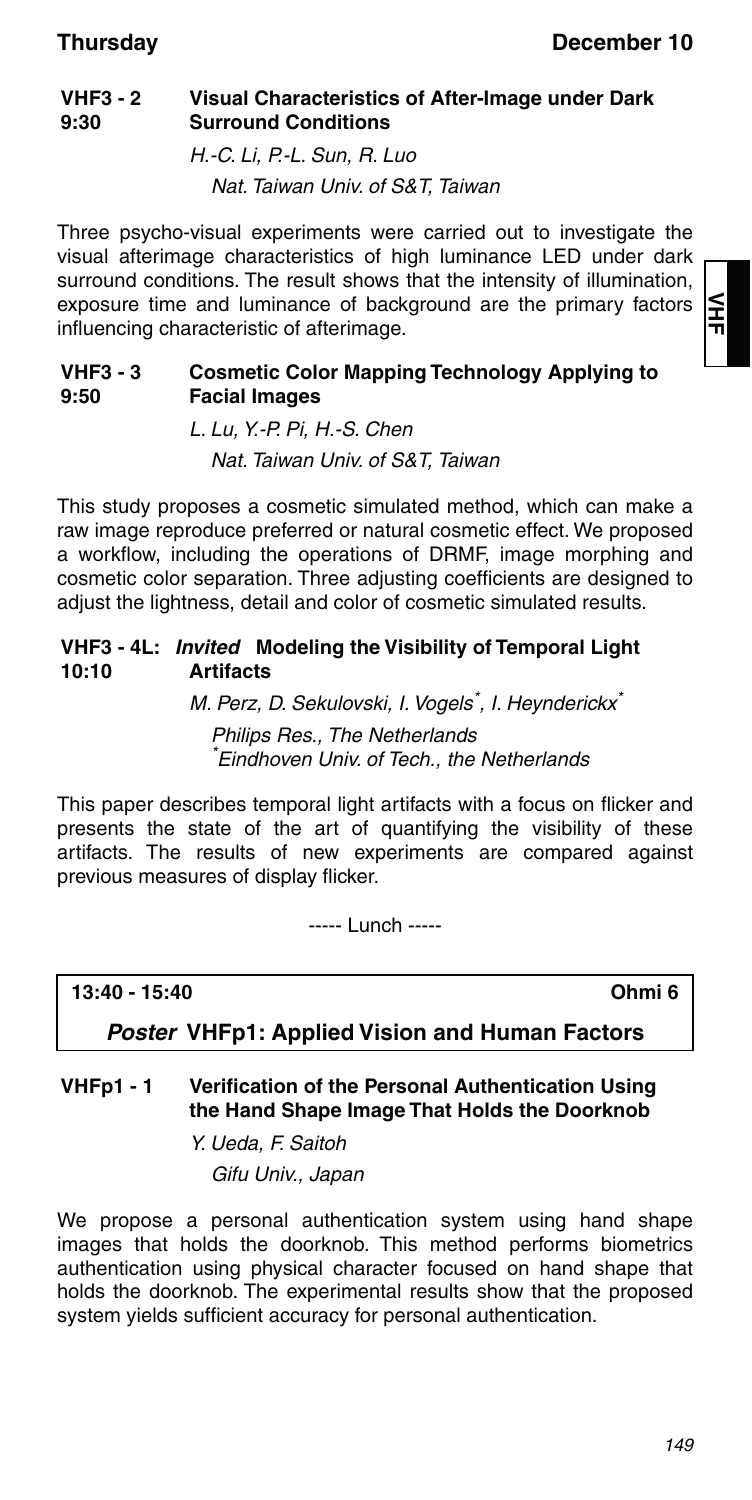### **VHFp1 - 2 Study of User Interface Using Cursor Operation Based on Iris Position in Eye Area**

K. Ohshima, F. Saitoh Gifu Univ., Japan

In the previous conference, we propose a new cursor control method for Interface to support physically handicapped people by user's eye movement using moving images taken by a video camera. To discriminate of cursor's moving direction, the detection of eye area and estimation of iris position are used.

### **VHFp1 - 3 Image Template Matching Based Order of Image Density in Local Area**

T. Sugiyama, F. Saitoh Gifu Univ., Japan

We propose an efficient method based on a new similarity function, the order of image density (ODM). The experimental results show that the proposed method had equal or better robustness to shading, inclination, occlusion and noise in comparison with the conventional method.

### **VHFp1 - 4 Extraction of Handwriting Lines from Document Images Based on Concentration Variance of the Local Area**

Y. Note, F. Saitoh Gifu Univ., Japan

This paper proposes the method to extraction handwriting lines from document images including the handwritten by writing instruments. Distinction of handwritings by image feature materializes the extraction whatever their concentration. Experimental results show the proposed method for the five types of writing instruments are effective and incorrect extraction less.

### **VHFp1 - 5 Outdoor Display Performance Predictions Using Spectral BRDF Measurements**

P. Boher, T. Leroux, T. Bignon, V. Collomb-Patton ELDIM, France

A method to compute accurately the optical properties of displays under any type of parasitic illumination is presented. Emissive and reflective properties are obtained using a new generation of multispectral Fourier optics instrument. Examples of application on isotropic automotive display and anisotropic OLED display are presented.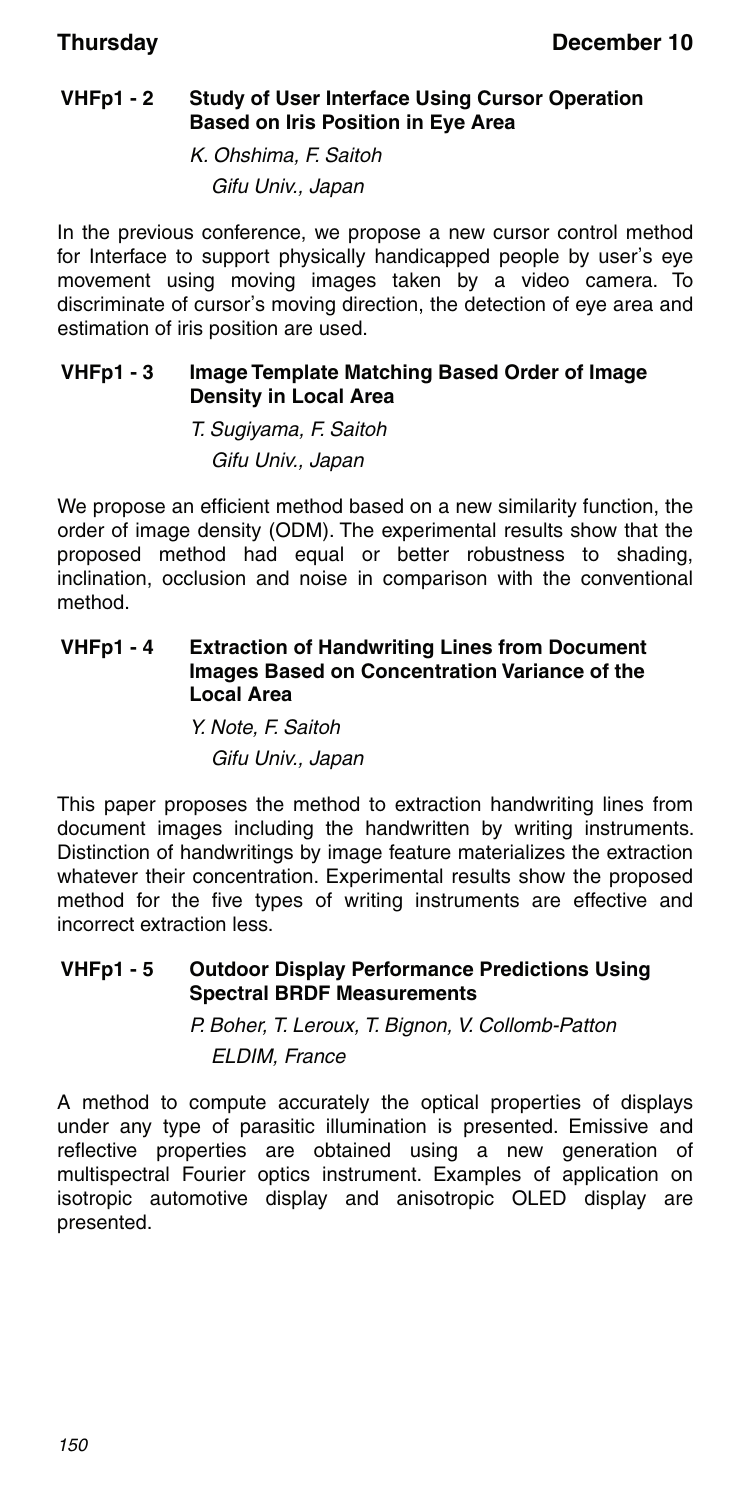### **VHFp1 - 6 Development and Application of Hyperspectral Two-Dimension Display**

M. Saika, K. Yoshida, T. Satoh, M. Yamada, K. Uchikawa\* Topcon, Japan \* Tokyo Inst. of Tech., Japan

We have developed a hyperspectral two-dimensional display, which covers full color gamut and generates hyperspectral two-dimensional 32-primary-color and 120×160-pixel images at 48 frames-per-second. This display system can easily provide various visual stimuli for vision science and human factor research.

*Also presented in Innovative Demonstration Session (see p. 207)*

### **VHFp1 - 7 Evaluation of a Real-Time Automatic Coloring System for Freehand Line Drawings**

S. Kurata, H. Mori, F. Toyama, K. Shoji Utsunomiya Univ., Japan

We evaluate performance of the entire proposed system to colorize a freehand line image drawn on a PC screen displaying a user-selected reference image, e.g., a color photograph, with low contrast as a model. A major evaluation item is about the function for the real-time updating of the coloring result.

### **VHFp1 - 8 Comparison of Brain Activation between Reading and Listening e-Books**

H. Isono, K. Onoguchi\*

Tokyo Denki Univ., Japan \* Yokogawa Solution Service, Japan

We have studied the effects of differences in e-book reading method (i.e., between visual reading and listening) on brain activation and content comprehension. The results showed brain activation to be higher with visual reading as compared with listening of the text read aloud or presented as computer synthesized speech.

### **VHFp1 - 9 Personal Authentication Based on Lip Shapes Pronouncing Vowels Analysis by Picture Processing**

T. Senga, F. Saitoh

Gifu Univ., Japan

This paper proposes an individual authentication system using lip images speaking vowels. Since small changes are likely to occur each time when user speaks vowels, the block segmentation matching is used in the proposed method. The experimental results show that the proposed system has enough accuracy to certify individual.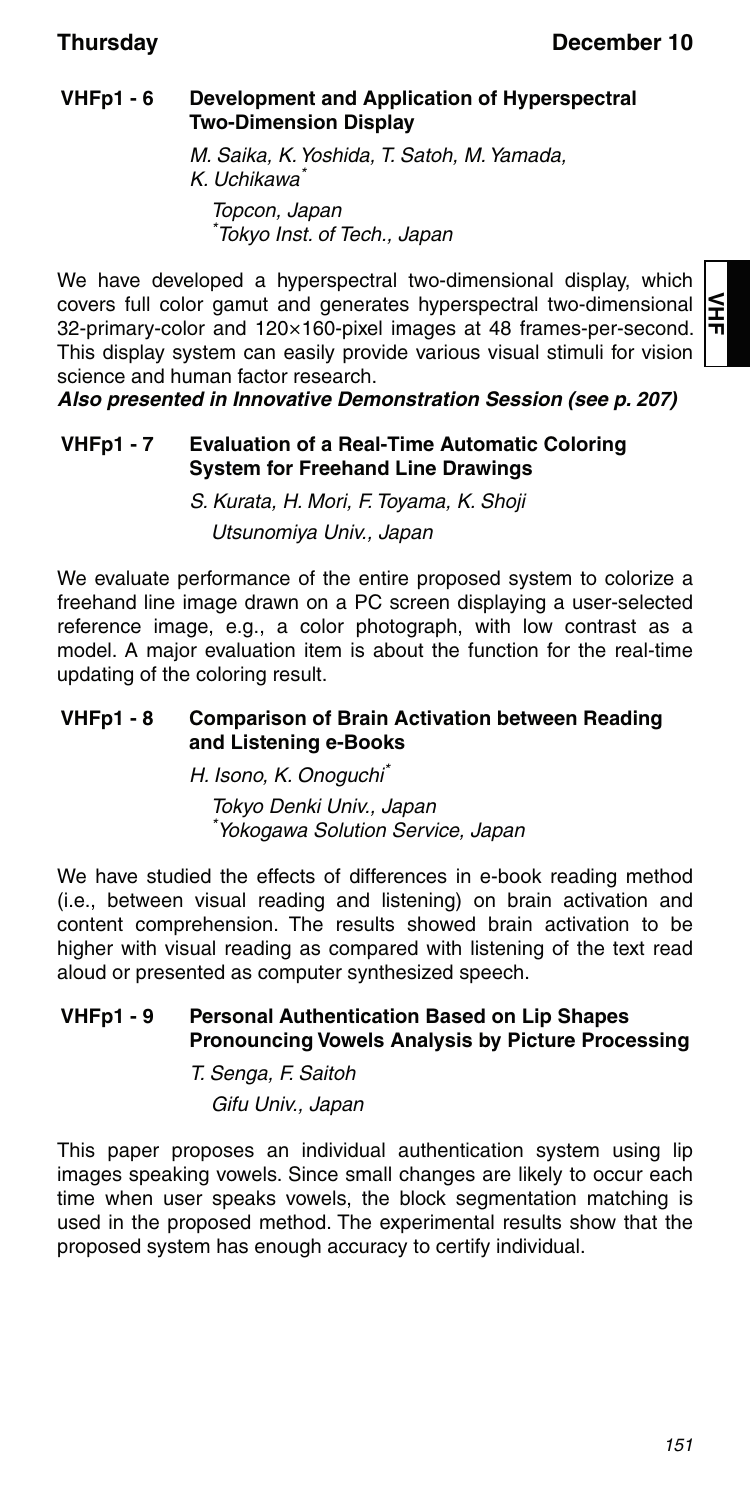### **VHFp1 - 10 Color Natural Images Sharpening Processing Based on Human Visual Characteristics**

J. Miyachi, F. Saitoh Gifu Univ., Japan

This paper proposes a method for sharpening an image paid attention on Mach-Effect that is one of human visual characteristics and lateral inhibition known as factor of Mach-Effect. A sharpening process is done by using two-dimensional normal distribution based on the model of lateral inhibition.

### **VHFp1 - 11L Optimizing Image Contrast of Two Types of Transparent Displays Using Adaptive S-Curves**

P.-L. Sun, H.-P. Chien Nat. Taiwan Univ. of S&T, Taiwan

Methods for characterizing the colors of T-LCD and Glasses-LCD under various lighting conditions are introduced. The color characteristics of the two devices are quite different. The image contrast can be improved adaptively by a sigmoidal tone curve and slight chroma compensation.

----- Break -----

**16:00 - 17:25 Hiei**

### **VHF4: Color and Vision**

Chair: K. Masaoka, NHK, Japan Co-Chair: T. Nakatsue, Sony, Japan

### **VHF4 - 1:** *Invited* **Observer Metamerism in Displays 16:00**

 $Y. As a non^*$ 

\* Rochester Inst. of Tech., USA \*Motorola Mobility, USA

Observer metamerism is a phenomenon where two spectrally different stimuli are matched for one person but mismatched for another person due to individual differences in color responses. This work discusses issues of observer metamerism in displays and introduces a possible solution called personalized color imaging.

#### **VHF4 - 2 16:30 Memory Colors of Familiar Objects in Abnormal and Normal Color Visions**

J.-W. Jian, H.-S. Chen, N.-C. Hu, R. Luo Nat. Taiwan Univ. of S&T, Taiwan

This study investigated memory colors for people with color vision deficiency (CVD), then built up the memory color model for CVD. The rating data were analyzed by modified bivariate Gaussian function, it's possible to distinguish CVD from NCV according to the distributions of the memory-color rating ellipses.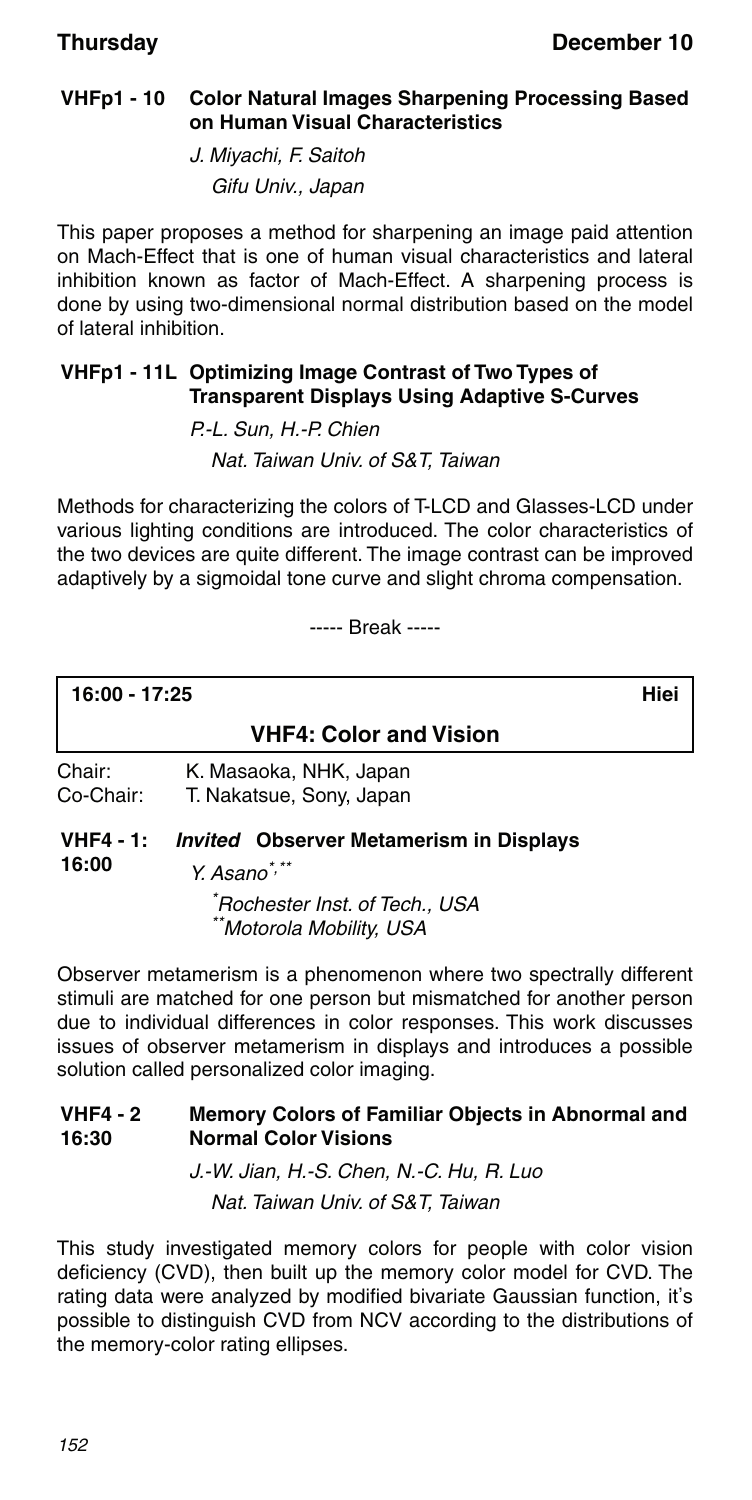≦

#### **VHF4 - 3 16:50 Measured and Calculated Value of the Helmholtz-Kohlrausch Effect for Natural Images under the Ambient Lighting Conditions**

S. Hashimoto, T. Shizume, G. Ohashi, H. Takamatsu\* , Y. Shimodaira Shizuoka Univ., Japan \* NEC Display Solutions, Japan

According to the calculated values by an estimated equation, the phenomenon of the Helmholtz-Kohlrausch effect occur under the ambient lightings. The purpose of this study is, therefore, to verify the phenomenon by the subjective evaluation experiment.

#### **VHF4 - 4L 17:10 Proper Pixel Density of Circle Display for Smart Watch**

T.-U. Kim, W. Seo, J. Jang, T.-Y. Park LG Display, Korea

This study proposed a proper pixel density for circle display of smart watch. The image quality of samples was evaluated with inner and edge section by subjective evaluation. From this study, circle displays with resolution of 519 ppi or more is required.

----- Break -----

| 17:40 - 18:50       |                                                                   | Hiei |
|---------------------|-------------------------------------------------------------------|------|
|                     | <b>VHF5: Color Rendering</b>                                      |      |
| Chair:<br>Co-Chair: | Y. Asano. Rochester Inst. of Tech USA<br>A. Yoshida, Sharp, Japan |      |

#### **VHF5 - 1: 17:40** *Invited* **Recommendation of Color Rendering Index Value for Wide-Gamut UHDTV Production**

H. Iwasaki, T. Hayashida\* , K. Masaoka\* , M. Shimizu, T. Yamashita\* , W. Iwai

Panasonic, Japan \* NHK, Japan

While LED lighting is being increasingly used in television production, it is important to clarify the color rendering index of LED lighting required for UHDTV production. From subjective evaluation results, we propose adding R9 as an index in addition to Ra and recommend Ra > 90 and  $R9 > 80.$ 

#### **VHF5 - 2 18:10 An Adaptive Color Calibration Method for LCDs in Different Display Modes**

Y. C. Su, P. L. Sun, H. C. Li, W. C. Hung Nat. Taiwan Univ. of S&T, Taiwan

Color characteristic under different display modes are investigated and an image-based color correction method is proposed to minimize the color variation under different display modes.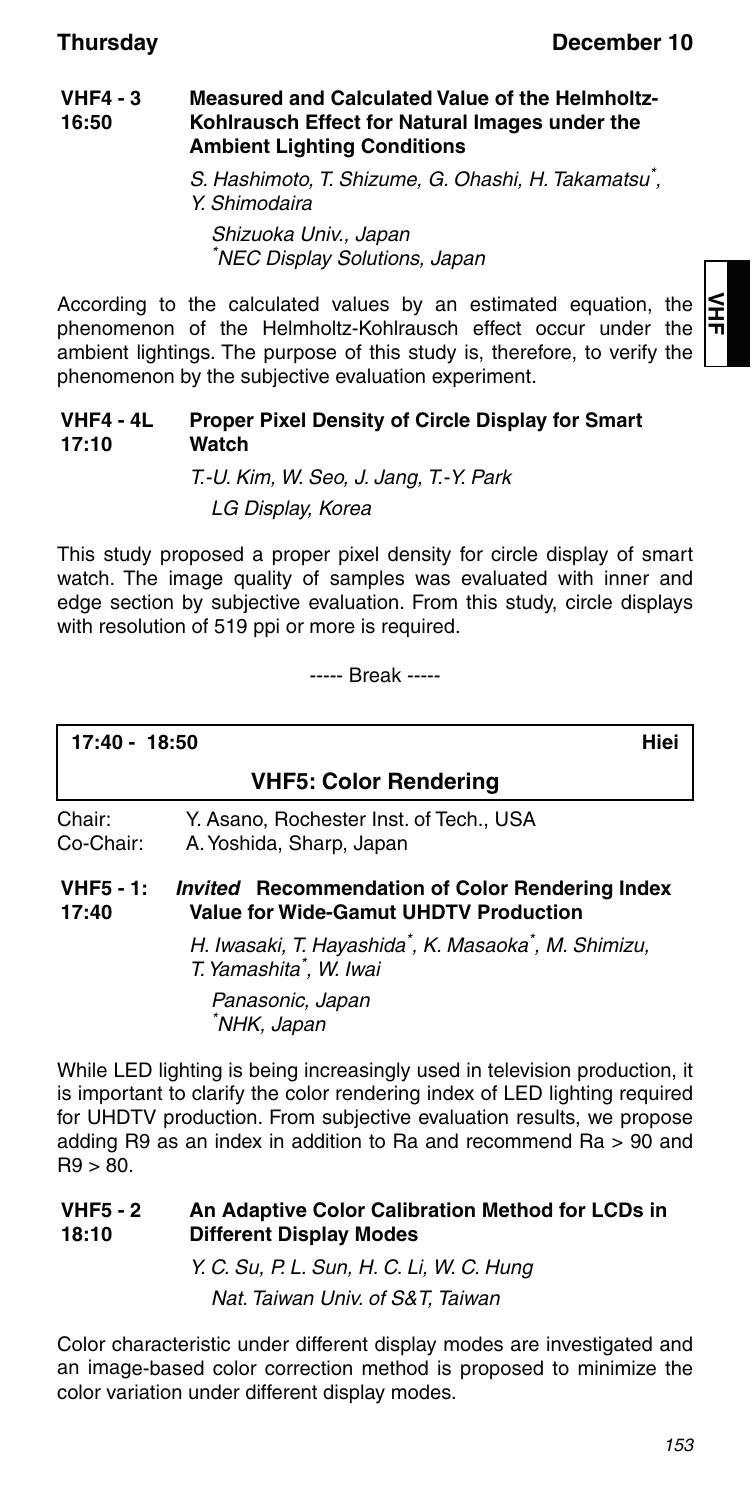#### **VHF5 - 3 18:30 Evaluation of Color Correction Operations for 3D Scanning Images**

K. L. Chan, H. Y. Hsiao, T. H. Lin, H. S. Chen Nat. Taiwan Univ. of S&T, Taiwan

This paper uses polynomial regression for correcting the color information and luminance distortion of 3D scanned models. Evaluations of 3D luminance correction for 3D scanning image were performed in terms of color difference, luminance curve plot and contrast ratio.

### **Author Interviews and Demonstrations**

19:00 – 19:40, Ohmi 6

### **Friday, December 11**

| $9:00 - 10:20$                  | Ohmi 9                                                                                                                                                                                                                                  |
|---------------------------------|-----------------------------------------------------------------------------------------------------------------------------------------------------------------------------------------------------------------------------------------|
|                                 | 3D4/VHF6: Autostereoscopic and Head-Mounted Displays                                                                                                                                                                                    |
| Chair:<br>Co-Chair:             | Y. Takaki, Tokyo Univ. of A&T, Japan<br>S. Uehara, Toshiba, Japan                                                                                                                                                                       |
| 3D4/<br><b>VHF6 - 1</b><br>9:00 | HaptoMIRAGE: An Active-Shuttered Real Imaged<br><b>Auto-Stereoscopic Display</b><br>Y. Ueda, H. Nii <sup>*</sup> , K. Minamizawa, S. Tachi <sup>**</sup><br>Keio Univ., Japan<br>IIJ Innovation Inst., Japan<br>**Univ. of Tokyo, Japan |

HaptoMIRAGE is an auto-stereoscopic display that does not require the viewer to wear devices like 3D glasses. it is convenient to produce content such that real objects and 3D virtual objects are combined. Furthermore, multiple users can share the 3D view from their respective viewpoints.

#### **3D4/ VHF6 - 2 9:20 Dual Orthogonal Flat Panel Autostereoscopic Display Using Visible Gap Contraction Prism**

H. Imai, N. Takanashi

NEC, Japan

We have developed a dual orthogonal flat panel autostereoscopic display using visible gap contraction prism. Since the prism contracts the visible gap region between two orthogonal panels optically, it is possible to diminish visual discomfort for viewer in observing stereoscopic images.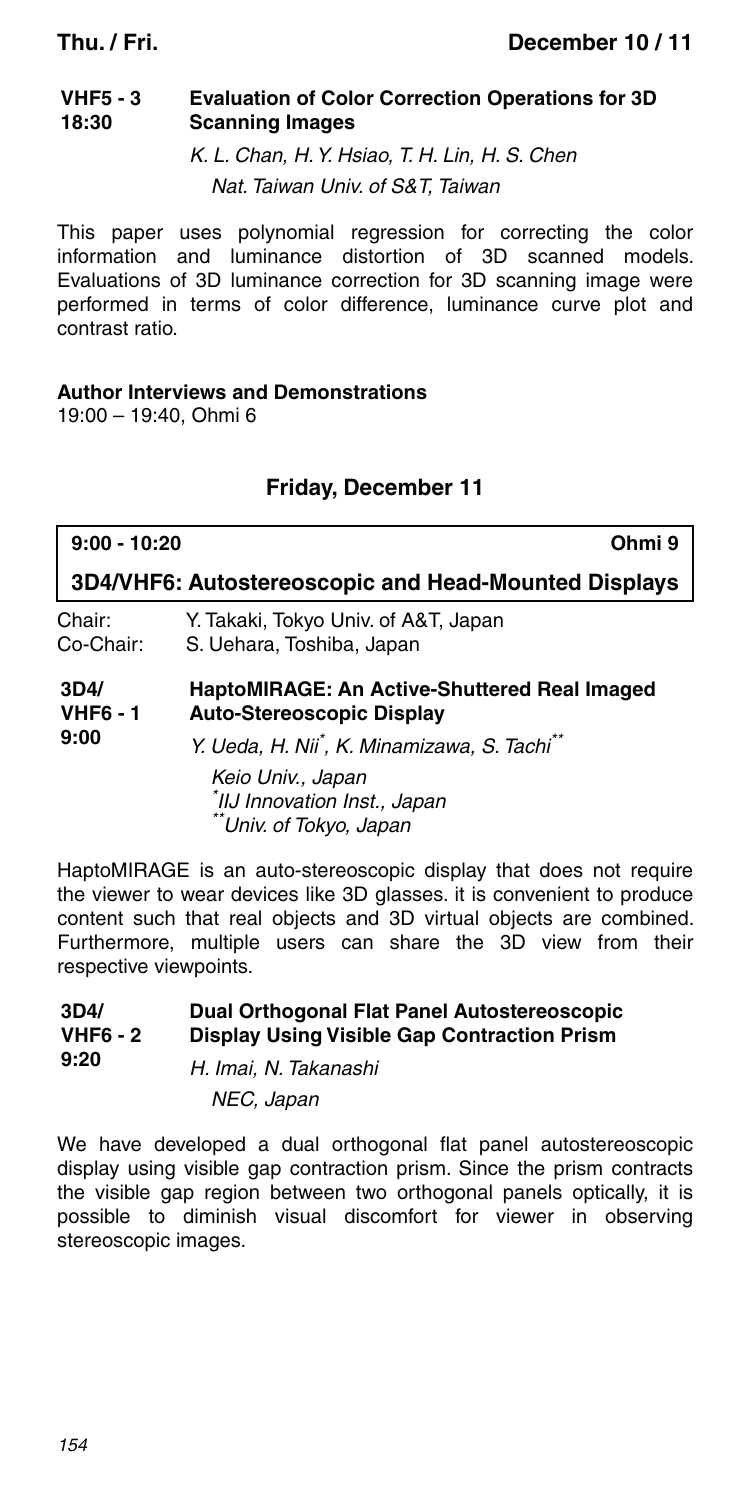도<br>뉴

| 3D4/<br>$VHF6 - 3$ | Sense of Height and Virtual Body in Head-Mounted<br><b>Display Environments</b> |
|--------------------|---------------------------------------------------------------------------------|
| 9:40               | T. Shibata. T. Inoue <sup>*</sup>                                               |
|                    | Tokyo Univ of Social Walfare Janan                                              |

токуо Univ. of Social Welfare, Japan \* Kanagawa Inst. of Tech., Japan

When using a head-mounted display, we cannot see our own body. We conducted an experiment to evaluate effects of virtual body on the user's sense of height and fear of heights. The results showed that the virtual body increased the user sense of height slightly and fear of heights significantly.

**3D4/ VHF6 - 4 10:00 Development of Poor Man's 3D-AR Platform for Amateur Game Creators** Y. Yoneda, E. Dong, T. Fujita, H. Kiriyama, K. Takemura, K. Iwasaki, R. Urushihara<sup>\*</sup>, T. Ichii Tokyo Inst. of Tech., Japan \* Ochanomizu Univ., Japan

For 3D-AR by amateur creators, development of a low-cost and easy to use platform is necessary. The system should be composed of low-cost devices such as tablet-PCs and USB-cameras. However, the performance of each device is low. We'll show the way to cover the performance by combination of available sensors.

*Also presented in Innovative Demonstration Session (see p. 207)*

----- Break -----

**Author Interviews and Demonstrations**

12:00 – 12:40, Ohmi 6

### **Supporting Organizations:**

Technical Committee on Electronic Information Displays, Electronics Society, IEICE

Technical Group on Information Display, ITE

# **SID Display Week 2016**

May 22 – 27, 2016

### Moscone Convention Center

San Francisco, CA, USA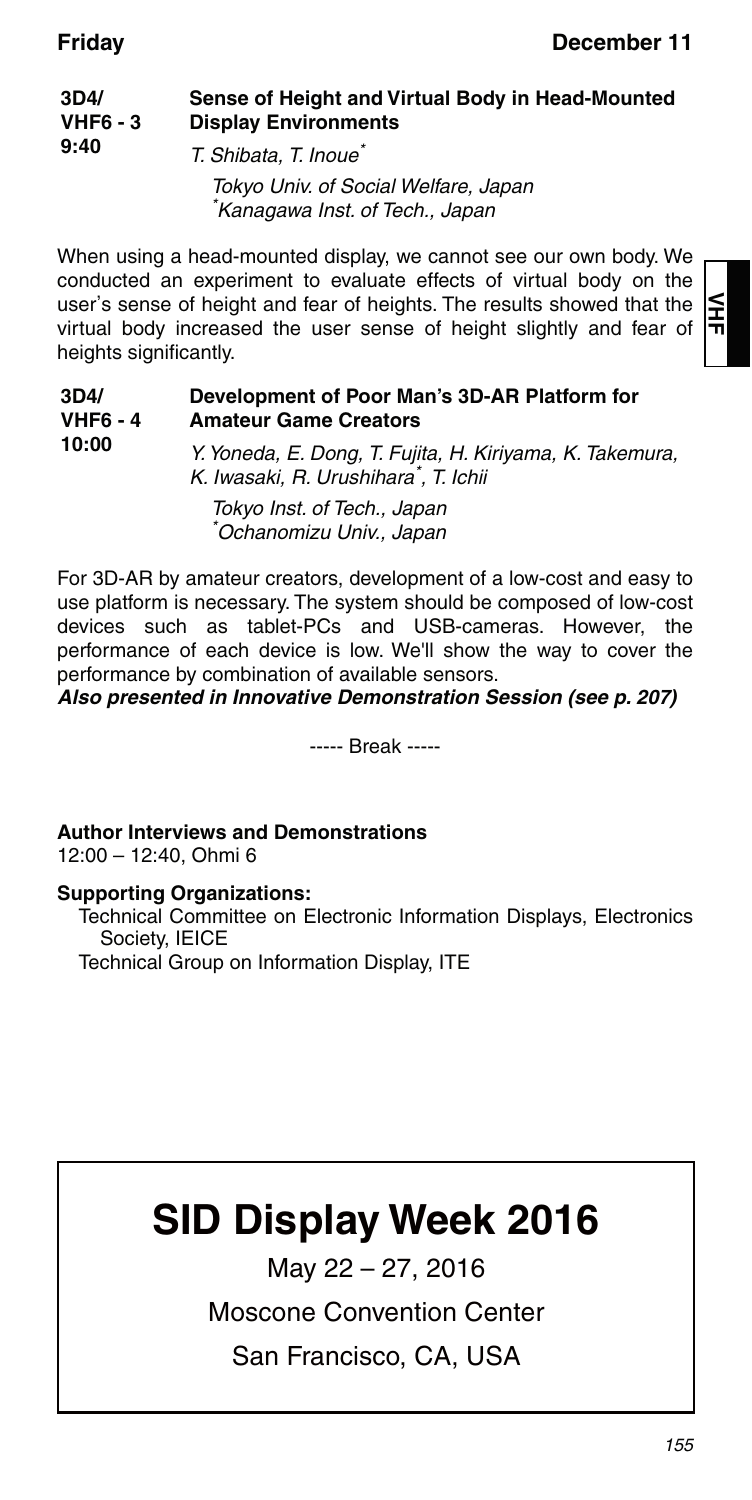## **Workshop on Projection and Large-Area Displays and Their Components**

### **Thursday, December 10**

**9:00 - 9:05 Ohmi 10**

### **Opening**

### **Opening Remarks 9:00**

S. Ouchi, Hitachi, Japan

| 9:05 - 10:30 | Ohmi 10 |
|--------------|---------|
|              |         |

### **PRJ1: Projection Applications**

Chair: D. Cuypers, imec, Belgium

Co-Chair: H. Nakano, Barco Japan, Japan

#### **PRJ1 - 1: 9:05** *Invited* **Volumetric Display Containing Multiple Two Dimensional Information Patterns**

A. Shiraki, H. Nakayama, R. Hirayama, T. Kakue, T. Shimobaba, T. Ito Chiba Univ., Japan

We have developed an algorithm to record multiple two-dimensional information patterns in single volumetric display. In this technique, different two-dimensional information pattern is expressed by the observation position of the observer. We showed some application of this technique.

#### **PRJ1 - 2 9:30 Implementation of Volumetric 3D Display with Multi-Layered Shutter Screens for Enhanced the Depth Recognition**

J.-T. Kim, S.-H. Yoo, M.-K. Park, H.-R. Kim Kyungpook Nat. Univ., Korea

We proposed the new 3D system of projection type consisting of SLM projector, polarization controller, and active shutter screens. To divide a 2D image according to depth information, optical properties of SLM projector and polarization controller are analyzed by measuring the Stokes parameter which can represent the polarization state.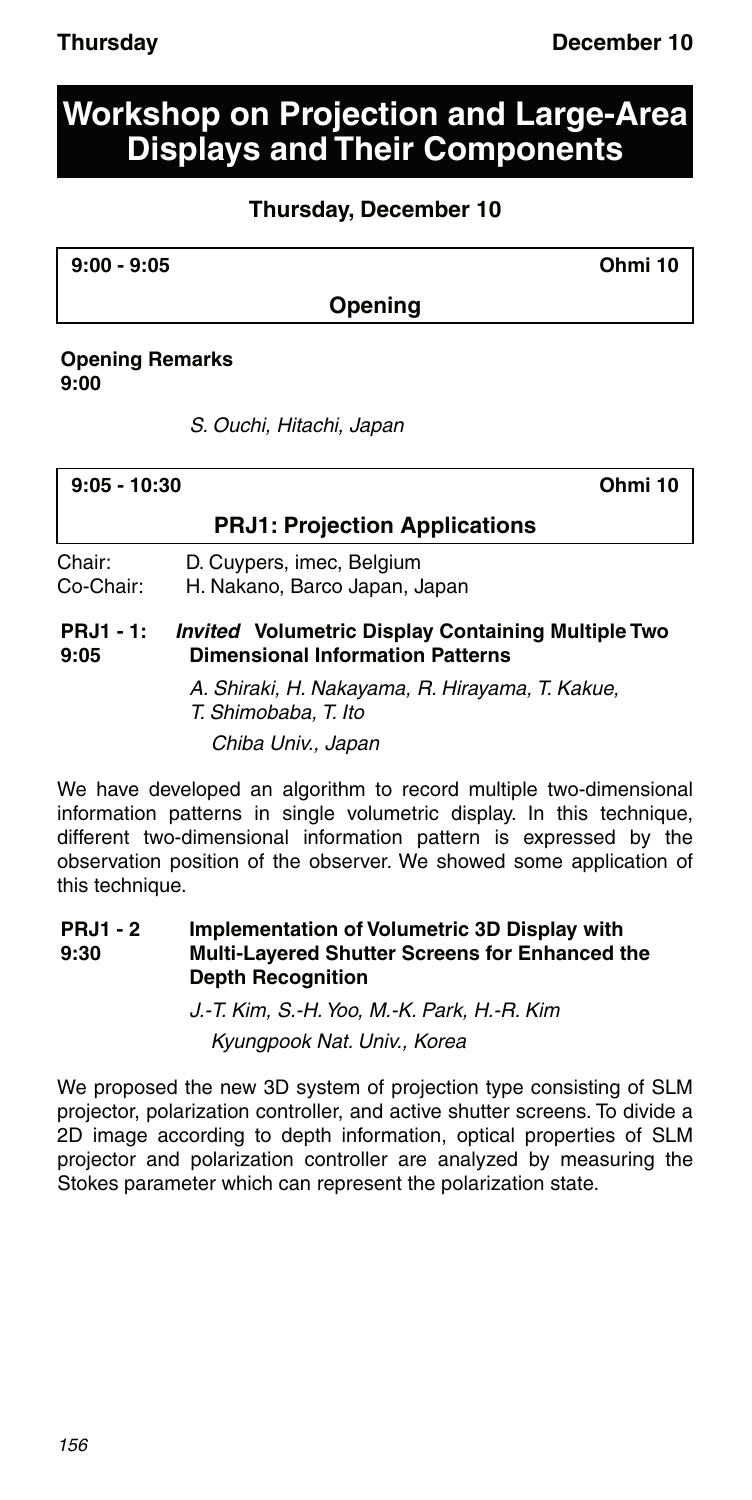#### **PRJ1 - 3 9:50 Boosting the Brightness of an LED Projector by Adding Laser Light Source**

P. Hickl, M. N. Ngo

Barco Control Rooms, Germany

High Power LEDs are in many respects a perfect light source for projection, especially for professional applications. However the maximum reachable projector brightness is Étendue limited. This paper describes a very simple method to increase the brightness by just modifying the typical LED illumination architecture with a laser source.

#### **PRJ1 - 4 10:10 Low-Speckle 6 Primary Laser Digital Cinema Projector**

P. Janssens, N. Coulier, W. D'Oosterlinck, G. Van Den Bergh Barco, Belgium

Barco has developed a high-brightness laser projector platform for digital cinema ranging from 20.000 to 60.000 lm. The projectors use a free-space coupled 6 primary laser source and are optimized for speckle reduction. The platform uses a chilled liquid cooling system to maximize lifetime and to reduce operational costs.

**10:30 - 10:54 Ohmi 10**

### **Short Presentation PRJp1: Projection**

All authors of poster papers for the PRJp1 session will give a brief 3-minute oral presentations with no discussion time in advance.

----- Lunch -----

**13:40 - 15:40 Ohmi 6**

*Poster* **PRJp1: Projection**

### **PRJp1 - 1 On the Discussion of the Uniformity Metrics**

C.-J. Ou, S.-E. Hong, S.-Z. Yang, Y.-Y. Chang, C.-H. Wu Hsiuping Univ. of S&T, Taiwan

New definition of the Uniformity is required for different scenario. It is clear to see that the present definition is close to the EBU code, with easier algorithm embedded in microchip for real time inspection.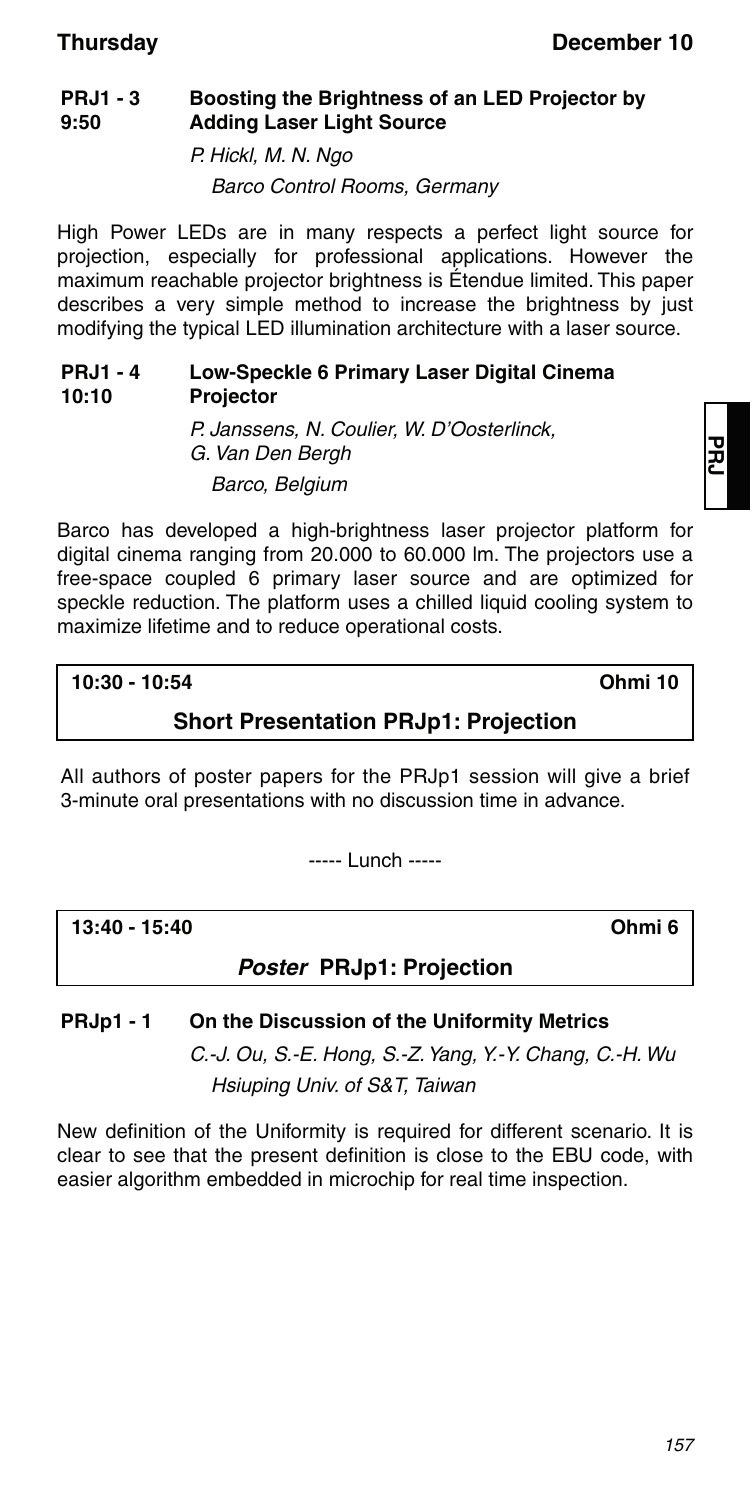### **PRJp1 - 2 Image Projection Using Random Phase-Free Hologram**

Y. Nagahama, T. Shimobaba, T. Kakue, T. Ito

Chiba Univ., Japan

Random phase is frequently used to a hologram calculation in order to widely spread an object light. However, the reconstructed image is contaminated by speckle noise. In this paper, we apply spherical wave instead of random phase to the hologram calculation, and demonstrate image projection with random phase-free amplitude hologram.

### **PRJp1 - 3 Head-Up Display System Incorporated with an Optical Element Having Both Lens Shift and Convex Features**

C.-Y. Shih, S.-W. Cheng, J.-T. Hsu

Automotive Res. & Testing Ctr., Taiwan

A HUD system was developed to incorporate an optical element that has the features of lens shift and convex. In doing so, HUD system was downsized while the magnifying, long-distance image was maintained. The HUD was capable of displaying information 2.1 meters in front of driver and large image (16.1-in).

### **PRJp1 - 4 Electrochromic Display Combined with Microcapsule**

J.-H. Yoon, M.-S. Kim, C.-H. Moon Hoseo Univ., Korea

To enhance the contrast and the uniformity of the electrochromic display devices, microcapsules were introduced inside the devices. As a chemical reaction layer,  $WO<sub>3</sub>$  and polyaniline were injected inside the microcapsules and their coloration characteristics were investigated with the change of the operating voltage.

### **PRJp1 - 5L Waveguide-Type Red-Green-Blue Laser Beam Combiners Integrated with Semiconductor Lasers**

A. Nakao, K. Tsujino, S. Yokokawa, S. Tanaka,

S. Hayashiguchi, T. Katsuyama

Univ. of Fukui, Japan

We have realized a new waveguide-type red-green-blue laser beam combiner, which is integrated with semiconductor lasers. Its size is as small as  $4.5 \times 7.5$  mm. Tapered spot size converters and curved waveguides were introduced. This laser source can be applied to compact image projectors including eyewear projectors.

### **PRJp1 - 6L Polarization-Dependent Diffuser Based on Liquidcrystal Lens Array**

W.-K. Lin\*,\*\*, W.-C. Su\*\*, B.-S. Lin\* \* Nat. Chiao Tung Univ., Taiwan \*\*Nat. Changhua Univ. of Education, Taiwan

A polarization-dependent diffuser is fabricated by liquid-crystal micro lens array. The device is operating with a low applied voltage. In this study, the optical characteristic of the diffuser is analyzed. The device can be a screen when the incident light is diffused.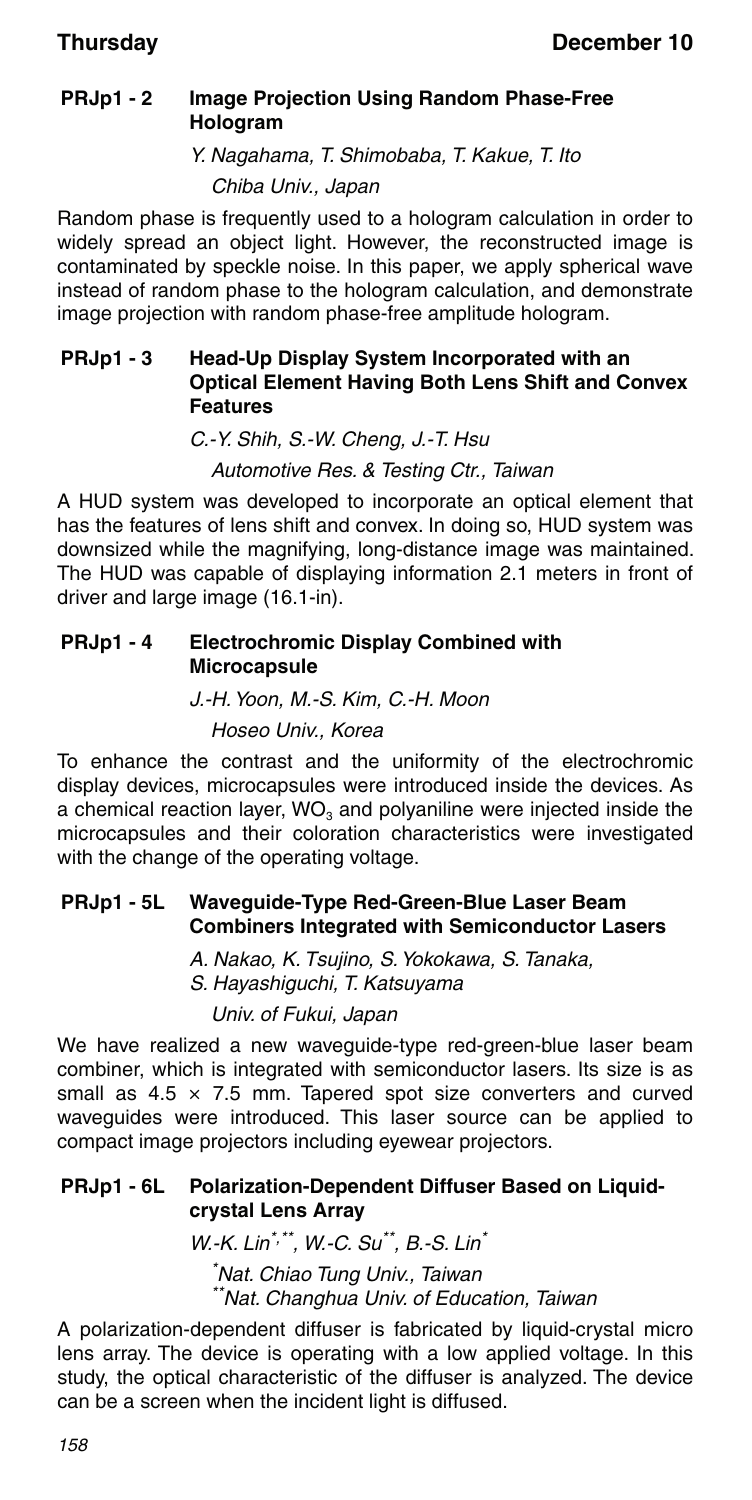### **PRJp1 - 7L A Study Liquid Crystal Lens Dimming Technology in the Non-Image Projection System**

Y.-L. Su, Y.-C. Fang, W.-T. Li

Nat. Kaohsiung First Univ. of S&T, Taiwan

The main purpose of this paper is to explore to improve the laser projector projection contrast lighting design. Used as the light source of a liquid crystal lens array local dimming system, the contrast of the projector reaches the imaging element wafer significantly improved purposes.

### **PRJp1 - 8L Validation of Illuminance Measurement for Laser Display**

S. Kubota, M. Kurashige, K. Ishida, K. Ochi\* Dai Nippon Printing, Japan \* Konica Minolta, Japan

The effect of speckle on the measurement of illuminance was investigated by changing speckle contrast of RGB lasers and measuring illuminance directly and indirectly. Illuminance level in the both methods was almost same, which means the effect of speckle was small in the measuring conditions of this validation study.

### *Also presented in Innovative Demonstration Session (see p. 207)*

----- Break -----

**Author Interviews and Demonstrations** 19:00 – 19:40, Ohmi 6

### **Friday, December 11**

| $9:00 - 10:20$      |                                                                 | Ohmi 10 |
|---------------------|-----------------------------------------------------------------|---------|
|                     | <b>PRJ2: Projection Components and Materials</b>                |         |
| Chair:<br>Co-Chair: | P. Janssens, Barco, Belgium<br>T. Hayashi, OKAMOTO GLASS, Japan |         |
| <b>DD 10</b>        | Olusulau Linulai Omiatal, Allammant Halmartha, Ohllausa         |         |

#### **PRJ2 - 1 9:00 Circular Liquid Crystal Alignment Using the Oblique Inorganic Material Deposition Method**

D. Cuypers, J. De Smet, P. Joshi, X. Shang, H. De Smet IMEC & Ghent Univ., Belgium

The possibility of circular liquid crystal alignment using only inorganic obliquely evaporated alignment layers is explored and used to realize proof-of-principle devices, as an alternative to the polymer based circular alignment approaches.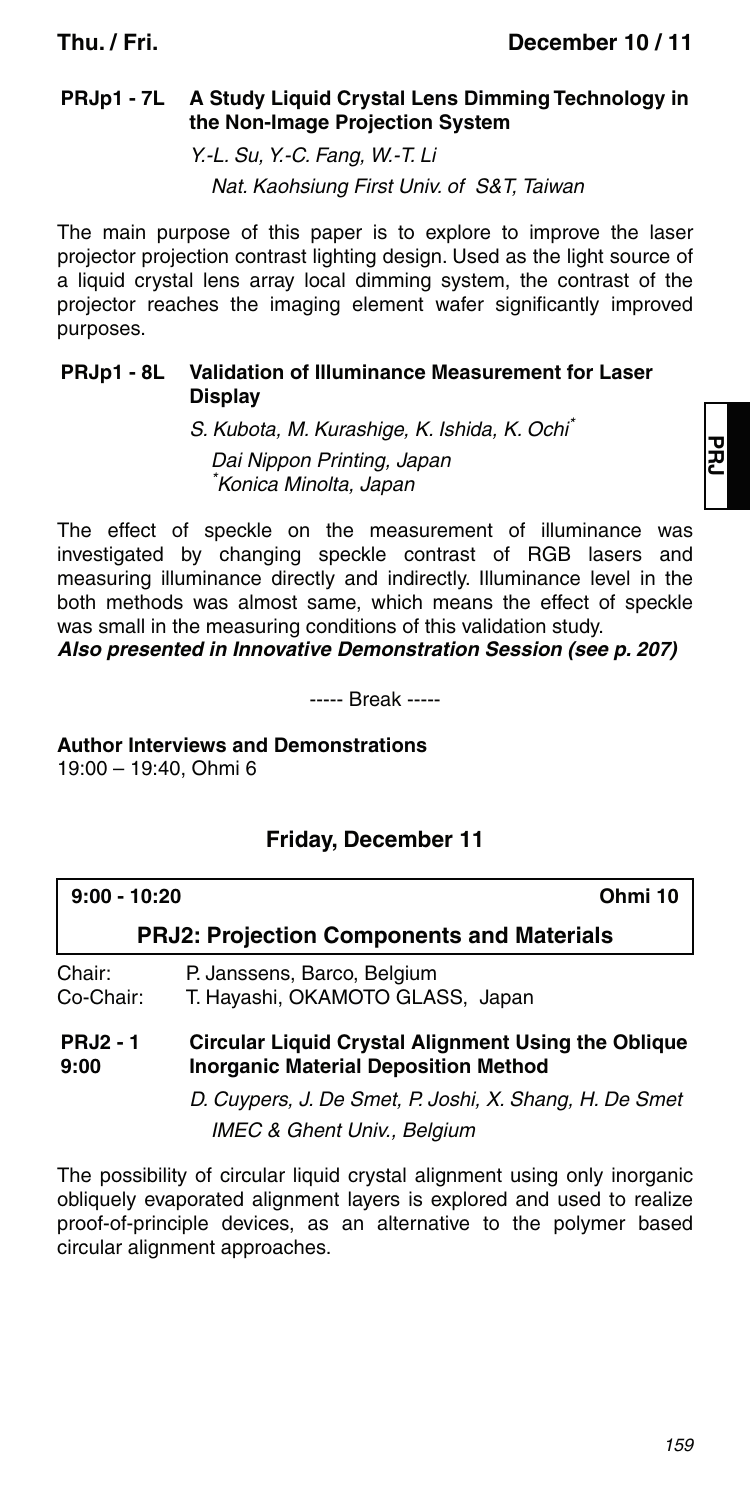#### **PRJ2 - 2 9:20 Optical Resin for Displays**

R. Ozeki, T. Kenmochi Kyoritsu Chem., Japan

Future technologies will rely on the utilization of optical resins. Resin technologies offer effective optical performance for devices which contributes to optical display units of the present and future for wearable devices. There are three key technologies related to optical performance; Optical Control, Coloration, and Anchor. These technologies can be made with design latitude.

#### **PRJ2 - 3 9:40 Ultra High Contrast Reflective HTPS Projector Applied Laser Diode**

A. Haruyama, Y. Sugimoto, S. Uchiyama, M. Kawamura, T. Toyooka, H. Iisaka Seiko Epson, Japan

We developed a new liquid crystal display (LCD) projector that employs a new reflective high-temperature poly-silicon (R-HTPS) device and laser diodes (LD) for the light source. To achieve a high contrast ratio, the devices and optical system were modified.

#### **PRJ2 - 4L 10:00 High-Speed 8-bit Image Projector at 1,000 fps with 3 ms Delay**

Y. Watanabe, G. Narita, S. Tatsuno, T. Yuasa\* , K. Sumino\* , M. Ishikawa

Univ. of Tokyo, Japan \* Tokyo Electron Device, Japan

We report a newly developed high-speed projector operating at a frame rate of 1,000 fps and with a latency of 3 ms. This was achieved by synchronized operation of the DMD and LED and by using a specially developed image transmission module.

----- Break -----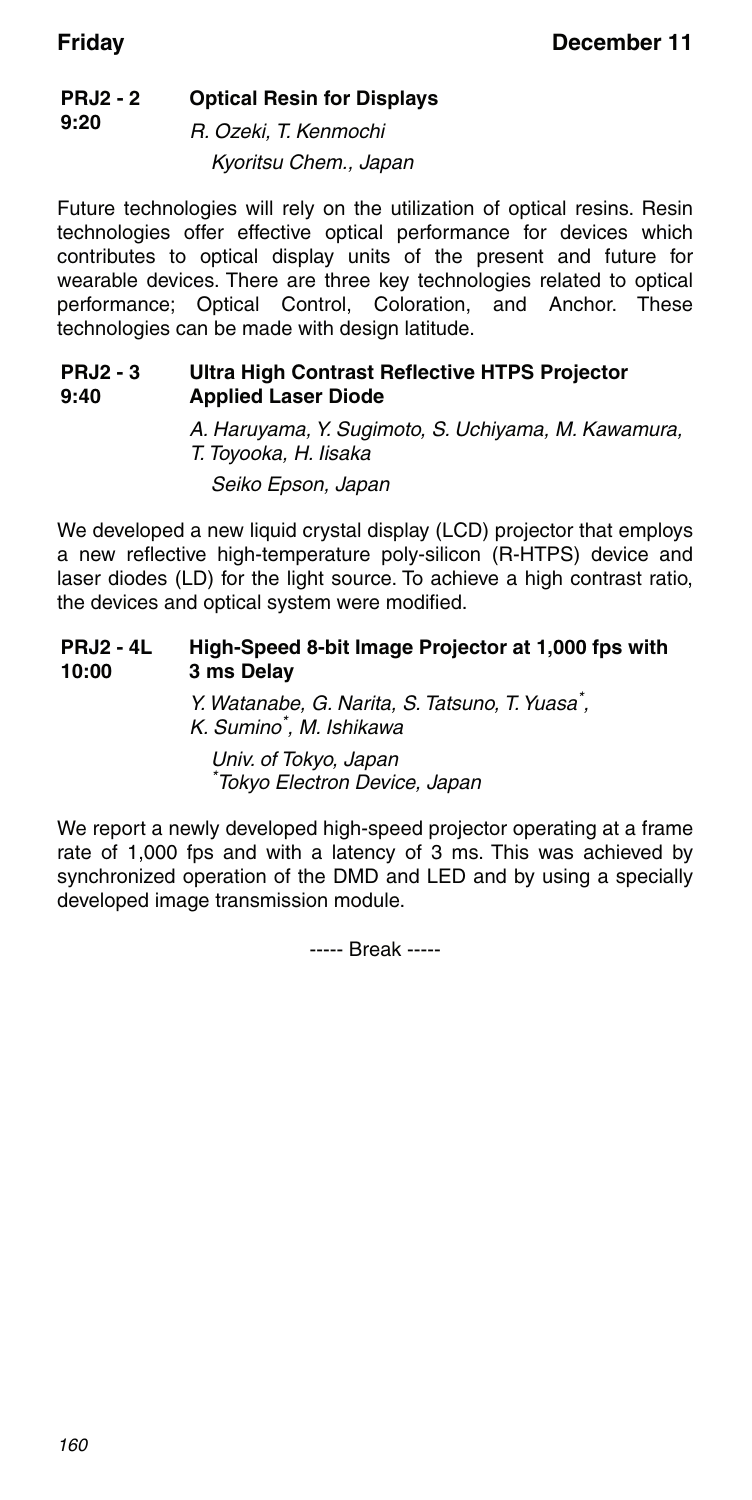| 10:40 - 12:25                      | Ohmi 10                                                                                                                    |
|------------------------------------|----------------------------------------------------------------------------------------------------------------------------|
|                                    | <b>PRJ3: Solid State Light Source</b>                                                                                      |
| Chair:<br>Co-Chair:<br>$PRJ3 - 1:$ | P. Hickl, Barco Control Rooms, Germany<br>T. Fukui, Oxide, Japan<br><b>Invited</b> Speckle Reduction by Using Transmissive |
| 10:40                              | ZnO Device Based on Dressed-Photon-Assisted<br><b>Optical Modulation</b>                                                   |
|                                    | N. Tate, T. Kawazoe*, S. Nakashima, W. Nomura,<br>M. Ohtsu <sup>*,</sup>                                                   |

Kyushu Univ., Japan \* Res. Inst. of Nanophotonics, Japan \*Univ. of Tokyo, Japan

We demonstrated large optical modulation using zinc oxide single crystal doped with nitrogen ions, which was annealed by a dressedphoton–assisted annealing method. The device, having a thin, transmissive structure, was used as a key component of a novel speckle reduction method.

#### **PRJ3 - 2 11:05 Highly Reliable High Power 638 nm Broad Area Laser Diode for Display Application**

T. Yagi, K. Kuramoto, R. Wakamatsu, M. Miyashita Mitsubishi Elec., Japan

638-nm broad area laser diode (BA-LD) with triple 60-um stripes assembled on  $\phi$ -9.0 mm TO emitted up to 5.5 W at 25°C, pulse with duty of 30%. Mean time to failure of the LD under 2.5 W with duty of 30% was estimated to be 120 K hours.

#### **PRJ3 - 3 11:25 Optically Efficient Homogenization of Laser Illumination**

F. Shevlin DYOPTYKA, Ireland

DYOPTYKA's innovative deformable mirror technology is shown to achieve effective and efficient intensity homogenization of laser illumination and speckle reduction in a projection display. Performance is found to be similar to an approach which uses one stationary and one moving diffuser moving diffuser but with significantly improved optical efficiency.

*Also presented in Innovative Demonstration Session (see p. 207)*

#### **PRJ3 - 4 11:45 Mixed Phosphors/Dye in Liquid for High Power Digital Projectors with Laser Excitation**

K. Li

Wavien, USA

Heat dissipation using standard phosphor wheel configuration in laser phosphor projectors limits the output to about 6,000 lumens. This paper describes a circulating liquid with a suspension of phosphor powder in an optical cell allowing the output to be extended to beyond 60,000 lumens for 3D digital cinema.

**PRJ**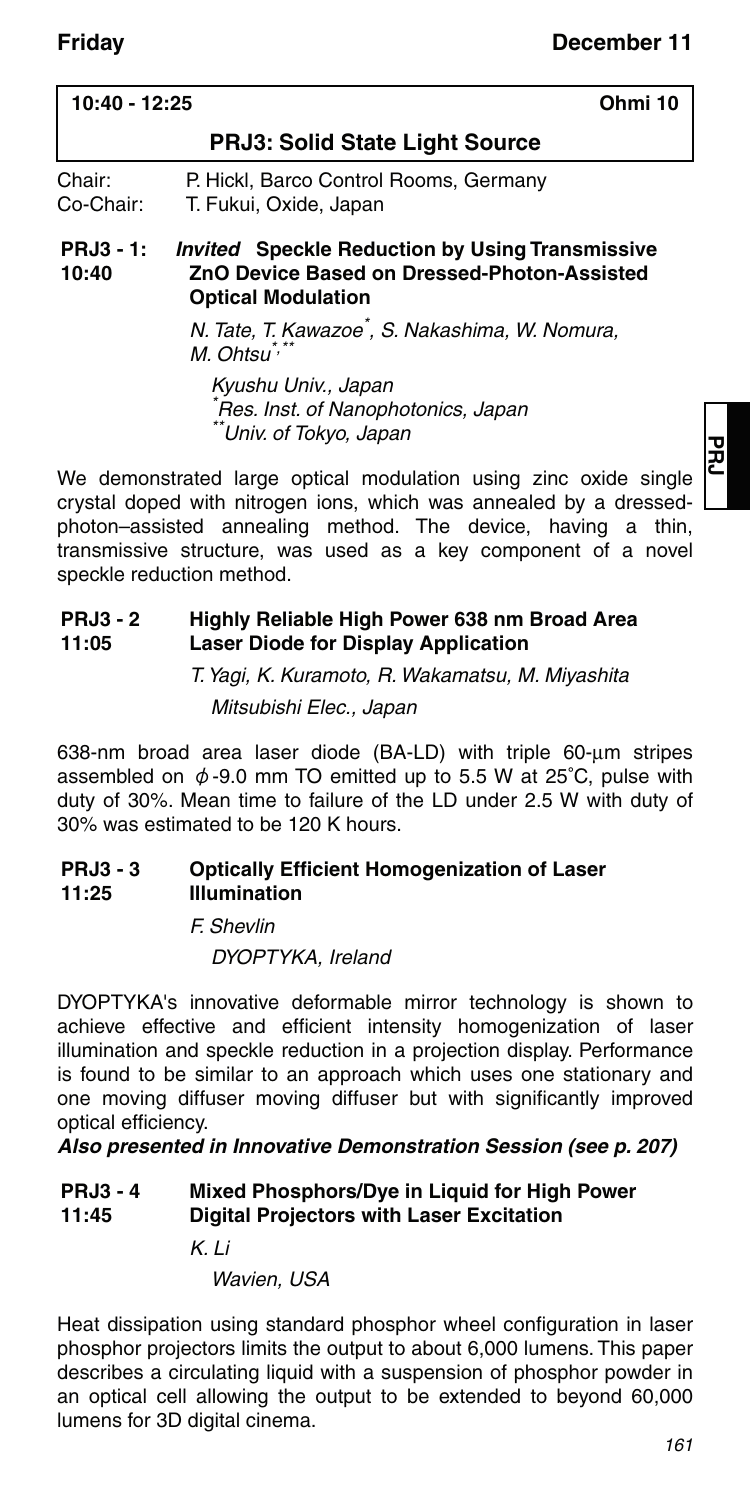#### **PRJ3 - 5L 12:05 SiC magneto-optical current-transformer applicable to a polarization rotator using dressed photons**

T. Kawazoe\* , N. Tate\*\*, M. Ohtsu\*,\*\*\*

\* Nanophotonics Eng. Organization, Japan \*\*Kyushu Univ., Japan \*\*\*Univ. of Tokyo, Japan

An magneto-optical current-transformer using SiC was demonstrated. This device was SiC homojunction diode processed by the dressedphoton-phonon annealing. The Verdet constant of the device was 600 deg/A and the Faraday rotation angle was 7800 deg/cm. Its potential as a display component is extremely high.

### **Author Interviews and Demonstrations**

12:00 – 12:40, Ohmi 6

----- Lunch -----

| 13:30 - 14:50             | Ohmi 10                                                                                                               |  |  |
|---------------------------|-----------------------------------------------------------------------------------------------------------------------|--|--|
|                           | <b>PRJ4: Automotive Display and Lighting</b>                                                                          |  |  |
| Chair:<br>Co-Chair:       | F. Shevlin, DYOPTYKA, Ireland<br>K. Ohara, Texas Instrs., Japan                                                       |  |  |
| <b>PRJ4 - 1:</b><br>13:30 | <i>Invited</i> Study on the Effect of the Laser Headlights<br>on the Brightness of Road Surfaces and Traffic<br>Signs |  |  |

S. Iwamoto, Y. Tsukada<sup>\*</sup> Honda R&D, Japan \* Nat. Traffic Safety & Environment Lab., Japan

In the past few years, laser has been developed as a light source to be used in the headlamps, and its practical application has already been started. Accordingly, we conducted comparative study on how headlights with different light sources and colors affect the appearance of traffic signs and white lines.

#### **PRJ4 - 2:** *Invited* **Laser/LED Headlights**

**13:50** T. Waragaya, Y. Nakazato, T. Anzai Stanley Elec., Japan

The automotive headlight which is equipped with LED currently becomes familiar. Laser based light sources are attracting attention as next-generation light sources in automotive headlights. In this paper, we introduce as the example that how the laser based headlight which we manufactured contributes to safe driving.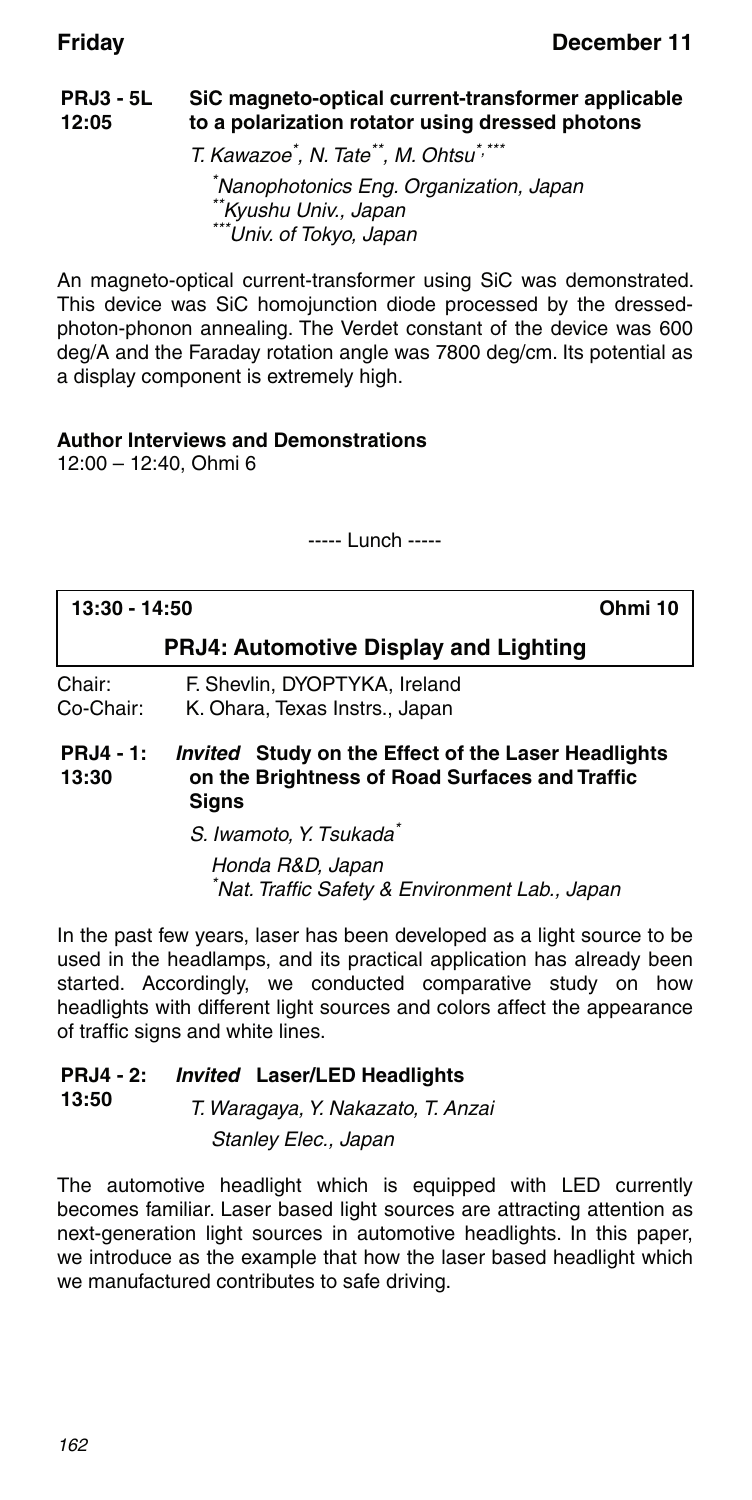#### **PRJ4 - 3: 14:10** *Invited* Visualization of the Wind by the 1.5  $\mu$ m **Coherent Doppler LIDAR**

T. Yanagisawa, T. Sakimura, N. Kotake, S. Kameyama, T. Ando, K. Asaka, M. Furuta, H. Tanaka, T. Harada, M. Hagio, M. Enjo, Y. Kajiyama, Y. Fujii, Y. Hirano Mitsubishi Elec., Japan

We have released coherent Doppler LIDARs (CDLs) which realize visualization of the wind. Long-range CDL (A series) can measure wind up to 30-km of radius. Compact CDL (W series) can visualize velocity and direction of the wind in real time. We introduce principle and technologies used in the CDLs.

#### **PRJ4 - 4L 14:30 Augmented Reality Head-Up Display: Defining Brightness Requirements**

S. Martin, J. Thompson, J. Ferri Texas Instrs., USA

The next generation augmented reality (AR) head-up display (HUD) will fundamentally change the driver's experience, providing graphics conformed to the real-world screen. AR HUD systems have new parameters requiring significantly higher luminous flux. Additionally, sunlight thermal loading and polarization effects must also be considered for these new AR HUD systems.

----- Break -----

### **15:10 - 16:35 Ohmi 10**

### **PRJ5: Projection Optics**

Chair: J.-W. Pan, Nat. Chiao Tung Univ., Taiwan Co-Chair: Y. Asakura, NITTOH KOGAKU, Japan

**PRJ5 - 1: 15:10** *Invited* **Development of RGB Laser Backlit Liquid Crystal Display**

> E. Niikura, N. Okimoto, S. Maeda, H. Yasui, A. Heishi, S. Yamanaka, T. Sasagawa<sup>\*</sup>, Y. Nishida<sup>\*\*</sup>, Y. Kusakabe<sup>\*\*</sup>

Mitsubishi Elec., Japan \* Mitsubishi Elec. Lighting, Japan \*\*NHK, Japan

We have developed a laser backlit liquid crystal display with the RGB semiconductor laser diodes in the backlight light source. In this backlit system, three-color laser lights are emitted by our original light guide rods. This display has achieved 98% cover ratio of the Rec. ITU-R BT.2020.

**PRJ**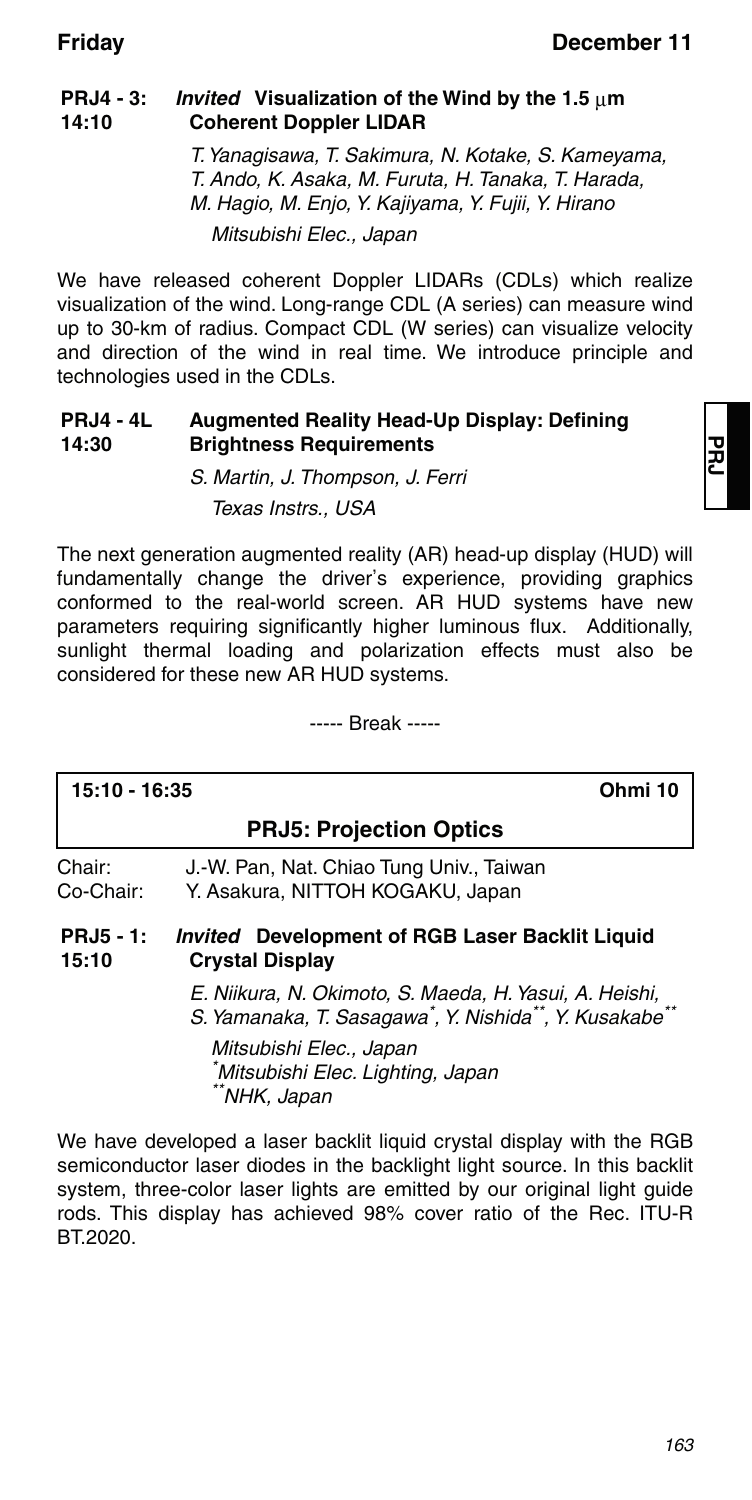**15:55**

#### **PRJ5 - 2 15:35 Aberration Correction in Ultra Short Throw Projection Lens Using a Relay Optical System** T. Matsuo, K. Mochizuki, A. Sawamoto, M. Yoshida,

K. Ooe, Y. Asakura Nittoh Kogaku, Japan

We have developed a new optical system that uses Hybrid Relay Lens (HRL) system. The HRL system is a lens with very short focal length, which satisfies all the requirements expected for a projection lens. This new type of lens system will fulfill unsolved needs in the market.

#### **PRJ5 - 3 Wide-Conversion Lens Design for a Pico Projector**

K.-W. Zhao, C.-W. Tsao, Y.-C. Chen, K-D. Chang<sup>\*</sup>, J.-W. Pan

Nat. Chiao Tung Univ., Taiwan

We propose a concept for the design of a 0.702x wide-conversion lens for a 0.30-in. Digital Micromirror Device. By attached in front of the projection lens of a Pico Projector, this wide-conversion lens is capable of enlarging the size of the original projected image at the same projection distance.

#### **PRJ5 - 4 16:15 Optical Device Design to Realize the Visor-Type Display and Augmented Reality**

C.-H. Chuang<sup>\*</sup>, Y.-K. Hsu<sup>\*</sup>, C.-Y. Chen<sup>\*\*</sup>, B.-S. Lin<sup>\*\*\*</sup>,  $P - J. Wu^{\ast\ast}$ 

\* Nat. Yunlin Univ. of S&T, Taiwan \*Nat. Taiwan Univ. of S&T. Taiwan \*\*\*Nat. Chiao Tung Univ., Taiwan

In this study, we propose a wearable display with a projection device. The "optical projection device" is designed and mounted on the visor to realize augmented reality. By using the device, an upright enlarge virtual image is obtained and the distance between the eyes and the image is 14 cm.

----- Break -----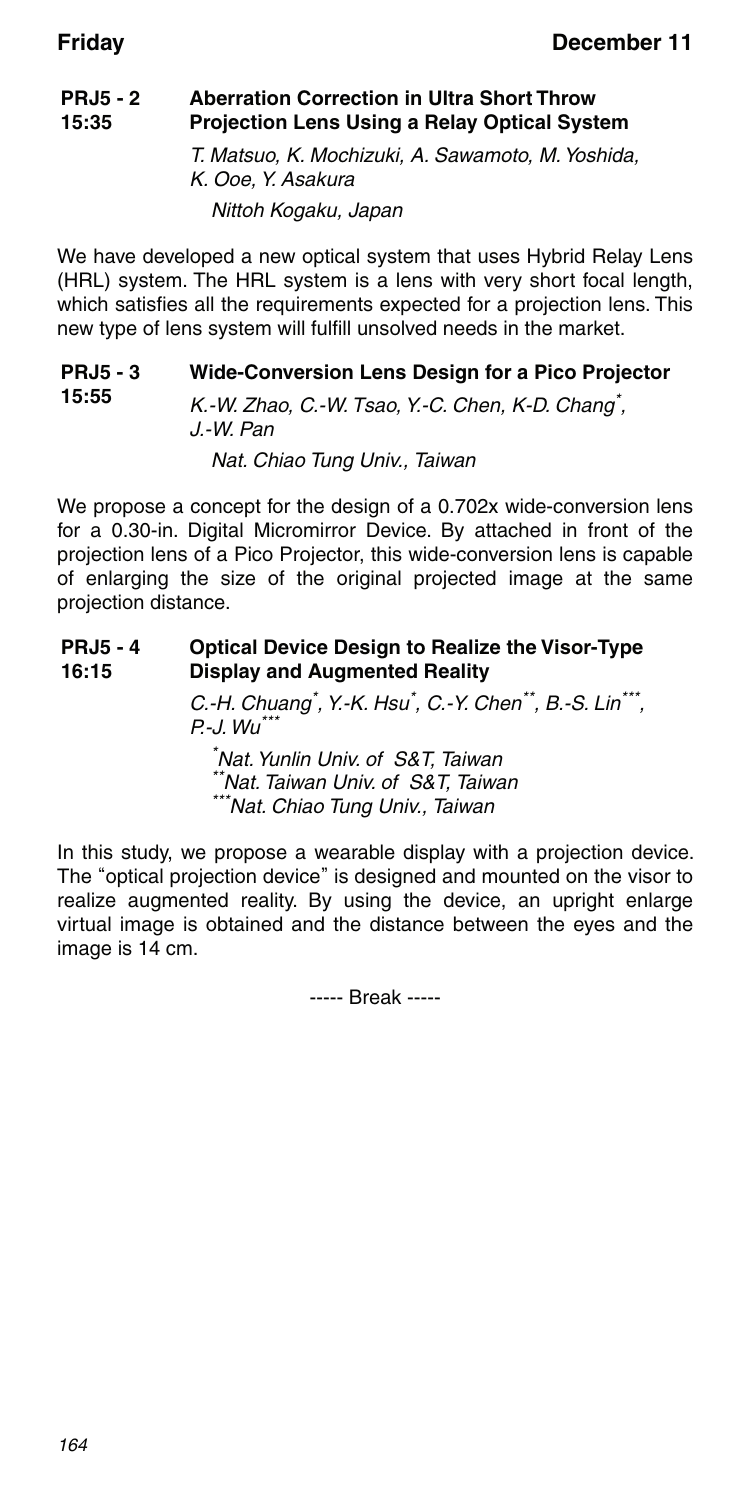### **PRJ6: Wearable Applications** *Special Topics of Interest on Augmented Reality and Virtual Reality* Chair: S. Shikama, Setsunan Univ., Japan Co-Chair: S. Ouchi, Hitachi, Japan **PRJ6 - 1: 16:50** *Invited* **High-Luminance See-Through Eyewear Display with Novel Volume Hologram Waveguide Technology**

**16:50 - 18:20 Ohmi 10**

S. Nakano, T. Oku, K. Akutsu, M. Kuwahara, T. Yoshida, E. Kato, K. Aiki, I. Matsumura, A. Machida, H. Mukawa Sony, Japan

We have developed a see-through eyewear display with novel volume hologram waveguide. The waveguide has two in-coupling and one outcoupling reflection holograms. This technology enables to achieve highluminance (1000 cd/m<sup>2</sup>) and high-uniformity (70%) characteristics, which is indispensable for augmented reality applications in various environments.

#### **PRJ6 - 2: 17:15** *Invited* **Augmented Vision for Minimally Invasive Surgery**

T. Nakaguchi Chiba Univ., Japan

Laparoscopic surgery is one of the most important trends in modern medicine. It, however, makes the surgical procedure much difficult and risky. Since augmented reality (AR) technologies have a potential to address these problems, we will present current situation and future problem of the projector-based AR system in Medicine.

#### **PRJ6 - 3 17:40 A Head Mounted Display Using the Original Flexible Arm and Headband**

M. Watanabe, Y. Fukuda, M. Yagi, H. Ishizaki, M. Nakanishi\* , N. Hanafusa\*\*, T. Katano

Brother Inds, Japan \* Keio Univ., Japan \*\*Univ. of Tokyo Hospital, Japan

We have developed a Head Mounted Display "HMD" using the original flexible arm and headband. Users of this HMD can place the display at the free position. The feasibility test of this HMD on ultrasound guided vascular access puncture confirmed good operability.

*Also presented in Innovative Demonstration Session (see p. 207)*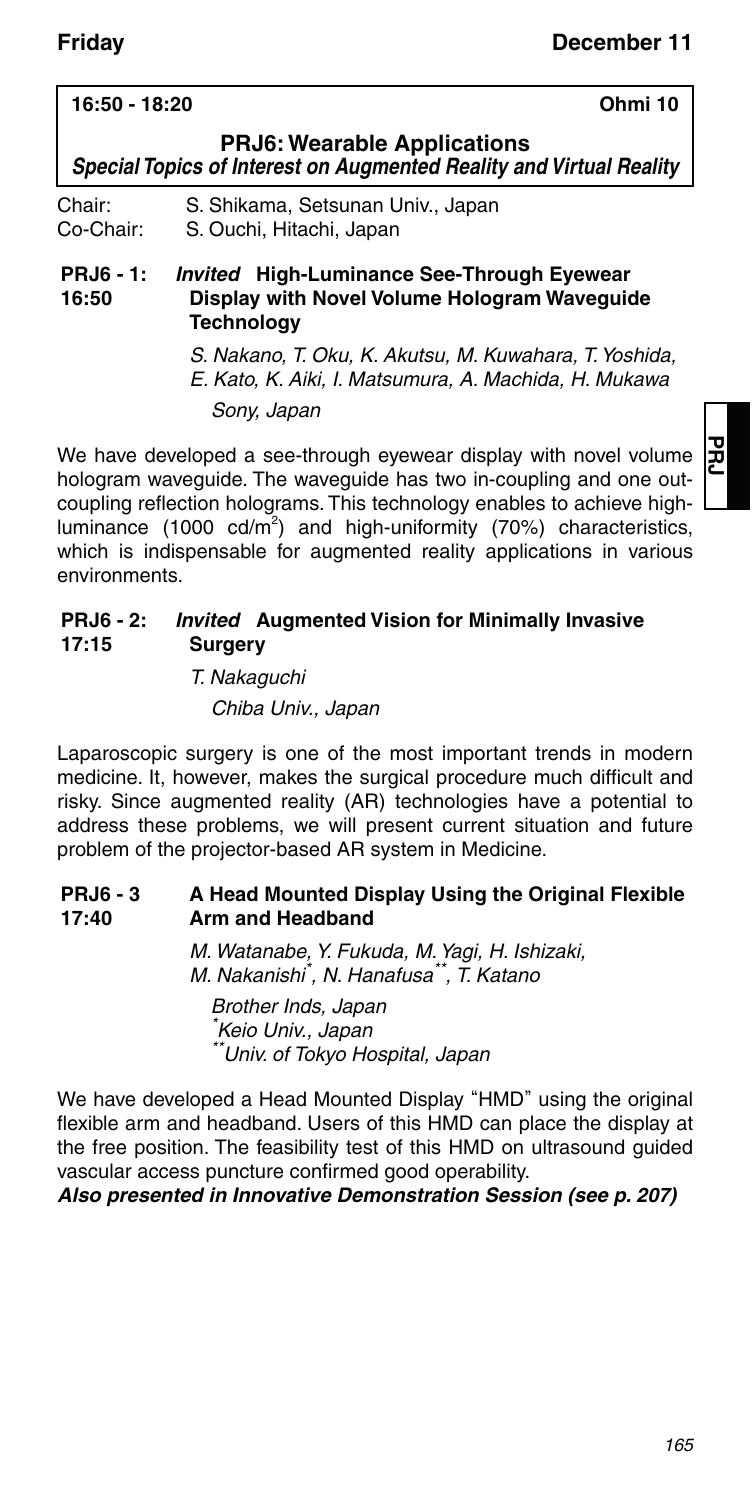#### **PRJ6 - 4L 18:00 An Applied Method for Wearable Device with Assortment Work in Logistics**

T. Fujiwara, T. Kosaka, T. Matsuda, Y. Nakajima, T. Sakurada\* , T. Ozaki Hitachi, Japan \* Hitachi Transport Sys., Japan

Wearable device attracts many companies. Logistics department especially expects it because getting advantage of hands-free. In this study, we adapted wearable device to assortment work in logistics and evaluated cost cut effect in comparison with current method. As the result of evaluation, cost cut effect is approximately 15%.

### **Author Interviews and Demonstrations** 18:10 – 18:50, Ohmi 6

### **Supporting Organizations:**

Laser Display Technology Research Group, Optical Society of Japan Technical Group on Information Display, ITE

# **"Innovative Demonstration Session"** *by Oral and Poster Presenters*

Live demonstrations of emerging information display technologies

> Thursday, Dec. 10, 2015  $10:30 - 16:00$ Ohmi 5 (2F) Shakunage 2 (1F) See page 205-209 for details

# **EXHIBITION**

 12:00 – 17:00 Wednesday, Dec. 9 10:00 – 18:00 Thursday, Dec. 10 10:00 – 14:00 Friday, Dec. 11

> Lobby (2F) Otsu Prince Hotel

Free admission with your registration name tag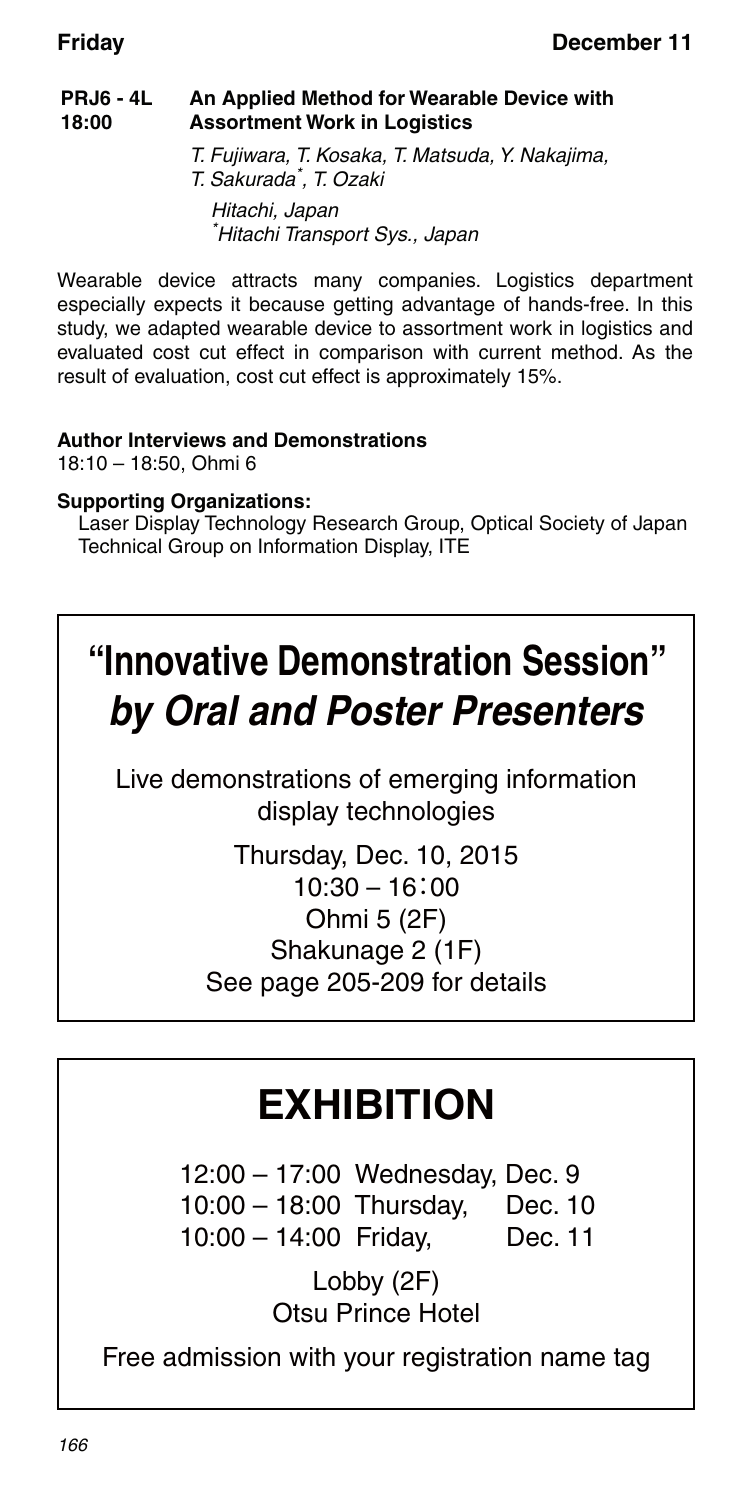## **Workshop on Electronic Paper**

### **Wednesday, December 9**

## **13:30 - 14:40 Hiei EP1: Emerging Technologies for e-Paper** Chair: S. Maeda, Tokai Univ., Japan Co-Chair: N. Kobayashi, Chiba Univ., Japan

#### **EP1 - 1: 13:30** *Invited* **Paper Electronics for All Paper-Based Displays**

H. Koga

Osaka Univ., Japan

Cellulose nanofiber paper-based flexible electronic devices, such as transparent conductive paper, nonvolatile paper memory and paper antenna, were successfully developed. These paper electronics offered both high flexibility and device performances, opening new doors for all paper-based displays.

#### **EP1 - 2: 13:55** *Invited* **New Switchable Mirror Sheet Using Gasochromic Switching Method**

K. Yoshimura, Y. Yamada AIST, Japan

We developed an innovative gasochromic switchable mirror sheet. With this new switching method, the attached sheet can be switched between transparent and mirror state like a conventional gasochromic method using pair glass. Because the thin film structure of gasochromic is very simple and this new technique has a possibility to raise a cost revolution for switchable sheet.

**EP1 - 3 14:20 Photo-Thermo Functional Polymeric Films Showing RGB Coloration and Emission for Dual Mode Displaying Media**

> K. Ogasawara, K. Nakamura , N. Kobayashi Chiba Univ., Japan

Thermochromic reactions are widely applied to thermal rewritable media. These displaying media are usually enabling single coloration and no visibility in dark place. We combined RGB thermochromic materials with luminescent materials to construct multi-color novel dual mode displaying media which showed high visibility in both bright and dark places.

----- Break -----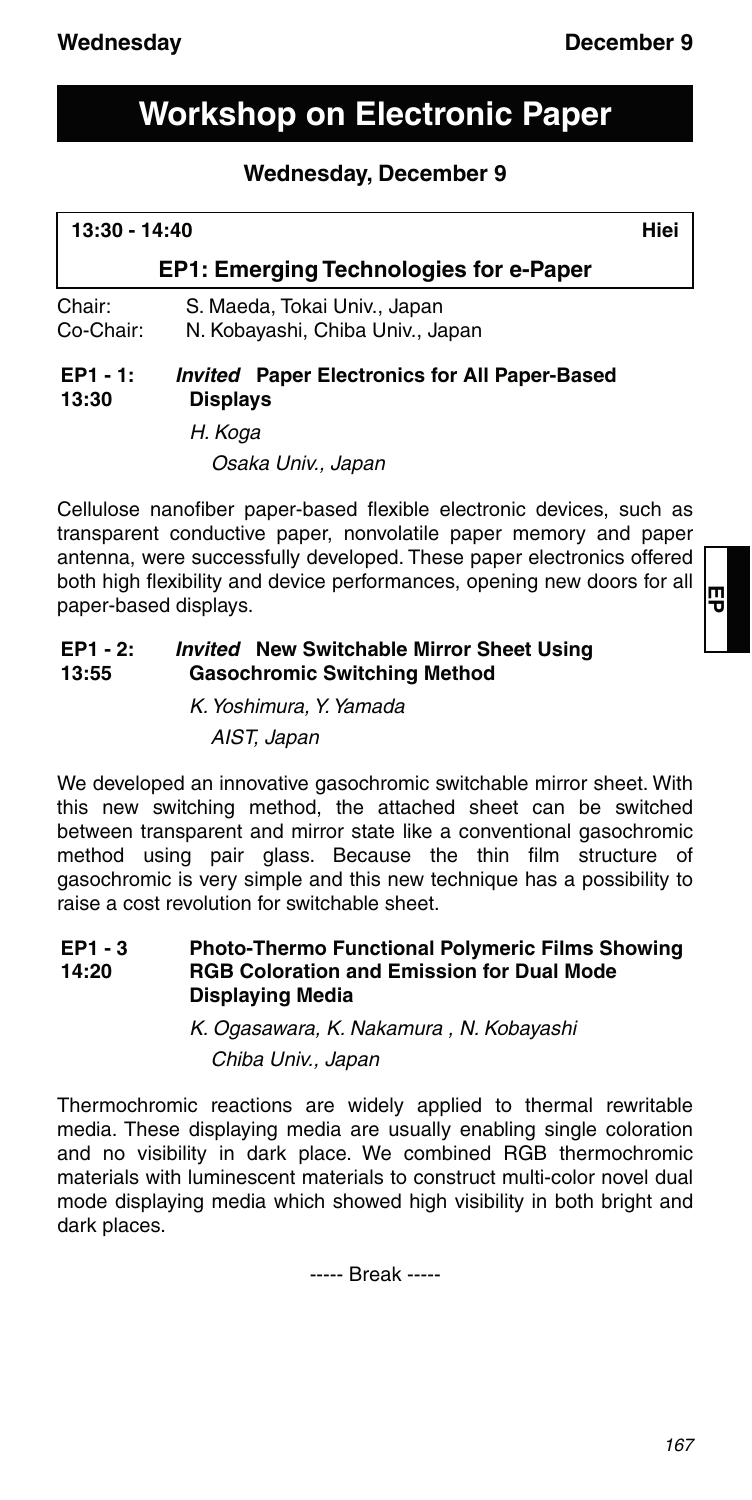| 15:10 - 16:35       | Hiei                                                                                                    |  |
|---------------------|---------------------------------------------------------------------------------------------------------|--|
|                     | <b>EP2: Electrochromic Displays</b>                                                                     |  |
| Chair:<br>Co-Chair: | N.-S. Roh, Samsung Display, Korea<br>M. Higuchi, NIMS, Japan                                            |  |
| $EP2 - 1:$<br>15:10 | <b>Invited</b> Inkjet Printed Multi-Color Thin Films for<br><b>High-Contrast Electrochromic Devices</b> |  |

B.-H. Chen, S.-Y. Kao, C.-W. Hu\* , M. Higuchi\*\*, K.-C. Ho, Y.-C. Liao

Nat. Taiwan Univ., Taiwan \* AIST, Japan \*NIMS, Japan

By digitally controlling print dosages of primary electrochromic colorants, colors of the printed thin film patterns can be adjusted directly without pre-mixing or synthesizing new materials. Various color setup or patterns can also be printed by this all-solution process to manufacture single electrochromic devices with multiple colors and high contrast.

#### **EP2 - 2 15:35 Investigation of Mean Electrode Potential in Organic Electrochromic Device during Device Operation**

N. Ura, Y. Watanabe, K. Nakamura, N. Kobayashi Chiba Univ., Japan

We measured the electrode potential of anode and cathode during actually-driving of electrochromic cell to reveal the load of the material receiving from the electrode. From the result, it became obvious that the electrode potentials of the anode and the cathode were automatically regulated to facilitate both electrode reaction.

**EP2 - 3 15:55 Investigation of Electrodeposition Behavior and Its Optical Characterization of Ag Deposition-Based Multicolor EC Device**

> R. Onodera, A. Tsuboi, K. Nakamura, N. Kobayashi Chiba Univ., Japan

Recently, we reported Ag deposition-based multicolor electrochromic (EC) device. The EC device can show three primary colors of cyan, magenta and yellow (CMY). To investigate the detailed optical property, the electrodeposition behavior of Ag nanoparticles and its coloration mechanisms of the device were analyzed in detail.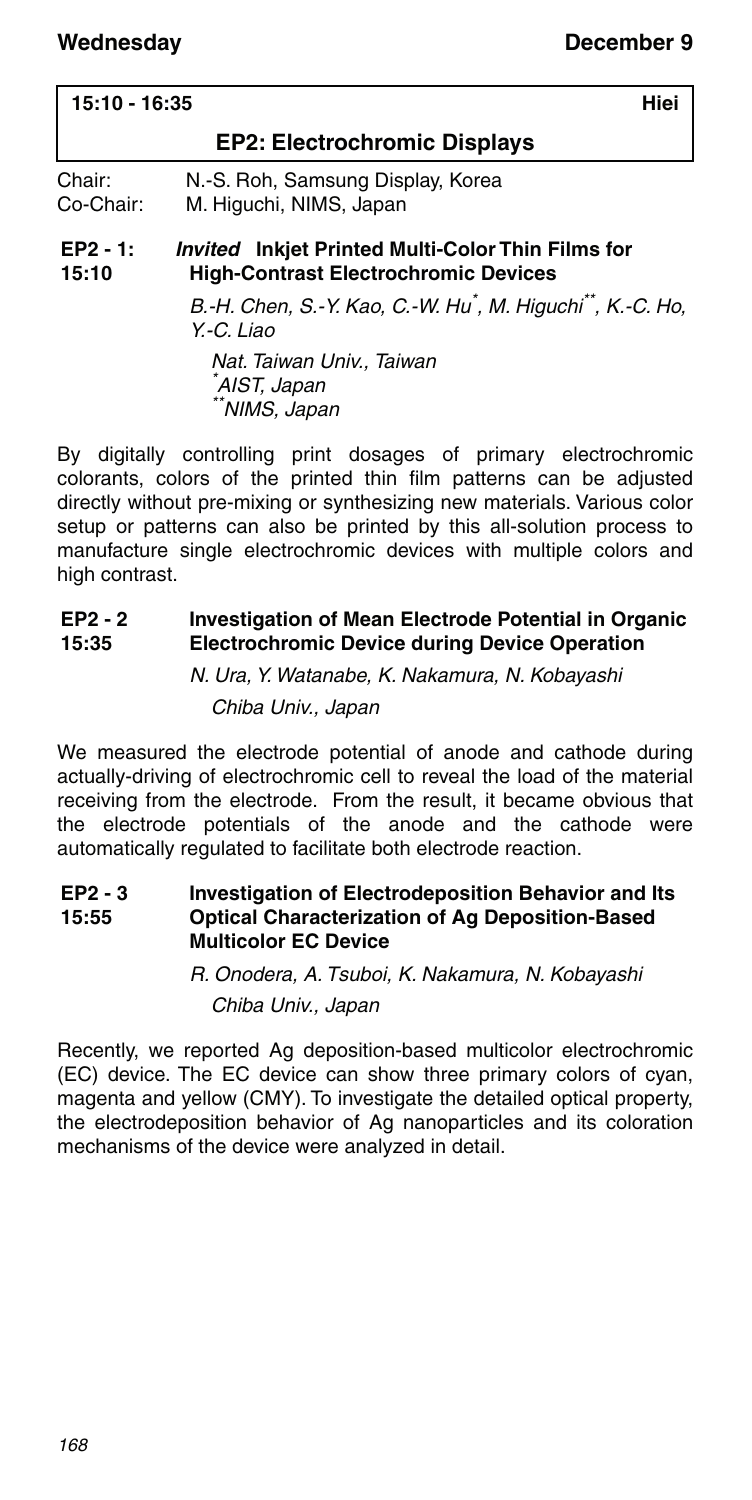#### **EP2 - 4 16:15 Electrochemical Modulation of Emission and Coloration by Novel Functional TiO<sub>2</sub> Electrode Having Covalently Connected Lanthanide(II) Complexes and Viologen Derivatives**

K. Nakamura, K. Kanazawa, Y. Komiya, N. Kobayashi Chiba Univ., Japan

A dual-mode display device which can operate in both emissive and reflective modes, having advantages of both modes, is expected as a next generation display. In this study, electrochemical switching systems, which enable simultaneous control of both emission and coloration, were investigated in order to create the novel displaying materials.

### **Author Interviews and Demonstrations**

16:30 – 17:10, Ohmi 6

### **Thursday, December 10**

| $9:00 - 10:15$              |                                                                              | Ohmi 3 |  |
|-----------------------------|------------------------------------------------------------------------------|--------|--|
|                             | <b>EP3: Electrophoretic Displays and Applications</b>                        |        |  |
| Chair:<br>Co-Chair:         | G. Zhou, South China Normal Univ., China<br>K. Hashimoto, E Ink Japan, Japan |        |  |
| $EP3 - 1:$<br>$\sim$ $\sim$ | <i>Invited</i> Innovation and Application of e-Paper<br><b>Diameter</b>      |        |  |

### **9:00 Display**

F.-J. Ko

E Ink Holdings, Taiwan

E Ink's ePaper offers the best paper-like viewing experience. Besides the first successful adoption of ePaper for the eReader application, numerous other new and innovative product applications made possible by its advantages such as low power consumption, bi-stability, flexibility and etc. New applications will be described in this talk.

#### **EP3 - 2: 9:25** *Invited* **Development of Flexible Active-Matrix Electrophoretic Displays**

K. Nomoto

Sony, Japan

We have developed flexible active-matrix electrophoretic displays. We will discuss a flexible a-Si TFT backplane based on bonding-debonding process and an ultra-flexible organic TFT with bending radius down to 2 mm. Challenge to incorporate high-resolution printing process will be also discussed for future manufacturing process.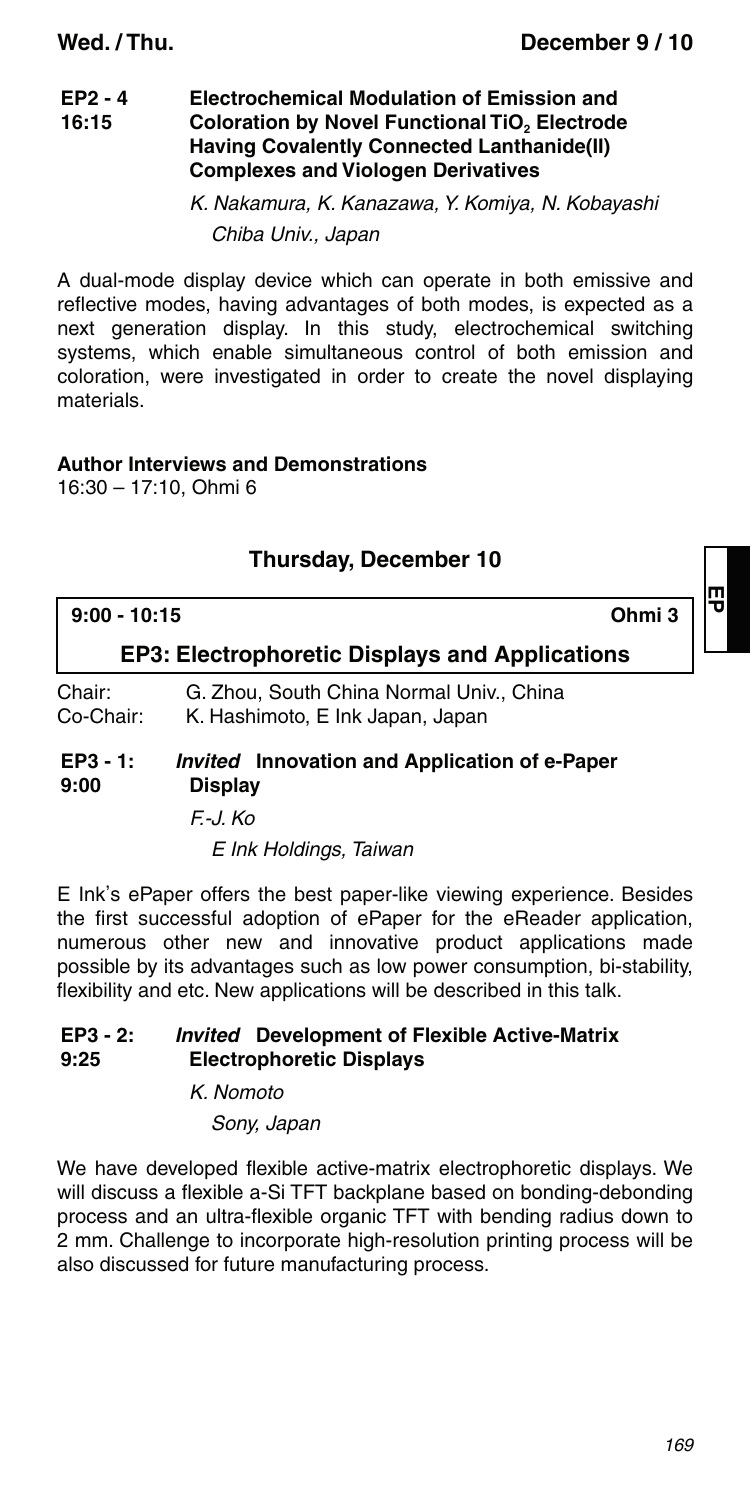### **EP3 - 3: 9:50** *Invited* **Future Electronic Paper in Office: Proposals Based on Actual Use of Electronic Paper Device** H. Shibata, Y. Fukase\* , K. Hashimoto\*\*, Y. Kinoshita\*\*\*, H. Kobayashi, S. Nebashi\*\*\*\*, M. Omodani\*\*\* T. Takahashi\*\*\*\*\*\* Fuji Xerox, Japan \* ISJ, Japan \*\*E Ink Japan, Japan<br>\*\*\*Toshiba Tec, Japan \*\*\*\*Seiko Epson, Japan<br>\*\*\*\*\*Tokai Univ., Japan<br>\*\*\*\*\*\*Dai Nippon Printing, Japan

Nine participants used an A4-size electronic paper device in their work. Based on the results, we suggest that electronic paper in the office should aim at supporting activities with other devices that could compensate for defects of electronic paper. We also discuss three application domains: active reading, collaboration and note-taking.

### **10:15 - 10:36 Ohmi 3**

### **Short Presentation EPp1: Electronic Paper**

All authors of poster papers for the EPp1 session will give a brief 3-minute oral presentations with no discussion time in advance.

----- Lunch -----

### **13:40 - 15:40 Ohmi 6**

### *Poster* **EPp1: Electronic Paper**

- **EPp1 1 Withdrawn**
- **EPp1 2 Effects of Silver Halide Complexes on the Coloration Properties of Silver Deposition-Based Electrochromic Device**

R. Kimura, A. Tsuboi, K. Nakamura, N. Kobayashi

Chiba Univ., Japan

We have constructed Ag deposition-based electrochromic (EC) device which showed reversible changes of optical states between clear transparent and silver-mirror by driving procedure. In this research, we evaluated the effects of silver halide complexes on the coloration properties of the EC device by changing halide anion species.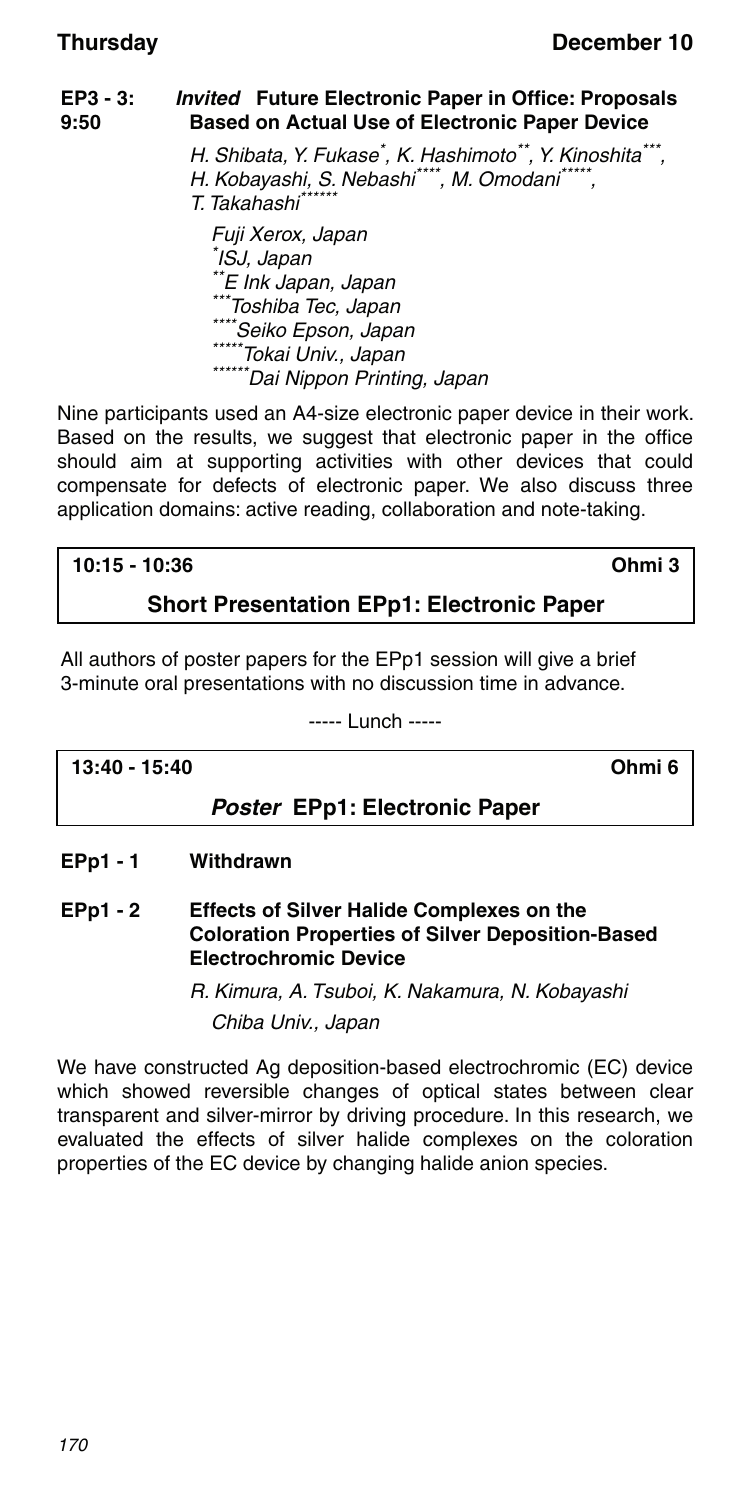### **EPp1 - 3L Titanium Plate as Rewritable Imaging Media**

I. Komatsu, K. Matsunaka, S. Maeda Tokai Univ., Japan

The method for preparing digital images on titanium plate by anodic oxidization was studied. First making a toner image on the treated transparency sheet, then transferring the toner image to titanium plate thermally. And we found that 1% HF solution could erase the image in a few minutes.

### **EPp1 - 4L Rewritable Paper Utilizing Kapok Fibers Containing Chromic Material**

K. Noda, S. Kiyama, T. Makino, S. Yoshinari, S. Maeda Tokai Univ., Japan

We have succeed to make Kapok fibers containing metal complex. Kapok fiber is natural half-transparent hollow tube whose inner and outer diameters are 18 and 20  $\mu$ m respectively. We think that the Kapok fibers containing metal complex have potential to apply to the field of anti-counterfeit and rewritable paper.

### **EPp1 - 5L Flexible Electrophoretic Image Display Using PEDOT/PSS Organic Transparent Electrode**

K. Aoba, H. Hyakutake, T. Kitamura\*

Denshi Kako, Japan \* Chiba Univ., Japan

The flexible electrophoretic image display device with an organic electrically conductive layer using PEDOT/PSS printing ink by screen printing was produced. It was confirmed that the black and white image were displayed on the electrophoretic image display device with the organic conductive electrodes.

### **EPp1 - 6L Memory Effect Cancelling of Twisting Ball Display via Space-Charge Polarization**

Y. Komazaki, T. Torii Univ. of Tokyo, Japan

E-papers utilizing particle movement, such as electrophoretic displays, liquid powder displays and twisting ball displays usually have memory effect (bistability). In this study, we perform a quite simple method to cancel the memory effect of a twisting ball display by using spacecharge polarization.

**EP**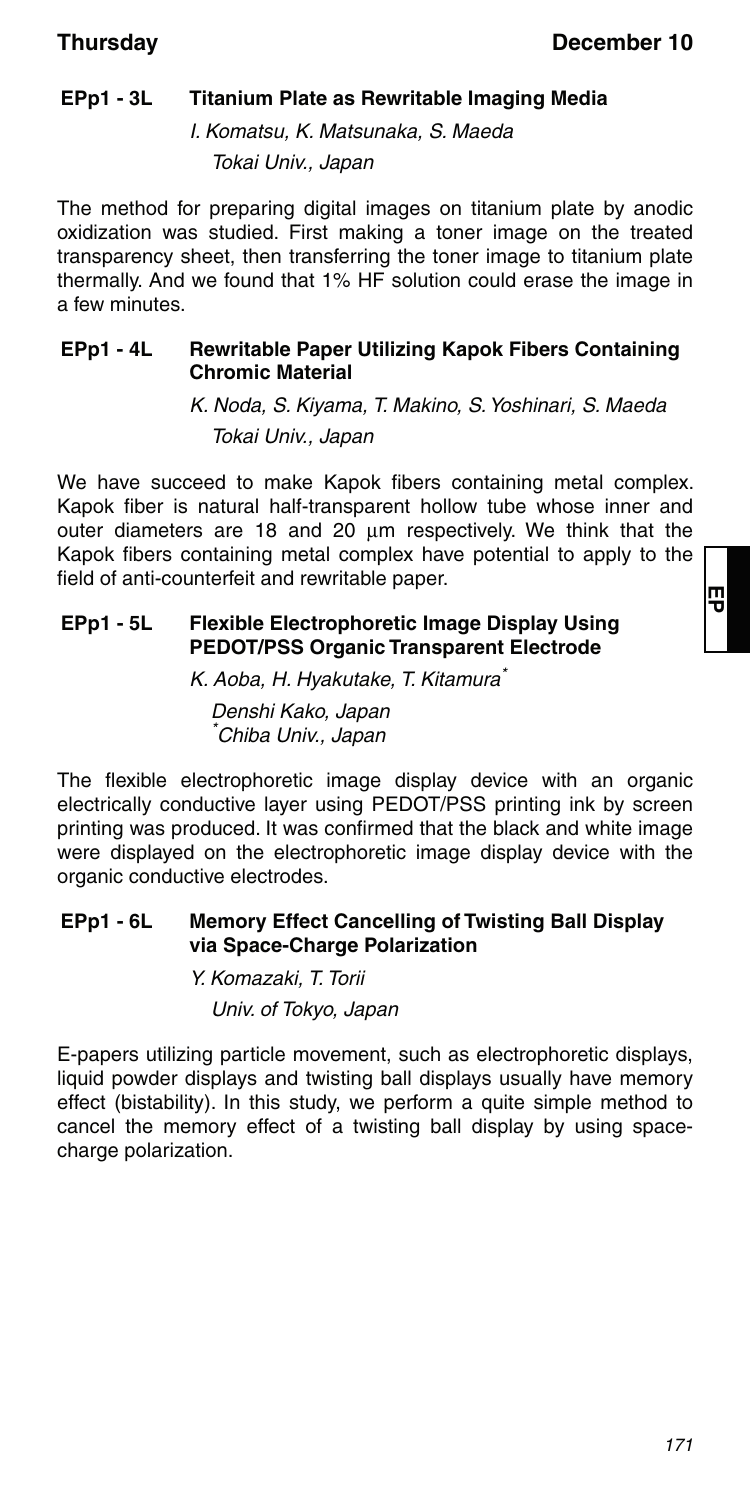### **EPp1 - 7L Effects of the Severity of Cataract Cloudiness on the Readability of e-Books**

K. Iwata, Y. Ishii, S. Matsunami, N. Ishio, P. R. Lege, T. Kojima\* , M. Miyao Nagoya Univ., Japan \* Chubu Gakuin Univ., Japan

We carried out experiments to evaluate the readability of e-readers with different levels of cloudiness in the eyes. In the experiments, we used four devices. We conducted subjective evaluations under staged illuminance conditions. This study found a relationship between the severity of cataract cloudiness and readability of device.

### **EPp1 - 8L Verification of the Minimum Character Sizes for Comfortable Reading of an e-Paper**

Y. Ishii, K. Iwata, N. Ishio, S. Matsunami, L. R. Paul, T. Kojima\* , M. Miyao

Nagoya Univ., Japan \* Chubu Gakuin Univ., Japan

We carried out an experiment to evaluate the readability of e-books, backlit LCD, and ordinary paper text. In the experiment, we measured the objective evaluation, and then asked them evaluate the subjective evaluation. This study found a dependency on the minimum character sizes and readability for e-paper devices.

----- Break -----

**Author Interviews and Demonstrations** 19:00 – 19:40, Ohmi 6

# **Evening Get-Together with Wine**

Tuesday, Dec. 8, 2015 18:00 – 20:00 Hiei (2F) Otsu Prince Hotel (Sponsored by Merck Ltd., Japan) See page 12 for details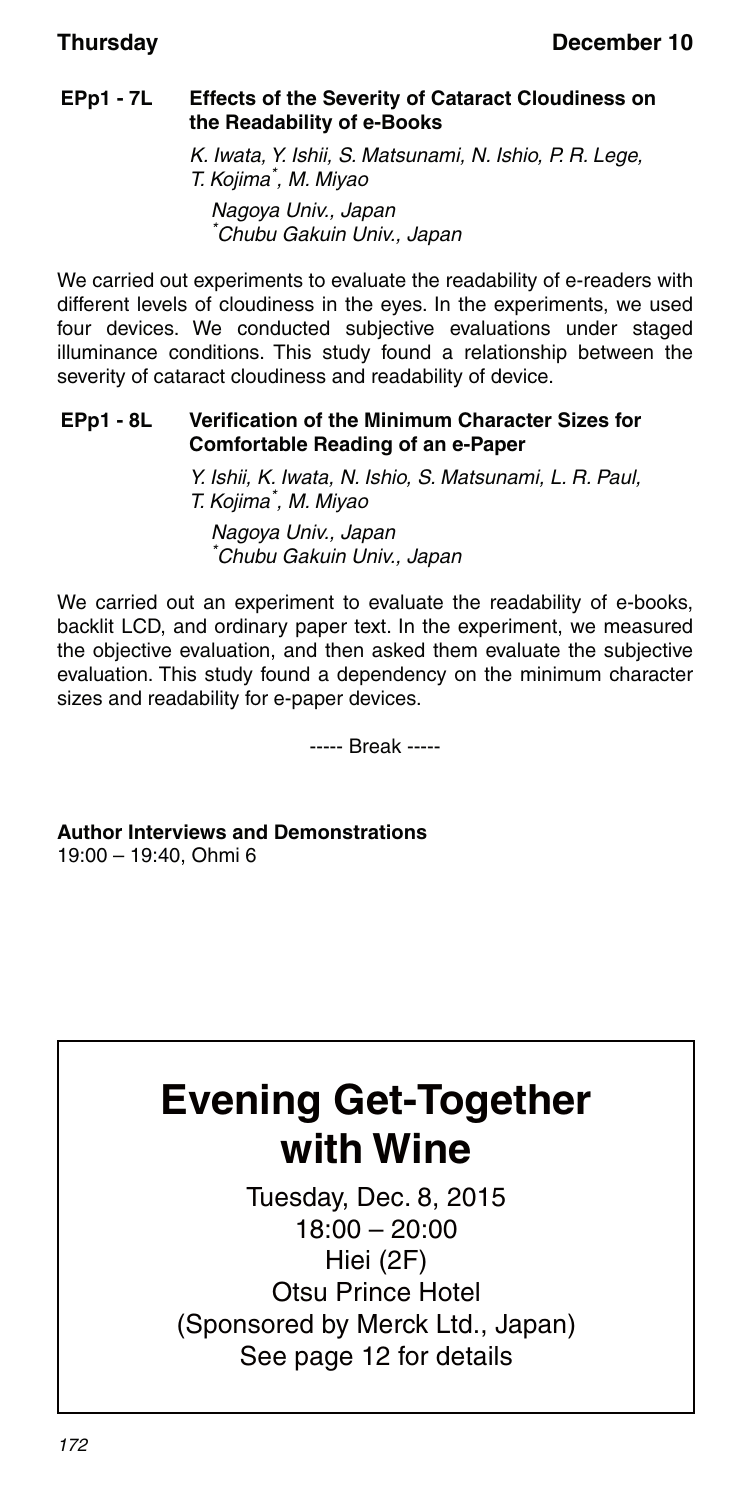## **Workshop on MEMS and Emerging Technologies for Future Displays and Devices**

### **Thursday, December 10**

**13:40 - 15:40 Ohmi 6**

### *Poster* **MEETp1: Emerging Technologies**

### **MEETp1 - 1 Electrode Patterns for Optimized HB-LED Apodization Profiles**

S. -Z. Yang, C.-J. Ou, S.-E. Hong, Z.-Y. Shi, Y. -Y. Lin Hsiuping Univ. of S&T, Taiwan

Comparison for the two LED electrodes is demonstrated. Model with scattering mechanism and the optical throughput simulations for both photons and electron/hole recombination are considered simultaneous. Results indicate that LED electrode arrangements for multi-physics and optical throughput are contradict to each other. Guidelines to overcome these conflicts are discussed.

### **MEETp1 - 2 Surface Structures Treatment for Light Extraction of HB-Light Emitting Diode**

C.-J. Ou, C.-H. Wu, Z.-Y. Shi, S.-Z. Yang, Y.-Y. Lin, M.-Z. Zhang, Y.-Y. Chang Hsiuping Univ. of S&T, Taiwan

In that respects are high demands for increasing the light extraction of the LED, surface treatment on layer structure becomes a viable path to overwhelm the limitation due to the LED materials. We represent the geometric variations of the surface micro-structure to explore the structure equations of the LED device.

### **MEETp1 - 3 Investigating the Photoelectric Characteristics of**  the TiO<sub>2</sub> Composite Graphene UV Photodetector

C.-T. Wang, C.-C. Ting\* , S.-Y. Chu

Nat. Cheng Kung Univ., Taiwan \* Nat. Chung Cheng Univ., Taiwan

In this paper, we controlled the thickness of the TiO<sub>2</sub> to enhance the performance of the graphene photodetector. We could find the responsivity and rising time were strong dependence on the thickness of the TiO<sub>2</sub>. We well explain by the semiconductor nanoparticles adsorption and desorption oxygen molecules.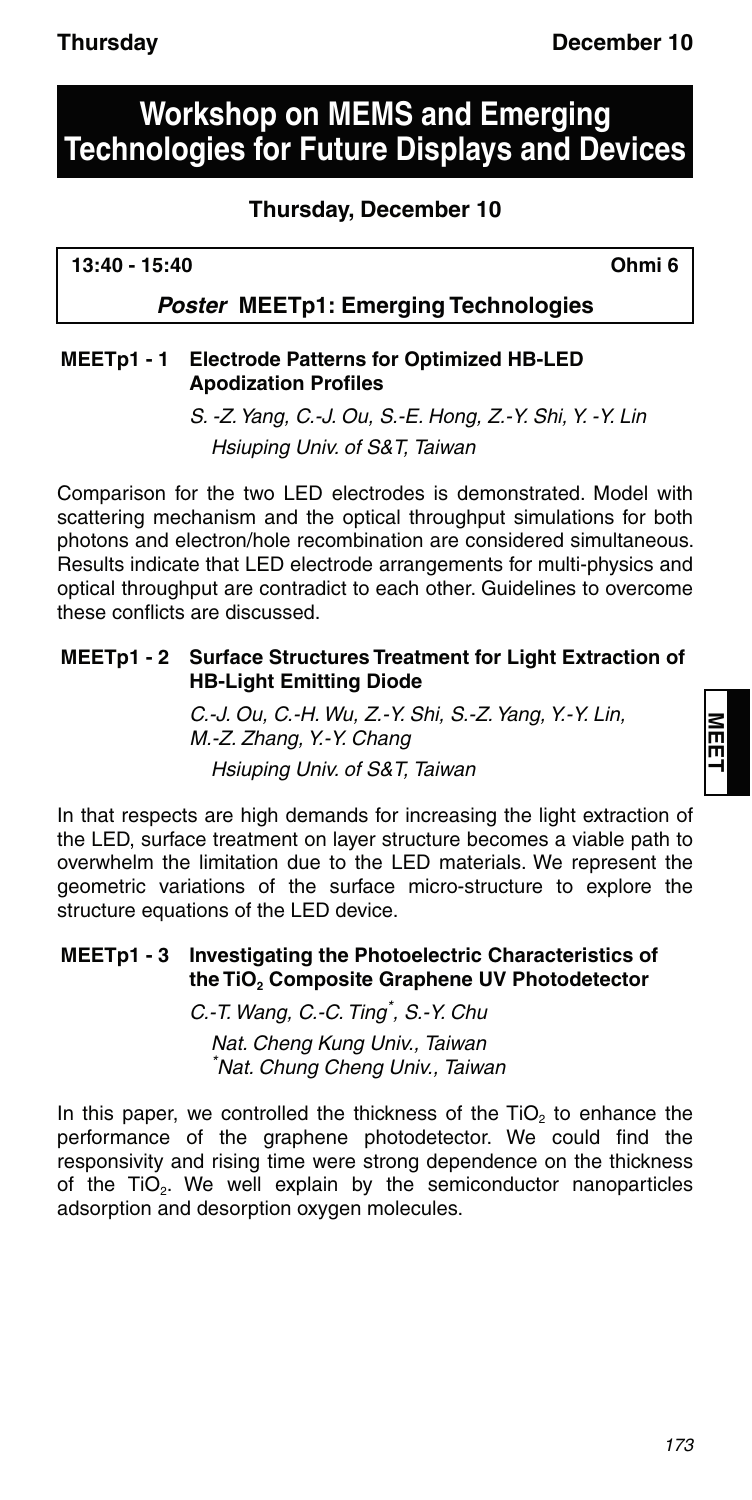### **MEETp1 - 4L Water-Proof and Flexible Inverted Quantum-Dot Light Emitting Diodes with Thin-Film Encapsulation**

J. Lee, H.-M. Kim, Y. Kim, E. Hwang

Kyung Hee Univ., Korea

We developed the thin-film encapsulation technique having a waterproof and flexible properties for inverted quantum-dot light emitting diodes (QLEDs). The flexibility evaluations for inverted QLED with thinfilm encapsulation, such as bending and rolling tests, are reported and it was confirmed that the QLED can be operated at underwater successfully.

----- Break -----

**16:00 - 16:05 Ohmi 8**

**Opening**

### **Opening Remarks 16:00**

M. Nakamoto, Shizuoka Univ., Japan

| 16:05 - 17:25                           | Ohmi 8 |
|-----------------------------------------|--------|
| <b>MEET1: Quantum Dots Applications</b> |        |

Chair: Y. Bonnassieux, Ecole Polytechnique, France Co-Chair: F. Templier, CEA-LETI, France

#### **MEET1 - 1:** *Invited* **Beyond Edge-Lit TV: Diversifying Quantum 16:05 Dot Penetration into Other Display Segments**

S. Coe-Sullivan QD Vision, USA

In the PC monitor space, new and existing standards in color gamut may be the primary driver of QD market penetration.

#### **MEET1 - 2:** *Invited* **Next Generation Display Technology: 16:25 Quantum Dot LEDs**

J. R. Manders<sup>\*</sup>, L. Qian<sup>\*</sup>, A. Titov<sup>\*</sup>, J. Hyvonen<sup>\*</sup>, K. P. Acharya\*, J. Tokarz-Scott\*, Y. Yang\*, W. Cao\*, Y. Zheng<sup>\*</sup>, J. Xue<sup>\*\*</sup>, P. H. Holloway<sup>\*,\*\*</sup> \* NanoPhotonica, USA \*\*Univ. of Florida, USA

Colloidal quantum dot light emitting diodes (QLEDs) are reported that exhibit external quantum efficiencies (EQE) >10% for red, green, and blue. This includes a record 21% EQE, 82 cd/A green. Devices have lifetimes of >280k hours and cover >170% NTSC 1987 and ~90% of the Rec. 2020 color spaces.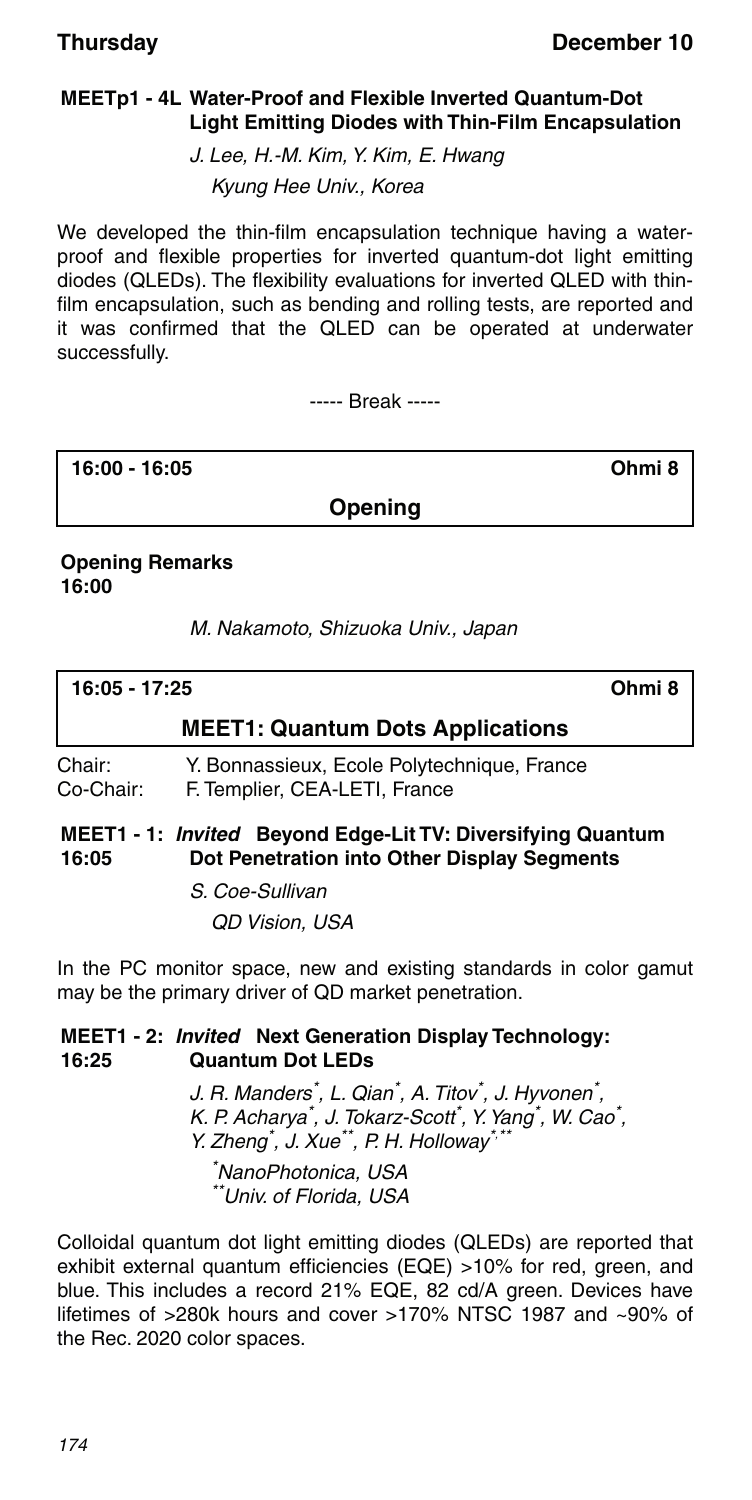#### **MEET1 - 3:** *Invited* **Outcoupling Efficiency of Electrospun 16:45 Nanofiber Sheet Embedded with Quantum Rods**

M. Hasegawa, Y. Hirayama, S. Dertinger

Merck, Japan

We fabricated aligned and nonaligned electrospun polymer nanofibers embedded with quantum rods using a high-speed rolling drum or a planar substrate. Both sheets showed a higher outcoupling efficiency compared with those of QRs dispersed in a polymer film even after enhancement using titanium oxide nanoparticles.

#### **MEET1 - 4:** *Invited* **Inverted Quantum-Dot Light Emitting Diodes 17:05 Using Solution Processed Metal-Oxide Electron Transport Layer**

H.-M. Kim, J.-G. Kim, J.-E. Lee, J. Jang Kyung Hee Univ., Korea

Inverted quantum-dot light-emitting diodes (QLEDs) are demonstrated using solution processed metal-oxide electron transport layer (ETL). The QLEDs with metal-oxide based green, yellow and red QLEDs were demonstrated with high efficiencies. The multilayer structure with surface modification for ETLs can improve the performance of QLEDs.

----- Break -----

## **Author Interviews and Demonstrations**

19:00 – 19:40, Ohmi 6

### **Friday, December 11**

| 10:40 - 12:00                                | Ohmi <sub>8</sub>                                                                                                 |  |
|----------------------------------------------|-------------------------------------------------------------------------------------------------------------------|--|
| <b>MEET2: Novel Materials and Components</b> |                                                                                                                   |  |
| Chair:<br>Co-Chair:                          | J. Silver, Brunel Univ. London, UK<br>J. Jang, Kyung Hee Univ., Korea                                             |  |
| 10:40                                        | MEET2 - 1: <i>Invited</i> Very Low Voltage Flexible N-Type Organic<br><b>Field Effect Transistors</b>             |  |
|                                              | Y. Bonnassieux, S. Jung, M. Al-Bariqi*, G. Gruntz**,<br>Y. Nicolas**, T. Toupance**, G. Horowitz                  |  |
|                                              | Ecole Polytechnique, France<br><sup>*</sup> Royal Saudi Naval Forces, Saudi Arabia<br>**Univ. of Bordeaux, France |  |
|                                              |                                                                                                                   |  |

We propose an efficient approach for an n-type OFETs with the same device structure used commonly for p-type. Using TIPSTPDO-tetraCN and cross-linked PMMA, respectively as n-type OSC and dielectric, We have obtained linear regime mobility (1.8 $\pm$ 0.2)  $\times$ 10<sup>-2</sup> cm<sup>2</sup>/Vs, small spatial standard deviation of threshold voltage (~0.1 V), and operating voltage less than 3 V.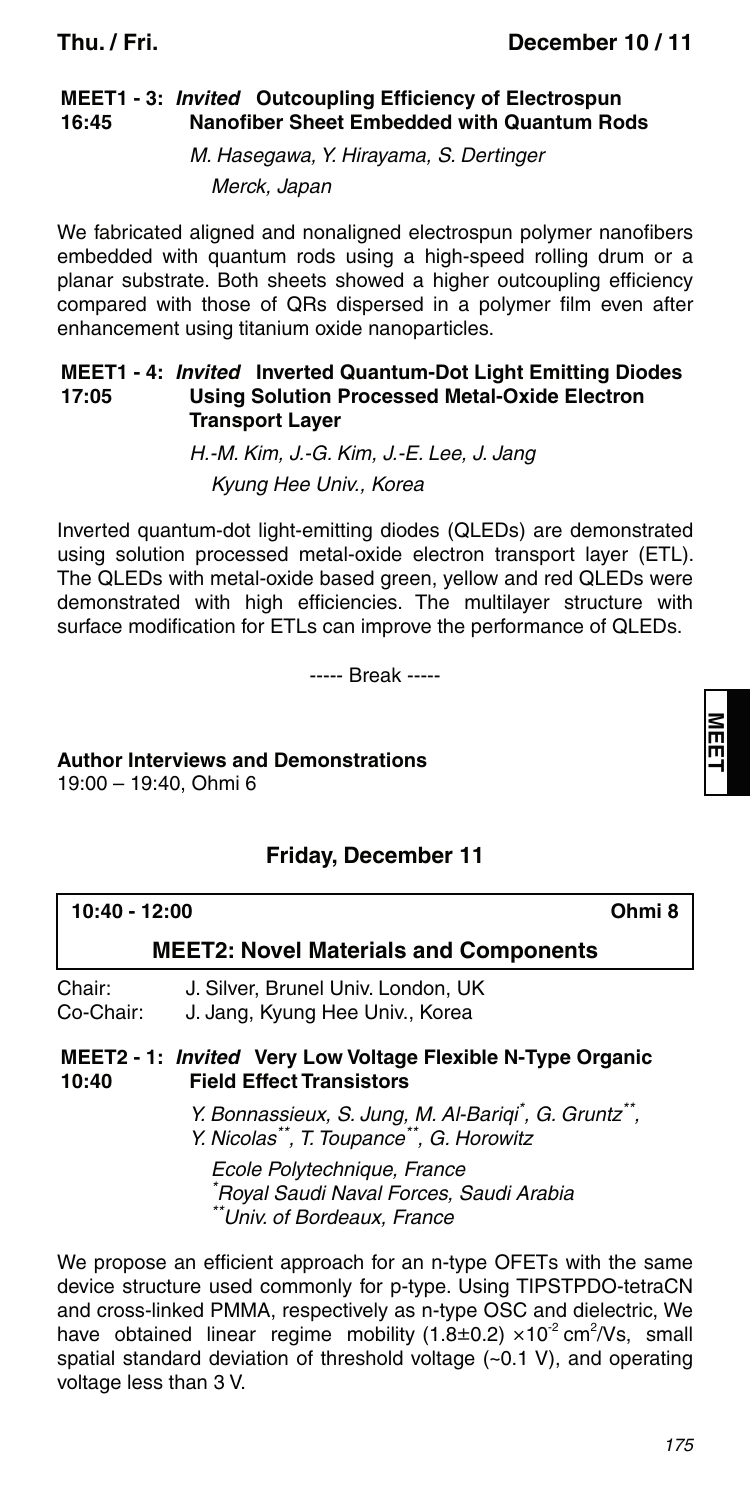#### **MEET2 - 2:** *Invited* **Carbon Nanotube Electron Beams for 11:00 Medical and Display Devices**

J. S. Kang, M. T. Chung, K. C. Park Kyung Hee Univ., Korea

We introduced the novel carbon nanotube electron beam(C-beam) fabrication techniques for medical imaging and display devices. C-beam were fabricated with resist-assisted pattering (RAP) process grown carbon nanotube emitters. With the C-beam, we fabricated silicon PIN and TFT devices and the performances of display devices and X-ray tubes will be presented.

#### **MEET2 - 3:** *Invited* **World's Fastest Plastic Optical Fiber and 11:20 Network for 4K/8K TV**

A. Inoue, Y. Koike Keio Univ., Japan

Optical network based on world's fastest graded-index plastic optical fiber (GI POF) has been proposed and developed for the 2020 Tokyo Olympics and Paralympics. We developed the 120 Gb/s GI POF cable with ballpoint-pen connector for consumer-friendly optical interface without electromagnetic interference in upcoming 4K/8K era at home.

#### **MEET2 - 4 11:40 Pseudo-Crystalline Silicon PIN Diode with Carbon Nanotube Electron Beam(C-Beam) Exposure Technique**

M. T. Chung, J. S. Kang, H. R. Lee, J. H. Hong, K. C. Park

Kyung Hee Univ., Korea

We introduced the novel pseudo-crystalline silicon diode fabrication technique with carbon nanotube electron beam (C-beam) irradiation. With the high performance C-beam, we could crystallized pin structures and obtained enhanced the diode characteristics with higher on/off ratio. Detail on multi-layer crystallization and various display device application will be presented.

### **Author Interviews and Demonstrations**

12:00 – 12:40, Ohmi 6

----- Lunch -----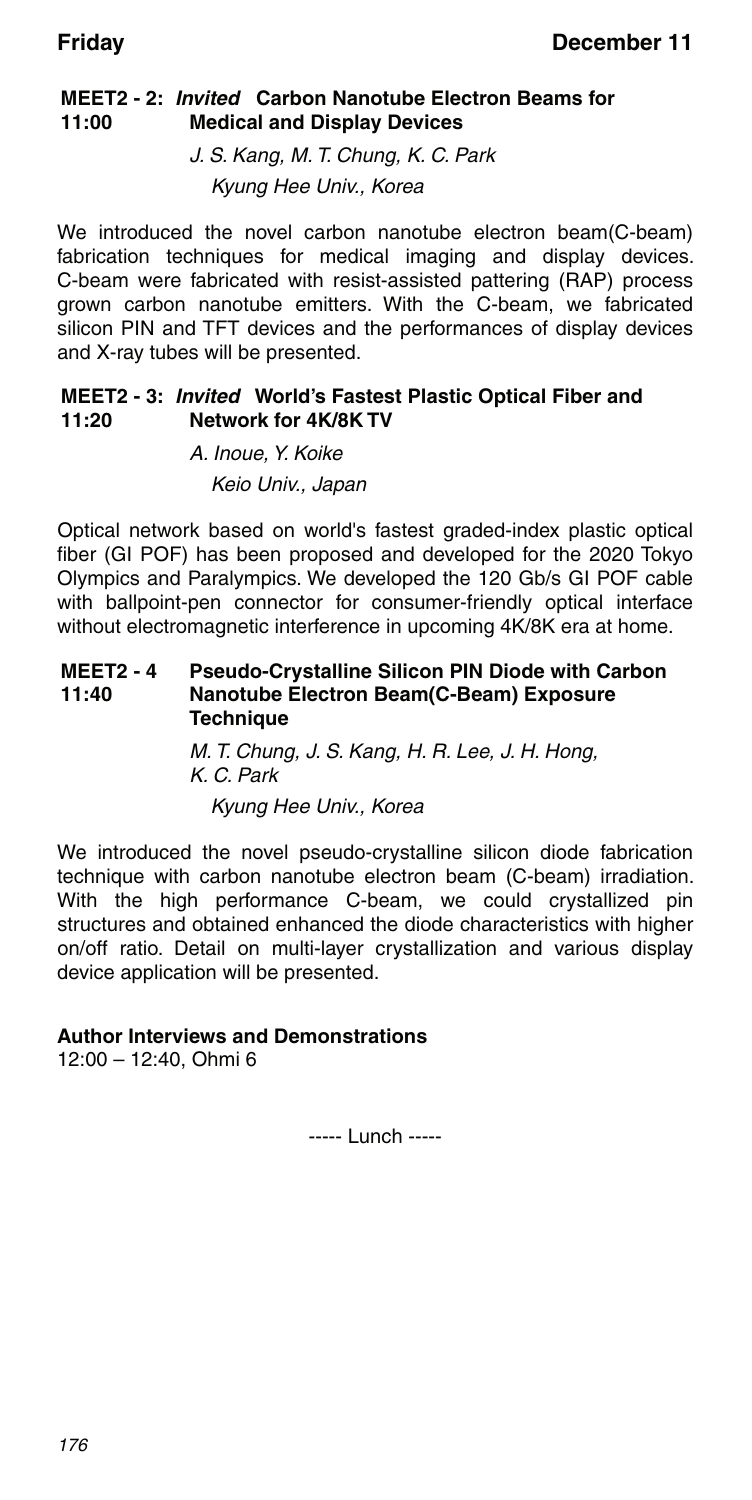### **13:30 - 14:50 Ohmi 8**

### **MEET3: MEMS and Related Technologies**

| Chair:    | Y. Aoyagi, Ritsumeikan Univ., Japan |
|-----------|-------------------------------------|
| Co-Chair: | K. C. Park, Kyung Hee Univ., Korea  |

#### **MEET3 - 1:** *Invited* **Development and Applications of MEMS 13:30 Process Tools**

### S. Tanaka

Tohoku Univ., Japan

This paper presents our recently-developed process tools including ALD systems, a vacuum wafer bonder, a vacuum flip chip bonder for chip-scale packaging and a remote-type hot-wire atomic hydrogen source for metal reduction and polymer etching. In addition, examples of MEMS which have been created using the above tools are introduced.

#### **MEET3 - 2 13:50 Membrane-Type Microheater for Wavelength Selective Infrared Emitter and CO<sub>2</sub> Gas Sensing**

H. Ishihara, K. Masuno, M. Ishii, S. Kumagai<sup>\*</sup>, M. Sasaki<sup>\*</sup> Yazaki, Japan \* Toyota Tech. Inst., Japan

A wavelength selective infrared emitter is fabricated showing the clear enhanced emission peak due to the surface plasmon polariton. The emission at the wavelength of the absorption band of  $CO<sub>2</sub>$  gas is enhanced. Against input power, the intensity at the peak wavelength shows the steeper increase than the background intensity.

#### **MEET3 - 3 14:10 Enhancement and Transparent of Film Applied to the Transparent Display Device**

C.-H. Chiu, Y.-H. Chen<sup>\*</sup>, W.-C. Chien<sup>\*</sup>, C.-H. Chien<sup>\*</sup>

Chunghwa Picture Tubes, Taiwan \* Tatung Univ., Taiwan

The transparent display devices (TDDs) were limited by the performance of the luminance. In this study, the film is a double structure, included some micro metal oxide particles that can be scattering and refracting the light. The film can be improved the TDD at least 60% of luminance.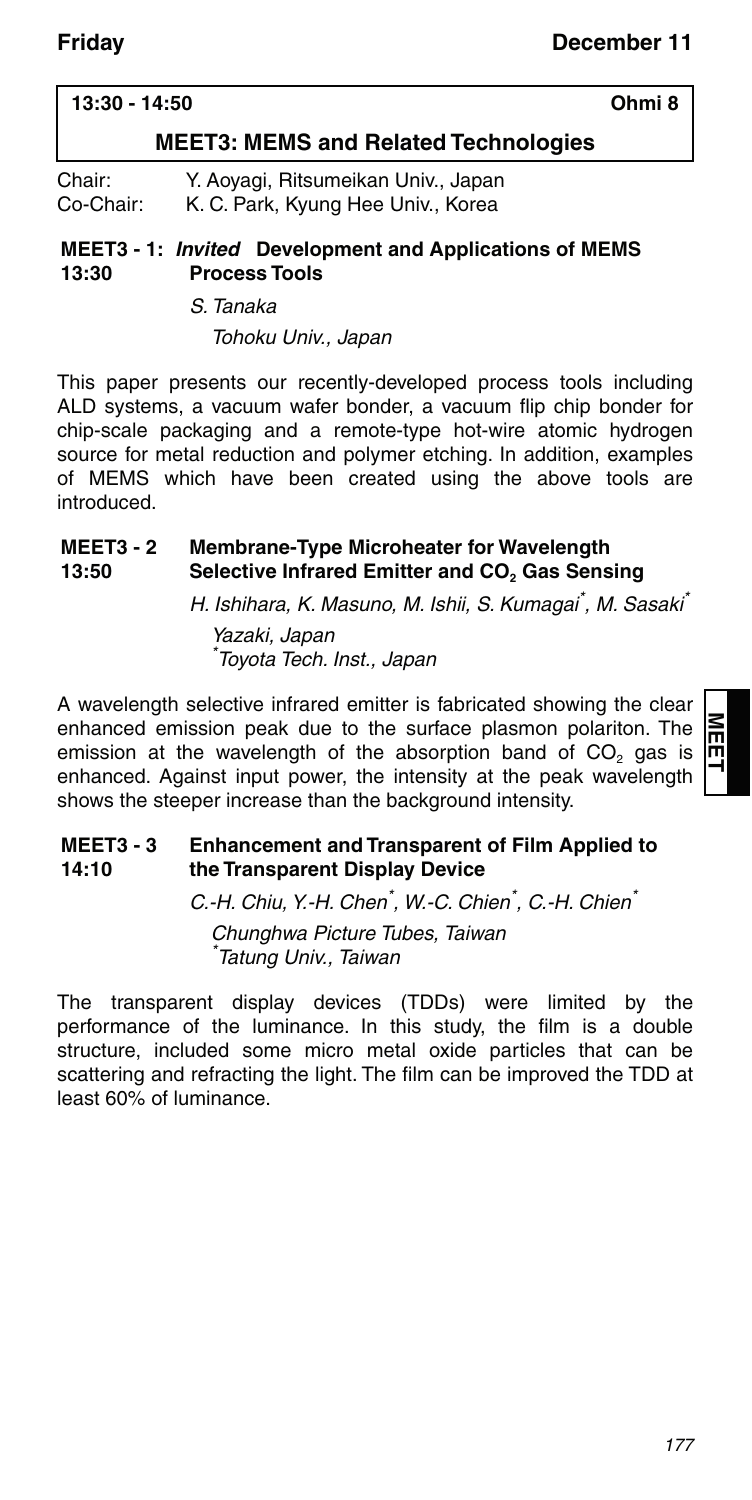#### **MEET3 - 4 14:30 Novel Solar Window with LED Illuminating Compensation for LCD Display**

C.-J. Ou, H.-J. Wang, M.-Z. Zhang, H.-C. Chen, M.-H. Tsai, J.-L. Cheng, C.-M. Lu, M. Chen<sup>\*</sup>, T. Hu<sup>\*</sup> Hsiuping Univ. of S&T, Taiwan \* LED SignS, Taiwan

Natural light system (NLS) becomes a promising resource as the next generation light source. It is of interest to see the possibilities that introduce the NLS as the source for the information display. We demonstrate an information device that installs at the Historical sites - Nuomi Bridge tour center.

----- Break -----

**15:10 - 16:30 Ohmi 8**

### **MEET4: Nanotechnologies for Display Applications**

Chair: S. Tanaka, Tohoku Univ., Japan Co-Chair: G. R. Fern, Brunel Univ. London, UK

#### **MEET4 - 1:** *Invited* **Blue and Green 10-μm Pixel Pitch GaN LED 15:10 Arrays with Very High Brightness**

F. Templier, J.-M. Bethoux, B. Aventurier, F. Marion, S. Tirano, M. Lacroix, M. Marra, V. Verney, L. Dupré, F. Olivier, F. Berger, W. B. Naceur, A. Sanchot, I.-C. Robin, M.-A. di Forte-Poisson<sup>\*</sup>, P. Gamarra<sup>\*</sup>, C. Lacam\* , M. Tordjman

CEA-LETI, France \* III-V Lab, France

High-brightness 10-um pixel pitch GaN arrays hybridized on silicon circuit were developed and exhibit more than  $4 \times 10^6$  and  $2.2 \times 10^7$  cd/m<sup>2</sup> for the blue and green arrays, respectively. This technology is very promising for fabricating very high brightness microdisplays, which are necessary for many new applications.

*Also presented in Innovative Demonstration Session (see p. 208)*

#### **MEET4 - 2:** *Invited* **Fabrication of Nonlinear Photonic Crystal 15:30 and Its Application to UV Laser**

Y. Aoyagi<sup>\*,\*\*</sup>, N. Kurose<sup>\*</sup>, S. Inoue<sup>\*\*</sup> \* Ritsumeikan Univ., Japan \*\*Tokyo Inst. of Tech., Japan

A concept of nonlinear hetero-structure photonic crystal is proposed and fabrication techniques of the photonic crystal are described. The performance of the nonlinear photonic crystal and its application to generate efficiently UV laser by 2nd harmonic generation of incident laser are explained.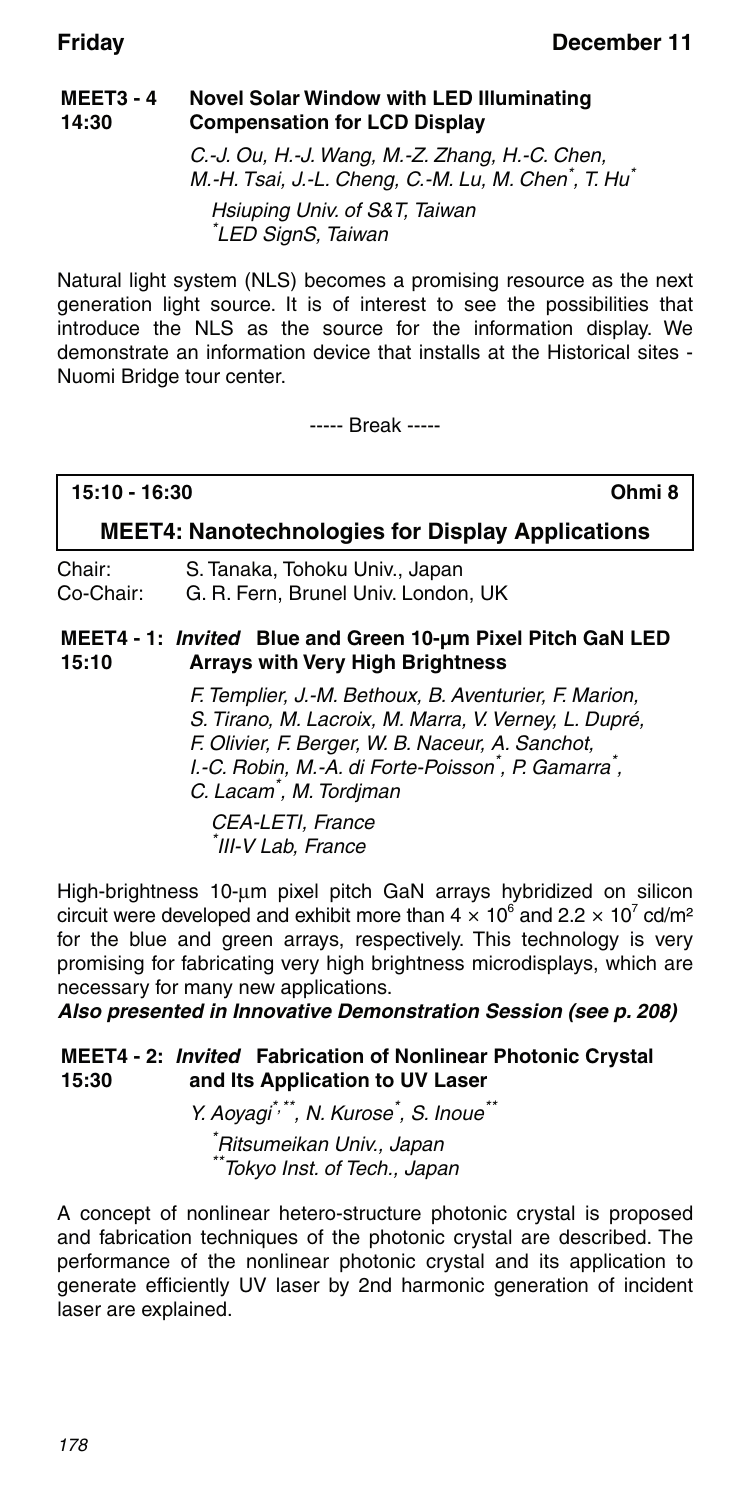#### **MEET4 - 3 15:50 Multifunctional LED Back-Lightings for Displaying, Illuminating and Insect Prevention** C.-J. Ou, Y.-Y. Lin, H.-J. Wang, G.-T. Liu, Z.-Y. Shi, Y.-Y. Lin,

M.-Y. Li, M.-Z. Zhang, C.-H. Wu, W.-M. Lee, C.-H. Lin Hsiuping Univ. of S&T, Taiwan

In this article we will demonstrate a novel smart LED lightings system that can fulfill the necessity for the multifunctional requirement for a local Historical site - Nuomi Bridge tour center.

#### **MEET4 - 4 16:10 OLED Micro-Display in 0.35 μm Complementary Metal-Oxide Semiconductor Technologies for Wearable Electronic Display Application**

C.-H. Chang, P.-T. Liu, T.-Y. Ting<sup>\*</sup>, J.-T. Lian<sup>\*</sup>

Nat. Chiao Tung Univ., Taiwan \* Chungwa Picture Tubes, Taiwan

We will focus on the OLED driven by single crystal Si metal-oxidesemiconductor field effect transistors technology. The milestone of this project will lower the overall power consumption of circuit and achieve the goal of ultra-high resolution to realize the 3D-Display application.

----- Break -----

**16:50 - 18:20 Ohmi 8**

**MEET**

**MEET5: Emerging Quantum Dots and Nanotechnologies**

| Chair:    | S. Coe-Sullivan, QD Vision, USA |
|-----------|---------------------------------|
| Co-Chair: | J. Manders, NanoPhotonica, USA  |

**MEET5 - 1:** *Invited* **By Understanding How Light Emission 16:50 Depends on Size, Morphology and Phase in Inorganic Phosphor Materials, Can We Deduce Properties to Design Efficient Nanostructures for Tomorrows Industrial Needs**

> J. Silver<sup>\*</sup>, R. Dhillon, D. den Engelsen<sup>\*</sup>, G. R. Fern<sup>\*</sup>, T. G. Ireland\* , D. Hudry\*\*, J. H Dickerson\*\*,\*\*\*

\* Brunel Univ. London, UK \*Brookhaven Nat. Lab., USA \*\*\*Brown Univ., USA

The light emitting properties of a wide variety of  $Eu<sup>3+</sup>$  doped macro and nanostructures that differ in morphology are considered/discussed along with quantum dots (QDs) and quantum rods (QRs). Features that are important in light emission are considered along with their implications for future phosphor design.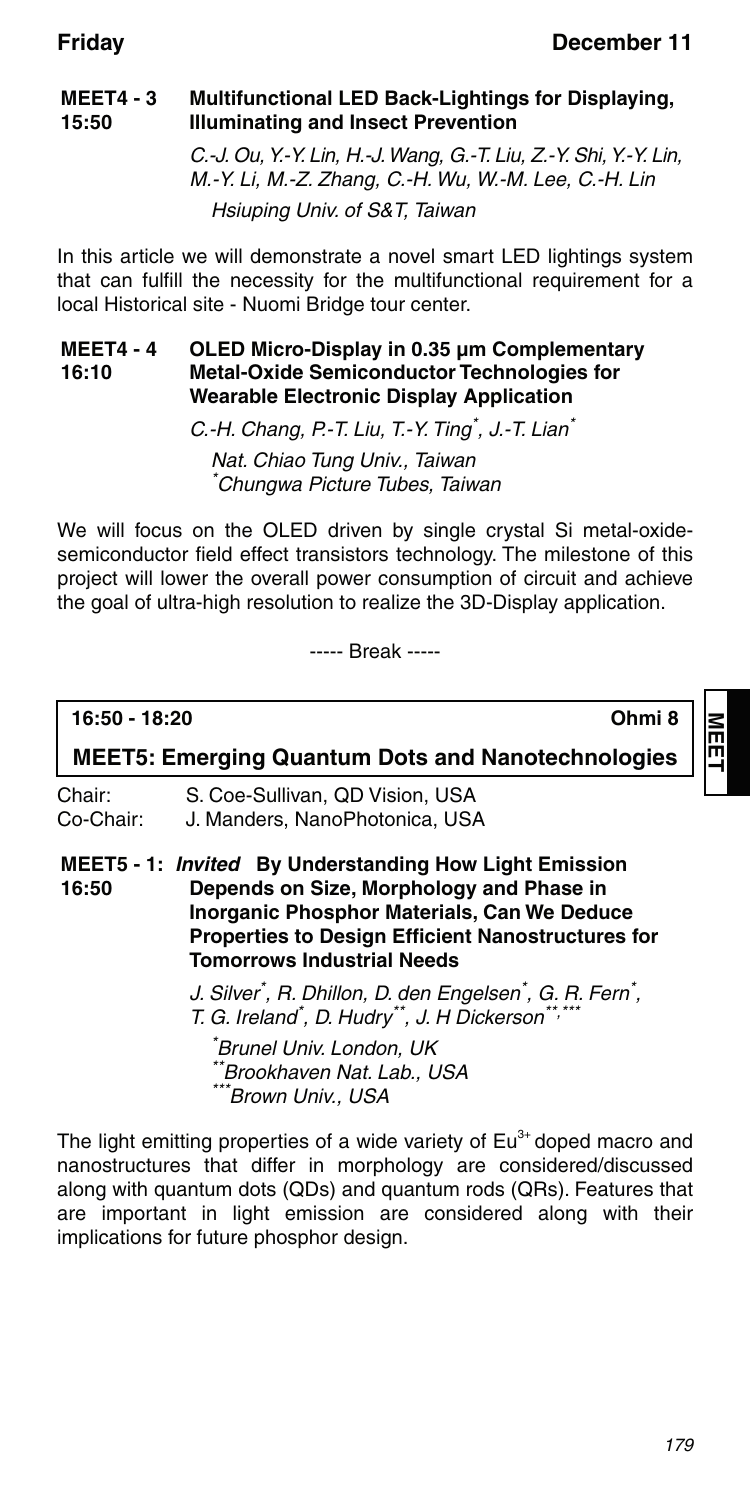### **MEET5 - 2:** *Invited* **Electron Microscopy of Quantum Dots for 17:10 Display Applications**

G. R. Fern, J. Silver, T. G. Ireland, A. Howkins, P. Hobson, S. Coe-Sullivan<sup>\*</sup> Brunel Univ. London, UK \* QD Vision, USA

CdSe/ZnCdS core/shell Quantum dots with high quantum yield (~84%) were used in this experiment. For the first time the red filtered cathodoluminescence images are shown along with their cathodoluminescence images are shown along with their corresponding electron energy loss spectrum map, and high angle annular dark field image of the corresponding particles is shown.

#### **MEET5 - 3:** *Invited* **ITU-R BT.2020 Color in LCDs with Today's 17:30 Technologies: A Comparative Analysis**

J. Thielen, J. Hillis, J. Tibbits, A. Lemon, D. Lamb, J. VanDerlofske, G. Benoit 3M, USA

We previously demonstrated the ability of current CdSe-QDs to achieve the ITU-R BT.2020's color recommendation. Here we expand our investigation to include InP-QDs and Potassium Fluorosilicate phosphor with a focus on tradeoffs with efficacy. Finally, we consider whether any can be considered perceptually indistinguishable from a true Rec. 2020 display.

### **MEET5 - 4L Structural Properties of Al Doped Zinc Oxide Nano/ 17:50 Microstructures Prepared under Various pH Conditions**

T. Umakoshi, K. H. Kim, Y. Abe, M. Kawamura, T. Kiba Kitami Inst. of Tech., Japan

Al-ZnO nano/microstructures grown on ZnO seed layers were investigated structural properties with various pH conditions adding an ammonia solution. Due to initial weak acidic condition (pH ~5.5), the randomly oriented microrods were formed. At pH ~7.1 and ~10, the nanorods and nanodisks were grown on the ZnO seed layers, respectively.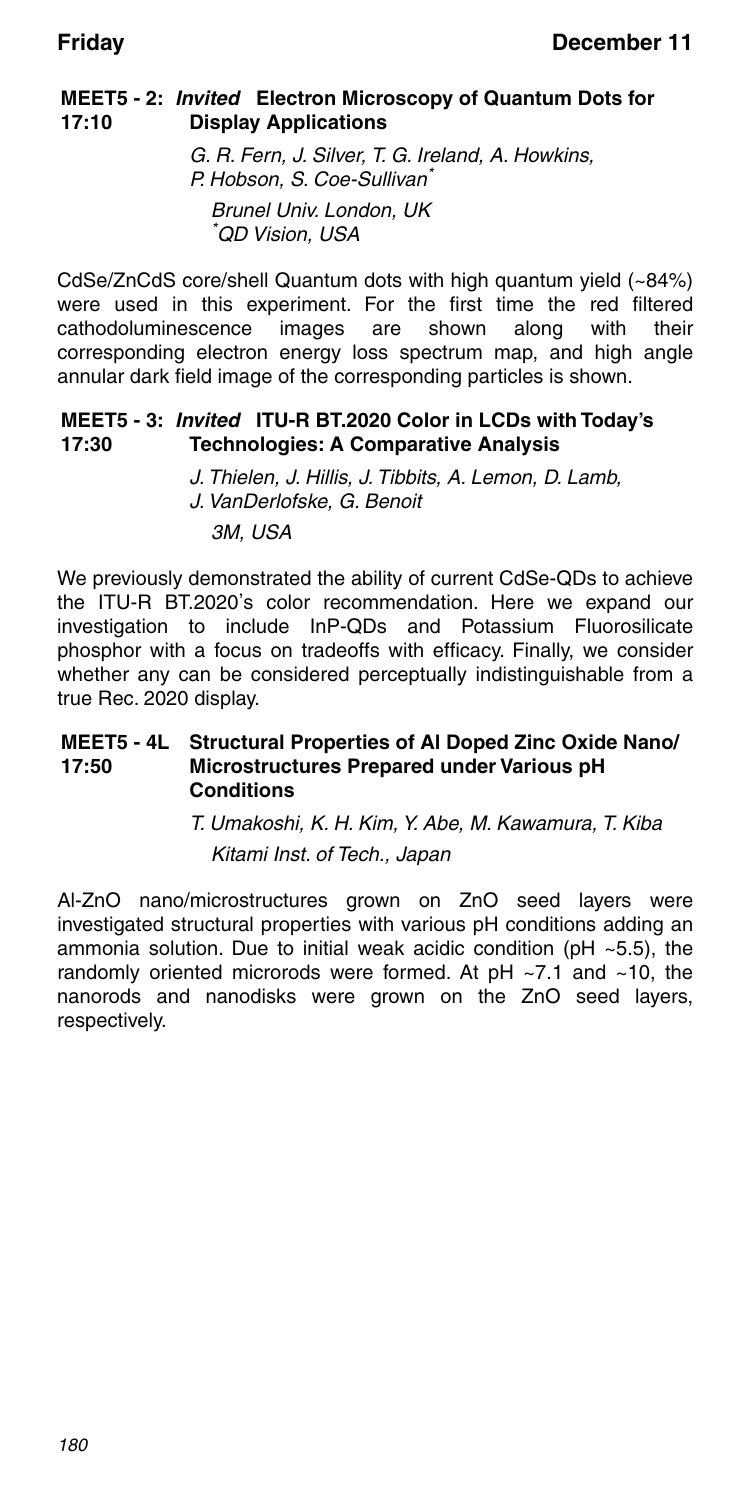### **MEET5 - 5L Piezoelectric Characteristics of P(VDF-TrFE)/PZT 18:05 Composites for Pressure Sensor**

S. Y. Han, D. Geng, J. Jang Kyung Hee Univ., Korea

In this study, we have developed a series of high-performance P(VDF-TrFE)/PZT composites of varying PZT concentration that demonstrate great piezoelectric characteristics. The proposed composite piezoelectric material was achieved by dissolving the PZT powder in the prepared P(VDF-TrFE) solution. Finally, the piezoelectric coefficient has been evaluated through the piezocapacitor and monitored by the charge amplifier. The P(VDF-TrFE)/PZT demonstrated much high piezoelectric coefficient , 5 times higher than those of pure P(VDF-TrFE).

### **Author Interviews and Demonstrations**

18:10 – 18:50, Ohmi 6

# **Quantum Dots Sessions**

 PHp 10:30 – 12:30 Thursday, Dec. 10 Ohmi 6 (Poster)

|     | MEET1 16:05 - 17:25 Thursday, Dec. 10 |         |
|-----|---------------------------------------|---------|
| PH3 | $9:00 - 10:00$ Friday,                | Dec. 11 |
|     | MEET5 16:50 - 18:20 Friday,           | Dec. 11 |
|     | Ohmi 8 (Oral)                         |         |

## **RECEPTION**

Wednesday, Dec. 9, 2015 18:50 – 20:50 Prince Hall (3F) Otsu Prince Hotel See page 12 for details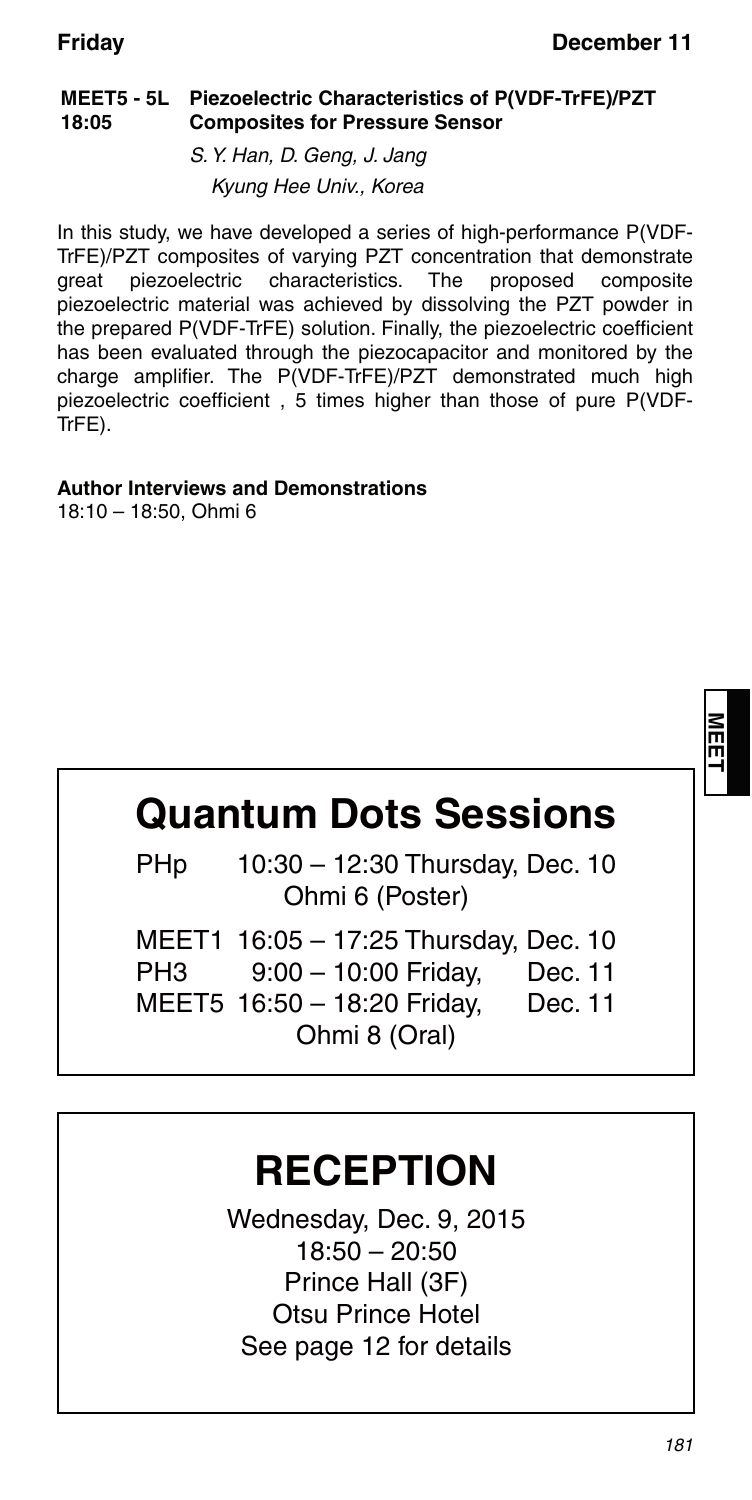## **Workshop on Display Electronic Systems**

### **Wednesday, December 9**

### **13:30 - 15:10 Ohmi 10**

**13:30**

**DES1: Various Visualization Technologies** *Special Topics of Interest on Augmented Reality and Virtual Reality*

Chair: Y. Oyamada, Tottori Univ., Japan Co-Chair: T. Mitasaki, NTT, Japan

### **DES1 - 1:** *Invited* **Near-Eye Display of Light Fields**

W. Wu, I. Tosic, N. Bedard, P. Llull, K. Berkner, N. Balram Ricoh Innovations, USA

We address processing of light field data captured using a plenoptic camera for the purpose of display on a personal near-eye display. Our technique optimizes the focal plane configuration of a multi-focal display for the captured data and produces significantly better visual quality than the uniform focal plane configuration.

#### **DES1 - 2: 13:55** *Invited* **Perceptual Illusions for Multisensory Displays**

T. Amemiya

NTT, Japan

Human perceptual properties have been applied for designing multisensory display technologies. This paper overviews the sensoryillusion-based approach we have used to create a force display that elicits illusory continuous force sensation by presenting asymmetric vibrations and a self-motion display based on a cross-modal effect between visual and tactile motion.

#### **DES1 - 3: 14:20** *Invited* **Duality in Computational Photography and Display**

### S. Hiura

### Hiroshima City Univ., Japan

Computational Photography is a new concept of imaging to offer attractive functions such as blur reduction or posterior focus adjustment by assuming the optical devices as an encoder of the light to images. In this presentation, I will introduce several basic concepts and achievements in this field.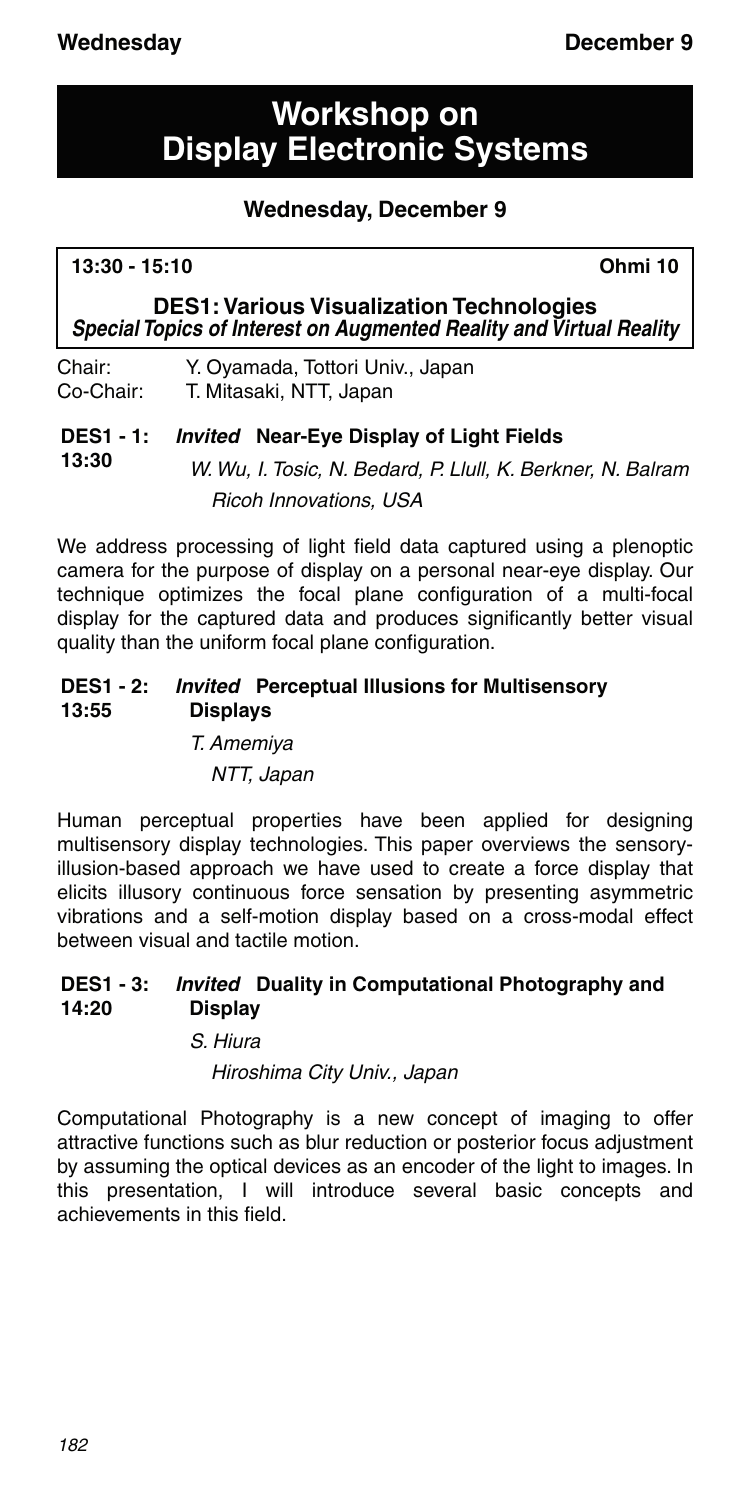#### **DES1 - 4: 14:45** *Invited* **Augmented Reality Visualization Fusion**

Y. Oyamada Tottori Univ., Japan

In this presentation, we introduce a new interaction in Augmented Reality applications. The interaction is to overlap/overlay multiple markers that mimics physical action such as mixing and merging several objects.

----- Break -----

| 15:30 - 16:55             | Ohmi 10                                                          |  |
|---------------------------|------------------------------------------------------------------|--|
|                           | <b>DES2: Transparent Display Systems</b>                         |  |
| Chair:<br>Co-Chair:       | H. Okumura, Toshiba, Japan<br>A. Sakaigawa, Japan Display, Japan |  |
| <b>DES2 - 1:</b><br>15:30 | <i>Invited</i> A Concept of Immersive Telepresence<br>"Kirari!"  |  |
|                           | M. Imoto, S. Uchida, E. Ashikaga, M. Wagatsuma,<br>K. Hidaka     |  |

NTT, Japan

We have been researching "Kirari!", an immersive telepresence platform that generates ultra-high realistic sensation in transporting sporting events to the world in general in real time. Wherever its users are, they can feel as if they are experiencing the atmosphere of the sporting venue with highly realistic sensation.

*Also presented in Innovative Demonstration Session (see p. 208)*

#### **DES2 - 2 15:55 Transparent Liquid Crystal Display with Three States; Transparent State, White State and Black State**

Y. Iyama, T. Sasaki, I. Aoyama, K. Hanaoka, T. Ishihara, M. Yashiki, K. Takase, H. Miyata, H. Yoshida

Sharp, Japan

We have developed a transparent liquid crystal display (LCD) with three states: "transparent," "white (colored) " and "black." We have applied the field sequential color (FSC) method. Our transparent display has the following properties: (1) high transmittance, (2) high color purity, and (3) no blurring.

*Also presented in Innovative Demonstration Session (see p. 208)*

#### **DES2 - 3 16:15 A Novel RGBT Signal and Device for Transparent Display**

## P.-L. Hsieh, H.-T. Lin Chunghwa Picture Tubes, Taiwan

An RGBT signal and device is proposed for future transparent displays. The RGBT transparent display simultaneously operates in "black state", "white state", and "transparent state". The level and area of transparency can be controlled precisely by using the RGBT signal.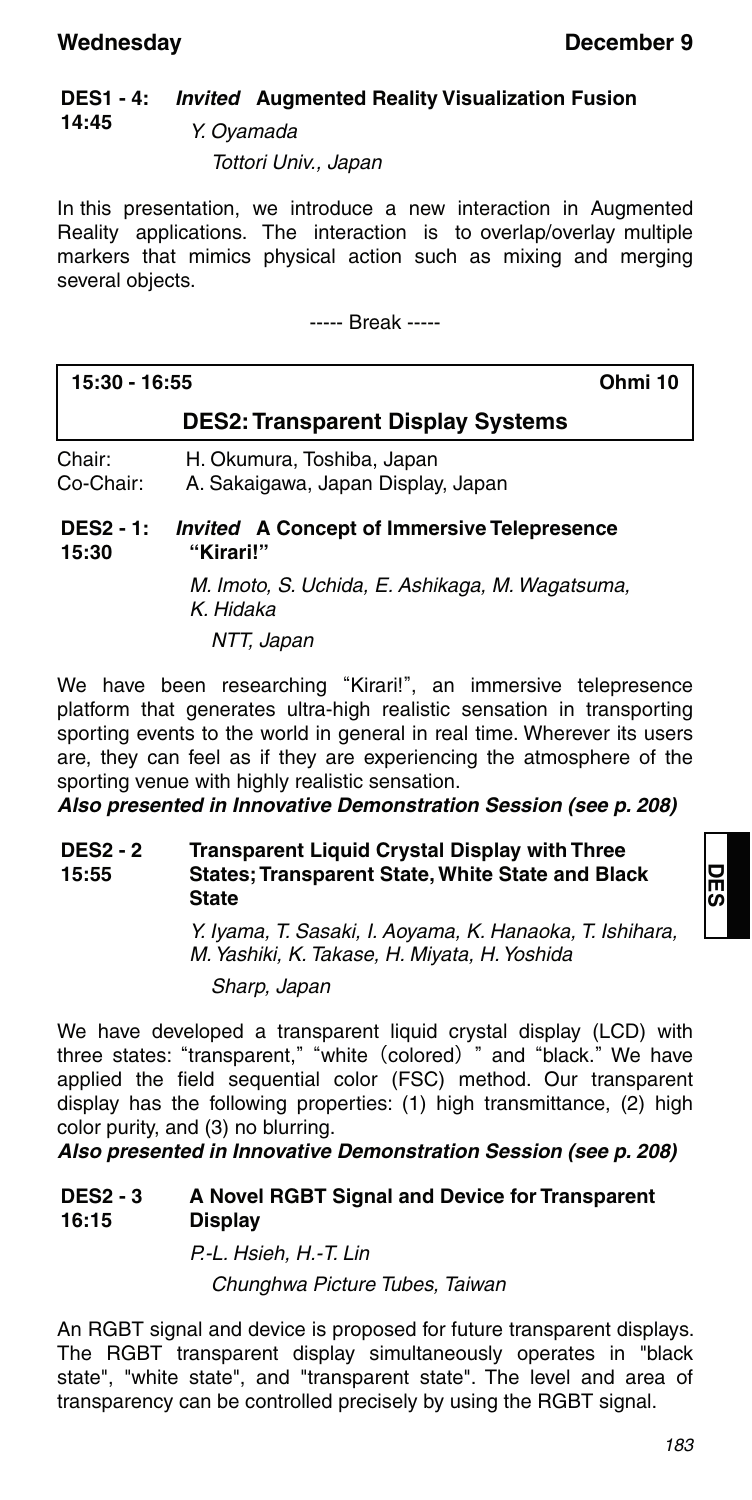#### **DES2 - 4 16:35 Improving the Image Quality of Transparent PDLC Display by Using Dehazing Technique**

C.-C. Liao, C.-W. Su

Chunghwa Picture Tubes, Taiwan

We proposed an effective dehazing technology to enhance the image quality of transparent polymer-dispersed-liquid-crystal (PDLC) display. The technique consists of two main parts, one is unsharp-maskingalgorithm and the other is color management function. Experimental results demonstrate that the proposed method effectively improves the image quality of the transparent PDLC display.

### **Author Interviews and Demonstrations**

16:30 – 17:10, Ohmi 6

## **Thursday, December 10**

### **13:40 - 15:40 Ohmi 6**

### *Poster* **DESp1: Display Electronic Systems**

### **DESp1 - 1 Development of 32-in. 8K4K LCD Driving System**

H.-L. Hu, W.-C. Peng, J.-M. Kuang, X.-L. Chen, C.-H. Wu, M.-J. Jou, L.-W. Chu, P.-S. Kuo, M. Wang, F. Zhao Shenzhen China Star Optoelect. Tech., China

An advanced driving system for 32-in. 8K4K LCD which using GOA (Gate on array) and HSD (Half source driving) techniques has been developed. This system support DP interface input, and mini-LVDS output. Furthermore, a synchronization method was proposed to make it possible to do some special image improving processes.

### **DESp1 - 2 Implementation of FHD Sub-Pixel Rendering Panel**

D.-W. Kuo, J.-S. Liao, H.-H. Chen, H.-M. Su, W.-T. Tseng Chunghwa Picture Tubes, Taiwan

CPT has proposed FHD SPR (Sub Pixel Rendering) panels which have special sub-pixel arrangement unlike conventional RGB arrangement. They have been implemented in five inches panels with FHD resolution. In this paper, we have also discussed the feature of these SPR panels, include optical evaluation and circuit architecture.

### **DESp1 - 3 The Introduction of a Pixel Structure Design**

X. Xu, A. Zhang, J. Chen, Q. Qiu, X. Chen, B. Liao Shenzhen China Star Optoelect. Tech., China

In this paper, a pixel structure design was introduced, the adjacent two sub-pixels having the same color in the adjacent two pixels sharing a date line, which can make data line reduced and aperture ratio improved.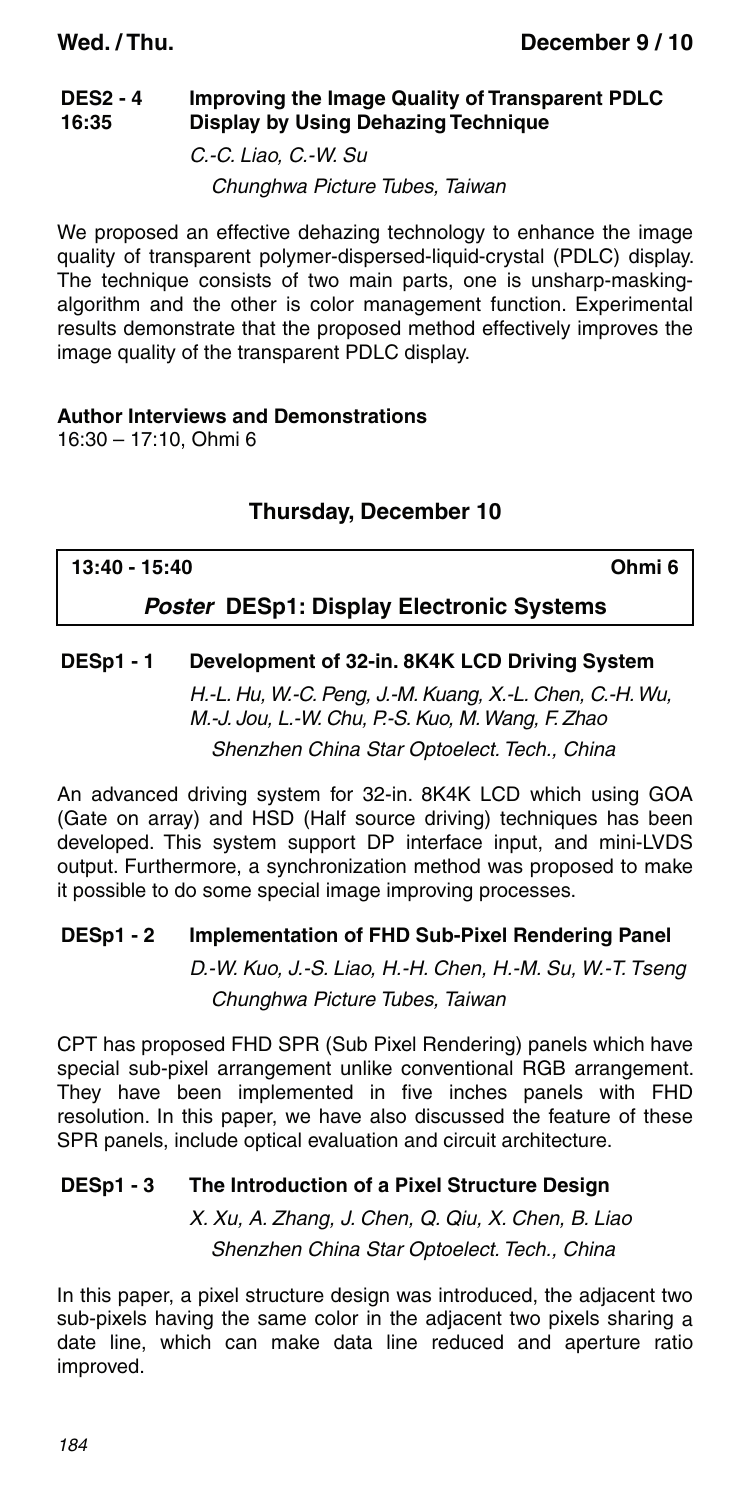### **DESp1 - 4 Low-Power and Highly Reliable a-Si Gate Driver with DC-Type Driving Source**

P.-C. Lai, F.-H. Chen, C.-E. Wu, C.-L. Lin Nat. Cheng Kung Univ., Taiwan

This work presents a new gate driver circuit with AC-driving scheme and DC-type driving source to improve the lifetime and the power consumption. Simulation results show that the proposed circuit still operates normally when the threshold voltage shifts to 21.5 V and the power consumption is reduced by 32%.

### **DESp1 - 5 Novel PWM Circuits and Power Supply Design for LED Lightings**

C.-J. Ou, Z.-Y. Shi, S.-Z. Yang, J.-L. Cheng, T. Hu Hsiuping Univ. of S&T, Taiwan

We will present a simple and cost effective PWM driving circuit. The system is consisting with a specialized filtering design with low cost microchip inside the LED power regulator, such that the optimum control of the LED lighting and the grey scale is reached.

### **DESp1 - 6L Development of High-Speed LED Display System on FPGA**

T. Kobayashi<sup>\*</sup>, A. Tsuji<sup>\*</sup>, H. Mizushina<sup>\*</sup>, S. Suyama<sup>\*</sup>, H. Yamamoto $^*$ , $^*$ 

\* Tokushima Univ., Japan \*\*Utsunomiya Univ., Japan \*JST, CREST, Japan

We have designed and implemented high-speed LED display controller and ultrasonic distance sensor controller on FPGA. Our system drives P3-LED panels and ultrasonic distance sensor in parallel. As the result, latency from sensor input to display can be reduced to 5.8 ms.

### **DESp1 - 7L A Fast-Switching Current-Pulse Driver for LED Backlight Applications**

C.-W. Lu, Y.-C. Huang<sup>\*</sup>, Y.-S. Lin<sup>\*</sup>, H.-W. Chen<sup>\*\*</sup>

Nat. Tsing Hua Univ., Taiwan \* Nat. Chi Nan Univ., Taiwan \*\*Nat. United Univ., Taiwan

A fast-switching current-pulse driver for dimming controllers of LED backlight applications is proposed. The proposed current-pulse driver was fabricated in 0.25-um 1P4M BCD high-voltage process. The measured rising time and falling time of the LED current are 120 ns and 12 ns, respectively, when the load is a 7-LED string.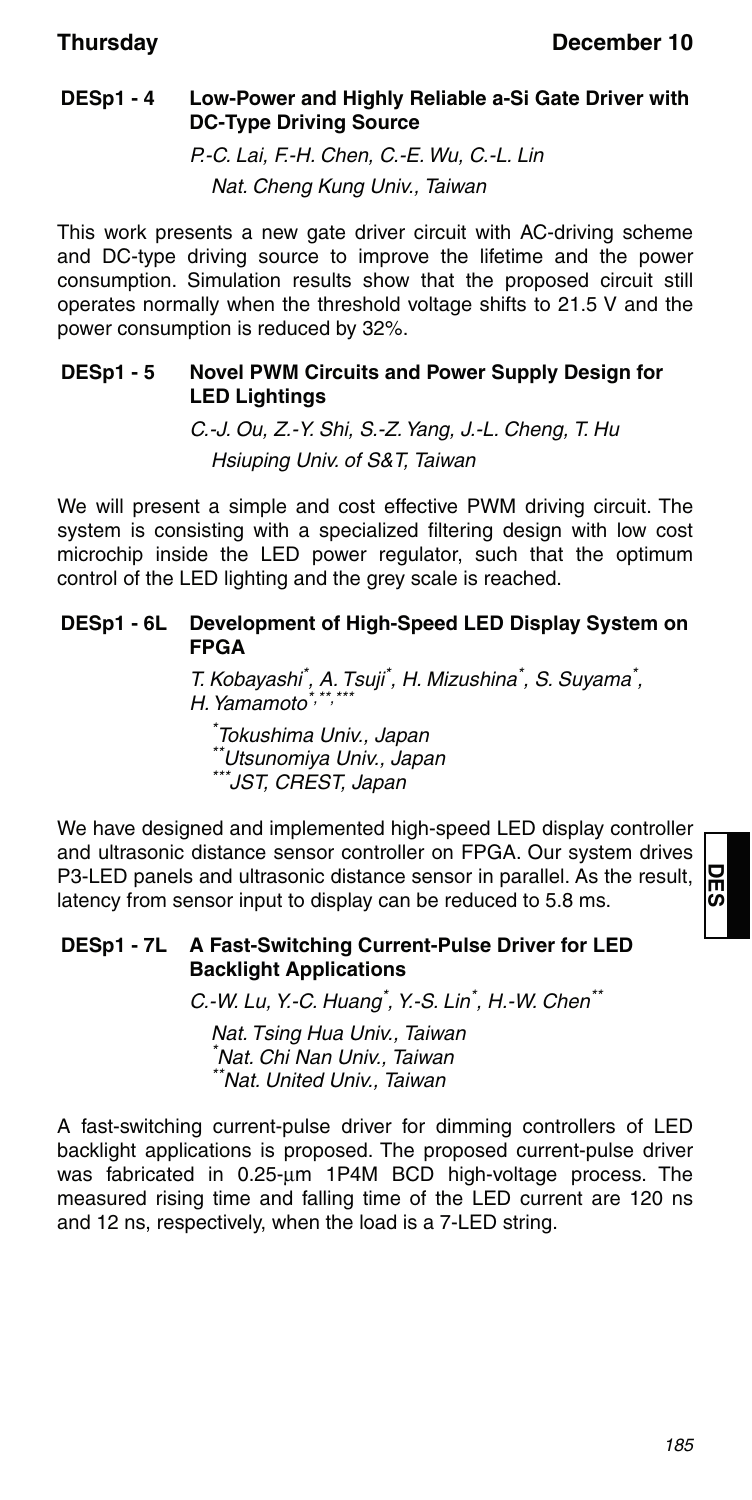### **13:40 - 15:40 Ohmi 6**

*Poster* **DESp2: Image Processing for Augmented Reality** *Special Topics of Interest on Augmented Reality and Virtual Reality*

### **DESp2 - 1L AR Marker Available on Foldable Surfaces**

H. Sasanuma, Y. Manabe, N. Yata Chiba Univ., Japan

This paper is focused on marker-based AR technology. Existing AR markers are almost available on only flat surface. Therefore, this paper proposes an original AR marker design and processing method that can recognize the marker on the foldable and cylindrical surface.

----- Break -----

## **16:00 - 17:15 Ohmi 10 DES3: Application for Automobiles**

Chair: K. Morita, Nat. Traffic Safety & Environment Lab., Japan<br>Co-Chair: T. Fuiine. Sharp. Japan T. Fujine, Sharp, Japan

#### **DES3 - 1: 16:00** *Invited* **Technical Evolution of Automotive Headlamps**

S. Yamamura

Koito Manufacturing, Japan

The latest automotive headlamps come with an adaptive driving beam (ADB) system for the high-beam, which selectively shades oncoming or preceding vehicles from glare based on inputs from an onboard camera. Future high-resolution ADB systems are expected to include functions such that draws letters or symbols on the road surface ahead.

#### **DES3 - 2: 16:25** *Invited* **Standardization of Camera Monitor System (CMS) for Mandatory Rearview Mirrors for Road Vehicles Replacement**

H. Shinki, N. Yoshitsugu<sup>\*</sup>, E. Oba<sup>\*\*</sup>, M. Oka<sup>\*\*</sup>

Faltec, Japan \* Nissan Motor, Japan Sony, Japan \*UD Trucks, Japan

Summarized introduction of new ISO standard ISO 16505 "Road vehicles – Ergonomic and performance aspects of Camera Monitor Systems – Requirements and test procedures" and its technical background. The study for the regal approval in regard to this system is based on this standard.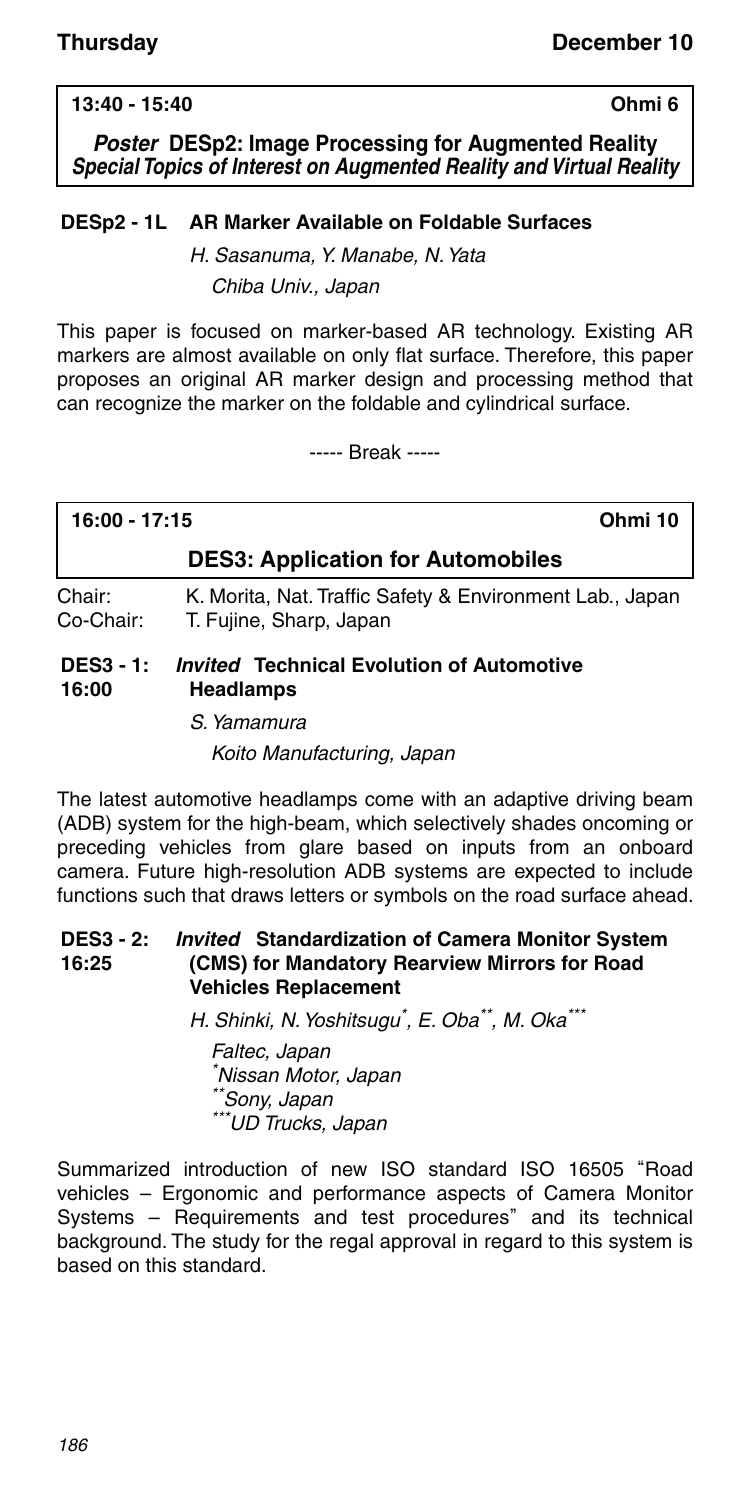#### **DES3 - 3: 16:50** *Invited* **Consideration of Brightness Contrast Ratio Which Influences Visibility of Head-Up Display**

M. Enomoto\*,\*\*, M. Sekine\*, K. Morita\*, K. Tanaka\*\*

\* Nat. Traffic Safety & Environment Lab., Japan \*Univ. of Electro-Commun., Japan

Authors previously measured head-up display (HUD) visibility, brake response time and others using a driving simulator, among which HUD visibility was considered to be related to the contrast ratio between the HUD and background. In this study we measured luminance outside to verify the results obtained in the indoor experiment.

----- Break -----

| 18:05 - 19:10 |  |
|---------------|--|
|---------------|--|

**18:05 - 19:10 Ohmi 10**

## **DES4: Image Processing**

Chair: A. Sakaigawa, Japan Display, Japan Co-Chair: T. Fujine, Sharp, Japan

**DES4 - 1 Withdrawn**

#### **DES4 - 2: 18:05** *Invited* **Finely Categorized Clothing Recognition**

K. Sudo, T. Umeda, K. Murasaki, J. Shimamura, A. Kojima NTT, Japan

We propose two methods for recognizing fine-grained clothing categories to achieve clothing-image retrieval based on similarities covering fine-grained patterns, e.g., narrow or wide stripes and finegrained attributes, e.g., shapes of necklines and sleeve lengths. Our method incorporates prior knowledge of attributes and the position of patterns, which improves recognition accuracy.

#### **DES4 - 3 18:30 Advanced RGBW OLED Display System with Novel RGB-to-RGBW and Subpixel Rendering Algorithm**

H. Li, Y.-F. Jin, S.-S. Syu, M.-J. Jou, J.-W. He, L. Li\* , R. Wang<sup>\*</sup>

Shenzhen China Star Optoelect. Tech., China \* Peking Univ., China

The new RGB-to-RGBW and subpixel rendering were proposed. The former is applied to enhance luminance and decrease color-distortion, the latter is designed to scale the virtual resolution. Experimental result shows that the proposed method increases the average intensity by 23% with a color-distortion level of 0.013, meanwhile it almost identical to real RGB resolution.

**DES**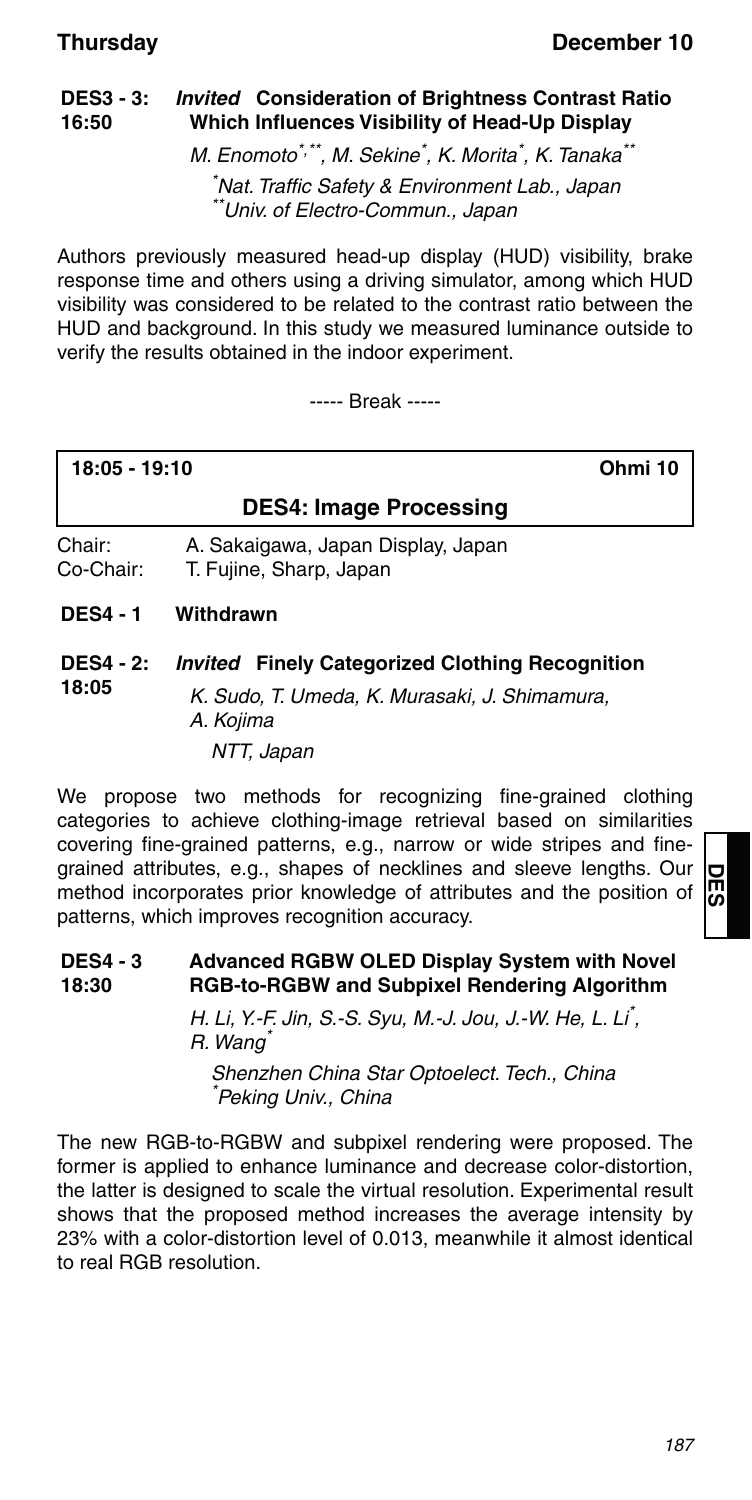#### **DES4 - 4 18:50 Adaptive Saturation Enhancement Based on Min-Max Value and Intensity Gray-Levels Histogram Feedback**

H. Li, J. L. Zhu, S.-S. Syu, M.-J. Jou Shenzhen China Star Optoelect. Tech., China

This paper proposed one method about improving saturation of RGB image based on HSI model. We improved saturation with an adaptive exponent, and used intensity component with differential gray-levels histogram adjusting it, and designed a configurable mechanism to modify contrast and colorfulness by a controlled parameter. Experiment shows excellent performance.

### **Author Interviews and Demonstrations**

19:00 – 19:40, Ohmi 6

### **Supporting Organizations:**

Kansai Section, IEEE

The Society of Automotive Engineers of Japan (JSAE)

Special Interest Group on Mixed Reality (SIG-MR), The Virtual Reality Society of Japan

Technical Committee on Electronic Information Displays, Electronics Society, IEICE

Technical Committee on Image Engineering, Information and Systems Society, IEICE(IE)

Technical Group on Information Display, ITE

Technical Group on Three-Dimensional Image Technology, ITE

# **EXHIBITION**

 12:00 – 17:00 Wednesday, Dec. 9 10:00 – 18:00 Thursday, Dec. 10 10:00 – 14:00 Friday, Dec. 11

> Lobby (2F) Otsu Prince Hotel

Free admission with your registration name tag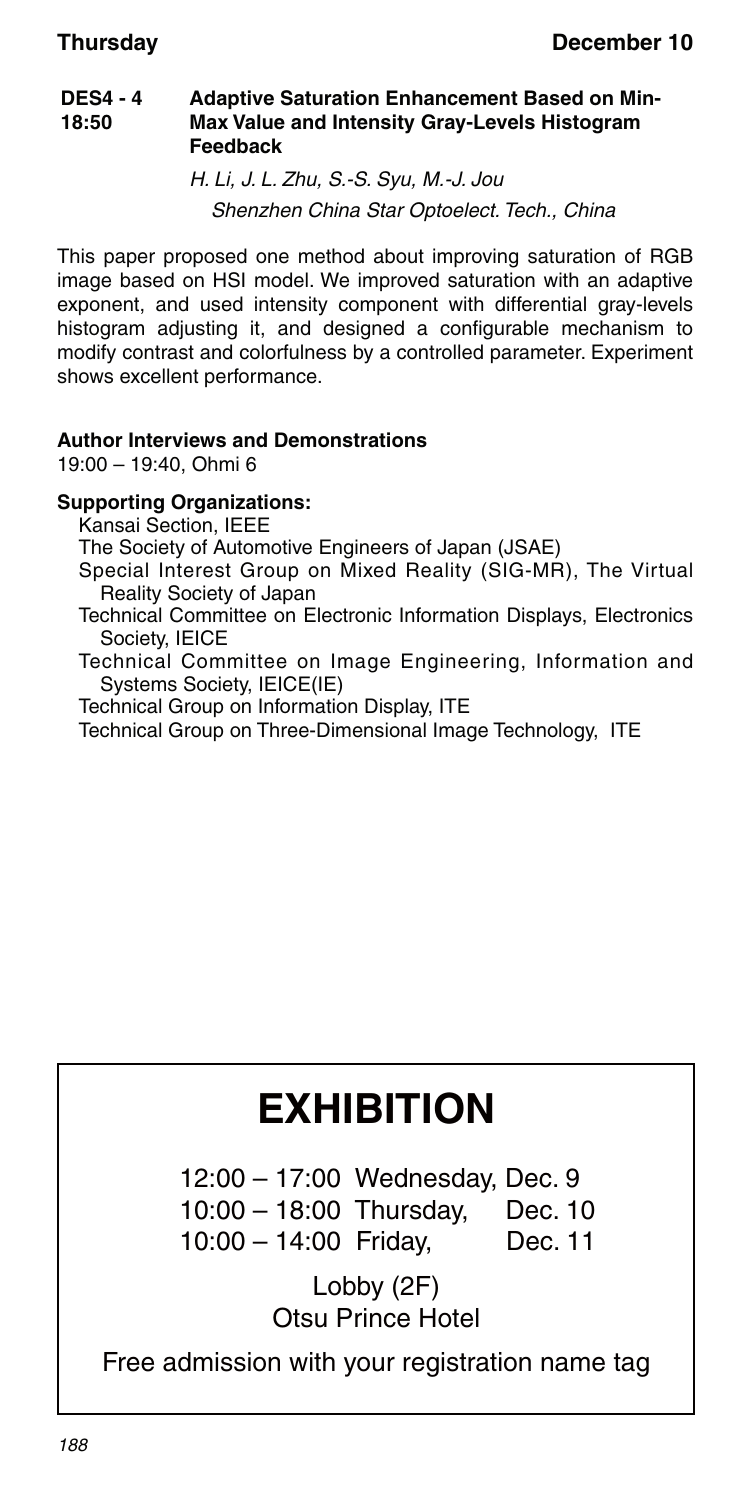## **Workshop on Flexible Electronics**

### **Thursday, December 10**

### **13:40 - 15:40 Ohmi 6**

### *Poster* **FLXp1: Flexible Electronics 1**

### **FLXp1 - 1 Low Temperature Silicon Nitride Thin Films for Moisture Barrier Layers by a PECVD Process**

S. J. Kim, S. H. Yong, H. J. Ahn, S. Gatineau\*, H. Chae

Sungkyunkwan Univ., Korea \* Air Liquide Labs., Korea

Low temperature silicon nitride thin films were deposited by a plasma enhanced chemical vapor deposition (PECVD) process for moisture barrier layers. Inorganic thin films was fabricated in various process conditions. In this research, Water vapor transmission rate (WVTR) of below 10<sup>-2</sup> g/m<sup>2</sup>/day was achieved.

### **FLXp1 - 2** Al<sub>2</sub>O<sub>3</sub>/ZrO<sub>2</sub> Thin Film Encapsulation with Spatially **Resolved ALD Process**

S. H. Yong, S. J. Kim, H. Chae Sungkyunkwan Univ., Korea

 $Al_2O_3$  and  $ZrO_2$  thin films were deposited on polymer substrates as moisture barrier layers by a spatially resolved ALD process. This inorganic layers was applied for OLED thin film encapsulation.

### **FLXp1 - 3** Optimization of Al<sub>2</sub>O<sub>3</sub>/ZrO<sub>2</sub> Nanolaminate Structure **on the Plastic Substrates for the Flexible Display**

J. H. Eun, Y. S. Paek, H. G. Kim, M. S. Kim, Y. C. Kim, S. S. Kim

Kyung Hee Univ., Korea

 $Al_2O_3/ZrO_2$  nanolaminate was deposited on plastic substrates by low frequency plasma-enhanced atomic layer deposition (PEALD) process. In order to enhance the barrier properties of polymeric substrates, the layer structure was optimized with various process conditions.

### **FLXp1 - 4L Flexible Reflective LCDs Using Stainless Steel Substrate and Optical Compensation Technology**

A. Sato, T. Ishinabe, H. Fujikake Tohoku Univ., Japan

A flexible reflective liquid crystal display using stainless steel with heat resistance and polycarbonate substrates compensating a phase retardation of VA-mode liquid crystal was developed. We realized a good contrast ratio over 20:1. The stainless steel substrate is a promising technology to realize high-quality flexible displays with low power consumption.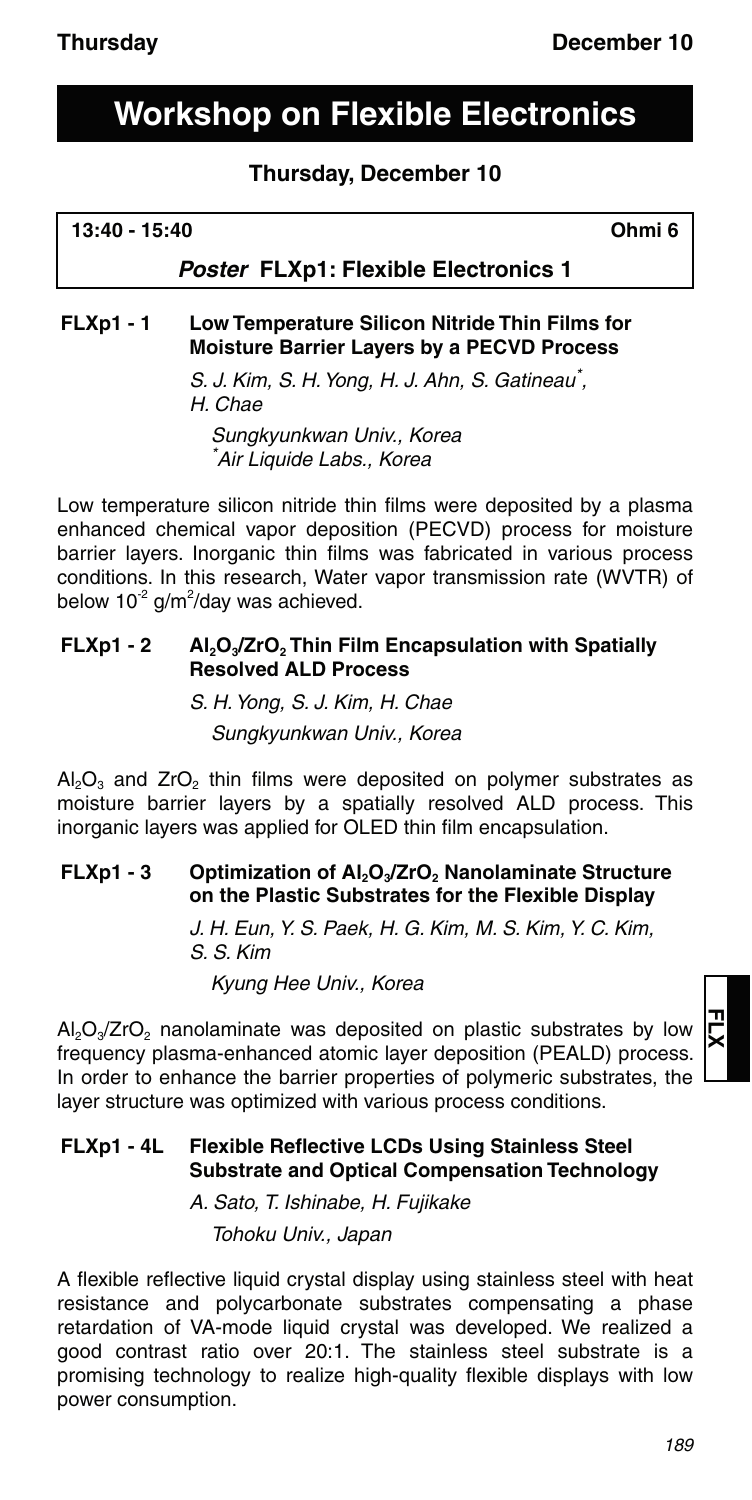### **FLXp1 - 5L Fabrication of Thin Flexible Liquid Crystal Display Using Dye-Type In-Cell Polarizer**

D. Fujiwara, T. Ishinabe<sup>\*</sup>, N. Koma, H. Fujikake<sup>\*</sup>

Polatechno, Japan \* Tohoku Univ., Japan

We have developed an in-cell polarizer using dye type polarizing film. This polarizing film has high heat resistances and ultraviolet light exposure, and enables to insert the polarizing film into the LC panel. We successfully achieved thin flexible TN-mode liquid crystal device with high flexibility and high contrast ratio.

### **FLXp1 - 6L The effect of Mechanical Stress on the Properties and Stability of In-Ga-Zn-O Thin Film Transistors**

C. S. Kim, N. D. Trung, H.-S. Kim Chungnam Nat. Univ., Korea

Amorphous In-Ga-Zn-O (a-IGZO) thin-film transistors (TFTs) were fabricated on polyimide/glass substrates and mechanically detached from carrier glass. The electrical properties and device stability were evaluated on both flat and bending state. The obtained bending performance and bias-stability of a-IGZO TFTs were demonstrated to be promising for the next-generation flexible display.

### **FLXp1 - 7L Stable Crystallization of a-Si Film on a Flexible Substrate**

T. Ashitomi, T. Harada, K. Nakao, C. J. Koswaththage,

T. Okada, T. Noguchi, N. Kawamoto<sup>\*</sup>, H. Ikenoue<sup>\*\*</sup>,

T. Okuyama\*\*\*, A. Suwa\*\*\*\*, K. Noda\*

Univ. of the Ryukyus, Japan \* Yamaguchi Univ., Japan \*\*Kyusyu Univ., Japan \*\*\*TOYOBO, Japan<br>\*\*\*\*GIGAPHOTON, Japan

The ELA using high repetition pulse for a-Si film on flexible sheet is performed. As a result of multi-shots ELA, the crystal structure of Si film on oxide buffer layer was stably obtained in lower pulse energy density. High performance TFT on flexible sheet is expected.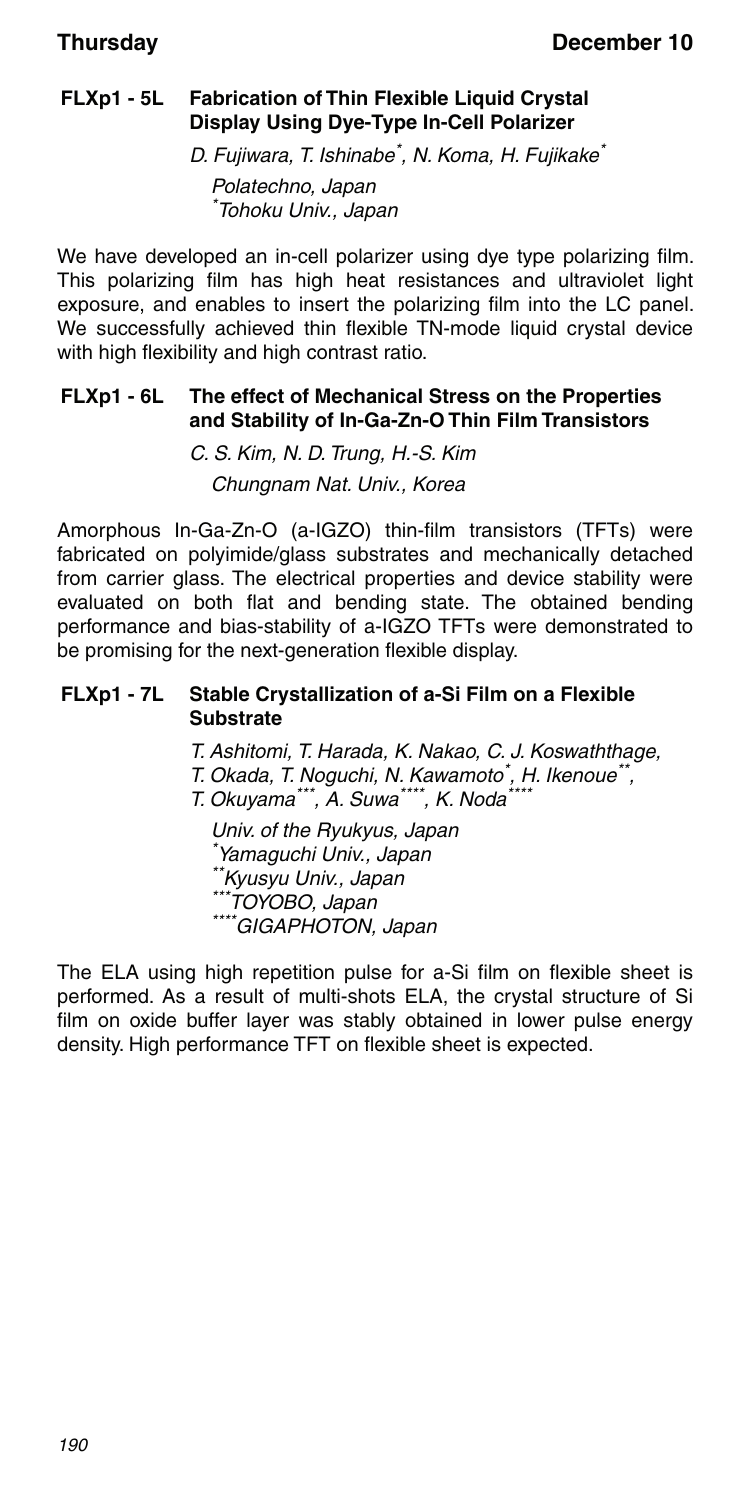### **13:40 - 15:40 Ohmi 6**

*Poster* **FLXp2: Flexible Electronics 2** *Special Topics of Interest on Oxide-Semiconductor TFT*

### **FLXp2 - 1 The Instability Change of Flexible a-IGZO TFTs under Different Mechanical Stress**

H.-J. Jeong, K.-C. Ok, H.-M. Lee, J.-S. Park Hanyang Univ., Korea

Amorphous InGaZnO (IGZO) thin film transistors (TFTs) were made on the polyimide (PI) substrate. We evaluated transistor performance and instability depends on mechanical stress, various bending radius (10 mm, 5 mm and 2 mm) were applied to flexible substrate. The variation in the threshold voltage under NBTS was –0.58 V (without bending)/  $-6.48$  V (2 mm).

### **FLXp2 - 2L Highly Robust Flexible Oxide TFTs Achieved by Plastic Substrate with Embedded CNT/GO Backbone**

Y.-H. Kim, J. G. Um, M. Mativenga, J. Jang Kyung Hee Univ., Korea

We demonstrate the highly robust flexible oxide TFT fabricated on 5 um-thick PI. Particularly, by process employed of embedding the graphene oxide and carbon nanotubes mixture into the PI substrate, it makes excellent functionality as flexible substrate that self-standing without any supporting materials and prevent from the electrostatic discharge effect.

### **FLXp2 - 3L Thermal Analysis of Oxide Thin Film Transistor with Fluorinated Silicon Nitride Gate Insulator**

H. Yamazaki, Y. Ishikawa, M. N. Fujii, J. P. S. Bermundo, E. Takahashi\* , Y. Andoh\* , Y. Uraoka

NAIST, Japan \* Nissin Elec., Japan

We found that amorphous In-Ga-Zn-O thin-film transistors with W=5  $µm$  showed higher mobility than TFTs with W=90  $µm$ , and showed a sharp mobility curve. The results of thermal analysis show local heating at the edge of the drain. We conclude that these effects are caused by mobile minus ions.

**FLX**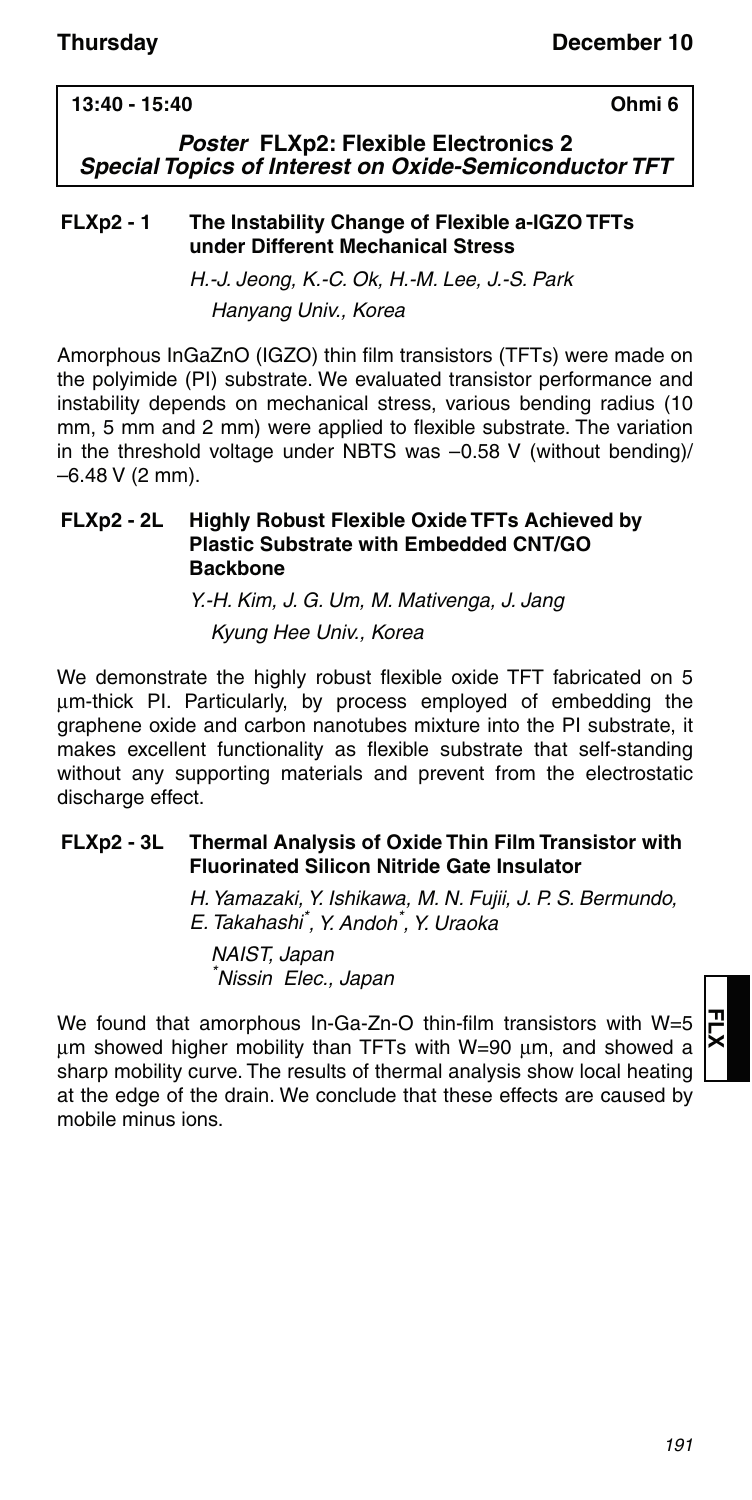### **13:40 - 15:40 Ohmi 6**

### *Poster* **FLXp3: Flexible Electronics 3** *Special Topics of Interest on Printed Electronics*

### **FLXp3 - 1 Development of Novel Primer Material Suitable for COP Film and Ag Nano-Ink**

T. Yamate<sup>\*,\*\*</sup>, E. Mieda<sup>\*</sup>, K. Kumazawa<sup>\*</sup>, H. Suzuki<sup>\*</sup>, M. Akazome<sup>\*</sup>

\* Nippon Soda, Japan \*Chiba Univ., Japan

We have developed a unique organic-inorganic hybrid coating agent suitable for a primer which connects Ag nano-ink to COP film. This material forms the glass-like surface on the topmost surface of the hybrid layer after UV irradiation. Therefore, Ag nano-ink can adhere strongly with glass-like surface.

### **FLXp3 - 2L Flexible Glass Substrate on Roll to Roll Gravure Off-Set Printing Process**

K.-T. Kuo, S. M. Garner, J.-C. Lin, P.-L. Tseng, S.-M. Lin, M.-H. Huang, R. L. Smith, T. H. Chou<sup>\*</sup>, C. W. Hsieh<sup>\*</sup>, Y. M. Wang<sup>\*</sup>, S. Yang<sup>\*</sup>, K. G. Wang<sup>\*</sup>, H. Y. Lin<sup>\*</sup>

Corning, USA \* ITRI, Taiwan

Glass enables high-quality and long-life devices compared to plastic in electronics industry. The ultra-slim flexible glass also allows for new device designs and continuous manufacturing enabled by roll-to-roll (R2R) processes. This paper describes how gravure off-set printing applied to R2R process and made functional touch sensors on ultraslim flexible glass.

### **FLXp3 - 3L Control and Improvement of Electrical Performance of Solution-Processable Organic Transistors by Spin Coating from Mixed Organic Solvents**

R. Nakamichi<sup>\*</sup>, T. Nagase<sup>\*,\*\*</sup>, T. Kobayashi<sup>\*,\*\*</sup>, Y. Sadamitsu\*\*\*, H. Naito\*,\*\*

\* Osaka Pref. Univ., Japan \*The Res. Inst. for Molecular Elect. Devices, Japan \*\*\*Nippon Kayaku, Japan

We have developed a simple method to control and improve the electrical characteristics of solution-processable OTFTs based on dialkylbenzothienobenzothiophenes by using mixed organic solvents. Top-gate OTFTs processed by spin coating from mixed non-halogen solvents exhibit high average field-effect mobility of 8.4  $\text{cm}^2\text{V}^{-1}\text{s}^{-1}$  and low threshold voltage of  $-0.18$  V.

----- Break -----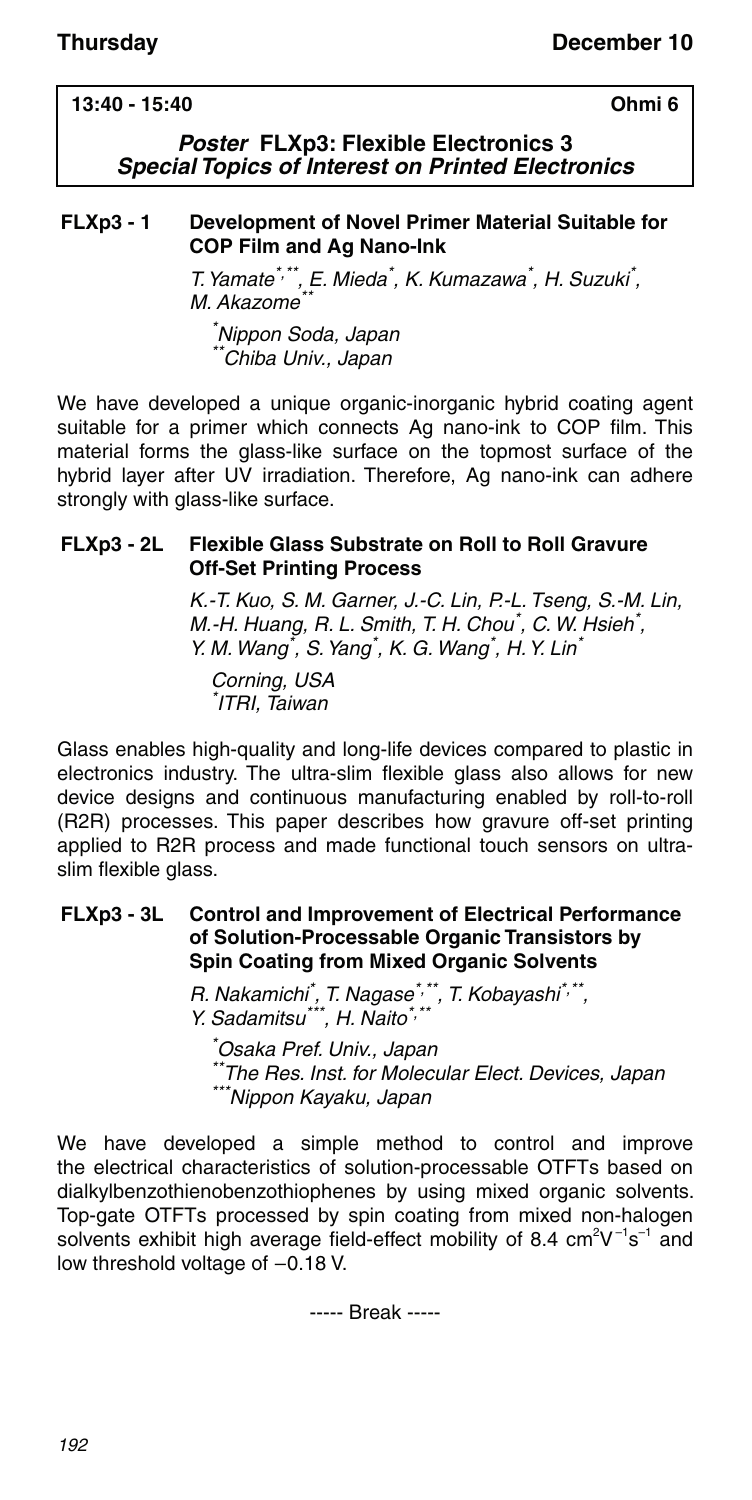**17:40 - 17:50 Ohmi 8**

**Opening**

**Opening Remarks 17:40**

M. Kimura, Nagaoka Univ. of Tech., Japan

| Ohmi <sub>8</sub><br>17:50 - 19:20   |                                                                                                                                                                           |  |
|--------------------------------------|---------------------------------------------------------------------------------------------------------------------------------------------------------------------------|--|
|                                      | <b>FLX1/INP4: Flexible Input Devices</b>                                                                                                                                  |  |
| Chair:<br>Co-Chair:                  | T. Shiro, Teijin, Japan<br>K. Yamazaki, Corning Japan, Japan                                                                                                              |  |
| <b>FLX1/</b><br>$INP4 - 1:$<br>17:50 | Invited Foldable AMOLED with Integrated On-Cell<br><b>Touch Sensor for Mobile Device Applications</b><br>J. Chen, J.-C. Ho, G. Chen, M.-H. Yeh, C.-C. Lee<br>ITRI. Taiwan |  |

Based on ITRI's Flexible Universal Plane (FlexUP) technology, we have recently developed a coverless on-cell touch panel with gas barrier. In this report, we overcome flexibility and interference issues with the oncell touch panel, and successfully demonstrated a foldable AMOLED integrated with coverless on-cell touch panel at 5mm folding radius.

**FLX1/ INP4 - 2 Withdrawn**

#### **FLX1/ INP4 - 5L: 18:15** *Invited* **Inkjet-Printed Electrodes for Stretchable Wearable System** Y. Hong, S. Kim, T. Kim, J. Byun, B. Lee, H. Kim, S. Choi, E. Oh, S. Chung, J. Lee

Seoul Nat. Univ., Korea

For wearable, body-attachable electronic system, the strategy of combining rigid islands and stretchable interconnects is one of the best near-term solutions. In this talk, as part of our effort toward stretchable hybrid electronic system, inkjet-printed stretchable electrodes based on silver nano-particle, SWCNT, and nano composite materials is discussed.

| <b>FLX1/</b> | Evaluation of Electrochemical Migration of ITO/Ag/                 |
|--------------|--------------------------------------------------------------------|
| INP4 - 3     | <b>ITO Structure for Touch Panel Sensor</b>                        |
| 18:40        | $V$ Tacking and $T$ Harder $\Gamma$ $V$ ilosald II labii I Objavan |

Y. Toshimori, T. Ueda, F. Kikuchi, H. Ishii, I. Shiono, S. Zhang Mitsubishi Materials, Japan

The purpose of this study is to evaluate the electrochemical migration of ITO/Ag/ITO structure for Touch Panel Sensor and to prepare the data necessary to decide the evaluation standard of reliability for application of ITO/Ag/ITO to electrode materials. Our evaluation result shows the guideline of the new evaluation standard.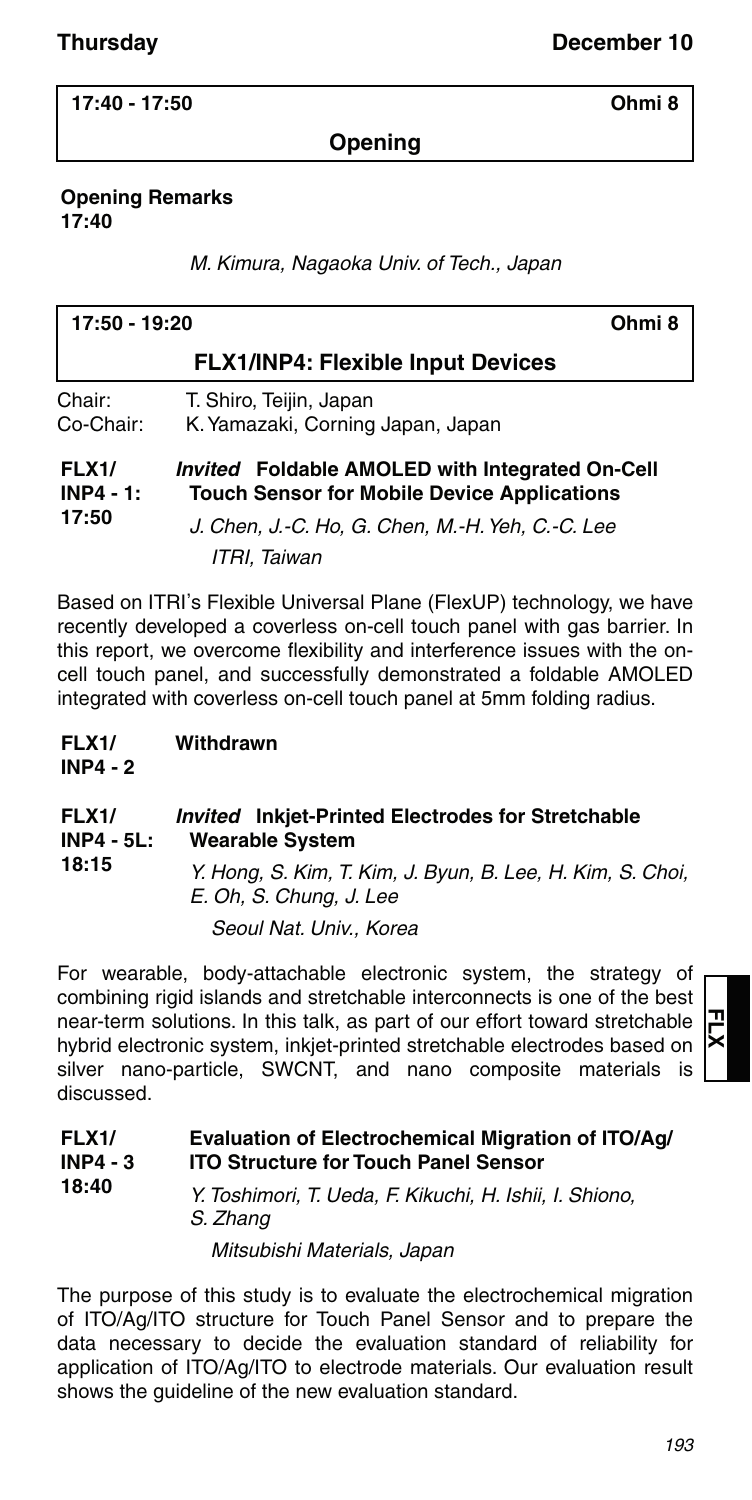#### **FLX1/ INP4 - 4 19:00 Ultra High Resolution Copper Lithography Not Requiring Fine Mask Design Rules and Without Damaging Copper**

M. A. Hsu, C.-H. Lin, R.-C. Lian, A. Igawa\* Consistent Elect. Materials, Taiwan \* eChem Solutions Japan, Japan

Applying common photolithography process to copper substrate with novel formulated lithographic chemicals, extremely fine copper pattern could be obtained without using fine mask patterns and with no copper damaging. Very precise metal mesh or copper circuit can be formed onto not only Si or glass substrate but also flexible film.

### **Author Interviews and Demonstrations**

19:00 – 19:40, Ohmi 6

### **Friday, December 11**

| Ohmi 3<br>$9:00 - 10:30$            |                                                                                            |
|-------------------------------------|--------------------------------------------------------------------------------------------|
|                                     | <b>FLX2/LCT5: Flexible LCDs</b>                                                            |
| Chair:<br>Co-Chair:                 | H. Funahashi, Kagawa Univ., Japan<br>H. Okada, Toyama Univ., Japan                         |
| <b>FLX2/</b><br>$LCT5 - 1:$<br>9:00 | Invited Advanced Polymer and LC Technologies for<br><b>High Quality Flexible Displays</b>  |
|                                     | H. Fujikake, H. Sakai, A. Sato, E. Uchida, D. Sasaki,<br>Y. Obonai, Y. Isomae, T. Ishinabe |
|                                     | Tohoku Univ., Japan                                                                        |

For a practical flexible liquid crystal display, fine polymer spacer walls and networks are formed in a nematic liquid crystal layer for stabilizing substrate gap. Total optical compensating design methods using plastic substrates are also presented for wide viewing angle, and flexible backlight is discussed for whole flexible display systems.

#### **FLX2/ LCT5 - 2 9:25 Uniform Lying Helix of Cholesteric LC Aligned by Means of Coating Method with Electric Treatment** N. Endo, M. Kimura

Nagaoka Univ. of Tech., Japan

The feature of Uniform Lying Helix (ULH) is its fast response speed whereas the alignment process of ULH is not simple. Previously we proposed a novel fabrication process of liquid crystal display (LCD) by means of slit coater. Paying attention to the shear flow force, we applied this method to align the ULH with using electric field treatment. Optimum fabrication condition and characteristics of ULH will be demonstrated.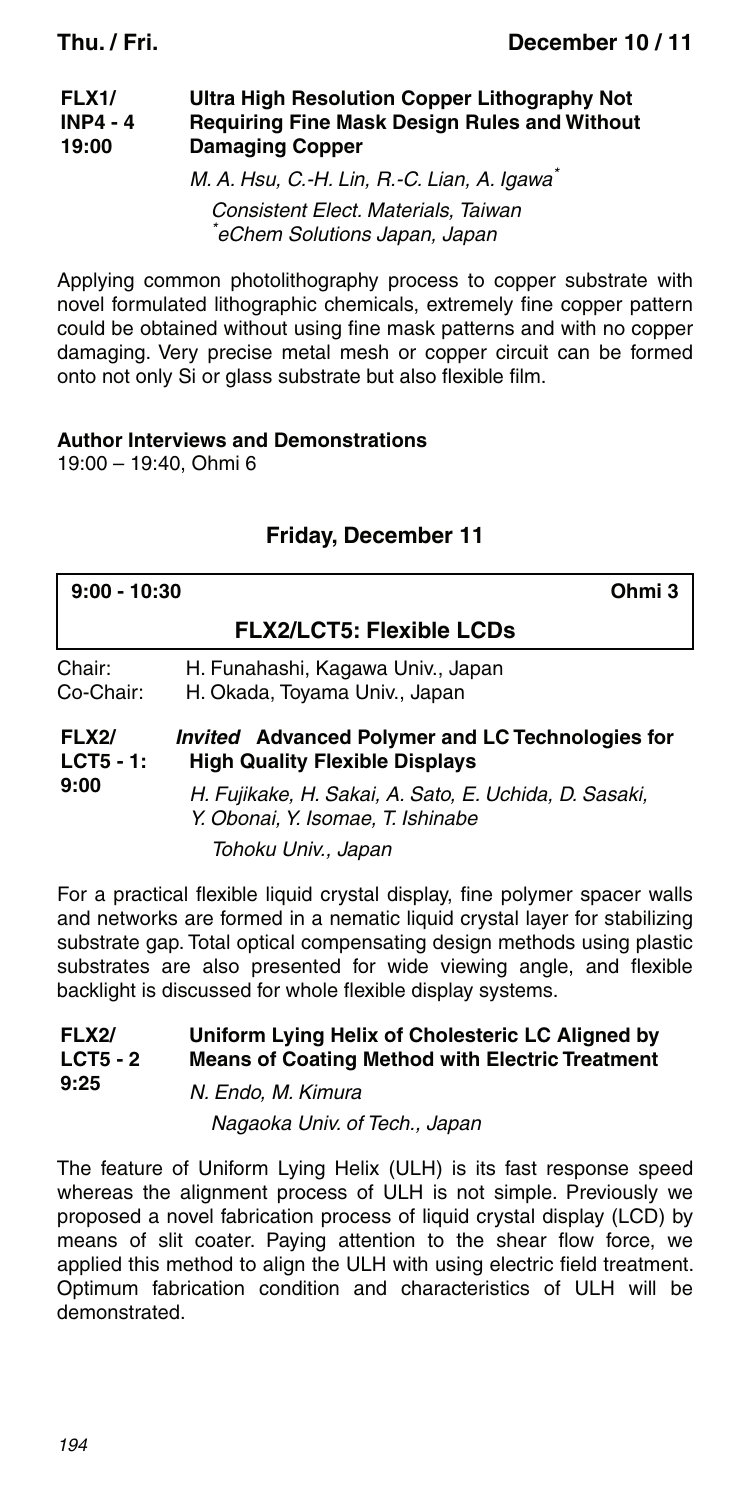#### **FLX2/ LCT5 - 3L: 9:45** *Invited* **Development of World's Largest 60-in. Roll Display** M. Shigeta, M. Kawabata, K. Kobayashi, M. Teragawa

Sakai Display Prods., Japan

The 60-in. roll display with radius 500 mm has been developed. No alignment defect due to the displacement of the panel appears for UV2A mode, and excellent optical performance is confirmed.

As the roll display has the perspective features and texture gradient, the three dimensional sensation is enhanced by the physiological effects.

#### **FLX2/ LCT5 - 4L 10:10 Novel Alignment-Process-Free Flexible VA-LCDs with highly-Stable LC Alignment**

M. Yamamoto, K. Asanuma, Y. Iimura Tokyo Univ. of A&T, Japan

We investigate fabrication processes of high-performance flexible VA-LCDs. It is shown that using special-shaped pole spacers and a PSS method gives multi-domain pixel structure with highly-stable LC alignment. A fabricated flexible VA-LCD is highly resistive against external stresses such as bend deformation.

----- Break -----

**10:40 - 12:00 Ohmi 2**

**10:40**

### **OLED5/FLX3: Flexible OLED and OTFT**

Chair: Y. Sakai, Mitsubishi Chem. S&T Res. Ctr., Japan Co-Chair: T. Kamata, AIST, Japan

#### **OLED5/ FLX3 - 1:** *Invited* **Flexible OLED Fabricated with Fully R2R Process and Their Evaluation Technology**

Y. Mitamura, T. Minakata, A. Sugimoto, M. Tanamura, Y. Ohzu, A. Suzuki, N. Ibaraki, H. Tomiyasu

Chem. Materials Evaluation & Res. Base, Japan

Flexible organic light-emitting diodes (OLEDs) on continuous plastic film have been successfully fabricated with full roll-to-roll (R2R) processes and exhibit good stability and high performance comparable to OLEDs on glass. Degradation due to penetration of moisture have been studied qualitatively and respectively.

#### **OLED5/ FLX3 - 2 11:00 Accurate Evaluation of Water Vapor Transmission for Flexible OLEDs** A. Suzuki, A. Uehigashi

Chem. Materials Evaluation & Res. Base, Japan

An evaluation technique for determining the water vapor transmission rate (WVTR) has been developed using our reference films with multiple pinholes created strategically. The WVTR was reliably obtained at a level of  $10^{-5}$  g/m<sup>2</sup>/day. The films can be widely applied to accurately calibrate several WVTR measurement systems.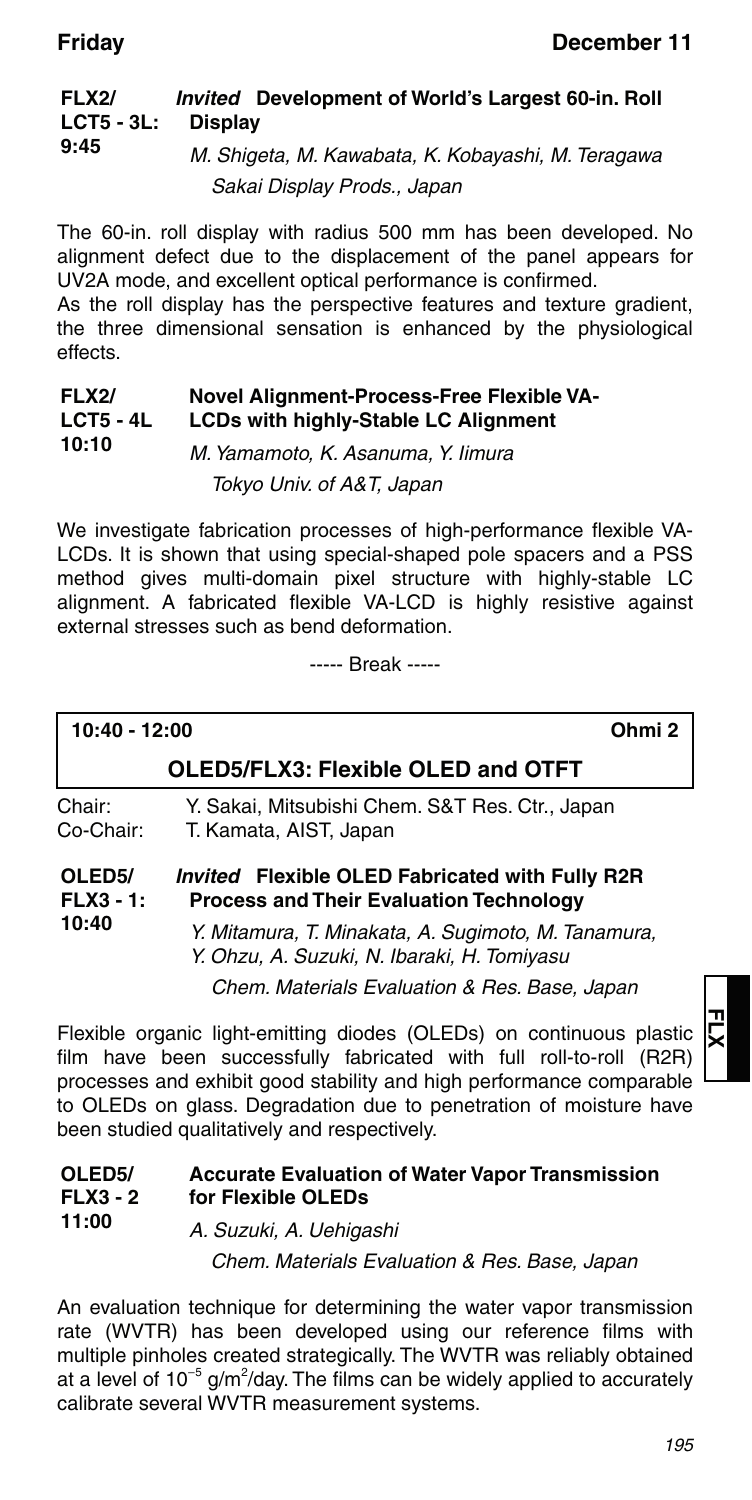| OLED <sub>5</sub> /<br>$FLX3 - 3$       | Withdrawn                                                                                      |
|-----------------------------------------|------------------------------------------------------------------------------------------------|
| OLED <sub>5</sub> /<br><b>FLX3 - 5L</b> | Solution-Processed, Air-Stable N-Type Organic<br><b>Single Crystal Microribbon Transistors</b> |
| 11:20                                   | C. Y. Tan, P. Y. Tseng, C. W. Wang, C. Y. Hung,<br>C.-W. Tsai, G.-W. Hsieh                     |
|                                         | Nat. Chiao Tung Univ., Taiwan                                                                  |

We used halogen-substituted perylene diimide derivatives to form selfassembled microribbons for organic field effect transistors. Devices based on a network of microribbons have showed typical n-channel field effect behaviors with average ON/OFF current ratio  $>10^3$  and revealed remarkable stability under ambient air over 90 days.

| OLED <sub>5</sub> /<br>$FLX3 - 4$ | <b>Solution Processed P-Type Top-Gate Small-</b><br><b>Molecular Organic TFT</b>                                       |
|-----------------------------------|------------------------------------------------------------------------------------------------------------------------|
| 11:40                             | H.-C. Hsiao, Z.-X. Jiang, S. Su, H.-Y. Xu, M. Zeng,<br>B. Sun, C.-Y. Lee, H. Zhou <sup>*</sup> , S. Zhang <sup>*</sup> |
|                                   | China Star Optoelect. Tech., China<br>*Peking Univ., China                                                             |

A p-type organic thin film transistor (OTFT) technology on plastic substrates was developed, in which, a small molecular organic semiconductor (OSC) material was used as channel layer. The fabricated p-OTFT at processed temperature below 120°C shows a high hole mobility of 3.4  $cm^2/Vs$  and an excellent performance stability under gate electrical stress.

### **Author Interviews and Demonstrations**

12:00 – 12:40, Ohmi 6

----- Lunch -----

| $13:30 - 14:40$      | Ohmi 2                                                                                                                                             |
|----------------------|----------------------------------------------------------------------------------------------------------------------------------------------------|
|                      | <b>FLX4: Flexible Printed Electronics</b><br><b>Special Topics of Interest on Printed Electronics</b>                                              |
| Chair:<br>Co-Chair:  | T. Sekitani, Osaka Univ., Japan<br>M. Ito, Toppan Printing, Japan                                                                                  |
| $FLX4 - 1:$<br>13:30 | <b>Invited</b> Exploring Low-Dimensional Charge<br><b>Transport Phenomena in Solution-Processed Metal</b><br><b>Oxide Superlattice Transistors</b> |
|                      | Y.-H. Lin, K. Zhao <sup>*</sup> , R. Li <sup>**</sup> , A. Amassian <sup>*</sup> , T. D. Anthopoulos<br>Imperial College London, UK                |
|                      | *King Abdullah Univ. of S&T, Saudi Arabia                                                                                                          |
|                      | **Cornell Univ USA                                                                                                                                 |

We report on metal oxide superlattice systems grown from solution and their use in high electron mobility transistors. On the basis of temperature-dependent electron transport measurements and carrier distribution evaluation, we argue that the enhanced performance arises from the presence of 2-dimensional electron gas-like systems formed at the oxide-oxide heterointerfaces.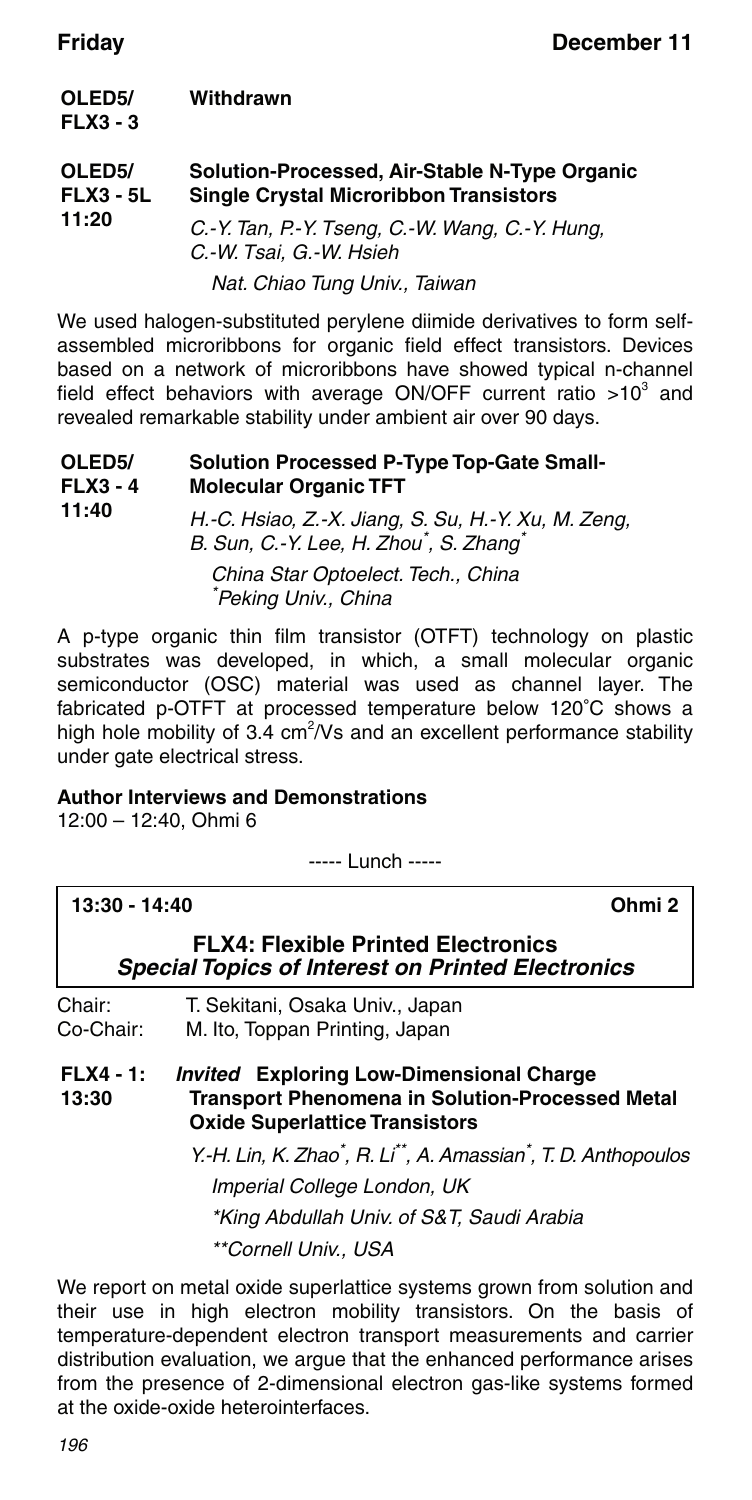#### **FLX4 - 2: 13:55** *Invited* **Fluorophilicity as Selection Criterion of Solvents for Printed Organic Electronics**

Y. Kuwana, T. Abe, N. Shirota, T. Sakurada, M. Obi Asahi Glass, Japan

We investigated the deterioration of carrier mobility of organic thin film transistors after immersing into various solvents containing fluorine. The deterioration was correlated with the fluorophilicity, the partition ratio between solvents containing fluorine and without fluorine. The fluorophilicity will be a useful parameter for screening the process solvent.

#### **FLX4 - 3 14:20 Highly Stable Transparent Conductive Coatings on Ultra-Thin Glass for Flexible Devices**

M. Junghaehnel, S. Weller, T. Gebel<sup>\*</sup>, W. Skorupa<sup>\*\*</sup>, T. Schumann\*\*

Fraunhofer, Germany \* DTF Tech., Germany \*\*Helmholtz-Zentrum Dresden-Rossendorf, Germany

Ultra-slim flexible glass is an emerging flexible substrate material for flexible displays, devices or lighting.  $100 \mu m$  thick flexible glasses with a maximum dimension of 250  $\times$  300 mm<sup>2</sup> were deposited with ITO and IZO at room temperature. The films were refined by in-line flash lamp annealing in the millisecond time range.

----- Break -----

|                      | Ohmi <sub>2</sub><br>15:10 - 16:45                                                                                                                                                                              |  |
|----------------------|-----------------------------------------------------------------------------------------------------------------------------------------------------------------------------------------------------------------|--|
|                      | <b>FLX5: Flexible Displays and Devices</b>                                                                                                                                                                      |  |
| Chair:<br>Co-Chair:  | H. Maeda, Dai Nippon Printing<br>K. Uemura, Nippon Steel & Sumitomo Metal, Japan                                                                                                                                |  |
| $FLX5 - 1:$<br>15:10 | <i>Invited</i> Designing Flexible and Stretchable Circuits<br>and Displays                                                                                                                                      |  |
|                      | J. Genoe <sup>*,**</sup> , K. Myny <sup>*</sup> , F. De Roose <sup>*,**</sup> , S. Steudel <sup>*</sup> ,<br>J.-L. van der Steen <sup>***</sup> , G. H Gelinck <sup>***</sup> , P. Heremans <sup>*,**,***</sup> |  |
|                      | <sup>*</sup> imec, Belgium<br>**Katholieke Univ. Leuven, Belgium<br>***Holst Ctr., the Netherlands                                                                                                              |  |

Technologies on flexible and stretchable foils suffer from intrinsic parameter variations. A detailed analysis of these variations enables designers to predict the soft yield for different topologies of flexible circuits. This methodology has been applied to designs of organic and oxide NFC tags, microprocessors and integrated linedrivers for displays.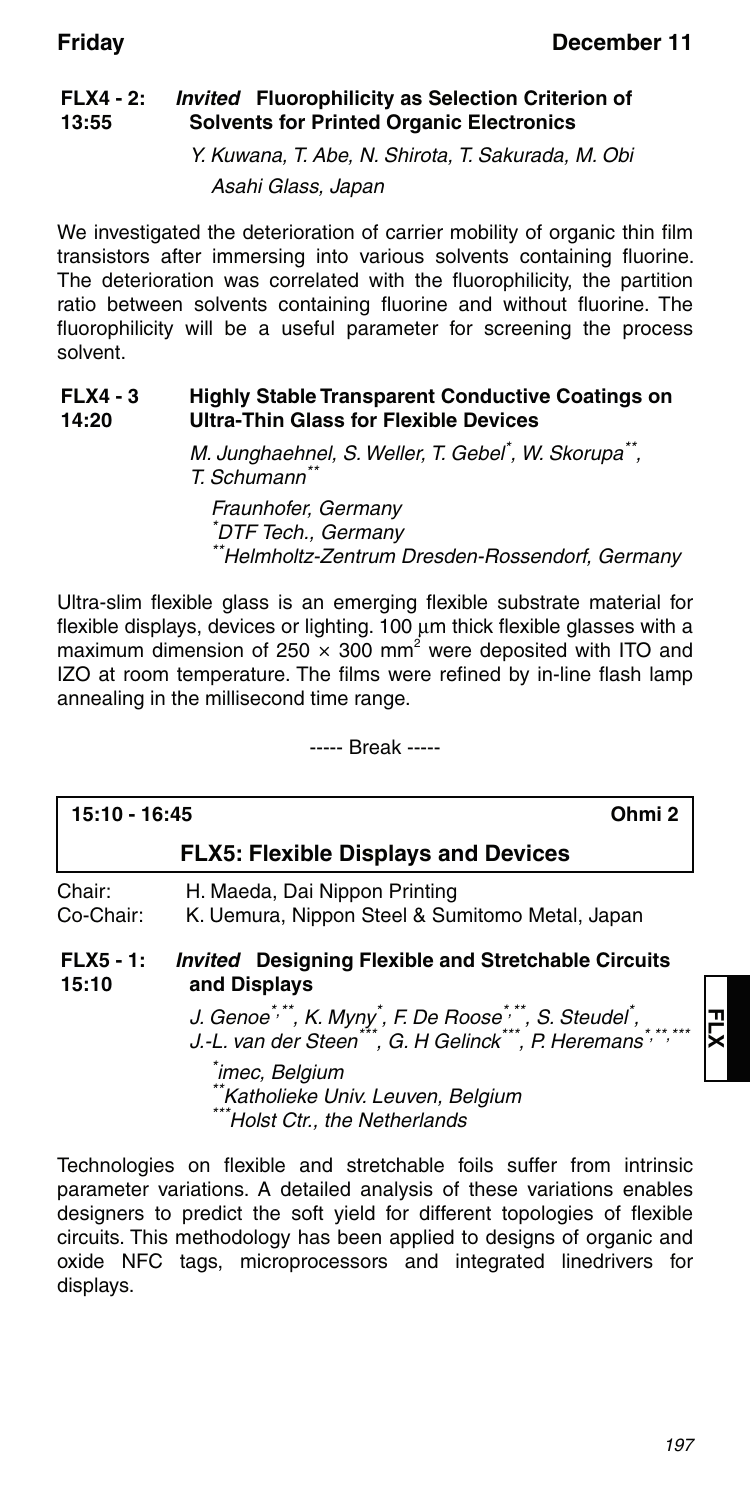### **FLX5 - 2 Withdrawn**

### **FLX5 - 5L:** *Invited* **Plastic Liquid Crystal Displays Enabled 15:35 by Organic Transistor Technology**

J. Harding, M. Banach FlexEnable, UK

The use of a low-temperature Organic TFT process opens the door to include new classes of materials in active matrix backplanes. The authors show an IPS-LCD on plastic made possible through the adoption of low-birefringence TAC substrates and a stress-free demount mechanism.

#### **FLX5 - 3: 16:00** *Invited* **High-Mobility Short-Channel Organic Transistors with Photolithography-Patterned Top Electrodes**

### T. Uemura, T. Sekitani Osaka Univ., Japan

We report novel fabrication processes for high-mobility organic transistors with photolithography-patterned top electrodes. In the topcontact transistors, small contact resistance of ~50 Ωcm was realized by a proper annealing process. As a result, high mobility  $\sim4.5$  cm<sup>2</sup>/Vs and high on/off ratio  $\sim$ 10 $^{\circ}$  were achieved in 5-µm channel-length transistors.

#### **FLX5 - 4 16:25 Fabrication of Low Reflectivity Metal Grid Transparent Electrode on Flexible Plastic Substrate by Adopting Self-Patterned Black Polymer**

J.-C. Choi, J.-S. Park, H.-R. Kim

Kyungpook Nat. Univ., Korea

We fabricated metal grid transparent electrode on flexible plastic substrate with low reflectivity by adopting self-patterned black polymer layer under the electrode pattern. In order to make metal grid electrode pattern, doctor blade method was introduced. Furthermore, selective etching process was used to form self-patterned black polymer.

----- Break -----

### **Author Interviews and Demonstrations**

18:10 – 18:50, Ohmi 6

### **Supporting Organizations:**

Technical Committee on Electronic Information Displays, Electronics Society, IEICE

Technical Group on Information Display, ITE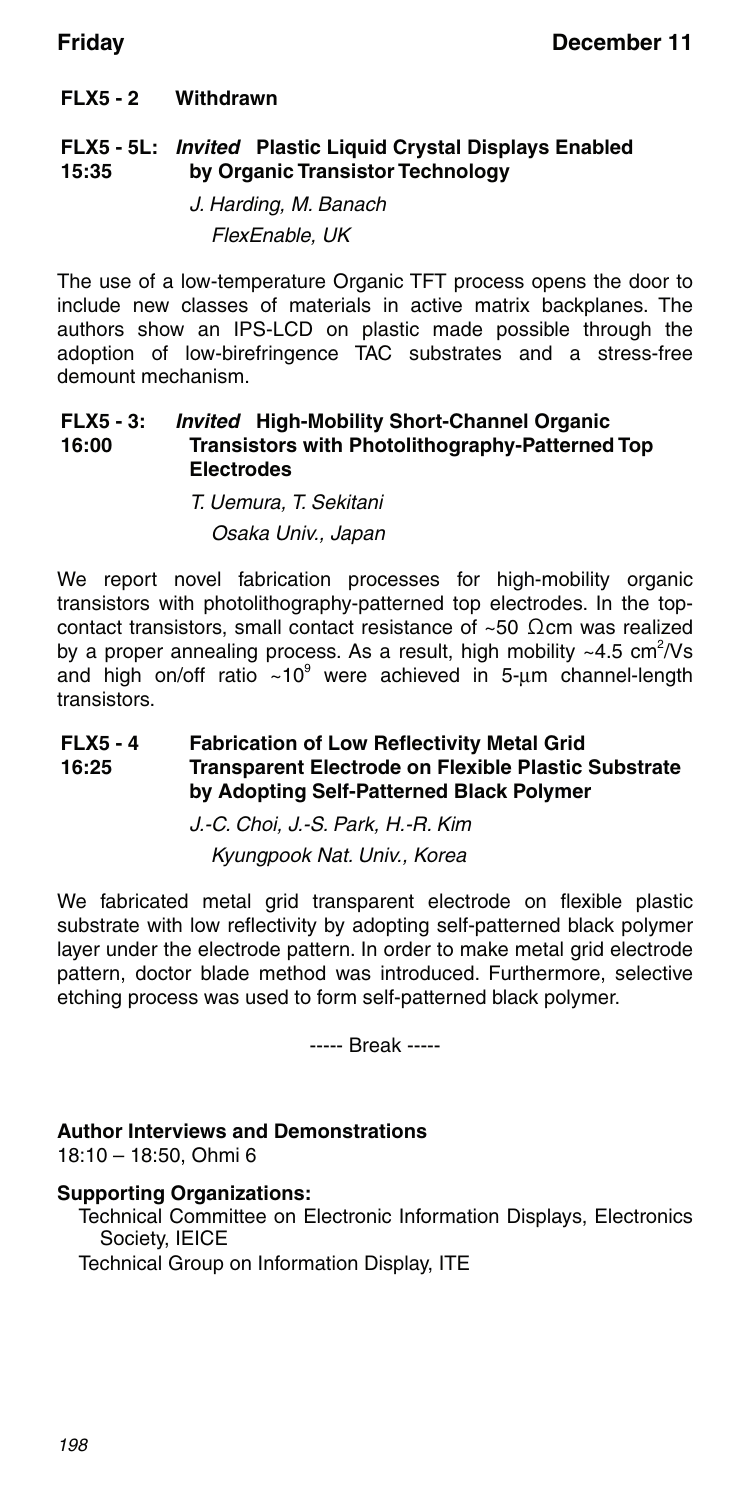## **Workshop on Touch Panels and Input Technologies**

### **Wednesday, December 9**

**13:30 - 13:35 Ohmi 8**

**Opening**

### **Opening Remarks 13:30**

N. Hashimoto, Citizen Holdings, Japan

|                          | Ohmi 8<br>$13:35 - 14:55$                                      |  |
|--------------------------|----------------------------------------------------------------|--|
|                          | <b>INP1: Interactive Technologies</b>                          |  |
| Chair:<br>Co-Chair:      | K. Imoto, Toshiba, Japan<br>H. Haga, NLT Techs., Japan         |  |
| <b>INP1 - 1</b><br>13:35 | Integrated Solutions of Electromagnetic Touch<br><b>Sensor</b> |  |

F. Lu, C.-M. Liu\* , Y.-K. Lin\* , S.-L. Jin, Q.-J. Yao, H.-S. Wu\* , Y. Wu, T.-Y. Wu, C.-M. Liu\* , J. Ma Shanghai Tianma Micro-Elect., China \* KYE Systems, Taiwan

Novel solutions of integrated electromagnetic touch sensors were proposed. Electrodes in a mutual capacitive touch panel were utilized to receive electromagnetic touch signals simultaneously. In-cell electromagnetic touch sensors and the accompanying parasite capacitance effect were also studied theoretically and experimentally.

#### **INP1 - 2 13:55 A Novel Technologies of High Resolution Touch on Cell (ToC) LCD with Passive Pen Function**

S.-Y. Wu, Y.-L. Ho, Y.-C. Chen, H.-H. Chen, H.-M. Su, W.-Z. Zeng

Chunghwa Picture Tubes, Taiwan

CPT has successfully developed the low cost and high resolution with advanced touch on cell (ToC) display. The 8-in. high resolution (1600 × 2560, 377 ppi) with touch on cell (ToC) display that can support 2 mm passive pen writing.

**INP**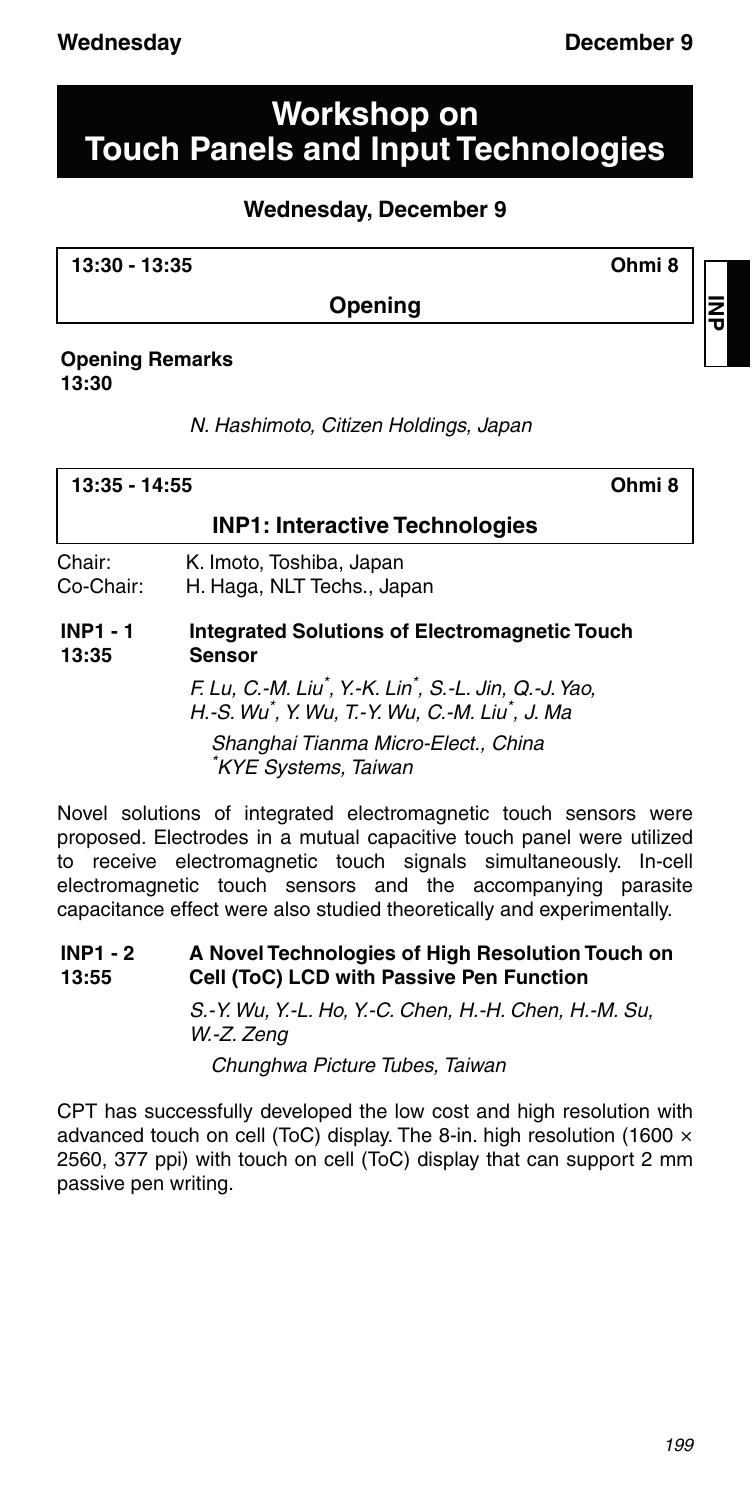#### **INP1 - 3:** *Invited* **Design Everything by Yourself**

### **14:15** T. Igarashi

Univ. of Tokyo, Japan

We envision that computer tools that help people to design things by themselves can enrich their lives. To that end, we develop innovative interaction techniques for end users to (1) create rich graphics (2) design their own real-world, everyday objects, and (3) design the behavior of their personal robots.

#### **INP1 - 4L 14:40 Pen Based User Interface for Handwritten Document Handling**

K. Imoto

Toshiba, Japan

To allow users to perform natural input operations without the need for a keyboard or mouse, the handwritten notes apps that consist of handwriting retrieval and handwritten graphics formatting have been developed. We provide a brief introduction to managing facilities for handwritten documents and discuss about pen interface.

----- Break -----

| 15:10 - 16:40            | Ohmi 8                                                                                                                                         |  |  |
|--------------------------|------------------------------------------------------------------------------------------------------------------------------------------------|--|--|
| <b>INP2: Touch Panel</b> |                                                                                                                                                |  |  |
| Chair:<br>Co-Chair:      | J. Taylor, Sharp Labs. of Europe, UK<br>D. Ito, Japan Display, Japan                                                                           |  |  |
| $INP2 - 1:$<br>15:10     | <i>Invited</i> Improved Signal Processing for Capacitive<br><b>Touch Panel with Conductive and Non-conductive</b><br><b>Object Distinction</b> |  |  |
|                          | J. Taylor, C. Brown, A. Kay, D. Gallardo, S. Maguire,<br>Y. Sugita <sup>*</sup> , K. Kida <sup>*</sup>                                         |  |  |
|                          | Sharp Labs. of Europe, UK<br><sup>*</sup> Sharp, Japan                                                                                         |  |  |

We present novel algorithms for the detection, classification and tracking of conductive and non-conductive probes in the vicinity of a mutual-capacitance touch panel with enhanced electrode pattern. *Also presented in Innovative Demonstration Session (see p. 208)*

#### **INP2 - 2 15:35 3D Shaped Touch Panel with Transparent Carbon Nanotube Electrodes**

R. Hattori, O. Watanabe<sup>\*</sup>, S. Takada<sup>\*</sup>

Kyushu Univ., Japan \* Toray Inds., Japan

A three-dimensional transparent touch panel was formed by thermally molding a transparent plastic film/board with a carbon nanotube (CNT) layer that acted as a touch-sensing electrode patterned by laser ablation. A self-capacitive touch-sensing method with a low side current was employed, which enabled multitouch, hover touch, and glove touch.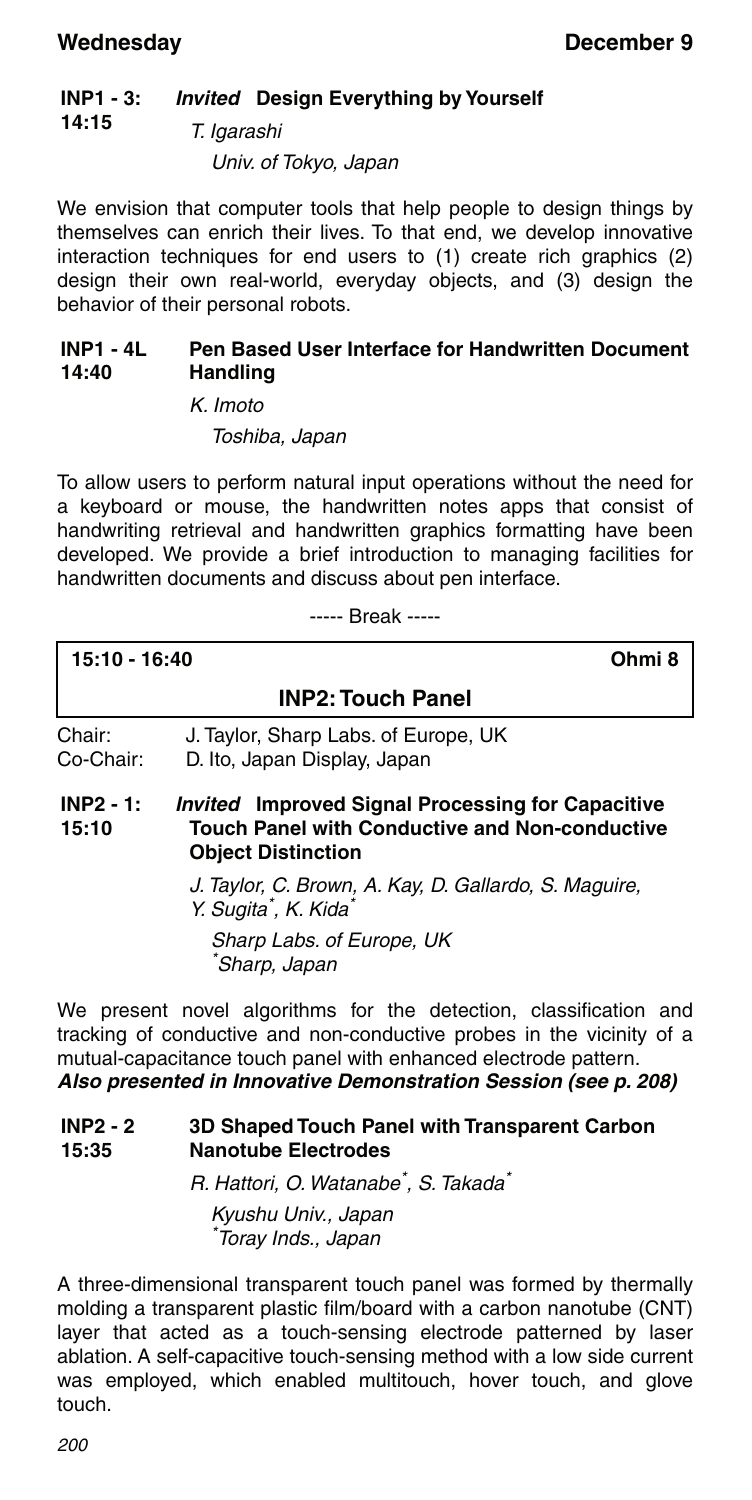**15:55**

#### **INP2 - 3 High Integration Touch in Cell Module**

W.-J. Yang, C.-Y. Hsu, C.-C. Chang, Y.-C. Li, H.-H. Chen, H.-M. Su, W.-T. Tseng

Chunghwa Picture Tubes, Taiwan

Chunghwa picture tubes, Ltd. has been successfully developed 5.5-in. HD FFS mode a-Si display with a novel development which was embedded type capacitive touch In-cell was driven by the TDDI IC. In this structure that has high integration, more cost-effective and compact size.

#### **INP2 - 4: 16:15** *Invited* **Newly Developed 5.5-in. WQHD Display with Hybrid In-Cell Capacitive Touch Technology**

D. Ito, T. Suzuki, K. Noguchi, Y. Nakajima Japan Display, Japan

This paper is a presentation of the 5.5-in. WQHD (1440×2560) IPSmode LTPS display with a newly developed hybrid In-cell capacitive touch technology, and introducing the technology trend of In-cell touch panel.

### **Author Interviews and Demonstrations**

16:30 – 17:10, Ohmi 6

### **Thursday, December 10**

| Ohmi 8<br>$9:00 - 10:45$                                                                                   |                                                                                                                                                        |  |
|------------------------------------------------------------------------------------------------------------|--------------------------------------------------------------------------------------------------------------------------------------------------------|--|
|                                                                                                            | <b>INP3: AR and Interactive Systems</b><br>Special Topics of Interest on Augmented Reality and Virtual Reality                                         |  |
| Chair:<br>Co-Chair:                                                                                        | M. Sato. MIT Media Lab. USA<br>N. Hashimoto, Citizen Holdings, Japan                                                                                   |  |
| $INP3 - 1:$<br><b>Invited</b> Development of a TV System Augmented<br><b>Outside the TV Screen</b><br>9:00 |                                                                                                                                                        |  |
|                                                                                                            | H. Kawakita*,**, M. Uehara*, T. Nakagawa*, M. Sato**<br>NHK, Japan<br>**Tokyo Inst. of Tech., Japan                                                    |  |
|                                                                                                            | We advocated "Augmented TV" that gives an appearance of<br>المتعر وعاليته المستحدث فالاترام والمتورية والمستخدم المارونين ويتحددون والمستخدم والمستخدم |  |

connecting the onscreen world, captured by the TV camera, to the real world in front of the TV screen. To realize the goal, we have developed AR system for TV video images, which is characterized by smoothness of the connecting representation.

*Also presented in Innovative Demonstration Session (see p. 208)*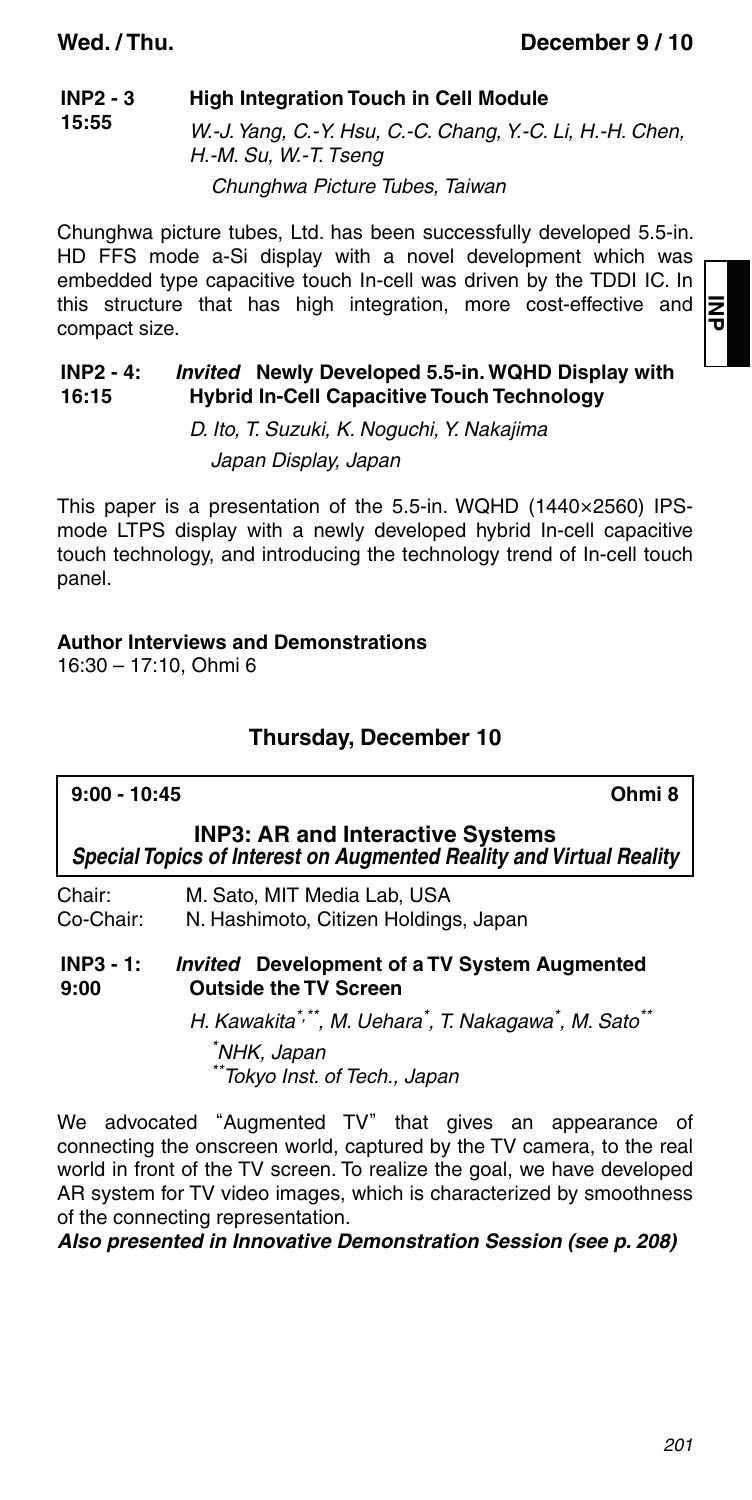#### **INP3 - 2: 9:25** *Invited* **Disappearing Touchscreens: Making the World Interactive without Instrumenting It**

 $M.$  Sato<sup>\*,\*\*</sup> \* MIT Media Lab, USA \*Univ. of Tokyo, Japan

Interaction with physical objects and information in the real world is becoming increasingly important. However, conventional methods require adding physically complex touch sensors or tags. In this paper, we discuss several approaches to make the world more interactive without any need for these technical implementations.

#### **INP3 - 3: 9:50** *Invited* **Haptic Technologies for Surface Interaction** H. Kajimoto

Univ. of Electro-Commun., Japan

As the touch panel does not have physical cues such as bumps and edges of a keyboard, applying haptic (tactile) display technology to the touch panel was studied intensively. This talk introduce current trends of haptic interface for surface interaction, as well as our recent studies on electro-tactile displays.

#### **INP3 - 4L 10:15 Demonstration of Interactive 3D Display Using Holographic Screen and Consumer-Use 4K Projector**

T. Nakamura, S. Sakurai, S. Igarashi, M. Yamaguchi Tokyo Inst. of Tech., Japan

We previously proposed an interactive 3D display, which is based on a transparent holographic screen and a projector-camera system. In this report, we demonstrate the interactive 3D display with improved 3D image quality using a holographic screen and a consumer-use 4K projector whose pixel count is 4096×2160.

**INP3 - 5L 10:30 Character Recognition System Using Cellular Neural Network Suitable for Integration on Electronic Displays –Development of Simulator and Evaluation of Operation–**

T. Kameda<sup>\*</sup>, M. Kimura<sup>\*,\*\*</sup>, Y. Nakashima<sup>\*</sup>

\* NAIST, Japan \*Ryukoku Univ., Japan

We are developing cellular neural networks that might be suitable for integration on electronic displays. In order to decide best architecture of the neural networks, we developed a character recognition simulator. We confirmed that the neural networks can learn multiple characters. *Also presented in Innovative Demonstration Session (see p. 208)*

----- Lunch -----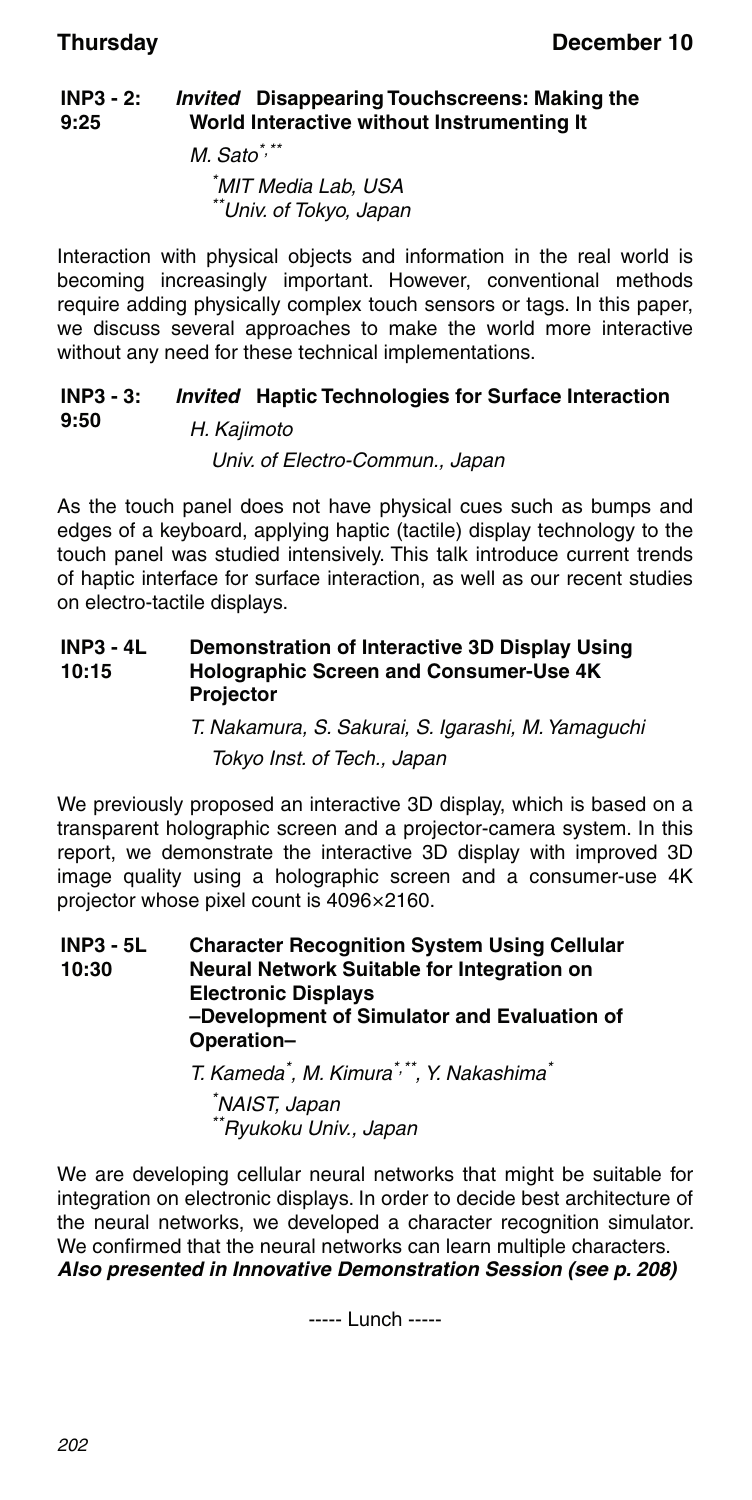### **13:40 - 15:40 Ohmi 6**

### *Poster* **INPp1: Touch Panel**

### **INPp1 - 1 Oxidation Resistant Cu-Ni-Mn Cap Layer for Bezel Interconnection in the Film Touch Panels**

Y. Shida, H. Goto, H. Okuno<sup>\*</sup>, M. Kanamaru<sup>\*</sup>, T. Kugimiya

Kobe Steel, Japan \* Kobelco Res. Inst., Japan

We have developed a Cu-Ni-Mn cap layer which is superior in antioxidation properties and etching processability. The reflectance change amount of the Cu interconnections with the Cu-Ni-Mn cap layer after annealing in air was suppressed by 6% or less.

### **INPp1 - 2 Withdrawn**

### **INPp1 - 3L Three-Dimensional Finger and Hand Gesture Interactive Displays**

H.-K. Liu, H.-I Ning, Y.-C. Fan

Nat. Taipei Univ. of Tech., Taiwan

In this article, we proposed a three-dimensional finger and hand gesture interactive displays. We use stereo camera to capture stereo image. And it calculate disparity map and depth map for supplying user a real-time interface based on hand gesture and finger action.

----- Break -----

| 17:50 - 19:20                        |                                                                                                                                                                           | Ohmi 8 |
|--------------------------------------|---------------------------------------------------------------------------------------------------------------------------------------------------------------------------|--------|
|                                      | <b>FLX1/INP4: Flexible Input Devices</b>                                                                                                                                  |        |
| Chair:<br>Co-Chair:                  | T. Shiro, Teijin, Japan<br>K. Yamazaki, Corning Japan, Japan                                                                                                              |        |
| <b>FLX1/</b><br>$INP4 - 1:$<br>17:50 | Invited Foldable AMOLED with Integrated On-Cell<br><b>Touch Sensor for Mobile Device Applications</b><br>J. Chen, J.-C. Ho, G. Chen, M.-H. Yeh, C.-C. Lee<br>ITRI. Taiwan |        |

Based on ITRI's Flexible Universal Plane (FlexUP) technology, we have recently developed a coverless on-cell touch panel with gas barrier. In this report, we overcome flexibility and interference issues with the oncell touch panel, and successfully demonstrated a foldable AMOLED integrated with coverless on-cell touch panel at 5 mm folding radius.

**FLX1/ INP4 - 2 Withdrawn**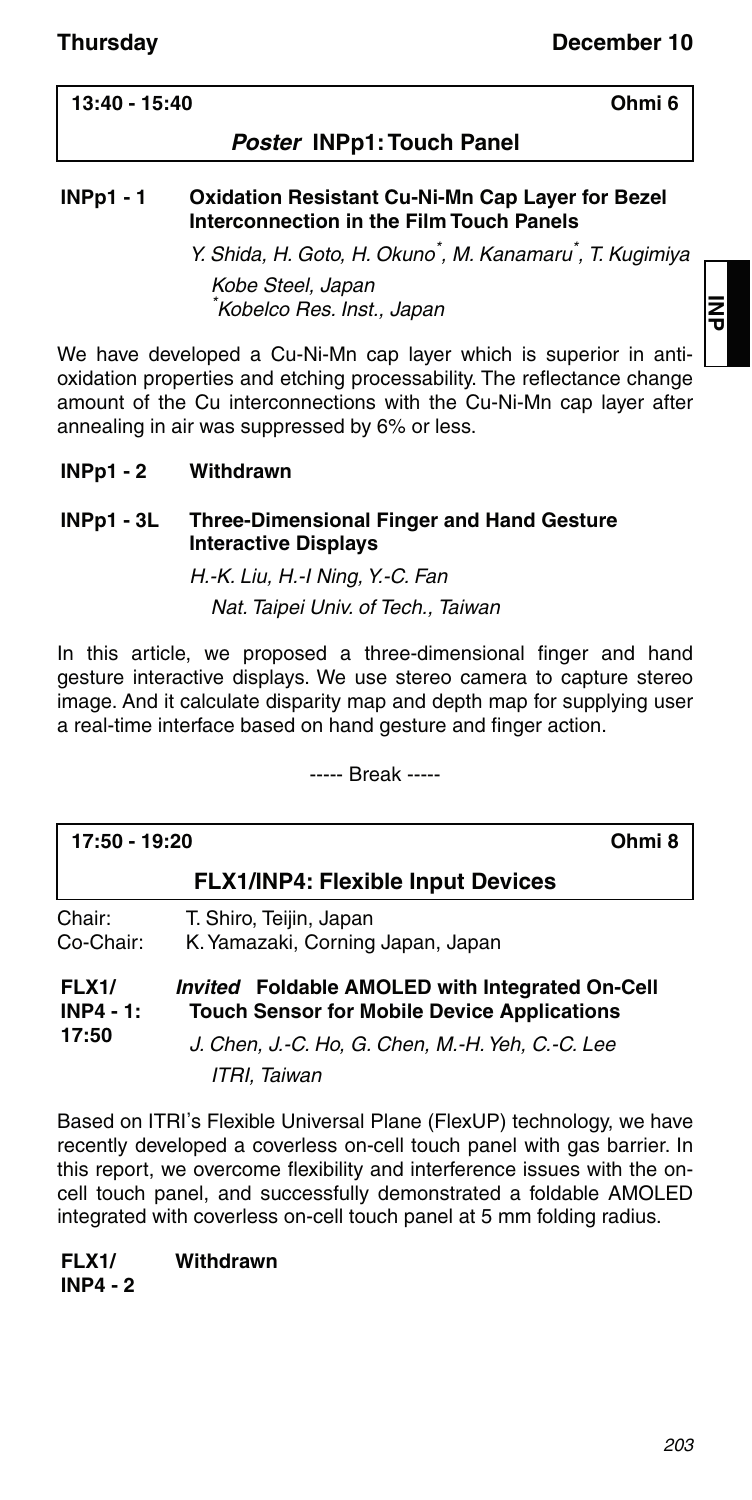#### **FLX1/ INP4 - 5L: 18:15** *Invited* **Inkjet-Printed Electrodes for Stretchable Wearable System** Y. Hong, S. Kim, T. Kim, J. Byun, B. Lee, H. Kim, S. Choi, E. Oh, S. Chung, J. Lee Seoul Nat. Univ., Korea

For wearable, body-attachable electronic system, the strategy of combining rigid islands and stretchable interconnects is one of the best near-term solutions. In this talk, as part of our effort toward stretchable hybrid electronic system, inkiet-printed stretchable electrodes based on silver nano-particle, SWCNT, and nano composite materials is discussed.

#### **FLX1/ INP4 - 3 18:40 Evaluation of Electrochemical Migration of ITO/Ag/ ITO Structure for Touch Panel Sensor** Y. Toshimori, T. Ueda, F. Kikuchi, H. Ishii, I. Shiono, S. Zhang

Mitsubishi Materials, Japan

The purpose of this study is to evaluate the electrochemical migration of ITO/Ag/ITO structure for Touch Panel Sensor and to prepare the data necessary to decide the evaluation standard of reliability for application of ITO/Ag/ITO to electrode materials. Our evaluation result shows the guideline of the new evaluation standard.

#### **FLX1/ INP4 - 4 19:00 Ultra High Resolution Copper Lithography Not Requiring Fine Mask Design Rules and Without Damaging Copper**

M. A. Hsu, C.-H. Lin, R.-C. Lian, A. Igawa\* Consistent Elect. Materials, Taiwan \* eChem Solutions Japan, Japan

Applying common photolithography process to copper substrate with novel formulated lithographic chemicals, extremely fine copper pattern could be obtained without using fine mask patterns and with no copper damaging. Very precise metal mesh or copper circuit can be formed onto not only Si or glass substrate but also flexible film.

### **Author Interviews and Demonstrations**

19:00 – 19:40, Ohmi 6

### **Supporting Organizations:**

The Forum for Advancement of Stereoscopic Three Dimensional Image Technology and Arts Holographic Display Artists and Engineers Club (HODIC), The Optical Society of Japan Human Interface Society

Technical Group on Information Sensing Technologies, ITE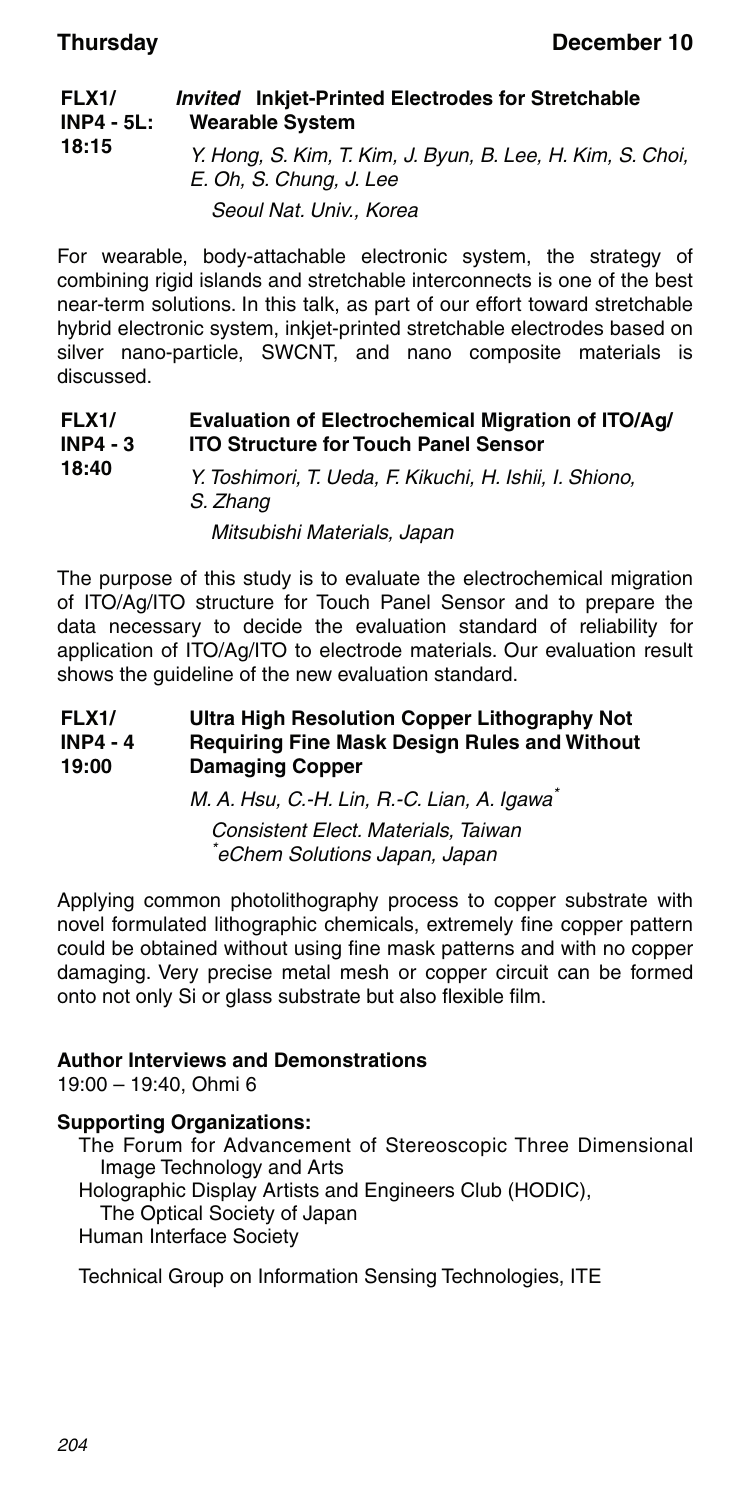## **Innovative Demonstration Session**

## **Thursday, December 10**

| 10:30 - 16:00    | Ohmi 5 and Shakunage 2                                                                                                                            |  |  |
|------------------|---------------------------------------------------------------------------------------------------------------------------------------------------|--|--|
|                  | <b>Innovative Demonstration Session</b>                                                                                                           |  |  |
| $LCT1 - 3$       | <b>High Resolution Display Solution with LTPS</b><br><b>Technology</b>                                                                            |  |  |
|                  | C. P. Xiang, Z. D. Zhang, H. Wu, Y. Z. Ma, B. P. Liu,<br>B. Z. Liu, L. Wen, X. F. Zhou, B. P. Shen, J. Y. Li,<br>Z. H. Zeng                       |  |  |
|                  | XiamenTianma Microelect., China                                                                                                                   |  |  |
| $LCTp6 - 6L$     | 2D-3D Switchable Auto-Stereoscopic Multi-View 3D<br><b>Mobile Display Using Polarization Dependent</b><br><b>Reactive Mesogen Lens Array Film</b> |  |  |
|                  | M.-K. Park, K.-B. Son, M. Kim, H.-R. Kim                                                                                                          |  |  |
|                  | Kyungpook Nat. Univ., Korea                                                                                                                       |  |  |
| <b>FMC2 - 4L</b> | Prototyping of LED Color Generator for Imaging<br><b>Systems with Wide Gamut</b>                                                                  |  |  |
|                  | H. Suzuki, H. Urabe <sup>*</sup> , M. Katoh**, Y. Shimodaira <sup>*</sup>                                                                         |  |  |
|                  | Nobuo Elect., Japan                                                                                                                               |  |  |
|                  | *Shizuoka Univ., Japan                                                                                                                            |  |  |
|                  | **Papalab, Japan.                                                                                                                                 |  |  |
| <b>FMC5 - 2</b>  | Aerial Three-Dimensional Display Based on Retro-<br><b>Reflective Optical Imaging</b>                                                             |  |  |
|                  | D. Miyazaki, Y. Maeda <sup>*</sup> , S. Onoda, Y. Tokubo,<br>S. Murakami, R. Tamaki, T. Mukai                                                     |  |  |
|                  | Osaka City Univ., Japan<br>Parity Innovations, Japan                                                                                              |  |  |
| PH1 - 1          | High Directional LED Lighting for Forming Pattern,<br><b>HOLOLIGHT: Its Business Developments and</b><br><b>Prospects</b>                         |  |  |
|                  | T. Ikeda                                                                                                                                          |  |  |
|                  | Pi Photonics, Japan                                                                                                                               |  |  |
|                  |                                                                                                                                                   |  |  |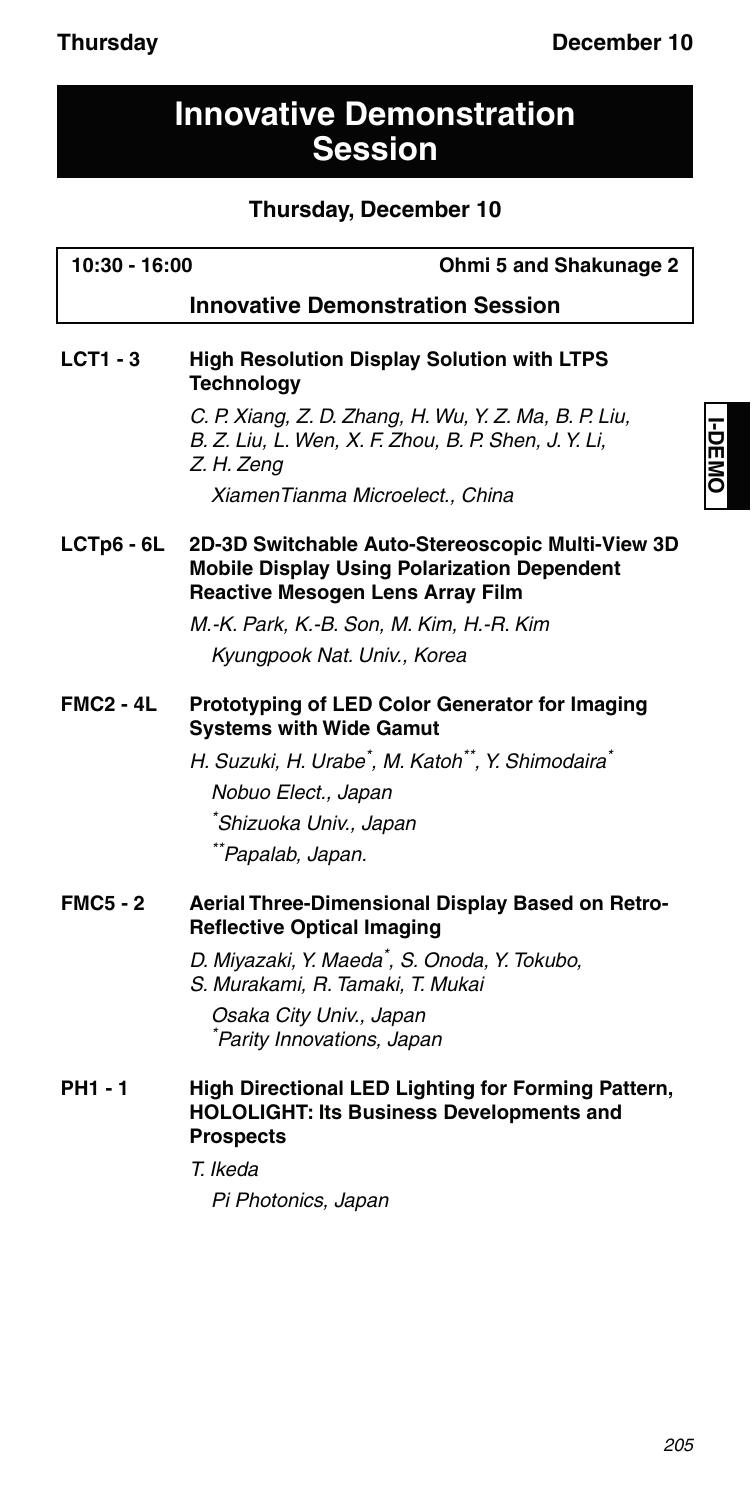### **PH1 - 4L White LEDs Using Sharp** β**-sialon:Eu Phosphor and K2SiF6:Mn Phosphor for Wide-Color Gamut Display Application**

K. Yoshimura, H. Fukunaga, M. Izumi, M. Masuda, T. Uemura, K. Takahashi<sup>\*</sup>, R.-J. Xie<sup>\*</sup>, N. Hirosaki<sup>\*</sup> Sharp, Japan \* NIMS, Japan

### **3D1 - 1 Occlusion Processing in Computer Holography - With a Focus on Switch-Back Technique -**

K. Matsushima Kansai Univ., Japan

#### **3D2/ LCT3 - 4 Wide Viewing Angle Autostereoscopic 3D Display with Eye-Tracking System**

Y. Hyodo, S. Oka, T. Koito, H. Sugiyama, Y. Maede, T. Ochiai, T. Takahashi, S. Komura Japan Display, Japan

#### **3D4/ VHF6 - 4 Development of Poor Man's 3D-AR Platform for Amateur Game Creators**

Y. Yoneda, E. Dong, T. Fujita, H. Kiriyama, K. Takemura, K. Iwasaki, R. Urushihara\* , T. Ichii

Tokyo Inst. of Tech., Japan \* Ochanomizu Univ., Japan

### **3D5 - 4 Floating Image Display Based on a Dihedral Corner Reflector Array**

Y. Maeda

Parity Innovations, Japan

### **3D6 - 2 Aerial Imaging by Retro-Reflection with Transparent Retro-Reflector (AIRR with TRR)**

- Y. Tokuda\*,\*\*, K. Onuki\*, M. Takahashi\*, S. Onose\*,<br>T. Okamoto\*, M. Hirose\*\*, H. Yamamoto\*,\*\*\*
- 

\* Utsunomiya Univ., Japan \*\*Univ. of Tokyo, Japan

\*\*\*CREST, Japan

### **3D6 - 3 Superimposed 3D Display Viewable from 360 Degrees**

H. Kato, T. Yendo Nagaoka Univ. of Tech., Japan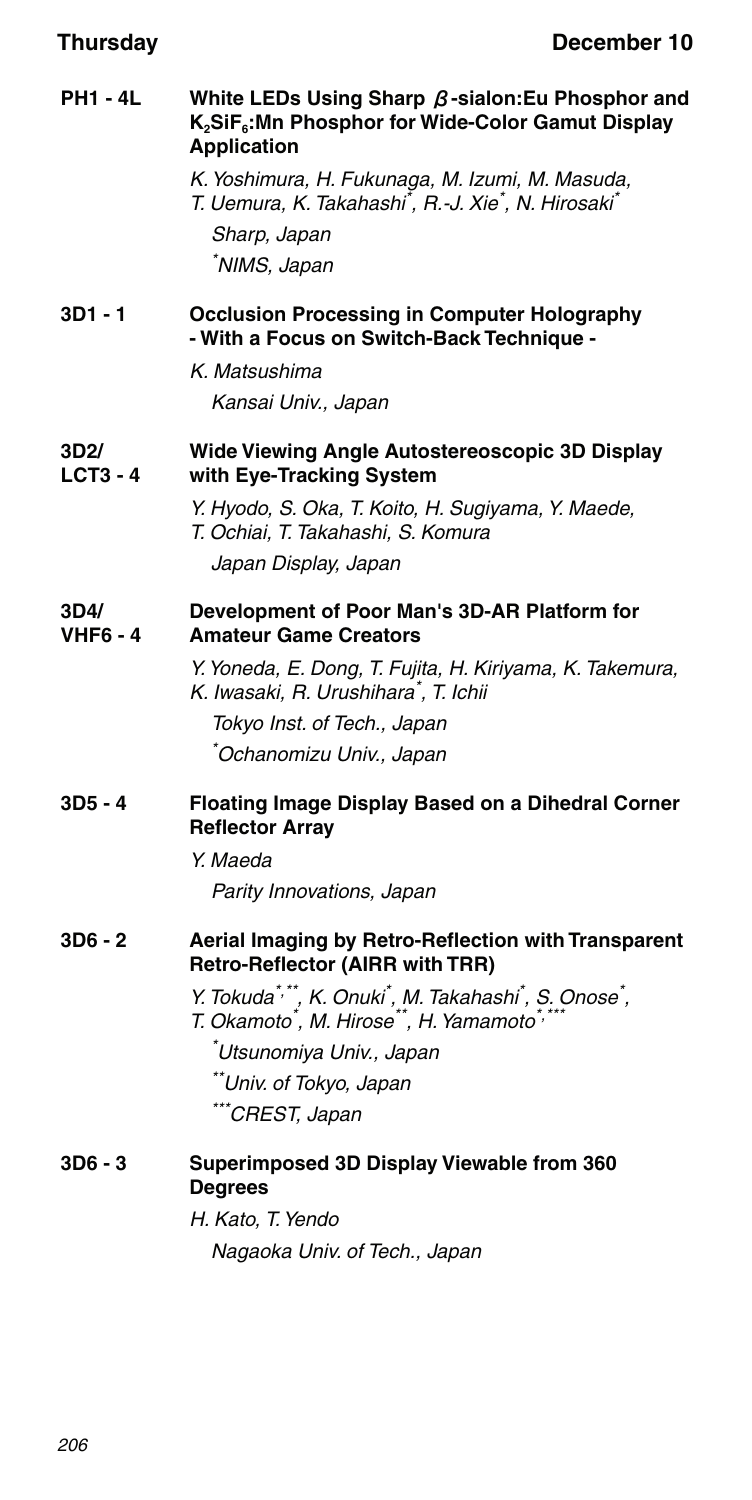**I-DEMO**

| $3D6 - 4$        | A Method to Make 360 Degree Contents for Realistic<br>3D Image Display Using Direct Light Scanning                              |
|------------------|---------------------------------------------------------------------------------------------------------------------------------|
|                  | X. Luo, H. Horimai ̇̃, X. Tan                                                                                                   |
|                  | Beijing Inst. of Tech., China                                                                                                   |
|                  | 3Dragons, Japan                                                                                                                 |
| 3Dp1 - 8         | Wide Vertical Viewing Zone in Arc DFD (Depth-<br>Fused 3D) Display                                                              |
|                  | K. Yoshioka, S. Nishiyama, H. Mizushina, S. Suyama                                                                              |
|                  | Tokushima Univ., Japan                                                                                                          |
| 3Dp1 - 10        | An Autostereoscopic Display Combining Parallax<br><b>Barrier and Volumetric Images Using Non-Negative</b><br><b>Edge Filter</b> |
|                  | B. Yu, H. Kakeya                                                                                                                |
|                  | Univ. of Tsukuba, Japan                                                                                                         |
| <b>VHFp1 - 6</b> | Development and Application of Hyperspectral<br><b>Two-Dimension Display</b>                                                    |
|                  | M. Saika, K. Yoshida, T. Satoh, M. Yamada,<br>K. Uchikawa`                                                                      |
|                  | Topcon, Japan                                                                                                                   |
|                  | *Tokyo Inst. of Tech., Japan                                                                                                    |
| <b>PRJ3 - 3</b>  | <b>Optically Efficient Homogenization of Laser</b><br><b>Illumination</b>                                                       |
|                  | F. Shevlin                                                                                                                      |
|                  | DYOPTYKA, Ireland                                                                                                               |
| <b>PRJ6 - 3</b>  | A Head Mounted Display Using the Original Flexible<br>Arm and Headband                                                          |
|                  | M. Watanabe, Y. Fukuda, M. Yagi, H. Ishizaki,<br>M. Nakanishi <sup>*</sup> , N. Hanafusa <sup>**</sup> , T. Katano              |
|                  | Brother Inds, Japan                                                                                                             |
|                  | Keio Univ., Japan                                                                                                               |
|                  | **Univ. of Tokyo Hospital, Japan                                                                                                |
| PRJp1 - 8L       | Validation of Illuminance Measurement for Laser<br><b>Display</b>                                                               |
|                  | S. Kubota, M. Kurashige, K. Ishida, K. Ochi*                                                                                    |
|                  | Dai Nippon Printing, Japan                                                                                                      |
|                  | *Konica Minolta, Japan                                                                                                          |
|                  |                                                                                                                                 |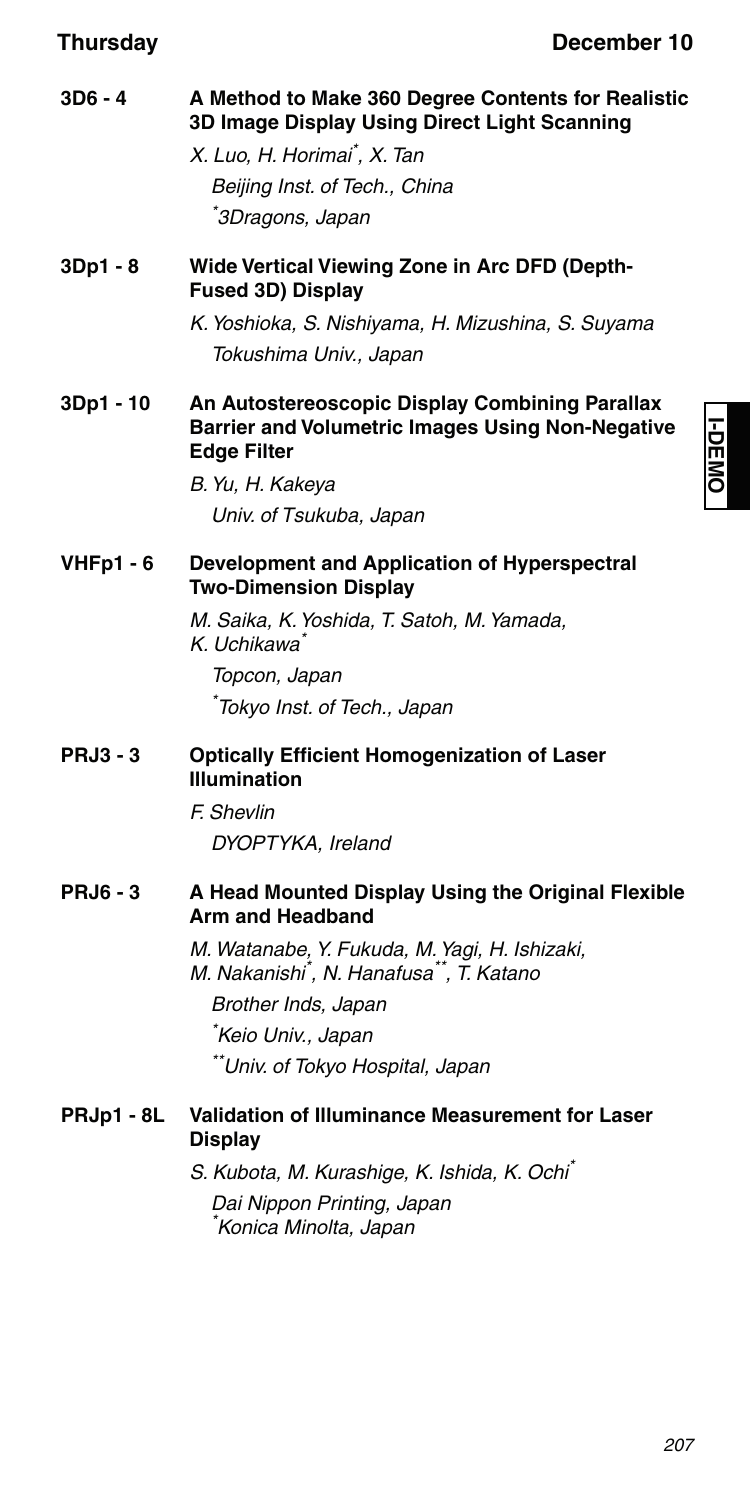### **MEET4 - 1 Blue and Green 10-μm Pixel Pitch GaN LED Arrays with Very High Brightness**

F. Templier, J.-M. Bethoux, B. Aventurier, F. Marion, S. Tirano, M. Lacroix, M. Marra, V. Verney, L. Dupré, F. Olivier, F. Berger, W. B. Naceur, A. Sanchot, I.-C. Robin, M.-A. di Forte-Poisson\*, P. Gamarra\*, C. Lacam\* , M. Tordjman CEA-LETI, France \* III-V Lab, France

### **DES2 - 1 A Concept of Immersive Telepresence "Kirari!"**

M. Imoto, S. Uchida, E. Ashikaga, M. Wagatsuma, K. Hidaka

NTT, Japan

### **DES2 - 2 Transparent Liquid Crystal Display with Three States; Transparent State, White State and Black State**

Y. Iyama, T. Sasaki, I. Aoyama, K. Hanaoka, T. Ishihara, M. Yashiki, K. Takase, H. Miyata, H. Yoshida

Sharp, Japan

### **INP2 - 1 Improved Signal Processing for Capacitive Touch Panel with Conductive and Non-conductive Object Distinction**

J. Taylor, C. Brown, A. Kay, D. Gallardo, S. Maguire, Y. Sugita<sup>\*</sup>, K. Kida<sup>\*</sup> Sharp Labs. of Europe, UK \* Sharp, Japan

### **INP3 - 1 Development of a TV System Augmented Outside the TV Screen**

H. Kawakita\*<sup>,\*\*</sup>, M. Uehara<sup>\*</sup>, T. Nakagawa<sup>\*</sup>, M. Sato<sup>\*\*</sup> \* NHK, Japan \*\*Tokyo Inst. of Tech., Japan

### **INP3 - 5L Character Recognition System Using Cellular Neural Network Suitable for Integration on Electronic Displays –Development of Simulator and Evaluation of Operation–**

T. Kameda\* , M. Kimura\*,\*\*, Y. Nakashima\*

\* NAIST, Japan \*\*Ryukoku Univ., Japan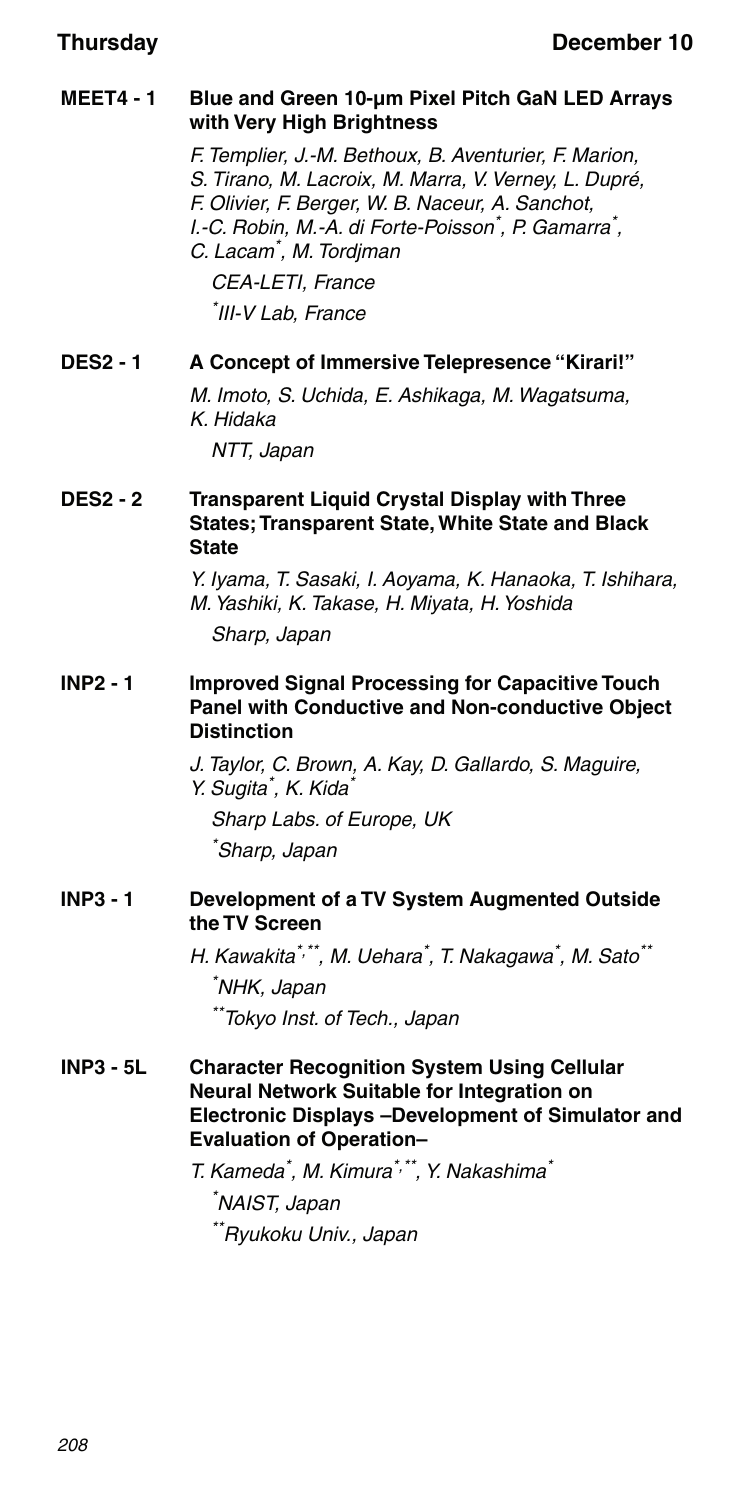# **Quantum Dots Sessions**

 PHp 10:30 – 12:30 Thursday, Dec. 10 Ohmi 6 (Poster)

MEET1 16:05 – 17:25 Thursday, Dec. 10

PH3 9:00 – 10:00 Friday, Dec. 11

 MEET5 16:50 – 18:20 Friday, Dec. 11 Ohmi 8 (Oral)

## **EXHIBITION**

 12:00 – 17:00 Wednesday, Dec. 9 10:00 – 18:00 Thursday, Dec. 10 10:00 – 14:00 Friday, Dec. 11

> Lobby (2F) Otsu Prince Hotel

Free admission with your registration name tag

# **IDW/AD '16**

The 23rd International Display Workshops in conjunction with Asia Display 2016

Dec. 7 – 9, 2016

Fukuoka Convention Center Fukuoka, Japan

http://www.idw.or.jp

**I-DEMO**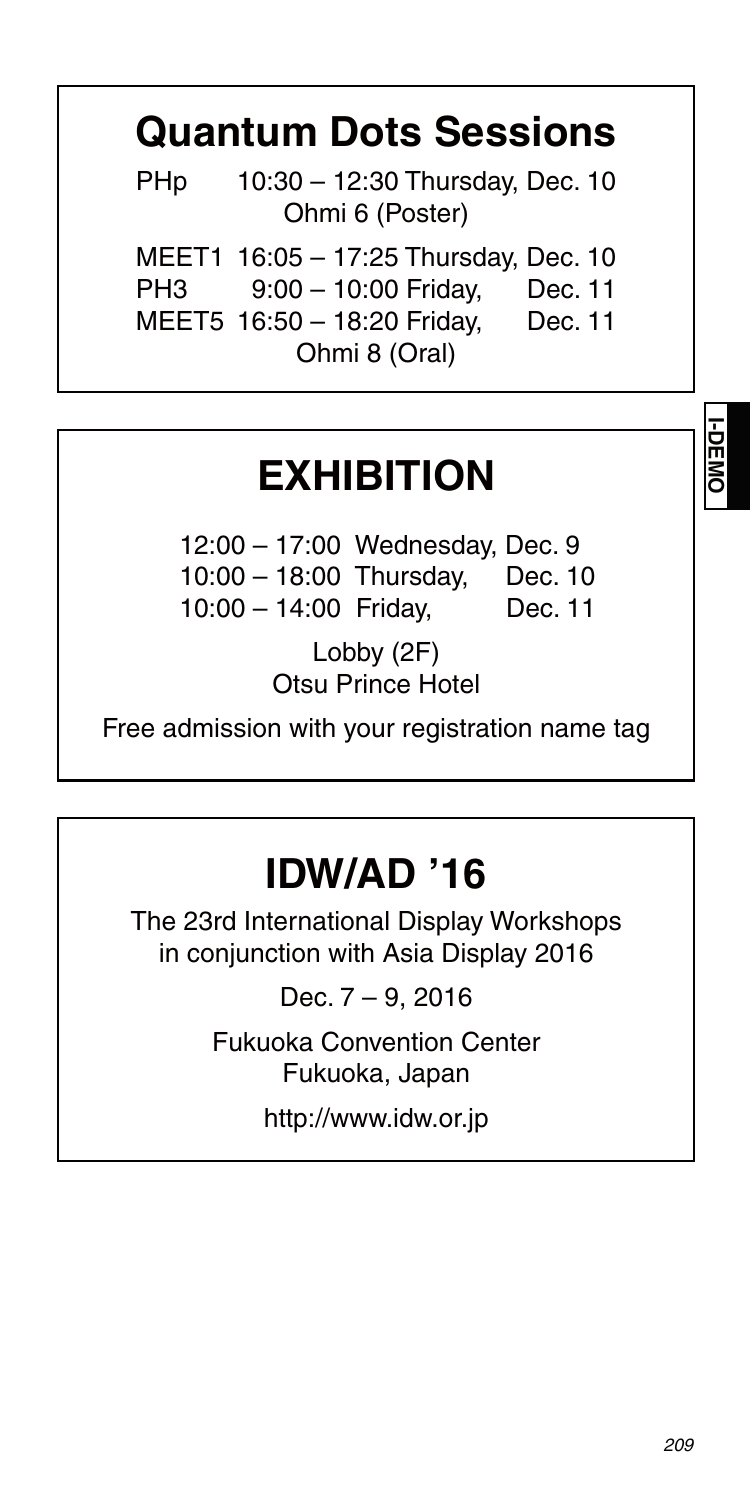# **IDW '15 COMMITTEES**

| <b>ORGANIZING COMMITTEE</b>         |                |                                   |
|-------------------------------------|----------------|-----------------------------------|
| General Chair:                      | H. Okumura     | Toshiba                           |
| General Vice-Chair:                 | H. Fujikake    | Tohoku Univ.                      |
| Representative (ITE):               | T. Sisikui     | Meiji Univ.                       |
|                                     | K. Betsui      | Hitachi                           |
| Representative (SID):               | M. Omodani     | Tokai Univ.                       |
|                                     | K. Kondo       | Sharp                             |
| Standing(Executive Chair): K. Ishii |                | <b>NHK</b>                        |
| Standing(Program Chair):            | M. Kimura      | Ryukoku Univ.                     |
| Standing:                           | Y. limura      | Tokyo Univ. of A&T                |
|                                     | K. Ishikawa    | Tokyo Inst. of Tech.              |
|                                     | A. Mikami      | Kanazawa Inst. of Tech.           |
|                                     | Y. Shimodaira  | Shizuoka Univ.                    |
|                                     | T. Tsujimura   | KONICA MINOLTA                    |
| Auditor:                            | K. Azuma       | Shimadzu                          |
| OVERSEAS ADVISORS                   |                |                                   |
| Overseas Advisor:                   | B. H. Berkeley | SID, USA                          |
|                                     | J. Chen        | ITRI, Taiwan                      |
|                                     | N. Fruehauf    | Univ. of Stuttgart, Germany       |
|                                     | A. Ghosh       | eMagin, USA                       |
|                                     | M.-K. Han      | Seoul Nat. Univ., Korea           |
|                                     | J. Jang        | Kyung Hee Univ., Korea            |
|                                     | Y.-S. Kim      | Hongik Univ., Korea               |
|                                     | H.-S. Kwok     | Hong Kong Univ. of S&T, Hong Kong |
|                                     | J.-N. Perbet   | Thales Avionics, France           |
|                                     | K.-R. Sarma    | Honeywell Int., USA               |
|                                     | H.-P.D. Shieh  | Nat. Chiao Tung Univ., Taiwan     |
|                                     | D. Theis       | Tech. Univ. Munich, Germany       |
|                                     | B. Wang        | Southeast Univ., China            |
|                                     | L. F. Weber    | Consult., USA                     |
| <b>EXECUTIVE COMMITTEE</b>          |                |                                   |
| <b>Executive Chair:</b>             | K. Ishii       | NHK                               |
| Executive Vice-Chair:               | H. Kato        | Sharp                             |
|                                     | Y. Kijima      | <b>JOLED</b>                      |
|                                     | T. Shiga       | Univ. of Electro-Commun.          |
|                                     | K. Takatori    | NLT Techs.                        |
| Program Chair:                      | M. Kimura      | Ryukoku Univ.                     |
| Program Vice-Chair:                 | M. Date        | NTT                               |
|                                     | H. Kominami    | Shizuoka Univ.                    |
|                                     | M. Shinohara   | Omron                             |
| Program Secretary:                  | O. Akimoto     | Sony                              |
|                                     | M. Higuchi     | <b>NIMS</b>                       |
|                                     | H. Hirata      | Toray Eng.                        |
|                                     | Y. Hisatake    | Japan Display                     |
|                                     | K. Ishikawa    | Tokyo Inst. of Tech.              |
|                                     | H. Kato        | Sharp                             |
|                                     | Y. Kijima      | JOLED                             |
|                                     | Y. Nakai       | Toshiba                           |
|                                     | Y. Oyamada     | Tottori Univ.                     |
| <b>Publication Chair:</b>           | H. Kumomi      | Tokyo Inst. of Tech.              |
| <b>Publication Vice-Chair:</b>      | T. Tsuzuki     | NHK                               |
| Publication:                        | T. Ishinabe    | Tohoku Univ.                      |
|                                     | H. Kawamura    | NTT                               |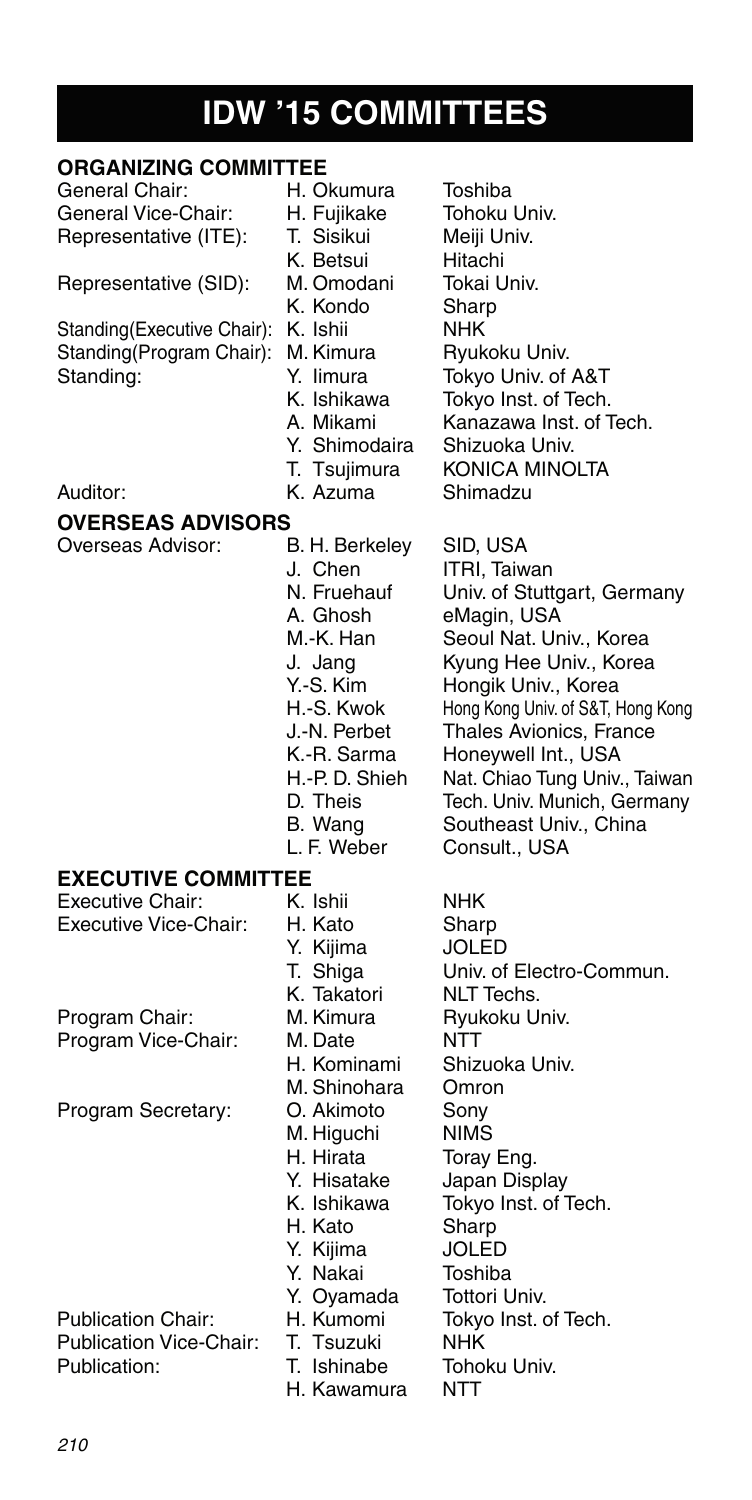| Local Arrangement Chair: K. Takatori<br>Local Arrangement Vice-Chair: T. Numao<br>Local Arrangement:<br><b>Exhibition Chair:</b> | T. Matsuda<br>Y. Hisatake | NLT Techs.<br>Ryukoku Univ.<br>Japan Display |
|----------------------------------------------------------------------------------------------------------------------------------|---------------------------|----------------------------------------------|
| Financial Supporting Chair: Y. Hisatake                                                                                          |                           | Japan Display                                |
| Treasurer:                                                                                                                       | T. Shiga                  | Univ. of Electro-Commun.                     |
| Vice Treasurer:                                                                                                                  | Y. Nakai                  | Toshiba                                      |
| General Secretary:                                                                                                               | K. Betsui                 | Hitachi                                      |
| Senior Member:                                                                                                                   | K. Azuma                  | Shimadzu                                     |
|                                                                                                                                  | S. Komura                 | Japan Display                                |
|                                                                                                                                  | A. Mikami                 | Kanazawa Inst. of Tech.                      |
| Members:                                                                                                                         | I. Fujieda                | Ritsumeikan Univ.                            |
|                                                                                                                                  | D. P. Gosain              | AKT                                          |
|                                                                                                                                  | Y. Gotoh                  | Kyoto Univ.                                  |
|                                                                                                                                  | N. Hashimoto              | Citizen Holdings                             |
|                                                                                                                                  | M. Inoue                  | Huawei Techs. Japan                          |
|                                                                                                                                  | S. Kaneko<br>T. Katoh     | ZEON                                         |
|                                                                                                                                  | S. Kobayashi              | Tokyo Univ. of Sci. Yamaguchi                |
|                                                                                                                                  | T. Komaki                 | Panasonic                                    |
|                                                                                                                                  | H. Kuma                   | Idemitsu Kosan                               |
|                                                                                                                                  | S. Maeda                  | Tokai Univ.                                  |
|                                                                                                                                  | K. Makita                 | Canon                                        |
|                                                                                                                                  | S. Naemura                | Univ. of Southampton                         |
|                                                                                                                                  | Y. Sakamoto               | Hokkaido Univ.                               |
|                                                                                                                                  | H. Sakurai                | <b>IBLC</b>                                  |
|                                                                                                                                  | A. Sasaki                 | Kyoto Univ.                                  |
|                                                                                                                                  | K. Suzuki                 | Toshiba Res. Consulting                      |
|                                                                                                                                  | M. Suzuki                 | Merck                                        |
|                                                                                                                                  | Y. Toko                   | Stanley Elec.                                |
|                                                                                                                                  | T. Uchida<br>H. Uchiike   | Sendai Nat. College of Tech.<br>Saga Univ.   |
|                                                                                                                                  | Y. Yamamoto               |                                              |
|                                                                                                                                  | Y. Yanagi                 | Lumiotec                                     |
|                                                                                                                                  | H. Yokoyama               | Kent State Univ.                             |
|                                                                                                                                  | M. Yuki                   | Asahi Glass                                  |
| <b>WORKSHOP CHAIRS</b>                                                                                                           |                           |                                              |
| LCT                                                                                                                              | T. Ishinabe               | Tohoku Univ.                                 |
| AMD                                                                                                                              | H. Kumomi                 | Tokyo Inst. of Tech.                         |
| FMC                                                                                                                              | K. Käläntär               | <b>Global Optical Solutions</b>              |
| PН                                                                                                                               | Y. Nakanishi              | Shizuoka Univ.                               |
| FED                                                                                                                              | H. Mimura                 | Shizuoka Univ.                               |
| OLED                                                                                                                             | K. Monzen                 | Nissan Chem. Inds.                           |
| 3D                                                                                                                               | M. Tsuchida               | NTT                                          |
| VHF<br>PRJ                                                                                                                       | T. Kurita<br>S. Ouchi     | NHK Media Tech.                              |
| EР                                                                                                                               | H. Arisawa                | Hitachi<br>Fuji Xerox                        |
| MEET                                                                                                                             | M. Nakamoto               | Shizuoka Univ.                               |
| DES                                                                                                                              | H. Okumura                | Toshiba                                      |
| FLX                                                                                                                              | M. Kimura                 | Nagaoka Univ. of Tech.                       |
| <b>INP</b>                                                                                                                       | N. Hashimoto              | Citizen Holdings                             |
| <b>PROGRAM COMMITTEE</b>                                                                                                         |                           |                                              |
| Program Chair:                                                                                                                   | M. Kimura                 | Ryukoku Univ.                                |
| Program Vice-Chair:                                                                                                              | M. Date                   | NTT                                          |
|                                                                                                                                  | H. Kominami               | Shizuoka Univ.                               |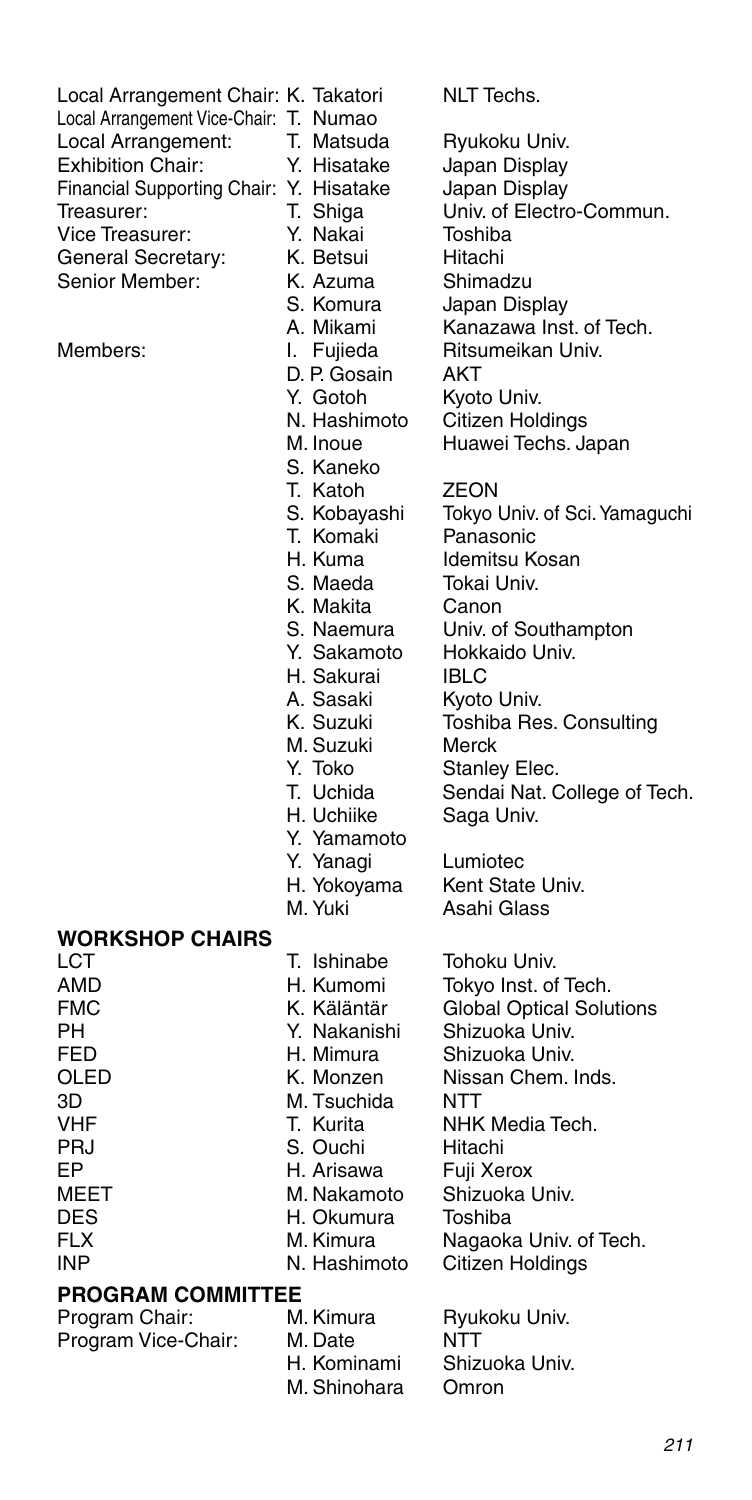| Program Secretary:                             | O. Akimoto<br>M. Higuchi<br>H. Hirata<br>Y. Hisatake<br>K. Ishikawa<br>H. Kato<br>Y. Kijima<br>Y. Nakai | Sony<br><b>NIMS</b><br>Toray Eng.<br>Japan Display<br>Tokyo Inst. of Tech.<br>Sharp<br>JOLED<br>Toshiba |
|------------------------------------------------|---------------------------------------------------------------------------------------------------------|---------------------------------------------------------------------------------------------------------|
| Committee:                                     | Y. Oyamada                                                                                              | Tottori Univ.                                                                                           |
| LCT                                            | S. Ishihara                                                                                             | Osaka Inst. of Tech.                                                                                    |
| AMD                                            | H. Minemawari                                                                                           | AIST                                                                                                    |
| <b>FMC</b>                                     | T. Tomono                                                                                               | <b>Toppan Printing</b>                                                                                  |
| PH                                             | N. Miura                                                                                                | Meiji Univ.                                                                                             |
| FED                                            | H. Shimawaki                                                                                            | Hachinohe Inst.of Tech.                                                                                 |
| OLED                                           | T. Ikuta                                                                                                | JNC Petrochem.                                                                                          |
| ЗD                                             | K. Yamamoto                                                                                             | NICT                                                                                                    |
| VHF                                            | K. Masaoka                                                                                              | NHK                                                                                                     |
| PRJ                                            | K. Ohara                                                                                                | Texas Instr. Japan                                                                                      |
| EP                                             | T. Fujisawa                                                                                             | DIC                                                                                                     |
| MEET<br><b>DES</b>                             | Y. Nakai<br>Y. Oyamada                                                                                  | Toshiba<br>Tottori Univ.                                                                                |
| <b>FLX</b>                                     | T. Sekitani                                                                                             | Osaka Univ.                                                                                             |
| <b>INP</b>                                     | T. Nakamura                                                                                             | Japan Display                                                                                           |
| <b>Workshop on LC Science and Technologies</b> |                                                                                                         |                                                                                                         |
| Workshop Chair:                                | T. Ishinabe                                                                                             | Tohoku Univ.                                                                                            |
| Program Chair:                                 | S. Ishihara                                                                                             | Osaka Inst. of Tech.                                                                                    |
| Program Vice-Chair:                            | S. Oka                                                                                                  | Japan Display                                                                                           |
|                                                | S. Shibahara                                                                                            | Sony                                                                                                    |
| General Secretary:                             | H. Wakemoto                                                                                             | Japan Display                                                                                           |
| Program Committee:                             | F. Araoka                                                                                               | <b>RIKEN</b>                                                                                            |
|                                                | M. Funahashi                                                                                            | Kagawa Univ.                                                                                            |
|                                                | I. Hirosawa                                                                                             | JASRI                                                                                                   |
|                                                | M. Inoue<br>K. Ishikawa                                                                                 | Apple<br>Tokyo Inst. of Tech.                                                                           |
|                                                | A. Kubono                                                                                               | Shizuoka Univ.                                                                                          |
|                                                | K. Miyachi                                                                                              | Sharp                                                                                                   |
|                                                | H. Nakata                                                                                               | DIC                                                                                                     |
|                                                | M. Nishikawa                                                                                            | <b>JSR Micro Taiwan</b>                                                                                 |
|                                                | T. Nose                                                                                                 | Akita Pref. Univ.                                                                                       |
|                                                | H. Okada                                                                                                | Univ. of Toyama                                                                                         |
|                                                | M. Ozaki                                                                                                | Osaka Univ.                                                                                             |
|                                                | M. Suzuki                                                                                               | Merck                                                                                                   |
|                                                | T. Takahashi                                                                                            | Kogakuin Univ.                                                                                          |
|                                                | S. Takanori                                                                                             | <b>JNC Petrochem.</b>                                                                                   |
| <b>Workshop on Active Matrix Displays</b>      |                                                                                                         |                                                                                                         |
| Workshop Chair:<br>Program Chair:              | H. Kumomi<br>H. Minemawari                                                                              | Tokyo Inst. of Tech.<br>AIST                                                                            |
| Program Vice-Chair:                            | M. Inoue                                                                                                | Huawei Techs. Japan                                                                                     |
| General Secretary:                             | K. Suga                                                                                                 | Sharp                                                                                                   |
| Program Committee:                             | A. Arias                                                                                                | Univ. of California, Berkeley                                                                           |
|                                                | K. Azuma                                                                                                | Shimadzu                                                                                                |
|                                                | E. Fortunato                                                                                            | New Univ. of Lisbon                                                                                     |
|                                                | Y. Fujisaki                                                                                             | NHK                                                                                                     |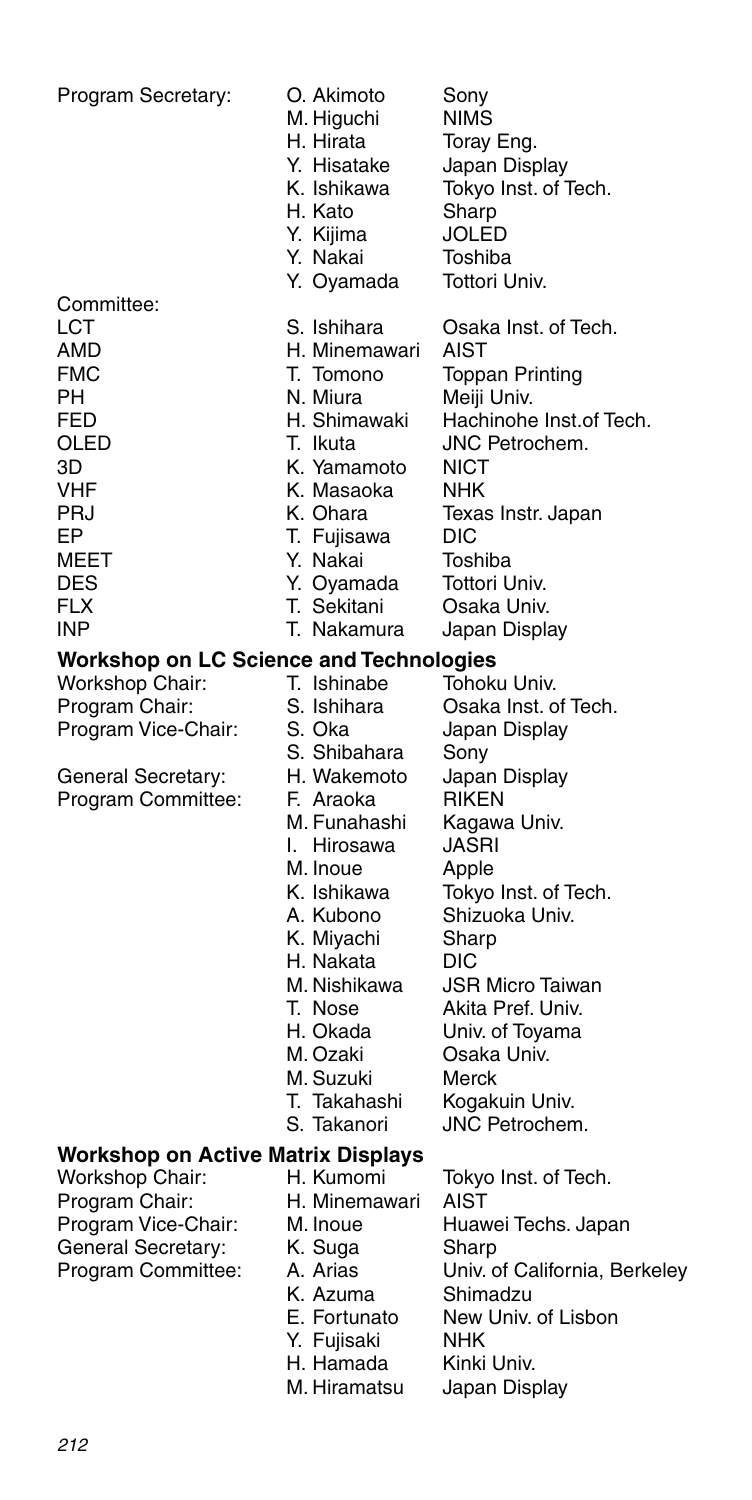| ıta<br>œ<br>. . |  |  |
|-----------------|--|--|
|                 |  |  |

- S. Horita JAIST<br>H. J. Kim Yonsei Yonsei Univ.
	-
- M. Kimura Ryukoku Univ.<br>N. Morosawa Sony Mobile C
- N. Morosawa Sony Mobile Communs.<br>T. Noquchi Univ. of the Ryukyus Univ. of the Ryukyus
- T. Ozawa AU Optronics, Japan<br>M. Shihazaki Innolux
	-
- M. Shibazaki Innolux<br>K. Takatori NLT Techs. K. Takatori
	-
- Y.-H. Yeh ITRI
- **Workshop on FPD Manufacturing, Materials and Components**
- General Secretary:
- 
- Workshop Chair: K. Käläntär Global Optical Solutions<br>Program Chair: T. Tomono Toppan Printing T. Tomono Toppan Printing<br>R. Yamaguchi Akita Univ. Program Committee: I. Amimori A51 Tech Tokyo Electron<br>ULVAC S. Asari A. Fujita JNC<br>Y. Inoue Corr
	-
	- Corning Holding Japan K. Kurokawa Entegris
	- D. Matsuura Dai Nippon Printing
	- T. Miyashita Tohoku Inst. of Tech.<br>T. Mori Nitto Denko

FUJIFILM<br>ZEON

Nagase ChemteX

Nippon Steel & Sumikin Chemical

- 
- T. Mori Nitto Denko<br>S. Namekawa Nippon Steel &
- T. Nonaka Merck<br>Y. Saitoh FUJIFI
- 
- T. Sato
- M. Shinohara Omron
- S. Takahashi Sumitomo Bakelite<br>T. Takeda Nagase ChemteX
	-
- K. Tamai Asahi Glass
- 
- Y. Ukai UDDI<br>T. Unate UNATE
- T. Unate Y. Yang CSOT
- 

## **Workshop on EL Displays and Phosphors**

Workshop Chair: Y. Nakanishi Shizuoka |<br>Program Chair: N. Miura Meiji Univ. Program Chair:  $N.$  Miura Meiji Univ.<br>General Secretary: N. Matsuda Toshiba Materials General Secretary: N. Matsuda<br>Program Committee: K. Hara

- -
	-
- Program Committee: K. Hara Shizuoka Univ.
	- Mitsubishi Chem.<br>Futaba S. Itoh
	- D. Jeon KAIST
		-
	- H. Kobayashi Tottori Univ. Tokushima Bunri Univ.<br>Dexerials
	- T. Kusunoki
	-
	- T. Miyata Kanazawa Inst. of Tech.<br>T. Mukai Nichia Chem. Inds.
	- T. Mukai Nichia Chem. Inds.<br>K. Ohmi Tottori Univ Tottori Univ.
		-
	- D. Poelman Gent Univ.
	- M. Shiiki Hitachi Chem.<br>K. Wani TAZMO K. Wani
		-
	- R. Xie NIMS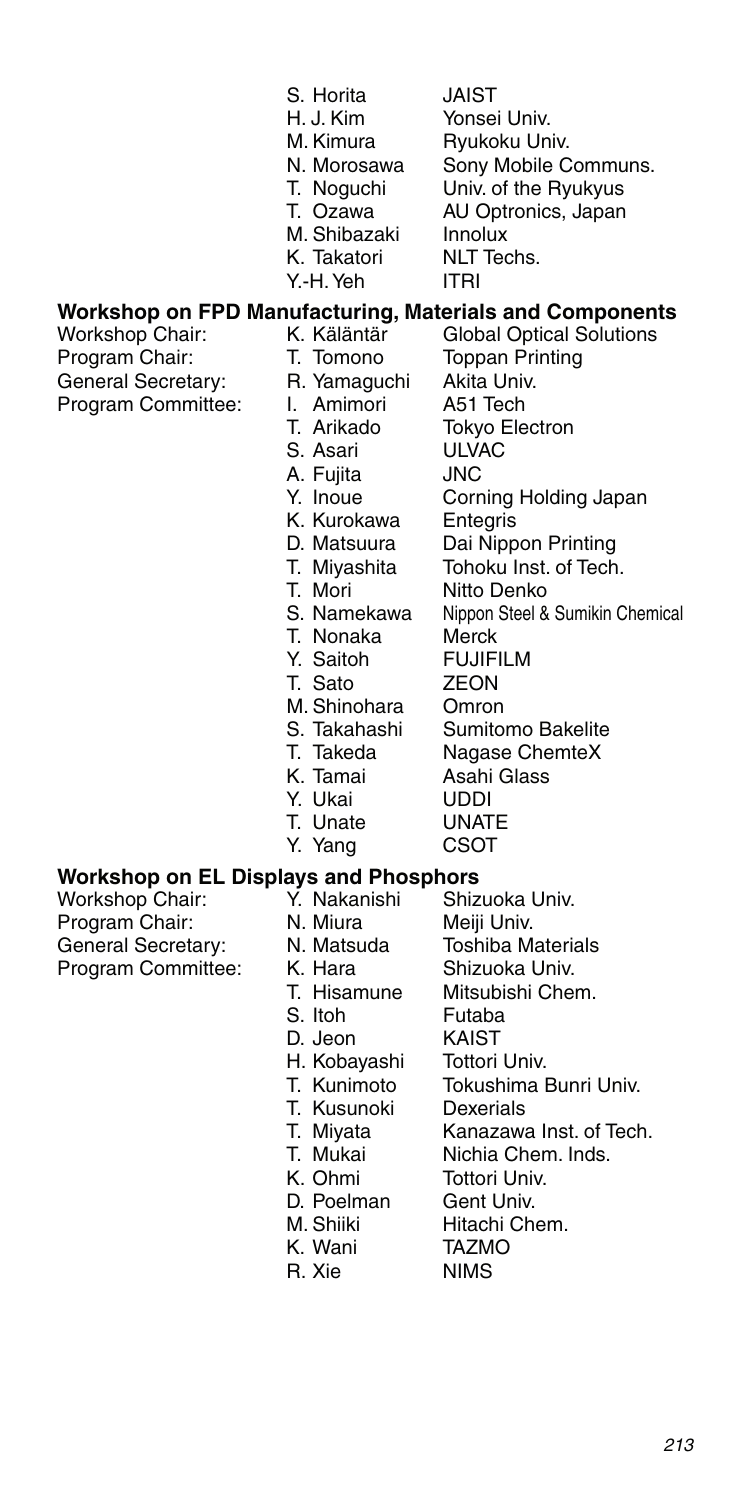### **Workshop on Field Emission Displays, CRTs and Plasma Displays**

| Workshop Chair:    |
|--------------------|
| Program Chair:     |
| General Secretary: |
| Program Committee: |

- H. Mimura Shizuoka Univ.<br>H. Shimawaki Hachinohe Inst
	-
- M. Nanha
- Y. Gotoh Kyoto Univ.<br>H. Kajiyama Tokushima
- 
- M. Nagao
	-
- M. Nakamoto Shizuoka Univ.
- Y. Neo Shizuoka Univ.<br>M. Niigaki Hamamatsu Ph
- M. Niigaki Hamamatsu Photonics<br>T. Shiga Univ. of Electro-Commu

Hachinohe Inst.of Tech.<br>NHK

Tokushima Bunri Univ.<br>AIST

- T. Shiga Univ. of Electro-Commun.<br>M. Takai Osaka Univ.
- F. Wakaya
- Osaka Univ.<br>Osaka Univ.

## **Workshop on OLED Displays and Related Technologies**

Workshop Chair: Program Chair: T. Ikuta JNC Petrochem.<br>Program Vice-Chair: H. Kuma Idemitsu Kosan Program Vice-Chair: H. Kuma<br>General Secretary: T. Uchida Program Committee: C. Adachi Kyushu Univ.<br>M. Adachi Japan Displa

- 
- 
- - Tokyo Polytechnic Univ.
- 
- 
- 
- Japan Display<br>Hitachi S. Aratani Hitachi<br>S. Enomoto Toshiba
- S. Enomoto<br>T. Fukuda
- T. Fukuda Saitama Univ.<br>T. Inoue TDK Corporat
- Y. Kiiima
- TDK Corporation<br>JOLED
- T. Komatsu JOLED
- Kanazawa Inst. of Tech.<br>JAIST H. Murata
	-

Yamagata Univ.<br>MCRC

- 
- S. Naka<br>K. Nakayama Yamagata Univ.
- Y. Sakai MCR<br>T. Shimizu NHK
- T. Shimizu<br>S. Tokito
	- Yamagata Univ.<br>Pioneer
- 
- T. Tsuji Pionee<br>T. Wakimoto Merck T. Wakimoto

## **Workshop on 3D/Hyper-Realistic Displays and Systems**

Workshop Chair: M. Tsuchida General Secretary: J. Arai<br>Program Committee: M. Date

- Program Chair: K. Yamamoto NICT<br>General Secretary: (J. Arai NHK) Program Committee: M. Date NTT T. Fujii Magoya Univ.<br>T. Koike Hosei Univ. T. Koike Hosei Univ.<br>J.-Y. Son Konvang Ur Konyang Univ. C.-H. Tsai ITRI<br>M. Tsuboi NTT
	-
	- M. Tsuboi NTT DoCoMo<br>H. Yamamoto Univ. of Utsung Univ. of Utsunomiya
	-
	- S. Yano Shimane Univ.

### **Workshop on Applied Vision and Human Factors**

| T. Kurita    | NHK Media Tech. |
|--------------|-----------------|
| K. Masaoka   | <b>NHK</b>      |
| T. Nakatsue  | Sony            |
| A. Yoshida   | Sharp           |
| J. Bergguist | Nokia Corp.     |
| N. Hiruma    | <b>NHK</b>      |
| Y. Hisatake  | Japan Display   |
|              |                 |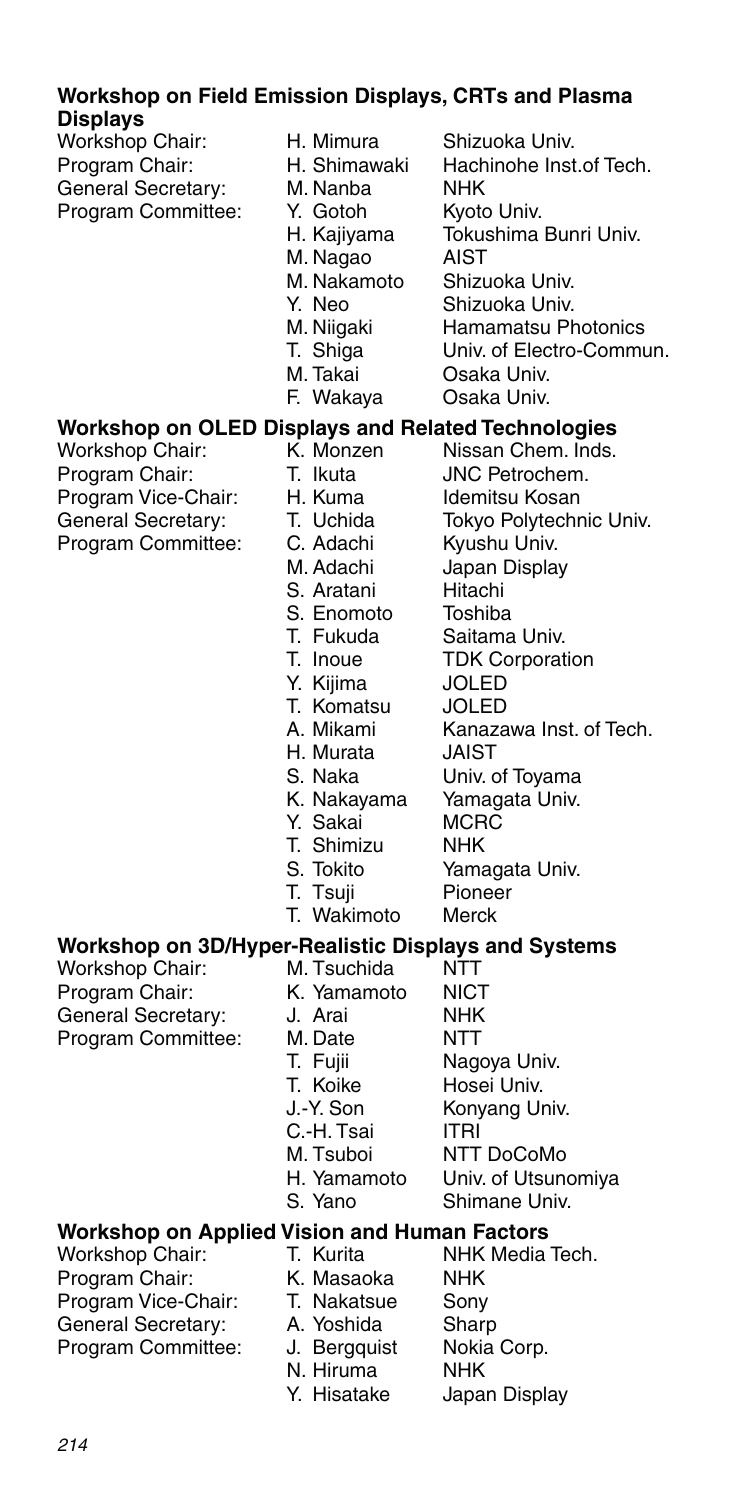- M. Idesawa Univ. of Electro-Commun. Tokyo Denki Univ.
	- -
- A. Morishita Toshiba Y. Nakamura Mitsubishi Elec.<br>G. Ohashi Shizuoka Univ.
	- - Shizuoka Univ.
- K. Sakamoto Panasonic<br>T. Shibata Tokvo Unv.
	- Tokyo Unv. of Social Welfare<br>Shizuoka Univ.
- Y. Shimodaira
- J. Someya Mitsubishi Elec.
- T. Tamura Tokyo Polytech. Univ<br>S. Uebara Toshiba
- S. Uehara<br>R. Yoshitake
- Shibaura Inst. of Tech

### **Workshop on Projection and Large-Area Displays and Their Components**

Workshop Chair: S. Ouchi Hitachi<br>Program Chair: K. Ohara Texas I Program Chair: K. Ohara Texas Instr. Japan Program Vice-Chair: S. Shikama Setsunan Univ. General Secretary: T. Suzuki<br>Vice-Secretary: 0. Akimoto Vice-Secretary: O. Akimoto Sony

Program Committee: Y. Asakura Nittoh Kogaku<br>T. Fuliwara Hitachi

- 
- 
- 
- 
- M. Takaso Telepathy Japan
- T. Fuiiwara
- T. Fukui Oxide
- 
- T. Hashizume SEIKO EPSON<br>T. Havashi Okamoto Glass
- 
- H. Kanayama<br>T. Kawazoe
- 
- H. Nakano
- Univ. of Tokyo<br>NHK H. Kikuchi NHK<br>H. Nakano Barco

Okamoto Glass<br>Panasonic

Mitsubishi Elec.<br>Honda

Kyushu Univ.

- 
- F. Oda Ushio<br>H. Sugiura Mitsul
- 
- M. Takayama<br>N. Tate

## **Workshop on Electronic Paper<br>Workshop Chair: H. Arisawa**

Workshop Chair: H. Arisawa Fuji Xerox Program Chair: T. Fujisawa DIC<br>Program Vice-Chair: N. Kobayashi Chiba Univ. Program Vice-Chair: N. Kobayashi<br>General Secretary: Y. Toko General Secretary: Y. Toko Stanley Elec.<br>Program Committee: K. Hashimoto Elnk Japan Program Committee:

- -
	-
	-
- M. Higuchi NIMS
- Y. Hotta **Ricoh** 
	-
- M. Omodani<br>N.-S. Roh
	-
- 
- 
- S. Maeda Tokai Univ.
	- Samsung Display
- A. Suzuki Chiba Univ.
- G. Zhou South China Normal Univ.

### **Workshop on MEMS and Emerging Technologies for Future Displays and Devices**

- Workshop Chair: M. Nakamoto Shizuoka Univ. General Secretary:
- Program Chair: Y. Nakai Toshiba<br>General Secretary: T. Ichihara Panasonic Vice-Secretary T. Komoda Yamagata Univ. Program Committee: T. Akinwande MIT Ostendo Techs.<br>MIT G. Barbastathis
	- Y. Bonnassieux Ecole Polytechnique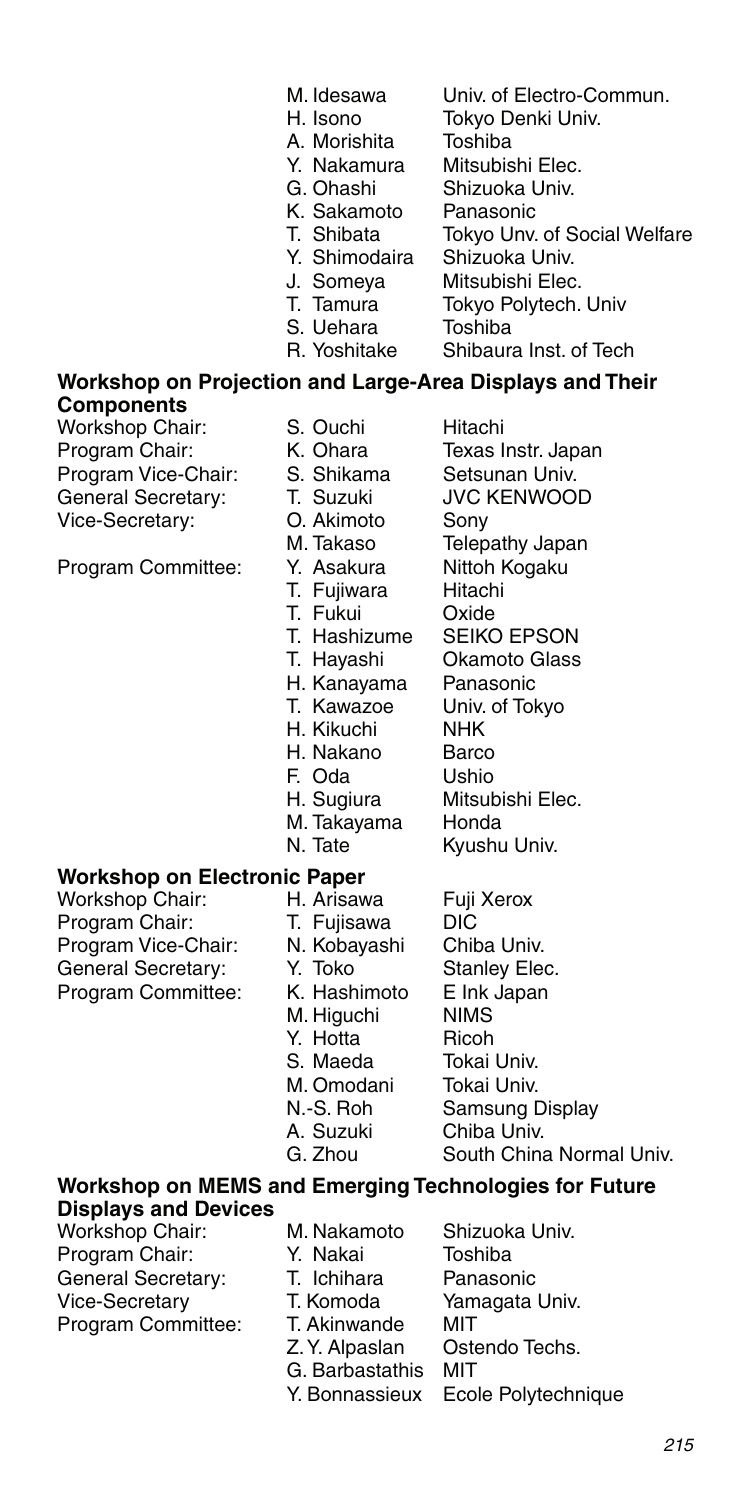|                                                                                                                                                 | V. Bulovic<br>S. Coe-Sullivan<br>M. Esashi<br>G. R. Fern<br>A. J. Flewitt<br>H. Fujita<br>P. H. Holloway<br>J. Jang<br>P. Kathirgamanathan Brunel Univ.<br>H. Kikuchi<br>J. M. Kim<br>L. Kymissis<br>V.W. Lee<br>J. R. Manders<br>W. Milne<br>K. C. Park<br>D. Pribat<br>J. Silver<br>S. Tanaka<br>F. Templier<br>H. Tuller<br>S. Uchikoga<br>J. Van Derlofske<br>Q. Yan | MIT<br><b>QD Vision</b><br>Tohoku Univ.<br>Brunel Univ.<br>Univ. of Cambridge<br>Univ. of Tokyo<br>Univ. of Florida<br>Kyung Hee Univ.<br><b>NHK</b><br>Univ. of Oxford<br>Columbia Univ.<br>Lumiode<br>NanoPhotonica<br>Univ. of Cambridge<br>Kyung Hee Univ.<br>Ecole Polytechnique<br>Brunel Univ.<br>Tohoku Univ.<br><b>CEA-LETI</b><br>MIT<br>Toshiba<br>3M<br>Sichuan COC Display Devices |
|-------------------------------------------------------------------------------------------------------------------------------------------------|--------------------------------------------------------------------------------------------------------------------------------------------------------------------------------------------------------------------------------------------------------------------------------------------------------------------------------------------------------------------------|-------------------------------------------------------------------------------------------------------------------------------------------------------------------------------------------------------------------------------------------------------------------------------------------------------------------------------------------------------------------------------------------------|
| Workshop on Display Electronic Systems                                                                                                          |                                                                                                                                                                                                                                                                                                                                                                          |                                                                                                                                                                                                                                                                                                                                                                                                 |
| Workshop Chair:<br>Workshop Vice-Chair:<br>Program Chair:<br>Program Vice-Chair:<br>General Secretary:<br>Vice-Secretary:<br>Program Committee: | H. Okumura<br>T. Yamamoto<br>Y. Oyamada<br>K. Makita<br>T. Mitasaki<br>S. Takamura<br>T. Fujine<br>R. Hattori<br>K. Käläntär<br>L. Kerofsky<br>H.-S. Koo<br>O.-K. Kwon<br>T. Maeda<br>K. Morita<br>A. Nagase<br>H. Nam<br>H. Nitta<br>S. Ono<br>A. Sakaigawa<br>K. Sekiya                                                                                                | Toshiba<br>NHK<br>Tottori Univ.<br>Canon<br>NTT<br><b>NTT</b><br>Sharp<br>Kyushu Univ.<br><b>Global Optical Solutions</b><br>InterDigital Communs.<br>Minghsin Univ. of S&T<br>Hanyang Univ.<br>JOLED<br>Nat. Traffic Safety & Environment Lab.<br>Mitsubishi Elec.<br>Kyung Hee Univ.<br>Japan Display<br>Apple Japan<br>Japan Display<br>Kanagawa Inst. of Tech.                              |
| <b>Workshop on Flexible Electronics</b>                                                                                                         |                                                                                                                                                                                                                                                                                                                                                                          |                                                                                                                                                                                                                                                                                                                                                                                                 |
| Workshop Chair:<br>Program Chair:<br>General Secretary:<br>Program Committee:                                                                   | M. Kimura<br>T. Sekitani<br>H. Maeda<br>K. Akamatsu<br>T. Eguchi                                                                                                                                                                                                                                                                                                         | Nagaoka Univ. of Tech.<br>Osaka Univ.<br>Dai Nippon Printing<br>JOLED<br>Sumitomo Bakelite                                                                                                                                                                                                                                                                                                      |

- -
- 
- H. Endo NEC Corp.<br>H. Fujikake Tohoku Uni H. Fujikake Tohoku Univ.<br>M. Funahashi Kagawa Univ
- M. Funahashi Kagawa Univ.<br>T. Furukawa Yamagata Uni
- T. Furukawa Yamagata Univ.<br>H. Hirata Toray Eng.
- 
- 
- Sumitomo Bakelite
- 
- 
- 
- 
- Toray Eng.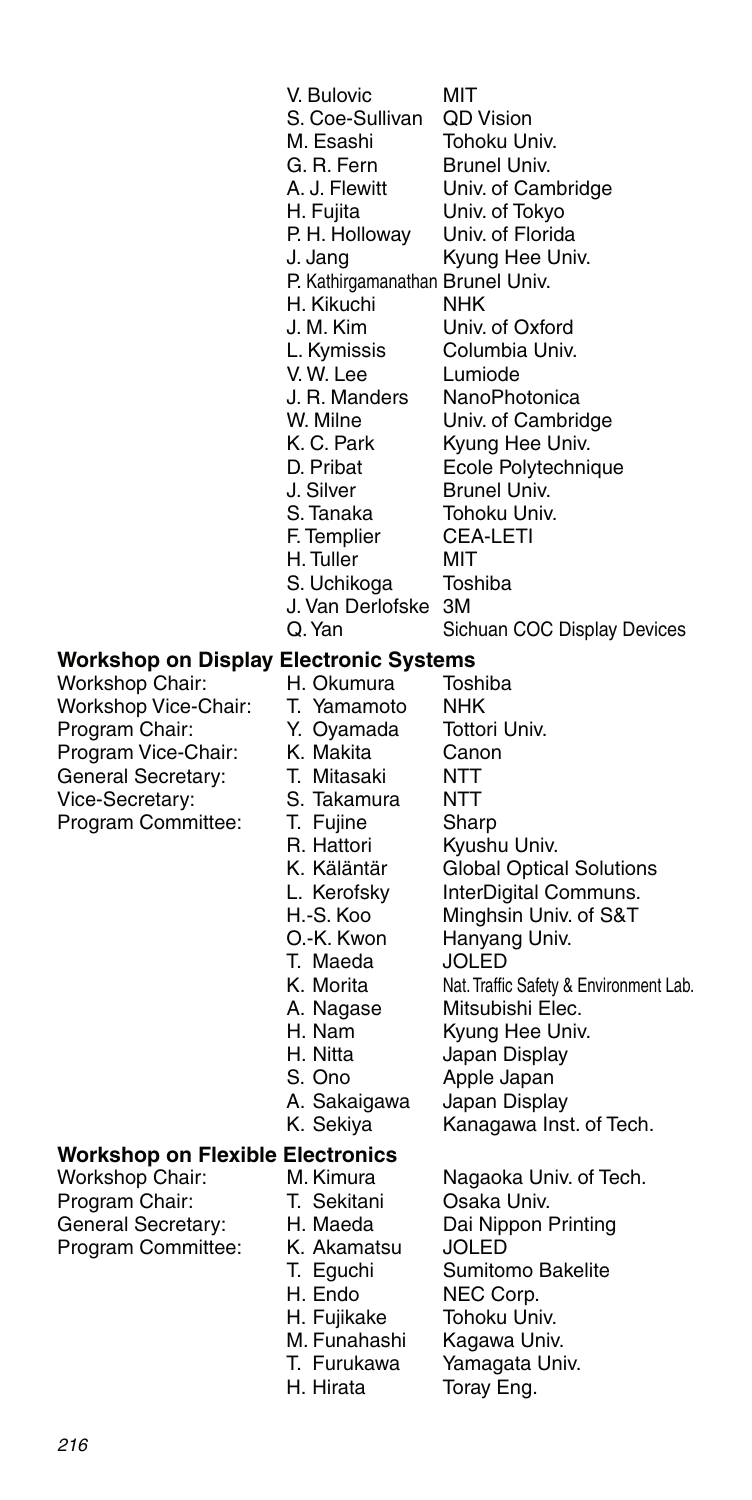|                                                                               | M. Ito<br>T. Kamata<br>Y. Mishima<br>A. Miyamoto<br>M. Nakata<br>A. Nakazawa<br>T. Shiro<br>K. Takimiya<br>T. Tomono<br>K. Uemura<br>Y. Uraoka                                                                 | <b>Toppan Printing</b><br>AIST<br><b>FUJIFILM</b><br>Panasonic<br>NHK<br>Asahi Glass<br>Teijin<br><b>RIKEN</b><br><b>Toppan Printing</b><br>Nippon Steel & Sumitomo Metal<br><b>NAIST</b>                                                                      |
|-------------------------------------------------------------------------------|----------------------------------------------------------------------------------------------------------------------------------------------------------------------------------------------------------------|----------------------------------------------------------------------------------------------------------------------------------------------------------------------------------------------------------------------------------------------------------------|
| Workshop on Touch Panels and Input Technologies                               |                                                                                                                                                                                                                |                                                                                                                                                                                                                                                                |
| Workshop Chair:<br>Program Chair:<br>General Secretary:<br>Program Committee: | N. Hashimoto<br>T. Nakamura<br>H. Haga<br>K. Imoto<br>M. Inoue<br>H. Kato<br>H.-S. Koo<br>I. Mihara<br>K. Nakatani<br>H. Noma<br>J. Ohta<br>H. Okumura<br>Y. Sasaki<br>Y. Sugita<br>J. Watanabe<br>K. Yamazaki | Citizen Holdings<br>Japan Display<br><b>NLT</b> Techs.<br>Toshiba<br>Huawei Techs. Japan<br>Sharp<br>Minghsin Univ. of S&T<br>Toshiba<br>Touchpanel Labs.<br>Ritsumeikan Univ.<br><b>NAIST</b><br>Toshiba<br>Mitsubishi Elec.<br>Sharp<br>NTT<br>Corning Japan |
| <b>Special Topics of Interest on Oxide-Semiconductor TFT</b>                  |                                                                                                                                                                                                                |                                                                                                                                                                                                                                                                |
| Facilitator:<br>Program Committee:<br>AMD<br>FMC                              | M. Kimura<br>H. Kumomi<br>R. Yamaguchi                                                                                                                                                                         | Ryukoku Univ.<br>Tokyo Inst. of Tech.<br>Akita Univ.                                                                                                                                                                                                           |
| FLX                                                                           | M. Nakata                                                                                                                                                                                                      | NHK                                                                                                                                                                                                                                                            |
| Facilitator:<br>Program Committee:                                            | Y. Oyamada                                                                                                                                                                                                     | Special Topics of Interest on Augmented Reality and Virtual Reality<br>Tottori Univ.                                                                                                                                                                           |
| FMC<br>FMC<br>ЗD<br>PRJ<br>DES<br>INP<br>VHF                                  | K. Käläntär<br>M. Shinohara<br>M. Tsuchida<br>S. Ouchi<br>Y. Oyamada<br>N. Hashimoto<br>A. Yoshida                                                                                                             | Global Optical Solutions<br>Omron<br>NTT<br>Hitachi<br>Tottori Univ.<br>Citizen Holdings<br>Sharp                                                                                                                                                              |
| Special Topics of Interest on Lighting Technologies<br>Facilitator:           | Y. Kijima                                                                                                                                                                                                      | JOLED                                                                                                                                                                                                                                                          |
| Program Committee:<br>PН<br>OLED<br>MEET                                      | K. Hara<br>H. Kuma<br>Y. Nakai                                                                                                                                                                                 | Shizuoka Univ.<br>Idemitsu Kosan<br>Toshiba                                                                                                                                                                                                                    |
| <b>Special Topics of Interest on Printed Electronics</b>                      |                                                                                                                                                                                                                |                                                                                                                                                                                                                                                                |
| Facilitator:                                                                  | H. Hirata                                                                                                                                                                                                      | Toray Eng.                                                                                                                                                                                                                                                     |
| Program Committee:<br>LCT<br>AMD                                              | T. Ishinabe<br>H. Minemawari                                                                                                                                                                                   | Tohoku Univ.<br>AIST                                                                                                                                                                                                                                           |

FMC T. Tomono T. Toppan Printing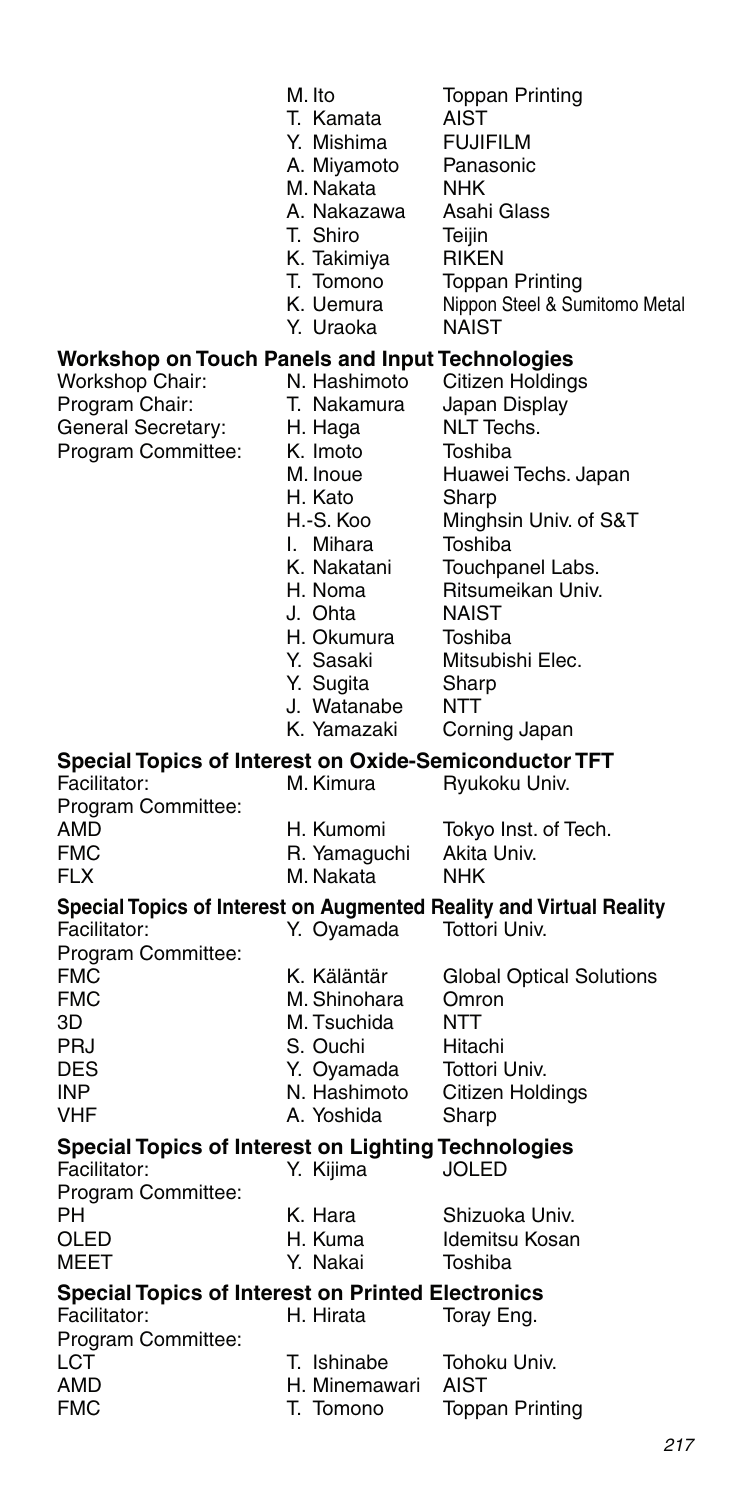#### **FINANCIAL SUPPORTING ORGANIZATIONS (as of November 10, 2015)** Applied Materials, Inc.

ASAHI GLASS Co., Ltd. JSR Corporation Nichia Corporation Semiconductor Energy Laboratory Co., Ltd. SHARP CORPORATION TOKYO ELECTRON LIMITED

#### **SUPPORTING MEMBERS (as of November 10, 2015)**

EIZO Corporation JAPAN BROADCASTING CORPORATION JNC Corporation Merck Ltd. Japan NLT Technologies, Ltd. Toshiba Corporation ULVAC, Inc.

#### **EXHIBITORS: COMPANIES (as of November 10, 2015)**

Hamamatsu Agency for Innovation/Nobuo Electronics Inc. KONICA MINOLTA, INC. NAGASE & CO., LTD. Nippon Electric Glass Co., Ltd. OXIDE Corporation SHINTECH, Inc. Silvaco Japan Co., Ltd. Toray Research Center, Inc. Tosoh Corporation TOYO Corporation VITEC GLOBAL ELECTRONICS CO., LTD. YUASA SYSTEM Co., Ltd.

#### **EXHIBITORS: UNIVERSITIES (as of November 10, 2015)**

Fujieda Lab., Ritsumeikan Univ. Hattori Lab., KASTEC·IGSES, Kyushu Univ. Nakamoto Lab., Shizuoka Univ. Maeda Lab., Tokai Univ. Mutsu Matsu Lab./Ryukoku Extension Center, Ryukoku Univ. Noguchi Lab., Univ. of the Ryukyus Suyama Lab., Tokushima Univ. Yamamoto Lab., Utsunomiya Univ.

### **Evening Get-Together with Wine**

Tuesday, Dec. 8, 2015 18:00 – 20:00 Hiei (2F) Otsu Prince Hotel (Sponsored by Merck Ltd., Japan) See page 12 for details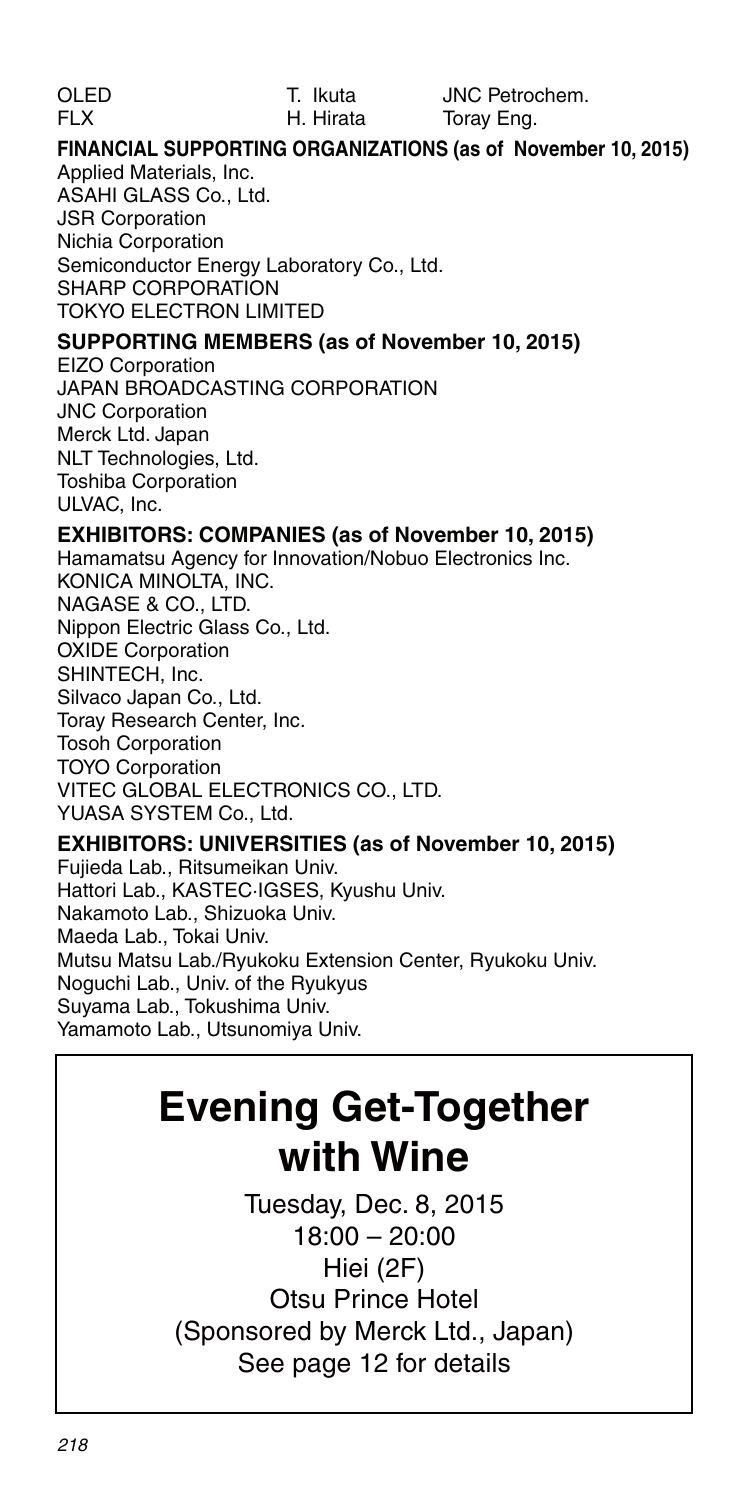### **Special Address**

Lighting the Earth by LEDs

Hiroshi Amano 2014 Nobel Laureate Nagoya Univ., Japan

17:20 – 18:20 Wednesday, Dec. 9 Ohmi 1 (2F)

### **RECEPTION**

Wednesday, Dec. 9, 2015 18:50 – 20:50 Prince Hall (3F) Otsu Prince Hotel See page 12 for details

# **"Innovative Demonstration Session"** *by Oral and Poster Presenters*

Live demonstrations of emerging information display technologies

> Thursday, Dec. 10, 2015 10:30 – 16:00 Ohmi 5 (2F) Shakunage 2 (1F) See page 205-209 for details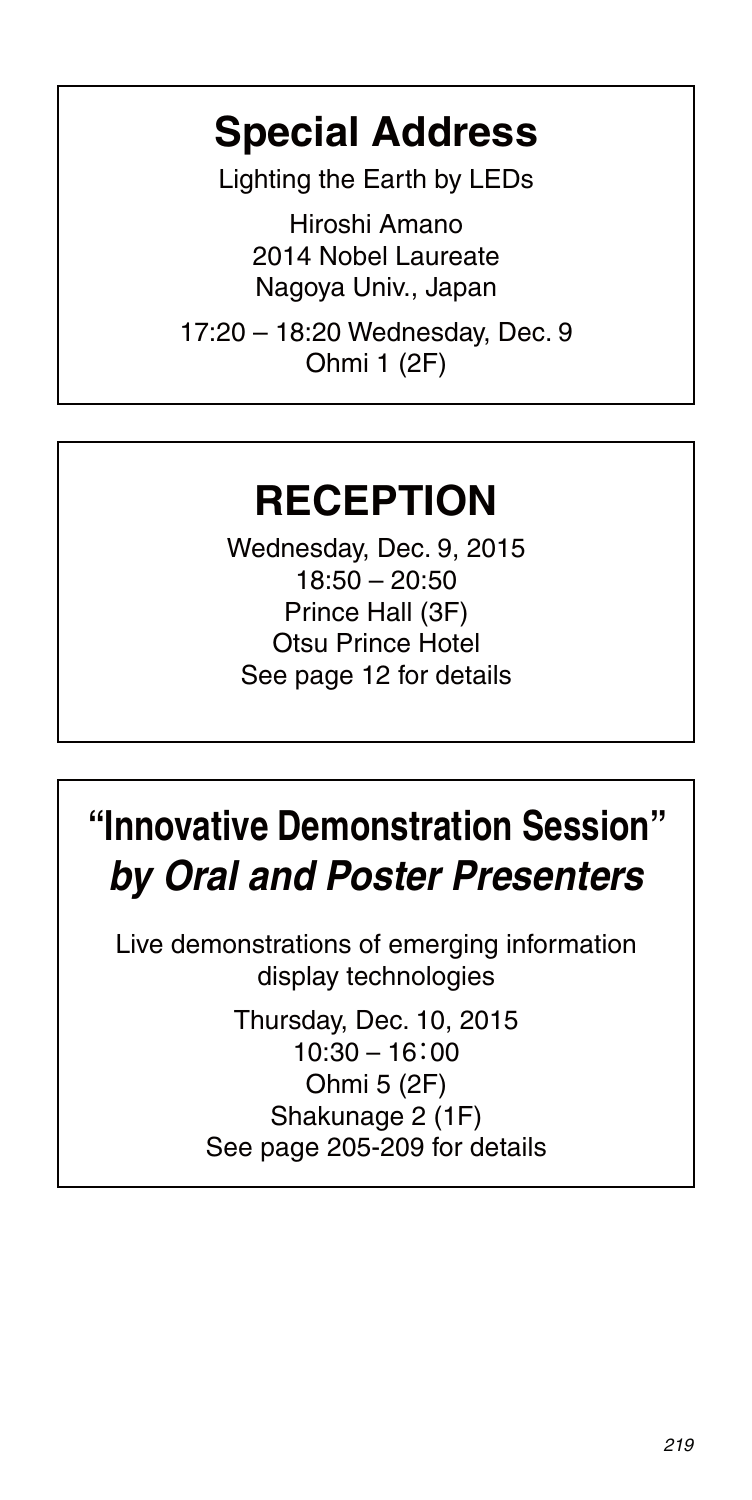### **FLOOR MAP**



2F

Opening / Keynote / Invited / Special Addresses



Speaker Preparation Room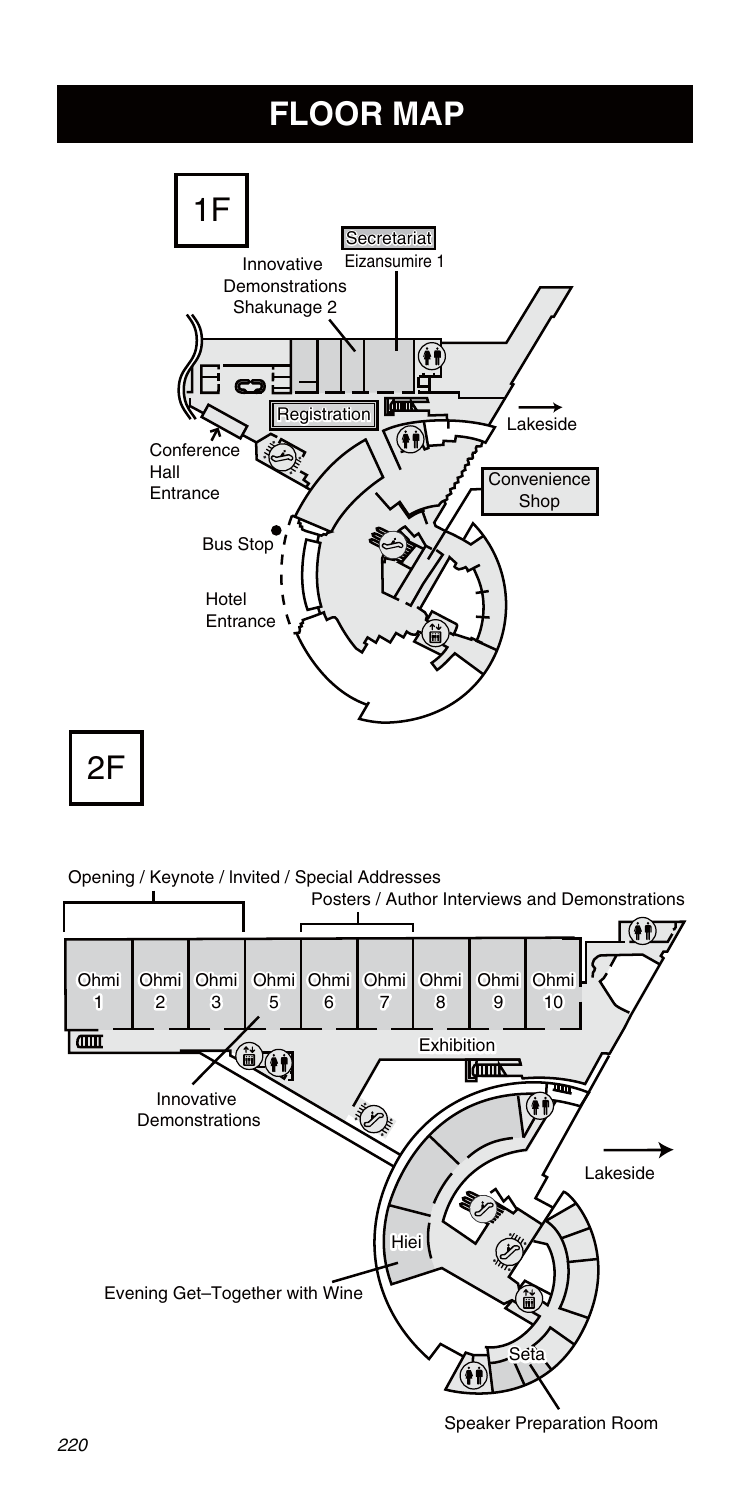3F

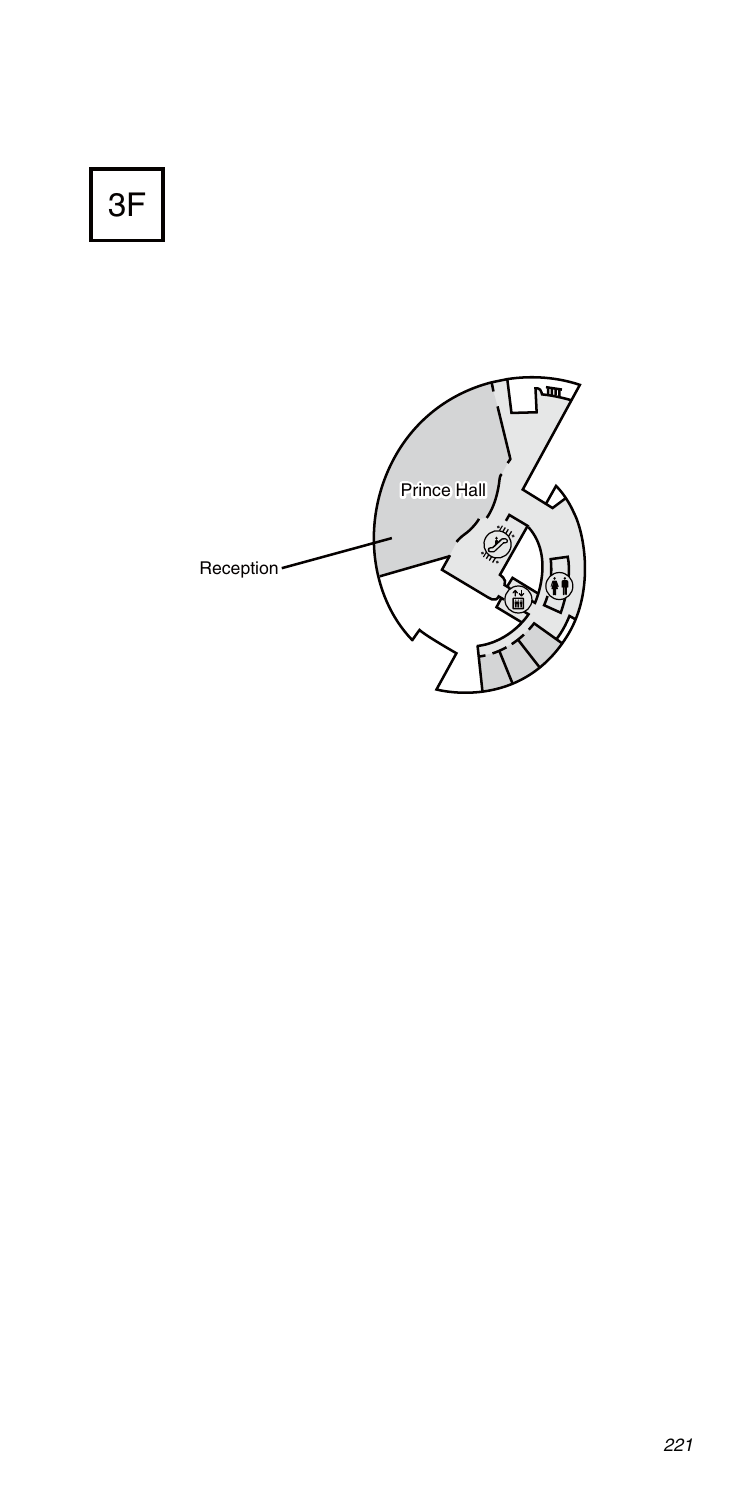# **IDW Best Paper Award**

## **IDW Outstanding Poster Paper Award**

These awards will go to the most outstanding papers selected from those presented at IDW '15. The 2015 award winners will be announced on the IDW website: http://www.idw.or.jp/award.html

# **SID Display Week 2016**

May 22 – 27, 2016

Moscone Convention Center

San Francisco, CA, USA

# **IDW/AD '16**

The 23rd International Display Workshops in conjunction with Asia Display 2016

Dec. 7 – 9, 2016

Fukuoka Convention Center Fukuoka, Japan

http://www.idw.or.jp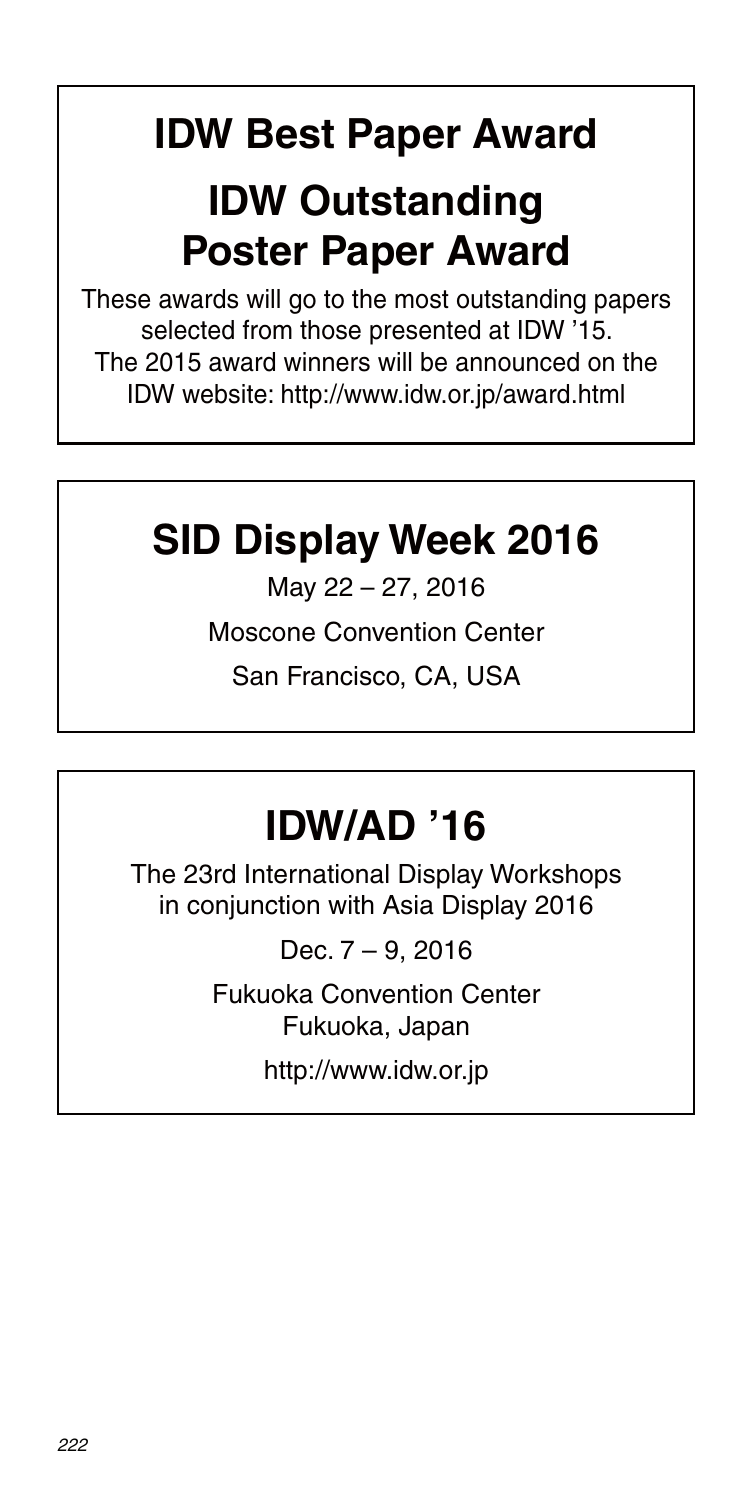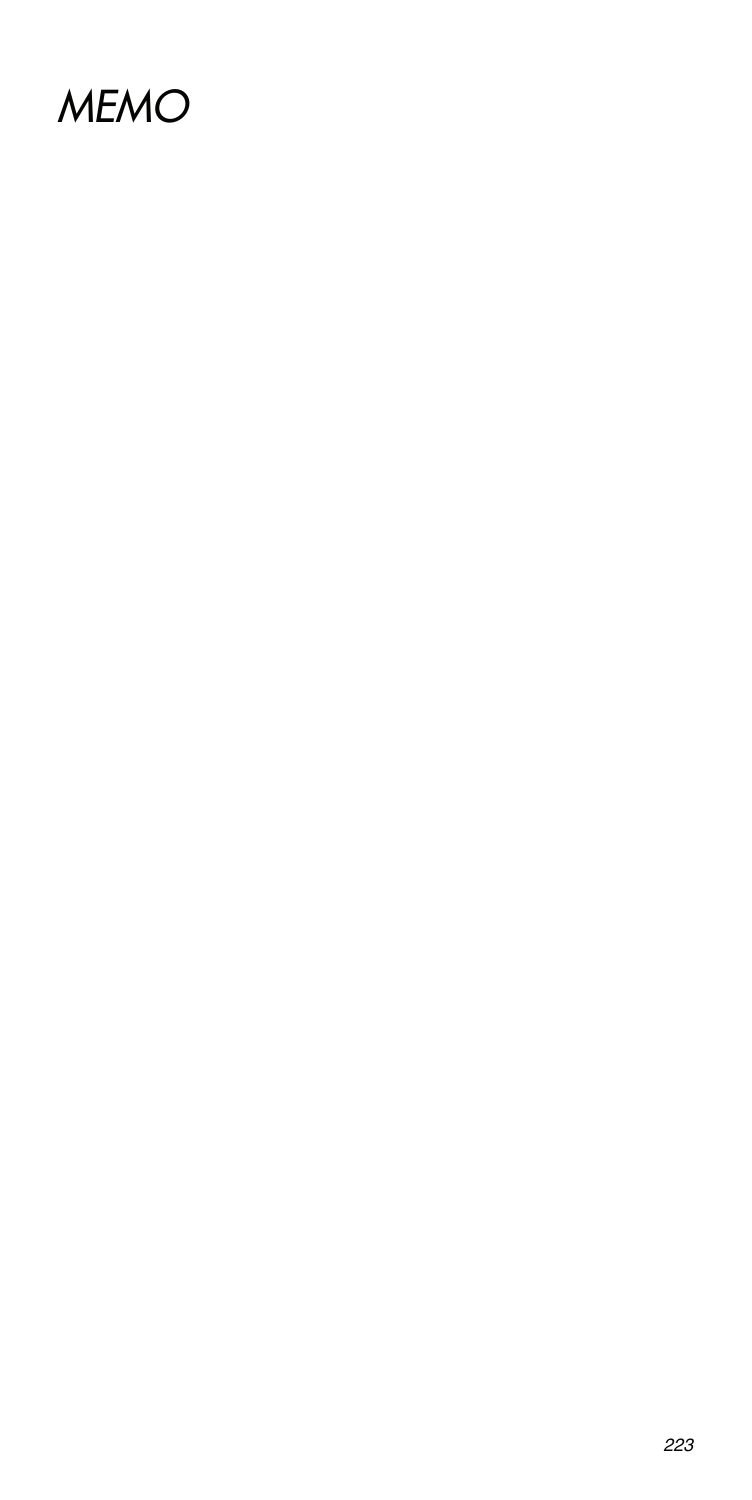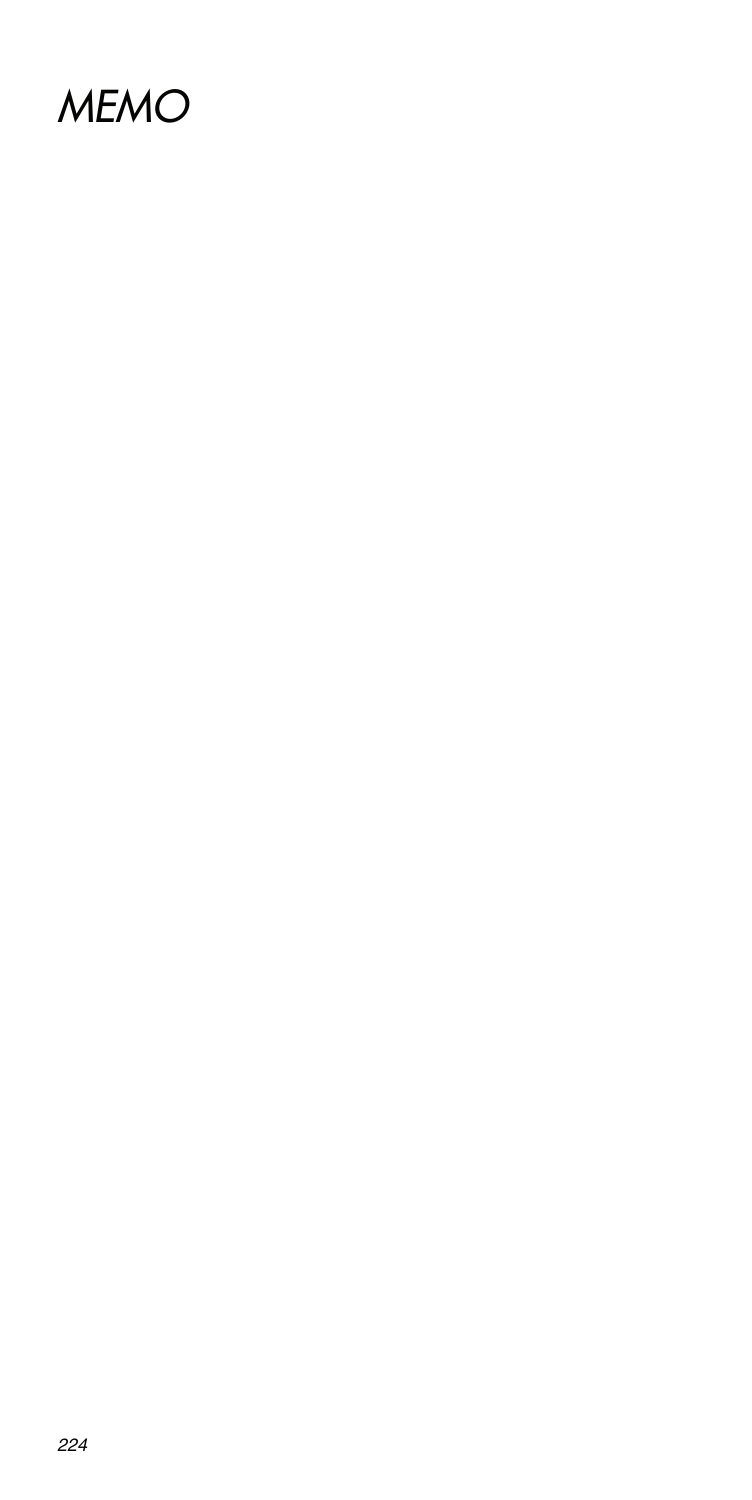**IDW '15 Workshop Timetable**



**†** Including Short Presentations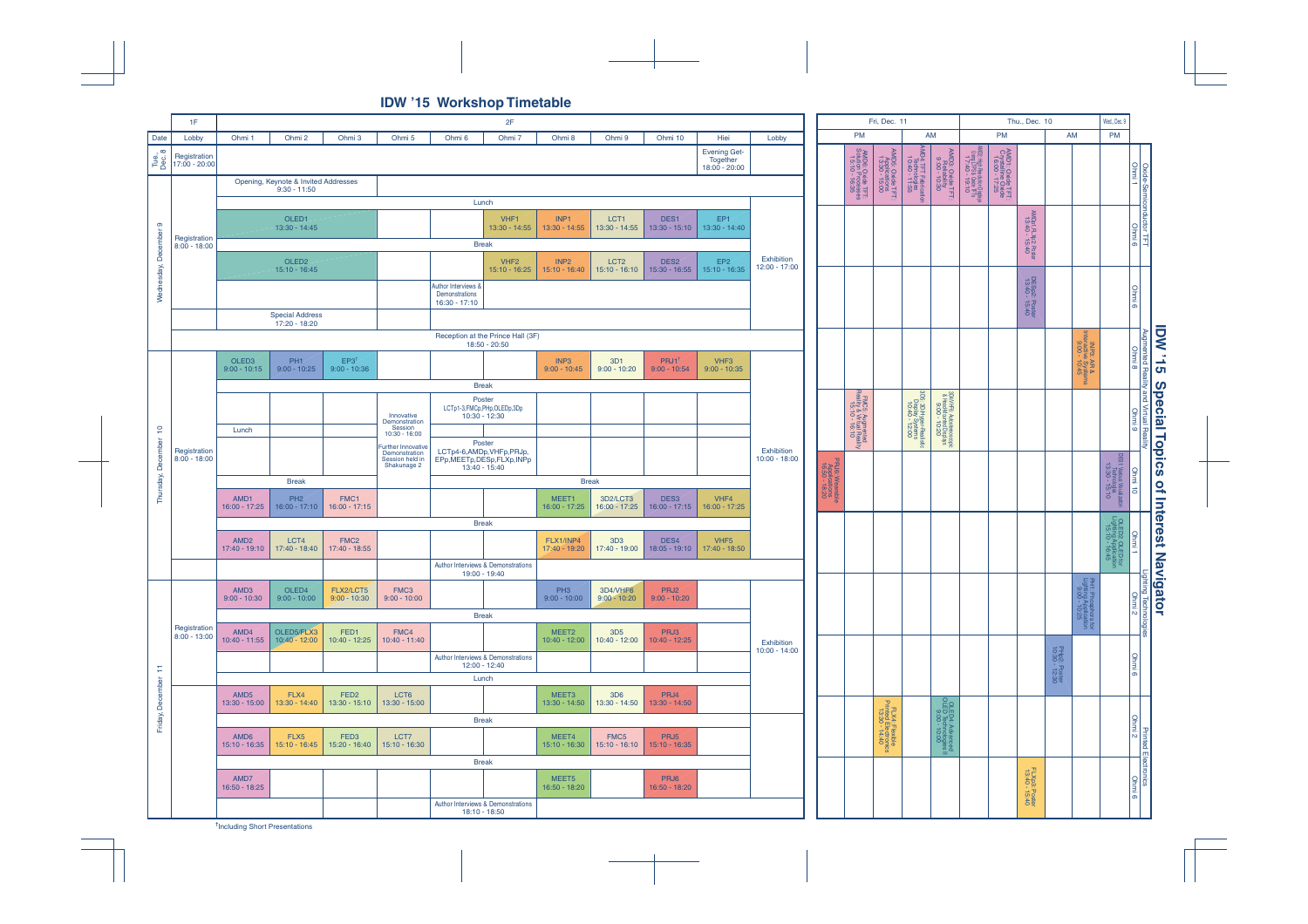#### **IDW '15 Session Navigator**

|                                                                        |                                                                       | Wednesday, December 9                                         |             | Thursday, December 10                         |         |                  |                                                   |                                                               |             |                                                              | Friday, December 11                                                                |             |                                                                                             |                                                                    |                                                |             |  |  |
|------------------------------------------------------------------------|-----------------------------------------------------------------------|---------------------------------------------------------------|-------------|-----------------------------------------------|---------|------------------|---------------------------------------------------|---------------------------------------------------------------|-------------|--------------------------------------------------------------|------------------------------------------------------------------------------------|-------------|---------------------------------------------------------------------------------------------|--------------------------------------------------------------------|------------------------------------------------|-------------|--|--|
|                                                                        |                                                                       | PM                                                            | 16:30-17:10 | AM                                            |         | PM               |                                                   |                                                               | 19:00-19:40 |                                                              | AM                                                                                 | 12:00-12:40 | PM                                                                                          |                                                                    |                                                | 18:10-18:50 |  |  |
|                                                                        |                                                                       |                                                               |             | Ohmi 9<br>Ohmi 6                              |         | Ohmi 9           |                                                   | Ohmi 6                                                        | Ohmi 9      |                                                              | Ohmi 6                                                                             | Ohmi 9      |                                                                                             |                                                                    | Ohmi 6                                         |             |  |  |
| 3D / Hyper-Realistic<br>Displays                                       |                                                                       |                                                               |             | Holography                                    | Posters |                  | Autostereoscopic<br>3D Displays*                  | Wavefront/Light<br>Field Recording &<br>Rendering             | A.I.        | Autostereoscopic<br>Displays*                                | Autostereoscopic<br>& Head-Mounted 8D/Hyper-Realistic<br>Displays* Display Systems | A.I.        | Floating &<br>Omnidirectional<br><b>Display Systems</b>                                     |                                                                    |                                                | A.I.        |  |  |
|                                                                        |                                                                       |                                                               |             |                                               |         | Ohmi 6           | Ohmi 1                                            |                                                               | Ohmi 6      |                                                              | Ohmi 1                                                                             | Ohmi 6      |                                                                                             | Ohmi 1                                                             |                                                | Ohmi 6      |  |  |
| <b>Active-Matrix Displays</b>                                          |                                                                       |                                                               |             |                                               |         | Poster           | Oxide TFT:<br>Crystalline Oxide                   | <b>High Resolution</b><br>Displays Using LTPS<br>& Oxide TFTs | A.I.        | Oxide TFT:<br>Reliability                                    | <b>TFT Fabrication</b><br>Technologies                                             | A.I.        | Oxide TFT:<br>Applications                                                                  | Oxide TFT:<br>Advanced Si<br>Solution<br>Technologies<br>Processes |                                                | A.I.        |  |  |
|                                                                        | Ohmi 10                                                               |                                                               | Ohmi 6      |                                               |         | Ohmi 6           |                                                   | Ohmi 10                                                       | Ohmi 6      |                                                              |                                                                                    |             |                                                                                             |                                                                    |                                                |             |  |  |
| <b>Display Electronic Systems</b>                                      | Various<br>Visualization<br>Technologies                              | Transparent<br><b>Display Systems</b>                         | A.I.        |                                               |         | Posters          | Application for<br>mage Processing<br>Automobiles |                                                               | A.I.        |                                                              |                                                                                    |             |                                                                                             |                                                                    |                                                |             |  |  |
|                                                                        |                                                                       |                                                               |             | Ohmi 2                                        | Ohmi 6  | Ohmi 2<br>Ohmi 3 |                                                   | Ohmi 6                                                        | Ohmi 8      | Ohmi 3                                                       | Ohmi 6                                                                             | Ohmi 3      |                                                                                             |                                                                    | Ohmi 6                                         |             |  |  |
| <b>Emissive Technologies</b>                                           |                                                                       |                                                               |             | Phosphors for<br>Lighting<br>Application      | Posters |                  | Phosphor for<br>General                           | Display Optics &<br>Information<br>Technologies               | A.I.        | Phosphor<br>Application                                      | Advanced<br>Technologies &<br>FE Mechanism                                         | A.I.        | <b>FEA Fabrication</b><br>Process & Novel<br>Materials                                      | Flexible Light Source<br><b>Using Plasma</b><br>Technologies       |                                                | A.I.        |  |  |
|                                                                        |                                                                       |                                                               |             |                                               |         | Ohmi 6           | Ohmi 8                                            |                                                               | Ohmi 6      |                                                              | Ohmi 8                                                                             | Ohmi 6      |                                                                                             |                                                                    | Ohmi 8                                         | Ohmi 6      |  |  |
| <b>Emerging Technologies</b><br>& Novel Applications                   |                                                                       |                                                               |             |                                               |         | Posters          | Quantum Dots<br>Applications                      |                                                               | A.I.        |                                                              | <b>Novel Materials &amp;</b><br>Components                                         | A.I.        |                                                                                             | Nanotechnologies<br>for Display<br>Applications                    | Emerging<br>Quantum Dots &<br>Nanotechnologies | A.I.        |  |  |
|                                                                        | Hiei                                                                  |                                                               | Ohmi 6      | Ohmi 3                                        |         | Ohmi 6           |                                                   |                                                               | Ohmi 6      |                                                              |                                                                                    |             |                                                                                             |                                                                    |                                                |             |  |  |
| e-Paper                                                                | Emerging<br>Technologies for<br>Electrochromic<br>Displays<br>e-Paper |                                                               | A.I.        | Electrophoretic<br>Displays &<br>Applications |         | Posters          |                                                   |                                                               | A.I.        |                                                              |                                                                                    |             |                                                                                             |                                                                    |                                                |             |  |  |
|                                                                        |                                                                       |                                                               |             |                                               |         | Ohmi 6           |                                                   | Ohmi 8                                                        | Ohmi 6      | Ohmi 3                                                       | Ohmi 2                                                                             | Ohmi 6      |                                                                                             | Ohmi 2                                                             |                                                | Ohmi 6      |  |  |
| <b>Flexible Electronics</b>                                            |                                                                       |                                                               |             |                                               |         | Posters          |                                                   | Flexible Input<br>Devices <sup>*</sup>                        | A.I.        | Flexible LCDs*                                               | Flexible OLED &<br>OTFT*                                                           | A.I.        | <b>Flexible Printed</b><br>Electronics                                                      | <b>Flexible Displays</b><br>& Devices                              |                                                | A.I.        |  |  |
|                                                                        |                                                                       | Ohmi 8                                                        | Ohmi 6      | Ohmi 8                                        |         | Ohmi 6           |                                                   | Ohmi 8                                                        | Ohmi 6      |                                                              |                                                                                    |             |                                                                                             |                                                                    |                                                |             |  |  |
| <b>Interactive Technologies</b>                                        | Interactive<br>Technologies                                           | <b>Touch Panel</b>                                            | A.I.        | AR & Interactive<br>Systems                   |         | Posters          |                                                   | Flexible Input<br>Devices*                                    | A.I.        |                                                              |                                                                                    |             |                                                                                             |                                                                    |                                                |             |  |  |
|                                                                        | Ohmi 7<br>Ohmi 6                                                      |                                                               |             | Hiei                                          |         | Hiei<br>Ohmi 6   |                                                   |                                                               | Ohmi 6      |                                                              |                                                                                    |             |                                                                                             |                                                                    |                                                |             |  |  |
| <b>Human Factor</b>                                                    | Display Metrology                                                     | Display Image<br>Quality                                      | A.I.        | Human Factors                                 |         | Posters          | Color & Vision                                    | <b>Color Rendering</b>                                        | A.I.        |                                                              |                                                                                    |             |                                                                                             |                                                                    |                                                |             |  |  |
|                                                                        |                                                                       | Ohmi 9                                                        | Ohmi 6      |                                               | Ohmi 6  | Ohmi 6           | Ohmi 9                                            | Ohmi 2                                                        | Ohmi 6      | Ohmi 3                                                       |                                                                                    | Ohmi 6      | Ohmi 5                                                                                      |                                                                    |                                                | Ohmi 6      |  |  |
| <b>Liquid-Crystal Technologies</b>                                     | <b>Fascinating High</b><br><b>Resolution Panel</b><br>Technologies    | Advanced LC<br>Materials                                      | A.I.        |                                               | Posters | Posters          | Autostereoscopic<br>3D Displays                   | <b>New Fast</b><br>Response LCDs                              | A.I.        | Flexible LCDs*                                               |                                                                                    | A.I.        | nnovative Technology<br><b>IPS/FFS Display</b><br>for Surface/Interface<br>Modes<br>Control |                                                                    |                                                | A.I.        |  |  |
|                                                                        |                                                                       |                                                               |             |                                               | Ohmi 6  |                  |                                                   |                                                               |             | Ohmi 5                                                       |                                                                                    | Ohmi 6      |                                                                                             |                                                                    |                                                |             |  |  |
| <b>Manufacturing, Process</b><br>& Equipment                           |                                                                       |                                                               |             |                                               | Posters |                  |                                                   |                                                               |             | Manufacturing<br>Technologies                                |                                                                                    | A.I.        |                                                                                             |                                                                    |                                                |             |  |  |
| <b>Materials &amp; Components</b>                                      |                                                                       |                                                               |             |                                               | Ohmi 6  |                  |                                                   | Ohmi 3                                                        | Ohmi 6      |                                                              | Ohmi 5                                                                             | Ohmi 6      |                                                                                             | Ohmi 9                                                             |                                                | Ohmi 6      |  |  |
|                                                                        |                                                                       |                                                               |             |                                               | Posters |                  | Materials &<br>Components                         | Display Optics &<br>Information<br>Technologies               | A.I.        |                                                              | Film Technologies                                                                  | A.I.        |                                                                                             | Augmented<br>Reality and Virtual<br>Reality                        |                                                | A.I.        |  |  |
|                                                                        |                                                                       |                                                               |             |                                               |         |                  | Ohmi 2                                            |                                                               | Ohmi 6      | Ohmi 8                                                       |                                                                                    | Ohmi 6      |                                                                                             |                                                                    |                                                |             |  |  |
|                                                                        |                                                                       |                                                               |             |                                               |         |                  | Phosphor for<br>General                           |                                                               | A.I.        | Phosphor<br>Application                                      |                                                                                    | A.I.        |                                                                                             |                                                                    |                                                |             |  |  |
| <b>MEMS</b>                                                            |                                                                       |                                                               |             |                                               |         |                  |                                                   |                                                               |             |                                                              |                                                                                    |             | Ohmi 8                                                                                      |                                                                    |                                                | Ohmi 6      |  |  |
|                                                                        |                                                                       |                                                               |             |                                               |         |                  |                                                   |                                                               |             |                                                              | <b>MEMS &amp; Related</b><br>Technologies                                          |             |                                                                                             | A.I.                                                               |                                                |             |  |  |
|                                                                        | Ohmi 1                                                                |                                                               | Ohmi 6      | Ohmi 1                                        | Ohmi 6  |                  |                                                   | Ohmi 6                                                        | Ohmi 2      |                                                              | Ohmi 6                                                                             |             |                                                                                             |                                                                    |                                                |             |  |  |
| <b>Organic Light-Emitting</b><br><b>Displays &amp; Organic Devices</b> |                                                                       | Advanced OLED OLED for Lighting<br>Technologies I Application | A.I.        | <b>OLED Materials</b>                         | Posters |                  |                                                   |                                                               | A.I.        | Flexible OLED &<br>Advanced OLED<br>Technologies II<br>OTFT* |                                                                                    | A.I.        |                                                                                             |                                                                    |                                                |             |  |  |
| Projection & Large Area<br><b>Displays</b>                             |                                                                       |                                                               |             | Ohmi 10                                       |         | Ohmi 6           |                                                   |                                                               | Ohmi 6      |                                                              | Ohmi 10                                                                            | Ohmi 6      |                                                                                             | Ohmi 10                                                            |                                                | Ohmi 6      |  |  |
|                                                                        |                                                                       |                                                               |             | Projection<br>Applications                    |         | Posters          |                                                   |                                                               | A.I.        | Projection<br>Components &<br>Materials                      | Solid State Light<br>Source                                                        | A.I.        | Automotive<br>Display & Lighting                                                            | <b>Projection Optics</b>                                           | Wearable<br>Applications                       | A.I.        |  |  |

A.I. Author Interviews & Demonstrations \* Joint Session